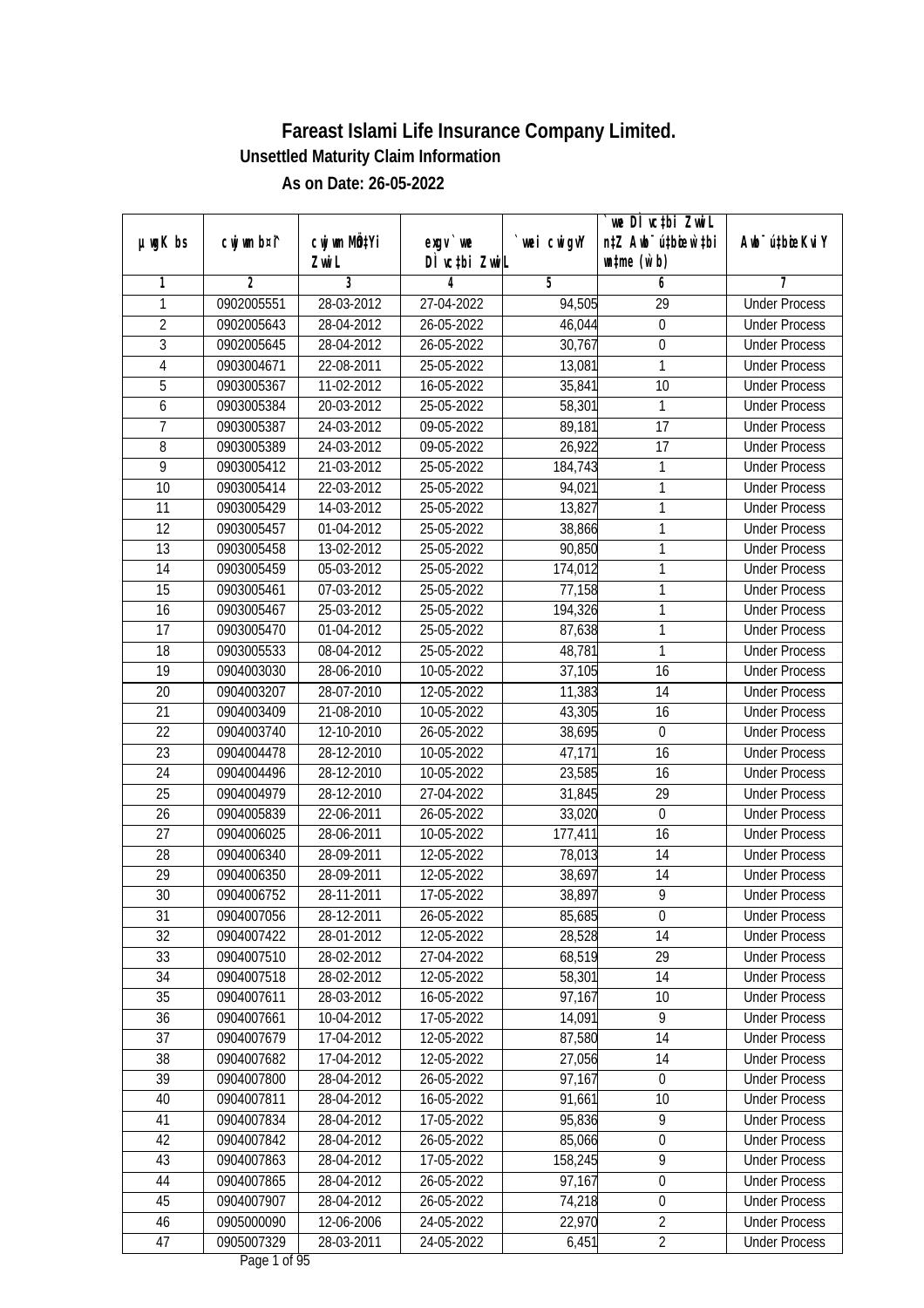|                 |                |                  |               |                | we DI vctbi Zwil                 |                             |
|-----------------|----------------|------------------|---------------|----------------|----------------------------------|-----------------------------|
| $µ$ ug $K$ bs   | cwj wm b¤i^    | cwj wm MQtYi     | exgv `we      | `wei cwigvY    | n‡Z Awb <sup>-</sup> ú‡bioar`‡bi | Awb <sup>-</sup> ú‡bioeKviY |
|                 |                | Zwi L            | DÌ vctbi ZwiL |                | $\n  untime\n  (u`b)\n$          |                             |
| 1               | $\overline{2}$ | 3                | 4             | $\overline{5}$ | 6                                | 7                           |
| 48              | 0905009046     | 17-12-2011       | 08-05-2022    | 79,705         | $\overline{18}$                  | <b>Under Process</b>        |
| 49              | 0905009396     | 28-12-2011       | 24-05-2022    | 35,591         | $\overline{2}$                   | <b>Under Process</b>        |
| 50              | 0905009447     | 28-12-2011       | 24-05-2022    | 161,065        | $\overline{2}$                   | <b>Under Process</b>        |
| 51              | 0905009588     | 19-02-2012       | 08-05-2022    | 375,972        | 18                               | <b>Under Process</b>        |
| 52              | 0905009675     | $26 - 02 - 2012$ | 08-05-2022    | 37,608         | $\overline{18}$                  | <b>Under Process</b>        |
| 53              | 0905009831     | 27-03-2012       | 08-05-2022    | 94,505         | 18                               | <b>Under Process</b>        |
| 54              | 0905009872     | 28-03-2012       | 24-05-2022    | 194,326        | $\overline{2}$                   | <b>Under Process</b>        |
| 55              | 0905009877     | 28-03-2012       | 28-04-2022    | 79,196         | $\overline{28}$                  | <b>Under Process</b>        |
| $\overline{56}$ | 0905009962     | 28-03-2012       | 24-05-2022    | 48,898         | $\overline{2}$                   | <b>Under Process</b>        |
| 57              | 0905010004     | 28-04-2012       | 26-05-2022    | 38,866         | $\boldsymbol{0}$                 | <b>Under Process</b>        |
| 58              | 0905010118     | 28-04-2012       | 24-05-2022    | 80,443         | $\overline{2}$                   | <b>Under Process</b>        |
| 59              | 0906012318     | 24-02-2011       | 22-05-2022    | 24,690         | $\overline{4}$                   | <b>Under Process</b>        |
| 60              | 0906012754     | 28-03-2011       | 09-05-2022    | 8,464          | $\overline{17}$                  | <b>Under Process</b>        |
| 61              | 0906012867     | 12-04-2011       | 22-05-2022    | 96,743         | $\sqrt{4}$                       | <b>Under Process</b>        |
| 62              | 0906012913     | 21-04-2011       | 09-05-2022    | 15,917         | 17                               | <b>Under Process</b>        |
| 63              | 0906013294     | 22-06-2011       | 09-05-2022    | 8,341          | 17                               | <b>Under Process</b>        |
| 64              | 0906013380     | 28-06-2011       | 23-05-2022    | 37,642         | $\overline{3}$                   | <b>Under Process</b>        |
| 65              | 0906013970     | 27-12-2011       | 23-05-2022    | 31,729         | $\overline{3}$                   | <b>Under Process</b>        |
| 66              | 0906014066     | 28-12-2011       | 26-05-2022    | 96,743         | $\boldsymbol{0}$                 | <b>Under Process</b>        |
| 67              | 0906014154     | 28-01-2012       | 23-05-2022    | 26,735         | 3                                | <b>Under Process</b>        |
| 68              | 0906014224     | 25-02-2012       | 09-05-2022    | 94,021         | $\overline{17}$                  | <b>Under Process</b>        |
| 69              | 0906014250     | 02-02-2012       | 09-05-2022    | 97,167         | 17                               | <b>Under Process</b>        |
| 70              | 0906014258     | 26-02-2012       | 09-05-2022    | 92,569         | 17                               | <b>Under Process</b>        |
| 71              | 0906014275     | 26-02-2012       | 23-05-2022    | 67,772         | $\overline{3}$                   | <b>Under Process</b>        |
| 72              | 0906014287     | 01-03-2012       | 26-05-2022    | 25,114         | $\boldsymbol{0}$                 | <b>Under Process</b>        |
| 73              | 0906014330     | 28-03-2012       | 26-05-2022    | 13,054         | $\mathbf 0$                      | <b>Under Process</b>        |
| 74              | 0910100124     | 28-06-2011       | 27-04-2022    | 43,224         | 29                               | <b>Under Process</b>        |
| 75              | 0910100349     | 28-09-2011       | 26-05-2022    | 12,394         | $\boldsymbol{0}$                 | <b>Under Process</b>        |
| 76              | 0910100549     | 28-11-2011       | 27-04-2022    | 34,776         | 29                               | <b>Under Process</b>        |
| 77              | 0910100896     | 28-02-2012       | 26-05-2022    | 13,022         | $\boldsymbol{0}$                 | <b>Under Process</b>        |
| 78              | 0910100910     | 28-02-2012       | 27-04-2022    | 21,558         | 29                               | <b>Under Process</b>        |
| 79              | 0910200186     | 28-06-2011       | 22-05-2022    | 967,395        | 4                                | <b>Under Process</b>        |
| 80              | 0910200482     | 22-11-2011       | 25-05-2022    | 66,840         | 1                                | <b>Under Process</b>        |
| 81              | 0910200580     | 14-12-2011       | 25-05-2022    | 63,869         | 1                                | <b>Under Process</b>        |
| 82              | 0910200733     | 28-12-2011       | 25-05-2022    | 93,839         | 1                                | <b>Under Process</b>        |
| 83              | 0910200973     | 28-02-2012       | 25-05-2022    | 10,285         | 1                                | <b>Under Process</b>        |
| 84              | 0910201057     | 25-03-2012       | 25-05-2022    | 12,804         | 1                                | <b>Under Process</b>        |
| 85              | 0910201093     | 05-04-2012       | 25-05-2022    | 22,979         | 1                                | <b>Under Process</b>        |
| 86              | 0910201118     | 15-04-2012       | 25-05-2022    | 14,655         | 1                                | <b>Under Process</b>        |
| 87              | 0910300557     | 15-02-2012       | 23-05-2022    | 93,056         | $\overline{3}$                   | <b>Under Process</b>        |
| 88              | 0910300579     | 23-02-2012       | 24-04-2022    | 61,330         | 32                               | <b>Under Process</b>        |
| 89              | 0910300623     | 08-03-2012       | 23-05-2022    | 93,053         | 3                                | <b>Under Process</b>        |
| 90              | 0910300638     | 13-03-2012       | 23-05-2022    | 97,167         | 3                                | <b>Under Process</b>        |
| 91              | 0910300645     | 25-03-2012       | 22-05-2022    | 37,656         | 4                                | <b>Under Process</b>        |
| 92              | 0910300646     | 28-03-2012       | 23-05-2022    | 8,454          | $\overline{3}$                   | <b>Under Process</b>        |
| 93              | 0910400040     | 15-06-2011       | 25-05-2022    | 24,757         | 1                                | <b>Under Process</b>        |
| 94              | 0910400223     | 28-12-2011       | 22-05-2022    | 25,542         | 4                                | <b>Under Process</b>        |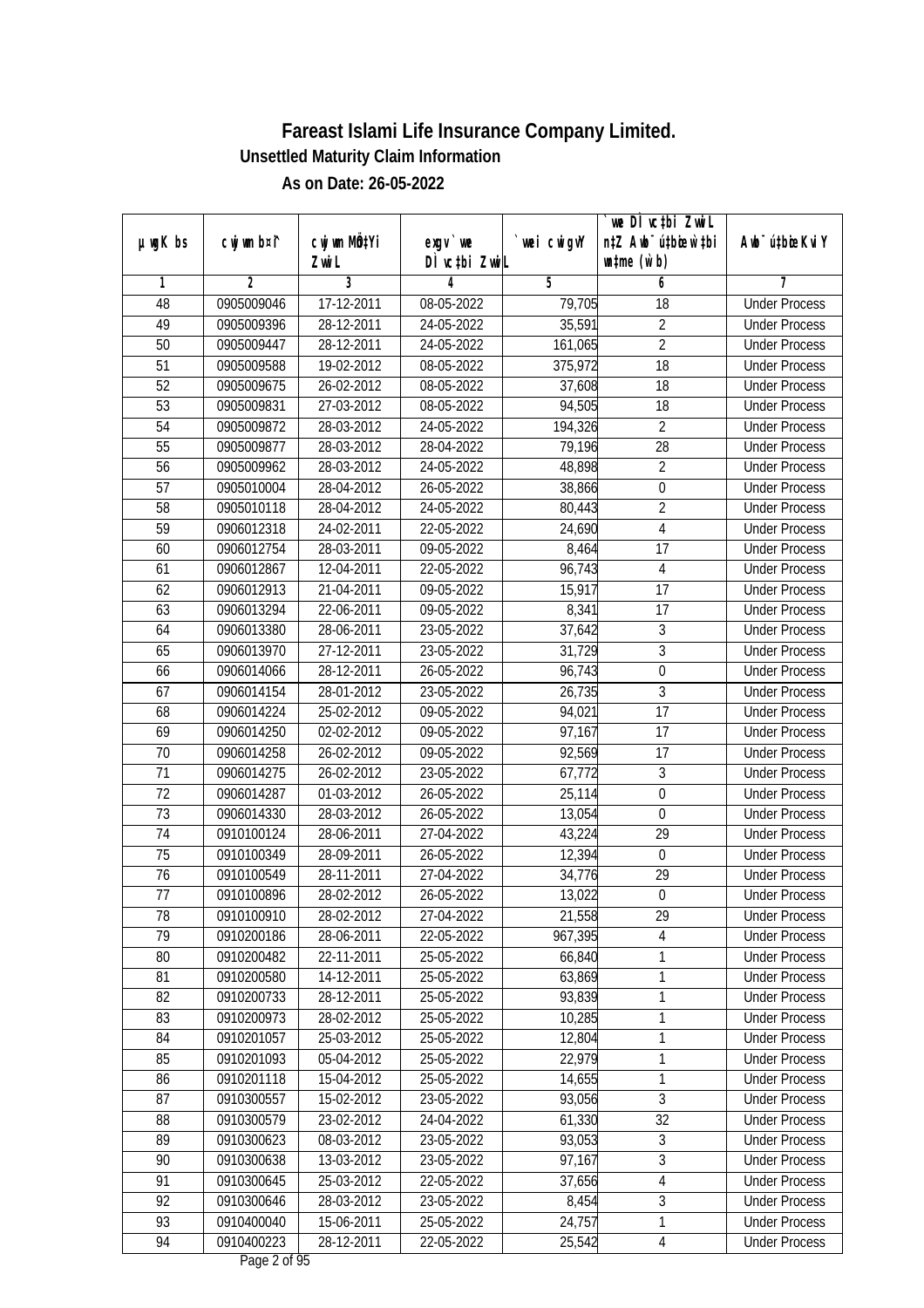|                 |                |              |               |                | we DI vctbi Zwil                 |                             |
|-----------------|----------------|--------------|---------------|----------------|----------------------------------|-----------------------------|
| $µ$ ug $K$ bs   | cwj wm b¤i^    | cwj wm MQtYi | $exgV$ we     | `wei cwigvY    | n‡Z Awb <sup>-</sup> ú‡bioar`‡bi | Awb <sup>-</sup> ú‡bioeKviY |
|                 |                | Zwi L        | DÌ vctbi ZwiL |                | $\n  untime\n  (u`b)\n$          |                             |
| 1               | $\overline{2}$ | 3            | 4             | $\overline{5}$ | 6                                | 7                           |
| $\overline{95}$ | 0910400251     | 28-12-2011   | 22-05-2022    | 46,499         | 4                                | <b>Under Process</b>        |
| 96              | 1050000521     | 28-03-2012   | 17-05-2022    | 26,616         | $\overline{9}$                   | <b>Under Process</b>        |
| $\overline{97}$ | 1060000860     | 28-12-2011   | 28-04-2022    | 5,933          | $\overline{28}$                  | <b>Under Process</b>        |
| 98              | 1070000179     | 14-11-2011   | 28-04-2022    | 17,112         | 28                               | <b>Under Process</b>        |
| 99              | 1070000282     | 28-12-2011   | 28-04-2022    | 40,000         | $\overline{28}$                  | <b>Under Process</b>        |
| 100             | 1070000284     | 28-12-2011   | 16-05-2022    | 65,350         | 10                               | <b>Under Process</b>        |
| 101             | 1070000473     | 07-03-2012   | 28-04-2022    | 40,000         | 28                               | <b>Under Process</b>        |
| 102             | 1070000503     | 22-04-2012   | 17-05-2022    | 82,000         | 9                                | <b>Under Process</b>        |
| 103             | 1070000575     | 02-04-2012   | 17-05-2022    | 377,200        | $\overline{9}$                   | <b>Under Process</b>        |
| 104             | 1080000263     | 22-12-2011   | 26-05-2022    | 49,214         | $\mathbf 0$                      | <b>Under Process</b>        |
| 105             | 1080000322     | 28-12-2011   | 10-05-2022    | 44,120         | $\overline{16}$                  | <b>Under Process</b>        |
| 106             | 1080000494     | 28-12-2011   | 26-05-2022    | 145,056        | 0                                | <b>Under Process</b>        |
| 107             | 1080000604     | 21-03-2012   | 26-05-2022    | 55,740         | $\overline{0}$                   | <b>Under Process</b>        |
| 108             | 1080000638     | 10-04-2012   | 10-05-2022    | 328,000        | 16                               | <b>Under Process</b>        |
| 109             | 1080000701     | 28-04-2012   | 26-05-2022    | 27,967         | $\boldsymbol{0}$                 | <b>Under Process</b>        |
| 110             | 1080000778     | 28-04-2012   | 26-05-2022    | 96,544         | $\boldsymbol{0}$                 | <b>Under Process</b>        |
| 111             | 1090000039     | 13-10-2011   | 26-05-2022    | 81,650         | $\boldsymbol{0}$                 | <b>Under Process</b>        |
| 112             | 1090000056     | 05-10-2011   | 26-05-2022    | 125,007        | $\boldsymbol{0}$                 | <b>Under Process</b>        |
| 113             | 1090001667     | 28-12-2015   | 25-05-2022    | 556,000        | $\mathbf{1}$                     | <b>Under Process</b>        |
| 114             | 1100004423     | 28-05-2005   | 24-05-2022    | 5,193          | $\sqrt{2}$                       | <b>Under Process</b>        |
| 115             | 1100004544     | 17-08-2005   | 24-05-2022    | 30,707         | $\overline{2}$                   | <b>Under Process</b>        |
| 116             | 1100005864     | 20-12-2009   | 08-05-2022    | 31,694         | 18                               | <b>Under Process</b>        |
| 117             | 1100005986     | 20-03-2010   | 24-04-2022    | 66,420         | 32                               | <b>Under Process</b>        |
| 118             | 1100005989     | 20-03-2010   | 24-04-2022    | 66,420         | 32                               | <b>Under Process</b>        |
| 119             | 1100006009     | 01-04-2010   | 08-05-2022    | 66,420         | 18                               | <b>Under Process</b>        |
| 120             | 1100006813     | 28-03-2012   | 23-05-2022    | 94,216         | 3                                | <b>Under Process</b>        |
| 121             | 1110000120     | 12-12-2011   | 22-05-2022    | 17,495         | 4                                | <b>Under Process</b>        |
| 122             | 1110000142     | 20-12-2011   | 22-05-2022    | 73,485         | 4                                | <b>Under Process</b>        |
| 123             | 1110000230     | 28-12-2011   | 22-05-2022    | 153,320        | $\overline{4}$                   | <b>Under Process</b>        |
| 124             | 1110000274     | 28-12-2011   | 22-05-2022    | 191,672        | $\overline{4}$                   | <b>Under Process</b>        |
| 125             | 1110000286     | 28-12-2011   | 22-05-2022    | 48,990         | 4                                | <b>Under Process</b>        |
| 126             | 1110000330     | 28-12-2011   | 26-05-2022    | 35,012         | 0                                | <b>Under Process</b>        |
| 127             | 1110000347     | 25-02-2012   | 22-05-2022    | 47,849         | 4                                | <b>Under Process</b>        |
| 128             | 1110000349     | 28-02-2012   | 16-05-2022    | 82,000         | 10                               | <b>Under Process</b>        |
| 129             | 1120000042     | 23-10-2011   | 25-05-2022    | 17,490         | 1                                | <b>Under Process</b>        |
| 130             | 1120000059     | 18-10-2011   | 08-05-2022    | 163,300        | 18                               | <b>Under Process</b>        |
| 131             | 1120000089     | 20-11-2011   | 25-05-2022    | 65,165         | 1                                | <b>Under Process</b>        |
| 132             | 1120000113     | 12-12-2011   | 10-05-2022    | 163,300        | 16                               | <b>Under Process</b>        |
| 133             | 1120000159     | 28-12-2011   | 08-05-2022    | 41,553         | 18                               | <b>Under Process</b>        |
| 134             | 1120000194     | 28-12-2011   | 25-05-2022    | 46,302         | 1                                | <b>Under Process</b>        |
| 135             | 1120000196     | 28-12-2011   | 25-05-2022    | 48,990         | 1                                | <b>Under Process</b>        |
| 136             | 1120000252     | 28-12-2011   | 25-05-2022    | 45,858         | 1                                | <b>Under Process</b>        |
| 137             | 1120000324     | 28-12-2011   | 25-05-2022    | 48,990         | 1                                | <b>Under Process</b>        |
| 138             | 1120000325     | 25-02-2012   | 10-05-2022    | 82,000         | 16                               | <b>Under Process</b>        |
| 139             | 1130000060     | 01-11-2011   | 25-05-2022    | 24,320         | 1                                | <b>Under Process</b>        |
| 140             | 1130000153     | 28-12-2011   | 23-05-2022    | 14,811         | $\overline{3}$                   | <b>Under Process</b>        |
| 141             | 1130000540     | 24-03-2012   | 28-04-2022    | 115,445        | 28                               | <b>Under Process</b>        |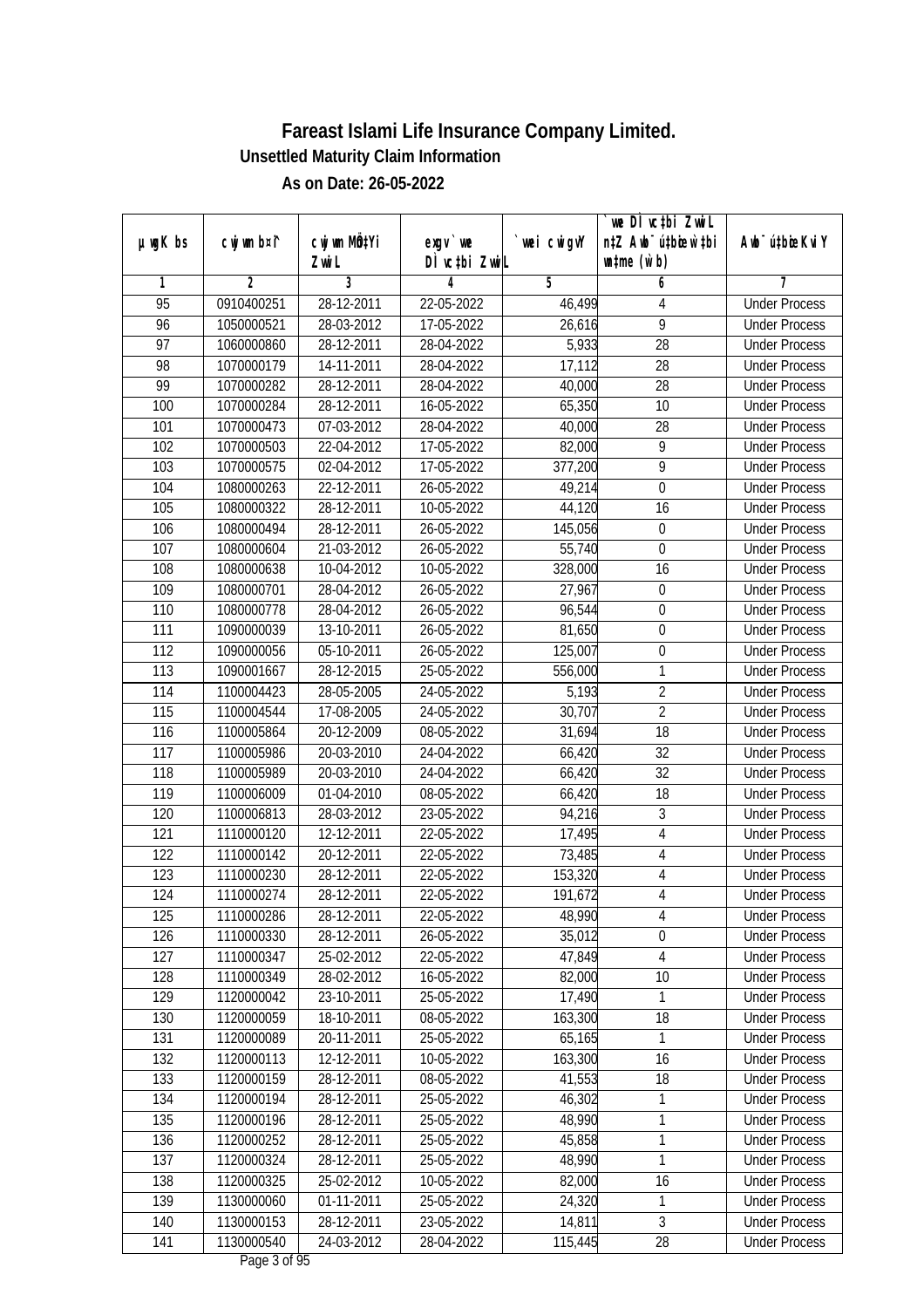|                  |                |              |               |             | we DI vctbi Zwil                 |                             |
|------------------|----------------|--------------|---------------|-------------|----------------------------------|-----------------------------|
| $µ$ ug $K$ bs    | cwj wm b¤i^    | cwj wm MQtYi | $exgV$ we     | `wei cwigvY | n‡Z Awb <sup>-</sup> ú‡bioar`‡bi | Awb <sup>-</sup> ú‡bioeKviY |
|                  |                | Zwi L        | DÌ vctbi ZwiL |             | $\n  untime\n  (u`b)\n$          |                             |
| 1                | $\overline{2}$ | 3            | 4             | 5           | 6                                | 7                           |
| $\overline{142}$ | 1130000541     | 14-03-2012   | 17-05-2022    | 322,160     | 9                                | <b>Under Process</b>        |
| 143              | 1130000545     | 04-04-2012   | 17-05-2022    | 28,107      | $\overline{9}$                   | <b>Under Process</b>        |
| 144              | 1130000551     | 09-04-2012   | 17-05-2022    | 30,000      | $\overline{9}$                   | <b>Under Process</b>        |
| 145              | 1130000559     | 19-04-2012   | 28-04-2022    | 49,200      | 28                               | <b>Under Process</b>        |
| 146              | 1130000562     | 26-04-2012   | 23-05-2022    | 164,000     | $\overline{3}$                   | <b>Under Process</b>        |
| 147              | 1130000570     | 28-04-2012   | 23-05-2022    | 6,349       | 3                                | <b>Under Process</b>        |
| 148              | 1130000597     | 28-04-2012   | 25-05-2022    | 82,000      | 1                                | <b>Under Process</b>        |
| 149              | 1130000623     | 28-04-2012   | 25-05-2022    | 164,000     | 1                                | <b>Under Process</b>        |
| 150              | 1130000628     | 28-04-2012   | 25-05-2022    | 80,900      | 1                                | <b>Under Process</b>        |
| 151              | 1130000641     | 28-04-2012   | 23-05-2022    | 80,900      | $\overline{3}$                   | <b>Under Process</b>        |
| 152              | 1140000035     | 27-12-2011   | 12-05-2022    | 46,075      | $\overline{14}$                  | <b>Under Process</b>        |
| 153              | 1140000124     | 28-12-2011   | 09-05-2022    | 81,660      | 17                               | <b>Under Process</b>        |
| 154              | 1140000245     | 19-03-2012   | 09-05-2022    | 164,000     | $\overline{17}$                  | <b>Under Process</b>        |
| 155              | 1140000255     | 27-03-2012   | 11-05-2022    | 558,400     | 15                               | <b>Under Process</b>        |
| 156              | 1150000228     | 28-11-2011   | 08-05-2022    | 163,300     | 18                               | <b>Under Process</b>        |
| 157              | 1150000326     | 28-11-2011   | 26-05-2022    | 89,480      | $\boldsymbol{0}$                 | <b>Under Process</b>        |
| 158              | 1150000422     | 28-12-2011   | 26-05-2022    | 153,180     | $\mathbf 0$                      | <b>Under Process</b>        |
| 159              | 1150000580     | 28-12-2011   | 08-05-2022    | 209,088     | 18                               | <b>Under Process</b>        |
| 160              | 1150000737     | 28-12-2011   | 08-05-2022    | 81,650      | 18                               | <b>Under Process</b>        |
| 161              | 1150000827     | 28-12-2011   | 08-05-2022    | 88,240      | 18                               | <b>Under Process</b>        |
| 162              | 1150001031     | 28-12-2011   | 26-05-2022    | 10,820      | $\mathbf 0$                      | <b>Under Process</b>        |
| 163              | 1150001047     | 28-12-2011   | 08-05-2022    | 163,305     | 18                               | <b>Under Process</b>        |
| 164              | 1150001106     | 28-12-2011   | 26-05-2022    | 544,875     | $\boldsymbol{0}$                 | <b>Under Process</b>        |
| 165              | 1150001112     | 28-12-2011   | 08-05-2022    | 22,060      | 18                               | <b>Under Process</b>        |
| 166              | 1150001155     | 28-02-2012   | 26-05-2022    | 246,000     | $\boldsymbol{0}$                 | <b>Under Process</b>        |
| 167              | 1150001278     | 28-03-2012   | 26-05-2022    | 164,000     | $\boldsymbol{0}$                 | <b>Under Process</b>        |
| 168              | 1170001779     | 28-12-2015   | 17-05-2022    | 11,258      | 9                                | <b>Under Process</b>        |
| 169              | 1200005487     | 26-05-2005   | 18-05-2022    | 13,024      | 8                                | <b>Under Process</b>        |
| 170              | 1200011078     | 28-10-2009   | 18-05-2022    | 28,296      | $\sqrt{8}$                       | <b>Under Process</b>        |
| 171              | 1200013614     | 28-09-2011   | 18-05-2022    | 22,060      | $8\,$                            | <b>Under Process</b>        |
| 172              | 1200013843     | 24-12-2011   | 27-04-2022    | 148,730     | 29                               | <b>Under Process</b>        |
| 173              | 1200013897     | 28-12-2011   | 18-05-2022    | 12,774      | 8                                | <b>Under Process</b>        |
| 174              | 1200014263     | 16-04-2012   | 25-05-2022    | 101,212     | 1                                | <b>Under Process</b>        |
| 175              | 1200014302     | 28-04-2012   | 26-05-2022    | 49,200      | $\overline{0}$                   | <b>Under Process</b>        |
| 176              | 1200014304     | 28-04-2012   | 26-05-2022    | 63,123      | $\boldsymbol{0}$                 | <b>Under Process</b>        |
| 177              | 1200014308     | 28-04-2012   | 18-05-2022    | 72,660      | 8                                | <b>Under Process</b>        |
| 178              | 1200014352     | 28-04-2012   | 26-05-2022    | 38,476      | $\boldsymbol{0}$                 | <b>Under Process</b>        |
| 179              | 1200014359     | 28-04-2012   | 26-05-2022    | 492,000     | $\mathbf 0$                      | <b>Under Process</b>        |
| 180              | 1300013716     | 20-10-2008   | 09-05-2022    | 40,693      | 17                               | <b>Under Process</b>        |
| 181              | 1300014202     | 28-12-2008   | 09-05-2022    | 4,986       | 17                               | <b>Under Process</b>        |
| 182              | 1300014816     | 28-06-2009   | 09-05-2022    | 9,474       | 17                               | <b>Under Process</b>        |
| 183              | 1300015062     | 28-10-2009   | 09-05-2022    | 17,017      | 17                               | <b>Under Process</b>        |
| 184              | 1300015088     | 10-11-2009   | 09-05-2022    | 6,182       | $\overline{17}$                  | <b>Under Process</b>        |
| 185              | 1300015635     | 28-12-2009   | 26-05-2022    | 28,251      | $\overline{0}$                   | <b>Under Process</b>        |
| 186              | 1300015732     | 28-12-2009   | 09-05-2022    | 19,380      | 17                               | <b>Under Process</b>        |
| 187              | 1300015838     | 28-03-2010   | 24-04-2022    | 110,700     | 32                               | <b>Under Process</b>        |
| 188              | 1300015841     | 28-03-2010   | 09-05-2022    | 15,190      | 17                               | <b>Under Process</b>        |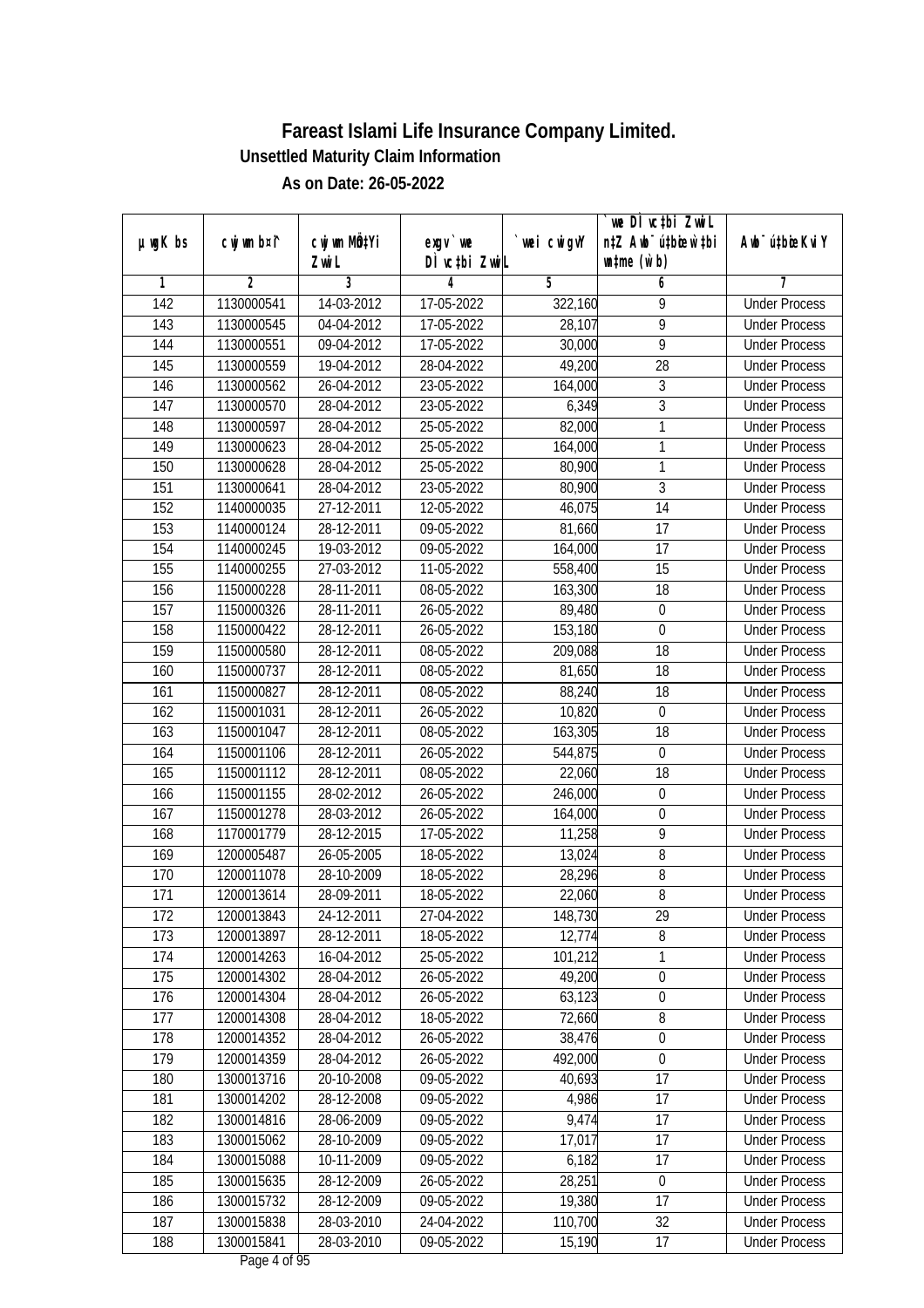|                  |                |              |               |                | we DI vctbi ZwiL                 |                             |
|------------------|----------------|--------------|---------------|----------------|----------------------------------|-----------------------------|
| $µ$ ug $K$ bs    | cwj wm b¤i^    | cwj wm MQtYi | $exgV$ we     | `wei cwigvY    | n‡Z Awb <sup>-</sup> ú‡bioar`‡bi | Awb <sup>-</sup> ú‡bioeKviY |
|                  |                | Zwi L        | DÌ vctbi ZwiL |                | $\n  untime\n  (u`b)\n$          |                             |
| 1                | $\overline{2}$ | 3            | 4             | $\overline{5}$ | 6                                | 7                           |
| 189              | 1300015887     | 28-03-2010   | 26-05-2022    | 55,350         | 0                                | <b>Under Process</b>        |
| 190              | 1300016716     | 28-06-2011   | 24-04-2022    | 49,360         | $\overline{32}$                  | <b>Under Process</b>        |
| 191              | 1300016864     | 24-12-2011   | 09-05-2022    | 142,020        | $\overline{17}$                  | <b>Under Process</b>        |
| 192              | 7400004153     | 28-12-2009   | 26-05-2022    | 520,450        | $\boldsymbol{0}$                 | <b>Under Process</b>        |
| 193              | 7400004185     | 28-12-2009   | 23-05-2022    | 30,781         | $\overline{3}$                   | <b>Under Process</b>        |
| 194              | 7400004803     | 28-02-2010   | 10-05-2022    | 23,696         | $\overline{16}$                  | <b>Under Process</b>        |
| 195              | 7400004886     | 05-04-2010   | $10-05-2022$  | 16,869         | 16                               | <b>Under Process</b>        |
| 196              | 7400004905     | 07-04-2010   | 18-05-2022    | 32,634         | 8                                | <b>Under Process</b>        |
| $\overline{197}$ | 7400004924     | 10-04-2010   | 23-05-2022    | 32,097         | $\overline{3}$                   | <b>Under Process</b>        |
| 198              | 7400005005     | 20-04-2010   | 18-05-2022    | 16,981         | 8                                | <b>Under Process</b>        |
| 199              | 7400005052     | 02-05-2010   | 23-05-2022    | 62,130         | $\overline{3}$                   | <b>Under Process</b>        |
| 200              | 7400005099     | 10-05-2010   | 23-05-2022    | 55,350         | 3                                | <b>Under Process</b>        |
| 201              | 7400005177     | 26-05-2010   | 10-05-2022    | 80,800         | $\overline{16}$                  | <b>Under Process</b>        |
| 202              | 7400006650     | 28-12-2010   | 25-05-2022    | 10,524         | 1                                | <b>Under Process</b>        |
| 203              | 7400006837     | 28-12-2010   | 10-05-2022    | 14,950         | 16                               | <b>Under Process</b>        |
| 204              | 7400007385     | 27-04-2011   | 10-05-2022    | 11,030         | 16                               | <b>Under Process</b>        |
| 205              | 7400008073     | 13-11-2011   | 10-05-2022    | 37,027         | 16                               | <b>Under Process</b>        |
| 206              | 7400008238     | 28-12-2011   | 23-05-2022    | 81,650         | 3                                | <b>Under Process</b>        |
| 207              | 7400008272     | 28-12-2011   | 10-05-2022    | 81,650         | 16                               | <b>Under Process</b>        |
| 208              | 7400008473     | 28-12-2011   | 10-05-2022    | 160,380        | 16                               | <b>Under Process</b>        |
| 209              | 7400008496     | 28-12-2011   | 25-05-2022    | 50,892         | $\mathbf{1}$                     | <b>Under Process</b>        |
| 210              | 7400008497     | 28-12-2011   | 23-05-2022    | 39,762         | $\mathfrak{Z}$                   | <b>Under Process</b>        |
| 211              | 7400008574     | 28-12-2011   | 10-05-2022    | 173,998        | $\overline{16}$                  | <b>Under Process</b>        |
| 212              | 7400008690     | 07-03-2012   | 25-05-2022    | 786,150        | $\mathbf{1}$                     | <b>Under Process</b>        |
| 213              | 7400008691     | 11-03-2012   | 23-05-2022    | 82,000         | $\mathfrak{Z}$                   | <b>Under Process</b>        |
| 214              | 7400008710     | 11-03-2012   | 23-05-2022    | 73,836         | $\overline{3}$                   | <b>Under Process</b>        |
| 215              | 7400008712     | 11-03-2012   | 10-05-2022    | 58,688         | 16                               | <b>Under Process</b>        |
| 216              | 7400008733     | 28-03-2012   | 10-05-2022    | 98,400         | 16                               | <b>Under Process</b>        |
| 217              | 7400008738     | 28-03-2012   | 25-05-2022    | 820,000        | 1                                | <b>Under Process</b>        |
| 218              | 7400008742     | 28-03-2012   | 10-05-2022    | 72,235         | 16                               | <b>Under Process</b>        |
| 219              | 7400008761     | 28-03-2012   | 23-05-2022    | 164,200        | 3                                | <b>Under Process</b>        |
| 220              | 7400008769     | 28-03-2012   | 10-05-2022    | 164,000        | 16                               | <b>Under Process</b>        |
| 221              | 7400008773     | 28-03-2012   | 23-05-2022    | 82,000         | $\overline{3}$                   | <b>Under Process</b>        |
| 222              | 7400008784     | 28-03-2012   | 10-05-2022    | 164,000        | 16                               | <b>Under Process</b>        |
| 223              | 7400008792     | 28-03-2012   | 25-05-2022    | 17,076         | 1                                | <b>Under Process</b>        |
| 224              | 7400008823     | 16-04-2012   | 10-05-2022    | 304,220        | 16                               | <b>Under Process</b>        |
| 225              | 7400008833     | 23-04-2012   | 23-05-2022    | 73,586         | $\overline{3}$                   | <b>Under Process</b>        |
| 226              | 7400008881     | 28-04-2012   | 25-05-2022    | 656,000        | 1                                | <b>Under Process</b>        |
| 227              | 7400008886     | 28-04-2012   | 26-05-2022    | 164,000        | $\boldsymbol{0}$                 | <b>Under Process</b>        |
| 228              | 7400008893     | 28-04-2012   | 26-05-2022    | 164,000        | $\boldsymbol{0}$                 | <b>Under Process</b>        |
| 229              | 7400008896     | 28-04-2012   | 26-05-2022    | 80,900         | $\boldsymbol{0}$                 | <b>Under Process</b>        |
| 230              | 7400009005     | 28-04-2012   | 25-05-2022    | 25,180         | 1                                | <b>Under Process</b>        |
| 231              | 7400009049     | 28-04-2012   | 26-05-2022    | 79,105         | $\boldsymbol{0}$                 | <b>Under Process</b>        |
| 232              | 7400009064     | 28-04-2012   | 25-05-2022    | 34,764         | 1                                | <b>Under Process</b>        |
| 233              | 7500001417     | 05-12-2009   | 26-05-2022    | 35,387         | $\boldsymbol{0}$                 | <b>Under Process</b>        |
| 234              | 7500002321     | 28-03-2010   | 08-05-2022    | 8,770          | 18                               | <b>Under Process</b>        |
| 235              | 7500003867     | 18-12-2011   | 24-05-2022    | 89,726         | $\overline{2}$                   | <b>Under Process</b>        |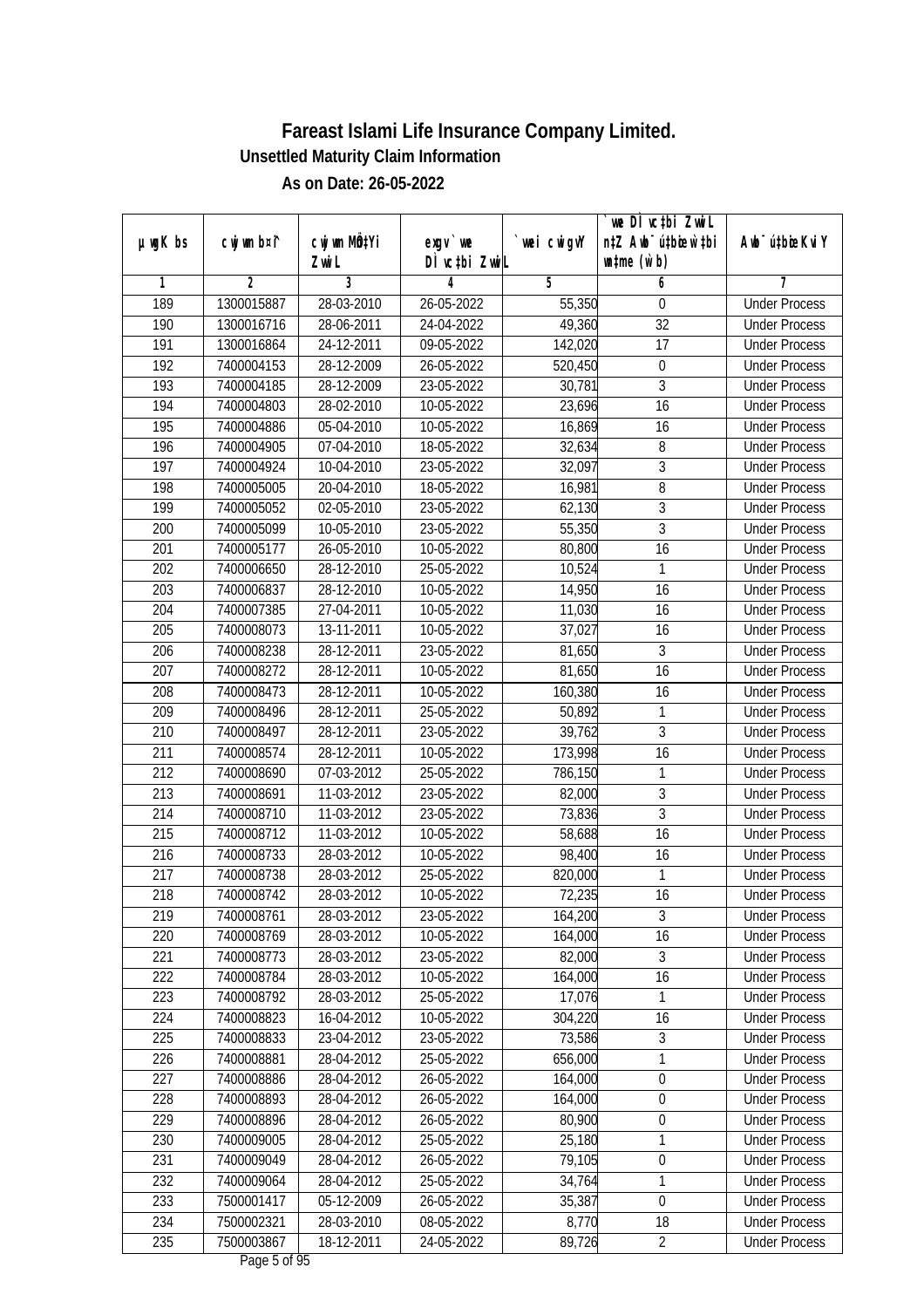|                  |                |              |               |            | we DI vctbi Zwil                 |                             |
|------------------|----------------|--------------|---------------|------------|----------------------------------|-----------------------------|
| $µ$ ug $K$ bs    | cwj wm b¤i^    | cwj wm MQtYi | $exqu$ we     | wei cwigvY | n‡Z Awb <sup>-</sup> ú‡bioen`‡bi | Awb <sup>-</sup> ú‡bioeKviY |
|                  |                | Zwi L        | DÌ vctbi ZwiL |            | $\n  untime\n  (u`b)\n$          |                             |
| 1                | $\overline{2}$ | 3            | 4             | 5          | 6                                | 7                           |
| 236              | 7500004207     | 28-12-2011   | 16-05-2022    | 1,477,865  | 10                               | <b>Under Process</b>        |
| 237              | 7500004377     | 27-02-2012   | 28-04-2022    | 50,429     | 28                               | <b>Under Process</b>        |
| 238              | 7500004393     | 01-03-2012   | 24-05-2022    | 44,751     | $\overline{2}$                   | <b>Under Process</b>        |
| 239              | 7500004473     | 15-04-2012   | 08-05-2022    | 80,640     | 18                               | <b>Under Process</b>        |
| 240              | 7500004476     | 15-04-2012   | 24-05-2022    | 164,210    | $\overline{2}$                   | <b>Under Process</b>        |
| 241              | 7500004493     | 18-04-2012   | 26-05-2022    | 20,992     | 0                                | <b>Under Process</b>        |
| $\overline{242}$ | 7500004495     | 18-04-2012   | 24-05-2022    | 161,080    | $\overline{2}$                   | <b>Under Process</b>        |
| 243              | 7500004501     | 24-04-2012   | 24-05-2022    | 492,000    | $\overline{2}$                   | <b>Under Process</b>        |
| 244              | 7500004550     | 28-04-2012   | 24-05-2022    | 164,000    | $\overline{2}$                   | <b>Under Process</b>        |
| 245              | 7500004577     | 28-04-2012   | 26-05-2022    | 164,010    | $\boldsymbol{0}$                 | <b>Under Process</b>        |
| 246              | 7500004578     | 28-04-2012   | 24-05-2022    | 164,050    | $\overline{2}$                   | <b>Under Process</b>        |
| 247              | 7500004601     | 28-04-2012   | 26-05-2022    | 156,870    | $\boldsymbol{0}$                 | <b>Under Process</b>        |
| 248              | 7500004610     | 28-04-2012   | 24-05-2022    | 318,160    | $\overline{2}$                   | <b>Under Process</b>        |
| 249              | 7500004617     | 28-04-2012   | 24-05-2022    | 164,000    | $\overline{2}$                   | <b>Under Process</b>        |
| 250              | 7500007258     | $28-12-2015$ | 08-05-2022    | 348,000    | 18                               | <b>Under Process</b>        |
| 251              | 7500007299     | 18-02-2016   | 28-04-2022    | 55,424     | 28                               | <b>Under Process</b>        |
| 252              | 7500007332     | 28-03-2016   | 28-04-2022    | 138,236    | 28                               | <b>Under Process</b>        |
| 253              | 7500007350     | 13-04-2016   | 24-05-2022    | 180,191    | $\overline{2}$                   | <b>Under Process</b>        |
| 254              | 7600010911     | 15-12-2009   | 24-04-2022    | 39,799     | 32                               | <b>Under Process</b>        |
| 255              | 7600011007     | 27-12-2009   | 24-04-2022    | 7,950      | 32                               | <b>Under Process</b>        |
| 256              | 7600011066     | 28-12-2009   | 24-04-2022    | 11,678     | $\overline{32}$                  | <b>Under Process</b>        |
| 257              | 7600011137     | 28-12-2009   | 24-04-2022    | 9,642      | 32                               | <b>Under Process</b>        |
| 258              | 7600011174     | 28-12-2009   | 24-04-2022    | 8,100      | 32                               | <b>Under Process</b>        |
| 259              | 7600011197     | 28-12-2009   | 24-04-2022    | 14,506     | 32                               | <b>Under Process</b>        |
| 260              | 7600011209     | 28-12-2009   | 07-03-2022    | 20,065     | 80                               | <b>Under Process</b>        |
| 261              | 7600017977     | 28-12-2015   | 24-04-2022    | 28,000     | 32                               | <b>Under Process</b>        |
| 262              | 7700000128     | 17-05-2009   | 16-05-2022    | 55,904     | 10                               | <b>Under Process</b>        |
| 263              | 7700000259     | 28-06-2009   | 26-05-2022    | 16,860     | $\boldsymbol{0}$                 | <b>Under Process</b>        |
| 264              | 7700000721     | 26-09-2009   | 10-05-2022    | 5,421      | 16                               | <b>Under Process</b>        |
| 265              | 7700001964     | 19-12-2009   | 26-05-2022    | 18,200     | $\pmb{0}$                        | <b>Under Process</b>        |
| 266              | 7700002330     | 28-12-2009   | 26-05-2022    | 27,866     | $\boldsymbol{0}$                 | <b>Under Process</b>        |
| 267              | 7700004059     | 28-12-2010   | 10-05-2022    | 21,720     | 16                               | <b>Under Process</b>        |
| 268              | 7700004370     | 28-12-2010   | 26-05-2022    | 21,720     | 0                                | <b>Under Process</b>        |
| 269              | 7700004981     | 28-04-2011   | 26-05-2022    | 10,810     | $\overline{0}$                   | <b>Under Process</b>        |
| 270              | 7700005137     | 28-06-2011   | 10-05-2022    | 37,518     | 16                               | <b>Under Process</b>        |
| 271              | 7700005310     | 28-06-2011   | 26-05-2022    | 21,620     | $\overline{0}$                   | <b>Under Process</b>        |
| 272              | 7700005598     | 11-12-2011   | 10-05-2022    | 21,430     | 16                               | <b>Under Process</b>        |
| 273              | 7700005629     | 18-12-2011   | 10-05-2022    | 163,300    | 16                               | <b>Under Process</b>        |
| 274              | 7700005658     | 21-12-2011   | 10-05-2022    | 78,625     | 16                               | <b>Under Process</b>        |
| 275              | 7700005690     | 28-12-2011   | 10-05-2022    | 10,645     | 16                               | <b>Under Process</b>        |
| 276              | 7700005795     | 28-12-2011   | 26-05-2022    | 19,131     | $\mathbf 0$                      | <b>Under Process</b>        |
| 277              | 7700005821     | 28-12-2011   | 10-05-2022    | 73,836     | 16                               | <b>Under Process</b>        |
| 278              | 7700005831     | 28-12-2011   | 26-05-2022    | 22,060     | 0                                | <b>Under Process</b>        |
| 279              | 7700005851     | 28-12-2011   | 26-05-2022    | 16,928     | $\boldsymbol{0}$                 | <b>Under Process</b>        |
| 280              | 7700005942     | 28-12-2011   | 10-05-2022    | 8,273      | 16                               | <b>Under Process</b>        |
| 281              | 7700005952     | 28-12-2011   | 26-05-2022    | 14,551     | $\overline{0}$                   | <b>Under Process</b>        |
| 282              | 7700005977     | 28-12-2011   | 10-05-2022    | 33,374     | 16                               | <b>Under Process</b>        |
|                  |                |              |               |            |                                  |                             |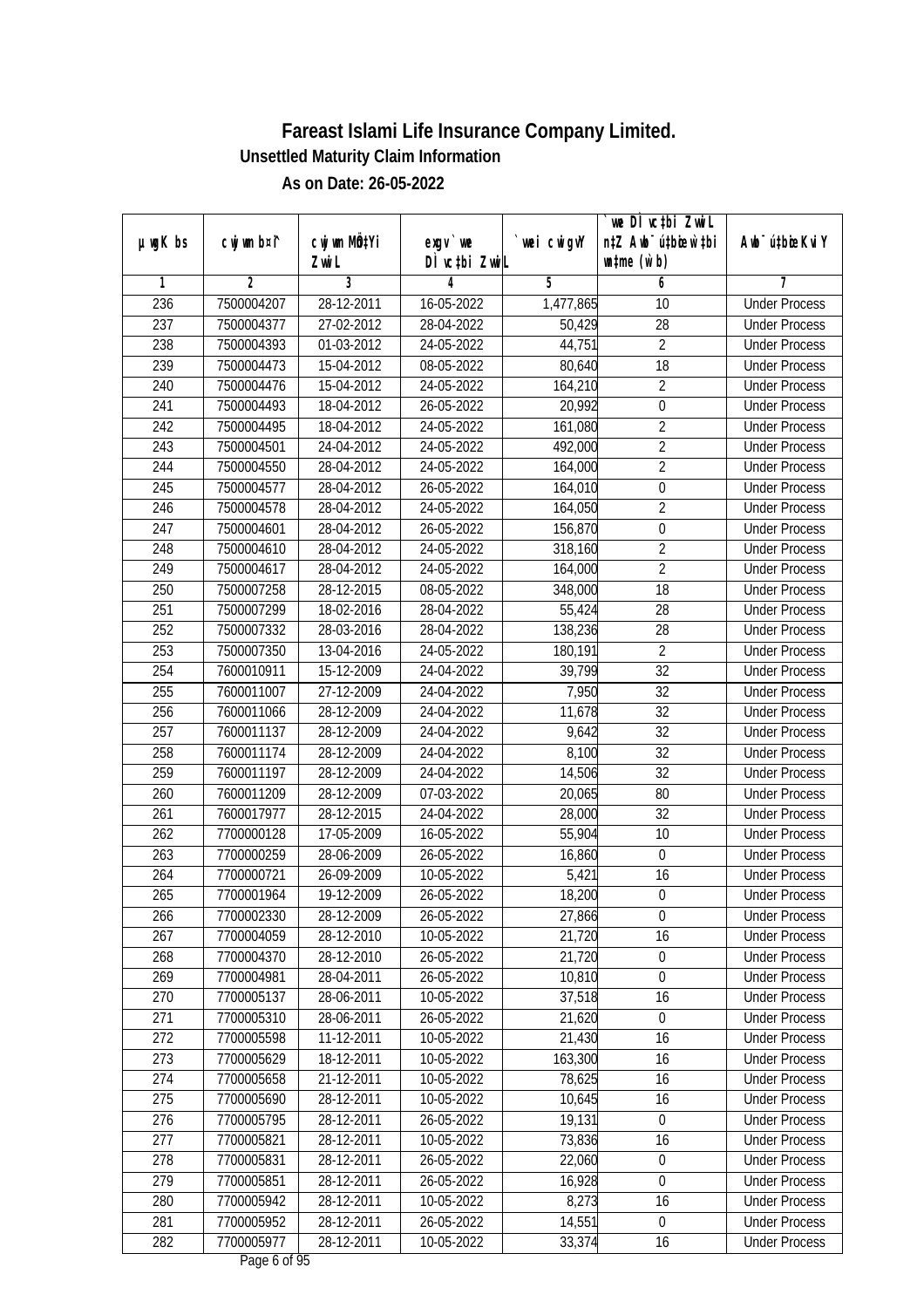|               |                |                  |               |                | we DI vctbi ZwiL                 |                             |
|---------------|----------------|------------------|---------------|----------------|----------------------------------|-----------------------------|
| $µ$ ug $K$ bs | cwj wm b¤i^    | cwj wm MQtYi     | $exgV$ we     | `wei cwigvY    | n‡Z Awb <sup>-</sup> ú‡bioar`‡bi | Awb <sup>-</sup> ú‡bioeKviY |
|               |                | Zwi L            | DÌ vctbi ZwiL |                | $\n  untime\n  (u`b)\n$          |                             |
| 1             | $\overline{2}$ | 3                | 4             | $\overline{5}$ | 6                                | 7                           |
| 283           | 7700005996     | 14-02-2012       | 10-05-2022    | 71,325         | 16                               | <b>Under Process</b>        |
| 284           | 7700006006     | 20-02-2012       | 26-05-2022    | 82,012         | $\boldsymbol{0}$                 | <b>Under Process</b>        |
| 285           | 7700006011     | 22-02-2012       | 10-05-2022    | 14,232         | $\overline{16}$                  | <b>Under Process</b>        |
| 286           | 7700006032     | 28-02-2012       | 10-05-2022    | 99,855         | 16                               | <b>Under Process</b>        |
| 287           | 7700006070     | 20-03-2012       | 26-05-2022    | 421,484        | $\boldsymbol{0}$                 | <b>Under Process</b>        |
| 288           | 0910400272     | 13-02-2012       | 19-05-2022    | 97,167         | 7                                | <b>Under Process</b>        |
| 289           | 0910400273     | 18-02-2012       | 19-05-2022    | 92,507         | $\overline{7}$                   | <b>Under Process</b>        |
| 290           | 0910400308     | 12-04-2012       | 25-05-2022    | 95,594         | 1                                | <b>Under Process</b>        |
| 291           | 0910500931     | 29-11-2011       | 17-05-2022    | 18,908         | 9                                | <b>Under Process</b>        |
| 292           | 0910501055     | 29-12-2011       | 17-05-2022    | 18,856         | 9                                | <b>Under Process</b>        |
| 293           | 0910501294     | 29-12-2011       | 17-05-2022    | 6,976          | 9                                | <b>Under Process</b>        |
| 294           | 0910501457     | 28-02-2012       | 17-05-2022    | 36,035         | 9                                | <b>Under Process</b>        |
| 295           | 0910600242     | 04-10-2011       | 16-05-2022    | 29,537         | $\overline{10}$                  | <b>Under Process</b>        |
| 296           | 0910600383     | 24-03-2012       | 16-05-2022    | 192,890        | 10                               | <b>Under Process</b>        |
| 297           | 0910700872     | 28-12-2011       | 17-05-2022    | 32,596         | 9                                | <b>Under Process</b>        |
| 298           | 0910700873     | 28-12-2011       | 16-05-2022    | 31,729         | 10                               | <b>Under Process</b>        |
| 299           | 0910700878     | 28-12-2011       | 17-05-2022    | 30,357         | 9                                | <b>Under Process</b>        |
| 300           | 0910700879     | 28-12-2011       | 16-05-2022    | 30,532         | 10                               | <b>Under Process</b>        |
| 301           | 0910700880     | 28-12-2011       | 17-05-2022    | 25,866         | 9                                | <b>Under Process</b>        |
| 302           | 0910700916     | 28-12-2011       | 17-05-2022    | 17,027         | 9                                | <b>Under Process</b>        |
| 303           | 0910700973     | 28-12-2011       | 16-05-2022    | 55,015         | 10                               | <b>Under Process</b>        |
| 304           | 0910701006     | 28-12-2011       | 17-05-2022    | 32,974         | 9                                | <b>Under Process</b>        |
| 305           | 0910701129     | 28-02-2012       | 28-04-2022    | 97,167         | 28                               | <b>Under Process</b>        |
| 306           | 0910701148     | 06-03-2012       | 16-05-2022    | 31,498         | 10                               | <b>Under Process</b>        |
| 307           | 0910701155     | 08-03-2012       | 28-04-2022    | 35,889         | 28                               | <b>Under Process</b>        |
| 308           | 0910701185     | 20-03-2012       | 17-05-2022    | 37,212         | 9                                | <b>Under Process</b>        |
| 309           | 0910800353     | 28-09-2011       | 10-05-2022    | 5,783          | 16                               | <b>Under Process</b>        |
| 310           | 0910800368     | 09-10-2011       | 26-05-2022    | 39,949         | $\boldsymbol{0}$                 | <b>Under Process</b>        |
| 311           | 0910800399     | 25-10-2011       | 26-05-2022    | 12,203         | $\overline{0}$                   | <b>Under Process</b>        |
| 312           | 0910800424     | 27-10-2011       | 10-05-2022    | 5,338          | 16                               | <b>Under Process</b>        |
| 313           | 0910800457     | 28-11-2011       | 26-05-2022    | 8,652          | $\boldsymbol{0}$                 | <b>Under Process</b>        |
| 314           | 0910800548     | 21-12-2011       | 10-05-2022    | 59,922         | 16                               | <b>Under Process</b>        |
| 315           | 0910800655     | 28-12-2011       | 10-05-2022    | 34,692         | 16                               | <b>Under Process</b>        |
| 316           | 0910800687     | 28-12-2011       | 26-05-2022    | 10,816         | $\mathbf 0$                      | <b>Under Process</b>        |
| 317           | 0910800728     | 28-12-2011       | 10-05-2022    | 95,412         | 16                               | <b>Under Process</b>        |
| 318           | 0910800820     | 12-02-2012       | 10-05-2022    | 15,465         | 16                               | <b>Under Process</b>        |
| 319           | 0910800850     | $14 - 02 - 2012$ | 10-05-2022    | 41,801         | 16                               | <b>Under Process</b>        |
| 320           | 0910800863     | 26-02-2012       | 26-05-2022    | 80,702         | $\boldsymbol{0}$                 | <b>Under Process</b>        |
| 321           | 0910800882     | 28-02-2012       | 26-05-2022    | 97,167         | $\boldsymbol{0}$                 | <b>Under Process</b>        |
| 322           | 0910800921     | 22-03-2012       | 10-05-2022    | 92,507         | 16                               | <b>Under Process</b>        |
| 323           | 0910800930     | 22-03-2012       | 26-05-2022    | 34,312         | 0                                | <b>Under Process</b>        |
| 324           | 0910900227     | 14-11-2011       | 09-05-2022    | 14,715         | 17                               | <b>Under Process</b>        |
| 325           | 0910900335     | 28-12-2011       | 25-05-2022    | 58,046         | 1                                | <b>Under Process</b>        |
| 326           | 0910900375     | 28-12-2011       | 09-05-2022    | 64,691         | 17                               | <b>Under Process</b>        |
| 327           | 0910900426     | 27-02-2012       | 25-05-2022    | 97,167         | 1                                | <b>Under Process</b>        |
| 328           | 0911001771     | 28-01-2012       | 08-05-2022    | 18,036         | 18                               | <b>Under Process</b>        |
| 329           | 0911100253     | 14-11-2011       | 22-05-2022    | 87,962         | 4                                | <b>Under Process</b>        |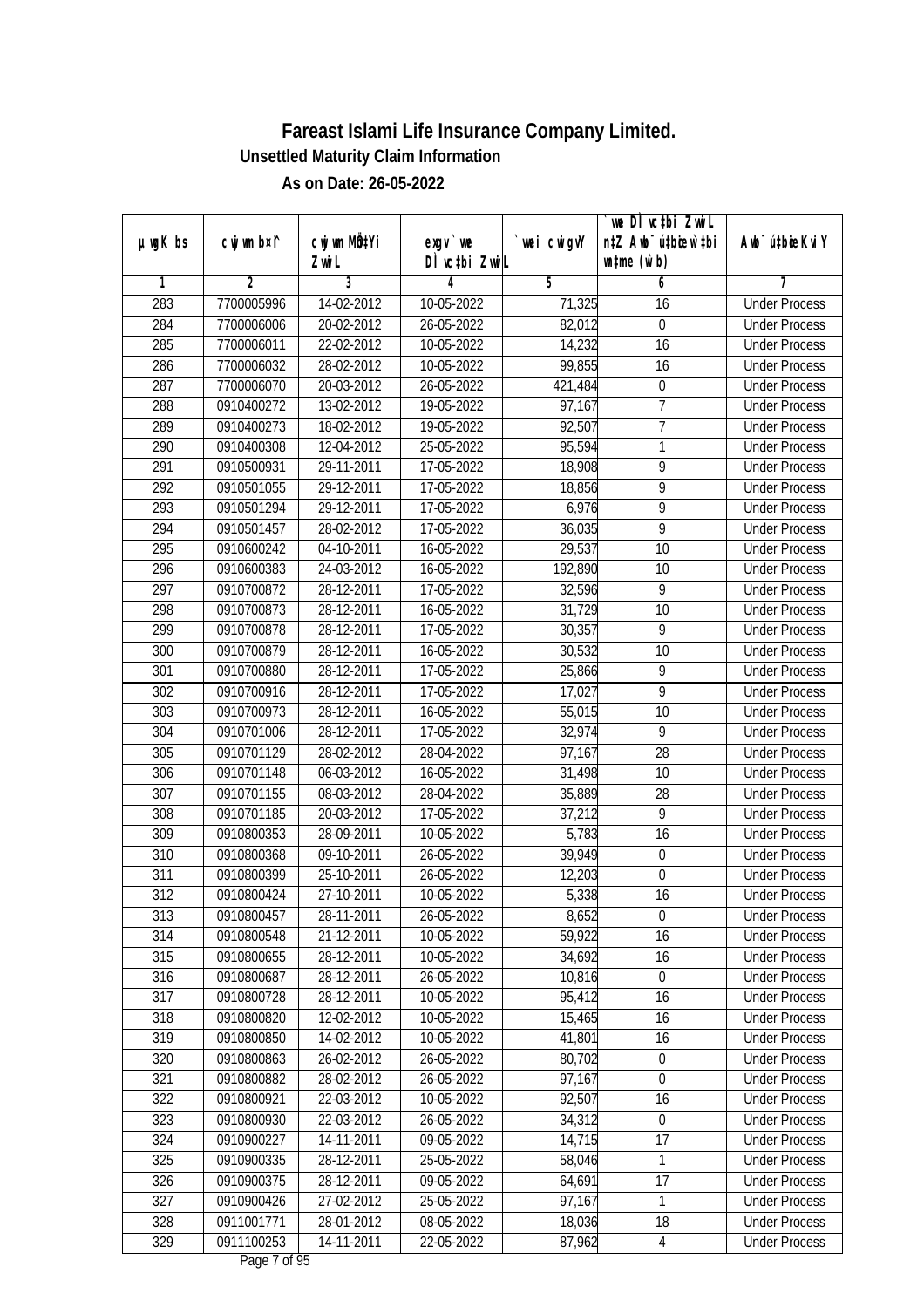|               |                |              |                  |                | we DI vctbi Zwil                 |                             |
|---------------|----------------|--------------|------------------|----------------|----------------------------------|-----------------------------|
| $µ$ ug $K$ bs | cwj wm b¤i^    | cwj wm MQtYi | $exgv$ we        | wei cwigvY     | n‡Z Awb <sup>-</sup> ú‡biosw`‡bi | Awb <sup>-</sup> ú‡bioeKviY |
|               |                | Zwi L        | DÌ vctbi ZwiL    |                | $\n  untime\n  (u`b)\n$          |                             |
| 1             | $\overline{2}$ | 3            | 4                | $\overline{5}$ | 6                                | 7                           |
| 330           | 0911100474     | 28-12-2011   | 26-05-2022       | 33,128         | 0                                | <b>Under Process</b>        |
| 331           | 0911100509     | 28-12-2011   | 26-05-2022       | 76,410         | $\boldsymbol{0}$                 | <b>Under Process</b>        |
| 332           | 0911100645     | 12-02-2012   | 16-05-2022       | 58,301         | $\overline{10}$                  | <b>Under Process</b>        |
| 333           | 0911100655     | 28-01-2012   | 22-05-2022       | 34,905         | 4                                | <b>Under Process</b>        |
| 334           | 0911100677     | 26-02-2012   | 26-05-2022       | 75,214         | $\overline{0}$                   | <b>Under Process</b>        |
| 335           | 0911100723     | 28-02-2012   | 16-05-2022       | 79,424         | 10                               | <b>Under Process</b>        |
| 336           | 0911100762     | 28-03-2012   | $26 - 05 - 2022$ | 58,301         | 0                                | <b>Under Process</b>        |
| 337           | 0911100763     | 28-03-2012   | 22-05-2022       | 58,301         | 4                                | <b>Under Process</b>        |
| 338           | 0911100768     | 28-03-2012   | 22-05-2022       | 58,301         | 4                                | <b>Under Process</b>        |
| 339           | 0911100772     | 28-03-2012   | 22-05-2022       | 46,645         | $\overline{4}$                   | <b>Under Process</b>        |
| 340           | 0911100774     | 28-03-2012   | 16-05-2022       | 43,445         | $\overline{10}$                  | <b>Under Process</b>        |
| 341           | 0911100779     | 28-03-2012   | 26-05-2022       | 43,897         | $\boldsymbol{0}$                 | <b>Under Process</b>        |
| 342           | 0911100806     | 28-03-2012   | 26-05-2022       | 116,596        | $\overline{0}$                   | <b>Under Process</b>        |
| 343           | 0911200410     | 06-03-2012   | 25-05-2022       | 37,095         | 1                                | <b>Under Process</b>        |
| 344           | 0911200429     | 15-03-2012   | 25-05-2022       | 58,301         | 1                                | <b>Under Process</b>        |
| 345           | 0911300070     | 22-09-2011   | 28-04-2022       | 38,395         | 28                               | <b>Under Process</b>        |
| 346           | 0911300573     | 13-12-2011   | 23-05-2022       | 81,651         | $\overline{3}$                   | <b>Under Process</b>        |
| 347           | 0911300608     | 19-12-2011   | 28-04-2022       | 18,338         | 28                               | <b>Under Process</b>        |
| 348           | 0911300668     | 26-12-2011   | 23-05-2022       | 5,561          | 3                                | <b>Under Process</b>        |
| 349           | 0911300732     | 28-12-2011   | 18-04-2022       | 8,007          | 38                               | <b>Under Process</b>        |
| 350           | 0911300761     | 28-12-2011   | 28-04-2022       | 15,719         | 28                               | <b>Under Process</b>        |
| 351           | 0911300925     | 28-12-2011   | 25-05-2022       | 5,338          | 1                                | <b>Under Process</b>        |
| 352           | 0911300926     | 28-12-2011   | 25-05-2022       | 7,668          | $\mathbf{1}$                     | <b>Under Process</b>        |
| 353           | 0911301052     | 29-01-2012   | 08-05-2022       | 11,241         | 18                               | <b>Under Process</b>        |
| 354           | 0911301066     | 19-02-2012   | 25-05-2022       | 194,326        | 1                                | <b>Under Process</b>        |
| 355           | 0911301137     | 22-02-2012   | 28-04-2022       | 13,768         | 28                               | <b>Under Process</b>        |
| 356           | 0911301249     | 29-03-2012   | 17-05-2022       | 97,167         | 9                                | <b>Under Process</b>        |
| 357           | 0911301251     | 15-04-2012   | 28-04-2022       | 25,930         | 28                               | <b>Under Process</b>        |
| 358           | 0911301259     | 08-04-2012   | 28-04-2022       | 88,261         | 28                               | <b>Under Process</b>        |
| 359           | 0911301260     | 15-04-2012   | 28-04-2022       | 25,930         | 28                               | <b>Under Process</b>        |
| 360           | 0911301274     | 05-04-2012   | 17-05-2022       | 97,167         | 9                                | <b>Under Process</b>        |
| 361           | 0911301287     | 19-04-2012   | 25-05-2022       | 40,472         | 1                                | <b>Under Process</b>        |
| 362           | 0911301289     | 26-04-2012   | 25-05-2022       | 38,866         | 1                                | <b>Under Process</b>        |
| 363           | 0911301313     | 18-04-2012   | 28-04-2022       | 11,370         | 28                               | <b>Under Process</b>        |
| 364           | 0911301317     | 30-04-2012   | 23-05-2022       | 96,486         | $\mathfrak{Z}$                   | <b>Under Process</b>        |
| 365           | 0911400036     | 28-11-2011   | 25-05-2022       | 38,697         | 1                                | <b>Under Process</b>        |
| 366           | 0911400039     | 28-11-2011   | 09-05-2022       | 36,217         | 17                               | <b>Under Process</b>        |
| 367           | 0911400043     | 28-11-2011   | 26-05-2022       | 19,806         | 0                                | <b>Under Process</b>        |
| 368           | 0911400058     | 28-11-2011   | 26-05-2022       | 30,337         | $\boldsymbol{0}$                 | <b>Under Process</b>        |
| 369           | 0911400062     | 28-11-2011   | 25-05-2022       | 92,636         | $\mathbf{1}$                     | <b>Under Process</b>        |
| 370           | 0911400076     | 22-12-2011   | 25-05-2022       | 164,315        | 1                                | <b>Under Process</b>        |
| 371           | 0911400160     | 28-12-2011   | 09-05-2022       | 33,366         | 17                               | <b>Under Process</b>        |
| 372           | 0911400165     | 28-12-2011   | 25-05-2022       | 193,479        | 1                                | <b>Under Process</b>        |
| 373           | 0911400221     | 28-01-2012   | 25-05-2022       | 97,167         | 1                                | <b>Under Process</b>        |
| 374           | 0911500039     | 28-09-2011   | 26-05-2022       | 8,742          | $\boldsymbol{0}$                 | <b>Under Process</b>        |
| 375           | 0911500050     | 28-09-2011   | 26-05-2022       | 38,697         | $\pmb{0}$                        | <b>Under Process</b>        |
| 376           | 0911500056     | 28-09-2011   | 26-05-2022       | 130,630        | $\pmb{0}$                        | <b>Under Process</b>        |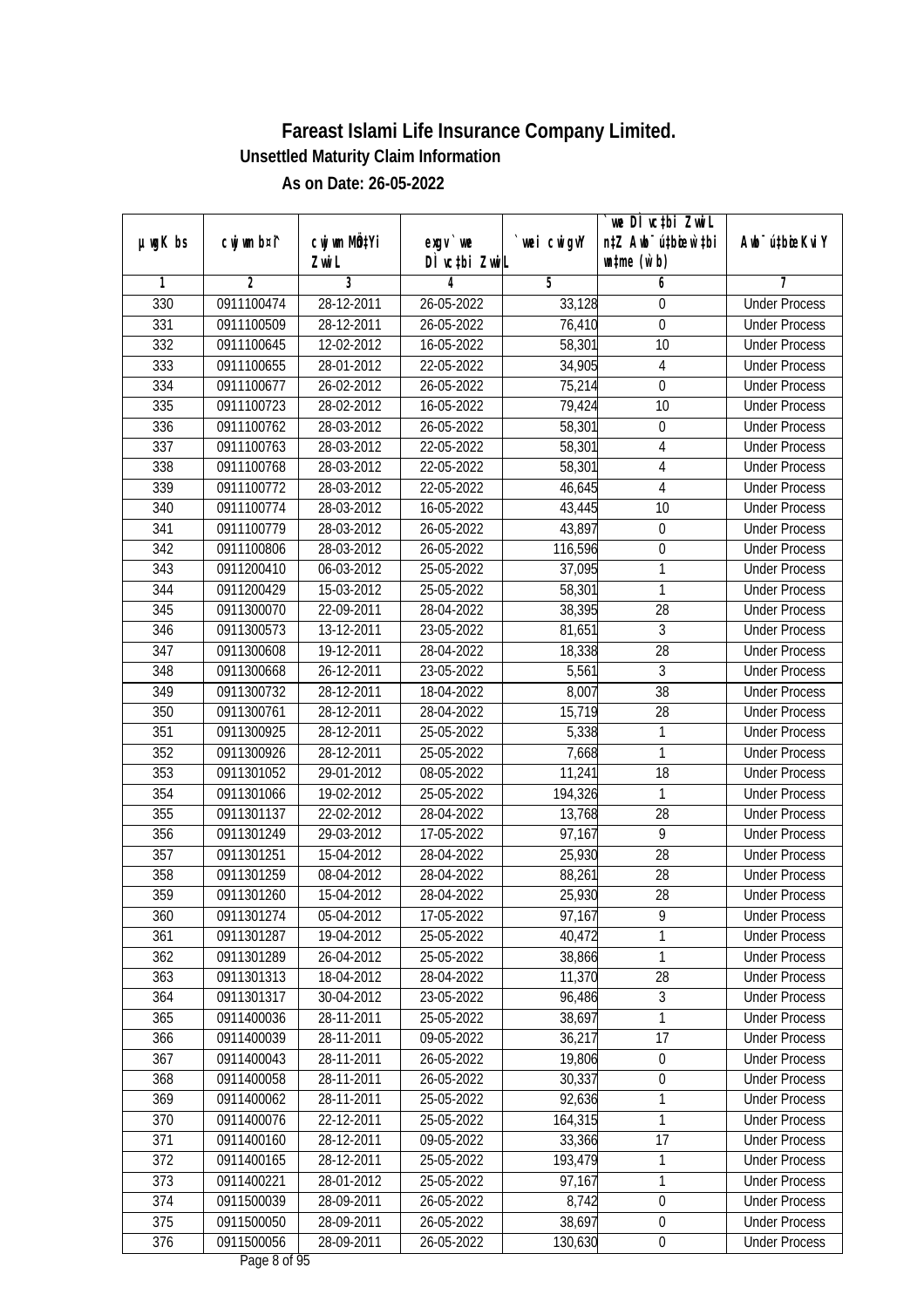|                  |             |                                    |                            |             | we DI vctbi ZwiL                                            |                             |
|------------------|-------------|------------------------------------|----------------------------|-------------|-------------------------------------------------------------|-----------------------------|
| $µ$ ug $K$ bs    | cwj wm b¤i^ | cwj wm MQ <sup>1</sup> Yi<br>Zwi L | $exgV$ we<br>DÌ vctbi ZwiL | `wei cwigvY | n‡Z Awb <sup>-</sup> ú‡bioar`‡bi<br>$\n  untime\n  (u`b)\n$ | Awb <sup>-</sup> ú‡bioeKviY |
| 1                | 2           | 3                                  | 4                          | 5           | 6                                                           | 7                           |
| $\overline{377}$ | 0911500115  | 28-09-2011                         | 26-05-2022                 | 28,340      | 0                                                           | <b>Under Process</b>        |
| 378              | 0911500201  | 28-11-2011                         | 26-05-2022                 | 79,003      | $\boldsymbol{0}$                                            | <b>Under Process</b>        |
| 379              | 0911500254  | 28-11-2011                         | 26-05-2022                 | 55,432      | $\boldsymbol{0}$                                            | <b>Under Process</b>        |
| 380              | 0911500263  | 28-12-2011                         | 26-05-2022                 | 73,570      | $\boldsymbol{0}$                                            | <b>Under Process</b>        |
| 381              | 0911500268  | 28-12-2011                         | 26-05-2022                 | 46,394      | $\boldsymbol{0}$                                            | <b>Under Process</b>        |
| 382              | 0911500398  | 28-12-2011                         | 26-05-2022                 | 43,501      | $\boldsymbol{0}$                                            | <b>Under Process</b>        |
| 383              | 0911500457  | 28-02-2012                         | 26-05-2022                 | 6,314       | $\boldsymbol{0}$                                            | <b>Under Process</b>        |
| 384              | 1300017067  | 20-03-2012                         | 25-05-2022                 | 1,640,000   | 1                                                           | <b>Under Process</b>        |
| 385              | 1300017068  | 20-03-2012                         | 26-05-2022                 | 23,165      | $\boldsymbol{0}$                                            | <b>Under Process</b>        |
| 386              | 1300017104  | 28-04-2012                         | 26-05-2022                 | 468,480     | $\boldsymbol{0}$                                            | <b>Under Process</b>        |
| 387              | 1300017133  | 28-04-2012                         | 11-05-2022                 | 492,000     | 15                                                          | <b>Under Process</b>        |
| 388              | 1300017140  | 28-04-2012                         | 26-05-2022                 | 49,200      | $\boldsymbol{0}$                                            | <b>Under Process</b>        |
| 389              | 1300017151  | 28-04-2012                         | 25-05-2022                 | 771,400     | 1                                                           | <b>Under Process</b>        |
| 390              | 1390000307  | 23-12-2015                         | 24-05-2022                 | 69,903      | $\overline{2}$                                              | <b>Under Process</b>        |
| 391              | 1390000312  | 26-12-2015                         | 26-04-2022                 | 691,000     | 30                                                          | <b>Under Process</b>        |
| 392              | 1390000725  | 18-08-2016                         | 24-05-2022                 | 21,034      | $\overline{2}$                                              | <b>Under Process</b>        |
| 393              | 1400000015  | 28-09-2006                         | 27-04-2022                 | 9,311       | 29                                                          | <b>Under Process</b>        |
| 394              | 1400002224  | 27-12-2009                         | 11-05-2022                 | 18,200      | 15                                                          | <b>Under Process</b>        |
| 395              | 1400003814  | 22-12-2011                         | 11-05-2022                 | 21,125      | 15                                                          | <b>Under Process</b>        |
| 396              | 1500009017  | 28-12-2006                         | 26-05-2022                 | 22,400      | $\boldsymbol{0}$                                            | <b>Under Process</b>        |
| 397              | 1500009434  | 25-04-2007                         | 26-05-2022                 | 18,944      | $\boldsymbol{0}$                                            | <b>Under Process</b>        |
| 398              | 1500011390  | 28-04-2009                         | 26-05-2022                 | 9,462       | 0                                                           | <b>Under Process</b>        |
| 399              | 1500013627  | 28-03-2010                         | 26-05-2022                 | 66,305      | $\boldsymbol{0}$                                            | <b>Under Process</b>        |
| 400              | 1500014945  | 28-12-2010                         | 26-05-2022                 | 161,600     | $\pmb{0}$                                                   | <b>Under Process</b>        |
| 401              | 1500015111  | 28-04-2011                         | 10-05-2022                 | 30,333      | 16                                                          | <b>Under Process</b>        |
| 402              | 1500015137  | 28-04-2011                         | 26-05-2022                 | 48,234      | $\boldsymbol{0}$                                            | <b>Under Process</b>        |
| 403              | 1500015422  | 28-06-2011                         | 09-05-2022                 | 163,300     | 17                                                          | <b>Under Process</b>        |
| 404              | 1500015593  | 17-11-2011                         | 26-05-2022                 | 24,136      | 0                                                           | <b>Under Process</b>        |
| 405              | 1500015605  | 23-11-2011                         | 26-05-2022                 | 49,370      | $\overline{0}$                                              | <b>Under Process</b>        |
| 406              | 1500015651  | 10-12-2011                         | 10-05-2022                 | 88,182      | 16                                                          | <b>Under Process</b>        |
| 407              | 1500015819  | 28-12-2011                         | 19-05-2022                 | 33,318      | 7                                                           | <b>Under Process</b>        |
| 408              | 1500015874  | 28-12-2011                         | 26-05-2022                 | 48,150      | $\mathbf 0$                                                 | <b>Under Process</b>        |
| 409              | 1500015960  | 28-12-2011                         | 26-05-2022                 | 326,600     | 0                                                           | <b>Under Process</b>        |
| 410              | 1500015998  | 28-12-2011                         | 10-05-2022                 | 79,090      | 16                                                          | <b>Under Process</b>        |
| 411              | 1500016088  | 28-12-2011                         | 10-05-2022                 | 34,980      | 16                                                          | <b>Under Process</b>        |
| 412              | 1500016158  | 28-02-2012                         | 26-05-2022                 | 49,200      | 0                                                           | <b>Under Process</b>        |
| 413              | 1500016179  | 12-03-2012                         | 09-05-2022                 | 164,000     | 17                                                          | <b>Under Process</b>        |
| 414              | 1500016198  | 15-03-2012                         | 26-05-2022                 | 65,600      | 0                                                           | <b>Under Process</b>        |
| 415              | 1500016213  | 28-03-2012                         | 09-05-2022                 | 328,000     | 17                                                          | <b>Under Process</b>        |
| 416              | 1500016217  | 28-03-2012                         | 10-05-2022                 | 49,200      | 16                                                          | <b>Under Process</b>        |
| 417              | 1500016223  | 28-03-2012                         | 09-05-2022                 | 41,274      | 17                                                          | <b>Under Process</b>        |
| 418              | 1500016224  | 28-03-2012                         | 10-05-2022                 | 328,000     | 16                                                          | <b>Under Process</b>        |
| 419              | 1500016234  | 09-04-2012                         | $09 - 05 - 2022$           | 80,900      | $\overline{17}$                                             | <b>Under Process</b>        |
| 420              | 1500016242  | 08-04-2012                         | 10-05-2022                 | 19,697      | 16                                                          | <b>Under Process</b>        |
| 421              | 1500016248  | 28-04-2012                         | 26-05-2022                 | 82,000      | $\boldsymbol{0}$                                            | <b>Under Process</b>        |
| 422              | 1500016253  | 17-04-2012                         | 26-05-2022                 | 161,480     | $\boldsymbol{0}$                                            | <b>Under Process</b>        |
| 423              | 1500016255  | 25-04-2012                         | 10-05-2022                 | 164,000     | 16                                                          | <b>Under Process</b>        |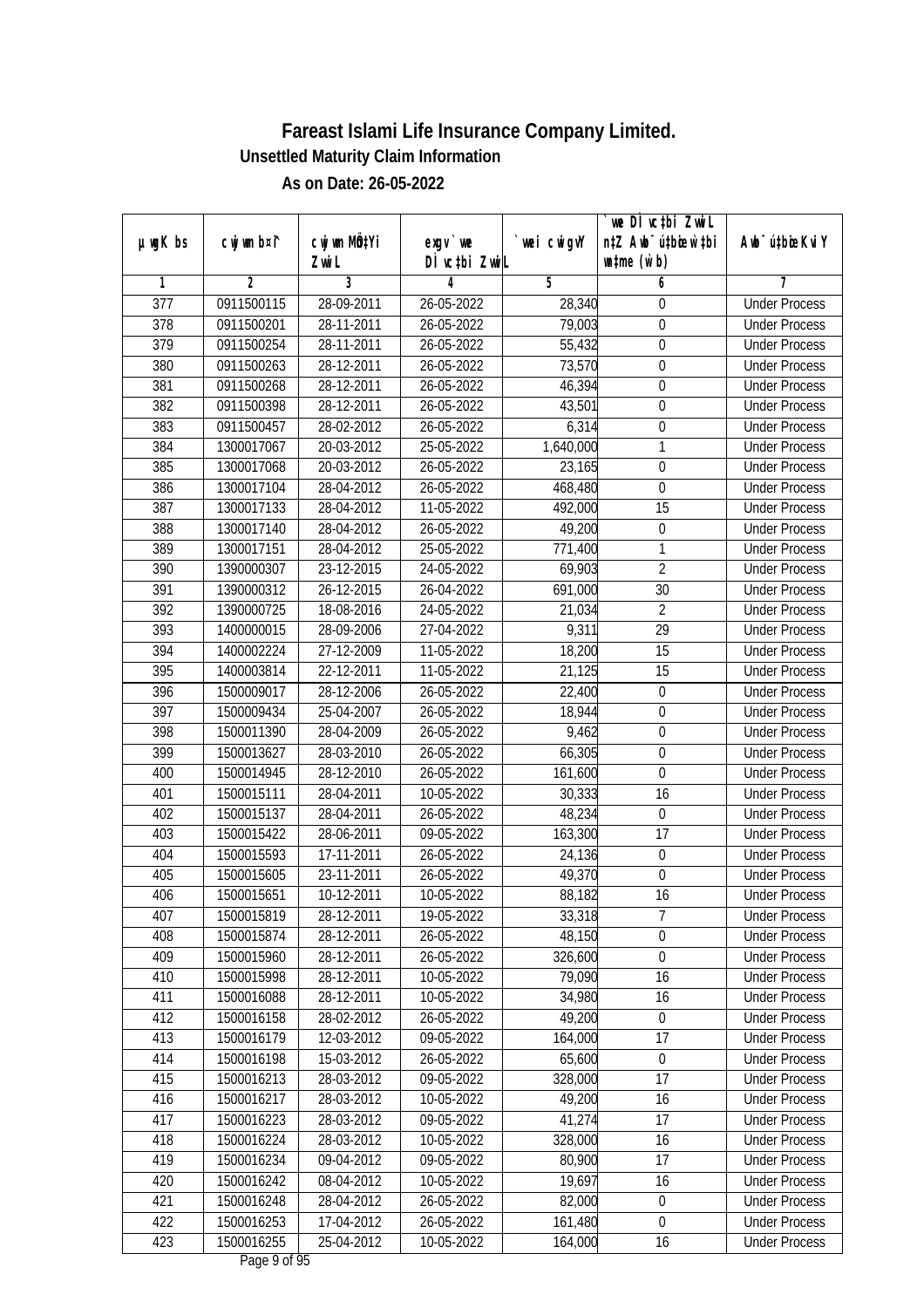| n‡Z Awb <sup>-</sup> ú‡bioar`‡bi<br>cwj wm b¤i^<br>cwj wm MQ <sup>1</sup> Yi<br>$µ$ ug $K$ bs<br>$exgV$ we<br>`wei cwigvY<br>Awb <sup>-</sup> ú‡bioeKviY<br>DÌ vctbi ZwiL<br>$\n  untime\n  (u`b)\n$<br>Zwi L<br>3<br>2<br>5<br>6<br>1<br>4<br>7<br>424<br>1500016260<br>25-04-2012<br>26-05-2022<br><b>Under Process</b><br>49,200<br>0<br>7<br>425<br>28-04-2012<br>19-05-2022<br>328,000<br>1500016290<br><b>Under Process</b><br>426<br>1500016314<br>28-04-2012<br>26-05-2022<br>80,540<br>$\boldsymbol{0}$<br><b>Under Process</b><br>427<br>26-05-2022<br>43,566<br>1500016325<br>28-04-2012<br>$\boldsymbol{0}$<br><b>Under Process</b><br>28-04-2012<br>428<br>1500016333<br>26-05-2022<br>206,500<br>$\boldsymbol{0}$<br><b>Under Process</b><br>$\overline{7}$<br>429<br>28-04-2012<br>1500016343<br>19-05-2022<br>48,045<br><b>Under Process</b><br>430<br>1500016344<br>28-04-2012<br>26-05-2022<br>310,460<br>$\boldsymbol{0}$<br><b>Under Process</b><br>431<br>323,600<br>$\overline{0}$<br>1500016347<br>28-04-2012<br>26-05-2022<br><b>Under Process</b><br>432<br>1500016359<br>28-04-2012<br>26-05-2022<br>124,855<br>$\boldsymbol{0}$<br><b>Under Process</b><br>7<br>433<br>1500016363<br>28-04-2012<br>19-05-2022<br>73,260<br><b>Under Process</b><br>7<br>434<br>1500016371<br>28-04-2012<br>19-05-2022<br>79,800<br><b>Under Process</b><br>435<br>42,956<br>1500016400<br>28-04-2012<br>26-05-2022<br>$\boldsymbol{0}$<br><b>Under Process</b><br>299,340<br>$\pmb{0}$<br>436<br>1500016409<br>28-04-2012<br>26-05-2022<br><b>Under Process</b><br>$\overline{7}$<br>437<br>28-04-2012<br>19-05-2022<br>71,330<br>1500016453<br><b>Under Process</b><br>438<br>28-04-2012<br>$\boldsymbol{0}$<br>1500016459<br>26-05-2022<br>164,000<br><b>Under Process</b><br>$\overline{7}$<br>439<br>1500016470<br>28-04-2012<br>19-05-2022<br>492,000<br><b>Under Process</b><br>440<br>28-12-2005<br>21-04-2022<br>38,352<br>35<br>1600009987<br><b>Under Process</b><br>28<br>441<br>1600009995<br>28-12-2005<br>28-04-2022<br>10,324<br><b>Under Process</b><br>442<br>1600013185<br>28-06-2006<br>08-05-2022<br>11,705<br>18<br><b>Under Process</b><br>443<br>2,295<br>29<br>1600024943<br>28-06-2008<br>27-04-2022<br><b>Under Process</b><br>12,258<br>29<br>444<br>1600025386<br>28-06-2008<br>27-04-2022<br><b>Under Process</b><br>445<br>1600025403<br>28-06-2008<br>28-04-2022<br>8,774<br>28<br><b>Under Process</b><br>23-05-2022<br>41,880<br>3<br>446<br>1600027092<br>28-08-2008<br><b>Under Process</b><br>$\overline{29}$<br>447<br>1600027211<br>28-08-2008<br>27-04-2022<br>11,815<br><b>Under Process</b><br>$\mathfrak{Z}$<br>23-05-2022<br>101,340<br>448<br>1600028662<br>28-12-2008<br><b>Under Process</b><br>29<br>449<br>1600028691<br>28-12-2008<br>27-04-2022<br>6,504<br><b>Under Process</b><br>3<br>450<br>1600030497<br>28-03-2009<br>23-05-2022<br>11,679<br><b>Under Process</b><br>$\overline{3}$<br>451<br>1600030766<br>28-04-2009<br>23-05-2022<br>5,403<br><b>Under Process</b><br>452<br>28<br>1600030944<br>16-06-2009<br>28-04-2022<br>11,196<br><b>Under Process</b><br>453<br>1600031011<br>20-06-2009<br>21-04-2022<br>20,301<br>35<br><b>Under Process</b><br>454<br>1600031344<br>28-06-2009<br>27-04-2022<br>14,477<br>29<br><b>Under Process</b><br>15,638<br>29<br>455<br>1600031688<br>28-06-2009<br>27-04-2022<br><b>Under Process</b><br>29<br>456<br>28-08-2009<br>27-04-2022<br>30,723<br>1600032848<br><b>Under Process</b><br>457<br>54,600<br>35<br>1600033718<br>28-12-2009<br>21-04-2022<br><b>Under Process</b><br>$\overline{3}$<br>458<br>1600034202<br>28-12-2009<br>53,300<br>23-05-2022<br><b>Under Process</b><br>$\overline{3}$<br>459<br>1600034343<br>28-12-2009<br>23-05-2022<br>141,480<br><b>Under Process</b><br>3<br>28-12-2009<br>22,938<br>460<br>1600034528<br>23-05-2022<br><b>Under Process</b><br>5,304<br>3<br>461<br>1600034715<br>28-12-2009<br>23-05-2022<br><b>Under Process</b><br>30,432<br>29<br>462<br>1600035099<br>28-12-2009<br>27-04-2022<br><b>Under Process</b><br>463<br>28-12-2009<br>29,418<br>28<br>1600035179<br>28-04-2022<br><b>Under Process</b><br>464<br>1600035195<br>28-12-2009<br>27-04-2022<br>18,542<br>29<br><b>Under Process</b><br>1600035523<br>28-02-2010<br>55,350<br>29<br>465<br>27-04-2022<br><b>Under Process</b><br>$\overline{18}$<br>28-02-2010<br>$08-05-2022$<br>55,350<br><b>Under Process</b><br>466<br>1600035540<br>467<br>28-02-2010<br>49,744<br>35<br>1600035549<br>21-04-2022<br><b>Under Process</b><br>120,700<br>18<br>468<br>1600035581<br>28-03-2010<br>08-05-2022<br><b>Under Process</b><br>469<br>95,800<br>29<br>1600035593<br>28-03-2010<br>27-04-2022<br><b>Under Process</b><br>2,558<br>470<br>1600035621<br>28-03-2010<br>23-05-2022<br>3<br><b>Under Process</b> |  |  | we DI vctbi ZwiL |  |
|------------------------------------------------------------------------------------------------------------------------------------------------------------------------------------------------------------------------------------------------------------------------------------------------------------------------------------------------------------------------------------------------------------------------------------------------------------------------------------------------------------------------------------------------------------------------------------------------------------------------------------------------------------------------------------------------------------------------------------------------------------------------------------------------------------------------------------------------------------------------------------------------------------------------------------------------------------------------------------------------------------------------------------------------------------------------------------------------------------------------------------------------------------------------------------------------------------------------------------------------------------------------------------------------------------------------------------------------------------------------------------------------------------------------------------------------------------------------------------------------------------------------------------------------------------------------------------------------------------------------------------------------------------------------------------------------------------------------------------------------------------------------------------------------------------------------------------------------------------------------------------------------------------------------------------------------------------------------------------------------------------------------------------------------------------------------------------------------------------------------------------------------------------------------------------------------------------------------------------------------------------------------------------------------------------------------------------------------------------------------------------------------------------------------------------------------------------------------------------------------------------------------------------------------------------------------------------------------------------------------------------------------------------------------------------------------------------------------------------------------------------------------------------------------------------------------------------------------------------------------------------------------------------------------------------------------------------------------------------------------------------------------------------------------------------------------------------------------------------------------------------------------------------------------------------------------------------------------------------------------------------------------------------------------------------------------------------------------------------------------------------------------------------------------------------------------------------------------------------------------------------------------------------------------------------------------------------------------------------------------------------------------------------------------------------------------------------------------------------------------------------------------------------------------------------------------------------------------------------------------------------------------------------------------------------------------------------------------------------------------------------------------------------------------------------------------------------------------------------------------------------------------------------------------------------------------------------------------------------------------------------------------------------------------------------------------------------------------------------------------------------------------------------------------------------------------------------------------------------------------------------------------------------------------------------------------------------------------------------------------------------------------------------------------------------------------------------------------------------------------------------------------------------------------------------------------------------------|--|--|------------------|--|
|                                                                                                                                                                                                                                                                                                                                                                                                                                                                                                                                                                                                                                                                                                                                                                                                                                                                                                                                                                                                                                                                                                                                                                                                                                                                                                                                                                                                                                                                                                                                                                                                                                                                                                                                                                                                                                                                                                                                                                                                                                                                                                                                                                                                                                                                                                                                                                                                                                                                                                                                                                                                                                                                                                                                                                                                                                                                                                                                                                                                                                                                                                                                                                                                                                                                                                                                                                                                                                                                                                                                                                                                                                                                                                                                                                                                                                                                                                                                                                                                                                                                                                                                                                                                                                                                                                                                                                                                                                                                                                                                                                                                                                                                                                                                                                                                                                          |  |  |                  |  |
|                                                                                                                                                                                                                                                                                                                                                                                                                                                                                                                                                                                                                                                                                                                                                                                                                                                                                                                                                                                                                                                                                                                                                                                                                                                                                                                                                                                                                                                                                                                                                                                                                                                                                                                                                                                                                                                                                                                                                                                                                                                                                                                                                                                                                                                                                                                                                                                                                                                                                                                                                                                                                                                                                                                                                                                                                                                                                                                                                                                                                                                                                                                                                                                                                                                                                                                                                                                                                                                                                                                                                                                                                                                                                                                                                                                                                                                                                                                                                                                                                                                                                                                                                                                                                                                                                                                                                                                                                                                                                                                                                                                                                                                                                                                                                                                                                                          |  |  |                  |  |
|                                                                                                                                                                                                                                                                                                                                                                                                                                                                                                                                                                                                                                                                                                                                                                                                                                                                                                                                                                                                                                                                                                                                                                                                                                                                                                                                                                                                                                                                                                                                                                                                                                                                                                                                                                                                                                                                                                                                                                                                                                                                                                                                                                                                                                                                                                                                                                                                                                                                                                                                                                                                                                                                                                                                                                                                                                                                                                                                                                                                                                                                                                                                                                                                                                                                                                                                                                                                                                                                                                                                                                                                                                                                                                                                                                                                                                                                                                                                                                                                                                                                                                                                                                                                                                                                                                                                                                                                                                                                                                                                                                                                                                                                                                                                                                                                                                          |  |  |                  |  |
|                                                                                                                                                                                                                                                                                                                                                                                                                                                                                                                                                                                                                                                                                                                                                                                                                                                                                                                                                                                                                                                                                                                                                                                                                                                                                                                                                                                                                                                                                                                                                                                                                                                                                                                                                                                                                                                                                                                                                                                                                                                                                                                                                                                                                                                                                                                                                                                                                                                                                                                                                                                                                                                                                                                                                                                                                                                                                                                                                                                                                                                                                                                                                                                                                                                                                                                                                                                                                                                                                                                                                                                                                                                                                                                                                                                                                                                                                                                                                                                                                                                                                                                                                                                                                                                                                                                                                                                                                                                                                                                                                                                                                                                                                                                                                                                                                                          |  |  |                  |  |
|                                                                                                                                                                                                                                                                                                                                                                                                                                                                                                                                                                                                                                                                                                                                                                                                                                                                                                                                                                                                                                                                                                                                                                                                                                                                                                                                                                                                                                                                                                                                                                                                                                                                                                                                                                                                                                                                                                                                                                                                                                                                                                                                                                                                                                                                                                                                                                                                                                                                                                                                                                                                                                                                                                                                                                                                                                                                                                                                                                                                                                                                                                                                                                                                                                                                                                                                                                                                                                                                                                                                                                                                                                                                                                                                                                                                                                                                                                                                                                                                                                                                                                                                                                                                                                                                                                                                                                                                                                                                                                                                                                                                                                                                                                                                                                                                                                          |  |  |                  |  |
|                                                                                                                                                                                                                                                                                                                                                                                                                                                                                                                                                                                                                                                                                                                                                                                                                                                                                                                                                                                                                                                                                                                                                                                                                                                                                                                                                                                                                                                                                                                                                                                                                                                                                                                                                                                                                                                                                                                                                                                                                                                                                                                                                                                                                                                                                                                                                                                                                                                                                                                                                                                                                                                                                                                                                                                                                                                                                                                                                                                                                                                                                                                                                                                                                                                                                                                                                                                                                                                                                                                                                                                                                                                                                                                                                                                                                                                                                                                                                                                                                                                                                                                                                                                                                                                                                                                                                                                                                                                                                                                                                                                                                                                                                                                                                                                                                                          |  |  |                  |  |
|                                                                                                                                                                                                                                                                                                                                                                                                                                                                                                                                                                                                                                                                                                                                                                                                                                                                                                                                                                                                                                                                                                                                                                                                                                                                                                                                                                                                                                                                                                                                                                                                                                                                                                                                                                                                                                                                                                                                                                                                                                                                                                                                                                                                                                                                                                                                                                                                                                                                                                                                                                                                                                                                                                                                                                                                                                                                                                                                                                                                                                                                                                                                                                                                                                                                                                                                                                                                                                                                                                                                                                                                                                                                                                                                                                                                                                                                                                                                                                                                                                                                                                                                                                                                                                                                                                                                                                                                                                                                                                                                                                                                                                                                                                                                                                                                                                          |  |  |                  |  |
|                                                                                                                                                                                                                                                                                                                                                                                                                                                                                                                                                                                                                                                                                                                                                                                                                                                                                                                                                                                                                                                                                                                                                                                                                                                                                                                                                                                                                                                                                                                                                                                                                                                                                                                                                                                                                                                                                                                                                                                                                                                                                                                                                                                                                                                                                                                                                                                                                                                                                                                                                                                                                                                                                                                                                                                                                                                                                                                                                                                                                                                                                                                                                                                                                                                                                                                                                                                                                                                                                                                                                                                                                                                                                                                                                                                                                                                                                                                                                                                                                                                                                                                                                                                                                                                                                                                                                                                                                                                                                                                                                                                                                                                                                                                                                                                                                                          |  |  |                  |  |
|                                                                                                                                                                                                                                                                                                                                                                                                                                                                                                                                                                                                                                                                                                                                                                                                                                                                                                                                                                                                                                                                                                                                                                                                                                                                                                                                                                                                                                                                                                                                                                                                                                                                                                                                                                                                                                                                                                                                                                                                                                                                                                                                                                                                                                                                                                                                                                                                                                                                                                                                                                                                                                                                                                                                                                                                                                                                                                                                                                                                                                                                                                                                                                                                                                                                                                                                                                                                                                                                                                                                                                                                                                                                                                                                                                                                                                                                                                                                                                                                                                                                                                                                                                                                                                                                                                                                                                                                                                                                                                                                                                                                                                                                                                                                                                                                                                          |  |  |                  |  |
|                                                                                                                                                                                                                                                                                                                                                                                                                                                                                                                                                                                                                                                                                                                                                                                                                                                                                                                                                                                                                                                                                                                                                                                                                                                                                                                                                                                                                                                                                                                                                                                                                                                                                                                                                                                                                                                                                                                                                                                                                                                                                                                                                                                                                                                                                                                                                                                                                                                                                                                                                                                                                                                                                                                                                                                                                                                                                                                                                                                                                                                                                                                                                                                                                                                                                                                                                                                                                                                                                                                                                                                                                                                                                                                                                                                                                                                                                                                                                                                                                                                                                                                                                                                                                                                                                                                                                                                                                                                                                                                                                                                                                                                                                                                                                                                                                                          |  |  |                  |  |
|                                                                                                                                                                                                                                                                                                                                                                                                                                                                                                                                                                                                                                                                                                                                                                                                                                                                                                                                                                                                                                                                                                                                                                                                                                                                                                                                                                                                                                                                                                                                                                                                                                                                                                                                                                                                                                                                                                                                                                                                                                                                                                                                                                                                                                                                                                                                                                                                                                                                                                                                                                                                                                                                                                                                                                                                                                                                                                                                                                                                                                                                                                                                                                                                                                                                                                                                                                                                                                                                                                                                                                                                                                                                                                                                                                                                                                                                                                                                                                                                                                                                                                                                                                                                                                                                                                                                                                                                                                                                                                                                                                                                                                                                                                                                                                                                                                          |  |  |                  |  |
|                                                                                                                                                                                                                                                                                                                                                                                                                                                                                                                                                                                                                                                                                                                                                                                                                                                                                                                                                                                                                                                                                                                                                                                                                                                                                                                                                                                                                                                                                                                                                                                                                                                                                                                                                                                                                                                                                                                                                                                                                                                                                                                                                                                                                                                                                                                                                                                                                                                                                                                                                                                                                                                                                                                                                                                                                                                                                                                                                                                                                                                                                                                                                                                                                                                                                                                                                                                                                                                                                                                                                                                                                                                                                                                                                                                                                                                                                                                                                                                                                                                                                                                                                                                                                                                                                                                                                                                                                                                                                                                                                                                                                                                                                                                                                                                                                                          |  |  |                  |  |
|                                                                                                                                                                                                                                                                                                                                                                                                                                                                                                                                                                                                                                                                                                                                                                                                                                                                                                                                                                                                                                                                                                                                                                                                                                                                                                                                                                                                                                                                                                                                                                                                                                                                                                                                                                                                                                                                                                                                                                                                                                                                                                                                                                                                                                                                                                                                                                                                                                                                                                                                                                                                                                                                                                                                                                                                                                                                                                                                                                                                                                                                                                                                                                                                                                                                                                                                                                                                                                                                                                                                                                                                                                                                                                                                                                                                                                                                                                                                                                                                                                                                                                                                                                                                                                                                                                                                                                                                                                                                                                                                                                                                                                                                                                                                                                                                                                          |  |  |                  |  |
|                                                                                                                                                                                                                                                                                                                                                                                                                                                                                                                                                                                                                                                                                                                                                                                                                                                                                                                                                                                                                                                                                                                                                                                                                                                                                                                                                                                                                                                                                                                                                                                                                                                                                                                                                                                                                                                                                                                                                                                                                                                                                                                                                                                                                                                                                                                                                                                                                                                                                                                                                                                                                                                                                                                                                                                                                                                                                                                                                                                                                                                                                                                                                                                                                                                                                                                                                                                                                                                                                                                                                                                                                                                                                                                                                                                                                                                                                                                                                                                                                                                                                                                                                                                                                                                                                                                                                                                                                                                                                                                                                                                                                                                                                                                                                                                                                                          |  |  |                  |  |
|                                                                                                                                                                                                                                                                                                                                                                                                                                                                                                                                                                                                                                                                                                                                                                                                                                                                                                                                                                                                                                                                                                                                                                                                                                                                                                                                                                                                                                                                                                                                                                                                                                                                                                                                                                                                                                                                                                                                                                                                                                                                                                                                                                                                                                                                                                                                                                                                                                                                                                                                                                                                                                                                                                                                                                                                                                                                                                                                                                                                                                                                                                                                                                                                                                                                                                                                                                                                                                                                                                                                                                                                                                                                                                                                                                                                                                                                                                                                                                                                                                                                                                                                                                                                                                                                                                                                                                                                                                                                                                                                                                                                                                                                                                                                                                                                                                          |  |  |                  |  |
|                                                                                                                                                                                                                                                                                                                                                                                                                                                                                                                                                                                                                                                                                                                                                                                                                                                                                                                                                                                                                                                                                                                                                                                                                                                                                                                                                                                                                                                                                                                                                                                                                                                                                                                                                                                                                                                                                                                                                                                                                                                                                                                                                                                                                                                                                                                                                                                                                                                                                                                                                                                                                                                                                                                                                                                                                                                                                                                                                                                                                                                                                                                                                                                                                                                                                                                                                                                                                                                                                                                                                                                                                                                                                                                                                                                                                                                                                                                                                                                                                                                                                                                                                                                                                                                                                                                                                                                                                                                                                                                                                                                                                                                                                                                                                                                                                                          |  |  |                  |  |
|                                                                                                                                                                                                                                                                                                                                                                                                                                                                                                                                                                                                                                                                                                                                                                                                                                                                                                                                                                                                                                                                                                                                                                                                                                                                                                                                                                                                                                                                                                                                                                                                                                                                                                                                                                                                                                                                                                                                                                                                                                                                                                                                                                                                                                                                                                                                                                                                                                                                                                                                                                                                                                                                                                                                                                                                                                                                                                                                                                                                                                                                                                                                                                                                                                                                                                                                                                                                                                                                                                                                                                                                                                                                                                                                                                                                                                                                                                                                                                                                                                                                                                                                                                                                                                                                                                                                                                                                                                                                                                                                                                                                                                                                                                                                                                                                                                          |  |  |                  |  |
|                                                                                                                                                                                                                                                                                                                                                                                                                                                                                                                                                                                                                                                                                                                                                                                                                                                                                                                                                                                                                                                                                                                                                                                                                                                                                                                                                                                                                                                                                                                                                                                                                                                                                                                                                                                                                                                                                                                                                                                                                                                                                                                                                                                                                                                                                                                                                                                                                                                                                                                                                                                                                                                                                                                                                                                                                                                                                                                                                                                                                                                                                                                                                                                                                                                                                                                                                                                                                                                                                                                                                                                                                                                                                                                                                                                                                                                                                                                                                                                                                                                                                                                                                                                                                                                                                                                                                                                                                                                                                                                                                                                                                                                                                                                                                                                                                                          |  |  |                  |  |
|                                                                                                                                                                                                                                                                                                                                                                                                                                                                                                                                                                                                                                                                                                                                                                                                                                                                                                                                                                                                                                                                                                                                                                                                                                                                                                                                                                                                                                                                                                                                                                                                                                                                                                                                                                                                                                                                                                                                                                                                                                                                                                                                                                                                                                                                                                                                                                                                                                                                                                                                                                                                                                                                                                                                                                                                                                                                                                                                                                                                                                                                                                                                                                                                                                                                                                                                                                                                                                                                                                                                                                                                                                                                                                                                                                                                                                                                                                                                                                                                                                                                                                                                                                                                                                                                                                                                                                                                                                                                                                                                                                                                                                                                                                                                                                                                                                          |  |  |                  |  |
|                                                                                                                                                                                                                                                                                                                                                                                                                                                                                                                                                                                                                                                                                                                                                                                                                                                                                                                                                                                                                                                                                                                                                                                                                                                                                                                                                                                                                                                                                                                                                                                                                                                                                                                                                                                                                                                                                                                                                                                                                                                                                                                                                                                                                                                                                                                                                                                                                                                                                                                                                                                                                                                                                                                                                                                                                                                                                                                                                                                                                                                                                                                                                                                                                                                                                                                                                                                                                                                                                                                                                                                                                                                                                                                                                                                                                                                                                                                                                                                                                                                                                                                                                                                                                                                                                                                                                                                                                                                                                                                                                                                                                                                                                                                                                                                                                                          |  |  |                  |  |
|                                                                                                                                                                                                                                                                                                                                                                                                                                                                                                                                                                                                                                                                                                                                                                                                                                                                                                                                                                                                                                                                                                                                                                                                                                                                                                                                                                                                                                                                                                                                                                                                                                                                                                                                                                                                                                                                                                                                                                                                                                                                                                                                                                                                                                                                                                                                                                                                                                                                                                                                                                                                                                                                                                                                                                                                                                                                                                                                                                                                                                                                                                                                                                                                                                                                                                                                                                                                                                                                                                                                                                                                                                                                                                                                                                                                                                                                                                                                                                                                                                                                                                                                                                                                                                                                                                                                                                                                                                                                                                                                                                                                                                                                                                                                                                                                                                          |  |  |                  |  |
|                                                                                                                                                                                                                                                                                                                                                                                                                                                                                                                                                                                                                                                                                                                                                                                                                                                                                                                                                                                                                                                                                                                                                                                                                                                                                                                                                                                                                                                                                                                                                                                                                                                                                                                                                                                                                                                                                                                                                                                                                                                                                                                                                                                                                                                                                                                                                                                                                                                                                                                                                                                                                                                                                                                                                                                                                                                                                                                                                                                                                                                                                                                                                                                                                                                                                                                                                                                                                                                                                                                                                                                                                                                                                                                                                                                                                                                                                                                                                                                                                                                                                                                                                                                                                                                                                                                                                                                                                                                                                                                                                                                                                                                                                                                                                                                                                                          |  |  |                  |  |
|                                                                                                                                                                                                                                                                                                                                                                                                                                                                                                                                                                                                                                                                                                                                                                                                                                                                                                                                                                                                                                                                                                                                                                                                                                                                                                                                                                                                                                                                                                                                                                                                                                                                                                                                                                                                                                                                                                                                                                                                                                                                                                                                                                                                                                                                                                                                                                                                                                                                                                                                                                                                                                                                                                                                                                                                                                                                                                                                                                                                                                                                                                                                                                                                                                                                                                                                                                                                                                                                                                                                                                                                                                                                                                                                                                                                                                                                                                                                                                                                                                                                                                                                                                                                                                                                                                                                                                                                                                                                                                                                                                                                                                                                                                                                                                                                                                          |  |  |                  |  |
|                                                                                                                                                                                                                                                                                                                                                                                                                                                                                                                                                                                                                                                                                                                                                                                                                                                                                                                                                                                                                                                                                                                                                                                                                                                                                                                                                                                                                                                                                                                                                                                                                                                                                                                                                                                                                                                                                                                                                                                                                                                                                                                                                                                                                                                                                                                                                                                                                                                                                                                                                                                                                                                                                                                                                                                                                                                                                                                                                                                                                                                                                                                                                                                                                                                                                                                                                                                                                                                                                                                                                                                                                                                                                                                                                                                                                                                                                                                                                                                                                                                                                                                                                                                                                                                                                                                                                                                                                                                                                                                                                                                                                                                                                                                                                                                                                                          |  |  |                  |  |
|                                                                                                                                                                                                                                                                                                                                                                                                                                                                                                                                                                                                                                                                                                                                                                                                                                                                                                                                                                                                                                                                                                                                                                                                                                                                                                                                                                                                                                                                                                                                                                                                                                                                                                                                                                                                                                                                                                                                                                                                                                                                                                                                                                                                                                                                                                                                                                                                                                                                                                                                                                                                                                                                                                                                                                                                                                                                                                                                                                                                                                                                                                                                                                                                                                                                                                                                                                                                                                                                                                                                                                                                                                                                                                                                                                                                                                                                                                                                                                                                                                                                                                                                                                                                                                                                                                                                                                                                                                                                                                                                                                                                                                                                                                                                                                                                                                          |  |  |                  |  |
|                                                                                                                                                                                                                                                                                                                                                                                                                                                                                                                                                                                                                                                                                                                                                                                                                                                                                                                                                                                                                                                                                                                                                                                                                                                                                                                                                                                                                                                                                                                                                                                                                                                                                                                                                                                                                                                                                                                                                                                                                                                                                                                                                                                                                                                                                                                                                                                                                                                                                                                                                                                                                                                                                                                                                                                                                                                                                                                                                                                                                                                                                                                                                                                                                                                                                                                                                                                                                                                                                                                                                                                                                                                                                                                                                                                                                                                                                                                                                                                                                                                                                                                                                                                                                                                                                                                                                                                                                                                                                                                                                                                                                                                                                                                                                                                                                                          |  |  |                  |  |
|                                                                                                                                                                                                                                                                                                                                                                                                                                                                                                                                                                                                                                                                                                                                                                                                                                                                                                                                                                                                                                                                                                                                                                                                                                                                                                                                                                                                                                                                                                                                                                                                                                                                                                                                                                                                                                                                                                                                                                                                                                                                                                                                                                                                                                                                                                                                                                                                                                                                                                                                                                                                                                                                                                                                                                                                                                                                                                                                                                                                                                                                                                                                                                                                                                                                                                                                                                                                                                                                                                                                                                                                                                                                                                                                                                                                                                                                                                                                                                                                                                                                                                                                                                                                                                                                                                                                                                                                                                                                                                                                                                                                                                                                                                                                                                                                                                          |  |  |                  |  |
|                                                                                                                                                                                                                                                                                                                                                                                                                                                                                                                                                                                                                                                                                                                                                                                                                                                                                                                                                                                                                                                                                                                                                                                                                                                                                                                                                                                                                                                                                                                                                                                                                                                                                                                                                                                                                                                                                                                                                                                                                                                                                                                                                                                                                                                                                                                                                                                                                                                                                                                                                                                                                                                                                                                                                                                                                                                                                                                                                                                                                                                                                                                                                                                                                                                                                                                                                                                                                                                                                                                                                                                                                                                                                                                                                                                                                                                                                                                                                                                                                                                                                                                                                                                                                                                                                                                                                                                                                                                                                                                                                                                                                                                                                                                                                                                                                                          |  |  |                  |  |
|                                                                                                                                                                                                                                                                                                                                                                                                                                                                                                                                                                                                                                                                                                                                                                                                                                                                                                                                                                                                                                                                                                                                                                                                                                                                                                                                                                                                                                                                                                                                                                                                                                                                                                                                                                                                                                                                                                                                                                                                                                                                                                                                                                                                                                                                                                                                                                                                                                                                                                                                                                                                                                                                                                                                                                                                                                                                                                                                                                                                                                                                                                                                                                                                                                                                                                                                                                                                                                                                                                                                                                                                                                                                                                                                                                                                                                                                                                                                                                                                                                                                                                                                                                                                                                                                                                                                                                                                                                                                                                                                                                                                                                                                                                                                                                                                                                          |  |  |                  |  |
|                                                                                                                                                                                                                                                                                                                                                                                                                                                                                                                                                                                                                                                                                                                                                                                                                                                                                                                                                                                                                                                                                                                                                                                                                                                                                                                                                                                                                                                                                                                                                                                                                                                                                                                                                                                                                                                                                                                                                                                                                                                                                                                                                                                                                                                                                                                                                                                                                                                                                                                                                                                                                                                                                                                                                                                                                                                                                                                                                                                                                                                                                                                                                                                                                                                                                                                                                                                                                                                                                                                                                                                                                                                                                                                                                                                                                                                                                                                                                                                                                                                                                                                                                                                                                                                                                                                                                                                                                                                                                                                                                                                                                                                                                                                                                                                                                                          |  |  |                  |  |
|                                                                                                                                                                                                                                                                                                                                                                                                                                                                                                                                                                                                                                                                                                                                                                                                                                                                                                                                                                                                                                                                                                                                                                                                                                                                                                                                                                                                                                                                                                                                                                                                                                                                                                                                                                                                                                                                                                                                                                                                                                                                                                                                                                                                                                                                                                                                                                                                                                                                                                                                                                                                                                                                                                                                                                                                                                                                                                                                                                                                                                                                                                                                                                                                                                                                                                                                                                                                                                                                                                                                                                                                                                                                                                                                                                                                                                                                                                                                                                                                                                                                                                                                                                                                                                                                                                                                                                                                                                                                                                                                                                                                                                                                                                                                                                                                                                          |  |  |                  |  |
|                                                                                                                                                                                                                                                                                                                                                                                                                                                                                                                                                                                                                                                                                                                                                                                                                                                                                                                                                                                                                                                                                                                                                                                                                                                                                                                                                                                                                                                                                                                                                                                                                                                                                                                                                                                                                                                                                                                                                                                                                                                                                                                                                                                                                                                                                                                                                                                                                                                                                                                                                                                                                                                                                                                                                                                                                                                                                                                                                                                                                                                                                                                                                                                                                                                                                                                                                                                                                                                                                                                                                                                                                                                                                                                                                                                                                                                                                                                                                                                                                                                                                                                                                                                                                                                                                                                                                                                                                                                                                                                                                                                                                                                                                                                                                                                                                                          |  |  |                  |  |
|                                                                                                                                                                                                                                                                                                                                                                                                                                                                                                                                                                                                                                                                                                                                                                                                                                                                                                                                                                                                                                                                                                                                                                                                                                                                                                                                                                                                                                                                                                                                                                                                                                                                                                                                                                                                                                                                                                                                                                                                                                                                                                                                                                                                                                                                                                                                                                                                                                                                                                                                                                                                                                                                                                                                                                                                                                                                                                                                                                                                                                                                                                                                                                                                                                                                                                                                                                                                                                                                                                                                                                                                                                                                                                                                                                                                                                                                                                                                                                                                                                                                                                                                                                                                                                                                                                                                                                                                                                                                                                                                                                                                                                                                                                                                                                                                                                          |  |  |                  |  |
|                                                                                                                                                                                                                                                                                                                                                                                                                                                                                                                                                                                                                                                                                                                                                                                                                                                                                                                                                                                                                                                                                                                                                                                                                                                                                                                                                                                                                                                                                                                                                                                                                                                                                                                                                                                                                                                                                                                                                                                                                                                                                                                                                                                                                                                                                                                                                                                                                                                                                                                                                                                                                                                                                                                                                                                                                                                                                                                                                                                                                                                                                                                                                                                                                                                                                                                                                                                                                                                                                                                                                                                                                                                                                                                                                                                                                                                                                                                                                                                                                                                                                                                                                                                                                                                                                                                                                                                                                                                                                                                                                                                                                                                                                                                                                                                                                                          |  |  |                  |  |
|                                                                                                                                                                                                                                                                                                                                                                                                                                                                                                                                                                                                                                                                                                                                                                                                                                                                                                                                                                                                                                                                                                                                                                                                                                                                                                                                                                                                                                                                                                                                                                                                                                                                                                                                                                                                                                                                                                                                                                                                                                                                                                                                                                                                                                                                                                                                                                                                                                                                                                                                                                                                                                                                                                                                                                                                                                                                                                                                                                                                                                                                                                                                                                                                                                                                                                                                                                                                                                                                                                                                                                                                                                                                                                                                                                                                                                                                                                                                                                                                                                                                                                                                                                                                                                                                                                                                                                                                                                                                                                                                                                                                                                                                                                                                                                                                                                          |  |  |                  |  |
|                                                                                                                                                                                                                                                                                                                                                                                                                                                                                                                                                                                                                                                                                                                                                                                                                                                                                                                                                                                                                                                                                                                                                                                                                                                                                                                                                                                                                                                                                                                                                                                                                                                                                                                                                                                                                                                                                                                                                                                                                                                                                                                                                                                                                                                                                                                                                                                                                                                                                                                                                                                                                                                                                                                                                                                                                                                                                                                                                                                                                                                                                                                                                                                                                                                                                                                                                                                                                                                                                                                                                                                                                                                                                                                                                                                                                                                                                                                                                                                                                                                                                                                                                                                                                                                                                                                                                                                                                                                                                                                                                                                                                                                                                                                                                                                                                                          |  |  |                  |  |
|                                                                                                                                                                                                                                                                                                                                                                                                                                                                                                                                                                                                                                                                                                                                                                                                                                                                                                                                                                                                                                                                                                                                                                                                                                                                                                                                                                                                                                                                                                                                                                                                                                                                                                                                                                                                                                                                                                                                                                                                                                                                                                                                                                                                                                                                                                                                                                                                                                                                                                                                                                                                                                                                                                                                                                                                                                                                                                                                                                                                                                                                                                                                                                                                                                                                                                                                                                                                                                                                                                                                                                                                                                                                                                                                                                                                                                                                                                                                                                                                                                                                                                                                                                                                                                                                                                                                                                                                                                                                                                                                                                                                                                                                                                                                                                                                                                          |  |  |                  |  |
|                                                                                                                                                                                                                                                                                                                                                                                                                                                                                                                                                                                                                                                                                                                                                                                                                                                                                                                                                                                                                                                                                                                                                                                                                                                                                                                                                                                                                                                                                                                                                                                                                                                                                                                                                                                                                                                                                                                                                                                                                                                                                                                                                                                                                                                                                                                                                                                                                                                                                                                                                                                                                                                                                                                                                                                                                                                                                                                                                                                                                                                                                                                                                                                                                                                                                                                                                                                                                                                                                                                                                                                                                                                                                                                                                                                                                                                                                                                                                                                                                                                                                                                                                                                                                                                                                                                                                                                                                                                                                                                                                                                                                                                                                                                                                                                                                                          |  |  |                  |  |
|                                                                                                                                                                                                                                                                                                                                                                                                                                                                                                                                                                                                                                                                                                                                                                                                                                                                                                                                                                                                                                                                                                                                                                                                                                                                                                                                                                                                                                                                                                                                                                                                                                                                                                                                                                                                                                                                                                                                                                                                                                                                                                                                                                                                                                                                                                                                                                                                                                                                                                                                                                                                                                                                                                                                                                                                                                                                                                                                                                                                                                                                                                                                                                                                                                                                                                                                                                                                                                                                                                                                                                                                                                                                                                                                                                                                                                                                                                                                                                                                                                                                                                                                                                                                                                                                                                                                                                                                                                                                                                                                                                                                                                                                                                                                                                                                                                          |  |  |                  |  |
|                                                                                                                                                                                                                                                                                                                                                                                                                                                                                                                                                                                                                                                                                                                                                                                                                                                                                                                                                                                                                                                                                                                                                                                                                                                                                                                                                                                                                                                                                                                                                                                                                                                                                                                                                                                                                                                                                                                                                                                                                                                                                                                                                                                                                                                                                                                                                                                                                                                                                                                                                                                                                                                                                                                                                                                                                                                                                                                                                                                                                                                                                                                                                                                                                                                                                                                                                                                                                                                                                                                                                                                                                                                                                                                                                                                                                                                                                                                                                                                                                                                                                                                                                                                                                                                                                                                                                                                                                                                                                                                                                                                                                                                                                                                                                                                                                                          |  |  |                  |  |
|                                                                                                                                                                                                                                                                                                                                                                                                                                                                                                                                                                                                                                                                                                                                                                                                                                                                                                                                                                                                                                                                                                                                                                                                                                                                                                                                                                                                                                                                                                                                                                                                                                                                                                                                                                                                                                                                                                                                                                                                                                                                                                                                                                                                                                                                                                                                                                                                                                                                                                                                                                                                                                                                                                                                                                                                                                                                                                                                                                                                                                                                                                                                                                                                                                                                                                                                                                                                                                                                                                                                                                                                                                                                                                                                                                                                                                                                                                                                                                                                                                                                                                                                                                                                                                                                                                                                                                                                                                                                                                                                                                                                                                                                                                                                                                                                                                          |  |  |                  |  |
|                                                                                                                                                                                                                                                                                                                                                                                                                                                                                                                                                                                                                                                                                                                                                                                                                                                                                                                                                                                                                                                                                                                                                                                                                                                                                                                                                                                                                                                                                                                                                                                                                                                                                                                                                                                                                                                                                                                                                                                                                                                                                                                                                                                                                                                                                                                                                                                                                                                                                                                                                                                                                                                                                                                                                                                                                                                                                                                                                                                                                                                                                                                                                                                                                                                                                                                                                                                                                                                                                                                                                                                                                                                                                                                                                                                                                                                                                                                                                                                                                                                                                                                                                                                                                                                                                                                                                                                                                                                                                                                                                                                                                                                                                                                                                                                                                                          |  |  |                  |  |
|                                                                                                                                                                                                                                                                                                                                                                                                                                                                                                                                                                                                                                                                                                                                                                                                                                                                                                                                                                                                                                                                                                                                                                                                                                                                                                                                                                                                                                                                                                                                                                                                                                                                                                                                                                                                                                                                                                                                                                                                                                                                                                                                                                                                                                                                                                                                                                                                                                                                                                                                                                                                                                                                                                                                                                                                                                                                                                                                                                                                                                                                                                                                                                                                                                                                                                                                                                                                                                                                                                                                                                                                                                                                                                                                                                                                                                                                                                                                                                                                                                                                                                                                                                                                                                                                                                                                                                                                                                                                                                                                                                                                                                                                                                                                                                                                                                          |  |  |                  |  |
|                                                                                                                                                                                                                                                                                                                                                                                                                                                                                                                                                                                                                                                                                                                                                                                                                                                                                                                                                                                                                                                                                                                                                                                                                                                                                                                                                                                                                                                                                                                                                                                                                                                                                                                                                                                                                                                                                                                                                                                                                                                                                                                                                                                                                                                                                                                                                                                                                                                                                                                                                                                                                                                                                                                                                                                                                                                                                                                                                                                                                                                                                                                                                                                                                                                                                                                                                                                                                                                                                                                                                                                                                                                                                                                                                                                                                                                                                                                                                                                                                                                                                                                                                                                                                                                                                                                                                                                                                                                                                                                                                                                                                                                                                                                                                                                                                                          |  |  |                  |  |
|                                                                                                                                                                                                                                                                                                                                                                                                                                                                                                                                                                                                                                                                                                                                                                                                                                                                                                                                                                                                                                                                                                                                                                                                                                                                                                                                                                                                                                                                                                                                                                                                                                                                                                                                                                                                                                                                                                                                                                                                                                                                                                                                                                                                                                                                                                                                                                                                                                                                                                                                                                                                                                                                                                                                                                                                                                                                                                                                                                                                                                                                                                                                                                                                                                                                                                                                                                                                                                                                                                                                                                                                                                                                                                                                                                                                                                                                                                                                                                                                                                                                                                                                                                                                                                                                                                                                                                                                                                                                                                                                                                                                                                                                                                                                                                                                                                          |  |  |                  |  |
|                                                                                                                                                                                                                                                                                                                                                                                                                                                                                                                                                                                                                                                                                                                                                                                                                                                                                                                                                                                                                                                                                                                                                                                                                                                                                                                                                                                                                                                                                                                                                                                                                                                                                                                                                                                                                                                                                                                                                                                                                                                                                                                                                                                                                                                                                                                                                                                                                                                                                                                                                                                                                                                                                                                                                                                                                                                                                                                                                                                                                                                                                                                                                                                                                                                                                                                                                                                                                                                                                                                                                                                                                                                                                                                                                                                                                                                                                                                                                                                                                                                                                                                                                                                                                                                                                                                                                                                                                                                                                                                                                                                                                                                                                                                                                                                                                                          |  |  |                  |  |
|                                                                                                                                                                                                                                                                                                                                                                                                                                                                                                                                                                                                                                                                                                                                                                                                                                                                                                                                                                                                                                                                                                                                                                                                                                                                                                                                                                                                                                                                                                                                                                                                                                                                                                                                                                                                                                                                                                                                                                                                                                                                                                                                                                                                                                                                                                                                                                                                                                                                                                                                                                                                                                                                                                                                                                                                                                                                                                                                                                                                                                                                                                                                                                                                                                                                                                                                                                                                                                                                                                                                                                                                                                                                                                                                                                                                                                                                                                                                                                                                                                                                                                                                                                                                                                                                                                                                                                                                                                                                                                                                                                                                                                                                                                                                                                                                                                          |  |  |                  |  |
|                                                                                                                                                                                                                                                                                                                                                                                                                                                                                                                                                                                                                                                                                                                                                                                                                                                                                                                                                                                                                                                                                                                                                                                                                                                                                                                                                                                                                                                                                                                                                                                                                                                                                                                                                                                                                                                                                                                                                                                                                                                                                                                                                                                                                                                                                                                                                                                                                                                                                                                                                                                                                                                                                                                                                                                                                                                                                                                                                                                                                                                                                                                                                                                                                                                                                                                                                                                                                                                                                                                                                                                                                                                                                                                                                                                                                                                                                                                                                                                                                                                                                                                                                                                                                                                                                                                                                                                                                                                                                                                                                                                                                                                                                                                                                                                                                                          |  |  |                  |  |
|                                                                                                                                                                                                                                                                                                                                                                                                                                                                                                                                                                                                                                                                                                                                                                                                                                                                                                                                                                                                                                                                                                                                                                                                                                                                                                                                                                                                                                                                                                                                                                                                                                                                                                                                                                                                                                                                                                                                                                                                                                                                                                                                                                                                                                                                                                                                                                                                                                                                                                                                                                                                                                                                                                                                                                                                                                                                                                                                                                                                                                                                                                                                                                                                                                                                                                                                                                                                                                                                                                                                                                                                                                                                                                                                                                                                                                                                                                                                                                                                                                                                                                                                                                                                                                                                                                                                                                                                                                                                                                                                                                                                                                                                                                                                                                                                                                          |  |  |                  |  |
|                                                                                                                                                                                                                                                                                                                                                                                                                                                                                                                                                                                                                                                                                                                                                                                                                                                                                                                                                                                                                                                                                                                                                                                                                                                                                                                                                                                                                                                                                                                                                                                                                                                                                                                                                                                                                                                                                                                                                                                                                                                                                                                                                                                                                                                                                                                                                                                                                                                                                                                                                                                                                                                                                                                                                                                                                                                                                                                                                                                                                                                                                                                                                                                                                                                                                                                                                                                                                                                                                                                                                                                                                                                                                                                                                                                                                                                                                                                                                                                                                                                                                                                                                                                                                                                                                                                                                                                                                                                                                                                                                                                                                                                                                                                                                                                                                                          |  |  |                  |  |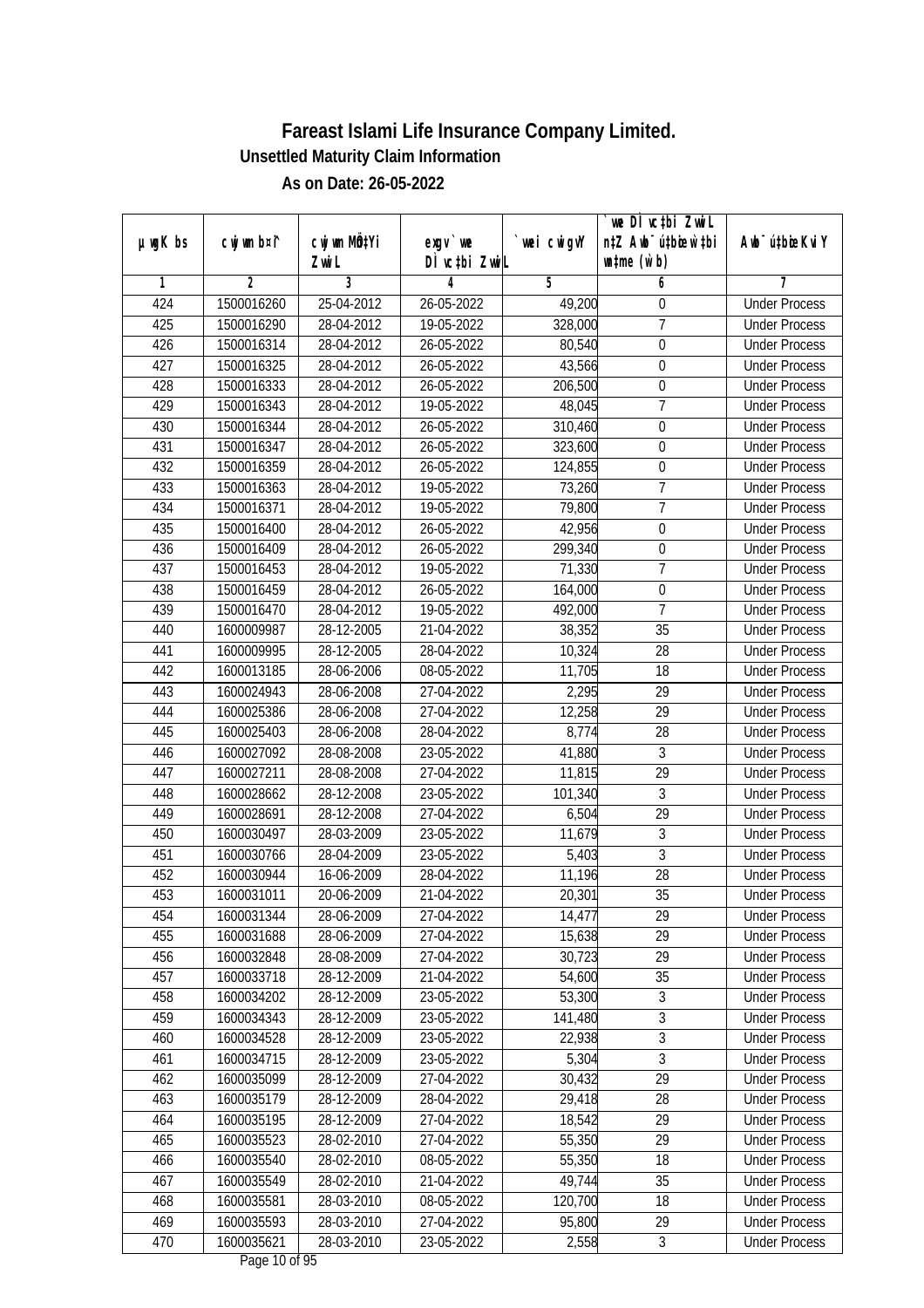|               |                |                          |               |            | we DI vctbi ZwiL                 |                             |
|---------------|----------------|--------------------------|---------------|------------|----------------------------------|-----------------------------|
| $µ$ ug $K$ bs | cwj wm b¤i^    | cwj wm MQtYi             | $exgv$ we     | wei cwigvY | n‡Z Awb <sup>-</sup> ú‡bioen`‡bi | Awb <sup>-</sup> ú‡bioeKviY |
|               |                | Zwi L                    | DÌ vctbi ZwiL |            | $w$ tme $(w b)$                  |                             |
| 1             | $\overline{2}$ | 3                        | 4             | 5          | 6                                | 7                           |
| 471           | 1600035622     | 28-03-2010               | 23-05-2022    | 24,816     | 3                                | <b>Under Process</b>        |
| 472           | 1600035624     | 28-03-2010               | 23-05-2022    | 18,228     | $\overline{3}$                   | <b>Under Process</b>        |
| 473           | 1600035650     | 28-03-2010               | 28-04-2022    | 6,987      | $\overline{28}$                  | <b>Under Process</b>        |
| 474           | 1600035670     | 28-03-2010               | 27-04-2022    | 110,700    | 29                               | <b>Under Process</b>        |
| 475           | 1600035678     | 28-03-2010               | 27-04-2022    | 53,230     | $\overline{29}$                  | <b>Under Process</b>        |
| 476           | 1600035716     | 28-03-2010               | 23-05-2022    | 15,190     | $\mathfrak{Z}$                   | <b>Under Process</b>        |
| 477           | 1600039081     | 28-09-2011               | 08-05-2022    | 50,855     | $\overline{18}$                  | <b>Under Process</b>        |
| 478           | 1600039973     | 28-02-2012               | 28-04-2022    | 92,694     | 28                               | <b>Under Process</b>        |
| 479           | 1700009855     | 28-03-2007               | 17-05-2022    | 178,410    | $\overline{9}$                   | <b>Under Process</b>        |
| 480           | 7700006094     | $\overline{03}$ -04-2012 | 25-05-2022    | 161,480    | 1                                | <b>Under Process</b>        |
| 481           | 7700006115     | 19-04-2012               | 26-05-2022    | 49,203     | $\boldsymbol{0}$                 | <b>Under Process</b>        |
| 482           | 7700006207     | 28-04-2012               | 26-05-2022    | 612,000    | $\boldsymbol{0}$                 | <b>Under Process</b>        |
| 483           | 7800001837     | 20-12-2011               | 26-05-2022    | 18,759     | $\overline{0}$                   | <b>Under Process</b>        |
| 484           | 7800001959     | 28-12-2011               | 26-05-2022    | 72,171     | $\boldsymbol{0}$                 | <b>Under Process</b>        |
| 485           | 7800001986     | 28-12-2011               | 26-05-2022    | 23,825     | 0                                | <b>Under Process</b>        |
| 486           | 7800002029     | 28-12-2011               | 12-05-2022    | 80,190     | 14                               | <b>Under Process</b>        |
| 487           | 7800002031     | 28-12-2011               | 27-04-2022    | 36,524     | 29                               | <b>Under Process</b>        |
| 488           | 7800002036     | 28-12-2011               | 12-05-2022    | 70,047     | 14                               | <b>Under Process</b>        |
| 489           | 7800002046     | 28-12-2011               | 12-05-2022    | 24,176     | 14                               | <b>Under Process</b>        |
| 490           | 7800002048     | 28-12-2011               | 12-05-2022    | 49,833     | 14                               | <b>Under Process</b>        |
| 491           | 7800002136     | 28-12-2011               | 26-05-2022    | 197,440    | $\boldsymbol{0}$                 | <b>Under Process</b>        |
| 492           | 7800002137     | 28-12-2011               | 26-05-2022    | 49,360     | 0                                | <b>Under Process</b>        |
| 493           | 7800002189     | 27-02-2012               | 12-05-2022    | 74,240     | 14                               | <b>Under Process</b>        |
| 494           | 7800002191     | 27-02-2012               | 12-05-2022    | 164,000    | 14                               | <b>Under Process</b>        |
| 495           | 7800002201     | 07-03-2012               | 26-05-2022    | 164,080    | $\boldsymbol{0}$                 | <b>Under Process</b>        |
| 496           | 7800002210     | 14-03-2012               | 26-05-2022    | 69,858     | $\boldsymbol{0}$                 | <b>Under Process</b>        |
| 497           | 7800002231     | 28-03-2012               | 26-05-2022    | 30,391     | 0                                | <b>Under Process</b>        |
| 498           | 7900000442     | 28-12-2009               | 11-05-2022    | 38,766     | 15                               | <b>Under Process</b>        |
| 499           | 7900000641     | 28-12-2009               | 23-05-2022    | 31,447     | $\overline{3}$                   | <b>Under Process</b>        |
| 500           | 7900000647     | 28-12-2009               | 11-05-2022    | 5,268      | 15                               | <b>Under Process</b>        |
| 501           | 7900000801     | 28-01-2010               | 11-05-2022    | 48,720     | 15                               | <b>Under Process</b>        |
| 502           | 7900000859     | 28-03-2010               | 28-04-2022    | 110,700    | 28                               | <b>Under Process</b>        |
| 503           | 7900000884     | 28-03-2010               | 23-05-2022    | 55,288     | $\sqrt{3}$                       | <b>Under Process</b>        |
| 504           | 7900000892     | 28-03-2010               | 23-05-2022    | 46,260     | $\overline{3}$                   | <b>Under Process</b>        |
| 505           | 7900000987     | 28-02-2010               | 23-05-2022    | 4,263      | $\overline{3}$                   | <b>Under Process</b>        |
| 506           | 7900002429     | 03-12-2011               | 11-05-2022    | 110,300    | 15                               | <b>Under Process</b>        |
| 507           | 7900002433     | 17-12-2011               | 11-05-2022    | 80,511     | 15                               | <b>Under Process</b>        |
| 508           | 7900002668     | 10-03-2012               | 11-05-2022    | 191,520    | 15                               | <b>Under Process</b>        |
| 509           | 7900002670     | $10-03-2012$             | 23-05-2022    | 100,000    | 3                                | <b>Under Process</b>        |
| 510           | 7900002672     | 10-03-2012               | 23-05-2022    | 68,217     | $\overline{3}$                   | <b>Under Process</b>        |
| 511           | 8000001782     | 28-10-2011               | 16-05-2022    | 816,500    | 10                               | <b>Under Process</b>        |
| 512           | 8000002017     | 28-12-2011               | 23-05-2022    | 69,696     | $\overline{3}$                   | <b>Under Process</b>        |
| 513           | 8000002049     | 28-12-2011               | 22-05-2022    | 20,194     | $\sqrt{4}$                       | <b>Under Process</b>        |
| 514           | 8000002140     | 28-12-2011               | 22-05-2022    | 11,035     | 4                                | <b>Under Process</b>        |
| 515           | 8000002169     | 28-12-2011               | 22-05-2022    | 13,243     | 4                                | <b>Under Process</b>        |
| 516           | 8000002273     | 28-12-2011               | 23-05-2022    | 30,055     | $\overline{3}$                   | <b>Under Process</b>        |
| 517           | 8000002409     | 15-03-2012               | 23-05-2022    | 60,000     | $\overline{3}$                   | <b>Under Process</b>        |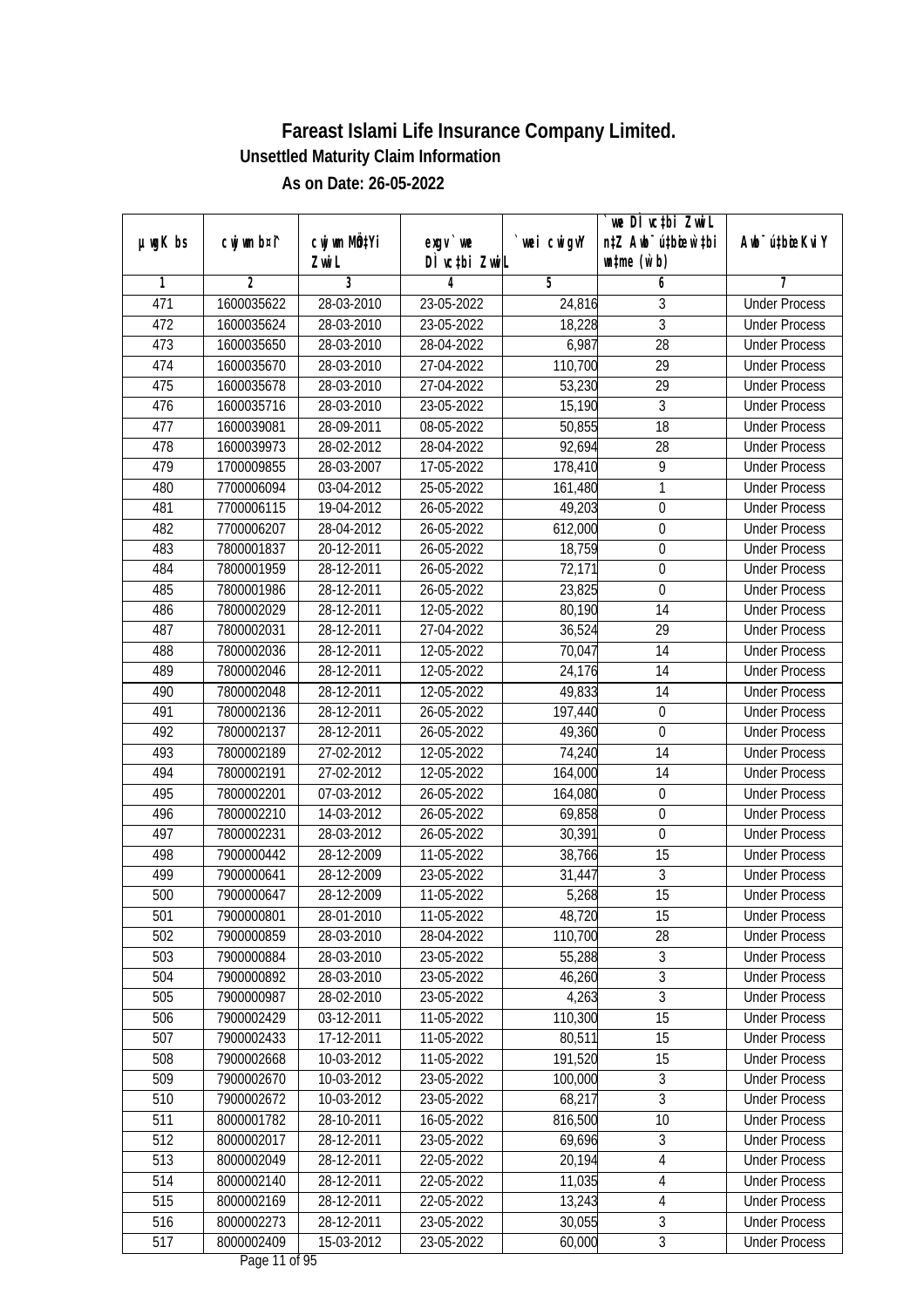| $µ$ ug $K$ bs<br>DÌ vctbi ZwiL<br>$\n  untime\n  (u`b)\n$<br>Zwi L<br>3<br>$\overline{2}$<br>5<br>6<br>1<br>4<br>7<br>518<br><b>Under Process</b><br>8000002442<br>15-04-2012<br>22-05-2022<br>164,000<br>4<br>$\overline{3}$<br>519<br>28-04-2012<br>23-05-2022<br>206,500<br>8000002541<br><b>Under Process</b><br>$\overline{3}$<br>520<br>8000002627<br>28-04-2012<br>23-05-2022<br>214,016<br><b>Under Process</b><br>9<br>521<br>28-06-2008<br>17-05-2022<br>3,825<br>8100002106<br><b>Under Process</b><br>$\overline{9}$<br>522<br>28-12-2008<br>8100003753<br>17-05-2022<br>11,758<br><b>Under Process</b><br>523<br>9<br>8100005374<br>28-06-2009<br>17-05-2022<br>18,200<br><b>Under Process</b><br>9<br>524<br>8100007098<br>28-12-2009<br>17-05-2022<br>12,783<br><b>Under Process</b><br>$\overline{29}$<br>525<br>8100007192<br>28-12-2009<br>27-04-2022<br>54,600<br><b>Under Process</b><br>526<br>8100007207<br>28-12-2009<br>25-05-2022<br>110,639<br>1<br><b>Under Process</b><br>527<br>24-12-2009<br>1<br>8100007438<br>25-05-2022<br>76,825 |             |                           |           |             | we DI vctbi ZwiL                 |                             |
|--------------------------------------------------------------------------------------------------------------------------------------------------------------------------------------------------------------------------------------------------------------------------------------------------------------------------------------------------------------------------------------------------------------------------------------------------------------------------------------------------------------------------------------------------------------------------------------------------------------------------------------------------------------------------------------------------------------------------------------------------------------------------------------------------------------------------------------------------------------------------------------------------------------------------------------------------------------------------------------------------------------------------------------------------------------------|-------------|---------------------------|-----------|-------------|----------------------------------|-----------------------------|
|                                                                                                                                                                                                                                                                                                                                                                                                                                                                                                                                                                                                                                                                                                                                                                                                                                                                                                                                                                                                                                                                    | cwj wm b¤i^ | cwj wm MQ <sup>1</sup> Yi | $exgV$ we | `wei cwigvY | n‡Z Awb <sup>-</sup> ú‡bicen`‡bi | Awb <sup>-</sup> ú‡bioeKviY |
|                                                                                                                                                                                                                                                                                                                                                                                                                                                                                                                                                                                                                                                                                                                                                                                                                                                                                                                                                                                                                                                                    |             |                           |           |             |                                  |                             |
|                                                                                                                                                                                                                                                                                                                                                                                                                                                                                                                                                                                                                                                                                                                                                                                                                                                                                                                                                                                                                                                                    |             |                           |           |             |                                  |                             |
|                                                                                                                                                                                                                                                                                                                                                                                                                                                                                                                                                                                                                                                                                                                                                                                                                                                                                                                                                                                                                                                                    |             |                           |           |             |                                  |                             |
|                                                                                                                                                                                                                                                                                                                                                                                                                                                                                                                                                                                                                                                                                                                                                                                                                                                                                                                                                                                                                                                                    |             |                           |           |             |                                  |                             |
|                                                                                                                                                                                                                                                                                                                                                                                                                                                                                                                                                                                                                                                                                                                                                                                                                                                                                                                                                                                                                                                                    |             |                           |           |             |                                  |                             |
|                                                                                                                                                                                                                                                                                                                                                                                                                                                                                                                                                                                                                                                                                                                                                                                                                                                                                                                                                                                                                                                                    |             |                           |           |             |                                  |                             |
|                                                                                                                                                                                                                                                                                                                                                                                                                                                                                                                                                                                                                                                                                                                                                                                                                                                                                                                                                                                                                                                                    |             |                           |           |             |                                  |                             |
|                                                                                                                                                                                                                                                                                                                                                                                                                                                                                                                                                                                                                                                                                                                                                                                                                                                                                                                                                                                                                                                                    |             |                           |           |             |                                  |                             |
|                                                                                                                                                                                                                                                                                                                                                                                                                                                                                                                                                                                                                                                                                                                                                                                                                                                                                                                                                                                                                                                                    |             |                           |           |             |                                  |                             |
|                                                                                                                                                                                                                                                                                                                                                                                                                                                                                                                                                                                                                                                                                                                                                                                                                                                                                                                                                                                                                                                                    |             |                           |           |             |                                  |                             |
|                                                                                                                                                                                                                                                                                                                                                                                                                                                                                                                                                                                                                                                                                                                                                                                                                                                                                                                                                                                                                                                                    |             |                           |           |             |                                  |                             |
|                                                                                                                                                                                                                                                                                                                                                                                                                                                                                                                                                                                                                                                                                                                                                                                                                                                                                                                                                                                                                                                                    |             |                           |           |             |                                  | <b>Under Process</b>        |
| 9<br>528<br>8100007647<br>19-12-2009<br>17-05-2022<br>42,246                                                                                                                                                                                                                                                                                                                                                                                                                                                                                                                                                                                                                                                                                                                                                                                                                                                                                                                                                                                                       |             |                           |           |             |                                  | <b>Under Process</b>        |
| 529<br>17-05-2022<br>9<br>8100007751<br>28-03-2010<br>57,344                                                                                                                                                                                                                                                                                                                                                                                                                                                                                                                                                                                                                                                                                                                                                                                                                                                                                                                                                                                                       |             |                           |           |             |                                  | <b>Under Process</b>        |
| $\overline{9}$<br>530<br>8100007803<br>28-03-2010<br>17-05-2022<br>22,796                                                                                                                                                                                                                                                                                                                                                                                                                                                                                                                                                                                                                                                                                                                                                                                                                                                                                                                                                                                          |             |                           |           |             |                                  | <b>Under Process</b>        |
| 531<br>28-03-2010<br>27-04-2022<br>55,350<br>29<br>8100007808                                                                                                                                                                                                                                                                                                                                                                                                                                                                                                                                                                                                                                                                                                                                                                                                                                                                                                                                                                                                      |             |                           |           |             |                                  | <b>Under Process</b>        |
| 9<br>532<br>8100007811<br>28-03-2010<br>17-05-2022<br>32,454                                                                                                                                                                                                                                                                                                                                                                                                                                                                                                                                                                                                                                                                                                                                                                                                                                                                                                                                                                                                       |             |                           |           |             |                                  | <b>Under Process</b>        |
| 29<br>533<br>8100007817<br>28-03-2010<br>27-04-2022<br>55,351                                                                                                                                                                                                                                                                                                                                                                                                                                                                                                                                                                                                                                                                                                                                                                                                                                                                                                                                                                                                      |             |                           |           |             |                                  | <b>Under Process</b>        |
| 534<br>8,886<br>8200000298<br>28-09-2009<br>26-05-2022<br>$\boldsymbol{0}$                                                                                                                                                                                                                                                                                                                                                                                                                                                                                                                                                                                                                                                                                                                                                                                                                                                                                                                                                                                         |             |                           |           |             |                                  | <b>Under Process</b>        |
| 535<br>$\mathbf 0$<br>28-12-2009<br>26-05-2022<br>34,569<br>8200000660                                                                                                                                                                                                                                                                                                                                                                                                                                                                                                                                                                                                                                                                                                                                                                                                                                                                                                                                                                                             |             |                           |           |             |                                  | <b>Under Process</b>        |
| 536<br>8200000825<br>14-03-2010<br>26-05-2022<br>69,675<br>$\mathbf 0$                                                                                                                                                                                                                                                                                                                                                                                                                                                                                                                                                                                                                                                                                                                                                                                                                                                                                                                                                                                             |             |                           |           |             |                                  | <b>Under Process</b>        |
| 537<br>28-12-2011<br>14<br>8200002002<br>12-05-2022<br>1,231,120                                                                                                                                                                                                                                                                                                                                                                                                                                                                                                                                                                                                                                                                                                                                                                                                                                                                                                                                                                                                   |             |                           |           |             |                                  | <b>Under Process</b>        |
| $\boldsymbol{0}$<br>538<br>8200002027<br>06-03-2012<br>26-05-2022<br>161,080                                                                                                                                                                                                                                                                                                                                                                                                                                                                                                                                                                                                                                                                                                                                                                                                                                                                                                                                                                                       |             |                           |           |             |                                  | <b>Under Process</b>        |
| 539<br>25-05-2022<br>1,385,000<br>1<br>8200003224<br>18-04-2016                                                                                                                                                                                                                                                                                                                                                                                                                                                                                                                                                                                                                                                                                                                                                                                                                                                                                                                                                                                                    |             |                           |           |             |                                  | <b>Under Process</b>        |
| $\boldsymbol{0}$<br>540<br>8300002127<br>28-01-2009<br>26-05-2022<br>15,720                                                                                                                                                                                                                                                                                                                                                                                                                                                                                                                                                                                                                                                                                                                                                                                                                                                                                                                                                                                        |             |                           |           |             |                                  | <b>Under Process</b>        |
| $\boldsymbol{0}$<br>541<br>8300002635<br>28-12-2009<br>26-05-2022<br>15,654                                                                                                                                                                                                                                                                                                                                                                                                                                                                                                                                                                                                                                                                                                                                                                                                                                                                                                                                                                                        |             |                           |           |             |                                  | <b>Under Process</b>        |
| 542<br>2,433<br>$\boldsymbol{0}$<br>8300002810<br>28-12-2009<br>26-05-2022                                                                                                                                                                                                                                                                                                                                                                                                                                                                                                                                                                                                                                                                                                                                                                                                                                                                                                                                                                                         |             |                           |           |             |                                  | <b>Under Process</b>        |
| 543<br>8300002924<br>28-12-2009<br>09-05-2022<br>17<br>546,000                                                                                                                                                                                                                                                                                                                                                                                                                                                                                                                                                                                                                                                                                                                                                                                                                                                                                                                                                                                                     |             |                           |           |             |                                  | <b>Under Process</b>        |
| 544<br>17<br>8300002962<br>28-12-2009<br>09-05-2022<br>144,376                                                                                                                                                                                                                                                                                                                                                                                                                                                                                                                                                                                                                                                                                                                                                                                                                                                                                                                                                                                                     |             |                           |           |             |                                  | <b>Under Process</b>        |
| 545<br>17<br>28-03-2010<br>8300003016<br>09-05-2022<br>24,864                                                                                                                                                                                                                                                                                                                                                                                                                                                                                                                                                                                                                                                                                                                                                                                                                                                                                                                                                                                                      |             |                           |           |             |                                  | <b>Under Process</b>        |
| 17<br>546<br>8300003024<br>28-03-2010<br>09-05-2022<br>105,460                                                                                                                                                                                                                                                                                                                                                                                                                                                                                                                                                                                                                                                                                                                                                                                                                                                                                                                                                                                                     |             |                           |           |             |                                  | <b>Under Process</b>        |
| 547<br>$\boldsymbol{0}$<br>8300003055<br>26-04-2010<br>26-05-2022<br>214,100                                                                                                                                                                                                                                                                                                                                                                                                                                                                                                                                                                                                                                                                                                                                                                                                                                                                                                                                                                                       |             |                           |           |             |                                  | <b>Under Process</b>        |
| 548<br>8300003069<br>28-04-2010<br>26-05-2022<br>86,510<br>$\boldsymbol{0}$                                                                                                                                                                                                                                                                                                                                                                                                                                                                                                                                                                                                                                                                                                                                                                                                                                                                                                                                                                                        |             |                           |           |             |                                  | <b>Under Process</b>        |
| 549<br>25-08-2010<br>29,129<br>0<br>8300003246<br>26-05-2022                                                                                                                                                                                                                                                                                                                                                                                                                                                                                                                                                                                                                                                                                                                                                                                                                                                                                                                                                                                                       |             |                           |           |             |                                  | <b>Under Process</b>        |
| 550<br>8300003488<br>30,995<br>$\boldsymbol{0}$<br>28-12-2010<br>26-05-2022                                                                                                                                                                                                                                                                                                                                                                                                                                                                                                                                                                                                                                                                                                                                                                                                                                                                                                                                                                                        |             |                           |           |             |                                  | <b>Under Process</b>        |
| $\overline{0}$<br>551<br>93,498<br>8300003732<br>20-04-2011<br>26-05-2022                                                                                                                                                                                                                                                                                                                                                                                                                                                                                                                                                                                                                                                                                                                                                                                                                                                                                                                                                                                          |             |                           |           |             |                                  | <b>Under Process</b>        |
| 552<br>8300004024<br>28-10-2011<br>$09 - 05 - 2022$<br>163,300<br>17                                                                                                                                                                                                                                                                                                                                                                                                                                                                                                                                                                                                                                                                                                                                                                                                                                                                                                                                                                                               |             |                           |           |             |                                  | <b>Under Process</b>        |
| 553<br>8300004079<br>161, 100<br>28-11-2011<br>09-05-2022<br>17                                                                                                                                                                                                                                                                                                                                                                                                                                                                                                                                                                                                                                                                                                                                                                                                                                                                                                                                                                                                    |             |                           |           |             |                                  | <b>Under Process</b>        |
| 554<br>8300004085<br>28-11-2011<br>10,946<br>$\boldsymbol{0}$<br>26-05-2022                                                                                                                                                                                                                                                                                                                                                                                                                                                                                                                                                                                                                                                                                                                                                                                                                                                                                                                                                                                        |             |                           |           |             |                                  | <b>Under Process</b>        |
| 555<br>24,465<br>8300004372<br>20-03-2012<br>26-05-2022<br>$\boldsymbol{0}$                                                                                                                                                                                                                                                                                                                                                                                                                                                                                                                                                                                                                                                                                                                                                                                                                                                                                                                                                                                        |             |                           |           |             |                                  | <b>Under Process</b>        |
| 556<br>22,749<br>$\sqrt{4}$<br>8400000407<br>06-10-2009<br>22-05-2022                                                                                                                                                                                                                                                                                                                                                                                                                                                                                                                                                                                                                                                                                                                                                                                                                                                                                                                                                                                              |             |                           |           |             |                                  | <b>Under Process</b>        |
| 557<br>8400000615<br>10-12-2009<br>327,600<br>22-05-2022<br>$\overline{4}$                                                                                                                                                                                                                                                                                                                                                                                                                                                                                                                                                                                                                                                                                                                                                                                                                                                                                                                                                                                         |             |                           |           |             |                                  | <b>Under Process</b>        |
| 558<br>8400000641<br>21-12-2009<br>43,680<br>30<br>26-04-2022                                                                                                                                                                                                                                                                                                                                                                                                                                                                                                                                                                                                                                                                                                                                                                                                                                                                                                                                                                                                      |             |                           |           |             |                                  | <b>Under Process</b>        |
| 559<br>8400000643<br>21-12-2009<br>32,124<br>30<br>26-04-2022                                                                                                                                                                                                                                                                                                                                                                                                                                                                                                                                                                                                                                                                                                                                                                                                                                                                                                                                                                                                      |             |                           |           |             |                                  | <b>Under Process</b>        |
| 560<br>8400000749<br>28-12-2009<br>28-04-2022<br>32,774<br>28                                                                                                                                                                                                                                                                                                                                                                                                                                                                                                                                                                                                                                                                                                                                                                                                                                                                                                                                                                                                      |             |                           |           |             |                                  | <b>Under Process</b>        |
| 28-12-2009<br>8,890<br>28<br>561<br>8400000771<br>28-04-2022                                                                                                                                                                                                                                                                                                                                                                                                                                                                                                                                                                                                                                                                                                                                                                                                                                                                                                                                                                                                       |             |                           |           |             |                                  | <b>Under Process</b>        |
| 562<br>8400001021<br>28<br>28-12-2009<br>28-04-2022<br>26,266                                                                                                                                                                                                                                                                                                                                                                                                                                                                                                                                                                                                                                                                                                                                                                                                                                                                                                                                                                                                      |             |                           |           |             |                                  | <b>Under Process</b>        |
| 563<br>32,813<br>8400001276<br>28-12-2009<br>22-05-2022<br>4                                                                                                                                                                                                                                                                                                                                                                                                                                                                                                                                                                                                                                                                                                                                                                                                                                                                                                                                                                                                       |             |                           |           |             |                                  | <b>Under Process</b>        |
| 564<br>8400001351<br>24,567<br>9<br>28-03-2010<br>17-05-2022                                                                                                                                                                                                                                                                                                                                                                                                                                                                                                                                                                                                                                                                                                                                                                                                                                                                                                                                                                                                       |             |                           |           |             |                                  | <b>Under Process</b>        |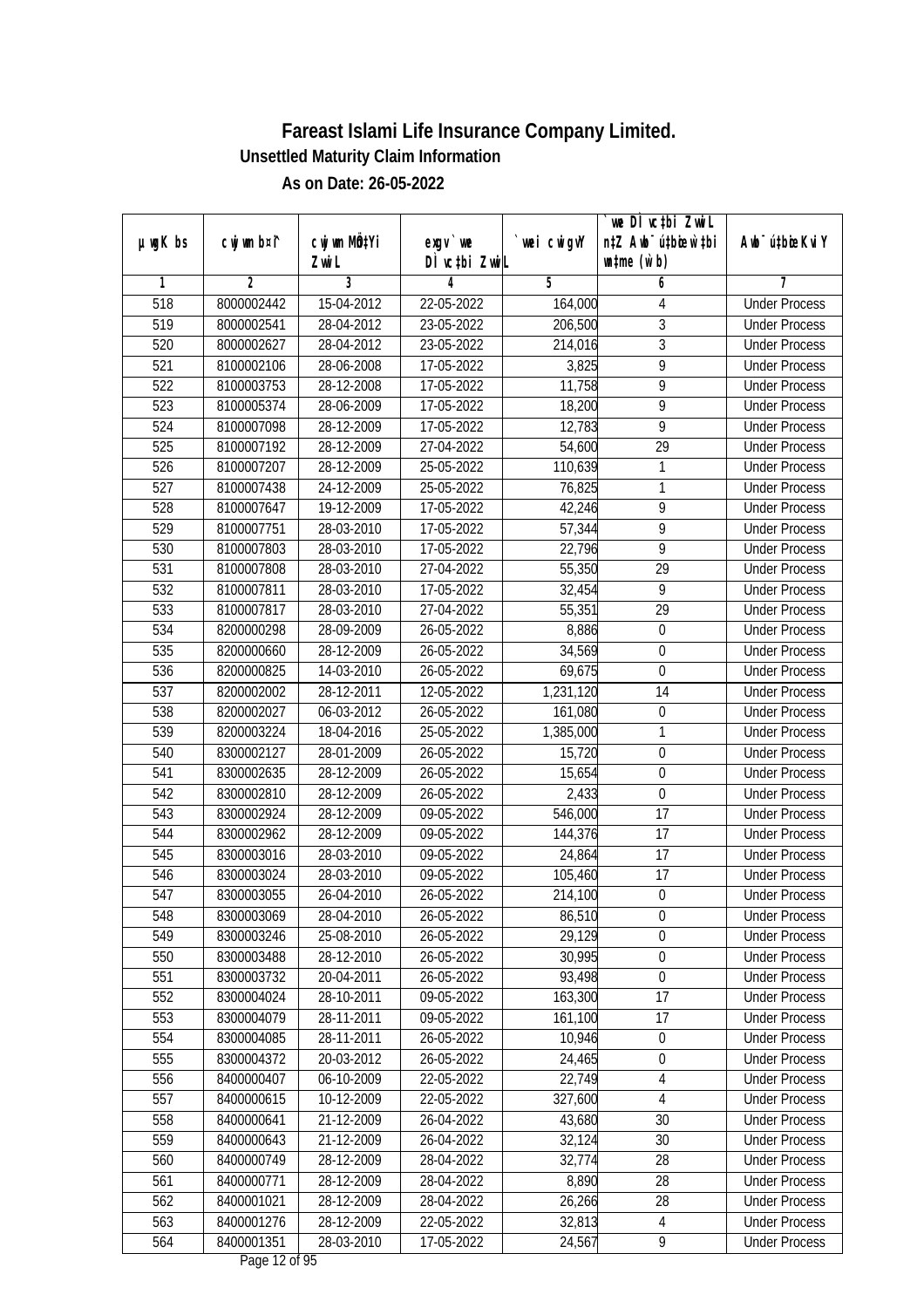|               |             |                     |                            |             | we DI vctbi ZwiL                                            |                             |
|---------------|-------------|---------------------|----------------------------|-------------|-------------------------------------------------------------|-----------------------------|
| $µ$ ug $K$ bs | cwj wm b¤i^ | CW wm MQYi<br>Zwi L | $exgV$ we<br>DÌ vctbi ZwiL | `wei cwigvY | n‡Z Awb <sup>-</sup> ú‡bioar`‡bi<br>$\n  untime\n  (u`b)\n$ | Awb <sup>-</sup> ú‡bioeKviY |
| 1             | 2           | 3                   | 4                          | 5           | 6                                                           | 7                           |
| 565           | 8400001425  | 21-04-2010          | 22-05-2022                 | 110,705     | 4                                                           | <b>Under Process</b>        |
| 566           | 8400001431  | 28-04-2010          | 23-05-2022                 | 55,350      | 3                                                           | <b>Under Process</b>        |
| 567           | 8400002867  | 26-04-2011          | 09-05-2022                 | 16,326      | $\overline{17}$                                             | <b>Under Process</b>        |
| 568           | 8400003560  | 14-11-2011          | 22-05-2022                 | 45,956      | $\overline{4}$                                              | <b>Under Process</b>        |
| 569           | 8400003631  | 28-11-2011          | 26-04-2022                 | 37,505      | $\overline{30}$                                             | <b>Under Process</b>        |
| 570           | 8400004003  | 28-12-2011          | 09-05-2022                 | 6,618       | $\overline{17}$                                             | <b>Under Process</b>        |
| 571           | 8400004215  | 05-03-2012          | 09-05-2022                 | 820,250     | $\overline{17}$                                             | <b>Under Process</b>        |
| 572           | 8400004233  | 27-03-2012          | 09-05-2022                 | 82,000      | $\overline{17}$                                             | <b>Under Process</b>        |
| 573           | 8400004272  | 28-03-2012          | 09-05-2022                 | 98,400      | 17                                                          | <b>Under Process</b>        |
| 574           | 8400004310  | 28-03-2012          | 22-05-2022                 | 46,050      | 4                                                           | <b>Under Process</b>        |
| 575           | 8400004334  | 24-04-2012          | 22-05-2022                 | 82,000      | 4                                                           | <b>Under Process</b>        |
| 576           | 0911500463  | 28-02-2012          | 26-05-2022                 | 97,167      | $\boldsymbol{0}$                                            | <b>Under Process</b>        |
| 577           | 0911500477  | 28-02-2012          | 26-05-2022                 | 92,932      | $\pmb{0}$                                                   | <b>Under Process</b>        |
|               |             |                     |                            |             |                                                             |                             |
| 578           | 0911500496  | 28-02-2012          | 26-05-2022                 | 37,991      | $\boldsymbol{0}$                                            | <b>Under Process</b>        |
| 579           | 0911500500  | 28-02-2012          | 26-05-2022                 | 35,711      | 0                                                           | <b>Under Process</b>        |
| 580           | 0911500506  | 28-02-2012          | 08-05-2022                 | 194,326     | 18                                                          | <b>Under Process</b>        |
| 581           | 0911500507  | 28-02-2012          | 26-05-2022                 | 30,079      | 0                                                           | <b>Under Process</b>        |
| 582           | 0912003520  | 25-10-2010          | 18-05-2022                 | 157,421     | 8                                                           | <b>Under Process</b>        |
| 583           | 0912004462  | 28-12-2010          | 18-05-2022                 | 43,234      | 8                                                           | <b>Under Process</b>        |
| 584           | 0912004807  | 28-02-2011          | 18-05-2022                 | 9,557       | 8                                                           | <b>Under Process</b>        |
| 585           | 0912004837  | 28-03-2011          | 18-05-2022                 | 35,963      | 8                                                           | <b>Under Process</b>        |
| 586           | 0912004956  | 28-04-2011          | 18-05-2022                 | 17,173      | 8                                                           | <b>Under Process</b>        |
| 587           | 0912005898  | 28-12-2011          | 27-04-2022                 | 13,347      | 29                                                          | <b>Under Process</b>        |
| 588           | 0912006067  | 28-02-2012          | 12-05-2022                 | 766,656     | 14                                                          | <b>Under Process</b>        |
| 589           | 0912006148  | 28-03-2012          | 18-05-2022                 | 59,523      | 8                                                           | <b>Under Process</b>        |
| 590           | 0912006151  | 28-03-2012          | 27-04-2022                 | 194,326     | 29                                                          | <b>Under Process</b>        |
| 591           | 0913002302  | 28-04-2012          | 26-05-2022                 | 38,334      | $\mathbf 0$                                                 | <b>Under Process</b>        |
| 592           | 0914003226  | 28-12-2010          | 11-05-2022                 | 11,899      | 15                                                          | <b>Under Process</b>        |
| 593           | 0914004068  | 21-05-2011          | 11-05-2022                 | 18,121      | 15                                                          | <b>Under Process</b>        |
| 594           | 0914005036  | 28-11-2011          | 11-05-2022                 | 20,705      | 15                                                          | <b>Under Process</b>        |
| 595           | 0914005086  | 12-12-2011          | 27-04-2022                 | 55,782      | 29                                                          | <b>Under Process</b>        |
| 596           | 0914005345  | 11-02-2012          | 11-05-2022                 | 30,551      | 15                                                          | <b>Under Process</b>        |
| 597           | 0914005346  | 11-02-2012          | 27-04-2022                 | 135,278     | 29                                                          | <b>Under Process</b>        |
| 598           | 0914005491  | 24-03-2012          | 11-05-2022                 | 196,326     | 15                                                          | <b>Under Process</b>        |
| 599           | 0915002031  | 21-11-2009          | 26-05-2022                 | 14,281      | $\boldsymbol{0}$                                            | <b>Under Process</b>        |
| 600           | 0915002147  | 22-12-2009          | 26-05-2022                 | 89,391      | 0                                                           | <b>Under Process</b>        |
| 601           | 0915005320  | 18-04-2011          | 24-05-2022                 | 32,254      | $\overline{2}$                                              | <b>Under Process</b>        |
| 602           | 0915006081  | 15-10-2011          | 26-05-2022                 | 31,759      | 0                                                           | <b>Under Process</b>        |
| 603           | 0915006327  | 14-11-2011          | 26-05-2022                 | 85,574      | $\boldsymbol{0}$                                            | <b>Under Process</b>        |
| 604           | 0915006396  | 28-11-2011          | 26-05-2022                 | 48,381      | $\boldsymbol{0}$                                            | <b>Under Process</b>        |
| 605           | 0915006449  | 26-12-2011          | 09-05-2022                 | 96,743      | 17                                                          | <b>Under Process</b>        |
| 606           | 0915006718  | 28-01-2012          | 19-05-2022                 | 10,146      | 7                                                           | <b>Under Process</b>        |
| 607           | 0915006772  | 15-02-2012          | 10-05-2022                 | 33,428      | $\overline{16}$                                             | <b>Under Process</b>        |
| 608           | 0915006799  | 18-02-2012          | 09-05-2022                 | 97,167      | $\overline{17}$                                             | <b>Under Process</b>        |
| 609           | 0915006818  | $15-02-2012$        | 10-05-2022                 | 93,053      | $\overline{16}$                                             | <b>Under Process</b>        |
| 610           | 0915006829  | 11-02-2012          | 26-05-2022                 | 87,957      | $\pmb{0}$                                                   | <b>Under Process</b>        |
| 611           | 0915006849  | 22-02-2012          | 26-05-2022                 | 49,467      | $\pmb{0}$                                                   | <b>Under Process</b>        |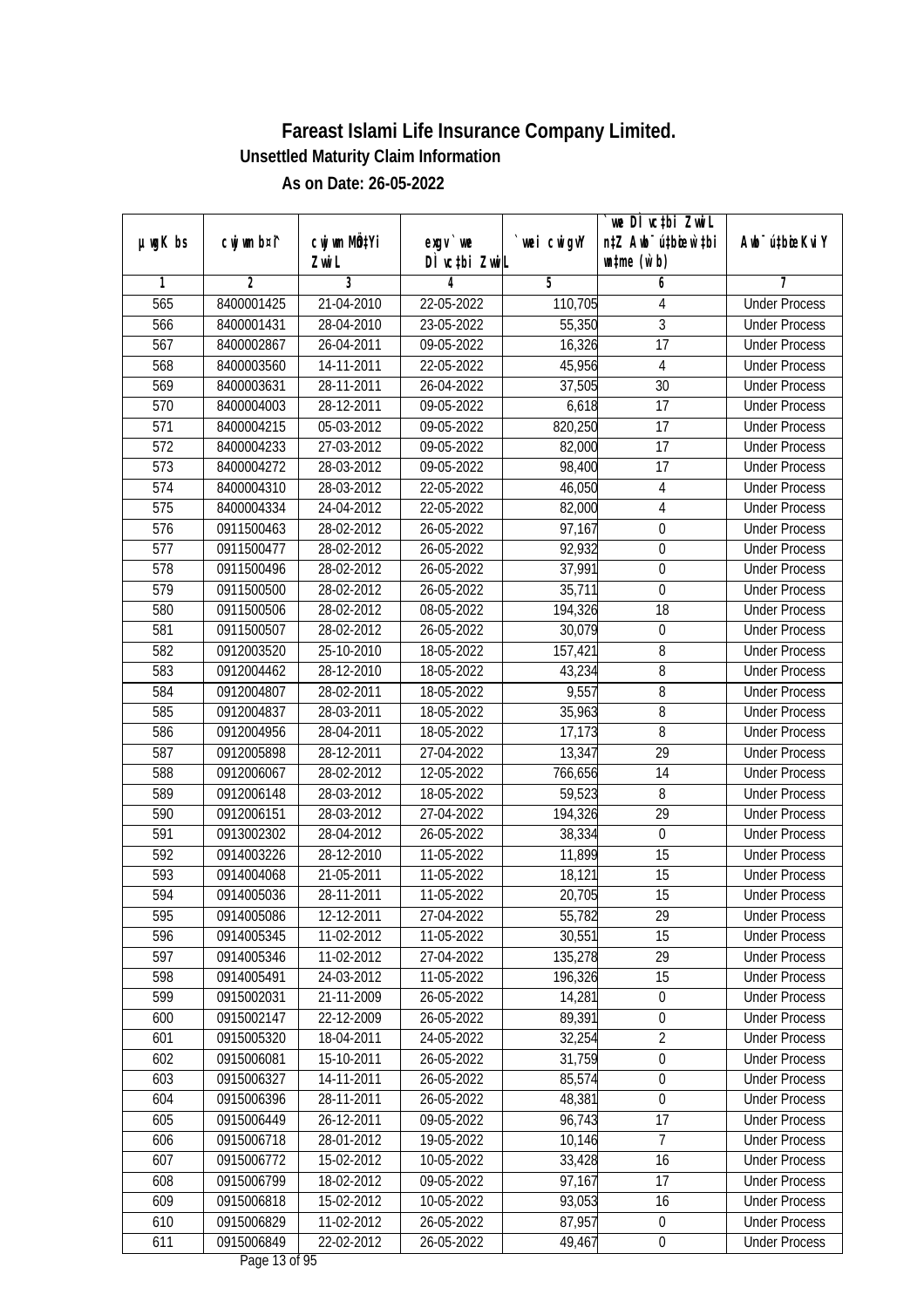|               |             |                          |                    |             | we DI vctbi ZwiL                 |                             |
|---------------|-------------|--------------------------|--------------------|-------------|----------------------------------|-----------------------------|
| $µ$ ug $K$ bs | cwj wm b¤i^ | CW wm MQYi               | $exgV$ we          | `wei cwigvY | n‡Z Awb <sup>-</sup> ú‡bioar`‡bi | Awb <sup>-</sup> ú‡bioeKviY |
| 1             | 2           | Zwi L<br>3               | DÌ vctbi ZwiL<br>4 | 5           | $\n  untime\n  (u`b)\n$<br>6     | 7                           |
| 612           | 0915006860  | 07-03-2012               | 09-05-2022         | 47,059      | 17                               | <b>Under Process</b>        |
| 613           |             | 14-03-2012               | 09-05-2022         |             | 17                               | <b>Under Process</b>        |
|               | 0915006862  |                          |                    | 23,320      |                                  |                             |
| 614           | 0915006872  | 26-02-2012               | 09-05-2022         | 7,648       | 17                               | <b>Under Process</b>        |
| 615           | 0915006885  | 18-03-2012               | 09-05-2022         | 85,066      | $\overline{17}$                  | <b>Under Process</b>        |
| 616           | 0915006930  | 10-03-2012               | 24-05-2022         | 49,116      | $\overline{2}$                   | <b>Under Process</b>        |
| 617           | 0915006936  | 24-03-2012<br>28-03-2012 | 10-05-2022         | 81,302      | $\overline{16}$                  | <b>Under Process</b>        |
| 618           | 0915006959  |                          | 09-05-2022         | 172,970     | 17                               | <b>Under Process</b>        |
| 619           | 0915006987  | 28-03-2012               | 09-05-2022         | 38,866      | $\overline{17}$                  | <b>Under Process</b>        |
| 620           | 0915006999  | 22-04-2012               | 26-05-2022         | 19,729      | $\boldsymbol{0}$                 | <b>Under Process</b>        |
| 621           | 0915007028  | 28-04-2012               | 24-05-2022         | 84,465      | $\overline{2}$                   | <b>Under Process</b>        |
| 622           | 0915007049  | 28-04-2012               | 24-05-2022         | 97,167      | $\overline{2}$                   | <b>Under Process</b>        |
| 623           | 0915007059  | 28-04-2012               | 26-05-2022         | 16,910      | $\boldsymbol{0}$                 | <b>Under Process</b>        |
| 624           | 0915007076  | 28-04-2012               | 24-05-2022         | 37,802      | $\overline{2}$                   | <b>Under Process</b>        |
| 625           | 0915007079  | 28-04-2012               | 26-05-2022         | 74,640      | $\boldsymbol{0}$                 | <b>Under Process</b>        |
| 626           | 0915007081  | 28-04-2012               | 26-05-2022         | 97,167      | 0                                | <b>Under Process</b>        |
| 627           | 0915007083  | 28-04-2012               | 26-05-2022         | 84,359      | $\mathbf 0$                      | <b>Under Process</b>        |
| 628           | 0915007105  | 28-04-2012               | 26-05-2022         | 58,301      | 0                                | <b>Under Process</b>        |
| 629           | 0915007106  | 28-04-2012               | 26-05-2022         | 56,631      | $\boldsymbol{0}$                 | <b>Under Process</b>        |
| 630           | 0915007117  | 28-04-2012               | 26-05-2022         | 80,033      | $\boldsymbol{0}$                 | <b>Under Process</b>        |
| 631           | 0915007142  | 28-04-2012               | 26-05-2022         | 97,167      | $\boldsymbol{0}$                 | <b>Under Process</b>        |
| 632           | 0915007145  | 28-04-2012               | 26-05-2022         | 97,167      | $\boldsymbol{0}$                 | <b>Under Process</b>        |
| 633           | 0915007147  | 28-04-2012               | 26-05-2022         | 47,969      | $\boldsymbol{0}$                 | <b>Under Process</b>        |
| 634           | 0915007159  | 28-03-2012               | 26-05-2022         | 185,130     | $\boldsymbol{0}$                 | <b>Under Process</b>        |
| 635           | 0916004462  | 28-12-2010               | 23-05-2022         | 5,476       | 3                                | <b>Under Process</b>        |
| 636           | 0916005205  | 28-04-2011               | 23-05-2022         | 13,407      | $\overline{3}$                   | <b>Under Process</b>        |
| 637           | 0916005296  | 28-05-2011               | 23-05-2022         | 13,625      | $\overline{3}$                   | <b>Under Process</b>        |
| 638           | 0916005979  | 25-10-2011               | 23-05-2022         | 58,046      | 3                                | <b>Under Process</b>        |
| 639           | 0916006059  | 22-11-2011               | 27-04-2022         | 13,347      | 29                               | <b>Under Process</b>        |
| 640           | 0916006360  | 28-12-2011               | 28-04-2022         | 286,229     | 28                               | <b>Under Process</b>        |
| 641           | 0916006361  | 28-12-2011               | 27-04-2022         | 286,229     | 29                               | <b>Under Process</b>        |
| 642           | 0916006685  | 28-02-2012               | 28-04-2022         | 92,272      | 28                               | <b>Under Process</b>        |
| 643           | 0916006723  | 13-03-2012               | 23-05-2022         | 86,253      | 3                                | <b>Under Process</b>        |
| 644           | 0916006725  | 28-12-2011               | 23-05-2022         | 25,383      | $\overline{3}$                   | <b>Under Process</b>        |
| 645           | 0916006730  | 22-03-2012               | 23-05-2022         | 31,535      | $\overline{3}$                   | <b>Under Process</b>        |
| 646           | 0916006738  | 22-03-2012               | 27-04-2022         | 95,836      | 29                               | <b>Under Process</b>        |
| 647           | 0916006739  | 22-03-2012               | 23-05-2022         | 58,301      | 3                                | <b>Under Process</b>        |
| 648           | 0916006741  | 22-03-2012               | 28-04-2022         | 36,544      | 28                               | <b>Under Process</b>        |
| 649           | 0916006757  | 20-03-2012               | 27-04-2022         | 58,301      | 29                               | <b>Under Process</b>        |
| 650           | 0916006767  | 28-03-2012               | 27-04-2022         | 58,301      | 29                               | <b>Under Process</b>        |
| 651           | 0916006778  | 28-03-2012               | 27-04-2022         | 34,288      | 29                               | <b>Under Process</b>        |
| 652           | 0916006822  | 07-04-2012               | 23-05-2022         | 53,756      | $\mathfrak{Z}$                   | <b>Under Process</b>        |
| 653           | 0916006830  | 07-04-2012               | 27-04-2022         | 97,167      | 29                               | <b>Under Process</b>        |
| 654           | 0916006849  | 07-04-2012               | 27-04-2022         | 38,866      | 29                               | <b>Under Process</b>        |
| 655           | 0917006771  | 28-06-2011               | 17-05-2022         | 22,025      | 9                                | <b>Under Process</b>        |
| 656           | 0917007191  | 24-10-2011               | 17-05-2022         | 22,339      | $\overline{9}$                   | <b>Under Process</b>        |
| 657           | 0917007222  | 18-10-2011               | 17-05-2022         | 38,697      | $\overline{9}$                   | <b>Under Process</b>        |
| 658           | 0917007230  | 27-10-2011               | 17-05-2022         | 22,995      | 9                                | <b>Under Process</b>        |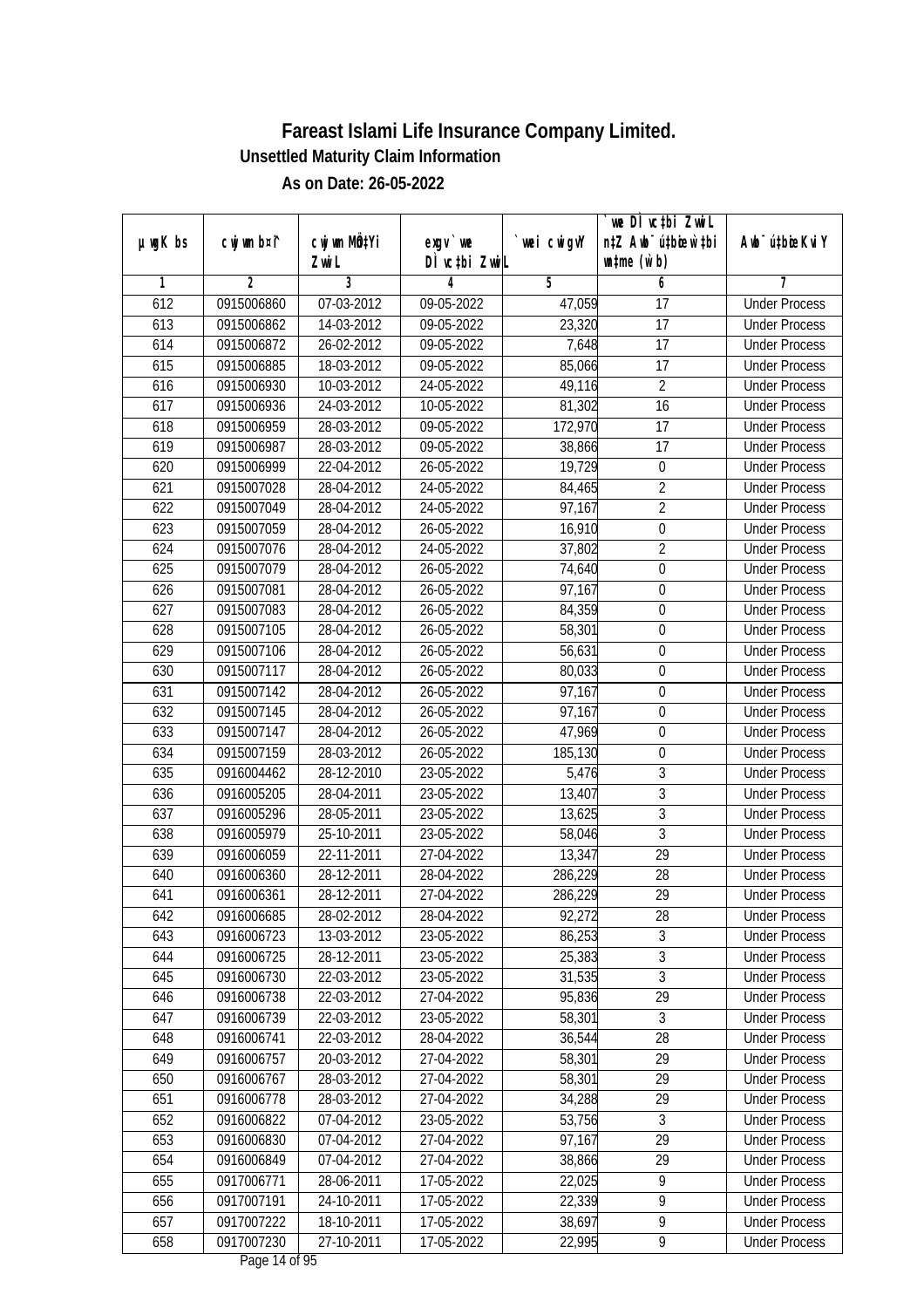|               |             |                                    |                            |             | we DI vctbi ZwiL                                                                 |                             |
|---------------|-------------|------------------------------------|----------------------------|-------------|----------------------------------------------------------------------------------|-----------------------------|
| $µ$ ug $K$ bs | cwj wm b¤i^ | cwj wm MQ <sup>1</sup> Yi<br>Zwi L | $exgV$ we<br>DÌ vctbi ZwiL | `wei cwigvY | n‡Z Awb <sup>-</sup> ú‡bioen`‡bi<br>$\n  un \uparrow me \left(\vec{v}, b\right)$ | Awb <sup>-</sup> ú‡bioeKviY |
| 1             | 2           | 3                                  | 4                          | 5           | 6                                                                                | 7                           |
| 659           | 0917007275  | 17-10-2011                         | 26-05-2022                 | 11,051      | 0                                                                                | <b>Under Process</b>        |
| 660           | 0917007786  | 28-12-2011                         | 24-04-2022                 | 58,046      | $\overline{32}$                                                                  | <b>Under Process</b>        |
| 661           | 0917007931  | 28-12-2011                         | 17-05-2022                 | 25,278      | 9                                                                                | <b>Under Process</b>        |
| 662           | 0917007957  | 28-12-2011                         | 26-05-2022                 | 49,647      | $\pmb{0}$                                                                        | <b>Under Process</b>        |
| 663           | 0917008067  | 28-12-2011                         | 17-05-2022                 | 33,425      | 9                                                                                | <b>Under Process</b>        |
| 664           | 0917008131  | 28-12-2011                         | 17-05-2022                 | 34,753      | 9                                                                                | <b>Under Process</b>        |
| 665           | 0917008201  | 28-12-2011                         | 17-05-2022                 | 36,707      | 9                                                                                | <b>Under Process</b>        |
| 666           | 0917008266  | 09-02-2012                         | 17-05-2022                 | 39,809      | $\overline{9}$                                                                   | <b>Under Process</b>        |
| 667           | 0917008364  | 16-02-2012                         | 17-05-2022                 | 38,334      | $\overline{9}$                                                                   | <b>Under Process</b>        |
| 668           | 0917008376  | 19-02-2012                         | 17-05-2022                 | 91,455      | 9                                                                                | <b>Under Process</b>        |
| 669           | 0917008389  | 23-02-2012                         | 17-05-2022                 | 18,036      | 9                                                                                | <b>Under Process</b>        |
| 670           | 0917008395  | 23-02-2012                         | 17-05-2022                 | 90,723      | 9                                                                                | <b>Under Process</b>        |
| 671           | 1700015546  | 28-12-2008                         | 17-05-2022                 | 13,841      | 9                                                                                | <b>Under Process</b>        |
| 672           | 1700017383  | 28-12-2009                         | 17-05-2022                 | 12,115      | $\overline{9}$                                                                   | <b>Under Process</b>        |
| 673           | 1700017389  | 28-12-2009                         | 17-05-2022                 | 23,208      | 9                                                                                | <b>Under Process</b>        |
| 674           | 1700017477  | 06-03-2010                         | 26-05-2022                 | 97,945      | $\mathbf 0$                                                                      | <b>Under Process</b>        |
| 675           | 1700018417  | 28-12-2010                         | 17-05-2022                 | 9,632       | 9                                                                                | <b>Under Process</b>        |
| 676           | 1700019256  | 14-12-2011                         | 17-05-2022                 | 60,000      | 9                                                                                | <b>Under Process</b>        |
| 677           | 1700019326  | 28-12-2011                         | 17-05-2022                 | 137,220     | $\overline{9}$                                                                   | <b>Under Process</b>        |
| 678           | 1700019341  | 28-12-2011                         | 26-05-2022                 | 81,650      | $\boldsymbol{0}$                                                                 | <b>Under Process</b>        |
| 679           | 1700019348  | 28-12-2011                         | 26-05-2022                 | 48,990      | $\boldsymbol{0}$                                                                 | <b>Under Process</b>        |
| 680           | 1700019428  | 28-12-2011                         | 17-05-2022                 | 163,300     | 9                                                                                | <b>Under Process</b>        |
| 681           | 1700019518  | 28-12-2011                         | 17-05-2022                 | 158,551     | 9                                                                                | <b>Under Process</b>        |
| 682           | 1700019564  | 28-12-2011                         | 17-05-2022                 | 24,266      | 9                                                                                | <b>Under Process</b>        |
| 683           | 1700019576  | 28-12-2011                         | 26-05-2022                 | 163,300     | $\boldsymbol{0}$                                                                 | <b>Under Process</b>        |
| 684           | 1700019676  | 28-12-2011                         | 17-05-2022                 | 27,025      | 9                                                                                | <b>Under Process</b>        |
| 685           | 1700019793  | 02-04-2012                         | 17-05-2022                 | 246,000     | 9                                                                                | <b>Under Process</b>        |
| 686           | 1700019849  | 28-04-2012                         | 26-05-2022                 | 22,360      | 0                                                                                | <b>Under Process</b>        |
| 687           | 1700019850  | 28-04-2012                         | 26-05-2022                 | 22,360      | $\overline{0}$                                                                   | <b>Under Process</b>        |
| 688           | 1700019902  | 28-04-2012                         | 26-05-2022                 | 246,000     | $\boldsymbol{0}$                                                                 | <b>Under Process</b>        |
| 689           | 1700019909  | 28-04-2012                         | 26-05-2022                 | 98,400      | $\boldsymbol{0}$                                                                 | <b>Under Process</b>        |
| 690           | 1800000155  | 21-04-2009                         | 26-05-2022                 | 19,652      | $\mathbf 0$                                                                      | <b>Under Process</b>        |
| 691           | 1800000871  | 17-10-2009                         | 16-05-2022                 | 40,913      | 10                                                                               | <b>Under Process</b>        |
| 692           | 1800000890  | 27-10-2009                         | 23-05-2022                 | 22,018      | 3                                                                                | <b>Under Process</b>        |
| 693           | 1800001505  | 27-12-2009                         | 28-04-2022                 | 56, 147     | 28                                                                               | <b>Under Process</b>        |
| 694           | 1800002125  | 27-12-2009                         | 28-04-2022                 | 42,776      | 28                                                                               | <b>Under Process</b>        |
| 695           | 1800002619  | 27-12-2009                         | 12-05-2022                 | 20,639      | 14                                                                               | <b>Under Process</b>        |
| 696           | 1800002901  | 27-12-2009                         | 26-05-2022                 | 116,866     | 0                                                                                | <b>Under Process</b>        |
| 697           | 1800003518  | 27-12-2009                         | 26-05-2022                 | 66,393      | $\boldsymbol{0}$                                                                 | <b>Under Process</b>        |
| 698           | 1800005777  | 23-10-2011                         | 28-04-2022                 | 21,310      | 28                                                                               | <b>Under Process</b>        |
| 699           | 1800005853  | 19-11-2011                         | 28-04-2022                 | 77,565      | 28                                                                               | <b>Under Process</b>        |
| 700           | 1800006142  | 28-12-2011                         | 26-05-2022                 | 184,000     | $\boldsymbol{0}$                                                                 | <b>Under Process</b>        |
| 701           | 2000000657  | 28-08-2011                         | 18-05-2022                 | 48,114      | $\overline{8}$                                                                   | <b>Under Process</b>        |
| 702           | 2000000718  | 28-11-2011                         | 18-05-2022                 | 110,300     | 8                                                                                | <b>Under Process</b>        |
| 703           | 2000000783  | 28-12-2011                         | 23-05-2022                 | 154,130     | $\overline{3}$                                                                   | <b>Under Process</b>        |
| 704           | 2000000858  | 28-12-2011                         | 27-04-2022                 | 48,993      | 29                                                                               | <b>Under Process</b>        |
| 705           | 2000000967  | 28-12-2011                         | 18-05-2022                 | 147,340     | 8                                                                                | <b>Under Process</b>        |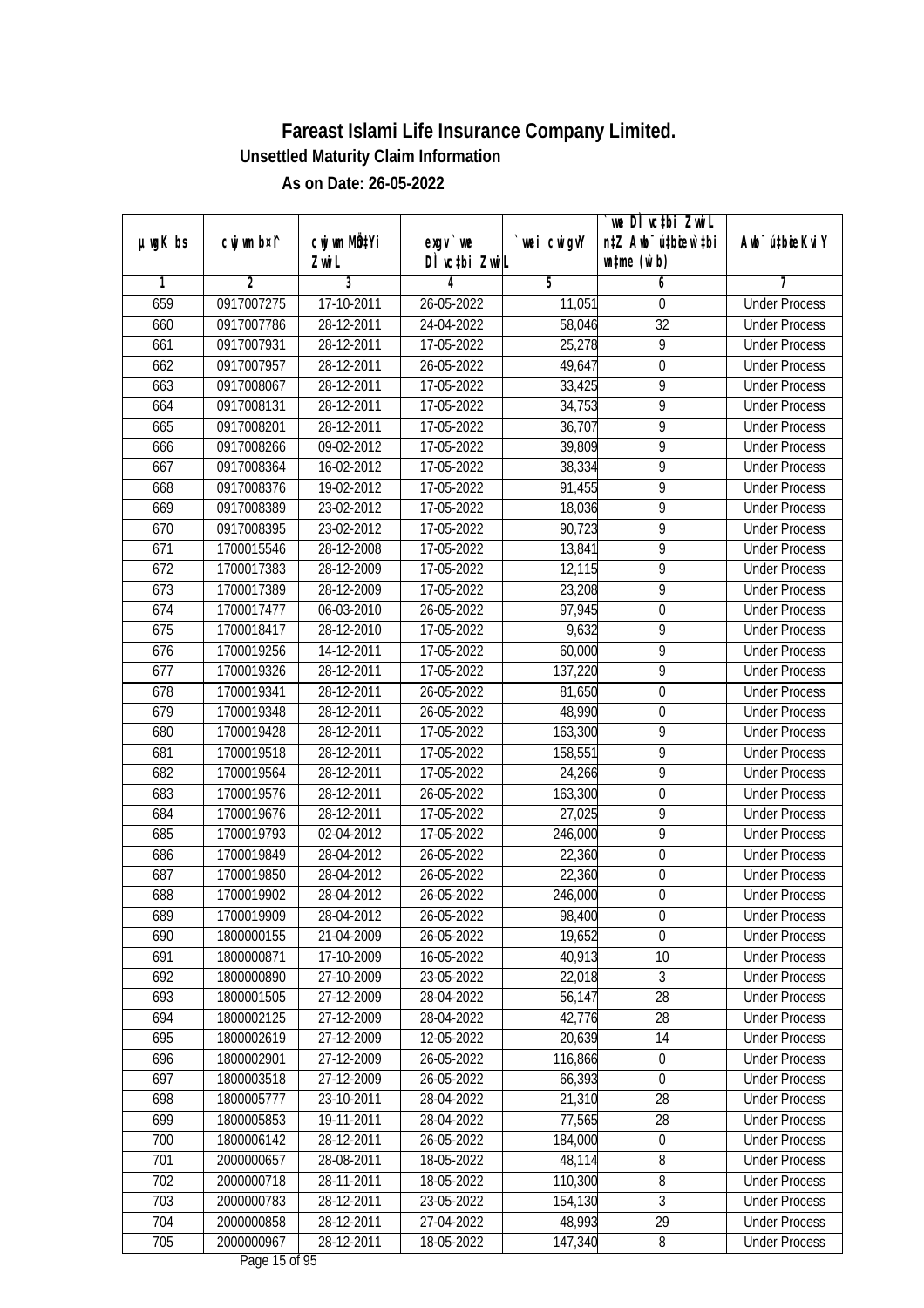|                  |                |                           |               |                | we DI vctbi ZwiL                 |                             |
|------------------|----------------|---------------------------|---------------|----------------|----------------------------------|-----------------------------|
| $µ$ ug $K$ bs    | cwj wm b¤i^    | cwj wm MQ <sup>1</sup> Yi | $exgV$ we     | `wei cwigvY    | n‡Z Awb <sup>-</sup> ú‡bioar`‡bi | Awb <sup>-</sup> ú‡bioeKviY |
|                  |                | Zwi L                     | DÌ vctbi ZwiL |                | $\n  untime\n  (u`b)\n$          |                             |
| 1                | $\overline{2}$ | 3                         | 4             | $\overline{5}$ | 6                                | 7                           |
| 706              | 2000001053     | 28-03-2012                | 23-05-2022    | 44,496         | 3                                | <b>Under Process</b>        |
| 707              | 2100000933     | 28-12-2001                | 19-04-2022    | 68,767         | $\overline{37}$                  | <b>Under Process</b>        |
| 708              | 2100016128     | 28-06-2009                | 08-05-2022    | 28,257         | $\overline{18}$                  | <b>Under Process</b>        |
| 709              | 2100016978     | 28-12-2009                | 08-05-2022    | 26,261         | 18                               | <b>Under Process</b>        |
| 710              | 2100016996     | 28-12-2009                | 24-05-2022    | 18,200         | $\overline{2}$                   | <b>Under Process</b>        |
| 711              | 2100017014     | 28-12-2009                | 28-04-2022    | 104,460        | $\overline{28}$                  | <b>Under Process</b>        |
| $\overline{712}$ | 2100017162     | 28-12-2009                | 24-05-2022    | 12,942         | $\overline{2}$                   | <b>Under Process</b>        |
| 713              | 2100017215     | 28-12-2009                | 24-05-2022    | 16,054         | $\overline{2}$                   | <b>Under Process</b>        |
| 714              | 2200011232     | 28-04-2008                | 16-05-2022    | 5,175          | 10                               | <b>Under Process</b>        |
| 715              | 0964001391     | 28-03-2011                | 23-05-2022    | 111,405        | $\mathfrak{Z}$                   | <b>Under Process</b>        |
| 716              | 0965000841     | 28-12-2008                | 26-05-2022    | 11,071         | $\boldsymbol{0}$                 | <b>Under Process</b>        |
| 717              | 0965001257     | 28-03-2009                | 26-05-2022    | 11,385         | $\boldsymbol{0}$                 | <b>Under Process</b>        |
| 718              | 0965002646     | 28-01-2010                | 09-05-2022    | 5,163          | $\overline{17}$                  | <b>Under Process</b>        |
| 719              | 0965002894     | 28-03-2010                | 26-05-2022    | 4,965          | $\boldsymbol{0}$                 | <b>Under Process</b>        |
| 720              | 0965003684     | 28-08-2010                | 10-05-2022    | 23,548         | 16                               | <b>Under Process</b>        |
| 721              | 0966000996     | 15-03-2008                | 18-05-2022    | 40,321         | 8                                | <b>Under Process</b>        |
| 722              | 0966002286     | 27-11-2008                | 17-05-2022    | 5,696          | 9                                | <b>Under Process</b>        |
| 723              | 0966003081     | 23-06-2009                | 27-04-2022    | 6,943          | 29                               | <b>Under Process</b>        |
| 724              | 0966005141     | 31-12-2009                | 27-04-2022    | 10,428         | 29                               | <b>Under Process</b>        |
| 725              | 0966006524     | 23-08-2010                | 27-04-2022    | 15,904         | 29                               | <b>Under Process</b>        |
| 726              | 0966006707     | 28-09-2010                | 27-04-2022    | 29,898         | 29                               | <b>Under Process</b>        |
| 727              | 0966007217     | 29-11-2010                | 18-05-2022    | 20,332         | 8                                | <b>Under Process</b>        |
| 728              | 0966007649     | 28-12-2010                | 27-04-2022    | 13,141         | 29                               | <b>Under Process</b>        |
| 729              | 0966008012     | 28-12-2010                | 17-05-2022    | 6,570          | 9                                | <b>Under Process</b>        |
| 730              | 0966008237     | 28-12-2010                | 27-04-2022    | 21,284         | 29                               | <b>Under Process</b>        |
| 731              | 0967000463     | 09-11-2009                | 11-05-2022    | 37,875         | 15                               | <b>Under Process</b>        |
| 732              | 0967001676     | 28-10-2010                | 10-05-2022    | 13,578         | 16                               | <b>Under Process</b>        |
| 733              | 0967001686     | 28-10-2010                | 10-05-2022    | 23,795         | 16                               | <b>Under Process</b>        |
| 734              | 0967001910     | 28-11-2010                | 10-05-2022    | 11,655         | 16                               | <b>Under Process</b>        |
| 735              | 0968003057     | 27-09-2011                | 17-05-2022    | 34,218         | 9                                | <b>Under Process</b>        |
| 736              | 0968003060     | 27-09-2011                | 17-05-2022    | 8,007          | 9                                | <b>Under Process</b>        |
| 737              | 0968003119     | 28-09-2011                | 17-05-2022    | 87,291         | 9                                | <b>Under Process</b>        |
| 738              | 0968003191     | 28-09-2011                | 27-04-2022    | 13,902         | 29                               | <b>Under Process</b>        |
| 739              | 0968003279     | 26-10-2011                | 27-04-2022    | 38,501         | 29                               | <b>Under Process</b>        |
| 740              | 0968003323     | 17-11-2011                | 27-04-2022    | 33,829         | 29                               | <b>Under Process</b>        |
| 741              | 0968003345     | 26-11-2011                | 17-05-2022    | 86,972         | 9                                | <b>Under Process</b>        |
| 742              | 0970001163     | 28-03-2011                | 24-04-2022    | 52,951         | 32                               | <b>Under Process</b>        |
| 743              | 0970001394     | 18-05-2011                | 17-05-2022    | 80,324         | $\overline{9}$                   | <b>Under Process</b>        |
| 744              | 0971000828     | 13-10-2011                | 23-05-2022    | 55,702         | 3                                | <b>Under Process</b>        |
| 745              | 0971000924     | 15-03-2012                | 23-05-2022    | 15,782         | $\overline{3}$                   | <b>Under Process</b>        |
| 746              | 0971000933     | 24-04-2012                | 25-05-2022    | 78,063         | 1                                | <b>Under Process</b>        |
| 747              | 0972001570     | 28-03-2011                | 26-05-2022    | 51,923         | $\boldsymbol{0}$                 | <b>Under Process</b>        |
| 748              | 0972001984     | 28-12-2011                | 26-05-2022    | 13,347         | $\boldsymbol{0}$                 | <b>Under Process</b>        |
| 749              | 0973002892     | 07-04-2011                | 25-05-2022    | 24,102         | 1                                | <b>Under Process</b>        |
| 750              | 0974002089     | 28-12-2010                | 10-05-2022    | 19,164         | 16                               | <b>Under Process</b>        |
| 751              | 0974002891     | 28-08-2011                | 10-05-2022    | 35,639         | 16                               | <b>Under Process</b>        |
| 752              | 0975001120     | 27-12-2009                | 24-05-2022    | 5,208          | $\overline{2}$                   | <b>Under Process</b>        |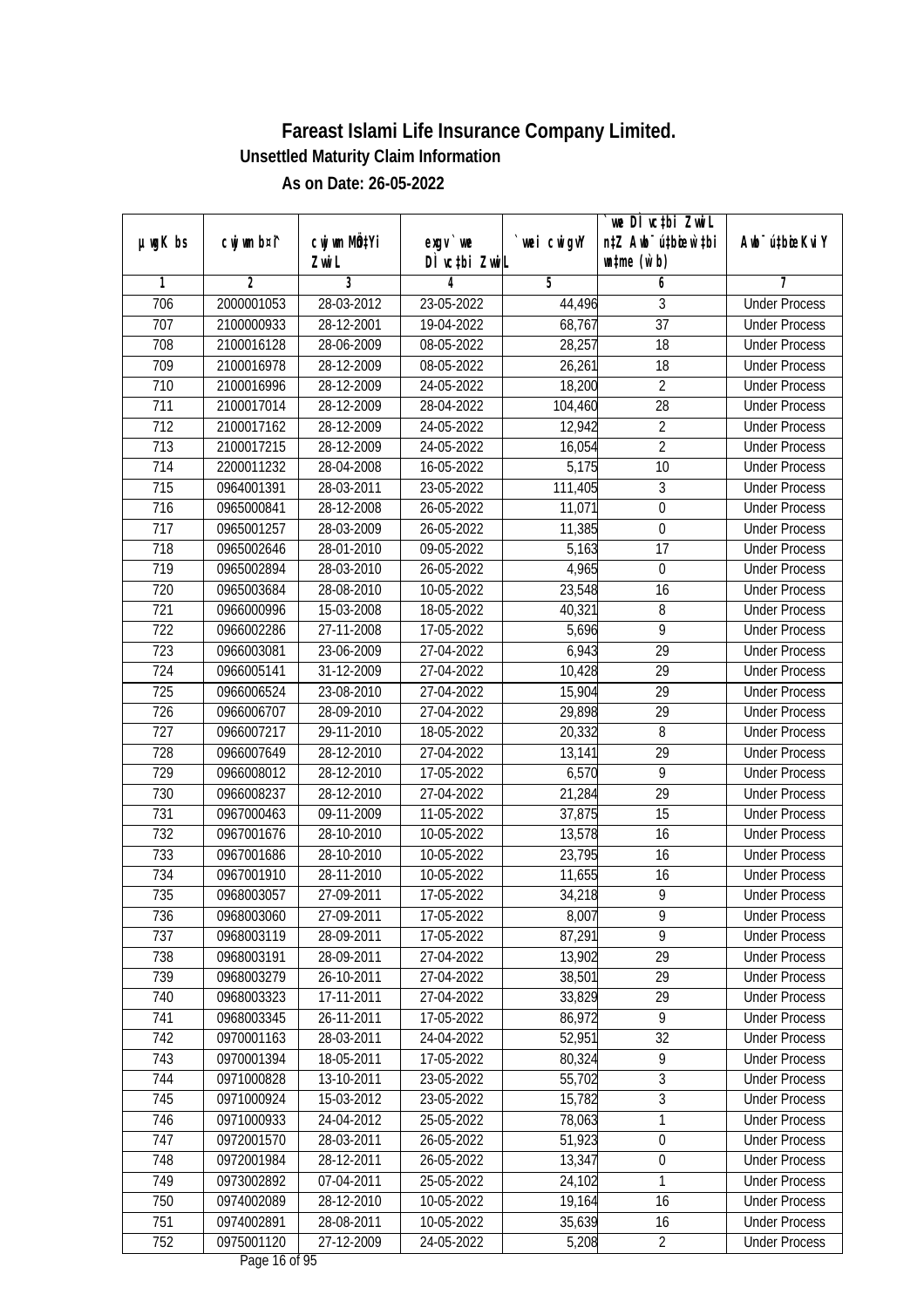|               |                |                  |               |             | we DI vctbi Zwil                 |                             |
|---------------|----------------|------------------|---------------|-------------|----------------------------------|-----------------------------|
| $µ$ ug $K$ bs | cwj wm b¤i^    | cwj wm MQtYi     | $exgV$ we     | `wei cwigvY | n‡Z Awb <sup>-</sup> ú‡bioar`‡bi | Awb <sup>-</sup> ú‡bioeKviY |
|               |                | Zwi L            | DÌ vctbi ZwiL |             | $\n  untime\n  (u`b)\n$          |                             |
| 1             | $\overline{2}$ | 3                | 4             | 5           | 6                                | 7                           |
| 753           | 0975003064     | $28 - 12 - 2010$ | 24-05-2022    | 19,054      | $\overline{2}$                   | <b>Under Process</b>        |
| 754           | 0975003271     | 28-12-2010       | 24-05-2022    | 382,844     | $\overline{2}$                   | <b>Under Process</b>        |
| 755           | 0976004117     | 28-06-2010       | 24-04-2022    | 8,514       | $\overline{32}$                  | <b>Under Process</b>        |
| 756           | 0976004521     | 28-08-2010       | 24-04-2022    | 16,136      | 32                               | <b>Under Process</b>        |
| 757           | 0977001743     | $25-01-2010$     | 10-05-2022    | 24,420      | $\overline{16}$                  | <b>Under Process</b>        |
| 758           | 0977002326     | 15-03-2010       | 26-05-2022    | 24,736      | 0                                | <b>Under Process</b>        |
| 759           | 0977002491     | 28-03-2010       | 10-05-2022    | 8,975       | 16                               | <b>Under Process</b>        |
| 760           | 0977004285     | 26-09-2010       | 26-05-2022    | 16,222      | $\boldsymbol{0}$                 | <b>Under Process</b>        |
| 761           | 0977004987     | 28-11-2010       | 10-05-2022    | 12,525      | 16                               | <b>Under Process</b>        |
| 762           | 0979001821     | 20-04-2011       | 11-05-2022    | 12,921      | 15                               | <b>Under Process</b>        |
| 763           | 0979001948     | 06-06-2011       | 11-05-2022    | 56,265      | $\overline{15}$                  | <b>Under Process</b>        |
| 764           | 0979002006     | 14-06-2011       | 11-05-2022    | 21,650      | 15                               | <b>Under Process</b>        |
| 765           | 0979002153     | 28-06-2011       | 23-05-2022    | 18,352      | $\overline{3}$                   | <b>Under Process</b>        |
| 766           | 0984000385     | 28-12-2009       | 26-04-2022    | 113,047     | 30                               | <b>Under Process</b>        |
| 767           | 8400004380     | 28-04-2012       | 23-05-2022    | 405,845     | 3                                | <b>Under Process</b>        |
| 768           | 8400004425     | 28-04-2012       | 23-05-2022    | 100,200     | 3                                | <b>Under Process</b>        |
| 769           | 8400004453     | 28-04-2012       | 22-05-2022    | 130,510     | $\overline{4}$                   | <b>Under Process</b>        |
| 770           | 8400004457     | 28-04-2012       | 23-05-2022    | 41,570      | 3                                | <b>Under Process</b>        |
| 771           | 8400004491     | 28-04-2012       | 26-05-2022    | 328,000     | $\pmb{0}$                        | <b>Under Process</b>        |
| 772           | 8400004504     | 28-04-2012       | 22-05-2022    | 130,205     | $\overline{4}$                   | <b>Under Process</b>        |
| 773           | 8500000603     | 27-12-2009       | 28-04-2022    | 11,209      | 28                               | <b>Under Process</b>        |
| 774           | 8500001810     | 24-12-2011       | 18-05-2022    | 76,000      | 8                                | <b>Under Process</b>        |
| 775           | 8600004042     | 28-07-2008       | 08-05-2022    | 12,258      | 18                               | <b>Under Process</b>        |
| 776           | 8600005066     | 27-11-2008       | 11-05-2022    | 36,340      | 15                               | <b>Under Process</b>        |
| 777           | 8600005341     | 28-12-2008       | 26-05-2022    | 43,224      | $\boldsymbol{0}$                 | <b>Under Process</b>        |
| 778           | 8600005407     | 28-12-2008       | 08-05-2022    | 5,906       | 18                               | <b>Under Process</b>        |
| 779           | 8600006170     | 28-04-2009       | 25-05-2022    | 32,676      | 1                                | <b>Under Process</b>        |
| 780           | 8600006215     | 28-04-2009       | 08-05-2022    | 49,175      | 18                               | <b>Under Process</b>        |
| 781           | 8600006559     | 28-06-2009       | 26-05-2022    | 25,434      | $\boldsymbol{0}$                 | <b>Under Process</b>        |
| 782           | 8600006815     | 28-06-2009       | 26-05-2022    | 63,820      | $\boldsymbol{0}$                 | <b>Under Process</b>        |
| 783           | 8600007084     | 28-06-2009       | 08-05-2022    | 5,679       | 18                               | <b>Under Process</b>        |
| 784           | 8600007348     | 28-08-2009       | 26-05-2022    | 15,919      | 0                                | <b>Under Process</b>        |
| 785           | 8600007451     | 28-09-2009       | 08-05-2022    | 20,083      | 18                               | <b>Under Process</b>        |
| 786           | 8600007508     | 28-10-2009       | 26-05-2022    | 5,372       | $\boldsymbol{0}$                 | <b>Under Process</b>        |
| 787           | 8600007523     | 28-10-2009       | 08-05-2022    | 32,781      | 18                               | <b>Under Process</b>        |
| 788           | 8600007540     | 28-10-2009       | 26-05-2022    | 2,430       | 0                                | <b>Under Process</b>        |
| 789           | 8600007638     | 28-10-2009       | 26-05-2022    | 15,459      | $\boldsymbol{0}$                 | <b>Under Process</b>        |
| 790           | 8600007648     | 28-10-2009       | 26-05-2022    | 13,637      | 0                                | <b>Under Process</b>        |
| 791           | 8600007724     | 28-11-2009       | 08-05-2022    | 40,323      | 18                               | <b>Under Process</b>        |
| 792           | 8600007758     | 28-11-2009       | 26-05-2022    | 8,970       | $\boldsymbol{0}$                 | <b>Under Process</b>        |
| 793           | 8600007831     | 28-12-2009       | 26-05-2022    | 13,757      | 0                                | <b>Under Process</b>        |
| 794           | 8600008110     | 28-12-2009       | 26-05-2022    | 17,907      | $\mathbf 0$                      | <b>Under Process</b>        |
| 795           | 8600008231     | 28-12-2009       | 08-05-2022    | 23,753      | 18                               | <b>Under Process</b>        |
| 796           | 8600008492     | 28-12-2009       | 08-05-2022    | 10,760      | 18                               | <b>Under Process</b>        |
| 797           | 8600008838     | 28-12-2009       | 08-05-2022    | 54,600      | 18                               | <b>Under Process</b>        |
| 798           | 8600008935     | 28-12-2009       | 26-05-2022    | 54,600      | 0                                | <b>Under Process</b>        |
| 799           | 8600009037     | 28-12-2009       | 08-05-2022    | 7,163       | 18                               | <b>Under Process</b>        |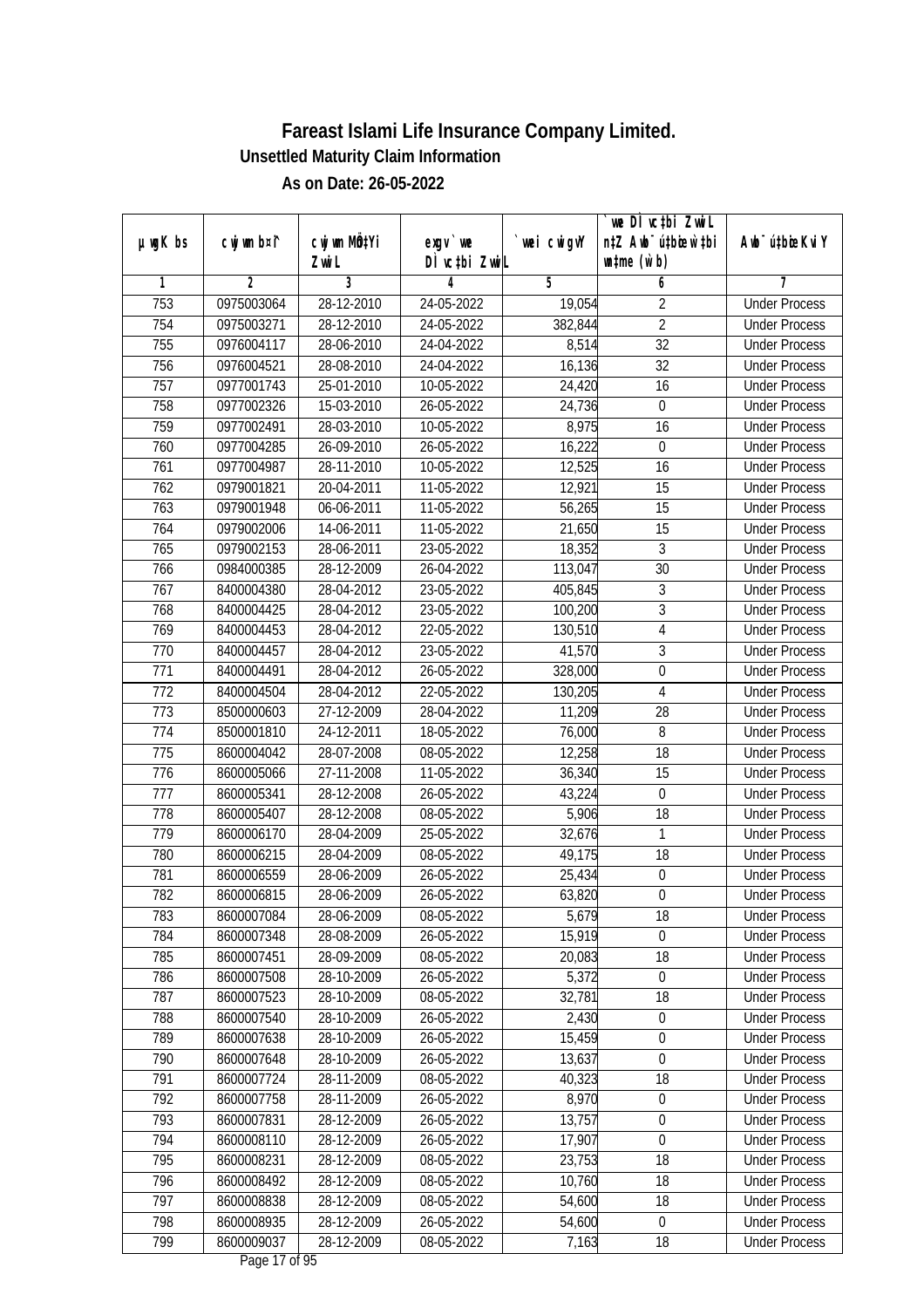|         |                |              |               |            | we DI vctbi Zwil                 |                             |
|---------|----------------|--------------|---------------|------------|----------------------------------|-----------------------------|
| µwgK bs | cwj wm b¤i^    | cwj wm MQtYi | $exgv$ we     | wei cwigvY | n‡Z Awb <sup>-</sup> ú‡bioen`‡bi | Awb <sup>-</sup> ú‡bioeKviY |
|         |                | Zwi L        | DÌ vctbi ZwiL |            | $\n  untime\n  (u`b)\n$          |                             |
| 1       | $\overline{2}$ | 3            | 4             | 5          | 6                                | 7                           |
| 800     | 8600009060     | 28-12-2009   | 08-05-2022    | 7,932      | $\overline{18}$                  | <b>Under Process</b>        |
| 801     | 8600009171     | 28-12-2009   | 08-05-2022    | 4,861      | 18                               | <b>Under Process</b>        |
| 802     | 8600009201     | 28-12-2009   | 26-05-2022    | 29,979     | $\overline{0}$                   | <b>Under Process</b>        |
| 803     | 8600009203     | 28-12-2009   | 26-05-2022    | 30,673     | $\boldsymbol{0}$                 | <b>Under Process</b>        |
| 804     | 8600009204     | 28-12-2009   | 08-05-2022    | 43,682     | $\overline{18}$                  | <b>Under Process</b>        |
| 805     | 8600009221     | 28-12-2009   | 26-05-2022    | 104,240    | $\boldsymbol{0}$                 | <b>Under Process</b>        |
| 806     | 8600009237     | 28-12-2009   | 26-05-2022    | 49,360     | $\overline{0}$                   | <b>Under Process</b>        |
| 807     | 8600009271     | 28-12-2009   | 08-05-2022    | 25,086     | 18                               | <b>Under Process</b>        |
| 808     | 8600009296     | 28-12-2009   | 26-05-2022    | 4,050      | $\pmb{0}$                        | <b>Under Process</b>        |
| 809     | 8600009306     | 28-12-2009   | 26-05-2022    | 65,520     | $\boldsymbol{0}$                 | <b>Under Process</b>        |
| 810     | 8600009317     | 28-12-2009   | 26-05-2022    | 14,018     | $\mathbf 0$                      | <b>Under Process</b>        |
| 811     | 8600009336     | 28-12-2009   | 08-05-2022    | 8,967      | 18                               | <b>Under Process</b>        |
| 812     | 8600009433     | 28-12-2009   | 08-05-2022    | 54,600     | $\overline{18}$                  | <b>Under Process</b>        |
| 813     | 8600009448     | 28-12-2009   | 08-05-2022    | 49,735     | 18                               | <b>Under Process</b>        |
| 814     | 8600009449     | 28-12-2009   | 08-05-2022    | 8,540      | 18                               | <b>Under Process</b>        |
| 815     | 8600009461     | 28-12-2009   | 26-05-2022    | 97,850     | $\boldsymbol{0}$                 | <b>Under Process</b>        |
| 816     | 8600009539     | 28-12-2009   | 26-05-2022    | 32,762     | $\mathbf 0$                      | <b>Under Process</b>        |
| 817     | 8600009543     | 28-12-2009   | 08-05-2022    | 13,434     | 18                               | <b>Under Process</b>        |
| 818     | 8600009547     | 28-12-2009   | 08-05-2022    | 18,445     | 18                               | <b>Under Process</b>        |
| 819     | 8600009631     | 28-01-2010   | 08-05-2022    | 15,539     | 18                               | <b>Under Process</b>        |
| 820     | 8600009639     | 28-01-2010   | 26-05-2022    | 9,247      | $\mathbf 0$                      | <b>Under Process</b>        |
| 821     | 8600009648     | 28-02-2010   | 08-05-2022    | 103,812    | 18                               | <b>Under Process</b>        |
| 822     | 8600009692     | 28-03-2010   | 08-05-2022    | 30,168     | 18                               | <b>Under Process</b>        |
| 823     | 8600009765     | 28-04-2010   | 26-05-2022    | 32,340     | $\boldsymbol{0}$                 | <b>Under Process</b>        |
| 824     | 8600009780     | 28-04-2010   | 26-05-2022    | 83,088     | $\mathbf 0$                      | <b>Under Process</b>        |
| 825     | 8600011804     | 28-12-2010   | 08-05-2022    | 11,720     | 18                               | <b>Under Process</b>        |
| 826     | 8600012178     | 28-12-2010   | 26-05-2022    | 86,880     | 0                                | <b>Under Process</b>        |
| 827     | 8600012251     | 28-12-2010   | 08-05-2022    | 75,450     | 18                               | <b>Under Process</b>        |
| 828     | 8600013450     | 28-11-2011   | 08-05-2022    | 3,618      | 18                               | <b>Under Process</b>        |
| 829     | 8600013514     | 28-11-2011   | 08-05-2022    | 22,060     | 18                               | <b>Under Process</b>        |
| 830     | 8600013572     | 28-12-2011   | 08-05-2022    | 23,771     | 18                               | <b>Under Process</b>        |
| 831     | 8600013615     | 28-12-2011   | 08-05-2022    | 7,030      | 18                               | <b>Under Process</b>        |
| 832     | 8600013623     | 28-12-2011   | 08-05-2022    | 19,744     | 18                               | <b>Under Process</b>        |
| 833     | 8600013633     | 28-12-2011   | 08-05-2022    | 132,165    | 18                               | <b>Under Process</b>        |
| 834     | 8600013635     | 28-12-2011   | 08-05-2022    | 38,695     | 18                               | <b>Under Process</b>        |
| 835     | 8600013652     | 28-12-2011   | 08-05-2022    | 19,192     | 18                               | <b>Under Process</b>        |
| 836     | 8600013662     | 28-12-2011   | 08-05-2022    | 24,750     | 18                               | <b>Under Process</b>        |
| 837     | 8600013725     | 28-12-2011   | 08-05-2022    | 15,075     | 18                               | <b>Under Process</b>        |
| 838     | 8600013736     | 28-12-2011   | 26-05-2022    | 55,150     | $\pmb{0}$                        | <b>Under Process</b>        |
| 839     | 8600013746     | 28-12-2011   | 08-05-2022    | 116,200    | 18                               | <b>Under Process</b>        |
| 840     | 8600013864     | 28-12-2011   | 08-05-2022    | 10,150     | 18                               | <b>Under Process</b>        |
| 841     | 8600013879     | 28-02-2012   | 26-05-2022    | 15,932     | $\boldsymbol{0}$                 | <b>Under Process</b>        |
| 842     | 8600013900     | 28-02-2012   | 26-05-2022    | 65,600     | 0                                | <b>Under Process</b>        |
| 843     | 8600013941     | 25-03-2012   | 08-05-2022    | 184,200    | 18                               | <b>Under Process</b>        |
| 844     | 8600014247     | 28-04-2012   | 26-05-2022    | 306,340    | $\pmb{0}$                        | <b>Under Process</b>        |
| 845     | 8700000264     | 17-06-2009   | 22-05-2022    | 52,764     | 4                                | <b>Under Process</b>        |
| 846     | 8700000404     | 28-06-2009   | 09-05-2022    | 35,867     | 17                               | <b>Under Process</b>        |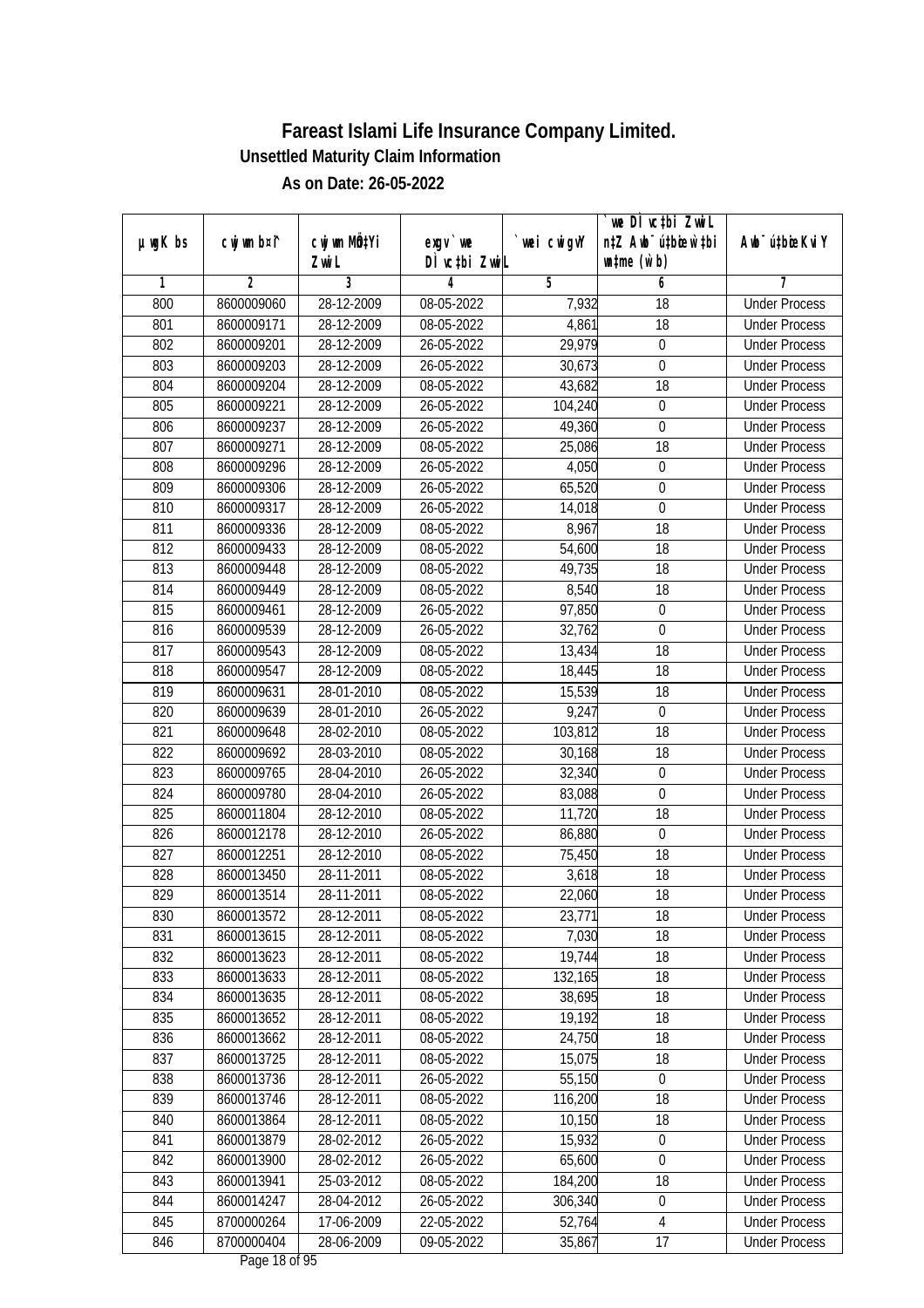|               |                |              |               |                | we DI vctbi Zwil                 |                             |
|---------------|----------------|--------------|---------------|----------------|----------------------------------|-----------------------------|
| $µ$ ug $K$ bs | cwj wm b¤i^    | cwj wm MQtYi | $exgV$ we     | `wei cwigvY    | n‡Z Awb <sup>-</sup> ú‡bioar`‡bi | Awb <sup>-</sup> ú‡bioeKviY |
|               |                | Zwi L        | DÌ vctbi ZwiL |                | $\n  untime\n  (u`b)\n$          |                             |
| 1             | $\overline{2}$ | 3            | 4             | $\overline{5}$ | 6                                | 7                           |
| 847           | 8700000675     | 28-08-2009   | 22-05-2022    | 4,972          | 4                                | <b>Under Process</b>        |
| 848           | 8700002780     | 28-02-2010   | 22-05-2022    | 14,248         | 4                                | <b>Under Process</b>        |
| 849           | 8700002968     | 27-04-2010   | 22-05-2022    | 29,018         | $\overline{4}$                   | <b>Under Process</b>        |
| 850           | 8700002993     | 28-04-2010   | 22-05-2022    | 17,858         | 4                                | <b>Under Process</b>        |
| 851           | 8700003167     | 16-06-2010   | 26-05-2022    | 56,000         | $\overline{0}$                   | <b>Under Process</b>        |
| 852           | 8700004261     | 27-06-2011   | 09-05-2022    | 163,300        | 17                               | <b>Under Process</b>        |
| 853           | 8700004479     | 15-11-2011   | 18-05-2022    | 1,213,137      | 8                                | <b>Under Process</b>        |
| 854           | 8700004558     | 10-12-2011   | 22-05-2022    | 22,060         | $\overline{4}$                   | <b>Under Process</b>        |
| 855           | 8700004654     | 28-12-2011   | 22-05-2022    | 8,944          | $\sqrt{4}$                       | <b>Under Process</b>        |
| 856           | 8700004891     | 28-04-2012   | 22-05-2022    | 164,000        | 4                                | <b>Under Process</b>        |
| 857           | 8700004905     | 28-04-2012   | 22-05-2022    | 82,000         | $\overline{4}$                   | <b>Under Process</b>        |
| 858           | 8800000492     | 28-12-2010   | 16-05-2022    | 262,280        | 10                               | <b>Under Process</b>        |
| 859           | 8800001119     | 03-12-2011   | 22-05-2022    | 105,075        | $\overline{4}$                   | <b>Under Process</b>        |
| 860           | 8800001263     | 28-12-2011   | 22-05-2022    | 22,060         | $\overline{4}$                   | <b>Under Process</b>        |
| 861           | 8900000791     | 01-11-2011   | 17-05-2022    | 174,543        | $\overline{9}$                   | <b>Under Process</b>        |
| 862           | 8900000807     | 11-12-2011   | 10-05-2022    | 23,526         | 16                               | <b>Under Process</b>        |
| 863           | 0917008441     | 28-02-2012   | 26-05-2022    | 94,505         | $\boldsymbol{0}$                 | <b>Under Process</b>        |
| 864           | 0917008460     | 27-02-2012   | 17-05-2022    | 17,144         | $\overline{9}$                   | <b>Under Process</b>        |
| 865           | 0917008493     | 28-02-2012   | 17-05-2022    | 65,010         | 9                                | <b>Under Process</b>        |
| 866           | 0917008536     | 08-03-2012   | 26-05-2022    | 76,179         | 0                                | <b>Under Process</b>        |
| 867           | 0917008539     | 08-03-2012   | 17-05-2022    | 33,632         | 9                                | <b>Under Process</b>        |
| 868           | 0917008563     | 15-03-2012   | 26-05-2022    | 56,413         | 0                                | <b>Under Process</b>        |
| 869           | 0917008594     | 19-03-2012   | 17-05-2022    | 95,594         | $\overline{9}$                   | <b>Under Process</b>        |
| 870           | 0917008613     | 21-03-2012   | 26-05-2022    | 25,729         | $\boldsymbol{0}$                 | <b>Under Process</b>        |
| 871           | 0917008645     | 25-03-2012   | 17-05-2022    | 36,581         | 9                                | <b>Under Process</b>        |
| 872           | 0917008666     | 28-03-2012   | 26-05-2022    | 94,505         | $\boldsymbol{0}$                 | <b>Under Process</b>        |
| 873           | 0917008709     | 28-03-2012   | 17-05-2022    | 65,386         | 9                                | <b>Under Process</b>        |
| 874           | 0917008800     | 15-04-2012   | 26-05-2022    | 28,962         | $\boldsymbol{0}$                 | <b>Under Process</b>        |
| 875           | 0917008822     | 19-04-2012   | 17-05-2022    | 21,525         | $\overline{9}$                   | <b>Under Process</b>        |
| 876           | 0917008869     | 26-04-2012   | 26-05-2022    | 194,326        | $\boldsymbol{0}$                 | <b>Under Process</b>        |
| 877           | 0917008967     | 28-04-2012   | 26-05-2022    | 97,167         | $\boldsymbol{0}$                 | <b>Under Process</b>        |
| 878           | 0917009101     | 28-04-2012   | 26-05-2022    | 18,036         | 0                                | <b>Under Process</b>        |
| 879           | 0917009122     | 28-04-2012   | 26-05-2022    | 38,866         | $\boldsymbol{0}$                 | <b>Under Process</b>        |
| 880           | 0918001388     | 28-06-2010   | 23-05-2022    | 7,008          | $\overline{3}$                   | <b>Under Process</b>        |
| 881           | 0918004225     | 28-06-2011   | 16-05-2022    | 35,551         | 10                               | <b>Under Process</b>        |
| 882           | 0918004455     | 26-10-2011   | 23-05-2022    | 44,677         | 3                                | <b>Under Process</b>        |
| 883           | 0918004507     | 16-11-2011   | 23-05-2022    | 5,561          | $\overline{3}$                   | <b>Under Process</b>        |
| 884           | 0918005074     | 28-02-2012   | 16-05-2022    | 51,423         | 10                               | <b>Under Process</b>        |
| 885           | 0918005102     | 28-02-2012   | 28-04-2022    | 97,167         | 28                               | <b>Under Process</b>        |
| 886           | 0918005126     | 18-03-2012   | 23-05-2022    | 194,326        | $\mathfrak{Z}$                   | <b>Under Process</b>        |
| 887           | 0918005127     | 19-03-2012   | 28-04-2022    | 116,596        | 28                               | <b>Under Process</b>        |
| 888           | 0918005177     | 28-03-2012   | 23-05-2022    | 97,167         | 3                                | <b>Under Process</b>        |
| 889           | 0918005202     | 09-04-2012   | 28-04-2022    | 91,722         | $\overline{28}$                  | <b>Under Process</b>        |
| 890           |                | 28-04-2012   |               | 83,390         | 3                                | <b>Under Process</b>        |
|               | 0918005273     |              | 23-05-2022    |                | $\overline{8}$                   |                             |
| 891           | 0920000741     | 28-03-2011   | 18-05-2022    | 32,867         |                                  | <b>Under Process</b>        |
| 892           | 0920000959     | 28-06-2011   | 27-04-2022    | 13,459         | 29                               | <b>Under Process</b>        |
| 893           | 0920001066     | 28-10-2011   | 18-05-2022    | 10,582         | 8                                | <b>Under Process</b>        |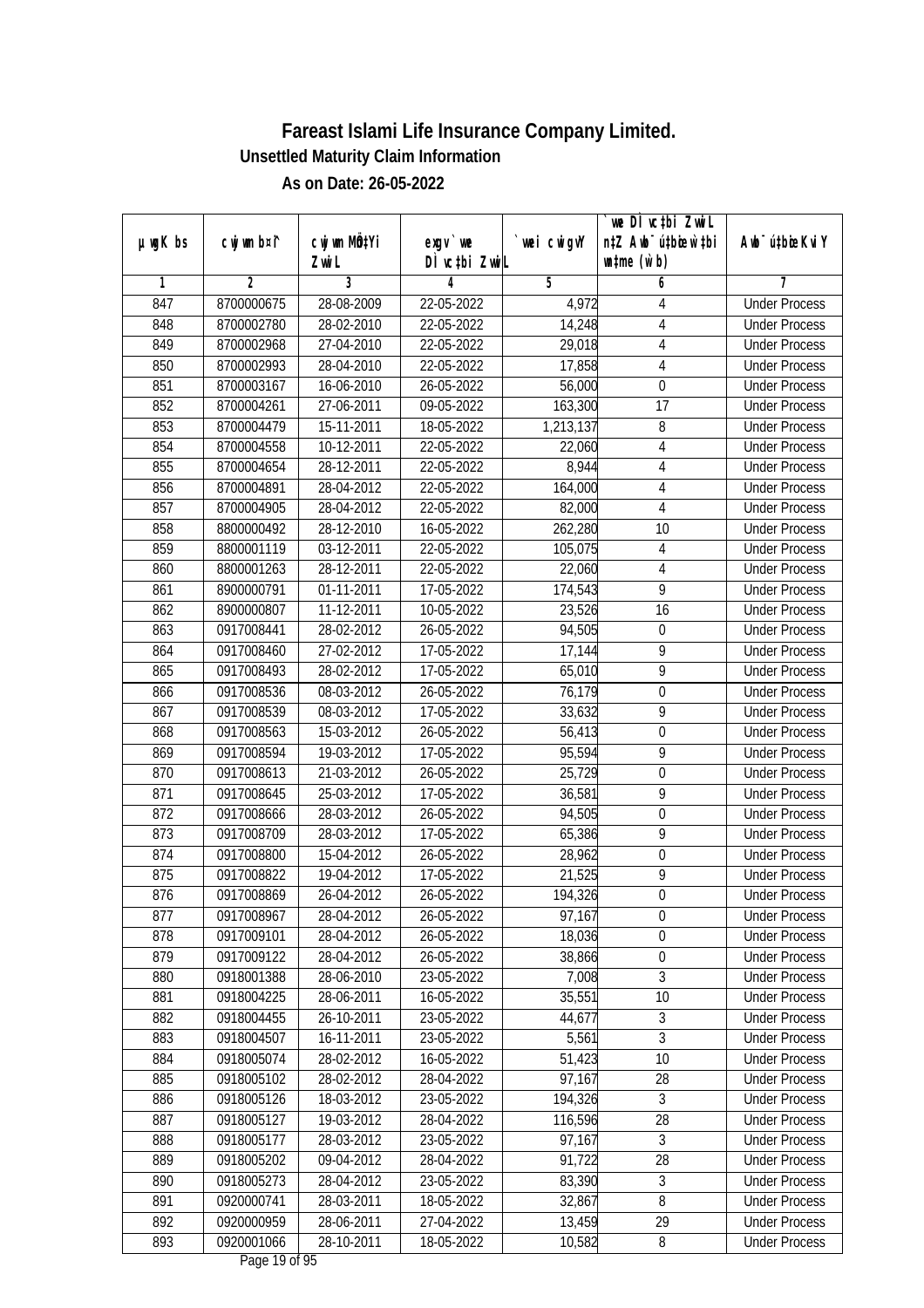|                  |                |                  |               |                | we DI vctbi Zwil                 |                             |
|------------------|----------------|------------------|---------------|----------------|----------------------------------|-----------------------------|
| $µ$ ug $K$ bs    | cwj wm b¤i^    | cwj wm MQtYi     | $exgV$ we     | `wei cwigvY    | n‡Z Awb <sup>-</sup> ú‡bioar`‡bi | Awb <sup>-</sup> ú‡bioeKviY |
|                  |                | Zwi L            | DÌ vctbi ZwiL |                | $\n  untime\n  (u`b)\n$          |                             |
| 1                | $\overline{2}$ | 3                | 4             | $\overline{5}$ | 6                                | 7                           |
| 894              | 0920001087     | 24-11-2011       | 18-05-2022    | 16,683         | 8                                | <b>Under Process</b>        |
| 895              | 0920001153     | 20-12-2011       | 18-05-2022    | 76,016         | 8                                | <b>Under Process</b>        |
| 896              | 0920001377     | 28-01-2012       | 18-05-2022    | 174,955        | $\overline{8}$                   | <b>Under Process</b>        |
| 897              | 0920001421     | 28-02-2012       | 18-05-2022    | 45,116         | 8                                | <b>Under Process</b>        |
| 898              | 0920001467     | 17-04-2012       | 18-05-2022    | 97,167         | 8                                | <b>Under Process</b>        |
| 899              | 0920001468     | 17-04-2012       | 27-04-2022    | 58,301         | $\overline{29}$                  | <b>Under Process</b>        |
| 900              | 0921004386     | 10-05-2012       | 25-05-2022    | 194,326        | 1                                | <b>Under Process</b>        |
| 901              | 0922004457     | 28-05-2011       | 16-05-2022    | 30,921         | 10                               | <b>Under Process</b>        |
| $\overline{902}$ | 0922004696     | 28-06-2011       | 24-05-2022    | 26,319         | $\overline{2}$                   | <b>Under Process</b>        |
| 903              | 0922005017     | 28-12-2011       | 24-05-2022    | 30,443         | $\overline{2}$                   | <b>Under Process</b>        |
| 904              | 0922005052     | 28-12-2011       | 25-05-2022    | 33,272         | 1                                | <b>Under Process</b>        |
| 905              | 0922005103     | 28-12-2011       | 16-05-2022    | 20,368         | 10                               | <b>Under Process</b>        |
| 906              | 0922005157     | 28-12-2011       | 24-05-2022    | 56,158         | $\overline{2}$                   | <b>Under Process</b>        |
| 907              | 0922005158     | 28-12-2011       | 24-05-2022    | 40,435         | $\overline{2}$                   | <b>Under Process</b>        |
| 908              | 0922005162     | 28-12-2011       | 24-05-2022    | 96,743         | $\overline{2}$                   | <b>Under Process</b>        |
| 909              | 0922005218     | 28-12-2011       | 24-05-2022    | 55,454         | $\overline{2}$                   | <b>Under Process</b>        |
| 910              | 0922005228     | 28-12-2011       | 16-05-2022    | 17,420         | 10                               | <b>Under Process</b>        |
| 911              | 0922005356     | 28-03-2012       | 25-05-2022    | 42,580         | 1                                | <b>Under Process</b>        |
| 912              | 0922005421     | 28-04-2012       | 25-05-2022    | 30,751         | 1                                | <b>Under Process</b>        |
| 913              | 0922005433     | 28-04-2012       | 25-05-2022    | 54,598         | 1                                | <b>Under Process</b>        |
| 914              | 0922005463     | 28-04-2012       | 25-05-2022    | 30,768         | 1                                | <b>Under Process</b>        |
| 915              | 0923002548     | 28-06-2010       | 10-05-2022    | 45,992         | 16                               | <b>Under Process</b>        |
| 916              | 0923006654     | 22-12-2011       | 23-05-2022    | 38,897         | 3                                | <b>Under Process</b>        |
| 917              | 0923006836     | 28-12-2011       | 26-05-2022    | 33,595         | $\boldsymbol{0}$                 | <b>Under Process</b>        |
| 918              | 0923007214     | 20-03-2012       | 26-05-2022    | 74,406         | $\boldsymbol{0}$                 | <b>Under Process</b>        |
| 919              | 0923007240     | 27-03-2012       | 23-05-2022    | 77,685         | 3                                | <b>Under Process</b>        |
| 920              | 0923007288     | 04-04-2012       | 10-05-2022    | 23,918         | 16                               | <b>Under Process</b>        |
| 921              | 0923007351     | 24-04-2012       | 23-05-2022    | 23,172         | 3                                | <b>Under Process</b>        |
| 922              | 0923007383     | 19-04-2012       | 26-05-2022    | 130,102        | $\boldsymbol{0}$                 | <b>Under Process</b>        |
| 923              | 0923007476     | 28-04-2012       | 26-05-2022    | 29,311         | $\boldsymbol{0}$                 | <b>Under Process</b>        |
| 924              | 0924002657     | 09-03-2011       | 09-05-2022    | 13,347         | 17                               | <b>Under Process</b>        |
| 925              | 0924002769     | 28-04-2011       | 25-05-2022    | 14,715         | 1                                | <b>Under Process</b>        |
| 926              | 0924002824     | 02-05-2011       | 26-05-2022    | 11,051         | $\boldsymbol{0}$                 | <b>Under Process</b>        |
| 927              | 0924002900     | 28-05-2011       | 25-05-2022    | 32,131         | 1                                | <b>Under Process</b>        |
| 928              | 0924002903     | 30-05-2011       | 25-05-2022    | 32,131         | 1                                | <b>Under Process</b>        |
| 929              | 0924003016     | 28-06-2011       | 25-05-2022    | 27,629         | 1                                | <b>Under Process</b>        |
| 930              | 0924003306     | $05 - 10 - 2011$ | 25-05-2022    | 36,432         | 1                                | <b>Under Process</b>        |
| 931              | 0924003324     | 11-10-2011       | 09-05-2022    | 116,101        | 17                               | <b>Under Process</b>        |
| 932              | 0924003363     | $19-11-2011$     | 25-05-2022    | 35,913         | 1                                | <b>Under Process</b>        |
| 933              | 0924003373     | 03-12-2011       | 25-05-2022    | 34,840         | 1                                | <b>Under Process</b>        |
| 934              | 0924003378     | 13-12-2011       | 25-05-2022    | 25,562         | 1                                | <b>Under Process</b>        |
| 935              | 0924003387     | 19-12-2011       | 25-05-2022    | 49,873         | 1                                | <b>Under Process</b>        |
| 936              | 0924003406     | 28-12-2011       | 25-05-2022    | 15,719         | 1                                | <b>Under Process</b>        |
| 937              | 0924003466     | 28-04-2012       | 25-05-2022    | 38,866         | 1                                | <b>Under Process</b>        |
| 938              | 0925005522     | 28-12-2010       | 26-05-2022    | 35,160         | $\boldsymbol{0}$                 | <b>Under Process</b>        |
| 939              | 0925005980     | 28-02-2011       | 24-04-2022    | 31,833         | 32                               | <b>Under Process</b>        |
| 940              | 0925007119     | 20-09-2011       | 10-05-2022    | 72,239         | 16                               | <b>Under Process</b>        |
|                  |                |                  |               |                |                                  |                             |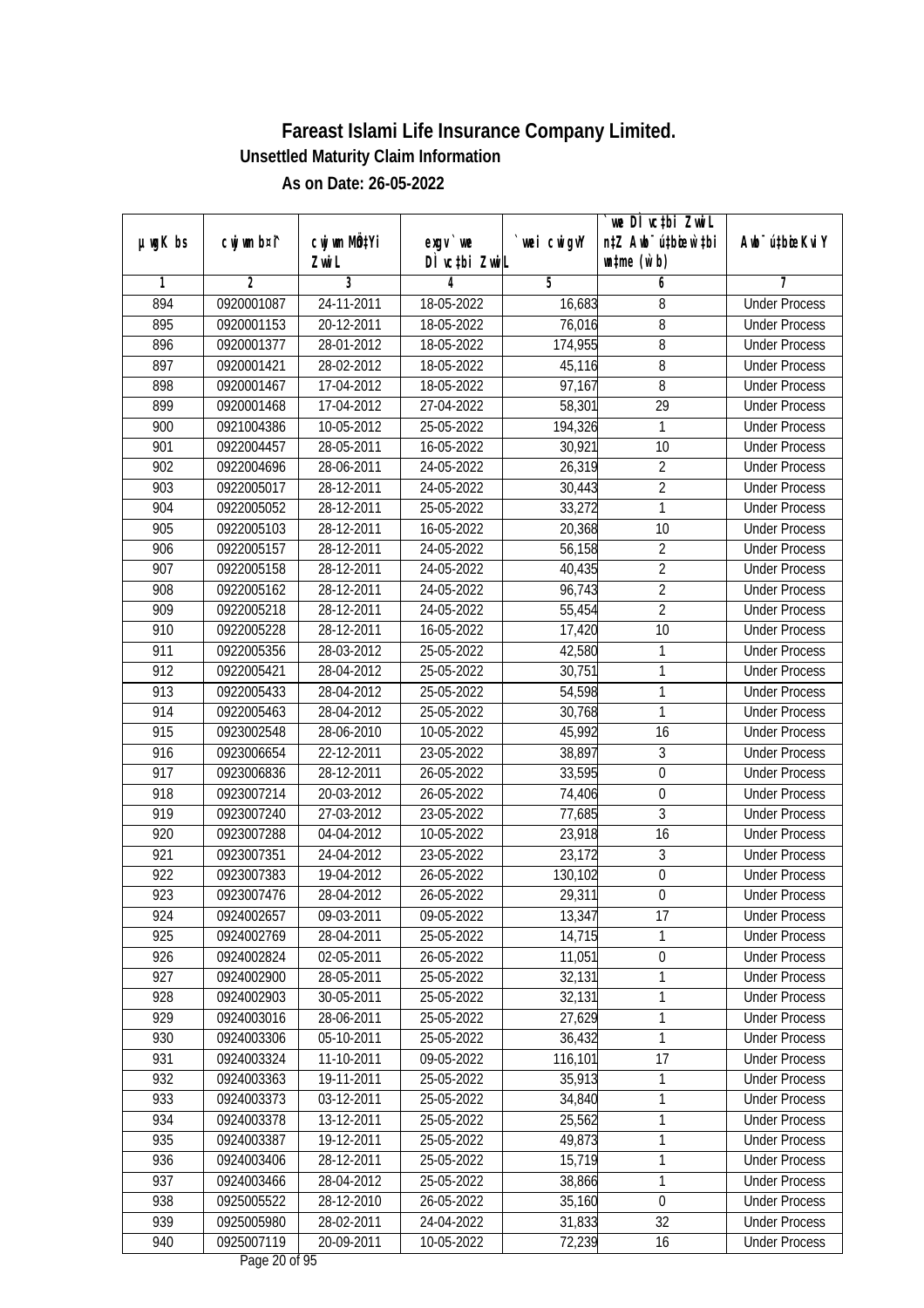| DÌ vctbi ZwiL<br>$\n  untime\n  (u`b)\n$<br>Zwi L<br>3<br>$\overline{2}$<br>$\overline{5}$<br>6<br>1<br>4<br>7<br>21-11-2011<br><b>Under Process</b><br>941<br>0925007356<br>26-05-2022<br>24,119<br>0<br>942<br>0925007438<br>28-11-2011<br>26-05-2022<br>25,278<br>$\boldsymbol{0}$<br><b>Under Process</b><br>6,451<br>$\pmb{0}$<br>943<br>0925007592<br>20-12-2011<br>26-05-2022<br><b>Under Process</b><br>944<br>0925007682<br>28-12-2011<br>11-05-2022<br>78,827<br>15<br><b>Under Process</b><br>$26 - 12 - 2011$<br>$\overline{0}$<br>945<br>0925007696<br>26-05-2022<br>78,403<br><b>Under Process</b><br>946<br>0925007798<br>28-12-2011<br>10-05-2022<br>38,697<br>16<br><b>Under Process</b><br>947<br>13,732<br>0925007857<br>28-12-2011<br>26-05-2022<br>$\boldsymbol{0}$<br><b>Under Process</b><br>948<br>0925007862<br>28-12-2011<br>26-05-2022<br>7,118<br>$\boldsymbol{0}$<br><b>Under Process</b><br>949<br>$\overline{32}$<br>0925007912<br>28-12-2011<br>24-04-2022<br>34,840<br><b>Under Process</b><br>26,390<br>32<br>950<br>0925008127<br>20-02-2012<br>24-04-2022<br><b>Under Process</b><br>$\overline{32}$<br>951<br>37,212<br>0925008184<br>28-02-2012<br>24-04-2022<br><b>Under Process</b><br>952<br>28-03-2012<br>26-05-2022<br>0925008265<br>11,276<br>0<br><b>Under Process</b><br>953<br>32,321<br>$\overline{0}$<br>0925008422<br>08-04-2012<br>26-05-2022<br><b>Under Process</b><br>954<br>11-05-2022<br>90,506<br>15<br>0925008434<br>09-04-2012<br><b>Under Process</b><br>955<br>0925008438<br>10-04-2012<br>26-05-2022<br>11,161<br>$\boldsymbol{0}$<br><b>Under Process</b><br>956<br>0926006508<br>25-04-2011<br>28-04-2022<br>28<br><b>Under Process</b><br>10,464<br>957<br>95,412<br>29<br>0926006520<br>28-04-2011<br>27-04-2022<br><b>Under Process</b><br>958<br>30<br>28-12-2009<br>26-04-2022<br>16,000<br>0984000400<br><b>Under Process</b><br>959<br>0986001570<br>28-06-2009<br>26-05-2022<br>14,465<br>$\mathbf 0$<br><b>Under Process</b><br>960<br>18<br>0986003663<br>28-06-2010<br>08-05-2022<br>11,411<br><b>Under Process</b><br>$\boldsymbol{0}$<br>961<br>0986004168<br>28-08-2010<br>26-05-2022<br>24,008<br><b>Under Process</b><br>5,913<br>962<br>26-05-2022<br>0986004822<br>28-11-2010<br>0<br><b>Under Process</b><br>963<br>57,079<br>$\boldsymbol{0}$<br>0986005470<br>28-02-2011<br>26-05-2022<br><b>Under Process</b><br>17<br>964<br>0987002085<br>16-10-2010<br>09-05-2022<br>10,585<br><b>Under Process</b><br>32<br>965<br>0991000672<br>06-06-2009<br>24-04-2022<br>39,340<br><b>Under Process</b><br>966<br>0991001195<br>27-12-2009<br>19-05-2022<br>7<br>28,693<br><b>Under Process</b><br>$\overline{1}$<br>967<br>0991001469<br>19-04-2010<br>19-05-2022<br>85,200<br><b>Under Process</b><br>968<br>0994001499<br>19-03-2011<br>22-05-2022<br>4<br>46,012<br><b>Under Process</b><br>969<br>$\overline{4}$<br>0994001790<br>19-05-2011<br>22-05-2022<br>30,566<br><b>Under Process</b><br>$8\,$<br>970<br>11,888<br>0995001367<br>18-08-2009<br>18-05-2022<br><b>Under Process</b><br>971<br>0995002794<br>18-03-2010<br>17-05-2022<br>15,532<br>9<br><b>Under Process</b><br>9<br>972<br>0995002800<br>04-03-2010<br>17-05-2022<br>23,010<br><b>Under Process</b><br>9<br>973<br>28,471<br>0995005387<br>27-12-2010<br>17-05-2022<br><b>Under Process</b><br>$\overline{8}$<br>974<br>53,896<br>0995006112<br>19-02-2011<br>18-05-2022<br><b>Under Process</b><br>9<br>975<br>0995006475<br>12-03-2011<br>16,582<br>17-05-2022<br><b>Under Process</b><br>$\overline{9}$<br>976<br>0995006610<br>04-04-2011<br>15,230<br>17-05-2022<br><b>Under Process</b><br>$\overline{9}$<br>977<br>0995006741<br>87,184<br>08-03-2011<br>17-05-2022<br><b>Under Process</b><br>18,349<br>$\overline{9}$<br>978<br>0995007120<br>$07 - 03 - 2011$<br>17-05-2022<br><b>Under Process</b><br>7,447<br>979<br>0997002296<br>$\boldsymbol{0}$<br>28-02-2010<br>26-05-2022<br><b>Under Process</b><br>$\overline{9}$<br>0997003703<br>27-07-2010<br>57,428<br>980<br>17-05-2022<br><b>Under Process</b><br>29<br>981<br>1020000226<br>28-12-2011<br>27-04-2022<br>81,051<br><b>Under Process</b><br>982<br>1020000246<br>14-02-2012<br>29<br>27-04-2022<br>13,416<br><b>Under Process</b><br>983<br>1020000252<br>22-02-2012<br>25-05-2022<br>13,416<br>1<br><b>Under Process</b><br>1<br>984<br>03-03-2012<br>56,790<br>1020000261<br>25-05-2022<br><b>Under Process</b><br>985<br>1020000270<br>49,245<br>29<br>19-03-2012<br>27-04-2022<br><b>Under Process</b><br>986<br>1060000218<br>28-06-2011<br>16-05-2022<br>43,431<br>10<br><b>Under Process</b><br>987<br>1060001039<br>28-12-2011<br>326,600<br>29<br>27-04-2022<br><b>Under Process</b> |               |             |              |           |             | we DI vctbi Zwil                 |                             |
|--------------------------------------------------------------------------------------------------------------------------------------------------------------------------------------------------------------------------------------------------------------------------------------------------------------------------------------------------------------------------------------------------------------------------------------------------------------------------------------------------------------------------------------------------------------------------------------------------------------------------------------------------------------------------------------------------------------------------------------------------------------------------------------------------------------------------------------------------------------------------------------------------------------------------------------------------------------------------------------------------------------------------------------------------------------------------------------------------------------------------------------------------------------------------------------------------------------------------------------------------------------------------------------------------------------------------------------------------------------------------------------------------------------------------------------------------------------------------------------------------------------------------------------------------------------------------------------------------------------------------------------------------------------------------------------------------------------------------------------------------------------------------------------------------------------------------------------------------------------------------------------------------------------------------------------------------------------------------------------------------------------------------------------------------------------------------------------------------------------------------------------------------------------------------------------------------------------------------------------------------------------------------------------------------------------------------------------------------------------------------------------------------------------------------------------------------------------------------------------------------------------------------------------------------------------------------------------------------------------------------------------------------------------------------------------------------------------------------------------------------------------------------------------------------------------------------------------------------------------------------------------------------------------------------------------------------------------------------------------------------------------------------------------------------------------------------------------------------------------------------------------------------------------------------------------------------------------------------------------------------------------------------------------------------------------------------------------------------------------------------------------------------------------------------------------------------------------------------------------------------------------------------------------------------------------------------------------------------------------------------------------------------------------------------------------------------------------------------------------------------------------------------------------------------------------------------------------------------------------------------------------------------------------------------------------------------------------------------------------------------------------------------------------------------------------------------------------------------------------------------------------------------------------------------------------------------------------------------------------------------------------------------------------------------------------------------------------------------------------------------------------------------------------------------------------------------------------------------------------------------------------------------------------------------------------------------------------------------------------------------------------------------------------------------------------------------------------------------------|---------------|-------------|--------------|-----------|-------------|----------------------------------|-----------------------------|
|                                                                                                                                                                                                                                                                                                                                                                                                                                                                                                                                                                                                                                                                                                                                                                                                                                                                                                                                                                                                                                                                                                                                                                                                                                                                                                                                                                                                                                                                                                                                                                                                                                                                                                                                                                                                                                                                                                                                                                                                                                                                                                                                                                                                                                                                                                                                                                                                                                                                                                                                                                                                                                                                                                                                                                                                                                                                                                                                                                                                                                                                                                                                                                                                                                                                                                                                                                                                                                                                                                                                                                                                                                                                                                                                                                                                                                                                                                                                                                                                                                                                                                                                                                                                                                                                                                                                                                                                                                                                                                                                                                                                                                                                                                                                | $µ$ ug $K$ bs | cwj wm b¤i^ | cwj wm MQtYi | $exgV$ we | `wei cwigvY | n‡Z Awb <sup>-</sup> ú‡bicen`‡bi | Awb <sup>-</sup> ú‡bioeKviY |
|                                                                                                                                                                                                                                                                                                                                                                                                                                                                                                                                                                                                                                                                                                                                                                                                                                                                                                                                                                                                                                                                                                                                                                                                                                                                                                                                                                                                                                                                                                                                                                                                                                                                                                                                                                                                                                                                                                                                                                                                                                                                                                                                                                                                                                                                                                                                                                                                                                                                                                                                                                                                                                                                                                                                                                                                                                                                                                                                                                                                                                                                                                                                                                                                                                                                                                                                                                                                                                                                                                                                                                                                                                                                                                                                                                                                                                                                                                                                                                                                                                                                                                                                                                                                                                                                                                                                                                                                                                                                                                                                                                                                                                                                                                                                |               |             |              |           |             |                                  |                             |
|                                                                                                                                                                                                                                                                                                                                                                                                                                                                                                                                                                                                                                                                                                                                                                                                                                                                                                                                                                                                                                                                                                                                                                                                                                                                                                                                                                                                                                                                                                                                                                                                                                                                                                                                                                                                                                                                                                                                                                                                                                                                                                                                                                                                                                                                                                                                                                                                                                                                                                                                                                                                                                                                                                                                                                                                                                                                                                                                                                                                                                                                                                                                                                                                                                                                                                                                                                                                                                                                                                                                                                                                                                                                                                                                                                                                                                                                                                                                                                                                                                                                                                                                                                                                                                                                                                                                                                                                                                                                                                                                                                                                                                                                                                                                |               |             |              |           |             |                                  |                             |
|                                                                                                                                                                                                                                                                                                                                                                                                                                                                                                                                                                                                                                                                                                                                                                                                                                                                                                                                                                                                                                                                                                                                                                                                                                                                                                                                                                                                                                                                                                                                                                                                                                                                                                                                                                                                                                                                                                                                                                                                                                                                                                                                                                                                                                                                                                                                                                                                                                                                                                                                                                                                                                                                                                                                                                                                                                                                                                                                                                                                                                                                                                                                                                                                                                                                                                                                                                                                                                                                                                                                                                                                                                                                                                                                                                                                                                                                                                                                                                                                                                                                                                                                                                                                                                                                                                                                                                                                                                                                                                                                                                                                                                                                                                                                |               |             |              |           |             |                                  |                             |
|                                                                                                                                                                                                                                                                                                                                                                                                                                                                                                                                                                                                                                                                                                                                                                                                                                                                                                                                                                                                                                                                                                                                                                                                                                                                                                                                                                                                                                                                                                                                                                                                                                                                                                                                                                                                                                                                                                                                                                                                                                                                                                                                                                                                                                                                                                                                                                                                                                                                                                                                                                                                                                                                                                                                                                                                                                                                                                                                                                                                                                                                                                                                                                                                                                                                                                                                                                                                                                                                                                                                                                                                                                                                                                                                                                                                                                                                                                                                                                                                                                                                                                                                                                                                                                                                                                                                                                                                                                                                                                                                                                                                                                                                                                                                |               |             |              |           |             |                                  |                             |
|                                                                                                                                                                                                                                                                                                                                                                                                                                                                                                                                                                                                                                                                                                                                                                                                                                                                                                                                                                                                                                                                                                                                                                                                                                                                                                                                                                                                                                                                                                                                                                                                                                                                                                                                                                                                                                                                                                                                                                                                                                                                                                                                                                                                                                                                                                                                                                                                                                                                                                                                                                                                                                                                                                                                                                                                                                                                                                                                                                                                                                                                                                                                                                                                                                                                                                                                                                                                                                                                                                                                                                                                                                                                                                                                                                                                                                                                                                                                                                                                                                                                                                                                                                                                                                                                                                                                                                                                                                                                                                                                                                                                                                                                                                                                |               |             |              |           |             |                                  |                             |
|                                                                                                                                                                                                                                                                                                                                                                                                                                                                                                                                                                                                                                                                                                                                                                                                                                                                                                                                                                                                                                                                                                                                                                                                                                                                                                                                                                                                                                                                                                                                                                                                                                                                                                                                                                                                                                                                                                                                                                                                                                                                                                                                                                                                                                                                                                                                                                                                                                                                                                                                                                                                                                                                                                                                                                                                                                                                                                                                                                                                                                                                                                                                                                                                                                                                                                                                                                                                                                                                                                                                                                                                                                                                                                                                                                                                                                                                                                                                                                                                                                                                                                                                                                                                                                                                                                                                                                                                                                                                                                                                                                                                                                                                                                                                |               |             |              |           |             |                                  |                             |
|                                                                                                                                                                                                                                                                                                                                                                                                                                                                                                                                                                                                                                                                                                                                                                                                                                                                                                                                                                                                                                                                                                                                                                                                                                                                                                                                                                                                                                                                                                                                                                                                                                                                                                                                                                                                                                                                                                                                                                                                                                                                                                                                                                                                                                                                                                                                                                                                                                                                                                                                                                                                                                                                                                                                                                                                                                                                                                                                                                                                                                                                                                                                                                                                                                                                                                                                                                                                                                                                                                                                                                                                                                                                                                                                                                                                                                                                                                                                                                                                                                                                                                                                                                                                                                                                                                                                                                                                                                                                                                                                                                                                                                                                                                                                |               |             |              |           |             |                                  |                             |
|                                                                                                                                                                                                                                                                                                                                                                                                                                                                                                                                                                                                                                                                                                                                                                                                                                                                                                                                                                                                                                                                                                                                                                                                                                                                                                                                                                                                                                                                                                                                                                                                                                                                                                                                                                                                                                                                                                                                                                                                                                                                                                                                                                                                                                                                                                                                                                                                                                                                                                                                                                                                                                                                                                                                                                                                                                                                                                                                                                                                                                                                                                                                                                                                                                                                                                                                                                                                                                                                                                                                                                                                                                                                                                                                                                                                                                                                                                                                                                                                                                                                                                                                                                                                                                                                                                                                                                                                                                                                                                                                                                                                                                                                                                                                |               |             |              |           |             |                                  |                             |
|                                                                                                                                                                                                                                                                                                                                                                                                                                                                                                                                                                                                                                                                                                                                                                                                                                                                                                                                                                                                                                                                                                                                                                                                                                                                                                                                                                                                                                                                                                                                                                                                                                                                                                                                                                                                                                                                                                                                                                                                                                                                                                                                                                                                                                                                                                                                                                                                                                                                                                                                                                                                                                                                                                                                                                                                                                                                                                                                                                                                                                                                                                                                                                                                                                                                                                                                                                                                                                                                                                                                                                                                                                                                                                                                                                                                                                                                                                                                                                                                                                                                                                                                                                                                                                                                                                                                                                                                                                                                                                                                                                                                                                                                                                                                |               |             |              |           |             |                                  |                             |
|                                                                                                                                                                                                                                                                                                                                                                                                                                                                                                                                                                                                                                                                                                                                                                                                                                                                                                                                                                                                                                                                                                                                                                                                                                                                                                                                                                                                                                                                                                                                                                                                                                                                                                                                                                                                                                                                                                                                                                                                                                                                                                                                                                                                                                                                                                                                                                                                                                                                                                                                                                                                                                                                                                                                                                                                                                                                                                                                                                                                                                                                                                                                                                                                                                                                                                                                                                                                                                                                                                                                                                                                                                                                                                                                                                                                                                                                                                                                                                                                                                                                                                                                                                                                                                                                                                                                                                                                                                                                                                                                                                                                                                                                                                                                |               |             |              |           |             |                                  |                             |
|                                                                                                                                                                                                                                                                                                                                                                                                                                                                                                                                                                                                                                                                                                                                                                                                                                                                                                                                                                                                                                                                                                                                                                                                                                                                                                                                                                                                                                                                                                                                                                                                                                                                                                                                                                                                                                                                                                                                                                                                                                                                                                                                                                                                                                                                                                                                                                                                                                                                                                                                                                                                                                                                                                                                                                                                                                                                                                                                                                                                                                                                                                                                                                                                                                                                                                                                                                                                                                                                                                                                                                                                                                                                                                                                                                                                                                                                                                                                                                                                                                                                                                                                                                                                                                                                                                                                                                                                                                                                                                                                                                                                                                                                                                                                |               |             |              |           |             |                                  |                             |
|                                                                                                                                                                                                                                                                                                                                                                                                                                                                                                                                                                                                                                                                                                                                                                                                                                                                                                                                                                                                                                                                                                                                                                                                                                                                                                                                                                                                                                                                                                                                                                                                                                                                                                                                                                                                                                                                                                                                                                                                                                                                                                                                                                                                                                                                                                                                                                                                                                                                                                                                                                                                                                                                                                                                                                                                                                                                                                                                                                                                                                                                                                                                                                                                                                                                                                                                                                                                                                                                                                                                                                                                                                                                                                                                                                                                                                                                                                                                                                                                                                                                                                                                                                                                                                                                                                                                                                                                                                                                                                                                                                                                                                                                                                                                |               |             |              |           |             |                                  |                             |
|                                                                                                                                                                                                                                                                                                                                                                                                                                                                                                                                                                                                                                                                                                                                                                                                                                                                                                                                                                                                                                                                                                                                                                                                                                                                                                                                                                                                                                                                                                                                                                                                                                                                                                                                                                                                                                                                                                                                                                                                                                                                                                                                                                                                                                                                                                                                                                                                                                                                                                                                                                                                                                                                                                                                                                                                                                                                                                                                                                                                                                                                                                                                                                                                                                                                                                                                                                                                                                                                                                                                                                                                                                                                                                                                                                                                                                                                                                                                                                                                                                                                                                                                                                                                                                                                                                                                                                                                                                                                                                                                                                                                                                                                                                                                |               |             |              |           |             |                                  |                             |
|                                                                                                                                                                                                                                                                                                                                                                                                                                                                                                                                                                                                                                                                                                                                                                                                                                                                                                                                                                                                                                                                                                                                                                                                                                                                                                                                                                                                                                                                                                                                                                                                                                                                                                                                                                                                                                                                                                                                                                                                                                                                                                                                                                                                                                                                                                                                                                                                                                                                                                                                                                                                                                                                                                                                                                                                                                                                                                                                                                                                                                                                                                                                                                                                                                                                                                                                                                                                                                                                                                                                                                                                                                                                                                                                                                                                                                                                                                                                                                                                                                                                                                                                                                                                                                                                                                                                                                                                                                                                                                                                                                                                                                                                                                                                |               |             |              |           |             |                                  |                             |
|                                                                                                                                                                                                                                                                                                                                                                                                                                                                                                                                                                                                                                                                                                                                                                                                                                                                                                                                                                                                                                                                                                                                                                                                                                                                                                                                                                                                                                                                                                                                                                                                                                                                                                                                                                                                                                                                                                                                                                                                                                                                                                                                                                                                                                                                                                                                                                                                                                                                                                                                                                                                                                                                                                                                                                                                                                                                                                                                                                                                                                                                                                                                                                                                                                                                                                                                                                                                                                                                                                                                                                                                                                                                                                                                                                                                                                                                                                                                                                                                                                                                                                                                                                                                                                                                                                                                                                                                                                                                                                                                                                                                                                                                                                                                |               |             |              |           |             |                                  |                             |
|                                                                                                                                                                                                                                                                                                                                                                                                                                                                                                                                                                                                                                                                                                                                                                                                                                                                                                                                                                                                                                                                                                                                                                                                                                                                                                                                                                                                                                                                                                                                                                                                                                                                                                                                                                                                                                                                                                                                                                                                                                                                                                                                                                                                                                                                                                                                                                                                                                                                                                                                                                                                                                                                                                                                                                                                                                                                                                                                                                                                                                                                                                                                                                                                                                                                                                                                                                                                                                                                                                                                                                                                                                                                                                                                                                                                                                                                                                                                                                                                                                                                                                                                                                                                                                                                                                                                                                                                                                                                                                                                                                                                                                                                                                                                |               |             |              |           |             |                                  |                             |
|                                                                                                                                                                                                                                                                                                                                                                                                                                                                                                                                                                                                                                                                                                                                                                                                                                                                                                                                                                                                                                                                                                                                                                                                                                                                                                                                                                                                                                                                                                                                                                                                                                                                                                                                                                                                                                                                                                                                                                                                                                                                                                                                                                                                                                                                                                                                                                                                                                                                                                                                                                                                                                                                                                                                                                                                                                                                                                                                                                                                                                                                                                                                                                                                                                                                                                                                                                                                                                                                                                                                                                                                                                                                                                                                                                                                                                                                                                                                                                                                                                                                                                                                                                                                                                                                                                                                                                                                                                                                                                                                                                                                                                                                                                                                |               |             |              |           |             |                                  |                             |
|                                                                                                                                                                                                                                                                                                                                                                                                                                                                                                                                                                                                                                                                                                                                                                                                                                                                                                                                                                                                                                                                                                                                                                                                                                                                                                                                                                                                                                                                                                                                                                                                                                                                                                                                                                                                                                                                                                                                                                                                                                                                                                                                                                                                                                                                                                                                                                                                                                                                                                                                                                                                                                                                                                                                                                                                                                                                                                                                                                                                                                                                                                                                                                                                                                                                                                                                                                                                                                                                                                                                                                                                                                                                                                                                                                                                                                                                                                                                                                                                                                                                                                                                                                                                                                                                                                                                                                                                                                                                                                                                                                                                                                                                                                                                |               |             |              |           |             |                                  |                             |
|                                                                                                                                                                                                                                                                                                                                                                                                                                                                                                                                                                                                                                                                                                                                                                                                                                                                                                                                                                                                                                                                                                                                                                                                                                                                                                                                                                                                                                                                                                                                                                                                                                                                                                                                                                                                                                                                                                                                                                                                                                                                                                                                                                                                                                                                                                                                                                                                                                                                                                                                                                                                                                                                                                                                                                                                                                                                                                                                                                                                                                                                                                                                                                                                                                                                                                                                                                                                                                                                                                                                                                                                                                                                                                                                                                                                                                                                                                                                                                                                                                                                                                                                                                                                                                                                                                                                                                                                                                                                                                                                                                                                                                                                                                                                |               |             |              |           |             |                                  |                             |
|                                                                                                                                                                                                                                                                                                                                                                                                                                                                                                                                                                                                                                                                                                                                                                                                                                                                                                                                                                                                                                                                                                                                                                                                                                                                                                                                                                                                                                                                                                                                                                                                                                                                                                                                                                                                                                                                                                                                                                                                                                                                                                                                                                                                                                                                                                                                                                                                                                                                                                                                                                                                                                                                                                                                                                                                                                                                                                                                                                                                                                                                                                                                                                                                                                                                                                                                                                                                                                                                                                                                                                                                                                                                                                                                                                                                                                                                                                                                                                                                                                                                                                                                                                                                                                                                                                                                                                                                                                                                                                                                                                                                                                                                                                                                |               |             |              |           |             |                                  |                             |
|                                                                                                                                                                                                                                                                                                                                                                                                                                                                                                                                                                                                                                                                                                                                                                                                                                                                                                                                                                                                                                                                                                                                                                                                                                                                                                                                                                                                                                                                                                                                                                                                                                                                                                                                                                                                                                                                                                                                                                                                                                                                                                                                                                                                                                                                                                                                                                                                                                                                                                                                                                                                                                                                                                                                                                                                                                                                                                                                                                                                                                                                                                                                                                                                                                                                                                                                                                                                                                                                                                                                                                                                                                                                                                                                                                                                                                                                                                                                                                                                                                                                                                                                                                                                                                                                                                                                                                                                                                                                                                                                                                                                                                                                                                                                |               |             |              |           |             |                                  |                             |
|                                                                                                                                                                                                                                                                                                                                                                                                                                                                                                                                                                                                                                                                                                                                                                                                                                                                                                                                                                                                                                                                                                                                                                                                                                                                                                                                                                                                                                                                                                                                                                                                                                                                                                                                                                                                                                                                                                                                                                                                                                                                                                                                                                                                                                                                                                                                                                                                                                                                                                                                                                                                                                                                                                                                                                                                                                                                                                                                                                                                                                                                                                                                                                                                                                                                                                                                                                                                                                                                                                                                                                                                                                                                                                                                                                                                                                                                                                                                                                                                                                                                                                                                                                                                                                                                                                                                                                                                                                                                                                                                                                                                                                                                                                                                |               |             |              |           |             |                                  |                             |
|                                                                                                                                                                                                                                                                                                                                                                                                                                                                                                                                                                                                                                                                                                                                                                                                                                                                                                                                                                                                                                                                                                                                                                                                                                                                                                                                                                                                                                                                                                                                                                                                                                                                                                                                                                                                                                                                                                                                                                                                                                                                                                                                                                                                                                                                                                                                                                                                                                                                                                                                                                                                                                                                                                                                                                                                                                                                                                                                                                                                                                                                                                                                                                                                                                                                                                                                                                                                                                                                                                                                                                                                                                                                                                                                                                                                                                                                                                                                                                                                                                                                                                                                                                                                                                                                                                                                                                                                                                                                                                                                                                                                                                                                                                                                |               |             |              |           |             |                                  |                             |
|                                                                                                                                                                                                                                                                                                                                                                                                                                                                                                                                                                                                                                                                                                                                                                                                                                                                                                                                                                                                                                                                                                                                                                                                                                                                                                                                                                                                                                                                                                                                                                                                                                                                                                                                                                                                                                                                                                                                                                                                                                                                                                                                                                                                                                                                                                                                                                                                                                                                                                                                                                                                                                                                                                                                                                                                                                                                                                                                                                                                                                                                                                                                                                                                                                                                                                                                                                                                                                                                                                                                                                                                                                                                                                                                                                                                                                                                                                                                                                                                                                                                                                                                                                                                                                                                                                                                                                                                                                                                                                                                                                                                                                                                                                                                |               |             |              |           |             |                                  |                             |
|                                                                                                                                                                                                                                                                                                                                                                                                                                                                                                                                                                                                                                                                                                                                                                                                                                                                                                                                                                                                                                                                                                                                                                                                                                                                                                                                                                                                                                                                                                                                                                                                                                                                                                                                                                                                                                                                                                                                                                                                                                                                                                                                                                                                                                                                                                                                                                                                                                                                                                                                                                                                                                                                                                                                                                                                                                                                                                                                                                                                                                                                                                                                                                                                                                                                                                                                                                                                                                                                                                                                                                                                                                                                                                                                                                                                                                                                                                                                                                                                                                                                                                                                                                                                                                                                                                                                                                                                                                                                                                                                                                                                                                                                                                                                |               |             |              |           |             |                                  |                             |
|                                                                                                                                                                                                                                                                                                                                                                                                                                                                                                                                                                                                                                                                                                                                                                                                                                                                                                                                                                                                                                                                                                                                                                                                                                                                                                                                                                                                                                                                                                                                                                                                                                                                                                                                                                                                                                                                                                                                                                                                                                                                                                                                                                                                                                                                                                                                                                                                                                                                                                                                                                                                                                                                                                                                                                                                                                                                                                                                                                                                                                                                                                                                                                                                                                                                                                                                                                                                                                                                                                                                                                                                                                                                                                                                                                                                                                                                                                                                                                                                                                                                                                                                                                                                                                                                                                                                                                                                                                                                                                                                                                                                                                                                                                                                |               |             |              |           |             |                                  |                             |
|                                                                                                                                                                                                                                                                                                                                                                                                                                                                                                                                                                                                                                                                                                                                                                                                                                                                                                                                                                                                                                                                                                                                                                                                                                                                                                                                                                                                                                                                                                                                                                                                                                                                                                                                                                                                                                                                                                                                                                                                                                                                                                                                                                                                                                                                                                                                                                                                                                                                                                                                                                                                                                                                                                                                                                                                                                                                                                                                                                                                                                                                                                                                                                                                                                                                                                                                                                                                                                                                                                                                                                                                                                                                                                                                                                                                                                                                                                                                                                                                                                                                                                                                                                                                                                                                                                                                                                                                                                                                                                                                                                                                                                                                                                                                |               |             |              |           |             |                                  |                             |
|                                                                                                                                                                                                                                                                                                                                                                                                                                                                                                                                                                                                                                                                                                                                                                                                                                                                                                                                                                                                                                                                                                                                                                                                                                                                                                                                                                                                                                                                                                                                                                                                                                                                                                                                                                                                                                                                                                                                                                                                                                                                                                                                                                                                                                                                                                                                                                                                                                                                                                                                                                                                                                                                                                                                                                                                                                                                                                                                                                                                                                                                                                                                                                                                                                                                                                                                                                                                                                                                                                                                                                                                                                                                                                                                                                                                                                                                                                                                                                                                                                                                                                                                                                                                                                                                                                                                                                                                                                                                                                                                                                                                                                                                                                                                |               |             |              |           |             |                                  |                             |
|                                                                                                                                                                                                                                                                                                                                                                                                                                                                                                                                                                                                                                                                                                                                                                                                                                                                                                                                                                                                                                                                                                                                                                                                                                                                                                                                                                                                                                                                                                                                                                                                                                                                                                                                                                                                                                                                                                                                                                                                                                                                                                                                                                                                                                                                                                                                                                                                                                                                                                                                                                                                                                                                                                                                                                                                                                                                                                                                                                                                                                                                                                                                                                                                                                                                                                                                                                                                                                                                                                                                                                                                                                                                                                                                                                                                                                                                                                                                                                                                                                                                                                                                                                                                                                                                                                                                                                                                                                                                                                                                                                                                                                                                                                                                |               |             |              |           |             |                                  |                             |
|                                                                                                                                                                                                                                                                                                                                                                                                                                                                                                                                                                                                                                                                                                                                                                                                                                                                                                                                                                                                                                                                                                                                                                                                                                                                                                                                                                                                                                                                                                                                                                                                                                                                                                                                                                                                                                                                                                                                                                                                                                                                                                                                                                                                                                                                                                                                                                                                                                                                                                                                                                                                                                                                                                                                                                                                                                                                                                                                                                                                                                                                                                                                                                                                                                                                                                                                                                                                                                                                                                                                                                                                                                                                                                                                                                                                                                                                                                                                                                                                                                                                                                                                                                                                                                                                                                                                                                                                                                                                                                                                                                                                                                                                                                                                |               |             |              |           |             |                                  |                             |
|                                                                                                                                                                                                                                                                                                                                                                                                                                                                                                                                                                                                                                                                                                                                                                                                                                                                                                                                                                                                                                                                                                                                                                                                                                                                                                                                                                                                                                                                                                                                                                                                                                                                                                                                                                                                                                                                                                                                                                                                                                                                                                                                                                                                                                                                                                                                                                                                                                                                                                                                                                                                                                                                                                                                                                                                                                                                                                                                                                                                                                                                                                                                                                                                                                                                                                                                                                                                                                                                                                                                                                                                                                                                                                                                                                                                                                                                                                                                                                                                                                                                                                                                                                                                                                                                                                                                                                                                                                                                                                                                                                                                                                                                                                                                |               |             |              |           |             |                                  |                             |
|                                                                                                                                                                                                                                                                                                                                                                                                                                                                                                                                                                                                                                                                                                                                                                                                                                                                                                                                                                                                                                                                                                                                                                                                                                                                                                                                                                                                                                                                                                                                                                                                                                                                                                                                                                                                                                                                                                                                                                                                                                                                                                                                                                                                                                                                                                                                                                                                                                                                                                                                                                                                                                                                                                                                                                                                                                                                                                                                                                                                                                                                                                                                                                                                                                                                                                                                                                                                                                                                                                                                                                                                                                                                                                                                                                                                                                                                                                                                                                                                                                                                                                                                                                                                                                                                                                                                                                                                                                                                                                                                                                                                                                                                                                                                |               |             |              |           |             |                                  |                             |
|                                                                                                                                                                                                                                                                                                                                                                                                                                                                                                                                                                                                                                                                                                                                                                                                                                                                                                                                                                                                                                                                                                                                                                                                                                                                                                                                                                                                                                                                                                                                                                                                                                                                                                                                                                                                                                                                                                                                                                                                                                                                                                                                                                                                                                                                                                                                                                                                                                                                                                                                                                                                                                                                                                                                                                                                                                                                                                                                                                                                                                                                                                                                                                                                                                                                                                                                                                                                                                                                                                                                                                                                                                                                                                                                                                                                                                                                                                                                                                                                                                                                                                                                                                                                                                                                                                                                                                                                                                                                                                                                                                                                                                                                                                                                |               |             |              |           |             |                                  |                             |
|                                                                                                                                                                                                                                                                                                                                                                                                                                                                                                                                                                                                                                                                                                                                                                                                                                                                                                                                                                                                                                                                                                                                                                                                                                                                                                                                                                                                                                                                                                                                                                                                                                                                                                                                                                                                                                                                                                                                                                                                                                                                                                                                                                                                                                                                                                                                                                                                                                                                                                                                                                                                                                                                                                                                                                                                                                                                                                                                                                                                                                                                                                                                                                                                                                                                                                                                                                                                                                                                                                                                                                                                                                                                                                                                                                                                                                                                                                                                                                                                                                                                                                                                                                                                                                                                                                                                                                                                                                                                                                                                                                                                                                                                                                                                |               |             |              |           |             |                                  |                             |
|                                                                                                                                                                                                                                                                                                                                                                                                                                                                                                                                                                                                                                                                                                                                                                                                                                                                                                                                                                                                                                                                                                                                                                                                                                                                                                                                                                                                                                                                                                                                                                                                                                                                                                                                                                                                                                                                                                                                                                                                                                                                                                                                                                                                                                                                                                                                                                                                                                                                                                                                                                                                                                                                                                                                                                                                                                                                                                                                                                                                                                                                                                                                                                                                                                                                                                                                                                                                                                                                                                                                                                                                                                                                                                                                                                                                                                                                                                                                                                                                                                                                                                                                                                                                                                                                                                                                                                                                                                                                                                                                                                                                                                                                                                                                |               |             |              |           |             |                                  |                             |
|                                                                                                                                                                                                                                                                                                                                                                                                                                                                                                                                                                                                                                                                                                                                                                                                                                                                                                                                                                                                                                                                                                                                                                                                                                                                                                                                                                                                                                                                                                                                                                                                                                                                                                                                                                                                                                                                                                                                                                                                                                                                                                                                                                                                                                                                                                                                                                                                                                                                                                                                                                                                                                                                                                                                                                                                                                                                                                                                                                                                                                                                                                                                                                                                                                                                                                                                                                                                                                                                                                                                                                                                                                                                                                                                                                                                                                                                                                                                                                                                                                                                                                                                                                                                                                                                                                                                                                                                                                                                                                                                                                                                                                                                                                                                |               |             |              |           |             |                                  |                             |
|                                                                                                                                                                                                                                                                                                                                                                                                                                                                                                                                                                                                                                                                                                                                                                                                                                                                                                                                                                                                                                                                                                                                                                                                                                                                                                                                                                                                                                                                                                                                                                                                                                                                                                                                                                                                                                                                                                                                                                                                                                                                                                                                                                                                                                                                                                                                                                                                                                                                                                                                                                                                                                                                                                                                                                                                                                                                                                                                                                                                                                                                                                                                                                                                                                                                                                                                                                                                                                                                                                                                                                                                                                                                                                                                                                                                                                                                                                                                                                                                                                                                                                                                                                                                                                                                                                                                                                                                                                                                                                                                                                                                                                                                                                                                |               |             |              |           |             |                                  |                             |
|                                                                                                                                                                                                                                                                                                                                                                                                                                                                                                                                                                                                                                                                                                                                                                                                                                                                                                                                                                                                                                                                                                                                                                                                                                                                                                                                                                                                                                                                                                                                                                                                                                                                                                                                                                                                                                                                                                                                                                                                                                                                                                                                                                                                                                                                                                                                                                                                                                                                                                                                                                                                                                                                                                                                                                                                                                                                                                                                                                                                                                                                                                                                                                                                                                                                                                                                                                                                                                                                                                                                                                                                                                                                                                                                                                                                                                                                                                                                                                                                                                                                                                                                                                                                                                                                                                                                                                                                                                                                                                                                                                                                                                                                                                                                |               |             |              |           |             |                                  |                             |
|                                                                                                                                                                                                                                                                                                                                                                                                                                                                                                                                                                                                                                                                                                                                                                                                                                                                                                                                                                                                                                                                                                                                                                                                                                                                                                                                                                                                                                                                                                                                                                                                                                                                                                                                                                                                                                                                                                                                                                                                                                                                                                                                                                                                                                                                                                                                                                                                                                                                                                                                                                                                                                                                                                                                                                                                                                                                                                                                                                                                                                                                                                                                                                                                                                                                                                                                                                                                                                                                                                                                                                                                                                                                                                                                                                                                                                                                                                                                                                                                                                                                                                                                                                                                                                                                                                                                                                                                                                                                                                                                                                                                                                                                                                                                |               |             |              |           |             |                                  |                             |
|                                                                                                                                                                                                                                                                                                                                                                                                                                                                                                                                                                                                                                                                                                                                                                                                                                                                                                                                                                                                                                                                                                                                                                                                                                                                                                                                                                                                                                                                                                                                                                                                                                                                                                                                                                                                                                                                                                                                                                                                                                                                                                                                                                                                                                                                                                                                                                                                                                                                                                                                                                                                                                                                                                                                                                                                                                                                                                                                                                                                                                                                                                                                                                                                                                                                                                                                                                                                                                                                                                                                                                                                                                                                                                                                                                                                                                                                                                                                                                                                                                                                                                                                                                                                                                                                                                                                                                                                                                                                                                                                                                                                                                                                                                                                |               |             |              |           |             |                                  |                             |
|                                                                                                                                                                                                                                                                                                                                                                                                                                                                                                                                                                                                                                                                                                                                                                                                                                                                                                                                                                                                                                                                                                                                                                                                                                                                                                                                                                                                                                                                                                                                                                                                                                                                                                                                                                                                                                                                                                                                                                                                                                                                                                                                                                                                                                                                                                                                                                                                                                                                                                                                                                                                                                                                                                                                                                                                                                                                                                                                                                                                                                                                                                                                                                                                                                                                                                                                                                                                                                                                                                                                                                                                                                                                                                                                                                                                                                                                                                                                                                                                                                                                                                                                                                                                                                                                                                                                                                                                                                                                                                                                                                                                                                                                                                                                |               |             |              |           |             |                                  |                             |
|                                                                                                                                                                                                                                                                                                                                                                                                                                                                                                                                                                                                                                                                                                                                                                                                                                                                                                                                                                                                                                                                                                                                                                                                                                                                                                                                                                                                                                                                                                                                                                                                                                                                                                                                                                                                                                                                                                                                                                                                                                                                                                                                                                                                                                                                                                                                                                                                                                                                                                                                                                                                                                                                                                                                                                                                                                                                                                                                                                                                                                                                                                                                                                                                                                                                                                                                                                                                                                                                                                                                                                                                                                                                                                                                                                                                                                                                                                                                                                                                                                                                                                                                                                                                                                                                                                                                                                                                                                                                                                                                                                                                                                                                                                                                |               |             |              |           |             |                                  |                             |
|                                                                                                                                                                                                                                                                                                                                                                                                                                                                                                                                                                                                                                                                                                                                                                                                                                                                                                                                                                                                                                                                                                                                                                                                                                                                                                                                                                                                                                                                                                                                                                                                                                                                                                                                                                                                                                                                                                                                                                                                                                                                                                                                                                                                                                                                                                                                                                                                                                                                                                                                                                                                                                                                                                                                                                                                                                                                                                                                                                                                                                                                                                                                                                                                                                                                                                                                                                                                                                                                                                                                                                                                                                                                                                                                                                                                                                                                                                                                                                                                                                                                                                                                                                                                                                                                                                                                                                                                                                                                                                                                                                                                                                                                                                                                |               |             |              |           |             |                                  |                             |
|                                                                                                                                                                                                                                                                                                                                                                                                                                                                                                                                                                                                                                                                                                                                                                                                                                                                                                                                                                                                                                                                                                                                                                                                                                                                                                                                                                                                                                                                                                                                                                                                                                                                                                                                                                                                                                                                                                                                                                                                                                                                                                                                                                                                                                                                                                                                                                                                                                                                                                                                                                                                                                                                                                                                                                                                                                                                                                                                                                                                                                                                                                                                                                                                                                                                                                                                                                                                                                                                                                                                                                                                                                                                                                                                                                                                                                                                                                                                                                                                                                                                                                                                                                                                                                                                                                                                                                                                                                                                                                                                                                                                                                                                                                                                |               |             |              |           |             |                                  |                             |
|                                                                                                                                                                                                                                                                                                                                                                                                                                                                                                                                                                                                                                                                                                                                                                                                                                                                                                                                                                                                                                                                                                                                                                                                                                                                                                                                                                                                                                                                                                                                                                                                                                                                                                                                                                                                                                                                                                                                                                                                                                                                                                                                                                                                                                                                                                                                                                                                                                                                                                                                                                                                                                                                                                                                                                                                                                                                                                                                                                                                                                                                                                                                                                                                                                                                                                                                                                                                                                                                                                                                                                                                                                                                                                                                                                                                                                                                                                                                                                                                                                                                                                                                                                                                                                                                                                                                                                                                                                                                                                                                                                                                                                                                                                                                |               |             |              |           |             |                                  |                             |
|                                                                                                                                                                                                                                                                                                                                                                                                                                                                                                                                                                                                                                                                                                                                                                                                                                                                                                                                                                                                                                                                                                                                                                                                                                                                                                                                                                                                                                                                                                                                                                                                                                                                                                                                                                                                                                                                                                                                                                                                                                                                                                                                                                                                                                                                                                                                                                                                                                                                                                                                                                                                                                                                                                                                                                                                                                                                                                                                                                                                                                                                                                                                                                                                                                                                                                                                                                                                                                                                                                                                                                                                                                                                                                                                                                                                                                                                                                                                                                                                                                                                                                                                                                                                                                                                                                                                                                                                                                                                                                                                                                                                                                                                                                                                |               |             |              |           |             |                                  |                             |
|                                                                                                                                                                                                                                                                                                                                                                                                                                                                                                                                                                                                                                                                                                                                                                                                                                                                                                                                                                                                                                                                                                                                                                                                                                                                                                                                                                                                                                                                                                                                                                                                                                                                                                                                                                                                                                                                                                                                                                                                                                                                                                                                                                                                                                                                                                                                                                                                                                                                                                                                                                                                                                                                                                                                                                                                                                                                                                                                                                                                                                                                                                                                                                                                                                                                                                                                                                                                                                                                                                                                                                                                                                                                                                                                                                                                                                                                                                                                                                                                                                                                                                                                                                                                                                                                                                                                                                                                                                                                                                                                                                                                                                                                                                                                |               |             |              |           |             |                                  |                             |
|                                                                                                                                                                                                                                                                                                                                                                                                                                                                                                                                                                                                                                                                                                                                                                                                                                                                                                                                                                                                                                                                                                                                                                                                                                                                                                                                                                                                                                                                                                                                                                                                                                                                                                                                                                                                                                                                                                                                                                                                                                                                                                                                                                                                                                                                                                                                                                                                                                                                                                                                                                                                                                                                                                                                                                                                                                                                                                                                                                                                                                                                                                                                                                                                                                                                                                                                                                                                                                                                                                                                                                                                                                                                                                                                                                                                                                                                                                                                                                                                                                                                                                                                                                                                                                                                                                                                                                                                                                                                                                                                                                                                                                                                                                                                |               |             |              |           |             |                                  |                             |
|                                                                                                                                                                                                                                                                                                                                                                                                                                                                                                                                                                                                                                                                                                                                                                                                                                                                                                                                                                                                                                                                                                                                                                                                                                                                                                                                                                                                                                                                                                                                                                                                                                                                                                                                                                                                                                                                                                                                                                                                                                                                                                                                                                                                                                                                                                                                                                                                                                                                                                                                                                                                                                                                                                                                                                                                                                                                                                                                                                                                                                                                                                                                                                                                                                                                                                                                                                                                                                                                                                                                                                                                                                                                                                                                                                                                                                                                                                                                                                                                                                                                                                                                                                                                                                                                                                                                                                                                                                                                                                                                                                                                                                                                                                                                |               |             |              |           |             |                                  |                             |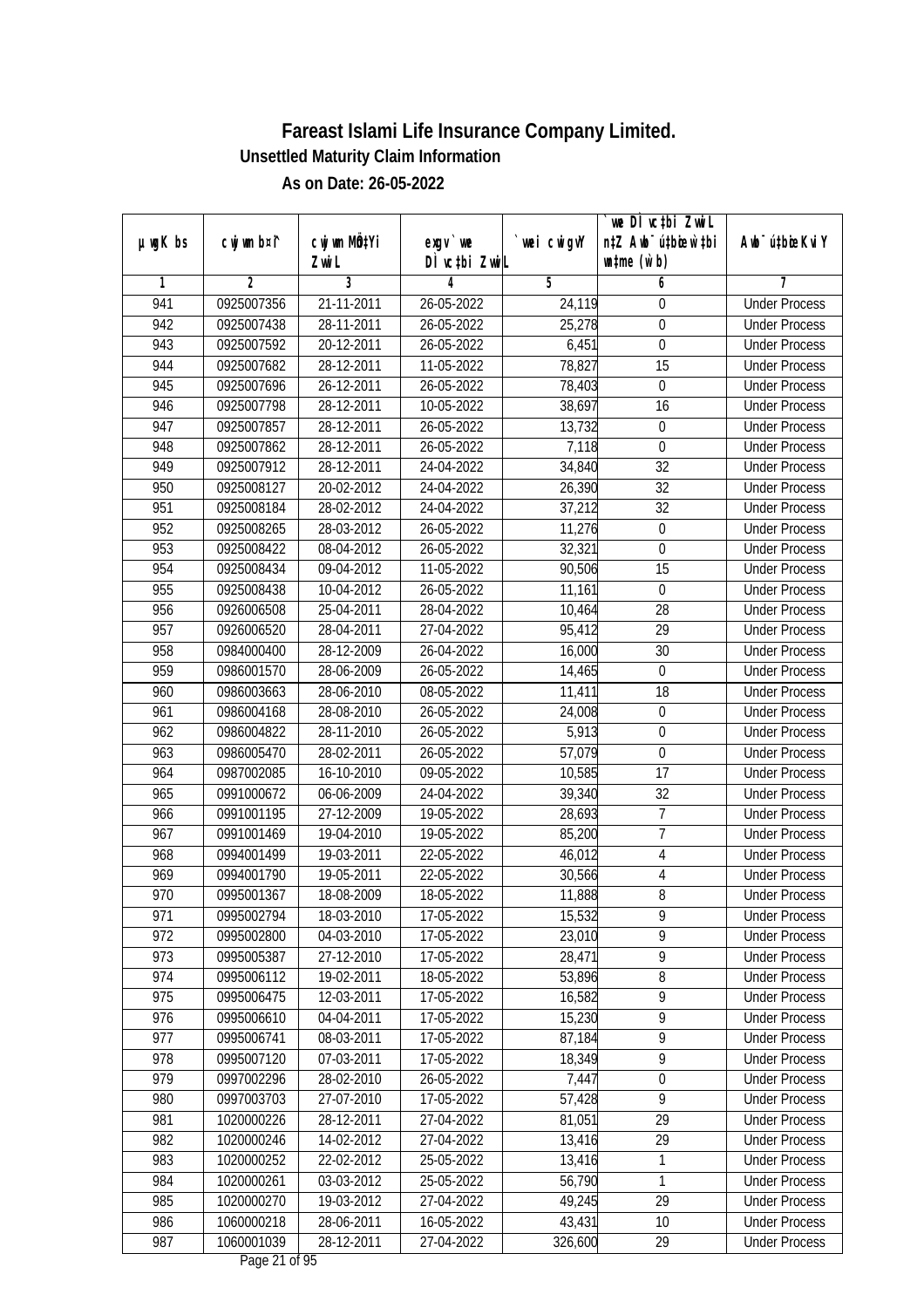|               |                |              |               |                | we DI vctbi Zwil                 |                             |
|---------------|----------------|--------------|---------------|----------------|----------------------------------|-----------------------------|
| $µ$ ug $K$ bs | cwj wm b¤i^    | cwj wm MQtYi | $exgV$ we     | `wei cwigvY    | n‡Z Awb <sup>-</sup> ú‡bicen`‡bi | Awb <sup>-</sup> ú‡bioeKviY |
|               |                | Zwi L        | DÌ vctbi ZwiL |                | $\n  untime\n  (u`b)\n$          |                             |
| 1             | $\overline{2}$ | 3            | 4             | $\overline{5}$ | 6                                | 7                           |
| 988           | 1060001041     | 28-12-2011   | 17-05-2022    | 20,000         | 9                                | <b>Under Process</b>        |
| 989           | 1060001060     | 28-12-2011   | 17-05-2022    | 81,790         | $\overline{9}$                   | <b>Under Process</b>        |
| 990           | 1060001094     | 07-03-2012   | 28-04-2022    | 17,790         | $\overline{28}$                  | <b>Under Process</b>        |
| 991           | 1060001099     | 10-03-2012   | 17-05-2022    | 49,200         | 9                                | <b>Under Process</b>        |
| 992           | 1060001177     | $25-04-2012$ | 16-05-2022    | 164,000        | $\overline{10}$                  | <b>Under Process</b>        |
| 993           | 1060001261     | 28-04-2012   | 17-05-2022    | 64,720         | 9                                | <b>Under Process</b>        |
| 994           | 1100001043     | 28-12-2001   | 24-05-2022    | 15,383         | $\overline{2}$                   | <b>Under Process</b>        |
| 995           | 1100005301     | 10-04-2007   | 16-05-2022    | 168,450        | $\overline{10}$                  | <b>Under Process</b>        |
| 996           | 1100008079     | 02-03-2016   | 08-05-2022    | 140,000        | 18                               | <b>Under Process</b>        |
| 997           | 1100008080     | 02-03-2016   | 08-05-2022    | 140,000        | 18                               | <b>Under Process</b>        |
| 998           | 1100008350     | 08-03-2017   | 28-04-2022    | 53,072         | $\overline{28}$                  | <b>Under Process</b>        |
| 999           | 1120000021     | 12-10-2011   | 25-05-2022    | 16,692         | 1                                | <b>Under Process</b>        |
| 1000          | 1140000988     | 28-12-2014   | 26-05-2022    | 69,369         | $\overline{0}$                   | <b>Under Process</b>        |
| 1001          | 1200003204     | 19-11-2003   | 18-05-2022    | 15,361         | 8                                | <b>Under Process</b>        |
| 1002          | 1200006443     | 28-12-2005   | 11-05-2022    | 8,718          | 15                               | <b>Under Process</b>        |
| 1003          | 1200006855     | 28-02-2006   | 11-05-2022    | 5,970          | 15                               | <b>Under Process</b>        |
| 1004          | 1200006856     | 28-02-2006   | 11-05-2022    | 34,914         | 15                               | <b>Under Process</b>        |
| 1005          | 1200008453     | 28-12-2006   | 11-05-2022    | 88,140         | 15                               | <b>Under Process</b>        |
| 1006          | 1200012821     | 28-12-2010   | 26-05-2022    | 34,230         | $\boldsymbol{0}$                 | <b>Under Process</b>        |
| 1007          | 1200013335     | 28-04-2011   | 18-05-2022    | 11,030         | 8                                | <b>Under Process</b>        |
| 1008          | 1250002486     | 25-02-2016   | 24-04-2022    | 70,000         | $\overline{32}$                  | <b>Under Process</b>        |
| 1009          | 1300009616     | 25-03-2007   | 09-05-2022    | 42,916         | 17                               | <b>Under Process</b>        |
| 1010          | 1300013151     | 21-06-2008   | 09-05-2022    | 8,068          | 17                               | <b>Under Process</b>        |
| 1011          | 1420000714     | 28-04-2016   | 24-05-2022    | 720,280        | $\overline{2}$                   | <b>Under Process</b>        |
| 1012          | 1430000534     | 28-04-2016   | 26-05-2022    | 20,000         | $\pmb{0}$                        | <b>Under Process</b>        |
| 1013          | 1440001348     | 24-04-2017   | 23-05-2022    | 168,534        | 3                                | <b>Under Process</b>        |
| 1014          | 1500005087     | 28-12-2004   | 22-05-2022    | 7,672          | 4                                | <b>Under Process</b>        |
| 1015          | 1500006596     | 28-12-2005   | 10-05-2022    | 183,533        | 16                               | <b>Under Process</b>        |
| 1016          | 1500007493     | 28-04-2006   | 26-05-2022    | 49,054         | $\boldsymbol{0}$                 | <b>Under Process</b>        |
| 1017          | 1500010295     | 28-03-2008   | 26-05-2022    | 10,680         | $\boldsymbol{0}$                 | <b>Under Process</b>        |
| 1018          | 1500010994     | 28-12-2008   | 09-05-2022    | 13,908         | 17                               | <b>Under Process</b>        |
| 1019          | 1500011059     | 28-12-2008   | 26-05-2022    | 24,909         | 0                                | <b>Under Process</b>        |
| 1020          | 1500011258     | 24-03-2009   | 26-05-2022    | 159,900        | $\mathbf 0$                      | <b>Under Process</b>        |
| 1021          | 1500012053     | 18-10-2009   | 09-05-2022    | 52,045         | 17                               | <b>Under Process</b>        |
| 1022          | 1500012140     | 15-11-2009   | 26-05-2022    | 15,812         | $\boldsymbol{0}$                 | <b>Under Process</b>        |
| 1023          | 1500012299     | 27-12-2009   | 26-05-2022    | 17,490         | $\pmb{0}$                        | <b>Under Process</b>        |
| 1024          | 1500014207     | 28-10-2010   | 26-05-2022    | 161,600        | $\boldsymbol{0}$                 | <b>Under Process</b>        |
| 1025          | 1500014372     | 27-12-2010   | 24-05-2022    | 21,720         | $\overline{2}$                   | <b>Under Process</b>        |
| 1026          | 1500014716     | 28-12-2010   | 26-05-2022    | 48,481         | $\boldsymbol{0}$                 | <b>Under Process</b>        |
| 1027          | 1500014725     | 28-12-2010   | 24-05-2022    | 68,820         | $\overline{2}$                   | <b>Under Process</b>        |
| 1028          | 1500014783     | 28-12-2010   | 24-05-2022    | 323,200        | $\overline{2}$                   | <b>Under Process</b>        |
| 1029          | 1560000141     | 22-12-2016   | 22-05-2022    | 35,407         | 4                                | <b>Under Process</b>        |
| 1030          | 1600004042     | 23-06-2004   | 26-05-2022    | 5,142          | $\boldsymbol{0}$                 | <b>Under Process</b>        |
| 1031          | 1600004483     | 12-08-2004   | 23-05-2022    | 7,806          | $\overline{3}$                   | <b>Under Process</b>        |
| 1032          | 1600010747     | 28-02-2006   | 23-05-2022    | 5,990          | $\overline{3}$                   | <b>Under Process</b>        |
| 1033          | 1600011893     | 15-06-2006   | 26-05-2022    | 60,480         | $\boldsymbol{0}$                 | <b>Under Process</b>        |
| 1034          | 1600014627     | 28-09-2006   | 08-05-2022    | 49,485         | 18                               | <b>Under Process</b>        |
|               |                |              |               |                |                                  |                             |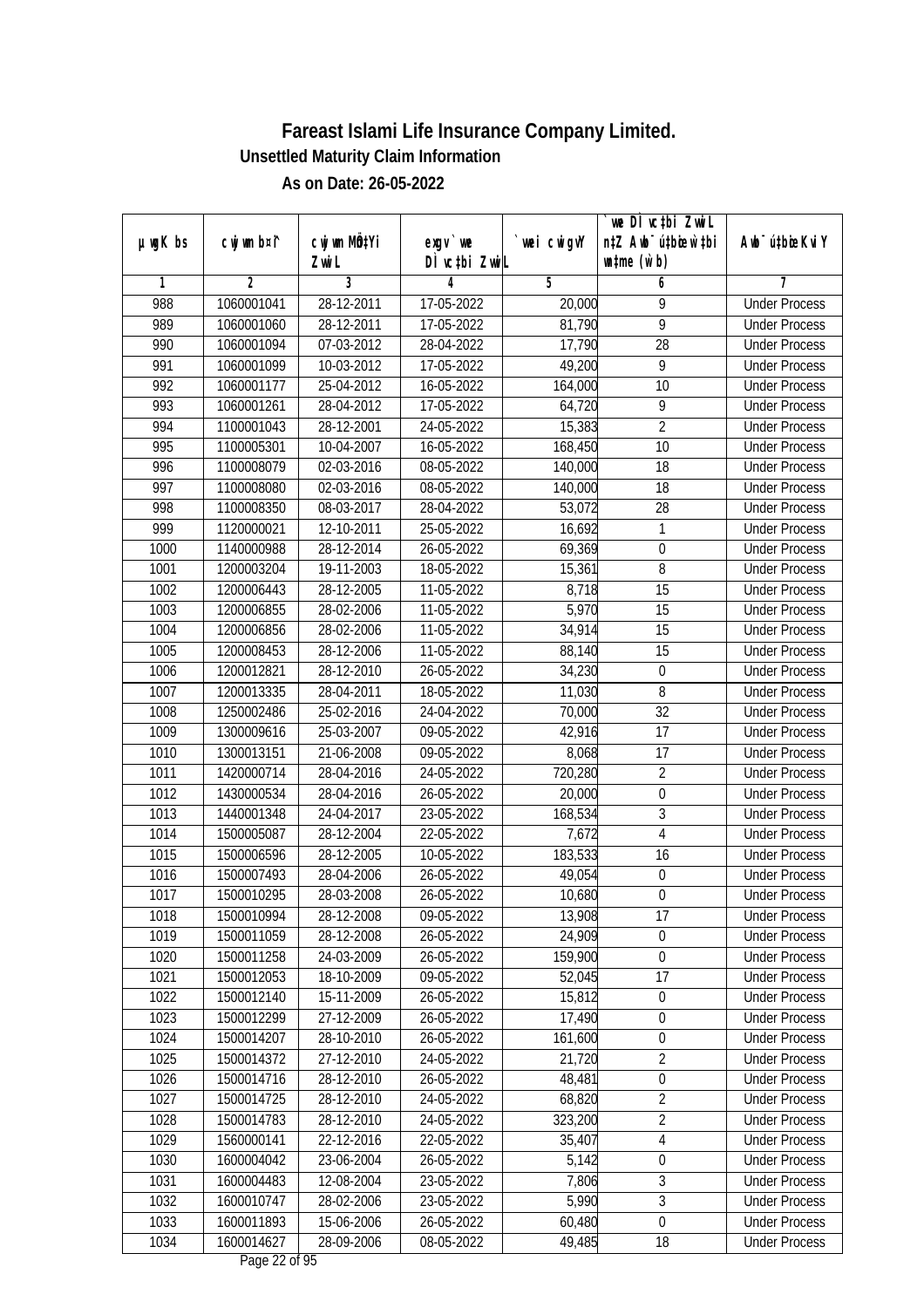|               |                |                           |               |             | we DI vctbi ZwiL                 |                             |
|---------------|----------------|---------------------------|---------------|-------------|----------------------------------|-----------------------------|
| $µ$ ug $K$ bs | cwj wm b¤i^    | cwj wm MQ <sup>1</sup> Yi | exgy `we      | `wei cwigvY | n‡Z Awb <sup>-</sup> ú‡bioar`‡bi | Awb <sup>-</sup> ú‡bioeKviY |
|               |                | Zwi L                     | DÌ vctbi ZwiL |             | $\n  untime\n  (u`b)\n$          |                             |
| 1             | $\overline{2}$ | 3                         | 4             | 5           | 6                                | 7                           |
| 1035          | 1600015381     | 28-11-2006                | 27-04-2022    | 6,954       | $\overline{29}$                  | <b>Under Process</b>        |
| 1036          | 1600018118     | 25-06-2007                | 21-04-2022    | 5,132       | $\overline{35}$                  | <b>Under Process</b>        |
| 1037          | 1600018220     | 26-06-2007                | 27-04-2022    | 6,011       | $\overline{29}$                  | <b>Under Process</b>        |
| 1038          | 1600019505     | 28-06-2007                | 27-04-2022    | 11,357      | 29                               | <b>Under Process</b>        |
| 1039          | 1600019577     | 28-06-2007                | 21-04-2022    | 15,841      | $\overline{35}$                  | <b>Under Process</b>        |
| 1040          | 1600021927     | 27-12-2007                | 08-05-2022    | 12,228      | 18                               | <b>Under Process</b>        |
| 1041          | 1600022982     | 27-12-2007                | 23-05-2022    | 3,609       | 3                                | <b>Under Process</b>        |
| 1042          | 1600023064     | 27-12-2007                | 27-04-2022    | 3,725       | $\overline{29}$                  | <b>Under Process</b>        |
| 1043          | 1600026066     | 28-06-2008                | 23-05-2022    | 21,558      | $\overline{3}$                   | <b>Under Process</b>        |
| 1044          | 1600027476     | 28-08-2008                | 23-05-2022    | 11,159      | $\overline{3}$                   | <b>Under Process</b>        |
| 1045          | 1600027870     | 28-10-2008                | 27-04-2022    | 5,906       | $\overline{29}$                  | <b>Under Process</b>        |
| 1046          | 1600031796     | 28-06-2009                | 27-04-2022    | 30,248      | 29                               | <b>Under Process</b>        |
| 1047          | 1600031843     | 28-06-2009                | 21-04-2022    | 29,172      | $\overline{35}$                  | <b>Under Process</b>        |
| 1048          | 1600031870     | 28-06-2009                | 21-04-2022    | 27,132      | 35                               | <b>Under Process</b>        |
| 1049          | 1600031873     | 28-06-2009                | 08-05-2022    | 13,619      | 18                               | <b>Under Process</b>        |
| 1050          | 1600032266     | 28-06-2009                | 23-05-2022    | 5,380       | 3                                | <b>Under Process</b>        |
| 1051          | 1600032426     | 28-06-2009                | 23-05-2022    | 5,247       | 3                                | <b>Under Process</b>        |
| 1052          | 1600032484     | 28-06-2009                | 21-04-2022    | 83,000      | 35                               | <b>Under Process</b>        |
| 1053          | 1600032549     | 28-06-2009                | 21-04-2022    | 12,858      | 35                               | <b>Under Process</b>        |
| 1054          | 8900000863     | 21-12-2011                | 28-04-2022    | 34,980      | 28                               | <b>Under Process</b>        |
| 1055          | 8900000891     | 28-12-2011                | 22-05-2022    | 63,165      | $\overline{4}$                   | <b>Under Process</b>        |
| 1056          | 8900001067     | 28-03-2012                | 18-05-2022    | 600,320     | 8                                | <b>Under Process</b>        |
| 1057          | 8900001074     | 15-04-2012                | 28-04-2022    | 92,150      | 28                               | <b>Under Process</b>        |
| 1058          | 8900001076     | 15-04-2012                | 26-05-2022    | 156,690     | $\boldsymbol{0}$                 | <b>Under Process</b>        |
| 1059          | 8900001077     | 15-04-2012                | 28-04-2022    | 92,150      | 28                               | <b>Under Process</b>        |
| 1060          | 8900001098     | 28-04-2012                | 22-05-2022    | 43,173      | $\sqrt{4}$                       | <b>Under Process</b>        |
| 1061          | 9100003188     | 27-12-2009                | 18-05-2022    | 16,964      | 8                                | <b>Under Process</b>        |
| 1062          | 9100005948     | 28-04-2012                | 25-05-2022    | 46,098      | 1                                | <b>Under Process</b>        |
| 1063          | 9200000052     | 28-06-2008                | 28-04-2022    | 17,402      | 28                               | <b>Under Process</b>        |
| 1064          | 9200002107     | 21-12-2009                | 23-05-2022    | 9,125       | $\overline{3}$                   | <b>Under Process</b>        |
| 1065          | 9200003588     | 27-12-2009                | 23-05-2022    | 54,605      | 3                                | <b>Under Process</b>        |
| 1066          | 9200003725     | 27-12-2009                | 16-05-2022    | 4,210       | 10                               | <b>Under Process</b>        |
| 1067          | 9200003945     | 27-12-2009                | 08-05-2022    | 9,100       | 18                               | <b>Under Process</b>        |
| 1068          | 9200003992     | 27-12-2009                | 12-05-2022    | 31,894      | 14                               | <b>Under Process</b>        |
| 1069          | 9200004049     | 27-12-2009                | 08-05-2022    | 14,695      | 18                               | <b>Under Process</b>        |
| 1070          | 9200004139     | 04-04-2010                | 23-05-2022    | 2,249       | 3                                | <b>Under Process</b>        |
| 1071          | 9200004152     | $06 - 04 - 2010$          | 23-05-2022    | 110,700     | $\overline{3}$                   | <b>Under Process</b>        |
| 1072          | 9200004175     | $11-04-2010$              | 23-05-2022    | 110,700     | $\overline{3}$                   | <b>Under Process</b>        |
| 1073          | 9200004179     | 11-04-2010                | 12-05-2022    | 47,973      | 14                               | <b>Under Process</b>        |
| 1074          | 9200006402     | 28-12-2011                | 28-04-2022    | 75,615      | 28                               | <b>Under Process</b>        |
| 1075          | 9200006511     | 28-03-2012                | 28-04-2022    | 82,000      | 28                               | <b>Under Process</b>        |
| 1076          | 9200006576     | 28-04-2012                | 23-05-2022    | 80,555      | 3                                | <b>Under Process</b>        |
| 1077          | 9200006596     | 28-04-2012                | 22-05-2022    | 326,880     | 4                                | <b>Under Process</b>        |
| 1078          | 9300001970     | 28-12-2009                | 26-05-2022    | 12,271      | $\boldsymbol{0}$                 | <b>Under Process</b>        |
| 1079          | 9300002033     | 28-12-2009                | 22-05-2022    | 35,360      | $\sqrt{4}$                       | <b>Under Process</b>        |
| 1080          | 9300002124     | 28-12-2009                | 28-04-2022    | 91,157      | 28                               | <b>Under Process</b>        |
| 1081          | 9300004323     | 28-12-2011                | 26-05-2022    | 22,333      | $\pmb{0}$                        | <b>Under Process</b>        |
|               |                |                           |               |             |                                  |                             |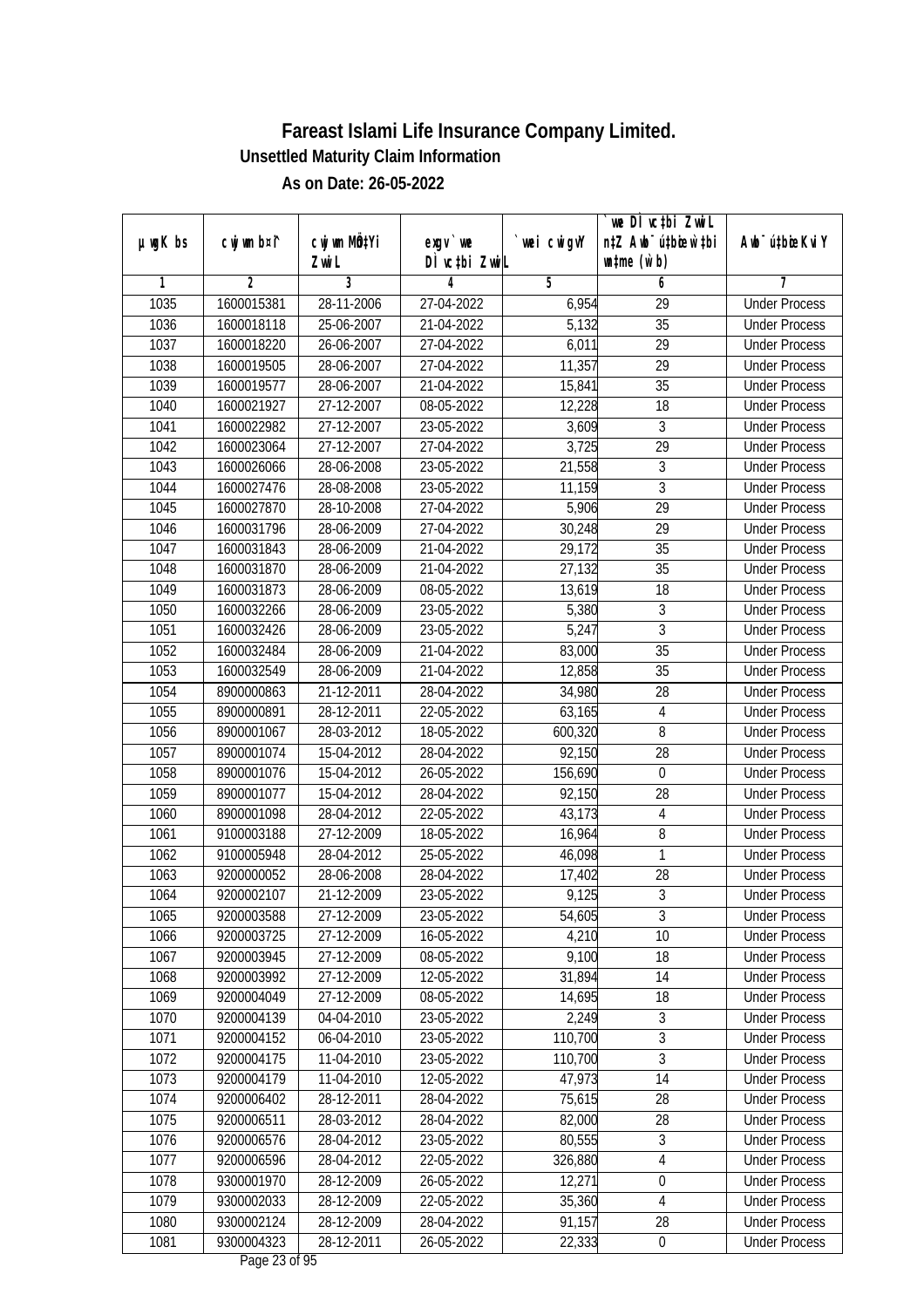|               |             |                           |               |             | we DI vctbi ZwiL                 |                             |
|---------------|-------------|---------------------------|---------------|-------------|----------------------------------|-----------------------------|
| $µ$ ug $K$ bs | cwj wm b¤i^ | cwj wm MQ <sup>1</sup> Yi | $exgV$ we     | `wei cwigvY | n‡Z Awb <sup>-</sup> ú‡bioen`‡bi | Awb <sup>-</sup> ú‡bioeKviY |
|               |             | Zwi L                     | DÌ vctbi ZwiL |             | $\n  untime\n  (u`b)\n$          |                             |
| 1             | 2           | 3                         | 4             | 5           | 6                                | 7                           |
| 1082          | 9300004460  | 10-04-2012                | 28-04-2022    | 63,912      | 28                               | <b>Under Process</b>        |
| 1083          | 9300004465  | 24-04-2012                | 17-05-2022    | 25,185      | 9                                | <b>Under Process</b>        |
| 1084          | 9300004469  | 28-04-2012                | 17-05-2022    | 230,520     | 9                                | <b>Under Process</b>        |
| 1085          | 9300004471  | 28-04-2012                | 22-05-2022    | 55,770      | $\overline{4}$                   | <b>Under Process</b>        |
| 1086          | 9300004483  | 28-04-2012                | 17-05-2022    | 328,000     | $\overline{9}$                   | <b>Under Process</b>        |
| 1087          | 9300004499  | 28-04-2012                | 26-05-2022    | 103,785     | 0                                | <b>Under Process</b>        |
| 1088          | 9300004501  | 28-04-2012                | 17-05-2022    | 147,645     | 9                                | <b>Under Process</b>        |
| 1089          | 9300004514  | 28-04-2012                | 18-05-2022    | 820,200     | 8                                | <b>Under Process</b>        |
| 1090          | 9300004516  | 28-04-2012                | 22-05-2022    | 22,360      | 4                                | <b>Under Process</b>        |
| 1091          | 9300004549  | 28-04-2012                | 22-05-2022    | 51,105      | 4                                | <b>Under Process</b>        |
| 1092          | 9300004562  | 28-04-2012                | 22-05-2022    | 98,118      | 4                                | <b>Under Process</b>        |
| 1093          | 9400001824  | 28-12-2011                | 24-04-2022    | 104,330     | 32                               | <b>Under Process</b>        |
| 1094          | 9400001967  | 28-03-2012                | 08-05-2022    | 164,000     | $\overline{18}$                  | <b>Under Process</b>        |
| 1095          | 9400001981  | 28-04-2012                | 23-05-2022    | 164,000     | $\overline{3}$                   | <b>Under Process</b>        |
| 1096          | 9400001993  | 28-04-2012                | 23-05-2022    | 82,000      | 3                                | <b>Under Process</b>        |
| 1097          | 9500000953  | 28-11-2009                | 18-05-2022    | 7,620       | 8                                | <b>Under Process</b>        |
| 1098          | 9500000981  | 28-11-2009                | 18-05-2022    | 27,360      | 8                                | <b>Under Process</b>        |
| 1099          | 9500001084  | 28-12-2009                | 18-05-2022    | 47,680      | 8                                | <b>Under Process</b>        |
| 1100          | 9500001236  | 28-12-2009                | 27-04-2022    | 17,933      | 29                               | <b>Under Process</b>        |
| 1101          | 9500001238  | 28-12-2009                | 27-04-2022    | 17,933      | 29                               | <b>Under Process</b>        |
| 1102          | 9500001255  | 28-12-2009                | 27-04-2022    | 40,500      | 29                               | <b>Under Process</b>        |
| 1103          | 9500001460  | 28-12-2009                | 18-05-2022    | 109,200     | 8                                | <b>Under Process</b>        |
| 1104          | 9500001610  | 28-12-2009                | 27-04-2022    | 43,040      | 29                               | <b>Under Process</b>        |
| 1105          | 9500001642  | 28-12-2009                | 18-05-2022    | 7,670       | 8                                | <b>Under Process</b>        |
| 1106          | 9500001895  | 28-12-2009                | 18-05-2022    | 54,600      | 8                                | <b>Under Process</b>        |
| 1107          | 9500002236  | 20-05-2010                | 18-05-2022    | 11,569      | 8                                | <b>Under Process</b>        |
| 1108          | 9500004683  | 28-12-2011                | 18-05-2022    | 11,030      | 8                                | <b>Under Process</b>        |
| 1109          | 6600001782  | 28-12-2006                | 18-05-2022    | 40,104      | 8                                | <b>Under Process</b>        |
| 1110          | 6600001794  | 28-12-2006                | 17-05-2022    | 76,680      | $\overline{9}$                   | <b>Under Process</b>        |
| 1111          | 6600001896  | 28-12-2006                | 18-05-2022    | 60,661      | $8\,$                            | <b>Under Process</b>        |
| 1112          | 6600002259  | 28-03-2007                | 17-05-2022    | 7,202       | 9                                | <b>Under Process</b>        |
| 1113          | 6600002396  | 28-03-2007                | 18-05-2022    | 14,483      | 8                                | <b>Under Process</b>        |
| 1114          | 6600003054  | 28-07-2007                | 18-05-2022    | 10,412      | 8                                | <b>Under Process</b>        |
| 1115          | 6600006997  | 28-01-2009                | 18-05-2022    | 10,760      | $8\,$                            | <b>Under Process</b>        |
| 1116          | 6600008457  | 28-02-2010                | 27-04-2022    | 36,210      | 29                               | <b>Under Process</b>        |
| 1117          | 6600008470  | 28-03-2010                | 27-04-2022    | 28,415      | 29                               | <b>Under Process</b>        |
| 1118          | 6600008489  | 28-03-2010                | 27-04-2022    | 9,070       | 29                               | <b>Under Process</b>        |
| 1119          | 6600008503  | $28-03-2010$              | 27-04-2022    | 110,700     | 29                               | <b>Under Process</b>        |
| 1120          | 6600010211  | 28-04-2012                | 24-05-2022    | 320,300     | $\overline{2}$                   | <b>Under Process</b>        |
| 1121          | 6600011924  | 22-12-2015                | 27-04-2022    | 140,000     | 29                               | <b>Under Process</b>        |
| 1122          | 6700000708  | 28-09-2009                | 10-05-2022    | 32,760      | 16                               | <b>Under Process</b>        |
| 1123          | 6700002148  | 27-12-2009                | 10-05-2022    | 17,426      | 16                               | <b>Under Process</b>        |
| 1124          | 6700002246  | 27-12-2009                | $10-05-2022$  | 32,124      | $\overline{16}$                  | <b>Under Process</b>        |
| 1125          | 6700002553  | 27-12-2009                | 10-05-2022    | 6,456       | 16                               | <b>Under Process</b>        |
| 1126          | 6700003119  | 28-06-2010                | 10-05-2022    | 10,860      | 16                               | <b>Under Process</b>        |
| 1127          | 6700003210  | 28-07-2010                | 10-05-2022    | 21,720      | 16                               | <b>Under Process</b>        |
| 1128          | 6700003414  | 28-09-2010                | 10-05-2022    | 34,233      | 16                               | <b>Under Process</b>        |
|               |             |                           |               |             |                                  |                             |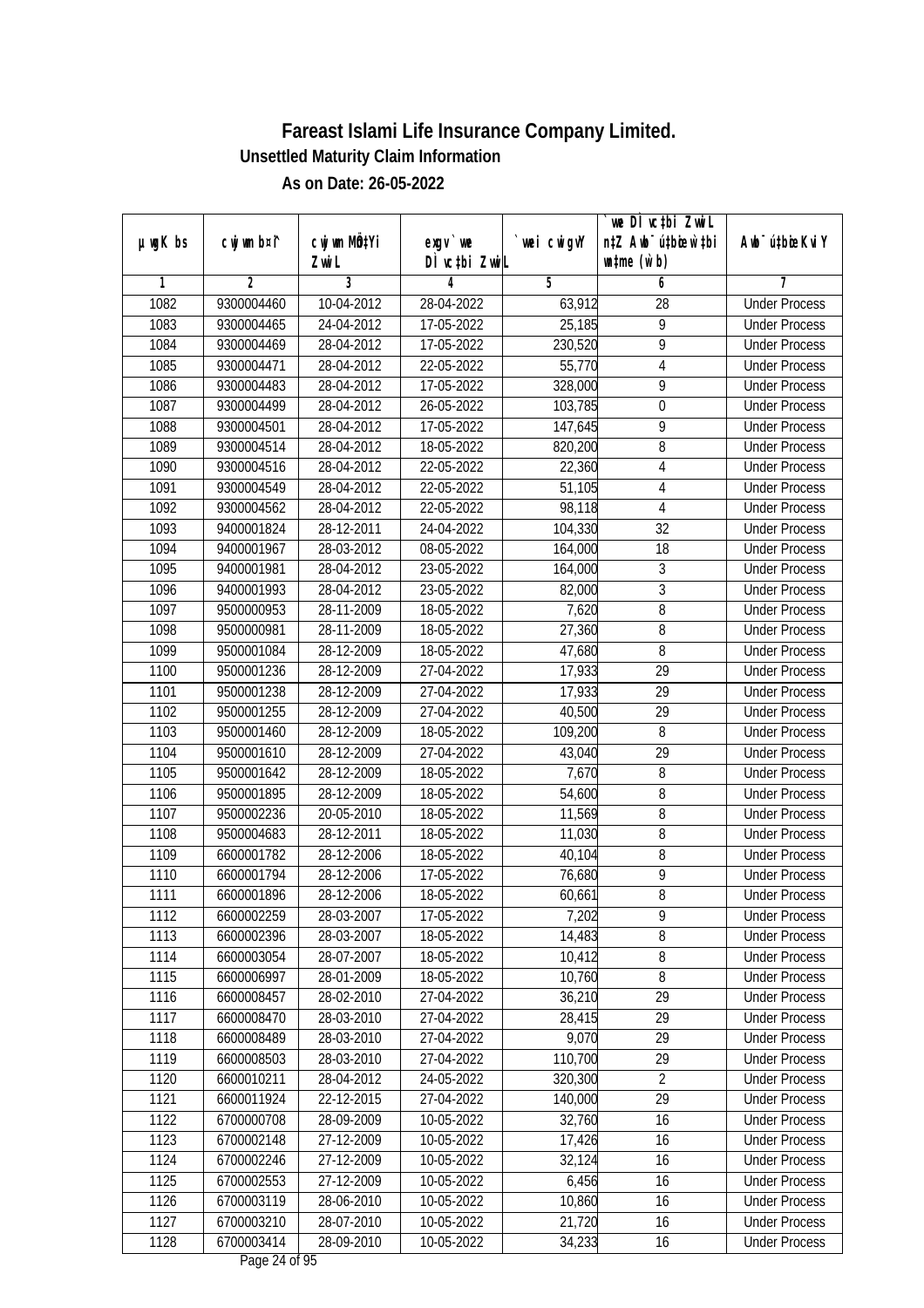|               |                |                       |                           |            | we DI vctbi ZwiL<br>n‡Z Awb <sup>-</sup> ú‡bioar`‡bi |                             |
|---------------|----------------|-----------------------|---------------------------|------------|------------------------------------------------------|-----------------------------|
| $µ$ ug $K$ bs | cwj wm b¤i^    | cwj wm MQtYi<br>Zwi L | exgv `we<br>DÌ vctbi ZwiL | wei cwigvY | $\n  untime\n  (u`b)\n$                              | Awb <sup>-</sup> ú‡bioeKviY |
| 1             | $\overline{2}$ | 3                     | 4                         | 5          | 6                                                    | 7                           |
| 1129          | 6700004721     | 28-12-2010            | 10-05-2022                | 37,000     | 16                                                   | <b>Under Process</b>        |
| 1130          | 6700005325     | 28-10-2011            | 10-05-2022                | 48,990     | 16                                                   | <b>Under Process</b>        |
| 1131          | 6900000896     | 28-06-2009            | 23-05-2022                | 32,686     | $\overline{3}$                                       | <b>Under Process</b>        |
| 1132          | 7000000734     | 24-12-2011            | 24-04-2022                | 163,300    | 32                                                   | <b>Under Process</b>        |
| 1133          | 7000000765     | 28-12-2011            | 24-04-2022                | 163,300    | $\overline{32}$                                      | <b>Under Process</b>        |
| 1134          | 7000000773     | 28-12-2011            | 24-04-2022                | 48,990     | $\overline{32}$                                      | <b>Under Process</b>        |
| 1135          | 7000000780     | 28-12-2011            | 17-05-2022                | 160,580    | $\overline{9}$                                       | <b>Under Process</b>        |
| 1136          | 7000000905     | 09-02-2012            | 24-04-2022                | 164,000    | $\overline{32}$                                      | <b>Under Process</b>        |
| 1137          | 7000000944     | 11-03-2012            | 24-04-2022                | 82,953     | 32                                                   | <b>Under Process</b>        |
| 1138          | 7100000005     | 02-04-2006            | 24-05-2022                | 63,480     | $\overline{2}$                                       | <b>Under Process</b>        |
| 1139          | 7100000015     | 28-04-2006            | 24-05-2022                | 146,700    | $\overline{2}$                                       | <b>Under Process</b>        |
| 1140          | 7100000553     | 10-03-2010            | 23-05-2022                | 23,199     | 3                                                    | <b>Under Process</b>        |
| 1141          | 7100000563     | 20-03-2010            | 23-05-2022                | 15,190     | $\overline{3}$                                       | <b>Under Process</b>        |
| 1142          | 7100001705     | 28-03-2015            | 24-04-2022                | 52,617     | 32                                                   | <b>Under Process</b>        |
| 1143          | 7100002001     | 28-03-2016            | 24-04-2022                | 35,004     | 32                                                   | <b>Under Process</b>        |
| 1144          | 7200002587     | 28-12-2010            | 09-05-2022                | 50,816     | 17                                                   | <b>Under Process</b>        |
| 1145          | 7200002761     | 28-12-2010            | 09-05-2022                | 10,668     | 17                                                   | <b>Under Process</b>        |
| 1146          | 7200004393     | 26-12-2013            | 26-05-2022                | 140,000    | $\boldsymbol{0}$                                     | <b>Under Process</b>        |
| 1147          | 7200006171     | 13-04-2016            | 09-05-2022                | 70,000     | 17                                                   | <b>Under Process</b>        |
| 1148          | 7300000180     | 28-03-2007            | 16-05-2022                | 29,120     | 10                                                   | <b>Under Process</b>        |
| 1149          | 7300000857     | 28-06-2007            | 16-05-2022                | 5,118      | 10                                                   | <b>Under Process</b>        |
| 1150          | 0926006888     | 28-06-2011            | 28-04-2022                | 30,029     | 28                                                   | <b>Under Process</b>        |
| 1151          | 0926007401     | 28-09-2011            | 08-05-2022                | 39,987     | 18                                                   | <b>Under Process</b>        |
| 1152          | 0926007475     | 24-10-2011            | 28-04-2022                | 51,893     | 28                                                   | <b>Under Process</b>        |
| 1153          | 0926007613     | 20-11-2011            | 08-05-2022                | 22,281     | 18                                                   | <b>Under Process</b>        |
| 1154          | 0926007685     | 28-11-2011            | 28-04-2022                | 50,888     | 28                                                   | <b>Under Process</b>        |
| 1155          | 0926007706     | 28-11-2011            | 28-04-2022                | 29,857     | 28                                                   | <b>Under Process</b>        |
| 1156          | 0926007796     | 28-12-2011            | 28-04-2022                | 58,815     | 28                                                   | <b>Under Process</b>        |
| 1157          | 0926007798     | 28-12-2011            | 28-04-2022                | 19,294     | 28                                                   | <b>Under Process</b>        |
| 1158          | 0926007846     | 28-12-2011            | 27-04-2022                | 96,743     | 29                                                   | <b>Under Process</b>        |
| 1159          | 0926007904     | 28-12-2011            | 08-05-2022                | 33,000     | 18                                                   | <b>Under Process</b>        |
| 1160          | 0926007910     | 28-12-2011            | 28-04-2022                | 30,029     | 28                                                   | <b>Under Process</b>        |
| 1161          | 0926007982     | 28-12-2011            | 28-04-2022                | 41,261     | 28                                                   | <b>Under Process</b>        |
| 1162          | 0926007998     | 28-12-2011            | 28-04-2022                | 58,046     | 28                                                   | <b>Under Process</b>        |
| 1163          | 0926007999     | 28-12-2011            | 08-05-2022                | 193,479    | 18                                                   | <b>Under Process</b>        |
| 1164          | 0926008071     | 28-12-2011            | 28-04-2022                | 27,641     | 28                                                   | <b>Under Process</b>        |
| 1165          | 0926008160     | 28-12-2011            | 28-04-2022                | 38,697     | 28                                                   | <b>Under Process</b>        |
| 1166          | 0926008177     | 28-12-2011            | 28-04-2022                | 96,743     | 28                                                   | <b>Under Process</b>        |
| 1167          | 0926008269     | 28-02-2012            | 28-04-2022                | 26,336     | 28                                                   | <b>Under Process</b>        |
| 1168          | 0927001828     | 21-06-2011            | 17-05-2022                | 19,039     | $\overline{9}$                                       | <b>Under Process</b>        |
| 1169          | 0927002008     | 28-06-2011            | 17-05-2022                | 21,698     | 9                                                    | <b>Under Process</b>        |
| 1170          | 0927002268     | 26-11-2011            | 17-05-2022                | 30,029     | $\overline{9}$                                       | <b>Under Process</b>        |
| 1171          | 0927002276     | 26-12-2011            | 25-05-2022                | 38,165     | 1                                                    | <b>Under Process</b>        |
| 1172          | 0927002526     | 26-01-2012            | 17-05-2022                | 12,867     | $\overline{9}$                                       | <b>Under Process</b>        |
| 1173          | 0927002533     | 28-02-2012            | 17-05-2022                | 35,971     | $\overline{9}$                                       | <b>Under Process</b>        |
| 1174          | 0927002566     | 26-02-2012            | 17-05-2022                | 18,784     | $\overline{9}$                                       | <b>Under Process</b>        |
| 1175          | 0927002578     | 08-03-2012            | 27-04-2022                | 90,850     | 29                                                   | <b>Under Process</b>        |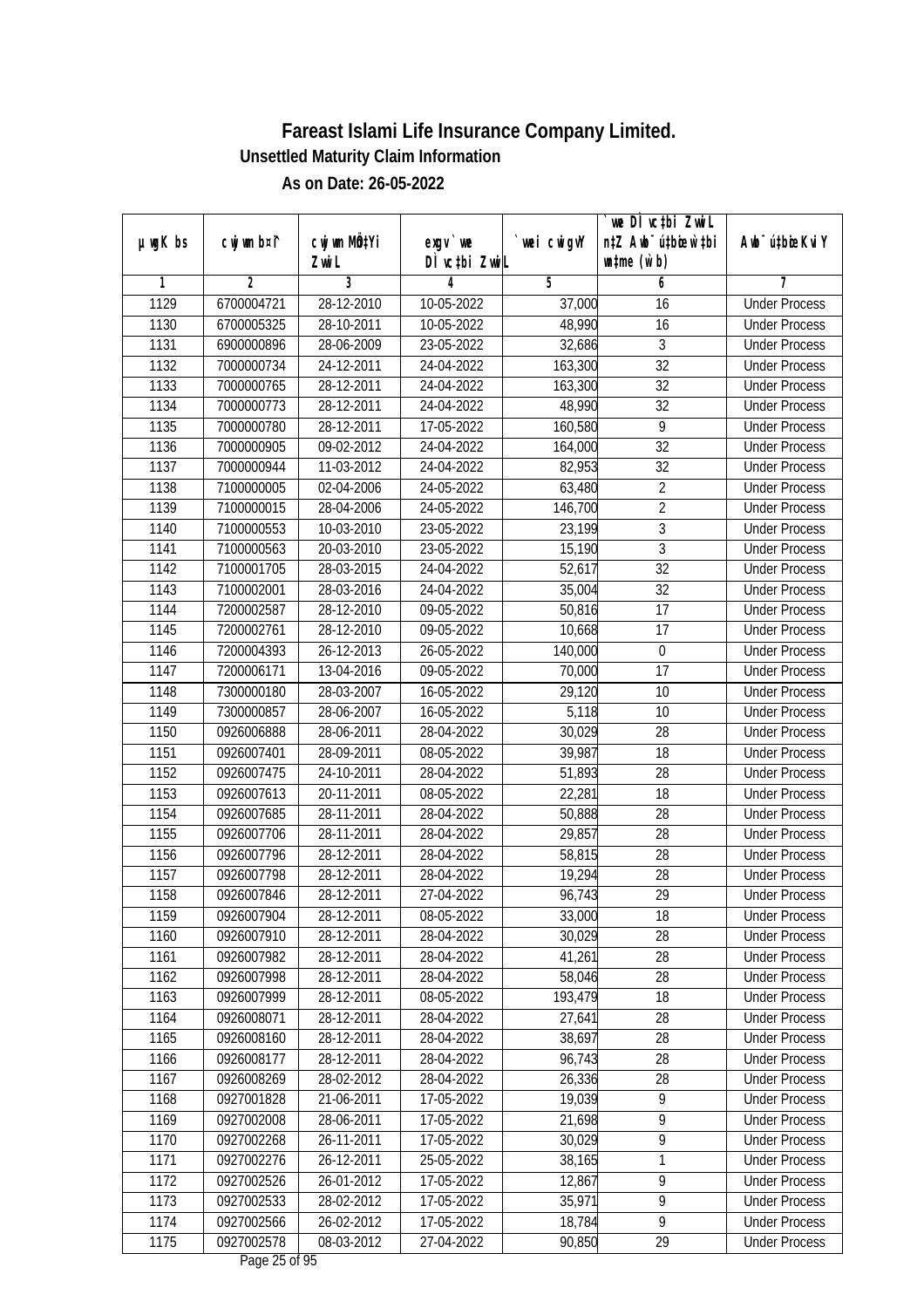|               |                |              |               |                | we DI vctbi ZwiL                 |                             |
|---------------|----------------|--------------|---------------|----------------|----------------------------------|-----------------------------|
| $µ$ ug $K$ bs | cwj wm b¤i^    | cwj wm MQtYi | $exgV$ we     | `wei cwigvY    | n‡Z Awb <sup>-</sup> ú‡bioar`‡bi | Awb <sup>-</sup> ú‡bioeKviY |
|               |                | Zwi L        | DÌ vctbi ZwiL |                | $\n  untime\n  (u`b)\n$          |                             |
| 1             | $\overline{2}$ | 3            | 4             | $\overline{5}$ | 6                                | 7                           |
| 1176          | 0927002590     | 28-03-2012   | 25-05-2022    | 32,194         | 1                                | <b>Under Process</b>        |
| 1177          | 0927002606     | 11-03-2012   | 17-05-2022    | 19,165         | $\overline{9}$                   | <b>Under Process</b>        |
| 1178          | 0927002608     | 14-03-2012   | 17-05-2022    | 35,031         | $\overline{9}$                   | <b>Under Process</b>        |
| 1179          | 0927002619     | 18-03-2012   | 17-05-2022    | 27,742         | 9                                | <b>Under Process</b>        |
| 1180          | 0927002632     | 04-04-2012   | 17-05-2022    | 9,568          | $\overline{9}$                   | <b>Under Process</b>        |
| 1181          | 0927002635     | 28-03-2012   | 17-05-2022    | 5,761          | 9                                | <b>Under Process</b>        |
| 1182          | 0927002638     | 25-03-2012   | 27-04-2022    | 27,720         | $\overline{29}$                  | <b>Under Process</b>        |
| 1183          | 0927002644     | 01-04-2012   | 17-05-2022    | 35,431         | 9                                | <b>Under Process</b>        |
| 1184          | 0927002653     | 07-04-2012   | 25-05-2022    | 31,081         | 1                                | <b>Under Process</b>        |
| 1185          | 0927002664     | 09-04-2012   | 17-05-2022    | 76,665         | 9                                | <b>Under Process</b>        |
| 1186          | 0928004688     | 28-06-2011   | 26-05-2022    | 44,223         | $\boldsymbol{0}$                 | <b>Under Process</b>        |
| 1187          | 0928004796     | 28-06-2011   | 26-05-2022    | 7,785          | 0                                | <b>Under Process</b>        |
| 1188          | 0928005421     | 22-11-2011   | 26-05-2022    | 57,079         | $\overline{0}$                   | <b>Under Process</b>        |
| 1189          | 0928005747     | 28-12-2011   | 26-05-2022    | 50,201         | $\boldsymbol{0}$                 | <b>Under Process</b>        |
| 1190          | 0928005800     | 28-12-2011   | 26-05-2022    | 161,524        | $\boldsymbol{0}$                 | <b>Under Process</b>        |
| 1191          | 0928005932     | 28-12-2011   | 26-05-2022    | 29,813         | $\boldsymbol{0}$                 | <b>Under Process</b>        |
| 1192          | 0928005966     | 28-12-2011   | 26-05-2022    | 572,451        | 0                                | <b>Under Process</b>        |
| 1193          | 0928005967     | 28-12-2011   | 26-05-2022    | 381,634        | $\mathbf 0$                      | <b>Under Process</b>        |
| 1194          | 0928006213     | 27-03-2012   | 26-05-2022    | 14,091         | $\boldsymbol{0}$                 | <b>Under Process</b>        |
| 1195          | 0928006263     | 28-03-2012   | 26-05-2022    | 291,493        | $\boldsymbol{0}$                 | <b>Under Process</b>        |
| 1196          | 0929005490     | 25-08-2011   | 09-05-2022    | 38,697         | 17                               | <b>Under Process</b>        |
| 1197          | 0929005762     | 28-12-2011   | 16-05-2022    | 71,162         | 10                               | <b>Under Process</b>        |
| 1198          | 0929005770     | 08-12-2011   | 16-05-2022    | 33,941         | 10                               | <b>Under Process</b>        |
| 1199          | 0929005773     | 20-12-2011   | 16-05-2022    | 20,081         | 10                               | <b>Under Process</b>        |
| 1200          | 0929005800     | 28-12-2011   | 26-05-2022    | 10,111         | $\boldsymbol{0}$                 | <b>Under Process</b>        |
| 1201          | 0929005944     | 15-12-2011   | 22-05-2022    | 7,513          | 4                                | <b>Under Process</b>        |
| 1202          | 0929005962     | 28-12-2011   | 26-05-2022    | 17,552         | 0                                | <b>Under Process</b>        |
| 1203          | 0929005999     | 28-01-2012   | 09-05-2022    | 33,791         | 17                               | <b>Under Process</b>        |
| 1204          | 0929006017     | 01-02-2012   | 16-05-2022    | 50,673         | 10                               | <b>Under Process</b>        |
| 1205          | 0929006027     | 28-02-2012   | 16-05-2022    | 9,809          | 10                               | <b>Under Process</b>        |
| 1206          | 0929006038     | 15-02-2012   | 26-05-2022    | 5,289          | $\boldsymbol{0}$                 | <b>Under Process</b>        |
| 1207          | 0929006053     | 15-02-2012   | 09-05-2022    | 38,866         | 17                               | <b>Under Process</b>        |
| 1208          | 0929006058     | 18-03-2012   | 26-05-2022    | 178,288        | $\boldsymbol{0}$                 | <b>Under Process</b>        |
| 1209          | 0929006059     | 18-03-2012   | 22-05-2022    | 172,675        | $\overline{4}$                   | <b>Under Process</b>        |
| 1210          | 0929006085     | 07-03-2012   | 16-05-2022    | 136,032        | 10                               | <b>Under Process</b>        |
| 1211          | 0929006118     | 28-03-2012   | 16-05-2022    | 26,908         | 10                               | <b>Under Process</b>        |
| 1212          | 0929006121     | 03-04-2012   | 26-05-2022    | 176,724        | $\pmb{0}$                        | <b>Under Process</b>        |
| 1213          | 0929006135     | 19-03-2012   | 09-05-2022    | 194,326        | 17                               | <b>Under Process</b>        |
| 1214          | 0929006272     | 18-04-2012   | 26-05-2022    | 47,719         | $\boldsymbol{0}$                 | <b>Under Process</b>        |
| 1215          | 0930001559     | 28-03-2011   | 09-05-2022    | 34,873         | 17                               | <b>Under Process</b>        |
| 1216          | 0930002027     | 22-11-2011   | 09-05-2022    | 82,742         | 17                               | <b>Under Process</b>        |
| 1217          | 0930002228     | 28-02-2012   | 16-05-2022    | 38,866         | 10                               | <b>Under Process</b>        |
| 1218          | 0930002267     | 28-03-2012   | 09-05-2022    | 12,856         | 17                               | <b>Under Process</b>        |
| 1219          | 0931000298     | 07-08-2008   | 22-05-2022    | 5,934          | $\sqrt{4}$                       | <b>Under Process</b>        |
| 1220          | 0931002646     | 28-12-2011   | 22-05-2022    | 32,254         | $\overline{4}$                   | <b>Under Process</b>        |
| 1221          | 0931002776     | 28-02-2012   | 24-04-2022    | 71,229         | 32                               | <b>Under Process</b>        |
| 1222          | 0931002807     | 08-03-2012   | 22-05-2022    | 77,730         | 4                                | <b>Under Process</b>        |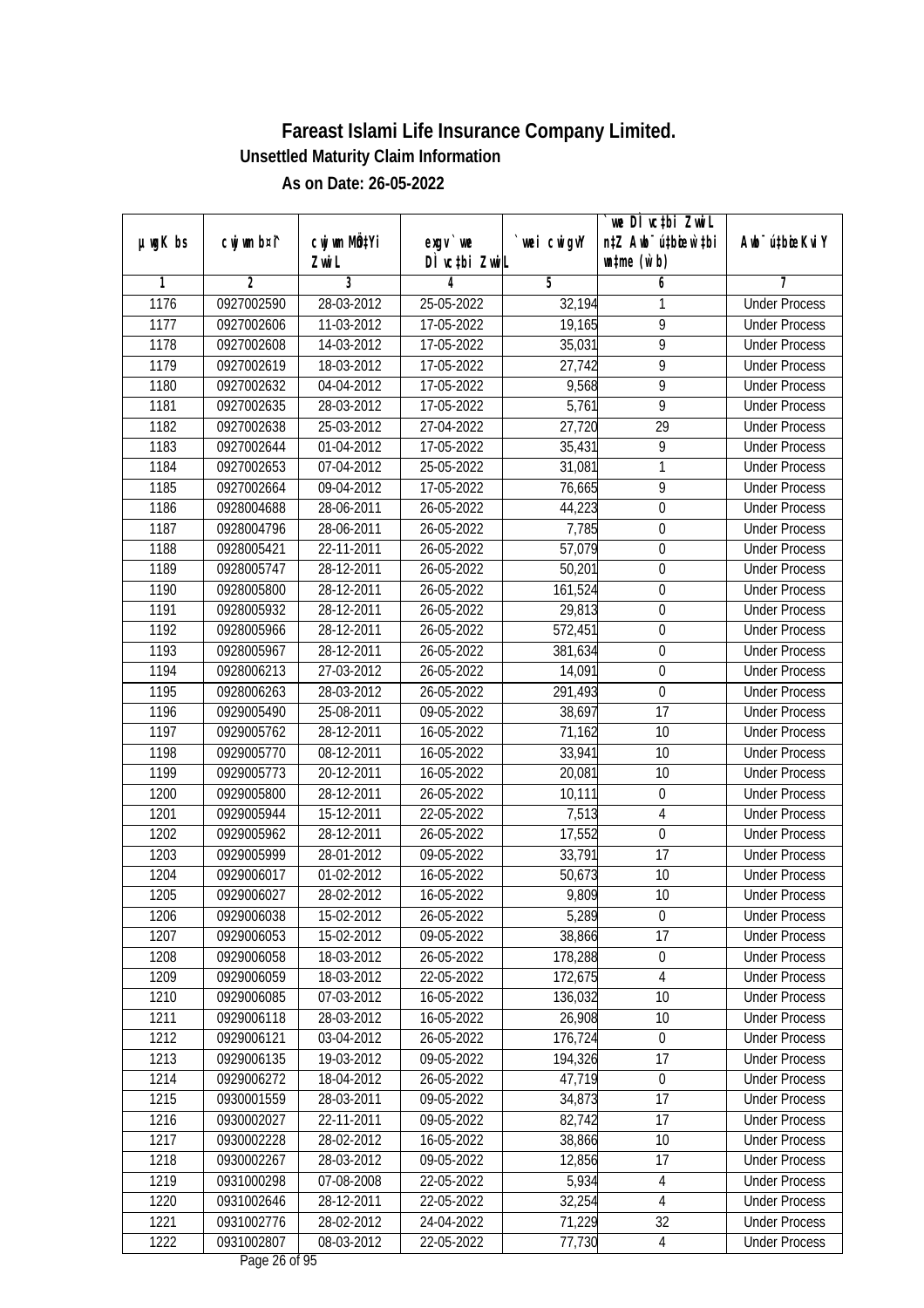|                   |                |                           |               |                     | we DI vctbi Zwil                 |                             |
|-------------------|----------------|---------------------------|---------------|---------------------|----------------------------------|-----------------------------|
| $µ$ ug $K$ bs     | cwj wm b¤i^    | cwj wm MQ <sup>1</sup> Yi | $exgV$ we     | `wei cwigvY         | n‡Z Awb <sup>-</sup> ú‡bicen`‡bi | Awb <sup>-</sup> ú‡bioeKviY |
|                   |                | Zwi L                     | DÌ vctbi ZwiL |                     | $\n  untime\n  (u`b)\n$          |                             |
| 1                 | $\overline{2}$ | 3                         | 4             | 5                   | 6                                | 7                           |
| 1223              | 0931002890     | 18-04-2012                | 22-05-2022    | $\overline{97,167}$ | 4                                | <b>Under Process</b>        |
| 1224              | 0931002905     | 24-04-2012                | 22-05-2022    | 97,167              | 4                                | <b>Under Process</b>        |
| 1225              | 0931002916     | 25-04-2012                | 17-05-2022    | 58,301              | 9                                | <b>Under Process</b>        |
| 1226              | 0931002949     | 28-04-2012                | 22-05-2022    | 97,167              | 4                                | <b>Under Process</b>        |
| 1227              | 0931002951     | 28-04-2012                | 22-05-2022    | 97,167              | 4                                | <b>Under Process</b>        |
| 1228              | 0931002970     | 28-04-2012                | 22-05-2022    | 97,167              | 4                                | <b>Under Process</b>        |
| 1229              | 0931002976     | 28-04-2012                | 22-05-2022    | 49,057              | 4                                | <b>Under Process</b>        |
| 1230              | 0931002998     | 28-04-2012                | 22-05-2022    | 92,562              | $\overline{4}$                   | <b>Under Process</b>        |
| 1231              | 0931003000     | 28-04-2012                | 23-05-2022    | 38,866              | $\overline{3}$                   | <b>Under Process</b>        |
| 1232              | 0932004092     | 28-12-2010                | 26-05-2022    | 17,004              | $\mathbf 0$                      | <b>Under Process</b>        |
| 1233              | 0932004699     | 28-05-2011                | 27-04-2022    | 14,977              | $\overline{29}$                  | <b>Under Process</b>        |
| 1234              | 0932005424     | 28-12-2011                | 26-05-2022    | 21,278              | 0                                | <b>Under Process</b>        |
| 1235              | 0932005554     | 28-02-2012                | 26-05-2022    | 194,326             | $\overline{0}$                   | <b>Under Process</b>        |
| 1236              | 0932005588     | 28-03-2012                | 27-04-2022    | 38,866              | 29                               | <b>Under Process</b>        |
| 1237              | 0932005621     | 28-03-2012                | 26-05-2022    | 37,222              | $\boldsymbol{0}$                 | <b>Under Process</b>        |
| 1238              | 0932005622     | 28-03-2012                | 26-05-2022    | 37,753              | $\boldsymbol{0}$                 | <b>Under Process</b>        |
| $\overline{12}39$ | 0932005656     | 28-04-2012                | 26-05-2022    | 38,866              | 0                                | <b>Under Process</b>        |
| 1240              | 0932005680     | 28-04-2012                | 26-05-2022    | 38,866              | $\mathbf 0$                      | <b>Under Process</b>        |
| 1241              | 0932005695     | 28-04-2012                | 26-05-2022    | 94,505              | $\boldsymbol{0}$                 | <b>Under Process</b>        |
| 1242              | 0932005725     | 28-04-2012                | 26-05-2022    | 9,696               | $\boldsymbol{0}$                 | <b>Under Process</b>        |
| 1243              | 0932005754     | 28-04-2012                | 26-05-2022    | 38,866              | $\boldsymbol{0}$                 | <b>Under Process</b>        |
| 1244              | 0932005757     | 28-04-2012                | 26-05-2022    | 78,005              | 0                                | <b>Under Process</b>        |
| 1245              | 0933008592     | 04-12-2011                | 23-05-2022    | 86,439              | 3                                | <b>Under Process</b>        |
| 1246              | 1600038350     | 21-05-2011                | 28-04-2022    | 98,188              | 28                               | <b>Under Process</b>        |
| 1247              | 1600040143     | 18-04-2012                | 23-05-2022    | 328,000             | 3                                | <b>Under Process</b>        |
| 1248              | 1600044207     | 28-06-2015                | 23-05-2022    | 15,996              | 3                                | <b>Under Process</b>        |
| 1249              | 1700005026     | 28-06-2006                | 17-05-2022    | 5,518               | 9                                | <b>Under Process</b>        |
| 1250              | 1700005401     | 28-07-2006                | 17-05-2022    | 7,493               | 9                                | <b>Under Process</b>        |
| 1251              | 1700006815     | 28-10-2006                | 17-05-2022    | 3,468               | $\overline{9}$                   | <b>Under Process</b>        |
| 1252              | 1700007204     | 28-11-2006                | 17-05-2022    | 3,326               | $\overline{9}$                   | <b>Under Process</b>        |
| 1253              | 1700007809     | 28-12-2006                | 08-05-2022    | 144,833             | 18                               | <b>Under Process</b>        |
| 1254              | 1700008513     | 28-02-2007                | 24-04-2022    | 8,733               | 32                               | <b>Under Process</b>        |
| 1255              | 1700008552     | 21-03-2007                | 26-05-2022    | 45,613              | $\boldsymbol{0}$                 | <b>Under Process</b>        |
| 1256              | 1700008914     | 24-04-2007                | 26-05-2022    | 23,722              | $\overline{0}$                   | <b>Under Process</b>        |
| 1257              | 1700009392     | 25-06-2007                | 26-05-2022    | 2,295               | $\boldsymbol{0}$                 | <b>Under Process</b>        |
| 1258              | 1700009473     | 20-06-2007                | 17-05-2022    | 10,246              | 9                                | <b>Under Process</b>        |
| 1259              | 1700011304     | 27-12-2007                | 24-04-2022    | 23,975              | 32                               | <b>Under Process</b>        |
| 1260              | 1700011526     | 27-12-2007                | 17-05-2022    | 7,507               | $\overline{9}$                   | <b>Under Process</b>        |
| 1261              | 1700011976     | 27-12-2007                | 17-05-2022    | 3,243               | $\overline{9}$                   | <b>Under Process</b>        |
| 1262              | 1700012116     | 27-12-2007                | 10-05-2022    | 5,547               | 16                               | <b>Under Process</b>        |
| 1263              | 1700016013     | 28-03-2009                | 26-05-2022    | 47,341              | $\pmb{0}$                        | <b>Under Process</b>        |
| 1264              | 1700017622     | 22-04-2010                | 23-05-2022    | 110,700             | 3                                | <b>Under Process</b>        |
| 1265              | 1700017635     | 24-04-2010                | 23-05-2022    | 110,700             | 3                                | <b>Under Process</b>        |
| 1266              | 1700017642     | $26 - 04 - 2010$          | 26-05-2022    | 107,780             | $\boldsymbol{0}$                 | <b>Under Process</b>        |
| 1267              | 1700018037     | 09-11-2010                | 17-05-2022    | 161,600             | $\overline{9}$                   | <b>Under Process</b>        |
| 1268              | 1700018166     | 27-12-2010                | 17-05-2022    | 155,960             | $\overline{9}$                   | <b>Under Process</b>        |
| 1269              | 1800004921     | 28-12-2010                | 28-04-2022    | 167,101             | 28                               | <b>Under Process</b>        |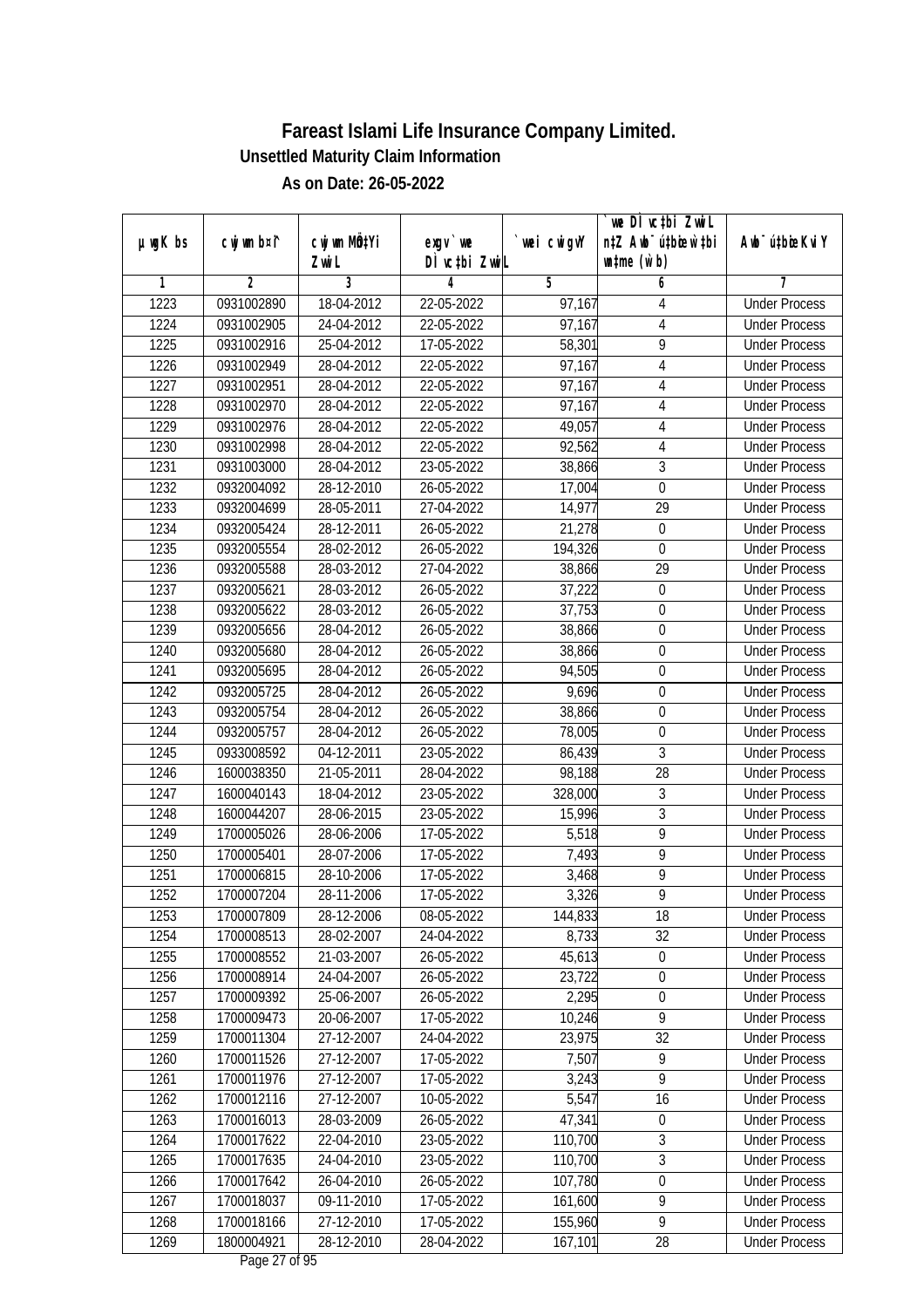|               |                |              |               |            | we DI vctbi Zwil                 |                             |
|---------------|----------------|--------------|---------------|------------|----------------------------------|-----------------------------|
| $µ$ ug $K$ bs | cwj wm b¤i^    | cwj wm MQtYi | $exgv$ we     | wei cwigvY | n‡Z Awb <sup>-</sup> ú‡biosw`‡bi | Awb <sup>-</sup> ú‡bioeKviY |
|               |                | Zwi L        | DÌ vctbi ZwiL |            | $\n  untime\n  (u`b)\n$          |                             |
| 1             | $\overline{2}$ | 3            | 4             | 5          | 6                                | 7                           |
| 1270          | 1900001074     | 28-12-2009   | 11-05-2022    | 34,040     | $\overline{15}$                  | <b>Under Process</b>        |
| 1271          | 1900001165     | 28-12-2009   | 27-04-2022    | 32,712     | $\overline{29}$                  | <b>Under Process</b>        |
| 1272          | 1900001315     | 12-04-2010   | 25-05-2022    | 60,350     | $\mathbf{1}$                     | <b>Under Process</b>        |
| 1273          | 1900001338     | 28-04-2010   | 25-05-2022    | 4,909      | 1                                | <b>Under Process</b>        |
| 1274          | 1900001995     | 17-04-2011   | 11-05-2022    | 13,788     | $\overline{15}$                  | <b>Under Process</b>        |
| 1275          | 1900002027     | 28-05-2011   | 25-05-2022    | 20,295     | 1                                | <b>Under Process</b>        |
| 1276          | 1900002355     | 28-12-2011   | 27-04-2022    | 44,852     | $\overline{29}$                  | <b>Under Process</b>        |
| 1277          | 1900002403     | 28-12-2011   | 27-04-2022    | 219,605    | $\overline{29}$                  | <b>Under Process</b>        |
| 1278          | 1900002406     | 28-12-2011   | 25-05-2022    | 16,215     | 1                                | <b>Under Process</b>        |
| 1279          | 1900002450     | 28-03-2012   | 25-05-2022    | 128,180    | 1                                | <b>Under Process</b>        |
| 1280          | 2000000136     | 28-06-2010   | 27-04-2022    | 17,115     | $\overline{29}$                  | <b>Under Process</b>        |
| 1281          | 2100006453     | 27-05-2004   | 24-05-2022    | 3,310      | $\overline{2}$                   | <b>Under Process</b>        |
| 1282          | 2100009470     | 28-02-2006   | 24-04-2022    | 51,410     | $\overline{32}$                  | <b>Under Process</b>        |
| 1283          | 2100009622     | 15-03-2006   | 22-05-2022    | 56,328     | 4                                | <b>Under Process</b>        |
| 1284          | 2100011962     | 28-03-2007   | 08-05-2022    | 104,600    | 18                               | <b>Under Process</b>        |
| 1285          | 2100012024     | 28-03-2007   | 23-05-2022    | 85,689     | $\mathfrak{Z}$                   | <b>Under Process</b>        |
| 1286          | 2100014535     | 28-04-2008   | 25-05-2022    | 47,391     | 1                                | <b>Under Process</b>        |
| 1287          | 2100015006     | 27-08-2008   | 23-05-2022    | 116,900    | 3                                | <b>Under Process</b>        |
| 1288          | 2100015020     | 28-08-2008   | 08-05-2022    | 17,810     | 18                               | <b>Under Process</b>        |
| 1289          | 2100018076     | 28-12-2010   | 23-05-2022    | 210,573    | 3                                | <b>Under Process</b>        |
| 1290          | 2200006539     | 06-06-2006   | 24-05-2022    | 5,007      | $\overline{2}$                   | <b>Under Process</b>        |
| 1291          | 2200007476     | 28-08-2006   | 25-05-2022    | 5,421      | 1                                | <b>Under Process</b>        |
| 1292          | 2200007773     | 28-09-2006   | 16-05-2022    | 8,082      | 10                               | <b>Under Process</b>        |
| 1293          | 2200008893     | 28-03-2007   | 26-04-2022    | 75,245     | 30                               | <b>Under Process</b>        |
| 1294          | 2200009033     | 28-04-2007   | 24-05-2022    | 206,100    | $\overline{2}$                   | <b>Under Process</b>        |
| 1295          | 2200012318     | 28-12-2008   | 16-05-2022    | 3,560      | 10                               | <b>Under Process</b>        |
| 1296          | 2200012508     | 28-03-2009   | 16-05-2022    | 6,619      | 10                               | <b>Under Process</b>        |
| 1297          | 2200012573     | 28-04-2009   | 16-05-2022    | 109,960    | 10                               | <b>Under Process</b>        |
| 1298          | 2200013243     | 26-09-2009   | 16-05-2022    | 16,837     | 10                               | <b>Under Process</b>        |
| 1299          | 2200013431     | 28-10-2009   | 16-05-2022    | 2,430      | 10                               | <b>Under Process</b>        |
| 1300          | 2200013526     | 06-12-2009   | 16-05-2022    | 8,967      | 10                               | <b>Under Process</b>        |
| 1301          | 2200013568     | 06-12-2009   | 26-04-2022    | 32,760     | 30                               | <b>Under Process</b>        |
| 1302          | 2200013577     | 06-12-2009   | 16-05-2022    | 7,762      | 10                               | <b>Under Process</b>        |
| 1303          | 2200013646     | 15-12-2009   | 24-05-2022    | 54,600     | $\overline{2}$                   | <b>Under Process</b>        |
| 1304          | 2200013691     | 28-12-2009   | 26-04-2022    | 107,080    | 30                               | <b>Under Process</b>        |
| 1305          | 2200013738     | 28-12-2009   | 17-05-2022    | 16,038     | 9                                | <b>Under Process</b>        |
| 1306          | 2200013765     | 28-12-2009   | 24-05-2022    | 50,425     | $\overline{2}$                   | <b>Under Process</b>        |
| 1307          | 2200014041     | 28-12-2009   | 24-04-2022    | 8,100      | $\overline{32}$                  | <b>Under Process</b>        |
| 1308          | 2200011465     | 22-06-2008   | 24-04-2022    | 1,914      | 32                               | <b>Under Process</b>        |
| 1309          | 2200011961     | 18-11-2008   | 25-05-2022    | 7,476      | 1                                | <b>Under Process</b>        |
| 1310          | 2200012703     | 28-06-2009   | 16-05-2022    | 10,744     | 10                               | <b>Under Process</b>        |
| 1311          | 2200012918     | 28-06-2009   | 16-05-2022    | 4,970      | 10                               | <b>Under Process</b>        |
| 1312          | 2200013197     | 28-08-2009   | 17-05-2022    | 90,580     | $\overline{9}$                   | <b>Under Process</b>        |
| 1313          | 2200013847     | 28-12-2009   | 16-05-2022    | 10,212     | 10                               | <b>Under Process</b>        |
| 1314          | 2200013848     | 28-12-2009   | 25-05-2022    | 1,620      | 1                                | <b>Under Process</b>        |
| 1315          | 2200013947     | 28-12-2009   | 24-05-2022    | 9,100      | $\overline{2}$                   | <b>Under Process</b>        |
| 1316          | 2200013995     | 28-12-2009   | 17-05-2022    | 35,287     | 9                                | <b>Under Process</b>        |
|               |                |              |               |            |                                  |                             |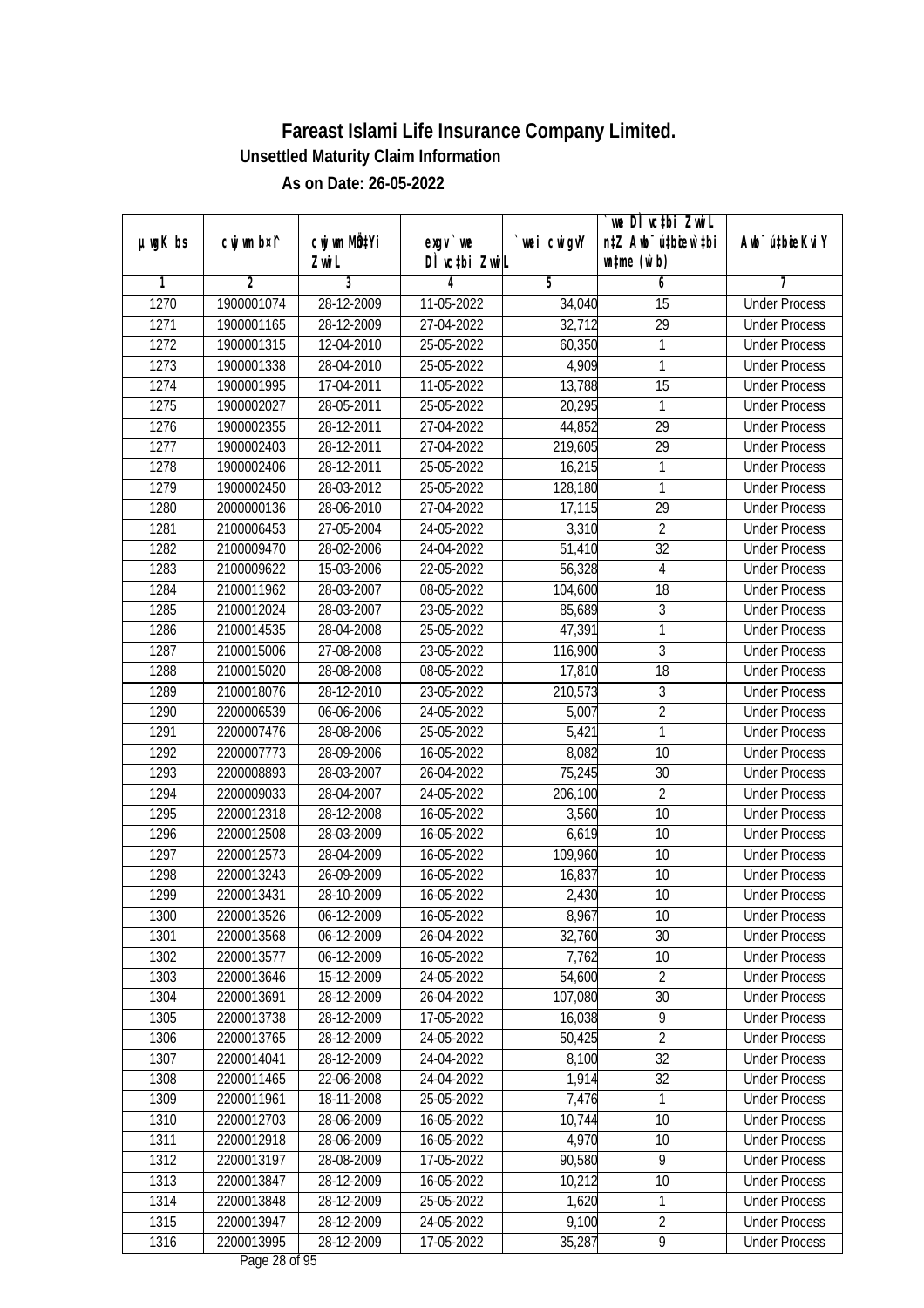| DÌ vctbi ZwiL<br>$\n  untime\n  (u`b)\n$<br>Zwi L<br>3<br>$\overline{2}$<br>$\overline{5}$<br>6<br>7<br>1<br>4<br>1317<br>28-12-2009<br><b>Under Process</b><br>2200014173<br>16-05-2022<br>68,070<br>10<br>$\overline{9}$<br>1318<br>28-12-2009<br>17-05-2022<br>17,059<br>2200014185<br><b>Under Process</b><br>$\overline{2}$<br>1319<br>2200014197<br>28-12-2009<br>24-05-2022<br>128,496<br><b>Under Process</b><br>1320<br>28-12-2009<br>10<br>2200014622<br>16-05-2022<br>490,800<br><b>Under Process</b><br>1321<br>$\overline{10}$<br>2200014630<br>28-12-2009<br>16-05-2022<br>71,500<br><b>Under Process</b><br>$\overline{2}$<br>1322<br>2200016950<br>28-03-2011<br>24-05-2022<br>11,030<br><b>Under Process</b><br>1323<br>2200017097<br>28-04-2011<br>$16 - 05 - 2022$<br>60,770<br>10<br><b>Under Process</b><br>1324<br>2200017161<br>14-06-2011<br>$16 - 05 - 2022$<br>11,934<br>10<br><b>Under Process</b><br>1325<br>2200017513<br>28-06-2011<br>16-05-2022<br>139,560<br>10<br><b>Under Process</b><br>1326<br>2200017715<br>28-09-2011<br>16-05-2022<br>66,224<br>10<br><b>Under Process</b><br>1327<br>122,475<br>2200017903<br>18-12-2011<br>25-05-2022<br>1<br><b>Under Process</b><br>30<br>1328<br>2200017928<br>28-12-2011<br>26-04-2022<br>776,950<br><b>Under Process</b><br>1329<br>$\overline{10}$<br>2200018038<br>28-12-2011<br>16-05-2022<br>22,060<br><b>Under Process</b><br>$\overline{2}$<br>1330<br>28-12-2011<br>24-05-2022<br>81,650<br>2200018052<br><b>Under Process</b><br>1331<br>2200018053<br>28-12-2011<br>16-05-2022<br>10<br>10,494<br><b>Under Process</b><br>$\overline{2}$<br>1332<br>2200018144<br>28-12-2011<br>24-05-2022<br>81,650<br><b>Under Process</b><br>1333<br>58,280<br>2200018158<br>28-12-2011<br>16-05-2022<br>10<br><b>Under Process</b><br>$\overline{2}$<br>1334<br>28-12-2011<br>24-05-2022<br>38,224<br>2200018198<br><b>Under Process</b><br>$\overline{2}$<br>1335<br>2200018252<br>28-12-2011<br>24-05-2022<br>163,300<br><b>Under Process</b><br>1336<br>10<br>2200018279<br>28-12-2011<br>16-05-2022<br>39,708<br><b>Under Process</b><br>1337<br>10<br>2200018372<br>28-12-2011<br>16-05-2022<br>30,842<br><b>Under Process</b><br>1338<br>53,225<br>2200018385<br>28-12-2011<br>16-05-2022<br>10<br><b>Under Process</b><br>1339<br>28-12-2011<br>25-05-2022<br>80,195<br>1<br>2200018443<br><b>Under Process</b><br>9<br>1340<br>2200018584<br>21-03-2012<br>17-05-2022<br>49,200<br><b>Under Process</b><br>1<br>1341<br>2200018610<br>28-03-2012<br>25-05-2022<br>46,232<br><b>Under Process</b><br>1<br>1342<br>7300001426<br>28-10-2007<br>25-05-2022<br>18,812<br><b>Under Process</b><br>1343<br>7300002055<br>28-12-2007<br>28,695<br>10<br>16-05-2022<br><b>Under Process</b><br>1344<br>7300004522<br>28-06-2009<br>17,212<br>10<br>16-05-2022<br><b>Under Process</b><br>1345<br>10<br>7300004984<br>03-10-2009<br>16-05-2022<br>28,230<br><b>Under Process</b><br>7,720<br>16<br>1346<br>7400001939<br>28-06-2009<br>10-05-2022<br><b>Under Process</b><br>1347<br>7400002796<br>12-12-2009<br>10-05-2022<br>26,580<br>16<br><b>Under Process</b><br>24,080<br>16<br>1348<br>7400005736<br>28-06-2010<br>10-05-2022<br><b>Under Process</b><br>1349<br>10,860<br>7400005890<br>04-10-2010<br>10-05-2022<br>16<br><b>Under Process</b><br>1350<br>$02 - 12 - 2010$<br>80,800<br>16<br>7400006147<br>10-05-2022<br><b>Under Process</b><br>1351<br>27,613<br>9<br>7600003817<br>28-05-2007<br>17-05-2022<br><b>Under Process</b><br>1352<br>30,924<br>7600006500<br>28-12-2007<br>08-05-2022<br>18<br><b>Under Process</b><br>1353<br>5,326<br>32<br>7600008842<br>28-07-2008<br>24-04-2022<br><b>Under Process</b><br>2,871<br>$\overline{32}$<br>1354<br>28-12-2008<br>7600009494<br>24-04-2022<br><b>Under Process</b><br>28-06-2009<br>40,608<br>32<br>1355<br>7600010038<br>24-04-2022<br><b>Under Process</b><br>1356<br>28-07-2009<br>6,391<br>32<br>7600010621<br>24-04-2022<br><b>Under Process</b><br>1357<br>7600010668<br>28-08-2009<br>24-04-2022<br>8,403<br>32<br><b>Under Process</b><br>1358<br>7600010734<br>28-09-2009<br>5,889<br>32<br>24-04-2022<br><b>Under Process</b><br>$\overline{32}$<br>1359<br>7600011507<br>28-12-2009<br>24-04-2022<br>8,967<br><b>Under Process</b><br>17,306<br>32<br>1360<br>7600011742<br>28-12-2009<br>24-04-2022<br><b>Under Process</b><br>1361<br>5,460<br>32<br>7600011842<br>28-12-2009<br>24-04-2022<br><b>Under Process</b><br>1362<br>41,650<br>7600015000<br>28-12-2011<br>24-04-2022<br>32<br><b>Under Process</b> |               |             |                           |            |             | we DI vctbi ZwiL                 |                             |
|------------------------------------------------------------------------------------------------------------------------------------------------------------------------------------------------------------------------------------------------------------------------------------------------------------------------------------------------------------------------------------------------------------------------------------------------------------------------------------------------------------------------------------------------------------------------------------------------------------------------------------------------------------------------------------------------------------------------------------------------------------------------------------------------------------------------------------------------------------------------------------------------------------------------------------------------------------------------------------------------------------------------------------------------------------------------------------------------------------------------------------------------------------------------------------------------------------------------------------------------------------------------------------------------------------------------------------------------------------------------------------------------------------------------------------------------------------------------------------------------------------------------------------------------------------------------------------------------------------------------------------------------------------------------------------------------------------------------------------------------------------------------------------------------------------------------------------------------------------------------------------------------------------------------------------------------------------------------------------------------------------------------------------------------------------------------------------------------------------------------------------------------------------------------------------------------------------------------------------------------------------------------------------------------------------------------------------------------------------------------------------------------------------------------------------------------------------------------------------------------------------------------------------------------------------------------------------------------------------------------------------------------------------------------------------------------------------------------------------------------------------------------------------------------------------------------------------------------------------------------------------------------------------------------------------------------------------------------------------------------------------------------------------------------------------------------------------------------------------------------------------------------------------------------------------------------------------------------------------------------------------------------------------------------------------------------------------------------------------------------------------------------------------------------------------------------------------------------------------------------------------------------------------------------------------------------------------------------------------------------------------------------------------------------------------------------------------------------------------------------------------------------------------------------------------------------------------------------------------------------------------------------------------------------------------------------------------------------------------------------------------------------------------------------------------------------------------------------------------------------------------------------------------------------------------------------------------------------------------------------------------------------------------------------------------------------------------------------------------------------------------------------------------------------------------------------------------------------------------------------------------------------------------------------------------------------------|---------------|-------------|---------------------------|------------|-------------|----------------------------------|-----------------------------|
|                                                                                                                                                                                                                                                                                                                                                                                                                                                                                                                                                                                                                                                                                                                                                                                                                                                                                                                                                                                                                                                                                                                                                                                                                                                                                                                                                                                                                                                                                                                                                                                                                                                                                                                                                                                                                                                                                                                                                                                                                                                                                                                                                                                                                                                                                                                                                                                                                                                                                                                                                                                                                                                                                                                                                                                                                                                                                                                                                                                                                                                                                                                                                                                                                                                                                                                                                                                                                                                                                                                                                                                                                                                                                                                                                                                                                                                                                                                                                                                                                                                                                                                                                                                                                                                                                                                                                                                                                                                                                                                                                                              | $µ$ ug $K$ bs | cwj wm b¤i^ | cwj wm MQ <sup>1</sup> Yi | $exgV$ we  | `wei cwigvY | n‡Z Awb <sup>-</sup> ú‡bioar`‡bi | Awb <sup>-</sup> ú‡bioeKviY |
|                                                                                                                                                                                                                                                                                                                                                                                                                                                                                                                                                                                                                                                                                                                                                                                                                                                                                                                                                                                                                                                                                                                                                                                                                                                                                                                                                                                                                                                                                                                                                                                                                                                                                                                                                                                                                                                                                                                                                                                                                                                                                                                                                                                                                                                                                                                                                                                                                                                                                                                                                                                                                                                                                                                                                                                                                                                                                                                                                                                                                                                                                                                                                                                                                                                                                                                                                                                                                                                                                                                                                                                                                                                                                                                                                                                                                                                                                                                                                                                                                                                                                                                                                                                                                                                                                                                                                                                                                                                                                                                                                                              |               |             |                           |            |             |                                  |                             |
|                                                                                                                                                                                                                                                                                                                                                                                                                                                                                                                                                                                                                                                                                                                                                                                                                                                                                                                                                                                                                                                                                                                                                                                                                                                                                                                                                                                                                                                                                                                                                                                                                                                                                                                                                                                                                                                                                                                                                                                                                                                                                                                                                                                                                                                                                                                                                                                                                                                                                                                                                                                                                                                                                                                                                                                                                                                                                                                                                                                                                                                                                                                                                                                                                                                                                                                                                                                                                                                                                                                                                                                                                                                                                                                                                                                                                                                                                                                                                                                                                                                                                                                                                                                                                                                                                                                                                                                                                                                                                                                                                                              |               |             |                           |            |             |                                  |                             |
|                                                                                                                                                                                                                                                                                                                                                                                                                                                                                                                                                                                                                                                                                                                                                                                                                                                                                                                                                                                                                                                                                                                                                                                                                                                                                                                                                                                                                                                                                                                                                                                                                                                                                                                                                                                                                                                                                                                                                                                                                                                                                                                                                                                                                                                                                                                                                                                                                                                                                                                                                                                                                                                                                                                                                                                                                                                                                                                                                                                                                                                                                                                                                                                                                                                                                                                                                                                                                                                                                                                                                                                                                                                                                                                                                                                                                                                                                                                                                                                                                                                                                                                                                                                                                                                                                                                                                                                                                                                                                                                                                                              |               |             |                           |            |             |                                  |                             |
|                                                                                                                                                                                                                                                                                                                                                                                                                                                                                                                                                                                                                                                                                                                                                                                                                                                                                                                                                                                                                                                                                                                                                                                                                                                                                                                                                                                                                                                                                                                                                                                                                                                                                                                                                                                                                                                                                                                                                                                                                                                                                                                                                                                                                                                                                                                                                                                                                                                                                                                                                                                                                                                                                                                                                                                                                                                                                                                                                                                                                                                                                                                                                                                                                                                                                                                                                                                                                                                                                                                                                                                                                                                                                                                                                                                                                                                                                                                                                                                                                                                                                                                                                                                                                                                                                                                                                                                                                                                                                                                                                                              |               |             |                           |            |             |                                  |                             |
|                                                                                                                                                                                                                                                                                                                                                                                                                                                                                                                                                                                                                                                                                                                                                                                                                                                                                                                                                                                                                                                                                                                                                                                                                                                                                                                                                                                                                                                                                                                                                                                                                                                                                                                                                                                                                                                                                                                                                                                                                                                                                                                                                                                                                                                                                                                                                                                                                                                                                                                                                                                                                                                                                                                                                                                                                                                                                                                                                                                                                                                                                                                                                                                                                                                                                                                                                                                                                                                                                                                                                                                                                                                                                                                                                                                                                                                                                                                                                                                                                                                                                                                                                                                                                                                                                                                                                                                                                                                                                                                                                                              |               |             |                           |            |             |                                  |                             |
|                                                                                                                                                                                                                                                                                                                                                                                                                                                                                                                                                                                                                                                                                                                                                                                                                                                                                                                                                                                                                                                                                                                                                                                                                                                                                                                                                                                                                                                                                                                                                                                                                                                                                                                                                                                                                                                                                                                                                                                                                                                                                                                                                                                                                                                                                                                                                                                                                                                                                                                                                                                                                                                                                                                                                                                                                                                                                                                                                                                                                                                                                                                                                                                                                                                                                                                                                                                                                                                                                                                                                                                                                                                                                                                                                                                                                                                                                                                                                                                                                                                                                                                                                                                                                                                                                                                                                                                                                                                                                                                                                                              |               |             |                           |            |             |                                  |                             |
|                                                                                                                                                                                                                                                                                                                                                                                                                                                                                                                                                                                                                                                                                                                                                                                                                                                                                                                                                                                                                                                                                                                                                                                                                                                                                                                                                                                                                                                                                                                                                                                                                                                                                                                                                                                                                                                                                                                                                                                                                                                                                                                                                                                                                                                                                                                                                                                                                                                                                                                                                                                                                                                                                                                                                                                                                                                                                                                                                                                                                                                                                                                                                                                                                                                                                                                                                                                                                                                                                                                                                                                                                                                                                                                                                                                                                                                                                                                                                                                                                                                                                                                                                                                                                                                                                                                                                                                                                                                                                                                                                                              |               |             |                           |            |             |                                  |                             |
|                                                                                                                                                                                                                                                                                                                                                                                                                                                                                                                                                                                                                                                                                                                                                                                                                                                                                                                                                                                                                                                                                                                                                                                                                                                                                                                                                                                                                                                                                                                                                                                                                                                                                                                                                                                                                                                                                                                                                                                                                                                                                                                                                                                                                                                                                                                                                                                                                                                                                                                                                                                                                                                                                                                                                                                                                                                                                                                                                                                                                                                                                                                                                                                                                                                                                                                                                                                                                                                                                                                                                                                                                                                                                                                                                                                                                                                                                                                                                                                                                                                                                                                                                                                                                                                                                                                                                                                                                                                                                                                                                                              |               |             |                           |            |             |                                  |                             |
|                                                                                                                                                                                                                                                                                                                                                                                                                                                                                                                                                                                                                                                                                                                                                                                                                                                                                                                                                                                                                                                                                                                                                                                                                                                                                                                                                                                                                                                                                                                                                                                                                                                                                                                                                                                                                                                                                                                                                                                                                                                                                                                                                                                                                                                                                                                                                                                                                                                                                                                                                                                                                                                                                                                                                                                                                                                                                                                                                                                                                                                                                                                                                                                                                                                                                                                                                                                                                                                                                                                                                                                                                                                                                                                                                                                                                                                                                                                                                                                                                                                                                                                                                                                                                                                                                                                                                                                                                                                                                                                                                                              |               |             |                           |            |             |                                  |                             |
|                                                                                                                                                                                                                                                                                                                                                                                                                                                                                                                                                                                                                                                                                                                                                                                                                                                                                                                                                                                                                                                                                                                                                                                                                                                                                                                                                                                                                                                                                                                                                                                                                                                                                                                                                                                                                                                                                                                                                                                                                                                                                                                                                                                                                                                                                                                                                                                                                                                                                                                                                                                                                                                                                                                                                                                                                                                                                                                                                                                                                                                                                                                                                                                                                                                                                                                                                                                                                                                                                                                                                                                                                                                                                                                                                                                                                                                                                                                                                                                                                                                                                                                                                                                                                                                                                                                                                                                                                                                                                                                                                                              |               |             |                           |            |             |                                  |                             |
|                                                                                                                                                                                                                                                                                                                                                                                                                                                                                                                                                                                                                                                                                                                                                                                                                                                                                                                                                                                                                                                                                                                                                                                                                                                                                                                                                                                                                                                                                                                                                                                                                                                                                                                                                                                                                                                                                                                                                                                                                                                                                                                                                                                                                                                                                                                                                                                                                                                                                                                                                                                                                                                                                                                                                                                                                                                                                                                                                                                                                                                                                                                                                                                                                                                                                                                                                                                                                                                                                                                                                                                                                                                                                                                                                                                                                                                                                                                                                                                                                                                                                                                                                                                                                                                                                                                                                                                                                                                                                                                                                                              |               |             |                           |            |             |                                  |                             |
|                                                                                                                                                                                                                                                                                                                                                                                                                                                                                                                                                                                                                                                                                                                                                                                                                                                                                                                                                                                                                                                                                                                                                                                                                                                                                                                                                                                                                                                                                                                                                                                                                                                                                                                                                                                                                                                                                                                                                                                                                                                                                                                                                                                                                                                                                                                                                                                                                                                                                                                                                                                                                                                                                                                                                                                                                                                                                                                                                                                                                                                                                                                                                                                                                                                                                                                                                                                                                                                                                                                                                                                                                                                                                                                                                                                                                                                                                                                                                                                                                                                                                                                                                                                                                                                                                                                                                                                                                                                                                                                                                                              |               |             |                           |            |             |                                  |                             |
|                                                                                                                                                                                                                                                                                                                                                                                                                                                                                                                                                                                                                                                                                                                                                                                                                                                                                                                                                                                                                                                                                                                                                                                                                                                                                                                                                                                                                                                                                                                                                                                                                                                                                                                                                                                                                                                                                                                                                                                                                                                                                                                                                                                                                                                                                                                                                                                                                                                                                                                                                                                                                                                                                                                                                                                                                                                                                                                                                                                                                                                                                                                                                                                                                                                                                                                                                                                                                                                                                                                                                                                                                                                                                                                                                                                                                                                                                                                                                                                                                                                                                                                                                                                                                                                                                                                                                                                                                                                                                                                                                                              |               |             |                           |            |             |                                  |                             |
|                                                                                                                                                                                                                                                                                                                                                                                                                                                                                                                                                                                                                                                                                                                                                                                                                                                                                                                                                                                                                                                                                                                                                                                                                                                                                                                                                                                                                                                                                                                                                                                                                                                                                                                                                                                                                                                                                                                                                                                                                                                                                                                                                                                                                                                                                                                                                                                                                                                                                                                                                                                                                                                                                                                                                                                                                                                                                                                                                                                                                                                                                                                                                                                                                                                                                                                                                                                                                                                                                                                                                                                                                                                                                                                                                                                                                                                                                                                                                                                                                                                                                                                                                                                                                                                                                                                                                                                                                                                                                                                                                                              |               |             |                           |            |             |                                  |                             |
|                                                                                                                                                                                                                                                                                                                                                                                                                                                                                                                                                                                                                                                                                                                                                                                                                                                                                                                                                                                                                                                                                                                                                                                                                                                                                                                                                                                                                                                                                                                                                                                                                                                                                                                                                                                                                                                                                                                                                                                                                                                                                                                                                                                                                                                                                                                                                                                                                                                                                                                                                                                                                                                                                                                                                                                                                                                                                                                                                                                                                                                                                                                                                                                                                                                                                                                                                                                                                                                                                                                                                                                                                                                                                                                                                                                                                                                                                                                                                                                                                                                                                                                                                                                                                                                                                                                                                                                                                                                                                                                                                                              |               |             |                           |            |             |                                  |                             |
|                                                                                                                                                                                                                                                                                                                                                                                                                                                                                                                                                                                                                                                                                                                                                                                                                                                                                                                                                                                                                                                                                                                                                                                                                                                                                                                                                                                                                                                                                                                                                                                                                                                                                                                                                                                                                                                                                                                                                                                                                                                                                                                                                                                                                                                                                                                                                                                                                                                                                                                                                                                                                                                                                                                                                                                                                                                                                                                                                                                                                                                                                                                                                                                                                                                                                                                                                                                                                                                                                                                                                                                                                                                                                                                                                                                                                                                                                                                                                                                                                                                                                                                                                                                                                                                                                                                                                                                                                                                                                                                                                                              |               |             |                           |            |             |                                  |                             |
|                                                                                                                                                                                                                                                                                                                                                                                                                                                                                                                                                                                                                                                                                                                                                                                                                                                                                                                                                                                                                                                                                                                                                                                                                                                                                                                                                                                                                                                                                                                                                                                                                                                                                                                                                                                                                                                                                                                                                                                                                                                                                                                                                                                                                                                                                                                                                                                                                                                                                                                                                                                                                                                                                                                                                                                                                                                                                                                                                                                                                                                                                                                                                                                                                                                                                                                                                                                                                                                                                                                                                                                                                                                                                                                                                                                                                                                                                                                                                                                                                                                                                                                                                                                                                                                                                                                                                                                                                                                                                                                                                                              |               |             |                           |            |             |                                  |                             |
|                                                                                                                                                                                                                                                                                                                                                                                                                                                                                                                                                                                                                                                                                                                                                                                                                                                                                                                                                                                                                                                                                                                                                                                                                                                                                                                                                                                                                                                                                                                                                                                                                                                                                                                                                                                                                                                                                                                                                                                                                                                                                                                                                                                                                                                                                                                                                                                                                                                                                                                                                                                                                                                                                                                                                                                                                                                                                                                                                                                                                                                                                                                                                                                                                                                                                                                                                                                                                                                                                                                                                                                                                                                                                                                                                                                                                                                                                                                                                                                                                                                                                                                                                                                                                                                                                                                                                                                                                                                                                                                                                                              |               |             |                           |            |             |                                  |                             |
|                                                                                                                                                                                                                                                                                                                                                                                                                                                                                                                                                                                                                                                                                                                                                                                                                                                                                                                                                                                                                                                                                                                                                                                                                                                                                                                                                                                                                                                                                                                                                                                                                                                                                                                                                                                                                                                                                                                                                                                                                                                                                                                                                                                                                                                                                                                                                                                                                                                                                                                                                                                                                                                                                                                                                                                                                                                                                                                                                                                                                                                                                                                                                                                                                                                                                                                                                                                                                                                                                                                                                                                                                                                                                                                                                                                                                                                                                                                                                                                                                                                                                                                                                                                                                                                                                                                                                                                                                                                                                                                                                                              |               |             |                           |            |             |                                  |                             |
|                                                                                                                                                                                                                                                                                                                                                                                                                                                                                                                                                                                                                                                                                                                                                                                                                                                                                                                                                                                                                                                                                                                                                                                                                                                                                                                                                                                                                                                                                                                                                                                                                                                                                                                                                                                                                                                                                                                                                                                                                                                                                                                                                                                                                                                                                                                                                                                                                                                                                                                                                                                                                                                                                                                                                                                                                                                                                                                                                                                                                                                                                                                                                                                                                                                                                                                                                                                                                                                                                                                                                                                                                                                                                                                                                                                                                                                                                                                                                                                                                                                                                                                                                                                                                                                                                                                                                                                                                                                                                                                                                                              |               |             |                           |            |             |                                  |                             |
|                                                                                                                                                                                                                                                                                                                                                                                                                                                                                                                                                                                                                                                                                                                                                                                                                                                                                                                                                                                                                                                                                                                                                                                                                                                                                                                                                                                                                                                                                                                                                                                                                                                                                                                                                                                                                                                                                                                                                                                                                                                                                                                                                                                                                                                                                                                                                                                                                                                                                                                                                                                                                                                                                                                                                                                                                                                                                                                                                                                                                                                                                                                                                                                                                                                                                                                                                                                                                                                                                                                                                                                                                                                                                                                                                                                                                                                                                                                                                                                                                                                                                                                                                                                                                                                                                                                                                                                                                                                                                                                                                                              |               |             |                           |            |             |                                  |                             |
|                                                                                                                                                                                                                                                                                                                                                                                                                                                                                                                                                                                                                                                                                                                                                                                                                                                                                                                                                                                                                                                                                                                                                                                                                                                                                                                                                                                                                                                                                                                                                                                                                                                                                                                                                                                                                                                                                                                                                                                                                                                                                                                                                                                                                                                                                                                                                                                                                                                                                                                                                                                                                                                                                                                                                                                                                                                                                                                                                                                                                                                                                                                                                                                                                                                                                                                                                                                                                                                                                                                                                                                                                                                                                                                                                                                                                                                                                                                                                                                                                                                                                                                                                                                                                                                                                                                                                                                                                                                                                                                                                                              |               |             |                           |            |             |                                  |                             |
|                                                                                                                                                                                                                                                                                                                                                                                                                                                                                                                                                                                                                                                                                                                                                                                                                                                                                                                                                                                                                                                                                                                                                                                                                                                                                                                                                                                                                                                                                                                                                                                                                                                                                                                                                                                                                                                                                                                                                                                                                                                                                                                                                                                                                                                                                                                                                                                                                                                                                                                                                                                                                                                                                                                                                                                                                                                                                                                                                                                                                                                                                                                                                                                                                                                                                                                                                                                                                                                                                                                                                                                                                                                                                                                                                                                                                                                                                                                                                                                                                                                                                                                                                                                                                                                                                                                                                                                                                                                                                                                                                                              |               |             |                           |            |             |                                  |                             |
|                                                                                                                                                                                                                                                                                                                                                                                                                                                                                                                                                                                                                                                                                                                                                                                                                                                                                                                                                                                                                                                                                                                                                                                                                                                                                                                                                                                                                                                                                                                                                                                                                                                                                                                                                                                                                                                                                                                                                                                                                                                                                                                                                                                                                                                                                                                                                                                                                                                                                                                                                                                                                                                                                                                                                                                                                                                                                                                                                                                                                                                                                                                                                                                                                                                                                                                                                                                                                                                                                                                                                                                                                                                                                                                                                                                                                                                                                                                                                                                                                                                                                                                                                                                                                                                                                                                                                                                                                                                                                                                                                                              |               |             |                           |            |             |                                  |                             |
|                                                                                                                                                                                                                                                                                                                                                                                                                                                                                                                                                                                                                                                                                                                                                                                                                                                                                                                                                                                                                                                                                                                                                                                                                                                                                                                                                                                                                                                                                                                                                                                                                                                                                                                                                                                                                                                                                                                                                                                                                                                                                                                                                                                                                                                                                                                                                                                                                                                                                                                                                                                                                                                                                                                                                                                                                                                                                                                                                                                                                                                                                                                                                                                                                                                                                                                                                                                                                                                                                                                                                                                                                                                                                                                                                                                                                                                                                                                                                                                                                                                                                                                                                                                                                                                                                                                                                                                                                                                                                                                                                                              |               |             |                           |            |             |                                  |                             |
|                                                                                                                                                                                                                                                                                                                                                                                                                                                                                                                                                                                                                                                                                                                                                                                                                                                                                                                                                                                                                                                                                                                                                                                                                                                                                                                                                                                                                                                                                                                                                                                                                                                                                                                                                                                                                                                                                                                                                                                                                                                                                                                                                                                                                                                                                                                                                                                                                                                                                                                                                                                                                                                                                                                                                                                                                                                                                                                                                                                                                                                                                                                                                                                                                                                                                                                                                                                                                                                                                                                                                                                                                                                                                                                                                                                                                                                                                                                                                                                                                                                                                                                                                                                                                                                                                                                                                                                                                                                                                                                                                                              |               |             |                           |            |             |                                  |                             |
|                                                                                                                                                                                                                                                                                                                                                                                                                                                                                                                                                                                                                                                                                                                                                                                                                                                                                                                                                                                                                                                                                                                                                                                                                                                                                                                                                                                                                                                                                                                                                                                                                                                                                                                                                                                                                                                                                                                                                                                                                                                                                                                                                                                                                                                                                                                                                                                                                                                                                                                                                                                                                                                                                                                                                                                                                                                                                                                                                                                                                                                                                                                                                                                                                                                                                                                                                                                                                                                                                                                                                                                                                                                                                                                                                                                                                                                                                                                                                                                                                                                                                                                                                                                                                                                                                                                                                                                                                                                                                                                                                                              |               |             |                           |            |             |                                  |                             |
|                                                                                                                                                                                                                                                                                                                                                                                                                                                                                                                                                                                                                                                                                                                                                                                                                                                                                                                                                                                                                                                                                                                                                                                                                                                                                                                                                                                                                                                                                                                                                                                                                                                                                                                                                                                                                                                                                                                                                                                                                                                                                                                                                                                                                                                                                                                                                                                                                                                                                                                                                                                                                                                                                                                                                                                                                                                                                                                                                                                                                                                                                                                                                                                                                                                                                                                                                                                                                                                                                                                                                                                                                                                                                                                                                                                                                                                                                                                                                                                                                                                                                                                                                                                                                                                                                                                                                                                                                                                                                                                                                                              |               |             |                           |            |             |                                  |                             |
|                                                                                                                                                                                                                                                                                                                                                                                                                                                                                                                                                                                                                                                                                                                                                                                                                                                                                                                                                                                                                                                                                                                                                                                                                                                                                                                                                                                                                                                                                                                                                                                                                                                                                                                                                                                                                                                                                                                                                                                                                                                                                                                                                                                                                                                                                                                                                                                                                                                                                                                                                                                                                                                                                                                                                                                                                                                                                                                                                                                                                                                                                                                                                                                                                                                                                                                                                                                                                                                                                                                                                                                                                                                                                                                                                                                                                                                                                                                                                                                                                                                                                                                                                                                                                                                                                                                                                                                                                                                                                                                                                                              |               |             |                           |            |             |                                  |                             |
|                                                                                                                                                                                                                                                                                                                                                                                                                                                                                                                                                                                                                                                                                                                                                                                                                                                                                                                                                                                                                                                                                                                                                                                                                                                                                                                                                                                                                                                                                                                                                                                                                                                                                                                                                                                                                                                                                                                                                                                                                                                                                                                                                                                                                                                                                                                                                                                                                                                                                                                                                                                                                                                                                                                                                                                                                                                                                                                                                                                                                                                                                                                                                                                                                                                                                                                                                                                                                                                                                                                                                                                                                                                                                                                                                                                                                                                                                                                                                                                                                                                                                                                                                                                                                                                                                                                                                                                                                                                                                                                                                                              |               |             |                           |            |             |                                  |                             |
|                                                                                                                                                                                                                                                                                                                                                                                                                                                                                                                                                                                                                                                                                                                                                                                                                                                                                                                                                                                                                                                                                                                                                                                                                                                                                                                                                                                                                                                                                                                                                                                                                                                                                                                                                                                                                                                                                                                                                                                                                                                                                                                                                                                                                                                                                                                                                                                                                                                                                                                                                                                                                                                                                                                                                                                                                                                                                                                                                                                                                                                                                                                                                                                                                                                                                                                                                                                                                                                                                                                                                                                                                                                                                                                                                                                                                                                                                                                                                                                                                                                                                                                                                                                                                                                                                                                                                                                                                                                                                                                                                                              |               |             |                           |            |             |                                  |                             |
|                                                                                                                                                                                                                                                                                                                                                                                                                                                                                                                                                                                                                                                                                                                                                                                                                                                                                                                                                                                                                                                                                                                                                                                                                                                                                                                                                                                                                                                                                                                                                                                                                                                                                                                                                                                                                                                                                                                                                                                                                                                                                                                                                                                                                                                                                                                                                                                                                                                                                                                                                                                                                                                                                                                                                                                                                                                                                                                                                                                                                                                                                                                                                                                                                                                                                                                                                                                                                                                                                                                                                                                                                                                                                                                                                                                                                                                                                                                                                                                                                                                                                                                                                                                                                                                                                                                                                                                                                                                                                                                                                                              |               |             |                           |            |             |                                  |                             |
|                                                                                                                                                                                                                                                                                                                                                                                                                                                                                                                                                                                                                                                                                                                                                                                                                                                                                                                                                                                                                                                                                                                                                                                                                                                                                                                                                                                                                                                                                                                                                                                                                                                                                                                                                                                                                                                                                                                                                                                                                                                                                                                                                                                                                                                                                                                                                                                                                                                                                                                                                                                                                                                                                                                                                                                                                                                                                                                                                                                                                                                                                                                                                                                                                                                                                                                                                                                                                                                                                                                                                                                                                                                                                                                                                                                                                                                                                                                                                                                                                                                                                                                                                                                                                                                                                                                                                                                                                                                                                                                                                                              |               |             |                           |            |             |                                  |                             |
|                                                                                                                                                                                                                                                                                                                                                                                                                                                                                                                                                                                                                                                                                                                                                                                                                                                                                                                                                                                                                                                                                                                                                                                                                                                                                                                                                                                                                                                                                                                                                                                                                                                                                                                                                                                                                                                                                                                                                                                                                                                                                                                                                                                                                                                                                                                                                                                                                                                                                                                                                                                                                                                                                                                                                                                                                                                                                                                                                                                                                                                                                                                                                                                                                                                                                                                                                                                                                                                                                                                                                                                                                                                                                                                                                                                                                                                                                                                                                                                                                                                                                                                                                                                                                                                                                                                                                                                                                                                                                                                                                                              |               |             |                           |            |             |                                  |                             |
|                                                                                                                                                                                                                                                                                                                                                                                                                                                                                                                                                                                                                                                                                                                                                                                                                                                                                                                                                                                                                                                                                                                                                                                                                                                                                                                                                                                                                                                                                                                                                                                                                                                                                                                                                                                                                                                                                                                                                                                                                                                                                                                                                                                                                                                                                                                                                                                                                                                                                                                                                                                                                                                                                                                                                                                                                                                                                                                                                                                                                                                                                                                                                                                                                                                                                                                                                                                                                                                                                                                                                                                                                                                                                                                                                                                                                                                                                                                                                                                                                                                                                                                                                                                                                                                                                                                                                                                                                                                                                                                                                                              |               |             |                           |            |             |                                  |                             |
|                                                                                                                                                                                                                                                                                                                                                                                                                                                                                                                                                                                                                                                                                                                                                                                                                                                                                                                                                                                                                                                                                                                                                                                                                                                                                                                                                                                                                                                                                                                                                                                                                                                                                                                                                                                                                                                                                                                                                                                                                                                                                                                                                                                                                                                                                                                                                                                                                                                                                                                                                                                                                                                                                                                                                                                                                                                                                                                                                                                                                                                                                                                                                                                                                                                                                                                                                                                                                                                                                                                                                                                                                                                                                                                                                                                                                                                                                                                                                                                                                                                                                                                                                                                                                                                                                                                                                                                                                                                                                                                                                                              |               |             |                           |            |             |                                  |                             |
|                                                                                                                                                                                                                                                                                                                                                                                                                                                                                                                                                                                                                                                                                                                                                                                                                                                                                                                                                                                                                                                                                                                                                                                                                                                                                                                                                                                                                                                                                                                                                                                                                                                                                                                                                                                                                                                                                                                                                                                                                                                                                                                                                                                                                                                                                                                                                                                                                                                                                                                                                                                                                                                                                                                                                                                                                                                                                                                                                                                                                                                                                                                                                                                                                                                                                                                                                                                                                                                                                                                                                                                                                                                                                                                                                                                                                                                                                                                                                                                                                                                                                                                                                                                                                                                                                                                                                                                                                                                                                                                                                                              |               |             |                           |            |             |                                  |                             |
|                                                                                                                                                                                                                                                                                                                                                                                                                                                                                                                                                                                                                                                                                                                                                                                                                                                                                                                                                                                                                                                                                                                                                                                                                                                                                                                                                                                                                                                                                                                                                                                                                                                                                                                                                                                                                                                                                                                                                                                                                                                                                                                                                                                                                                                                                                                                                                                                                                                                                                                                                                                                                                                                                                                                                                                                                                                                                                                                                                                                                                                                                                                                                                                                                                                                                                                                                                                                                                                                                                                                                                                                                                                                                                                                                                                                                                                                                                                                                                                                                                                                                                                                                                                                                                                                                                                                                                                                                                                                                                                                                                              |               |             |                           |            |             |                                  |                             |
|                                                                                                                                                                                                                                                                                                                                                                                                                                                                                                                                                                                                                                                                                                                                                                                                                                                                                                                                                                                                                                                                                                                                                                                                                                                                                                                                                                                                                                                                                                                                                                                                                                                                                                                                                                                                                                                                                                                                                                                                                                                                                                                                                                                                                                                                                                                                                                                                                                                                                                                                                                                                                                                                                                                                                                                                                                                                                                                                                                                                                                                                                                                                                                                                                                                                                                                                                                                                                                                                                                                                                                                                                                                                                                                                                                                                                                                                                                                                                                                                                                                                                                                                                                                                                                                                                                                                                                                                                                                                                                                                                                              |               |             |                           |            |             |                                  |                             |
|                                                                                                                                                                                                                                                                                                                                                                                                                                                                                                                                                                                                                                                                                                                                                                                                                                                                                                                                                                                                                                                                                                                                                                                                                                                                                                                                                                                                                                                                                                                                                                                                                                                                                                                                                                                                                                                                                                                                                                                                                                                                                                                                                                                                                                                                                                                                                                                                                                                                                                                                                                                                                                                                                                                                                                                                                                                                                                                                                                                                                                                                                                                                                                                                                                                                                                                                                                                                                                                                                                                                                                                                                                                                                                                                                                                                                                                                                                                                                                                                                                                                                                                                                                                                                                                                                                                                                                                                                                                                                                                                                                              |               |             |                           |            |             |                                  |                             |
|                                                                                                                                                                                                                                                                                                                                                                                                                                                                                                                                                                                                                                                                                                                                                                                                                                                                                                                                                                                                                                                                                                                                                                                                                                                                                                                                                                                                                                                                                                                                                                                                                                                                                                                                                                                                                                                                                                                                                                                                                                                                                                                                                                                                                                                                                                                                                                                                                                                                                                                                                                                                                                                                                                                                                                                                                                                                                                                                                                                                                                                                                                                                                                                                                                                                                                                                                                                                                                                                                                                                                                                                                                                                                                                                                                                                                                                                                                                                                                                                                                                                                                                                                                                                                                                                                                                                                                                                                                                                                                                                                                              |               |             |                           |            |             |                                  |                             |
|                                                                                                                                                                                                                                                                                                                                                                                                                                                                                                                                                                                                                                                                                                                                                                                                                                                                                                                                                                                                                                                                                                                                                                                                                                                                                                                                                                                                                                                                                                                                                                                                                                                                                                                                                                                                                                                                                                                                                                                                                                                                                                                                                                                                                                                                                                                                                                                                                                                                                                                                                                                                                                                                                                                                                                                                                                                                                                                                                                                                                                                                                                                                                                                                                                                                                                                                                                                                                                                                                                                                                                                                                                                                                                                                                                                                                                                                                                                                                                                                                                                                                                                                                                                                                                                                                                                                                                                                                                                                                                                                                                              |               |             |                           |            |             |                                  |                             |
|                                                                                                                                                                                                                                                                                                                                                                                                                                                                                                                                                                                                                                                                                                                                                                                                                                                                                                                                                                                                                                                                                                                                                                                                                                                                                                                                                                                                                                                                                                                                                                                                                                                                                                                                                                                                                                                                                                                                                                                                                                                                                                                                                                                                                                                                                                                                                                                                                                                                                                                                                                                                                                                                                                                                                                                                                                                                                                                                                                                                                                                                                                                                                                                                                                                                                                                                                                                                                                                                                                                                                                                                                                                                                                                                                                                                                                                                                                                                                                                                                                                                                                                                                                                                                                                                                                                                                                                                                                                                                                                                                                              |               |             |                           |            |             |                                  |                             |
|                                                                                                                                                                                                                                                                                                                                                                                                                                                                                                                                                                                                                                                                                                                                                                                                                                                                                                                                                                                                                                                                                                                                                                                                                                                                                                                                                                                                                                                                                                                                                                                                                                                                                                                                                                                                                                                                                                                                                                                                                                                                                                                                                                                                                                                                                                                                                                                                                                                                                                                                                                                                                                                                                                                                                                                                                                                                                                                                                                                                                                                                                                                                                                                                                                                                                                                                                                                                                                                                                                                                                                                                                                                                                                                                                                                                                                                                                                                                                                                                                                                                                                                                                                                                                                                                                                                                                                                                                                                                                                                                                                              |               |             |                           |            |             |                                  |                             |
|                                                                                                                                                                                                                                                                                                                                                                                                                                                                                                                                                                                                                                                                                                                                                                                                                                                                                                                                                                                                                                                                                                                                                                                                                                                                                                                                                                                                                                                                                                                                                                                                                                                                                                                                                                                                                                                                                                                                                                                                                                                                                                                                                                                                                                                                                                                                                                                                                                                                                                                                                                                                                                                                                                                                                                                                                                                                                                                                                                                                                                                                                                                                                                                                                                                                                                                                                                                                                                                                                                                                                                                                                                                                                                                                                                                                                                                                                                                                                                                                                                                                                                                                                                                                                                                                                                                                                                                                                                                                                                                                                                              |               |             |                           |            |             |                                  |                             |
|                                                                                                                                                                                                                                                                                                                                                                                                                                                                                                                                                                                                                                                                                                                                                                                                                                                                                                                                                                                                                                                                                                                                                                                                                                                                                                                                                                                                                                                                                                                                                                                                                                                                                                                                                                                                                                                                                                                                                                                                                                                                                                                                                                                                                                                                                                                                                                                                                                                                                                                                                                                                                                                                                                                                                                                                                                                                                                                                                                                                                                                                                                                                                                                                                                                                                                                                                                                                                                                                                                                                                                                                                                                                                                                                                                                                                                                                                                                                                                                                                                                                                                                                                                                                                                                                                                                                                                                                                                                                                                                                                                              |               |             |                           |            |             |                                  |                             |
|                                                                                                                                                                                                                                                                                                                                                                                                                                                                                                                                                                                                                                                                                                                                                                                                                                                                                                                                                                                                                                                                                                                                                                                                                                                                                                                                                                                                                                                                                                                                                                                                                                                                                                                                                                                                                                                                                                                                                                                                                                                                                                                                                                                                                                                                                                                                                                                                                                                                                                                                                                                                                                                                                                                                                                                                                                                                                                                                                                                                                                                                                                                                                                                                                                                                                                                                                                                                                                                                                                                                                                                                                                                                                                                                                                                                                                                                                                                                                                                                                                                                                                                                                                                                                                                                                                                                                                                                                                                                                                                                                                              |               |             |                           |            |             |                                  |                             |
|                                                                                                                                                                                                                                                                                                                                                                                                                                                                                                                                                                                                                                                                                                                                                                                                                                                                                                                                                                                                                                                                                                                                                                                                                                                                                                                                                                                                                                                                                                                                                                                                                                                                                                                                                                                                                                                                                                                                                                                                                                                                                                                                                                                                                                                                                                                                                                                                                                                                                                                                                                                                                                                                                                                                                                                                                                                                                                                                                                                                                                                                                                                                                                                                                                                                                                                                                                                                                                                                                                                                                                                                                                                                                                                                                                                                                                                                                                                                                                                                                                                                                                                                                                                                                                                                                                                                                                                                                                                                                                                                                                              |               |             |                           |            |             |                                  |                             |
|                                                                                                                                                                                                                                                                                                                                                                                                                                                                                                                                                                                                                                                                                                                                                                                                                                                                                                                                                                                                                                                                                                                                                                                                                                                                                                                                                                                                                                                                                                                                                                                                                                                                                                                                                                                                                                                                                                                                                                                                                                                                                                                                                                                                                                                                                                                                                                                                                                                                                                                                                                                                                                                                                                                                                                                                                                                                                                                                                                                                                                                                                                                                                                                                                                                                                                                                                                                                                                                                                                                                                                                                                                                                                                                                                                                                                                                                                                                                                                                                                                                                                                                                                                                                                                                                                                                                                                                                                                                                                                                                                                              | 1363          | 7600016945  | 28-12-2013                | 24-04-2022 | 34,600      | 32                               | <b>Under Process</b>        |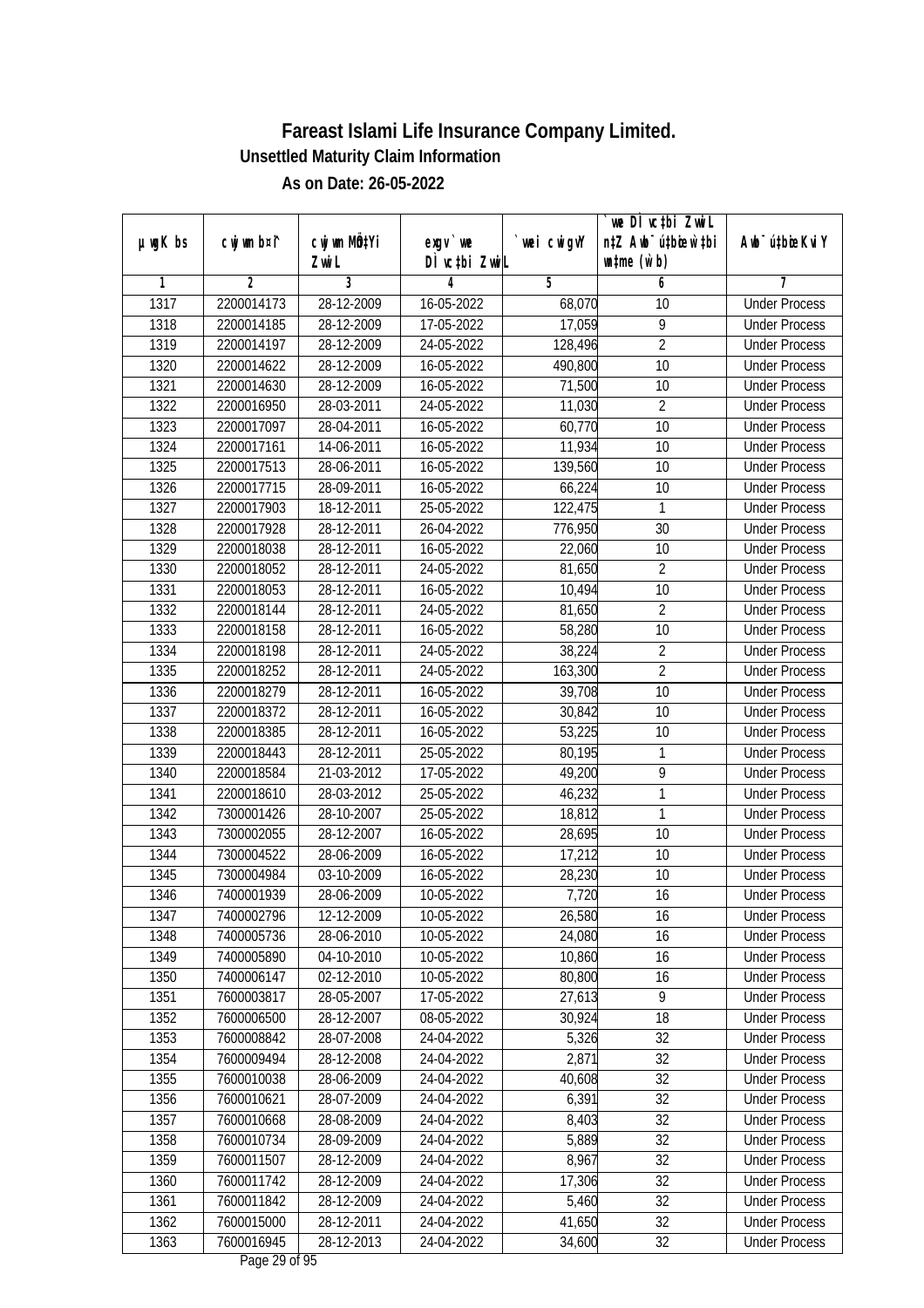|               |                |                           |               |             | we DI vctbi ZwiL                 |                             |
|---------------|----------------|---------------------------|---------------|-------------|----------------------------------|-----------------------------|
| $µ$ ug $K$ bs | cwj wm b¤i^    | cwj wm MQ <sup>1</sup> Yi | $exgV$ we     | `wei cwigvY | n‡Z Awb <sup>-</sup> ú‡bicen`‡bi | Awb <sup>-</sup> ú‡bioeKviY |
|               |                | Zwi L                     | DÌ vctbi ZwiL |             | $\n  untime\n  (u`b)\n$          |                             |
| 1             | $\overline{2}$ | 3                         | 4             | 5           | 6                                | 7                           |
| 1364          | 7700000991     | $\overline{07-12-2009}$   | 10-05-2022    | 54,600      | 16                               | <b>Under Process</b>        |
| 1365          | 7700001520     | 28-12-2009                | $10-05-2022$  | 28,368      | 16                               | <b>Under Process</b>        |
| 1366          | 7700001765     | 27-12-2009                | 26-05-2022    | 34,035      | $\boldsymbol{0}$                 | <b>Under Process</b>        |
| 1367          | 7700002853     | 21-03-2010                | 26-05-2022    | 44,280      | $\boldsymbol{0}$                 | <b>Under Process</b>        |
| 1368          | 7700002923     | 28-03-2010                | 26-05-2022    | 24,100      | $\overline{0}$                   | <b>Under Process</b>        |
| 1369          | 7700002979     | 20-04-2010                | 26-05-2022    | 55,350      | 0                                | <b>Under Process</b>        |
| 1370          | 7700008654     | 28-03-2017                | 10-05-2022    | 199,275     | 16                               | <b>Under Process</b>        |
| 1371          | 7700008676     | 23-04-2017                | 26-05-2022    | 52,697      | $\boldsymbol{0}$                 | <b>Under Process</b>        |
| 1372          | 7800000026     | 25-06-2010                | 24-04-2022    | 24,027      | $\overline{32}$                  | <b>Under Process</b>        |
| 1373          | 7900001245     | 28-06-2010                | 23-05-2022    | 48,160      | $\sqrt{3}$                       | <b>Under Process</b>        |
| 1374          | 7900002007     | 06-04-2011                | 23-05-2022    | 163,300     | $\overline{3}$                   | <b>Under Process</b>        |
| 1375          | 7900003670     | 28-06-2015                | 11-05-2022    | 27,610      | 15                               | <b>Under Process</b>        |
| 1376          | 8100002790     | 28-08-2008                | 17-05-2022    | 45,392      | $\overline{9}$                   | <b>Under Process</b>        |
| 1377          | 8100007892     | 28-04-2010                | 17-05-2022    | 332,100     | 9                                | <b>Under Process</b>        |
| 1378          | 8100009483     | 28-06-2011                | 17-05-2022    | 110,300     | 9                                | <b>Under Process</b>        |
| 1379          | 8200000094     | 27-06-2009                | 26-05-2022    | 45,120      | $\boldsymbol{0}$                 | <b>Under Process</b>        |
| 1380          | 8300000614     | 25-03-2008                | 26-05-2022    | 82,565      | 0                                | <b>Under Process</b>        |
| 1381          | 8300000855     | 22-06-2008                | 09-05-2022    | 35,600      | 17                               | <b>Under Process</b>        |
| 1382          | 8400001901     | 05-01-2010                | 28-04-2022    | 13,626      | 28                               | <b>Under Process</b>        |
| 1383          | 8400002565     | 28-12-2010                | 22-05-2022    | 10,860      | 4                                | <b>Under Process</b>        |
| 1384          | 8400006069     | 28-12-2014                | 09-05-2022    | 69,009      | 17                               | <b>Under Process</b>        |
| 1385          | 8600000609     | 28-11-2007                | 26-05-2022    | 13,065      | 0                                | <b>Under Process</b>        |
| 1386          | 8600000665     | 28-11-2007                | 08-05-2022    | 3,272       | 18                               | <b>Under Process</b>        |
| 1387          | 8600002111     | 27-12-2007                | 23-05-2022    | 28,647      | $\overline{3}$                   | <b>Under Process</b>        |
| 1388          | 8600002818     | 27-03-2008                | 26-05-2022    | 14,963      | 0                                | <b>Under Process</b>        |
| 1389          | 8600004344     | 28-08-2008                | 08-05-2022    | 20,280      | 18                               | <b>Under Process</b>        |
| 1390          | 8600005607     | 28-12-2008                | 26-05-2022    | 8,753       | 0                                | <b>Under Process</b>        |
| 1391          | 8600006384     | 28-06-2009                | 11-05-2022    | 8,893       | 15                               | <b>Under Process</b>        |
| 1392          | 8600006434     | 28-06-2009                | 10-05-2022    | 54,615      | 16                               | <b>Under Process</b>        |
| 1393          | 8600006435     | 28-06-2009                | 08-05-2022    | 4,051       | 18                               | <b>Under Process</b>        |
| 1394          | 8600010242     | 28-06-2010                | 22-05-2022    | 22,740      | 4                                | <b>Under Process</b>        |
| 1395          | 8600010675     | 28-08-2010                | 26-05-2022    | 24,896      | 0                                | <b>Under Process</b>        |
| 1396          | 8600010907     | 28-10-2010                | 08-05-2022    | 10,860      | 18                               | <b>Under Process</b>        |
| 1397          | 8600013046     | 28-06-2011                | 08-05-2022    | 13,260      | 18                               | <b>Under Process</b>        |
| 1398          | 8700003886     | 28-12-2010                | 09-05-2022    | 13,978      | 17                               | <b>Under Process</b>        |
| 1399          | 8700006867     | 11-04-2016                | 22-05-2022    | 210,136     | 4                                | <b>Under Process</b>        |
| 1400          | 8800000009     | 20-04-2010                | 22-05-2022    | 285,930     | $\overline{4}$                   | <b>Under Process</b>        |
| 1401          | 8900000236     | 28-12-2010                | $10-05-2022$  | 21,336      | 16                               | <b>Under Process</b>        |
| 1402          | 8900000602     | 11-06-2011                | 28-04-2022    | 32,675      | 28                               | <b>Under Process</b>        |
| 1403          | 8900000632     | 30-06-2011                | 28-04-2022    | 294,075     | 28                               | <b>Under Process</b>        |
| 1404          | 9100000344     | 28-06-2008                | 23-05-2022    | 20,700      | 3                                | <b>Under Process</b>        |
| 1405          | 9100002238     | 28-06-2009                | 18-05-2022    | 100,760     | $\overline{\bf 8}$               | <b>Under Process</b>        |
| 1406          | 9100002731     | 28-08-2009                | 18-05-2022    | 9,100       | 8                                | <b>Under Process</b>        |
| 1407          | 9100002757     | 07-09-2009                | 18-05-2022    | 8,862       | $\overline{\bf 8}$               | <b>Under Process</b>        |
| 1408          | 9100003592     | 27-12-2009                | 18-05-2022    | 52,216      | $\overline{8}$                   | <b>Under Process</b>        |
| 1409          | 9100003679     | 27-12-2009                | 22-05-2022    | 15,637      | $\overline{4}$                   | <b>Under Process</b>        |
| 1410          | 9100003889     | $01-03-2010$              | 18-05-2022    | 132, 851    | 8                                | <b>Under Process</b>        |
|               |                |                           |               |             |                                  |                             |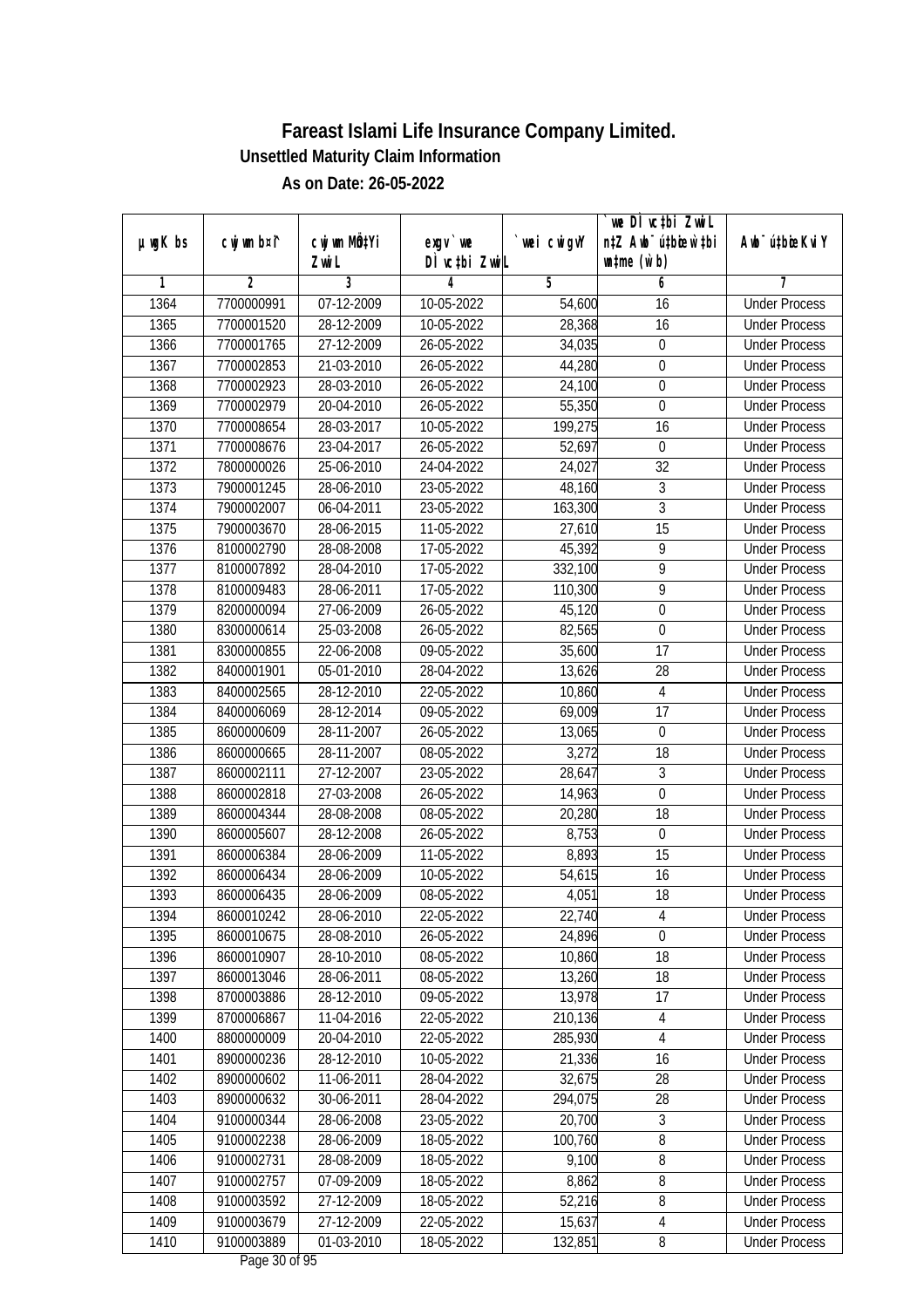|               |             |                           |               |             | we DI vctbi ZwiL                 |                             |
|---------------|-------------|---------------------------|---------------|-------------|----------------------------------|-----------------------------|
| $µ$ ug $K$ bs | cwj wm b¤i^ | cwj wm MQ <sup>1</sup> Yi | $exgV$ we     | `wei cwigvY | n‡Z Awb <sup>-</sup> ú‡bioen`‡bi | Awb <sup>-</sup> ú‡bioeKviY |
|               |             | Zwi L                     | DÌ vctbi ZwiL |             | $\n  untime\n  (u`b)\n$          |                             |
| 1             | 2           | 3                         | 4             | 5           | 6                                | 7                           |
| 1411          | 9100003938  | 15-03-2010                | 25-05-2022    | 28,534      | 1                                | <b>Under Process</b>        |
| 1412          | 9100003971  | 21-03-2010                | 23-05-2022    | 55,350      | 3                                | <b>Under Process</b>        |
| 1413          | 9100004005  | 28-03-2010                | 23-05-2022    | 55,350      | $\overline{3}$                   | <b>Under Process</b>        |
| 1414          | 9100004042  | 08-04-2010                | 22-05-2022    | 60,420      | $\overline{4}$                   | <b>Under Process</b>        |
| 1415          | 9100004047  | 12-04-2010                | 23-05-2022    | 105,060     | 3                                | <b>Under Process</b>        |
| 1416          | 9100004074  | 20-04-2010                | 22-05-2022    | 50,352      | 4                                | <b>Under Process</b>        |
| 1417          | 9100004096  | 28-04-2010                | 22-05-2022    | 58,057      | 4                                | <b>Under Process</b>        |
| 1418          | 9200000689  | 28-12-2008                | 23-05-2022    | 22,998      | $\overline{3}$                   | <b>Under Process</b>        |
| 1419          | 9200001694  | 28-06-2009                | 28-04-2022    | 160,680     | $\overline{28}$                  | <b>Under Process</b>        |
| 1420          | 9200001956  | 02-11-2009                | 28-04-2022    | 6,955       | 28                               | <b>Under Process</b>        |
| 1421          | 9200002996  | 27-12-2009                | $08-05-2022$  | 8,150       | 18                               | <b>Under Process</b>        |
| 1422          | 9200003084  | 27-12-2009                | 23-05-2022    | 121,092     | 3                                | <b>Under Process</b>        |
| 1423          | 9200003121  | 27-12-2009                | 08-05-2022    | 28,053      | $\overline{18}$                  | <b>Under Process</b>        |
| 1424          | 9200003223  | 27-12-2009                | 23-05-2022    | 54,610      | $\overline{3}$                   | <b>Under Process</b>        |
| 1425          | 9200005387  | 28-12-2010                | 23-05-2022    | 184,300     | 3                                | <b>Under Process</b>        |
| 1426          | 9200006121  | 24-11-2011                | 28-04-2022    | 34,980      | 28                               | <b>Under Process</b>        |
| 1427          | 9200008452  | 18-04-2016                | 23-05-2022    | 40,000      | 3                                | <b>Under Process</b>        |
| 1428          | 9300002215  | 28-12-2009                | 26-05-2022    | 54,600      | $\mathbf 0$                      | <b>Under Process</b>        |
| 1429          | 9300002702  | 28-12-2009                | 28-04-2022    | 61,392      | 28                               | <b>Under Process</b>        |
| 1430          | 9300002807  | 28-03-2010                | 28-04-2022    | 10,884      | 28                               | <b>Under Process</b>        |
| 1431          | 9300002857  | 28-04-2010                | 17-05-2022    | 110,700     | 9                                | <b>Under Process</b>        |
| 1432          | 9300003191  | 22-09-2010                | 28-04-2022    | 55,253      | 28                               | <b>Under Process</b>        |
| 1433          | 9300004165  | 22-12-2011                | 17-05-2022    | 79,200      | 9                                | <b>Under Process</b>        |
| 1434          | 9300006447  | 11-05-2016                | 22-05-2022    | 69,258      | $\overline{4}$                   | <b>Under Process</b>        |
| 1435          | 9500000827  | 28-09-2009                | 18-05-2022    | 5,460       | 8                                | <b>Under Process</b>        |
| 1436          | 9500000909  | 28-11-2009                | 18-05-2022    | 29,052      | 8                                | <b>Under Process</b>        |
| 1437          | 9500000919  | 28-11-2009                | 18-05-2022    | 43,680      | 8                                | <b>Under Process</b>        |
| 1438          | 0933008695  | 19-12-2011                | 09-05-2022    | 25,454      | 17                               | <b>Under Process</b>        |
| 1439          | 0933008777  | 28-12-2011                | 23-05-2022    | 6,451       | $\overline{3}$                   | <b>Under Process</b>        |
| 1440          | 0933008825  | 28-12-2011                | 09-05-2022    | 80,066      | 17                               | <b>Under Process</b>        |
| 1441          | 0933009035  | 05-03-2012                | 09-05-2022    | 28,071      | 17                               | <b>Under Process</b>        |
| 1442          | 0933009056  | 05-03-2012                | 09-05-2022    | 13,635      | 17                               | <b>Under Process</b>        |
| 1443          | 0933009106  | 30-03-2012                | 09-05-2022    | 94,384      | 17                               | <b>Under Process</b>        |
| 1444          | 0933009159  | 28-03-2012                | 09-05-2022    | 187,889     | 17                               | <b>Under Process</b>        |
| 1445          | 0933009162  | 28-03-2012                | 12-05-2022    | 777,304     | 14                               | <b>Under Process</b>        |
| 1446          | 0934002789  | 20-05-2010                | 26-05-2022    | 28,578      | 0                                | <b>Under Process</b>        |
| 1447          | 0934003901  | 23-06-2011                | 27-04-2022    | 35,462      | 29                               | <b>Under Process</b>        |
| 1448          | 0934004260  | 28-12-2011                | 27-04-2022    | 49,532      | 29                               | <b>Under Process</b>        |
| 1449          | 0934004385  | 02-02-2012                | 26-05-2022    | 15,220      | $\boldsymbol{0}$                 | <b>Under Process</b>        |
| 1450          | 0934004393  | 08-02-2012                | 26-05-2022    | 65,466      | $\boldsymbol{0}$                 | <b>Under Process</b>        |
| 1451          | 0934004403  | 14-02-2012                | 26-05-2022    | 30,879      | $\boldsymbol{0}$                 | <b>Under Process</b>        |
| 1452          | 0934004409  | 01-02-2012                | 26-05-2022    | 97,167      | $\boldsymbol{0}$                 | <b>Under Process</b>        |
| 1453          | 0934004433  | 28-03-2012                | 26-05-2022    | 38,866      | $\boldsymbol{0}$                 | <b>Under Process</b>        |
| 1454          | 0934004435  | 04-02-2012                | 26-05-2022    | 58,620      | $\boldsymbol{0}$                 | <b>Under Process</b>        |
| 1455          | 0934004439  | 24-03-2012                | 26-05-2022    | 85,067      | $\overline{0}$                   | <b>Under Process</b>        |
| 1456          | 0934004445  | 28-03-2012                | 26-05-2022    | 46,639      | $\boldsymbol{0}$                 | <b>Under Process</b>        |
| 1457          | 0934004446  | 28-03-2012                | 26-05-2022    | 40,149      | $\pmb{0}$                        | <b>Under Process</b>        |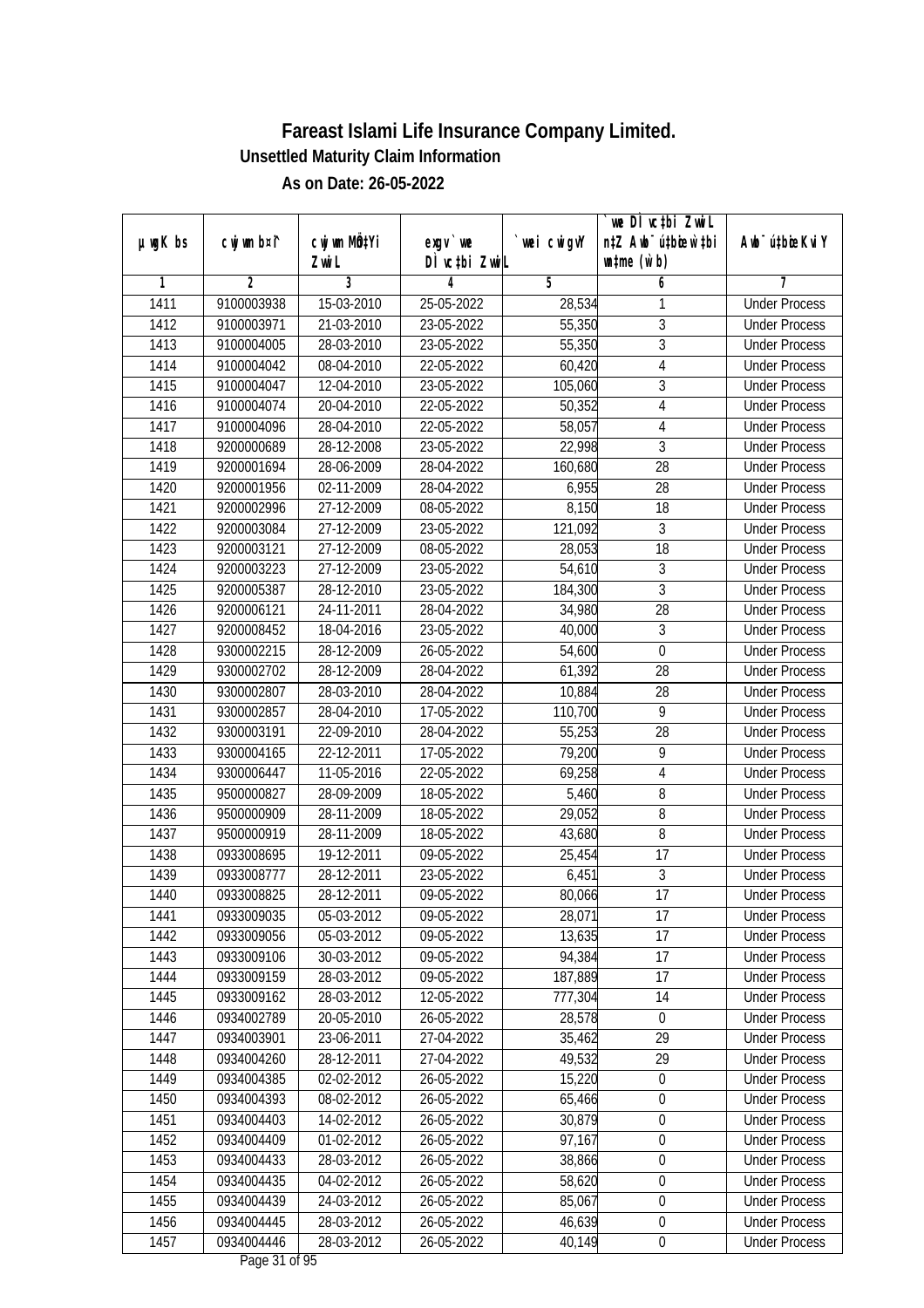|               |                |              |               |            | we DI vctbi Zwil                 |                             |
|---------------|----------------|--------------|---------------|------------|----------------------------------|-----------------------------|
| $µ$ ug $K$ bs | cwj wm b¤i^    | cwj wm MQtYi | $exgv$ we     | wei cwigvY | n‡Z Awb <sup>-</sup> ú‡biosw`‡bi | Awb <sup>-</sup> ú‡bioeKviY |
|               |                | Zwi L        | DÌ vctbi ZwiL |            | $\n  untime\n  (u`b)\n$          |                             |
| 1             | $\overline{2}$ | 3            | 4             | 5          | 6                                | 7                           |
| 1458          | 0934004448     | 28-03-2012   | 26-05-2022    | 93,053     | 0                                | <b>Under Process</b>        |
| 1459          | 0934004454     | 28-03-2012   | 26-05-2022    | 32,551     | 0                                | <b>Under Process</b>        |
| 1460          | 0934004562     | 28-04-2012   | 26-05-2022    | 56,370     | $\overline{0}$                   | <b>Under Process</b>        |
| 1461          | 0935001832     | 27-12-2009   | 11-05-2022    | 65,799     | 15                               | <b>Under Process</b>        |
| 1462          | 0935001838     | 27-12-2009   | 11-05-2022    | 65,799     | $\overline{15}$                  | <b>Under Process</b>        |
| 1463          | 0935002056     | 27-12-2009   | 11-05-2022    | 81,968     | $\overline{15}$                  | <b>Under Process</b>        |
| 1464          | 0935002060     | 28-02-2010   | 11-05-2022    | 8,118      | 15                               | <b>Under Process</b>        |
| 1465          | 0935003955     | 28-02-2011   | 20-02-2022    | 45,590     | 95                               | <b>Under Process</b>        |
| 1466          | 0935003958     | 28-02-2011   | 26-05-2022    | 5,059      | $\pmb{0}$                        | <b>Under Process</b>        |
| 1467          | 0935004539     | 19-09-2011   | 24-04-2022    | 22,719     | 32                               | <b>Under Process</b>        |
| 1468          | 0935004705     | 17-11-2011   | 24-04-2022    | 68,845     | $\overline{32}$                  | <b>Under Process</b>        |
| 1469          | 0935004830     | 02-12-2011   | 20-02-2022    | 177,484    | 95                               | <b>Under Process</b>        |
| 1470          | 0935004862     | 24-12-2011   | 20-02-2022    | 96,743     | 95                               | <b>Under Process</b>        |
| 1471          | 0935004866     | 28-12-2011   | 24-04-2022    | 13,347     | 32                               | <b>Under Process</b>        |
| 1472          | 0935004883     | 28-12-2011   | 24-04-2022    | 87,667     | 32                               | <b>Under Process</b>        |
| 1473          | 0935004902     | 28-12-2011   | 20-02-2022    | 193,479    | 95                               | <b>Under Process</b>        |
| 1474          | 0935004909     | 28-12-2011   | 17-05-2022    | 16,895     | 9                                | <b>Under Process</b>        |
| 1475          | 0935004990     | 28-12-2011   | 20-02-2022    | 31,820     | 95                               | <b>Under Process</b>        |
| 1476          | 0935005030     | 28-12-2011   | 24-04-2022    | 44,677     | 32                               | <b>Under Process</b>        |
| 1477          | 0935005031     | 28-12-2011   | 18-05-2022    | 95,412     | 8                                | <b>Under Process</b>        |
| 1478          | 0935005043     | 28-12-2011   | 20-02-2022    | 31,186     | 95                               | <b>Under Process</b>        |
| 1479          | 0935005054     | 19-02-2012   | 24-04-2022    | 57,502     | 32                               | <b>Under Process</b>        |
| 1480          | 0935005070     | 28-02-2012   | 11-05-2022    | 145,167    | 15                               | <b>Under Process</b>        |
| 1481          | 0935005071     | 28-02-2012   | 24-04-2022    | 80,702     | 32                               | <b>Under Process</b>        |
| 1482          | 0935005101     | 28-02-2012   | 26-05-2022    | 36,618     | $\boldsymbol{0}$                 | <b>Under Process</b>        |
| 1483          | 0935005129     | 28-03-2012   | 11-05-2022    | 36,115     | 15                               | <b>Under Process</b>        |
| 1484          | 0935005171     | 17-04-2012   | 26-05-2022    | 30,275     | 0                                | <b>Under Process</b>        |
| 1485          | 0935005224     | 28-04-2012   | 26-05-2022    | 36,592     | $\boldsymbol{0}$                 | <b>Under Process</b>        |
| 1486          | 0935005232     | 28-04-2012   | 26-05-2022    | 159,882    | $\boldsymbol{0}$                 | <b>Under Process</b>        |
| 1487          | 0935005238     | 28-04-2012   | 25-05-2022    | 945,010    | 1                                | <b>Under Process</b>        |
| 1488          | 0936000331     | 28-12-2011   | 26-05-2022    | 96,743     | $\boldsymbol{0}$                 | <b>Under Process</b>        |
| 1489          | 0936000380     | 28-02-2012   | 28-04-2022    | 12,916     | 28                               | <b>Under Process</b>        |
| 1490          | 0936000399     | 28-02-2012   | 28-04-2022    | 50,831     | 28                               | <b>Under Process</b>        |
| 1491          | 0936000431     | 28-04-2012   | 26-05-2022    | 97,167     | $\boldsymbol{0}$                 | <b>Under Process</b>        |
| 1492          | 0937009460     | 28-10-2011   | 28-04-2022    | 13,417     | 28                               | <b>Under Process</b>        |
| 1493          | 0937010011     | 28-12-2011   | 28-04-2022    | 11,051     | 28                               | <b>Under Process</b>        |
| 1494          | 0937010090     | 28-01-2012   | 28-04-2022    | 58,301     | 28                               | <b>Under Process</b>        |
| 1495          | 0937010174     | 28-02-2012   | 28-04-2022    | 27,583     | 28                               | <b>Under Process</b>        |
| 1496          | 0937010240     | 28-02-2012   | 17-05-2022    | 58,301     | 9                                | <b>Under Process</b>        |
| 1497          | 0937010251     | 13-03-2012   | 17-05-2022    | 16,910     | $\overline{9}$                   | <b>Under Process</b>        |
| 1498          | 0937010269     | 28-03-2012   | 28-04-2022    | 11,499     | 28                               | <b>Under Process</b>        |
| 1499          | 0937010279     | 28-03-2012   | 28-04-2022    | 14,884     | 28                               | <b>Under Process</b>        |
| 1500          | 0937010289     | 28-03-2012   | 17-05-2022    | 97,167     | 9                                | <b>Under Process</b>        |
| 1501          | 0937010395     | 17-04-2012   | 17-05-2022    | 38,420     | $\overline{9}$                   | <b>Under Process</b>        |
| 1502          | 0937010402     | 18-04-2012   | 28-04-2022    | 95,594     | 28                               | <b>Under Process</b>        |
| 1503          | 0937010445     | 28-04-2012   | 17-05-2022    | 38,866     | 9                                | <b>Under Process</b>        |
| 1504          | 0937010461     | 28-04-2012   | 17-05-2022    | 57,357     | $\overline{9}$                   | <b>Under Process</b>        |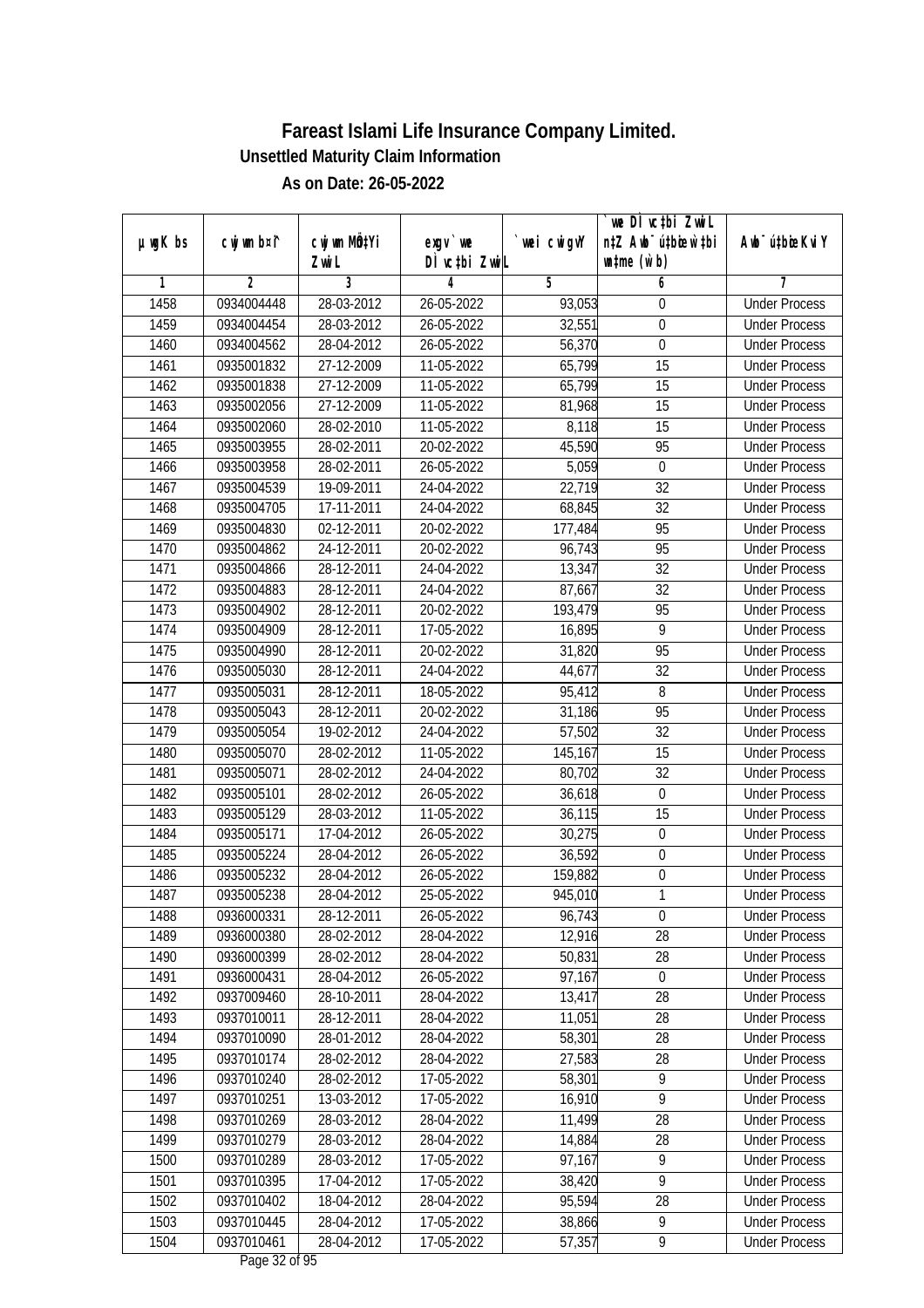|               |                |              |               |                | we DI vctbi Zwil                 |                             |
|---------------|----------------|--------------|---------------|----------------|----------------------------------|-----------------------------|
| $µ$ ug $K$ bs | cwj wm b¤i^    | cwj wm MQtYi | $exgV$ we     | wei cwigvY     | n‡Z Awb <sup>-</sup> ú‡biosw`‡bi | Awb <sup>-</sup> ú‡bioeKviY |
|               |                | Zwi L        | DÌ vctbi ZwiL |                | $\n  untime\n  (u`b)\n$          |                             |
| 1             | $\overline{2}$ | 3            | 4             | $\overline{5}$ | 6                                | 7                           |
| 1505          | 0937010518     | 28-04-2012   | 17-05-2022    | 25,256         | 9                                | <b>Under Process</b>        |
| 1506          | 0937010519     | 28-04-2012   | 17-05-2022    | 56,703         | $\overline{9}$                   | <b>Under Process</b>        |
| 1507          | 0938001531     | 25-03-2012   | 26-05-2022    | 13,528         | 0                                | <b>Under Process</b>        |
| 1508          | 0938001532     | 25-03-2012   | 26-05-2022    | 95,594         | 0                                | <b>Under Process</b>        |
| 1509          | 0939005840     | 20-12-2011   | 22-05-2022    | 29,301         | $\overline{4}$                   | <b>Under Process</b>        |
| 1510          | 0939005864     | 24-12-2011   | 17-05-2022    | 5,338          | 9                                | <b>Under Process</b>        |
| 1511          | 0939006016     | 20-12-2011   | 22-05-2022    | 92,636         | 4                                | <b>Under Process</b>        |
| 1512          | 0939006178     | 27-02-2012   | 22-05-2022    | 34,674         | $\overline{4}$                   | <b>Under Process</b>        |
| 1513          | 0939006377     | 07-03-2012   | 22-05-2022    | 92,272         | 4                                | <b>Under Process</b>        |
| 1514          | 0939006424     | 15-04-2012   | 24-05-2022    | 97,167         | $\overline{2}$                   | <b>Under Process</b>        |
| 1515          | 0940000752     | 28-10-2011   | 26-05-2022    | 10,464         | $\boldsymbol{0}$                 | <b>Under Process</b>        |
| 1516          | 0940000902     | 28-10-2011   | 12-05-2022    | 38,697         | 14                               | <b>Under Process</b>        |
| 1517          | 0940000944     | 28-12-2011   | 26-05-2022    | 193,479        | $\boldsymbol{0}$                 | <b>Under Process</b>        |
| 1518          | 0940000965     | 28-12-2011   | 24-04-2022    | 93,597         | 32                               | <b>Under Process</b>        |
| 1519          | 0940001189     | 28-02-2012   | 26-05-2022    | 15,465         | $\boldsymbol{0}$                 | <b>Under Process</b>        |
| 1520          | 0940001199     | 27-02-2012   | 26-05-2022    | 37,124         | $\mathbf 0$                      | <b>Under Process</b>        |
| 1521          | 0940001201     | 27-02-2012   | 12-05-2022    | 37,598         | 14                               | <b>Under Process</b>        |
| 1522          | 0940001203     | 28-02-2012   | 26-05-2022    | 52,325         | $\boldsymbol{0}$                 | <b>Under Process</b>        |
| 1523          | 0940001232     | 28-02-2012   | 26-05-2022    | 21,695         | 0                                | <b>Under Process</b>        |
| 1524          | 0940001255     | 27-02-2012   | 26-05-2022    | 38,866         | $\pmb{0}$                        | <b>Under Process</b>        |
| 1525          | 0940001271     | 28-02-2012   | 26-05-2022    | 38,866         | $\boldsymbol{0}$                 | <b>Under Process</b>        |
| 1526          | 0940001272     | 28-02-2012   | 26-05-2022    | 38,866         | 0                                | <b>Under Process</b>        |
| 1527          | 0940001273     | 28-02-2012   | 26-05-2022    | 38,866         | $\boldsymbol{0}$                 | <b>Under Process</b>        |
| 1528          | 0940001284     | 28-02-2012   | 12-05-2022    | 58,301         | 14                               | <b>Under Process</b>        |
| 1529          | 0940001288     | 28-02-2012   | 12-05-2022    | 388,652        | 14                               | <b>Under Process</b>        |
| 1530          | 0940001313     | 28-02-2012   | 12-05-2022    | 31,827         | 14                               | <b>Under Process</b>        |
| 1531          | 0940001345     | 28-03-2012   | 26-05-2022    | 97,167         | 0                                | <b>Under Process</b>        |
| 1532          | 0940001360     | 28-03-2012   | 17-05-2022    | 194,326        | 9                                | <b>Under Process</b>        |
| 1533          | 0940001454     | 28-04-2012   | 17-05-2022    | 25,531         | $\overline{9}$                   | <b>Under Process</b>        |
| 1534          | 2200018673     | 28-03-2012   | 16-05-2022    | 59,855         | 10                               | <b>Under Process</b>        |
| 1535          | 2200018691     | 28-04-2012   | 25-05-2022    | 285,780        | 1                                | <b>Under Process</b>        |
| 1536          | 2200018732     | 28-04-2012   | 25-05-2022    | 33,444         | 1                                | <b>Under Process</b>        |
| 1537          | 2200018737     | 28-04-2012   | 25-05-2022    | 43,292         | 1                                | <b>Under Process</b>        |
| 1538          | 2200018740     | 28-04-2012   | 25-05-2022    | 66,268         | 1                                | <b>Under Process</b>        |
| 1539          | 2200018756     | 28-04-2012   | 25-05-2022    | 164,050        | 1                                | <b>Under Process</b>        |
| 1540          | 2200018758     | 28-04-2012   | 25-05-2022    | 49,276         | 1                                | <b>Under Process</b>        |
| 1541          | 2200018774     | 28-04-2012   | 24-05-2022    | 49,200         | $\overline{2}$                   | <b>Under Process</b>        |
| 1542          | 2200018777     | 28-04-2012   | 25-05-2022    | 49,200         | 1                                | <b>Under Process</b>        |
| 1543          | 2200018825     | 28-04-2012   | 25-05-2022    | 98,400         | 1                                | <b>Under Process</b>        |
| 1544          | 2200018829     | 28-04-2012   | 24-05-2022    | 68,914         | $\overline{2}$                   | <b>Under Process</b>        |
| 1545          | 2300008890     | 28-05-2007   | 26-05-2022    | 9,729          | 0                                | <b>Under Process</b>        |
| 1546          | 2300008913     | 04-06-2007   | 10-05-2022    | 26,200         | 16                               | <b>Under Process</b>        |
| 1547          | 2300009076     | 28-06-2007   | 23-05-2022    | 18,625         | 3                                | <b>Under Process</b>        |
| 1548          | 2300012896     | 05-11-2009   | 10-05-2022    | 8,100          | 16                               | <b>Under Process</b>        |
| 1549          | 2300014622     | 15-04-2010   | 23-05-2022    | 8,525          | $\mathfrak{Z}$                   | <b>Under Process</b>        |
| 1550          | 2300014713     | 05-05-2010   | 26-05-2022    | 47,140         | $\boldsymbol{0}$                 | <b>Under Process</b>        |
| 1551          | 2300017326     | 28-06-2011   | 23-05-2022    | 48,990         | $\mathfrak{Z}$                   | <b>Under Process</b>        |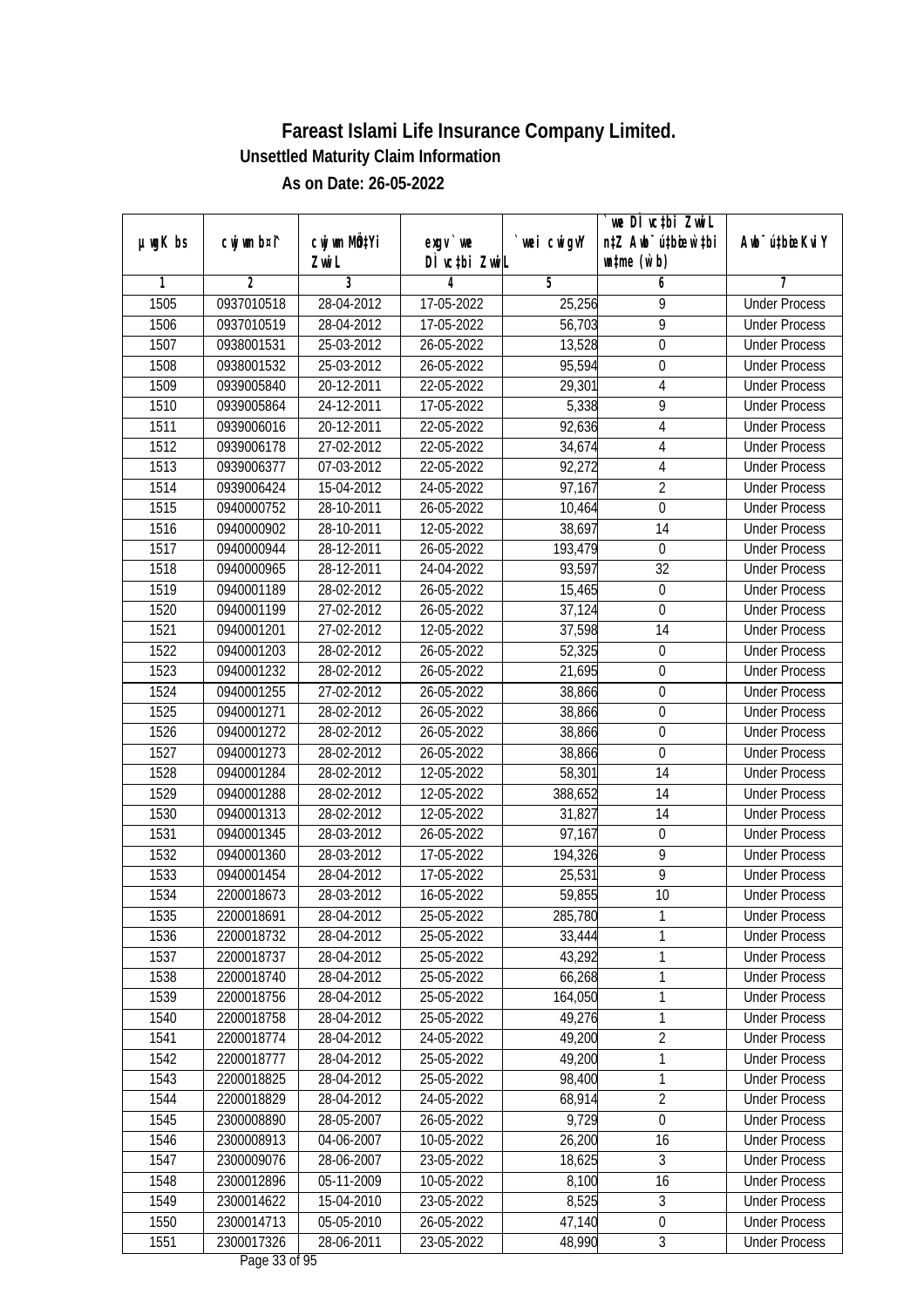|               |                          |                           |                          |                   | we DI vctbi Zwil                 |                                              |
|---------------|--------------------------|---------------------------|--------------------------|-------------------|----------------------------------|----------------------------------------------|
| $µ$ ug $K$ bs | cwj wm b¤i^              | cwj wm MQ <sup>1</sup> Yi | $exgV$ we                | `wei cwigvY       | n‡Z Awb <sup>-</sup> ú‡bicen`‡bi | Awb <sup>-</sup> ú‡bioeKviY                  |
| 1             | $\overline{2}$           | Zwi L<br>3                | DÌ vctbi ZwiL<br>4       | $\overline{5}$    | $\n  untime\n  (u`b)\n$<br>6     | 7                                            |
| 1552          | 2300017822               | 28-09-2011                | 11-05-2022               | 23,254            | $\overline{15}$                  | <b>Under Process</b>                         |
| 1553          | 2300018371               | 28-12-2011                | 26-05-2022               | 36,000            | $\boldsymbol{0}$                 | <b>Under Process</b>                         |
| 1554          | 2300018403               | 28-12-2011                | 11-05-2022               | 52,380            | $\overline{15}$                  | <b>Under Process</b>                         |
| 1555          |                          | 28-12-2011                | 11-05-2022               |                   | 15                               | <b>Under Process</b>                         |
| 1556          | 2300018489               |                           |                          | 82,800            | $\overline{15}$                  | <b>Under Process</b>                         |
|               | 2300018859               | 28-12-2011<br>28-02-2012  | 11-05-2022               | 326,600<br>92,076 |                                  |                                              |
| 1557          | 2300018986<br>2300019024 | 20-03-2012                | 23-05-2022<br>26-05-2022 |                   | 3<br>$\pmb{0}$                   | <b>Under Process</b><br><b>Under Process</b> |
| 1558          | 2300019055               |                           |                          | 140,600           | $\overline{3}$                   | <b>Under Process</b>                         |
| 1559<br>1560  |                          | 25-03-2012                | 23-05-2022               | 48,540            | $\overline{3}$                   | <b>Under Process</b>                         |
|               | 2300019056               | 25-03-2012                | 23-05-2022               | 19,983            |                                  |                                              |
| 1561          | 2300019108               | 11-04-2012                | 26-05-2022               | 164,000           | $\mathbf 0$                      | <b>Under Process</b>                         |
| 1562          | 2400002462               | 28-12-2008                | 28-04-2022               | 6,129             | $\overline{28}$                  | <b>Under Process</b>                         |
| 1563          | 2400002884               | 28-05-2009                | 26-05-2022               | 9,464             | 0                                | <b>Under Process</b>                         |
| 1564          | 2400002902               | 28-05-2009                | 17-05-2022               | 21,145            | $\overline{9}$                   | <b>Under Process</b>                         |
| 1565          | 2400003075               | 28-07-2009                | 26-05-2022               | 7,689             | $\boldsymbol{0}$                 | <b>Under Process</b>                         |
| 1566          | 2400003211               | 28-09-2009                | 26-05-2022               | 52,745            | $\boldsymbol{0}$                 | <b>Under Process</b>                         |
| 1567          | 2400003297               | 20-11-2009                | 09-05-2022               | 30,749            | 17                               | <b>Under Process</b>                         |
| 1568          | 2400003396               | 28-12-2009                | 26-05-2022               | 28,053            | $\boldsymbol{0}$                 | <b>Under Process</b>                         |
| 1569          | 2400003410               | 28-12-2009                | 26-05-2022               | 4,050             | $\mathbf 0$                      | <b>Under Process</b>                         |
| 1570          | 2400003550               | 28-12-2009                | 26-05-2022               | 17,933            | $\mathbf 0$                      | <b>Under Process</b>                         |
| 1571          | 2400004373               | 28-12-2009                | 28-04-2022               | 11,520            | 28                               | <b>Under Process</b>                         |
| 1572          | 2400004448               | 28-12-2009                | 26-05-2022               | 5,460             | $\boldsymbol{0}$                 | <b>Under Process</b>                         |
| 1573          | 2400004458               | 28-12-2009                | 26-05-2022               | 10,871            | 0                                | <b>Under Process</b>                         |
| 1574          | 2400004972               | 28-12-2009                | 26-05-2022               | 13,543            | $\boldsymbol{0}$                 | <b>Under Process</b>                         |
| 1575          | 2400005022               | 28-12-2009                | 28-04-2022               | 23,524            | 28                               | <b>Under Process</b>                         |
| 1576          | 2400005205               | 28-01-2010                | 26-05-2022               | 4,273             | $\boldsymbol{0}$                 | <b>Under Process</b>                         |
| 1577          | 2400005233               | 28-01-2010                | 26-05-2022               | 63,021            | $\boldsymbol{0}$                 | <b>Under Process</b>                         |
| 1578          | 2400005234               | 28-01-2010                | 26-05-2022               | 29,924            | 0                                | <b>Under Process</b>                         |
| 1579          | 2400005254               | 28-01-2010                | 26-05-2022               | 20,277            | $\boldsymbol{0}$                 | <b>Under Process</b>                         |
| 1580          | 2400005276               | 28-01-2010                | 09-05-2022               | 6,757             | 17                               | <b>Under Process</b>                         |
| 1581          | 2400005284               | 28-02-2010                | 26-05-2022               | 103,820           | $\boldsymbol{0}$                 | <b>Under Process</b>                         |
| 1582          | 2400005299               | 28-02-2010                | 26-05-2022               | 21,172            | $\boldsymbol{0}$                 | <b>Under Process</b>                         |
| 1583          | 2400005333               | 28-03-2010                | 28-04-2022               | 22,140            | 28                               | <b>Under Process</b>                         |
| 1584          | 2400007075               | 28-04-2012                | 26-05-2022               | 260,000           | $\boldsymbol{0}$                 | <b>Under Process</b>                         |
| 1585          | 2500012038               | 28-10-2009                | 26-05-2022               | 22,728            | $\overline{0}$                   | <b>Under Process</b>                         |
| 1586          | 2500013927               | 28-12-2009                | 26-05-2022               | 26,945            | $\boldsymbol{0}$                 | <b>Under Process</b>                         |
| 1587          | 2500016288               | 17-04-2011                | 26-05-2022               | 135,980           | 0                                | <b>Under Process</b>                         |
| 1588          | 2500016683               | 28-06-2011                | 24-04-2022               | 81,650            | 32                               | <b>Under Process</b>                         |
| 1589          | 2500016751               | 28-06-2011                | 26-05-2022               | 22,060            | $\boldsymbol{0}$                 | <b>Under Process</b>                         |
| 1590          | 2500016905               | 12-10-2011                | 26-05-2022               | 37,035            | $\boldsymbol{0}$                 | <b>Under Process</b>                         |
| 1591          | 2500016963               | 01-11-2011                | 24-04-2022               | 8,273             | 32                               | <b>Under Process</b>                         |
| 1592          | 2500017032               | 24-11-2011                | 10-05-2022               | 81,650            | 16                               | <b>Under Process</b>                         |
| 1593          | 2500017249               | 28-12-2011                | 24-04-2022               | 97,980            | 32                               | <b>Under Process</b>                         |
| 1594          | 2500017293               | 28-12-2011                | 26-05-2022               | 20,403            | 0                                | <b>Under Process</b>                         |
| 1595          | 2500017305               | 28-12-2011                | 24-04-2022               | 45,423            | 32                               | <b>Under Process</b>                         |
| 1596          | 2500017413               | 28-12-2011                | 24-04-2022               | 40,040            | 32                               | <b>Under Process</b>                         |
| 1597          | 2500017482               | 28-12-2011                | 18-05-2022               | 77,730            | 8                                | <b>Under Process</b>                         |
| 1598          | 2500017501               | 28-12-2011                | 26-05-2022               | 97,992            | $\boldsymbol{0}$                 | <b>Under Process</b>                         |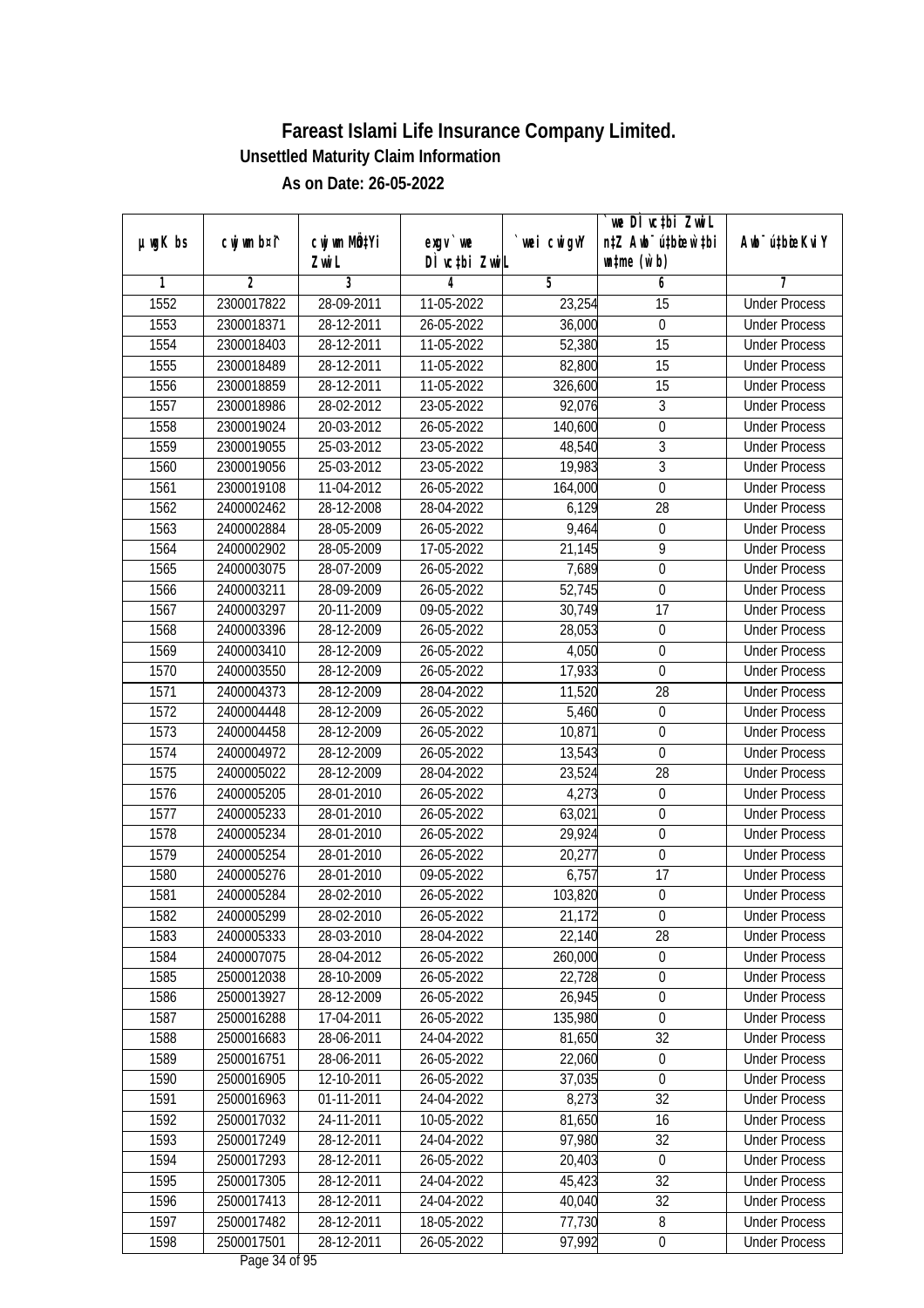|               |             |                                    |                            |             | we DI vctbi ZwiL                                            |                             |
|---------------|-------------|------------------------------------|----------------------------|-------------|-------------------------------------------------------------|-----------------------------|
| $µ$ ug $K$ bs | cwj wm b¤i^ | cwj wm MQ <sup>1</sup> Yi<br>Zwi L | $exgV$ we<br>DÌ vctbi ZwiL | `wei cwigvY | n‡Z Awb <sup>-</sup> ú‡bioar`‡bi<br>$\n  untime\n  (u`b)\n$ | Awb <sup>-</sup> ú‡bioeKviY |
| 1             | 2           | 3                                  | 4                          | 5           | 6                                                           | 7                           |
| 1599          | 2500017520  | 28-12-2011                         | 26-05-2022                 | 140,040     | 0                                                           | <b>Under Process</b>        |
| 1600          | 2500017553  | 28-12-2011                         | 11-05-2022                 | 68,060      | 15                                                          | <b>Under Process</b>        |
| 1601          | 2500017697  | 28-12-2011                         | 26-05-2022                 | 81,655      | $\boldsymbol{0}$                                            | <b>Under Process</b>        |
| 1602          | 2500017828  | 04-03-2012                         | 26-05-2022                 | 17,382      | $\boldsymbol{0}$                                            | <b>Under Process</b>        |
| 1603          | 2500017922  | 24-03-2012                         | 17-05-2022                 | 328,072     | $\overline{9}$                                              | <b>Under Process</b>        |
| 1604          | 2500017931  | 27-03-2012                         | 26-05-2022                 | 31,696      | 0                                                           | <b>Under Process</b>        |
| 1605          | 2500017932  | 27-03-2012                         | 26-05-2022                 | 35,580      | $\boldsymbol{0}$                                            | <b>Under Process</b>        |
| 1606          | 2500017934  | 28-03-2012                         | 11-05-2022                 | 71,160      | $\overline{15}$                                             | <b>Under Process</b>        |
| 1607          | 2500017979  | 15-04-2012                         | 25-05-2022                 | 1,640,000   | 1                                                           | <b>Under Process</b>        |
| 1608          | 2500018011  | 19-04-2012                         | 26-05-2022                 | 389,900     | $\boldsymbol{0}$                                            | <b>Under Process</b>        |
| 1609          | 2500018084  | 28-04-2012                         | 26-05-2022                 | 164,000     | $\mathbf 0$                                                 | <b>Under Process</b>        |
| 1610          | 2600011651  | 16-03-2009                         | 28-04-2022                 | 5,778       | 28                                                          | <b>Under Process</b>        |
| 1611          | 2600014106  | 28-12-2009                         | 28-04-2022                 | 8,283       | 28                                                          | <b>Under Process</b>        |
| 1612          | 2600014212  | 28-12-2009                         | 28-04-2022                 | 5,460       | 28                                                          | <b>Under Process</b>        |
|               |             |                                    | 08-05-2022                 | 32,100      | 18                                                          | <b>Under Process</b>        |
| 1613          | 2600014287  | 28-12-2009                         |                            |             | 18                                                          | <b>Under Process</b>        |
| 1614          | 2600014450  | 28-12-2009                         | 08-05-2022                 | 38,608      |                                                             |                             |
| 1615          | 2600014625  | 28-12-2009                         | 28-04-2022                 | 5,957       | 28                                                          | <b>Under Process</b>        |
| 1616          | 2600014631  | 28-12-2009                         | 28-04-2022                 | 5,028       | 28                                                          | <b>Under Process</b>        |
| 1617          | 2600014679  | 28-12-2009                         | 28-04-2022                 | 57,538      | 28                                                          | <b>Under Process</b>        |
| 1618          | 2600015051  | 28-12-2009                         | 28-04-2022                 | 26,311      | 28                                                          | <b>Under Process</b>        |
| 1619          | 2600015052  | 28-12-2009                         | 28-04-2022                 | 8,430       | 28                                                          | <b>Under Process</b>        |
| 1620          | 2600015083  | 28-12-2009                         | 28-04-2022                 | 13,785      | 28                                                          | <b>Under Process</b>        |
| 1621          | 2600015109  | 28-12-2009                         | 08-05-2022                 | 9,512       | 18                                                          | <b>Under Process</b>        |
| 1622          | 2600015683  | 28-01-2010                         | 28-04-2022                 | 4,689       | 28                                                          | <b>Under Process</b>        |
| 1623          | 2600015684  | 28-01-2010                         | 28-04-2022                 | 7,968       | 28                                                          | <b>Under Process</b>        |
| 1624          | 2600019636  | 28-06-2011                         | 28-04-2022                 | 40,037      | 28                                                          | <b>Under Process</b>        |
| 1625          | 2600020210  | 28-11-2011                         | 08-05-2022                 | 18,918      | 18                                                          | <b>Under Process</b>        |
| 1626          | 2600020329  | 28-12-2011                         | 08-05-2022                 | 60,692      | 18                                                          | <b>Under Process</b>        |
| 1627          | 2600020383  | 28-12-2011                         | 08-05-2022                 | 39,928      | 18                                                          | <b>Under Process</b>        |
| 1628          | 2600020406  | 28-12-2011                         | 28-04-2022                 | 16,545      | 28                                                          | <b>Under Process</b>        |
| 1629          | 2600020408  | 28-12-2011                         | 08-05-2022                 | 81,650      | 18                                                          | <b>Under Process</b>        |
| 1630          | 9500000937  | 28-11-2009                         | 18-05-2022                 | 54,600      | 8                                                           | <b>Under Process</b>        |
| 1631          | 9500002516  | 28-06-2010                         | 17-05-2022                 | 13,575      | 9                                                           | <b>Under Process</b>        |
| 1632          | 9500002992  | 28-10-2010                         | 18-05-2022                 | 5,864       | $8\,$                                                       | <b>Under Process</b>        |
| 1633          | 9500003672  | 28-12-2010                         | 17-05-2022                 | 34,173      | 9                                                           | <b>Under Process</b>        |
| 1634          | 9500004000  | 28-03-2011                         | 18-05-2022                 | 11,544      | 8                                                           | <b>Under Process</b>        |
| 1635          | 9500004084  | 28-04-2011                         | 18-05-2022                 | 56,895      | 8                                                           | <b>Under Process</b>        |
| 1636          | 9500004276  | 28-06-2011                         | 17-05-2022                 | 13,236      | 9                                                           | <b>Under Process</b>        |
| 1637          | 9500004298  | 28-06-2011                         | 18-05-2022                 | 13,236      | 8                                                           | <b>Under Process</b>        |
| 1638          | 9500004464  | 28-09-2011                         | 17-05-2022                 | 22,060      | $\overline{9}$                                              | <b>Under Process</b>        |
| 1639          | 9500004480  | 18-10-2011                         | 18-05-2022                 | 27,025      | 8                                                           | <b>Under Process</b>        |
| 1640          | 9500004489  | 20-10-2011                         | 18-05-2022                 | 43,170      | 8                                                           | <b>Under Process</b>        |
| 1641          | 9500004510  | 28-10-2011                         | 18-05-2022                 | 40,810      | $\overline{8}$                                              | <b>Under Process</b>        |
| 1642          | 9500004516  | 28-10-2011                         | 18-05-2022                 | 90,729      | 8                                                           | <b>Under Process</b>        |
| 1643          | 9500004529  | 16-11-2011                         | 17-05-2022                 | 163, 300    | $\overline{9}$                                              | <b>Under Process</b>        |
| 1644          | 9500004539  | 20-11-2011                         | 17-05-2022                 | 48,990      | $\overline{9}$                                              | <b>Under Process</b>        |
| 1645          | 9500004570  | 28-11-2011                         | 17-05-2022                 | 163,300     | 9                                                           | <b>Under Process</b>        |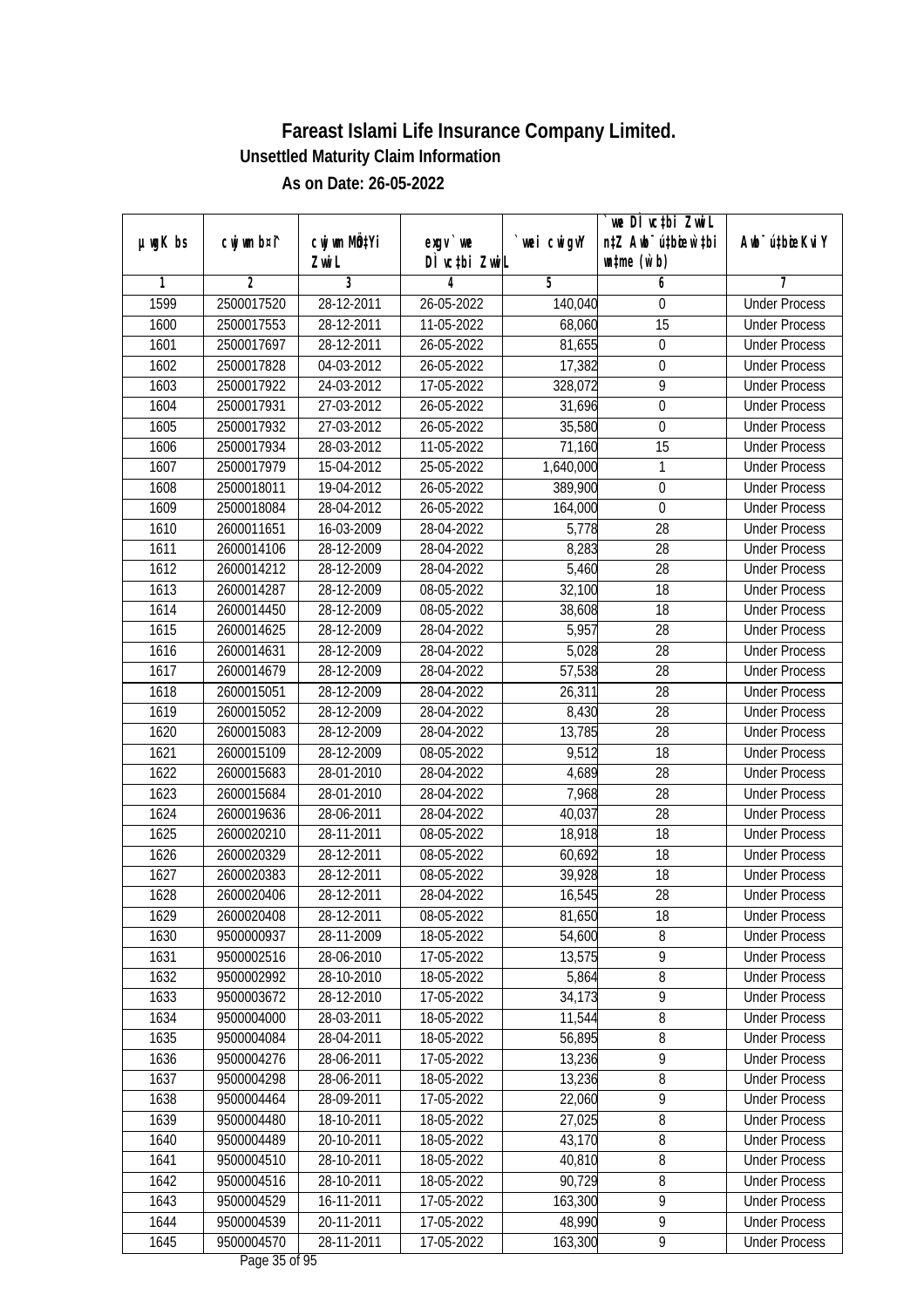|               |                |                           |                  |             | we DI vctbi ZwiL                 |                             |
|---------------|----------------|---------------------------|------------------|-------------|----------------------------------|-----------------------------|
| $µ$ ug $K$ bs | cwj wm b¤i^    | cwj wm MQ <sup>1</sup> Yi | $exgV$ we        | `wei cwigvY | n‡Z Awb <sup>-</sup> ú‡bicen`‡bi | Awb <sup>-</sup> ú‡bioeKviY |
|               |                | Zwi L                     | DÌ vctbi ZwiL    |             | $\n  untime\n  (u`b)\n$          |                             |
| 1             | $\overline{2}$ | 3                         | 4                | 5           | 6                                | 7                           |
| 1646          | 9500004571     | 28-11-2011                | 17-05-2022       | 158,190     | 9                                | <b>Under Process</b>        |
| 1647          | 9500004602     | 15-12-2011                | 17-05-2022       | 81,650      | $\overline{9}$                   | <b>Under Process</b>        |
| 1648          | 9500004604     | 15-12-2011                | 17-05-2022       | 81,650      | $\overline{9}$                   | <b>Under Process</b>        |
| 1649          | 9500004610     | 18-12-2011                | 17-05-2022       | 49,005      | 9                                | <b>Under Process</b>        |
| 1650          | 9500004638     | $28-12-2011$              | 18-05-2022       | 97,980      | 8                                | <b>Under Process</b>        |
| 1651          | 9500004660     | 28-12-2011                | 18-05-2022       | 200,000     | 8                                | <b>Under Process</b>        |
| 1652          | 9500004685     | 28-12-2011                | 18-05-2022       | 20,406      | 8                                | <b>Under Process</b>        |
| 1653          | 9500004705     | 28-12-2011                | 18-05-2022       | 44,638      | $\overline{8}$                   | <b>Under Process</b>        |
| 1654          | 9500004720     | 28-12-2011                | 18-05-2022       | 163,310     | 8                                | <b>Under Process</b>        |
| 1655          | 9500004751     | 28-12-2011                | 17-05-2022       | 22,060      | 9                                | <b>Under Process</b>        |
| 1656          | 9500004754     | 28-12-2011                | 17-05-2022       | 77,105      | 9                                | <b>Under Process</b>        |
| 1657          | 9500004758     | 28-12-2011                | 18-05-2022       | 163,300     | 8                                | <b>Under Process</b>        |
| 1658          | 9500004794     | 28-12-2011                | 17-05-2022       | 80,264      | $\overline{9}$                   | <b>Under Process</b>        |
| 1659          | 9500004798     | 28-12-2011                | 17-05-2022       | 125,710     | 9                                | <b>Under Process</b>        |
| 1660          | 9500004850     | 28-12-2011                | 18-05-2022       | 81,650      | 8                                | <b>Under Process</b>        |
| 1661          | 9500004890     | 28-12-2011                | 17-05-2022       | 163,300     | 9                                | <b>Under Process</b>        |
| 1662          | 9500004900     | 28-12-2011                | 18-05-2022       | 6,387       | 8                                | <b>Under Process</b>        |
| 1663          | 9500004933     | 28-12-2011                | 18-05-2022       | 65,325      | 8                                | <b>Under Process</b>        |
| 1664          | 9500004948     | 28-12-2011                | 18-05-2022       | 11,030      | 8                                | <b>Under Process</b>        |
| 1665          | 9500004956     | 28-02-2012                | 17-05-2022       | 328,000     | 9                                | <b>Under Process</b>        |
| 1666          | 9500004973     | 19-02-2012                | 18-05-2022       | 65,600      | 8                                | <b>Under Process</b>        |
| 1667          | 9600003620     | 28-12-2008                | 28-04-2022       | 15,477      | 28                               | <b>Under Process</b>        |
| 1668          | 9600004525     | 28-06-2009                | 28-04-2022       | 40,620      | 28                               | <b>Under Process</b>        |
| 1669          | 9600004597     | 28-06-2009                | 28-04-2022       | 7,947       | 28                               | <b>Under Process</b>        |
| 1670          | 9600004612     | 25-06-2009                | 23-05-2022       | 13,048      | 3                                | <b>Under Process</b>        |
| 1671          | 9600005419     | 28-12-2009                | 28-04-2022       | 4,050       | 28                               | <b>Under Process</b>        |
| 1672          | 9600005653     | 28-03-2010                | 23-05-2022       | 26,229      | 3                                | <b>Under Process</b>        |
| 1673          | 9600005679     | 28-03-2010                | 28-04-2022       | 27,483      | 28                               | <b>Under Process</b>        |
| 1674          | 9600007410     | 28-12-2011                | 23-05-2022       | 92,254      | $\overline{3}$                   | <b>Under Process</b>        |
| 1675          | 9600007639     | 28-12-2011                | 23-05-2022       | 130,640     | $\overline{3}$                   | <b>Under Process</b>        |
| 1676          | 9600007653     | 28-12-2011                | 23-05-2022       | 16,545      | 3                                | <b>Under Process</b>        |
| 1677          | 9600007682     | 28-12-2011                | 16-05-2022       | 98,004      | 10                               | <b>Under Process</b>        |
| 1678          | 9700006178     | 28-11-2011                | 08-05-2022       | 10,665      | 18                               | <b>Under Process</b>        |
| 1679          | 9700006220     | 28-12-2011                | 26-05-2022       | 79,725      | $\boldsymbol{0}$                 | <b>Under Process</b>        |
| 1680          | 9700006313     | 28-02-2012                | 16-05-2022       | 90,678      | 10                               | <b>Under Process</b>        |
| 1681          | 9700006320     | 28-02-2012                | 10-05-2022       | 164,000     | 16                               | <b>Under Process</b>        |
| 1682          | 9700006355     | 28-04-2012                | 24-05-2022       | 65,240      | $\overline{2}$                   | <b>Under Process</b>        |
| 1683          | 9700006360     | 28-04-2012                | 24-05-2022       | 164,000     | $\overline{2}$                   | <b>Under Process</b>        |
| 1684          | 9800000219     | 28-12-2010                | 16-05-2022       | 240,800     | 10                               | <b>Under Process</b>        |
| 1685          | 9800000441     | 21-03-2011                | 22-05-2022       | 69,960      | $\overline{4}$                   | <b>Under Process</b>        |
| 1686          | 9800000511     | 28-06-2011                | 09-05-2022       | 1,578,600   | 17                               | <b>Under Process</b>        |
| 1687          | 9800000592     | 11-12-2011                | 22-05-2022       | 55,150      | 4                                | <b>Under Process</b>        |
| 1688          | 9900000239     | 28-02-2011                | $22 - 05 - 2022$ | 92,542      | 4                                | <b>Under Process</b>        |
| 1689          | 9900000296     | 18-05-2011                | 26-05-2022       | 17,490      | $\overline{0}$                   | <b>Under Process</b>        |
| 1690          | 9900000450     | 12-12-2011                | 09-05-2022       | 34,980      | 17                               | <b>Under Process</b>        |
| 1691          | 9700005698     | 28-12-2010                | 08-05-2022       | 20,000      | 18                               | <b>Under Process</b>        |
| 1692          | 9600005704     | 28-04-2010                | 23-05-2022       | 103,140     | $\mathfrak{Z}$                   | <b>Under Process</b>        |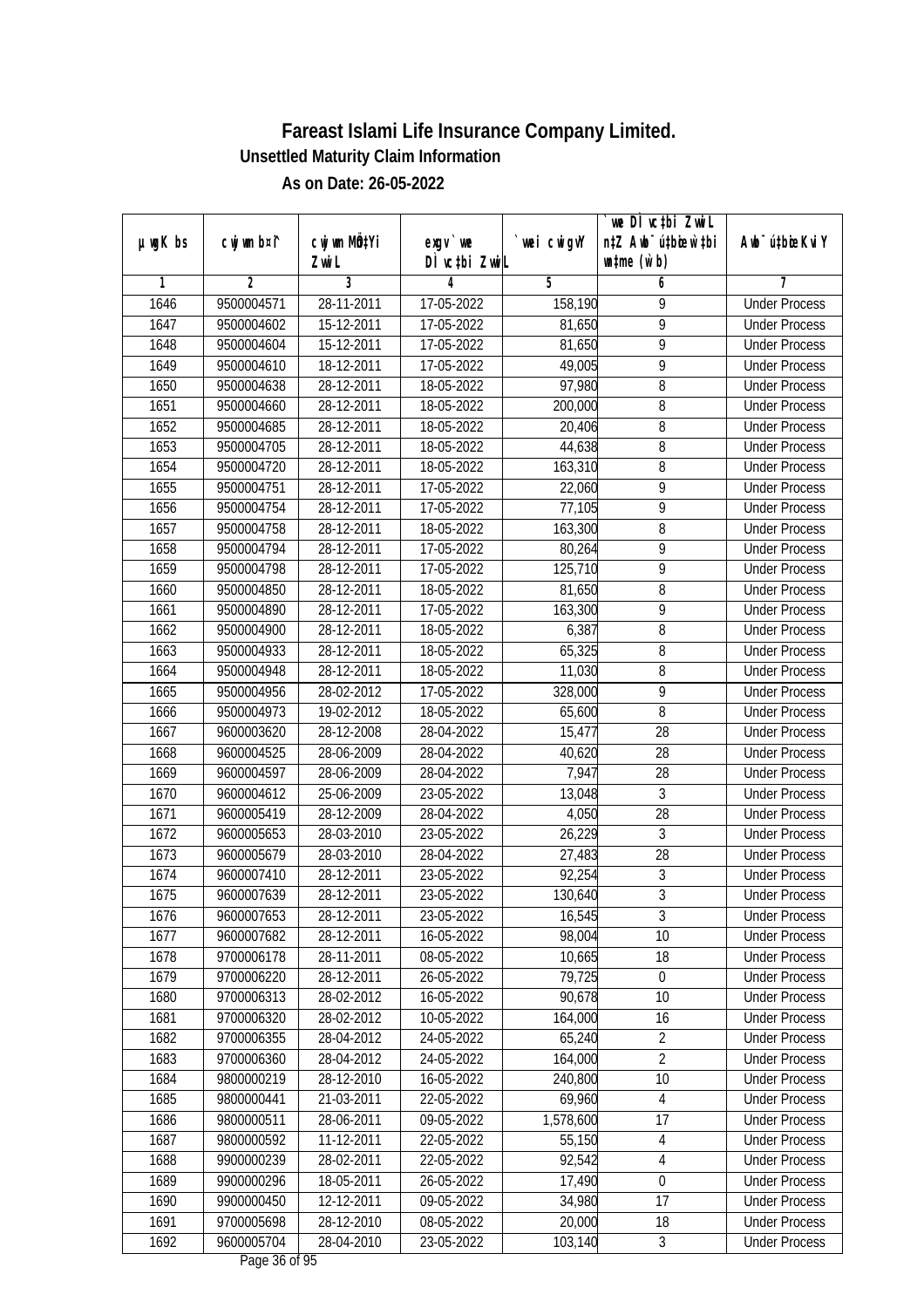|               |                |                       |                            |            | we DI vctbi ZwiL<br>n‡Z Awb <sup>-</sup> ú‡bicen`‡bi |                             |
|---------------|----------------|-----------------------|----------------------------|------------|------------------------------------------------------|-----------------------------|
| $µ$ ug $K$ bs | cwj wm b¤i^    | cwj wm MQtYi<br>Zwi L | $exgV$ we<br>DÌ vctbi ZwiL | wei cwigvY | $\n  untime\n  (u`b)\n$                              | Awb <sup>-</sup> ú‡bioeKviY |
| 1             | $\overline{2}$ | 3                     | 4                          | 5          | 6                                                    | 7                           |
| 1693          | 9600006342     | 28-12-2010            | 23-05-2022                 | 22,428     | 3                                                    | <b>Under Process</b>        |
| 1694          | 9600007367     | 21-12-2011            | 23-05-2022                 | 163,300    | $\overline{3}$                                       | <b>Under Process</b>        |
| 1695          | 9700000331     | 28-06-2008            | 25-05-2022                 | 32,040     | $\mathbf{1}$                                         | <b>Under Process</b>        |
| 1696          | 9700001906     | 22-02-2009            | 08-05-2022                 | 26,441     | 18                                                   | <b>Under Process</b>        |
| 1697          | 9700005484     | 28-12-2010            | 10-05-2022                 | 135,745    | 16                                                   | <b>Under Process</b>        |
| 1698          | 017030386      | 25-05-2011            | 16-05-2022                 | 12,008     | 10                                                   | <b>Under Process</b>        |
| 1699          | 017031259      | 28-01-2012            | 25-05-2022                 | 64,576     | 1                                                    | <b>Under Process</b>        |
| 1700          | 004031270      | 28-08-2008            | 24-05-2022                 | 6,858      | $\overline{2}$                                       | <b>Under Process</b>        |
| 1701          | 004028770      | 28-06-2008            | 23-05-2022                 | 6,703      | $\overline{3}$                                       | <b>Under Process</b>        |
| 1702          | 004053531      | 28-06-2009            | 24-05-2022                 | 7,517      | $\overline{2}$                                       | <b>Under Process</b>        |
| 1703          | 034007881      | 28-11-2009            | 25-05-2022                 | 7,995      | $\mathbf{1}$                                         | <b>Under Process</b>        |
| 1704          | 004047649      | 27-12-2009            | 26-05-2022                 | 12,314     | $\boldsymbol{0}$                                     | <b>Under Process</b>        |
| 1705          | 027010086      | 28-07-2005            | 22-03-2022                 | 25,979     | 65                                                   | <b>Under Process</b>        |
| 1706          | 045014727      | 28-12-2009            | 20-04-2022                 | 3,192      | 36                                                   | <b>Under Process</b>        |
| 1707          | 042005954      | 26-05-2010            | 23-05-2022                 | 6,623      | $\sqrt{3}$                                           | <b>Under Process</b>        |
| 1708          | 042004502      | 28-10-2009            | 23-05-2022                 | 3,363      | $\overline{3}$                                       | <b>Under Process</b>        |
| 1709          | 042005465      | 28-01-2010            | 23-05-2022                 | 3,258      | $\mathfrak{Z}$                                       | <b>Under Process</b>        |
| 1710          | 045019640      | 28-02-2011            | 24-05-2022                 | 6,204      | $\overline{2}$                                       | <b>Under Process</b>        |
| 1711          | 004050000      | 28-07-2010            | 26-05-2022                 | 37,100     | $\boldsymbol{0}$                                     | <b>Under Process</b>        |
| 1712          | 030019450      | 28-08-2010            | 25-05-2022                 | 3,692      | 1                                                    | <b>Under Process</b>        |
| 1713          | 057007913      | 28-04-2011            | 23-05-2022                 | 19,398     | $\mathfrak{Z}$                                       | <b>Under Process</b>        |
| 1714          | 03400019017    | 28-12-2010            | 25-05-2022                 | 18,323     | 1                                                    | <b>Under Process</b>        |
| 1715          | 057007914      | 28-04-2011            | 23-05-2022                 | 22,816     | $\mathfrak{Z}$                                       | <b>Under Process</b>        |
| 1716          | 000001308      | 19-10-2009            | 25-05-2022                 | 10,000     | $\mathbf{1}$                                         | <b>Under Process</b>        |
| 1717          | 048000892      | 28-10-2011            | 24-05-2022                 | 55,199     | $\overline{2}$                                       | <b>Under Process</b>        |
| 1718          | 045023371      | 28-12-2011            | 20-04-2022                 | 39,985     | 36                                                   | <b>Under Process</b>        |
| 1719          | 01500018208    | 28-12-2011            | 25-05-2022                 | 532,449    | 1                                                    | <b>Under Process</b>        |
| 1720          | 043035475      | 28-06-2011            | 18-05-2022                 | 5,856      | 8                                                    | <b>Under Process</b>        |
| 1721          | 045023070      | 28-12-2011            | 22-05-2022                 | 39,505     | $\sqrt{4}$                                           | <b>Under Process</b>        |
| 1722          | 015026640      | 28-12-2011            | 25-05-2022                 | 31,977     | $\mathbf{1}$                                         | <b>Under Process</b>        |
| 1723          | 042008082      | 22-06-2011            | 24-05-2022                 | 18,660     | 2                                                    | <b>Under Process</b>        |
| 1724          | 042007137      | 28-12-2010            | 24-05-2022                 | 17,062     | $\overline{2}$                                       | <b>Under Process</b>        |
| 1725          | 042006742      | 28-11-2010            | 23-05-2022                 | 13,032     | $\overline{3}$                                       | <b>Under Process</b>        |
| 1726          | 017030831      | 13-10-2011            | 16-05-2022                 | 14,948     | 10                                                   | <b>Under Process</b>        |
| 1727          | 015026875      | 28-12-2011            | 25-05-2022                 | 120,715    | 1                                                    | <b>Under Process</b>        |
| 1728          | 043035741      | 04-06-2011            | 24-05-2022                 | 5,538      | $\overline{2}$                                       | <b>Under Process</b>        |
| 1729          | 059006036      | 19-06-2011            | 24-05-2022                 | 96,132     | $\overline{2}$                                       | <b>Under Process</b>        |
| 1730          | 011031088      | 11-12-2011            | 23-05-2022                 | 34,743     | $\overline{3}$                                       | <b>Under Process</b>        |
| 1731          | 011022575      | 28-12-2009            | 23-05-2022                 | 21,918     | $\overline{3}$                                       | <b>Under Process</b>        |
| 1732          | 021077418      | 28-06-2011            | 26-05-2022                 | 9,604      | $\boldsymbol{0}$                                     | <b>Under Process</b>        |
| 1733          | 004054469      | 27-12-2010            | 23-05-2022                 | 17,628     | 3                                                    | <b>Under Process</b>        |
| 1734          | 004056533      | 27-10-2011            | 25-05-2022                 | 6,294      | $\mathbf{1}$                                         | <b>Under Process</b>        |
| 1735          | 030014406      | 28-12-2010            | 26-05-2022                 | 41,616     | $\boldsymbol{0}$                                     | <b>Under Process</b>        |
| 1736          | 049020343      | 25-06-2009            | 23-05-2022                 | 4,270      | $\sqrt{3}$                                           | <b>Under Process</b>        |
| 1737          | 049020341      | 25-06-2009            | 23-05-2022                 | 3,766      | $\overline{3}$                                       | <b>Under Process</b>        |
| 1738          | 049021675      | 28-07-2009            | 23-05-2022                 | 4,089      | $\overline{3}$                                       | <b>Under Process</b>        |
| 1739          | 049020345      | 25-06-2009            | 23-05-2022                 | 4,047      | $\overline{3}$                                       | <b>Under Process</b>        |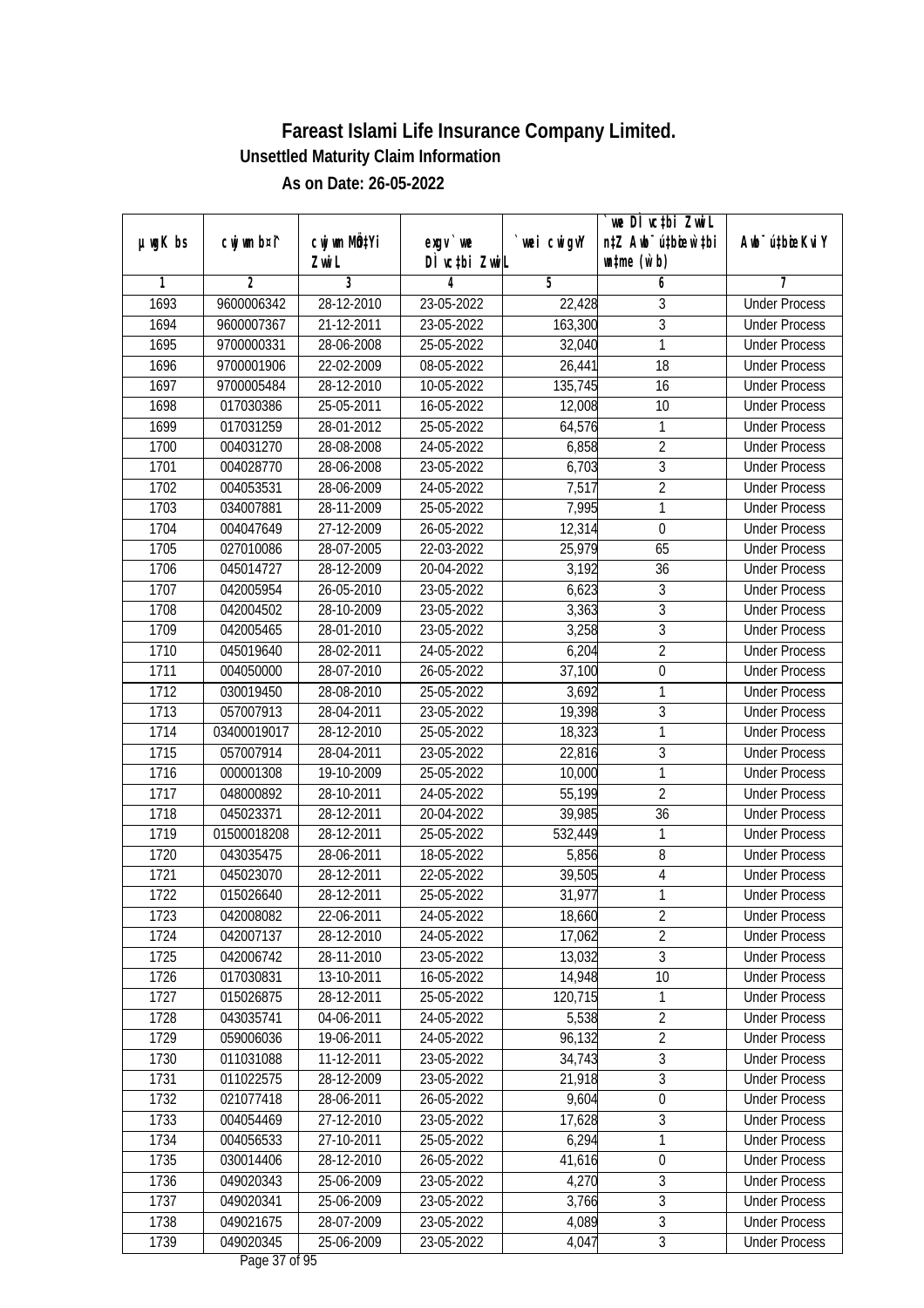|               |                |              |               |             | `we DÌ vc‡bi ZwwiL               |                             |
|---------------|----------------|--------------|---------------|-------------|----------------------------------|-----------------------------|
| $µ$ ug $K$ bs | cwj wm b¤i^    | cwj wm MQtYi | exgy `we      | `wei cwigvY | n‡Z Awb <sup>-</sup> ú‡bioen`‡bi | Awb <sup>-</sup> ú‡bioeKviY |
|               |                | Zwi L        | DÌ vcțbi ZwiL |             | $\n  untime\n  (u`b)\n$          |                             |
| 1             | $\overline{2}$ | 3            | 4             | 5           | 6                                | 7                           |
| 1740          | 049020346      | 25-06-2009   | 23-05-2022    | 3,658       | 3                                | <b>Under Process</b>        |
| 1741          | 049021677      | 28-07-2009   | 23-05-2022    | 5,247       | $\overline{3}$                   | <b>Under Process</b>        |
| 1742          | 004056562      | 27-10-2011   | 23-05-2022    | 44,814      | $\overline{3}$                   | <b>Under Process</b>        |
| 1743          | 030014484      | 28-03-2011   | 25-05-2022    | 6,434       | 1                                | <b>Under Process</b>        |
| 1744          | 015019471      | 25-04-2009   | 23-05-2022    | 18,375      | $\overline{3}$                   | <b>Under Process</b>        |
| 1745          | 004056532      | 27-10-2011   | 25-05-2022    | 8,020       | 1                                | <b>Under Process</b>        |
| 1746          | 045023513      | 28-12-2011   | 25-05-2022    | 39,975      | 1                                | <b>Under Process</b>        |
| 1747          | 001012995      | 04-10-2011   | 19-05-2022    | 17,040      | 7                                | <b>Under Process</b>        |
| 1748          | 015026029      | 28-11-2011   | 23-05-2022    | 86,400      | 3                                | <b>Under Process</b>        |
| 1749          | 017031197      | 28-12-2011   | 25-05-2022    | 29,358      | 1                                | <b>Under Process</b>        |
| 1750          | 017031019      | 15-12-2011   | 25-05-2022    | 33,927      | 1                                | <b>Under Process</b>        |
| 1751          | 030021666      | 01-12-2011   | 25-05-2022    | 78,456      | 1                                | <b>Under Process</b>        |
| 1752          | 057006464      | 28-03-2010   | 18-05-2022    | 10,021      | $\overline{8}$                   | <b>Under Process</b>        |
| 1753          | 038002661      | 28-06-2011   | 27-04-2022    | 6,664       | 29                               | <b>Under Process</b>        |
| 1754          | 017030925      | 26-11-2011   | 16-05-2022    | 12,246      | 10                               | <b>Under Process</b>        |
| 1755          | 04300010919    | 11-12-2011   | 18-05-2022    | 44,937      | 8                                | <b>Under Process</b>        |
| 1756          | 045022851      | 28-12-2011   | 24-05-2022    | 39,975      | $\overline{2}$                   | <b>Under Process</b>        |
| 1757          | 03400025381    | 28-02-2011   | 25-05-2022    | 81,079      | 1                                | <b>Under Process</b>        |
| 1758          | 033015693      | 09-03-2011   | 26-05-2022    | 5,515       | $\boldsymbol{0}$                 | <b>Under Process</b>        |
| 1759          | 017030968      | 25-11-2011   | 25-05-2022    | 95,940      | 1                                | <b>Under Process</b>        |
| 1760          | 060002266      | 28-12-2008   | 24-05-2022    | 6,534       | $\overline{2}$                   | <b>Under Process</b>        |
| 1761          | 04500014153    | 28-12-2011   | 23-05-2022    | 38,697      | 3                                | <b>Under Process</b>        |
| 1762          | 045011348      | 28-06-2008   | 20-04-2022    | 23,669      | 36                               | <b>Under Process</b>        |
| 1763          | 001012827      | 28-06-2011   | 19-05-2022    | 9,935       | $\overline{1}$                   | <b>Under Process</b>        |
| 1764          | 03800004128    | 28-12-2011   | 17-05-2022    | 77,391      | 9                                | <b>Under Process</b>        |
| 1765          | 03800004135    | 28-12-2011   | 17-05-2022    | 58,046      | 9                                | <b>Under Process</b>        |
| 1766          | 045017855      | 15-09-2010   | 20-04-2022    | 5,430       | 36                               | <b>Under Process</b>        |
| 1767          | 045021811      | 28-09-2011   | 20-04-2022    | 17,617      | 36                               | <b>Under Process</b>        |
| 1768          | 027032900      | 17-11-2011   | 25-05-2022    | 97,076      | 1                                | <b>Under Process</b>        |
| 1769          | 004027399      | 28-04-2008   | 23-05-2022    | 14,061      | $\overline{3}$                   | <b>Under Process</b>        |
| 1770          | 004052925      | 28-06-2010   | 23-05-2022    | 13,343      | 3                                | <b>Under Process</b>        |
| 1771          | 015026195      | 28-12-2011   | 25-05-2022    | 8,746       | 1                                | <b>Under Process</b>        |
| 1772          | 030021888      | 28-12-2011   | 25-05-2022    | 31,320      | 1                                | <b>Under Process</b>        |
| 1773          | 017031341      | 28-01-2012   | 25-05-2022    | 40,360      | 1                                | <b>Under Process</b>        |
| 1774          | 0940001492     | 28-04-2012   | 17-05-2022    | 194,326     | 9                                | <b>Under Process</b>        |
| 1775          | 0941004540     | 28-03-2012   | 28-04-2022    | 55,004      | 28                               | <b>Under Process</b>        |
| 1776          | 0941004561     | 02-04-2012   | 23-05-2022    | 194,326     | 3                                | <b>Under Process</b>        |
| 1777          | 0941004571     | 09-04-2012   | 28-04-2022    | 194,326     | 28                               | <b>Under Process</b>        |
| 1778          | 0942003406     | 28-04-2011   | 18-05-2022    | 36,403      | $\overline{8}$                   | <b>Under Process</b>        |
| 1779          | 0942003781     | 27-10-2011   | 18-05-2022    | 22,557      | 8                                | <b>Under Process</b>        |
| 1780          | 0942003960     | 28-12-2011   | 18-05-2022    | 38,697      | 8                                | <b>Under Process</b>        |
| 1781          | 0942004241     | 27-03-2012   | 18-05-2022    | 55,614      | $\overline{8}$                   | <b>Under Process</b>        |
| 1782          | 0942004257     | 28-03-2012   | 18-05-2022    | 94,384      | 8                                | <b>Under Process</b>        |
| 1783          | 0942004262     | 28-03-2012   | 18-05-2022    | 194,326     | $\overline{8}$                   | <b>Under Process</b>        |
| 1784          | 0942004271     | 02-04-2012   | 18-05-2022    | 66,491      | $\overline{8}$                   | <b>Under Process</b>        |
| 1785          | 0942004275     | 17-04-2012   | 18-05-2022    | 51,421      | 8                                | <b>Under Process</b>        |
| 1786          | 0942004291     | 28-04-2012   | 18-05-2022    | 18,036      | 8                                | <b>Under Process</b>        |
|               |                |              |               |             |                                  |                             |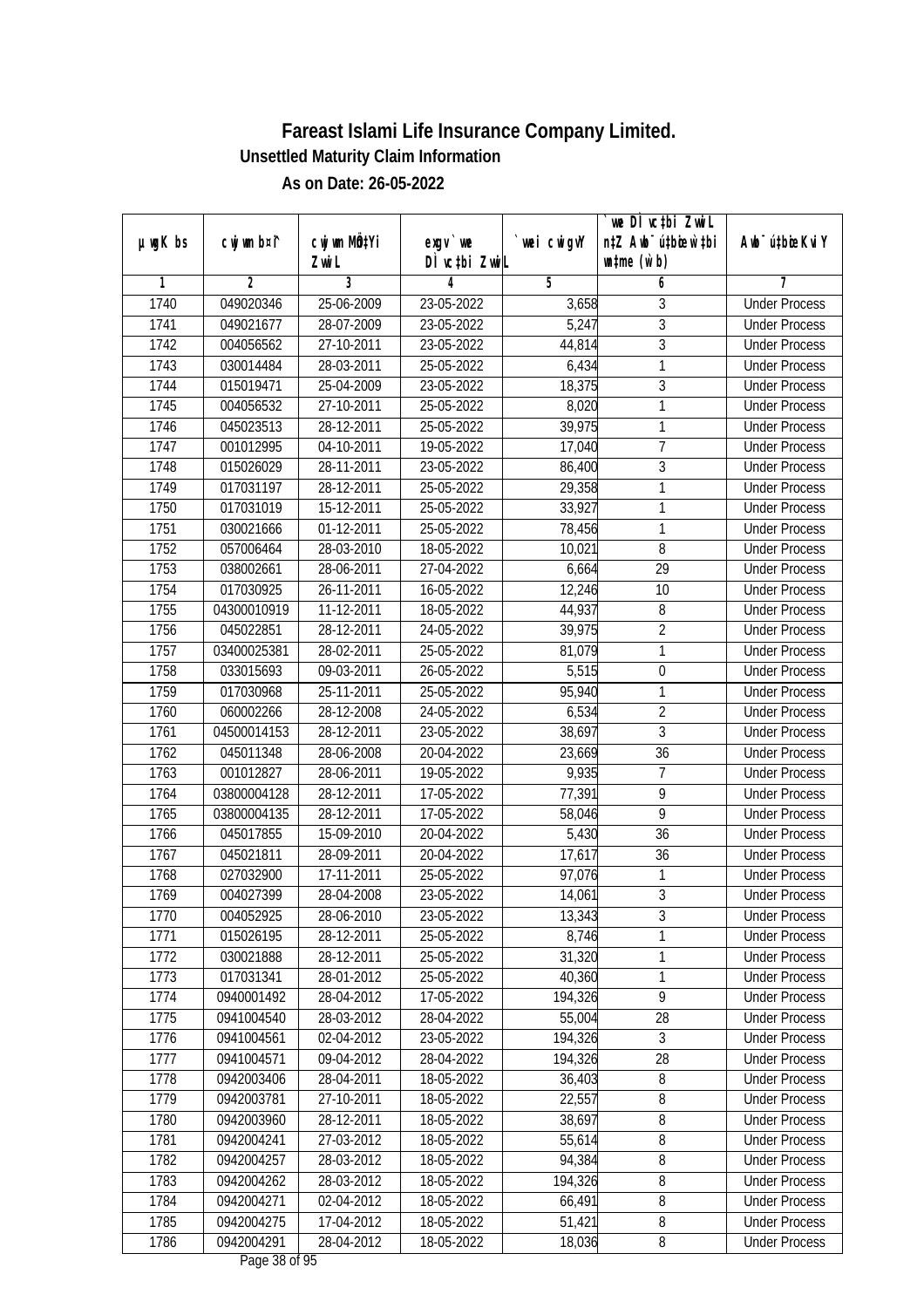|               | cwj wm b¤i^    | cwj wm MQtYi |                           | wei cwigvY | we DI vctbi ZwiL<br>n‡Z Awb <sup>-</sup> ú‡bioar`‡bi | Awb <sup>-</sup> ú‡bioeKviY |
|---------------|----------------|--------------|---------------------------|------------|------------------------------------------------------|-----------------------------|
| $µ$ ug $K$ bs |                | Zwi L        | exgv `we<br>DÌ vctbi ZwiL |            | $\n  untime\n  (u`b)\n$                              |                             |
| 1             | $\overline{2}$ | 3            | 4                         | 5          | 6                                                    | 7                           |
| 1787          | 0942004324     | 28-04-2012   | 18-05-2022                | 95,836     | 8                                                    | <b>Under Process</b>        |
| 1788          | 0943004090     | 28-06-2011   | 28-04-2022                | 24,851     | $\overline{28}$                                      | <b>Under Process</b>        |
| 1789          | 0943004239     | 09-10-2011   | 28-04-2022                | 25,628     | $\overline{28}$                                      | <b>Under Process</b>        |
| 1790          | 0943004476     | 08-12-2011   | 28-04-2022                | 57,247     | 28                                                   | <b>Under Process</b>        |
| 1791          | 0943004507     | 13-12-2011   | 08-05-2022                | 35,571     | $\overline{18}$                                      | <b>Under Process</b>        |
| 1792          | 0943004508     | 13-12-2011   | 28-04-2022                | 73,118     | $\overline{28}$                                      | <b>Under Process</b>        |
| 1793          | 0943004593     | 28-12-2011   | 28-04-2022                | 72,168     | 28                                                   | <b>Under Process</b>        |
| 1794          | 0943004689     | 28-12-2011   | 28-04-2022                | 36,497     | 28                                                   | <b>Under Process</b>        |
| 1795          | 0943004779     | 28-12-2011   | 26-05-2022                | 102,137    | $\boldsymbol{0}$                                     | <b>Under Process</b>        |
| 1796          | 0943004868     | 26-02-2012   | 28-04-2022                | 92,544     | 28                                                   | <b>Under Process</b>        |
| 1797          | 0943004901     | 07-03-2012   | 28-04-2022                | 37,656     | $\overline{28}$                                      | <b>Under Process</b>        |
| 1798          | 0943004936     | 18-03-2012   | 26-05-2022                | 38,866     | $\boldsymbol{0}$                                     | <b>Under Process</b>        |
| 1799          | 0943004970     | 07-04-2012   | 26-05-2022                | 179,262    | $\overline{0}$                                       | <b>Under Process</b>        |
| 1800          | 0944002007     | 28-11-2009   | 25-05-2022                | 6,510      | 1                                                    | <b>Under Process</b>        |
| 1801          | 0944007586     | 10-04-2011   | 25-05-2022                | 16,127     | $\mathbf{1}$                                         | <b>Under Process</b>        |
| 1802          | 0944008425     | 31-12-2011   | 10-05-2022                | 74,320     | 16                                                   | <b>Under Process</b>        |
| 1803          | 0944008550     | 25-02-2012   | 25-05-2022                | 13,528     | 1                                                    | <b>Under Process</b>        |
| 1804          | 0944008568     | 15-02-2012   | 25-05-2022                | 80,066     | $\mathbf{1}$                                         | <b>Under Process</b>        |
| 1805          | 0944008610     | 06-03-2012   | 10-05-2022                | 41,801     | 16                                                   | <b>Under Process</b>        |
| 1806          | 0944008643     | 08-04-2012   | 27-04-2022                | 9,809      | 29                                                   | <b>Under Process</b>        |
| 1807          | 0944008649     | 25-03-2012   | 25-05-2022                | 26,908     | $\mathbf{1}$                                         | <b>Under Process</b>        |
| 1808          | 0944008683     | 08-02-2012   | 10-05-2022                | 78,774     | 16                                                   | <b>Under Process</b>        |
| 1809          | 0945005238     | 13-11-2010   | 26-05-2022                | 37,754     | $\boldsymbol{0}$                                     | <b>Under Process</b>        |
| 1810          | 0945005464     | 28-11-2010   | 26-05-2022                | 48,701     | $\boldsymbol{0}$                                     | <b>Under Process</b>        |
| 1811          | 0945006436     | 28-12-2010   | 26-05-2022                | 54,756     | $\mathbf 0$                                          | <b>Under Process</b>        |
| 1812          | 0945006592     | 28-02-2011   | 24-04-2022                | 11,051     | 32                                                   | <b>Under Process</b>        |
| 1813          | 0945006629     | 21-03-2011   | 26-05-2022                | 21,162     | $\mathbf 0$                                          | <b>Under Process</b>        |
| 1814          | 0945007030     | 28-04-2011   | 11-05-2022                | 17,201     | 15                                                   | <b>Under Process</b>        |
| 1815          | 0945008012     | 19-10-2011   | 24-04-2022                | 38,165     | 32                                                   | <b>Under Process</b>        |
| 1816          | 0945008047     | 19-10-2011   | 26-05-2022                | 27,804     | $\boldsymbol{0}$                                     | <b>Under Process</b>        |
| 1817          | 0945008091     | 24-10-2011   | 26-05-2022                | 48,313     | 0                                                    | <b>Under Process</b>        |
| 1818          | 0945008115     | 01-11-2011   | 26-05-2022                | 13,902     | $\boldsymbol{0}$                                     | <b>Under Process</b>        |
| 1819          | 0945008198     | 10-11-2011   | 26-05-2022                | 33,897     | $\mathbf 0$                                          | <b>Under Process</b>        |
| 1820          | 0945008244     | 17-11-2011   | 24-04-2022                | 72,271     | 32                                                   | <b>Under Process</b>        |
| 1821          | 0945008346     | 28-11-2011   | 26-05-2022                | 31,882     | $\boldsymbol{0}$                                     | <b>Under Process</b>        |
| 1822          | 0945008494     | 19-12-2011   | 16-05-2022                | 38,116     | 10                                                   | <b>Under Process</b>        |
| 1823          | 0945008536     | 26-12-2011   | 26-05-2022                | 15,520     | $\boldsymbol{0}$                                     | <b>Under Process</b>        |
| 1824          | 0945008573     | 28-12-2011   | 24-04-2022                | 38,697     | 32                                                   | <b>Under Process</b>        |
| 1825          | 0945008653     | 28-12-2011   | 26-05-2022                | 14,458     | $\boldsymbol{0}$                                     | <b>Under Process</b>        |
| 1826          | 0945009005     | 28-12-2011   | 26-05-2022                | 96,743     | $\boldsymbol{0}$                                     | <b>Under Process</b>        |
| 1827          | 0945009048     | 28-12-2011   | 26-05-2022                | 16,578     | 0                                                    | <b>Under Process</b>        |
| 1828          | 0945009089     | 12-02-2012   | 24-04-2022                | 81,993     | 32                                                   | <b>Under Process</b>        |
| 1829          | 0945009136     | 27-02-2012   | 26-05-2022                | 97,167     | $\mathbf 0$                                          | <b>Under Process</b>        |
| 1830          | 0945009183     | 28-02-2012   | 24-04-2022                | 97,167     | 32                                                   | <b>Under Process</b>        |
| 1831          | 0945009189     | 28-02-2012   | 26-05-2022                | 38,866     | $\pmb{0}$                                            | <b>Under Process</b>        |
| 1832          | 0945009212     | 28-02-2012   | 24-04-2022                | 160,894    | 32                                                   | <b>Under Process</b>        |
| 1833          | 0945009218     | 28-02-2012   | 11-05-2022                | 11,310     | 15                                                   | <b>Under Process</b>        |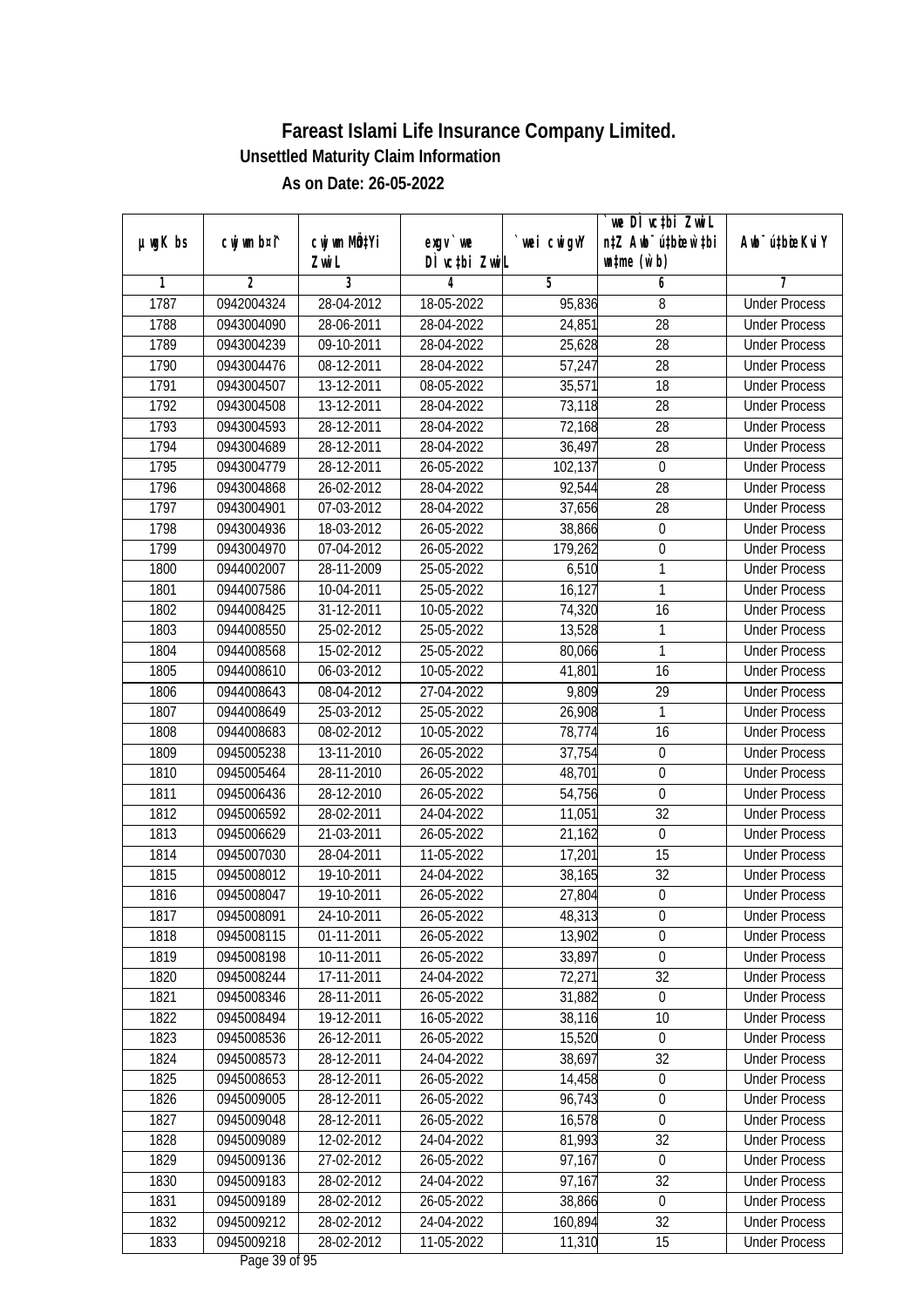|              |                          |                          |                            |                  | we DI vctbi ZwiL                                            |                                              |
|--------------|--------------------------|--------------------------|----------------------------|------------------|-------------------------------------------------------------|----------------------------------------------|
| µwgK bs      | cwj wm b¤i^              | cwj wm MQtYi<br>Zwi L    | $exgv$ we<br>DÌ vctbi ZwiL | `wei cwigvY      | n‡Z Awb <sup>-</sup> ú‡bicen`‡bi<br>$\n  untime\n  (u`b)\n$ | Awb <sup>-</sup> ú‡bioeKviY                  |
| 1            | $\overline{2}$           | 3                        | 4                          | $\overline{5}$   | 6                                                           | 7                                            |
| 1834         | 0945009225               | 28-02-2012               | 26-05-2022                 | 26,912           | 0                                                           | <b>Under Process</b>                         |
| 1835         | 0945009243               | 28-02-2012               | 11-05-2022                 | 86,800           | $\overline{15}$                                             | <b>Under Process</b>                         |
| 1836         | 0945009266               | 28-02-2012               | 24-04-2022                 | 13,535           | $\overline{32}$                                             | <b>Under Process</b>                         |
| 1837         | 0945009287               | 28-03-2012               | 26-05-2022                 | 34,394           | $\boldsymbol{0}$                                            | <b>Under Process</b>                         |
| 1838         | 0945009289               | 21-02-2012               | 26-05-2022                 | 118,702          | $\overline{0}$                                              | <b>Under Process</b>                         |
| 1839         | 0945009302               | 28-03-2012               | 26-05-2022                 | 50,964           | 0                                                           | <b>Under Process</b>                         |
| 1840         | 0945009326               | 28-03-2012               | 11-05-2022                 | 46,828           | $\overline{15}$                                             | <b>Under Process</b>                         |
| 1841         | 0945009332               | 28-03-2012               | 26-05-2022                 | 35,685           | $\boldsymbol{0}$                                            | <b>Under Process</b>                         |
| 1842         | 0945009348               | 28-03-2012               | 11-05-2022                 | 21,722           | $\overline{15}$                                             | <b>Under Process</b>                         |
| 1843         | 0945009440               | 28-04-2012               | 26-05-2022                 | 11,824           | $\boldsymbol{0}$                                            | <b>Under Process</b>                         |
| 1844         | 0945009454               | 28-04-2012               | 26-05-2022                 | 37,192           | $\boldsymbol{0}$                                            | <b>Under Process</b>                         |
| 1845         | 0945009460               | 28-04-2012               | 26-05-2022                 | 6,538            | 0                                                           | <b>Under Process</b>                         |
| 1846         | 0946002462               | 28-01-2010               | 17-05-2022                 | 9,205            | $\overline{9}$                                              | <b>Under Process</b>                         |
| 1847         | 0946004027               | 28-09-2010               | 22-05-2022                 | 20,760           | $\sqrt{4}$                                                  | <b>Under Process</b>                         |
| 1848         | 0946008295               | 15-12-2011               | 25-05-2022                 | 38,697           | 1                                                           | <b>Under Process</b>                         |
| 1849         | 0946008323               | 28-12-2011               | 17-05-2022                 | 9,877            | 9                                                           | <b>Under Process</b>                         |
| 1850         | 0946008419               | 18-02-2012               | 17-05-2022                 | 97,167           | 9                                                           | <b>Under Process</b>                         |
| 1851         | 0946008591               | 10-03-2012               | 22-05-2022                 | 194,326          | $\overline{4}$                                              | <b>Under Process</b>                         |
| 1852         | 0946008595               | 15-03-2012               | 08-05-2022                 | 12,918           | 18                                                          | <b>Under Process</b>                         |
| 1853         |                          |                          |                            |                  | 9                                                           |                                              |
|              | 0946008605               | 20-03-2012               | 17-05-2022                 | 58,301           | $\overline{9}$                                              | <b>Under Process</b><br><b>Under Process</b> |
| 1854         | 0946008606               | 20-03-2012               | 17-05-2022                 | 58,301           | 18                                                          |                                              |
| 1855         | 0946008618               | 28-03-2012               | 08-05-2022                 | 13,337           |                                                             | <b>Under Process</b>                         |
| 1856         | 0946008668               | 03-04-2012               | 25-05-2022                 | 14,619           | 1<br>$\mathbf{1}$                                           | <b>Under Process</b>                         |
| 1857         | 0946008687               | 21-03-2012               | 25-05-2022                 | 7,956            | 1                                                           | <b>Under Process</b>                         |
| 1858<br>1859 | 0946008748<br>0946008770 | 04-04-2012<br>20-03-2012 | 25-05-2022<br>08-05-2022   | 16,371           | 18                                                          | <b>Under Process</b><br><b>Under Process</b> |
| 1860         |                          | 15-04-2012               |                            | 38,866<br>25,711 | 28                                                          | <b>Under Process</b>                         |
|              | 0946008771<br>0946008789 | 28-04-2012               | 28-04-2022                 |                  | 9                                                           |                                              |
| 1861         |                          |                          | 17-05-2022                 | 56,631           |                                                             | <b>Under Process</b>                         |
| 1862         | 0946008791               | 28-04-2012               | 22-05-2022                 | 191,664          | $\overline{4}$                                              | <b>Under Process</b>                         |
| 1863         | 0946008819               | 09-04-2012               | 28-04-2022                 | 27,506           | 28                                                          | <b>Under Process</b>                         |
| 1864         | 0946008820               | 15-04-2012               | 28-04-2022                 | 25,711           | 28                                                          | <b>Under Process</b>                         |
| 1865         | 0946008821               | 28-04-2012               | 25-05-2022                 | 34,885           | 1                                                           | <b>Under Process</b>                         |
| 1866         | 0946008848               | 28-04-2012               | 22-05-2022                 | 186,340          | $\sqrt{4}$                                                  | <b>Under Process</b>                         |
| 1867         | 0946008868<br>0946008898 | 30-04-2012               | 22-05-2022                 | 194,326          | $\overline{\mathbf{4}}$                                     | <b>Under Process</b>                         |
| 1868         |                          | 28-04-2012               | 17-05-2022                 | 188,034          | 9                                                           | <b>Under Process</b>                         |
| 1869         | 0946008912               | 08-04-2012               | 22-05-2022                 | 63,130           | 4                                                           | <b>Under Process</b>                         |
| 1870         | 2600020632               | 28-12-2011               | 28-04-2022                 | 32,675           | 28                                                          | <b>Under Process</b>                         |
| 1871         | 2600020796               | 28-12-2011               | 28-04-2022                 | 129,096          | 28                                                          | <b>Under Process</b>                         |
| 1872         | 2600020822               | 28-12-2011               | 27-04-2022                 | 62,790           | 29                                                          | <b>Under Process</b>                         |
| 1873         | 2600020912               | 28-02-2012               | 28-04-2022                 | 82,000           | 28                                                          | <b>Under Process</b>                         |
| 1874         | 2700009244               | 20-12-2011               | 25-05-2022                 | 326,600          | 1                                                           | <b>Under Process</b>                         |
| 1875         | 2700009290               | 28-12-2011               | 25-05-2022                 | 81,650           | 1                                                           | <b>Under Process</b>                         |
| 1876         | 2700009439               | 28-12-2011               | 17-05-2022                 | 72,510           | $\overline{9}$                                              | <b>Under Process</b>                         |
| 1877         | 2700009548               | 28-12-2011               | 26-05-2022                 | 11,204           | $\overline{0}$                                              | <b>Under Process</b>                         |
| 1878         | 2700009573               | 28-02-2012               | 16-05-2022                 | 75,444           | 10                                                          | <b>Under Process</b>                         |
| 1879         | 2700009580               | 28-02-2012               | 11-05-2022                 | 24,052           | 15                                                          | <b>Under Process</b>                         |
| 1880         | 2700009619               | 28-03-2012               | 17-05-2022                 | 22,360           | 9                                                           | <b>Under Process</b>                         |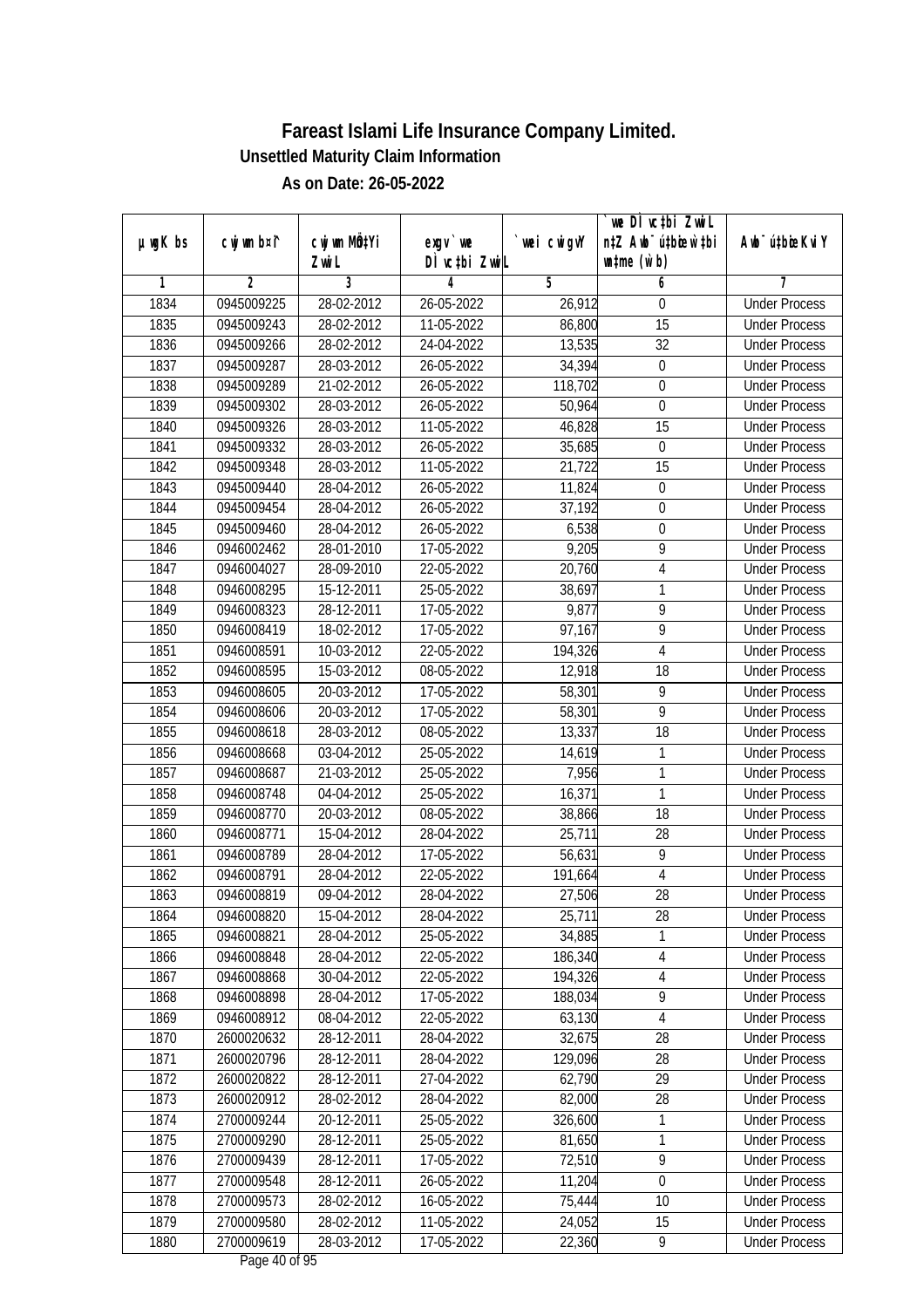|               |             |                           |                  |             | we DI vctbi ZwiL                 |                             |
|---------------|-------------|---------------------------|------------------|-------------|----------------------------------|-----------------------------|
| $µ$ ug $K$ bs | cwj wm b¤i^ | cwj wm MQ <sup>1</sup> Yi | $exgV$ we        | `wei cwigvY | n‡Z Awb <sup>-</sup> ú‡bioen`‡bi | Awb <sup>-</sup> ú‡bioeKviY |
|               |             | Zwi L                     | DÌ vctbi ZwiL    |             | $\n  untime\n  (u`b)\n$          |                             |
| 1             | 2           | 3                         | 4                | 5           | 6                                | 7                           |
| 1881          | 2700009625  | 01-04-2012                | 17-05-2022       | 6,708       | 9                                | <b>Under Process</b>        |
| 1882          | 2700009643  | 15-04-2012                | 25-05-2022       | 46,692      | 1                                | <b>Under Process</b>        |
| 1883          | 2700009672  | 28-04-2012                | 17-05-2022       | 49,200      | 9                                | <b>Under Process</b>        |
| 1884          | 2700009681  | 28-04-2012                | 25-05-2022       | 59,240      | 1                                | <b>Under Process</b>        |
| 1885          | 2800000437  | 19-10-2009                | 26-05-2022       | 3,810       | $\boldsymbol{0}$                 | <b>Under Process</b>        |
| 1886          | 2800000921  | 28-12-2009                | 24-05-2022       | 306,700     | $\overline{2}$                   | <b>Under Process</b>        |
| 1887          | 2800001322  | 28-02-2010                | 26-05-2022       | 110,700     | $\boldsymbol{0}$                 | <b>Under Process</b>        |
| 1888          | 2800001828  | 28-06-2010                | 26-05-2022       | 159,680     | $\overline{0}$                   | <b>Under Process</b>        |
| 1889          | 2800003337  | 28-12-2011                | 26-05-2022       | 816,500     | $\boldsymbol{0}$                 | <b>Under Process</b>        |
| 1890          | 2800003342  | 28-12-2011                | 26-05-2022       | 280,232     | $\boldsymbol{0}$                 | <b>Under Process</b>        |
| 1891          | 2800003414  | 28-03-2012                | 26-05-2022       | 92,274      | $\mathbf 0$                      | <b>Under Process</b>        |
| 1892          | 2900003719  | 28-12-2010                | 09-05-2022       | 6,537       | 17                               | <b>Under Process</b>        |
| 1893          | 2900004007  | 28-12-2010                | 16-05-2022       | 435,960     | $\overline{10}$                  | <b>Under Process</b>        |
| 1894          | 2900004008  | 28-12-2010                | 22-05-2022       | 81,900      | 4                                | <b>Under Process</b>        |
| 1895          | 2900004620  | 28-12-2011                | 26-05-2022       | 41,469      | 0                                | <b>Under Process</b>        |
| 1896          | 2900004681  | 28-12-2011                | 26-05-2022       | 6,746       | $\mathbf 0$                      | <b>Under Process</b>        |
| 1897          | 2900004782  | 05-03-2012                | 09-05-2022       | 164,000     | 17                               | <b>Under Process</b>        |
| 1898          | 2900004795  | 21-03-2012                | 09-05-2022       | 241,939     | 17                               | <b>Under Process</b>        |
| 1899          | 2900004797  | 21-03-2012                | 09-05-2022       | 241,920     | 17                               | <b>Under Process</b>        |
| 1900          | 2900004804  | 28-03-2012                | 16-05-2022       | 82,000      | 10                               | <b>Under Process</b>        |
| 1901          | 2900004815  | 22-04-2012                | 26-05-2022       | 41,510      | $\mathbf 0$                      | <b>Under Process</b>        |
| 1902          | 3000001907  | 28-12-2011                | 16-05-2022       | 44,120      | 10                               | <b>Under Process</b>        |
| 1903          | 3100002147  | 28-06-2006                | 22-05-2022       | 14,658      | $\overline{4}$                   | <b>Under Process</b>        |
| 1904          | 3100004134  | 28-12-2008                | 24-04-2022       | 72,775      | $\overline{32}$                  | <b>Under Process</b>        |
| 1905          | 3100004221  | 28-12-2008                | 17-05-2022       | 10,030      | 9                                | <b>Under Process</b>        |
| 1906          | 3100004325  | 28-02-2009                | 24-04-2022       | 9,100       | 32                               | <b>Under Process</b>        |
| 1907          | 3100005704  | 28-12-2011                | 24-04-2022       | 20,988      | 32                               | <b>Under Process</b>        |
| 1908          | 3100005891  | 28-01-2012                | 17-05-2022       | 65,600      | 9                                | <b>Under Process</b>        |
| 1909          | 3100005926  | 27-03-2012                | 23-05-2022       | 161,800     | $\overline{3}$                   | <b>Under Process</b>        |
| 1910          | 3100005954  | 25-04-2012                | 22-05-2022       | 82,000      | $\overline{4}$                   | <b>Under Process</b>        |
| 1911          | 3100005970  | 28-04-2012                | 22-05-2022       | 485,400     | 4                                | <b>Under Process</b>        |
| 1912          | 3100005972  | 28-04-2012                | 23-05-2022       | 82,000      | $\overline{3}$                   | <b>Under Process</b>        |
| 1913          | 3100005973  | 28-04-2012                | 26-05-2022       | 132,560     | $\boldsymbol{0}$                 | <b>Under Process</b>        |
| 1914          | 3100005984  | 28-04-2012                | 22-05-2022       | 795,500     | 4                                | <b>Under Process</b>        |
| 1915          | 3100005988  | 28-04-2012                | 22-05-2022       | 82,000      | $\sqrt{4}$                       | <b>Under Process</b>        |
| 1916          | 3100006004  | 28-04-2012                | 17-05-2022       | 164,000     | 9                                | <b>Under Process</b>        |
| 1917          | 3100006005  | 28-04-2012                | 22-05-2022       | 161,280     | 4                                | <b>Under Process</b>        |
| 1918          | 3100006006  | 28-04-2012                | 23-05-2022       | 128,740     | 3                                | <b>Under Process</b>        |
| 1919          | 3200006629  | 28-12-2009                | 27-04-2022       | 4,099       | 29                               | <b>Under Process</b>        |
| 1920          | 3200008471  | 28-03-2011                | 26-05-2022       | 82,475      | $\boldsymbol{0}$                 | <b>Under Process</b>        |
| 1921          | 3200008901  | 28-12-2011                | 27-04-2022       | 89,442      | 29                               | <b>Under Process</b>        |
| 1922          | 3200009012  | 18-04-2012                | 26-05-2022       | 184,000     | $\boldsymbol{0}$                 | <b>Under Process</b>        |
| 1923          | 3200009017  | 18-04-2012                | $26 - 05 - 2022$ | 90,206      | $\boldsymbol{0}$                 | <b>Under Process</b>        |
| 1924          | 3200009041  | 21-04-2012                | 26-05-2022       | 82,000      | $\boldsymbol{0}$                 | <b>Under Process</b>        |
| 1925          | 3300007342  | 18-03-2007                | 26-05-2022       | 89,943      | $\overline{0}$                   | <b>Under Process</b>        |
| 1926          | 3300007443  | 08-04-2007                | 23-05-2022       | 103,050     | $\mathfrak{Z}$                   | <b>Under Process</b>        |
| 1927          | 3300009824  | 28-05-2008                | 24-04-2022       | 5,252       | 32                               | <b>Under Process</b>        |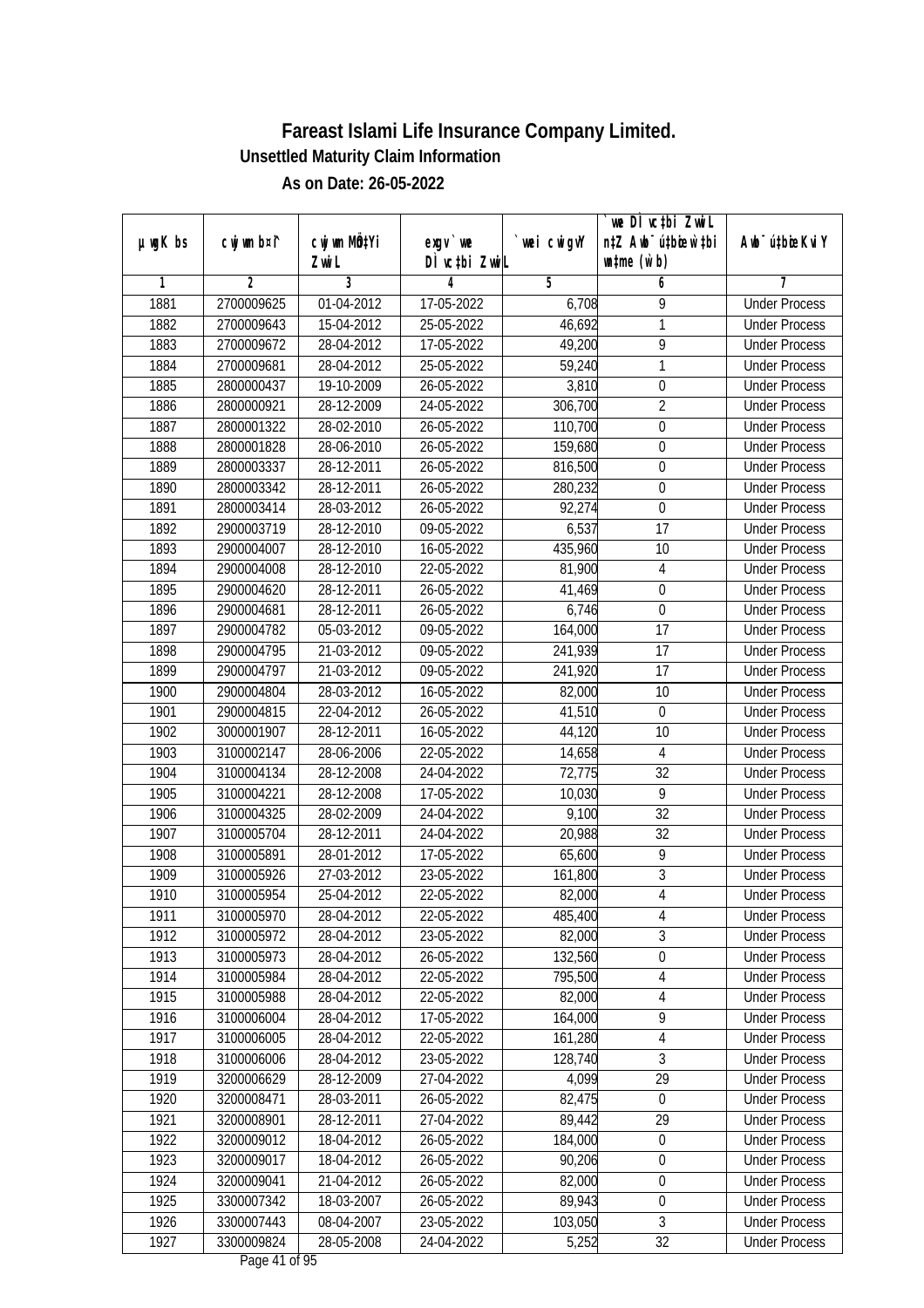|         |                |              |               |            | we DI vctbi Zwil                 |                             |
|---------|----------------|--------------|---------------|------------|----------------------------------|-----------------------------|
| µwgK bs | cwj wm b¤i^    | cwj wm MQtYi | $exqu$ we     | wei cwigvY | n‡Z Awb <sup>-</sup> ú‡biosw`‡bi | Awb <sup>-</sup> ú‡bioeKviY |
|         |                | Zwi L        | DÌ vctbi ZwiL |            | $\n  untime\n  (u`b)\n$          |                             |
| 1       | $\overline{2}$ | 3            | 4             | 5          | 6                                | 7                           |
| 1928    | 3300011153     | 28-06-2009   | 23-05-2022    | 8,314      | 3                                | <b>Under Process</b>        |
| 1929    | 3300011756     | 07-11-2009   | 09-05-2022    | 20,644     | $\overline{17}$                  | <b>Under Process</b>        |
| 1930    | 3300013145     | 28-12-2009   | 09-05-2022    | 18,200     | 17                               | <b>Under Process</b>        |
| 1931    | 3300013255     | 28-12-2009   | 09-05-2022    | 48,510     | 17                               | <b>Under Process</b>        |
| 1932    | 3300016577     | 13-12-2011   | 23-05-2022    | 17,490     | $\overline{3}$                   | <b>Under Process</b>        |
| 1933    | 3300016739     | 28-12-2011   | 23-05-2022    | 152,660    | $\mathfrak{Z}$                   | <b>Under Process</b>        |
| 1934    | 3300017096     | 12-03-2012   | 23-05-2022    | 82,000     | $\overline{3}$                   | <b>Under Process</b>        |
| 1935    | 3300017190     | 09-04-2012   | 09-05-2022    | 82,000     | $\overline{17}$                  | <b>Under Process</b>        |
| 1936    | 3300017209     | 18-04-2012   | 23-05-2022    | 41,274     | $\overline{3}$                   | <b>Under Process</b>        |
| 1937    | 3300017212     | 18-04-2012   | 23-05-2022    | 48,384     | $\mathfrak{Z}$                   | <b>Under Process</b>        |
| 1938    | 3400001077     | 28-12-2008   | 27-04-2022    | 27,682     | $\overline{29}$                  | <b>Under Process</b>        |
| 1939    | 3400001434     | 28-02-2009   | 26-05-2022    | 5,028      | $\boldsymbol{0}$                 | <b>Under Process</b>        |
| 1940    | 3400001443     | 28-02-2009   | 26-05-2022    | 23,789     | $\overline{0}$                   | <b>Under Process</b>        |
| 1941    | 3400001491     | 25-03-2009   | 26-05-2022    | 12,212     | 0                                | <b>Under Process</b>        |
| 1942    | 3400001504     | 27-03-2009   | 24-04-2022    | 14,178     | 32                               | <b>Under Process</b>        |
| 1943    | 3400001516     | 28-03-2009   | 11-05-2022    | 10,212     | 15                               | <b>Under Process</b>        |
| 1944    | 3400001541     | 28-03-2009   | 26-05-2022    | 20,960     | $\boldsymbol{0}$                 | <b>Under Process</b>        |
| 1945    | 3400001807     | 20-06-2009   | 26-05-2022    | 38,063     | 0                                | <b>Under Process</b>        |
| 1946    | 3400002170     | 28-06-2009   | 26-05-2022    | 53,423     | $\boldsymbol{0}$                 | <b>Under Process</b>        |
| 1947    | 3400002190     | 28-06-2009   | 27-04-2022    | 9,501      | 29                               | <b>Under Process</b>        |
| 1948    | 3400002634     | 11-10-2009   | 27-04-2022    | 149,105    | 29                               | <b>Under Process</b>        |
| 1949    | 3400002661     | 17-10-2009   | 26-05-2022    | 174,720    | $\boldsymbol{0}$                 | <b>Under Process</b>        |
| 1950    | 3400002740     | 25-10-2009   | 27-04-2022    | 17,017     | 29                               | <b>Under Process</b>        |
| 1951    | 3400002832     | 16-11-2009   | 27-04-2022    | 109,200    | 29                               | <b>Under Process</b>        |
| 1952    | 3400002892     | 23-11-2009   | 26-05-2022    | 19,628     | $\boldsymbol{0}$                 | <b>Under Process</b>        |
| 1953    | 3400003030     | 20-12-2009   | 26-05-2022    | 51,120     | $\boldsymbol{0}$                 | <b>Under Process</b>        |
| 1954    | 3400003861     | 26-12-2009   | 27-04-2022    | 4,433      | 29                               | <b>Under Process</b>        |
| 1955    | 3400003872     | 26-12-2009   | 11-05-2022    | 54,714     | 15                               | <b>Under Process</b>        |
| 1956    | 3400003944     | 26-12-2009   | 27-04-2022    | 57,939     | 29                               | <b>Under Process</b>        |
| 1957    | 3400004409     | 28-12-2009   | 11-05-2022    | 9,100      | 15                               | <b>Under Process</b>        |
| 1958    | 3400004474     | 26-12-2009   | 27-04-2022    | 99,585     | 29                               | <b>Under Process</b>        |
| 1959    | 3400004530     | 26-12-2009   | 24-04-2022    | 21,840     | 32                               | <b>Under Process</b>        |
| 1960    | 3400004657     | 28-03-2010   | 26-05-2022    | 9,437      | $\mathbf 0$                      | <b>Under Process</b>        |
| 1961    | 3400004782     | 28-03-2010   | 26-05-2022    | 241,400    | $\boldsymbol{0}$                 | <b>Under Process</b>        |
| 1962    | 3400004785     | 28-03-2010   | 26-05-2022    | 120,700    | 0                                | <b>Under Process</b>        |
| 1963    | 3400004790     | 28-03-2010   | 26-05-2022    | 120,700    | 0                                | <b>Under Process</b>        |
| 1964    | 3400004807     | 28-03-2010   | 26-05-2022    | 22,140     | $\boldsymbol{0}$                 | <b>Under Process</b>        |
| 1965    | 3400004811     | 28-03-2010   | 26-05-2022    | 55,350     | 0                                | <b>Under Process</b>        |
| 1966    | 017031396      | 28-12-2011   | 25-05-2022    | 36,666     | 1                                | <b>Under Process</b>        |
| 1967    | 043032230      | 25-10-2010   | 23-05-2022    | 29,328     | $\overline{3}$                   | <b>Under Process</b>        |
| 1968    | 000003507      | 06-08-2011   | 25-05-2022    | 20,000     | 1                                | <b>Under Process</b>        |
| 1969    | 015026221      | 20-12-2011   | 23-05-2022    | 12,576     | $\overline{3}$                   | <b>Under Process</b>        |
| 1970    | 004056600      | 28-10-2011   | 23-05-2022    | 39,975     | $\overline{3}$                   | <b>Under Process</b>        |
| 1971    | 004053116      | 28-12-2010   | 23-05-2022    | 37,000     | $\overline{3}$                   | <b>Under Process</b>        |
| 1972    | 004056601      | 28-10-2011   | 23-05-2022    | 38,279     | $\overline{3}$                   | <b>Under Process</b>        |
| 1973    | 004049703      | 28-06-2010   | 23-05-2022    | 3,900      | $\overline{3}$                   | <b>Under Process</b>        |
| 1974    | 004055497      |              |               |            | $\overline{3}$                   |                             |
|         |                | 28-06-2011   | 23-05-2022    | 15,468     |                                  | <b>Under Process</b>        |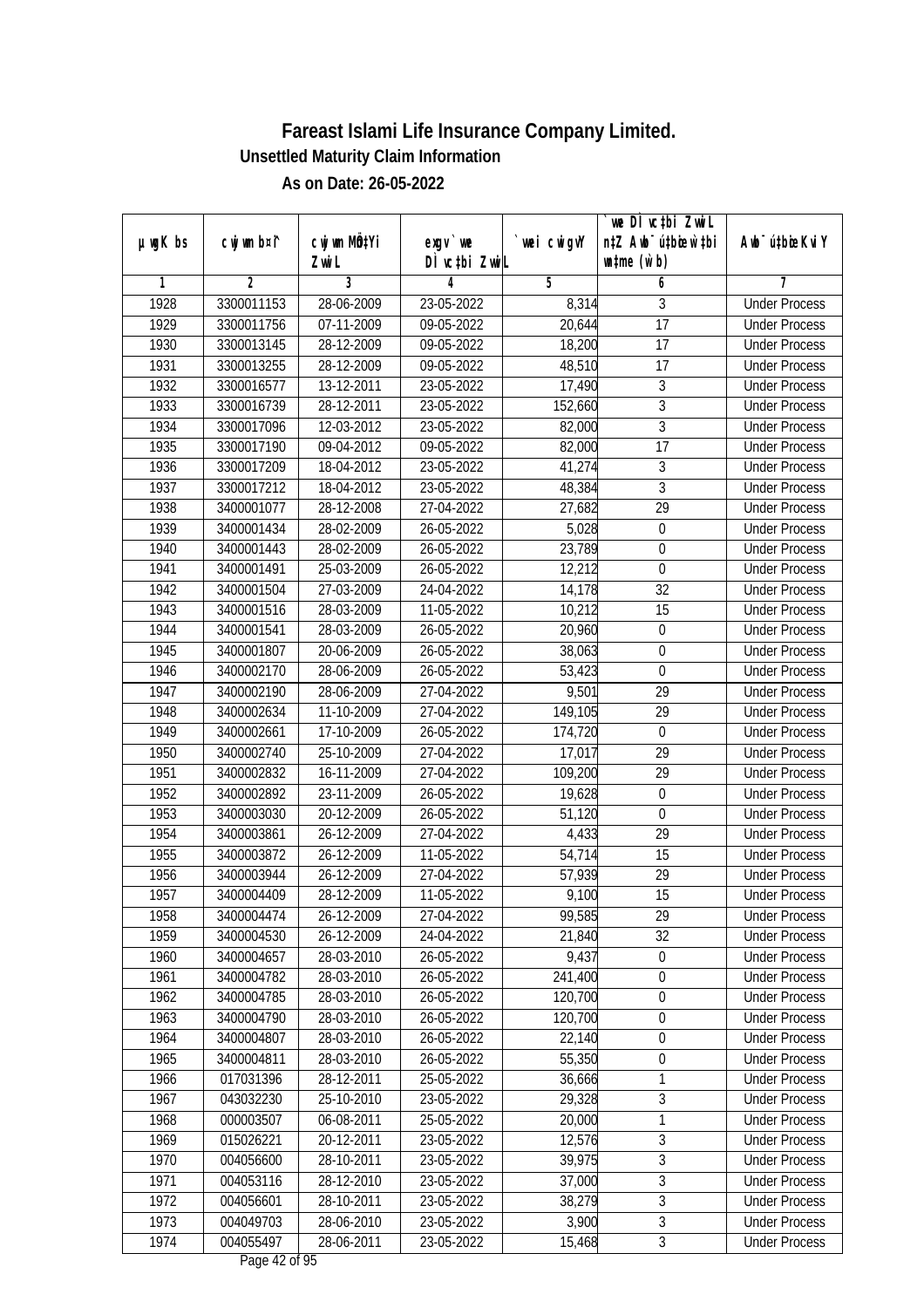|               |                |                           |               |             | we DI vctbi ZwiL                 |                             |
|---------------|----------------|---------------------------|---------------|-------------|----------------------------------|-----------------------------|
| $µ$ ug $K$ bs | cwj wm b¤i^    | cwj wm MQ <sup>1</sup> Yi | $exgV$ we     | `wei cwigvY | n‡Z Awb <sup>-</sup> ú‡bioen`‡bi | Awb <sup>-</sup> ú‡bioeKviY |
|               |                | Zwi L                     | DÌ vctbi ZwiL |             | $\n  untime\n  (u`b)\n$          |                             |
| 1             | $\overline{2}$ | 3                         | 4             | 5           | 6                                | 7                           |
| 1975          | 004057070      | 28-11-2011                | 23-05-2022    | 112,304     | 3                                | <b>Under Process</b>        |
| 1976          | 045022900      | 28-12-2011                | 25-05-2022    | 155,677     | 1                                | <b>Under Process</b>        |
| 1977          | 015026820      | 28-01-2012                | 25-05-2022    | 77,178      | 1                                | <b>Under Process</b>        |
| 1978          | 000001686      | 21-12-2009                | 25-05-2022    | 22,100      | 1                                | <b>Under Process</b>        |
| 1979          | 001011359      | 28-04-2010                | 19-05-2022    | 4,080       | $\overline{7}$                   | <b>Under Process</b>        |
| 1980          | 001012470      | 02-12-2010                | 11-05-2022    | 27,150      | 15                               | <b>Under Process</b>        |
| 1981          | 001011386      | 28-04-2010                | 19-05-2022    | 14,247      | 7                                | <b>Under Process</b>        |
| 1982          | 00100007335    | 03-02-2008                | 19-05-2022    | 5,354       | $\overline{7}$                   | <b>Under Process</b>        |
| 1983          | 057007963      | 26-04-2011                | 23-05-2022    | 5,515       | $\overline{3}$                   | <b>Under Process</b>        |
| 1984          | 045023206      | 28-12-2011                | 25-05-2022    | 11,174      | 1                                | <b>Under Process</b>        |
| 1985          | 051013004      | 28-07-2010                | 23-05-2022    | 18,984      | $\overline{3}$                   | <b>Under Process</b>        |
| 1986          | 045023666      | 28-12-2011                | 24-05-2022    | 17,648      | $\overline{2}$                   | <b>Under Process</b>        |
| 1987          | 045022931      | 28-12-2011                | 22-05-2022    | 36,801      | $\overline{4}$                   | <b>Under Process</b>        |
| 1988          | 001013058      | 15-11-2011                | 19-05-2022    | 47,970      | $\overline{1}$                   | <b>Under Process</b>        |
| 1989          | 017030897      | 20-10-2011                | 16-05-2022    | 191,880     | 10                               | <b>Under Process</b>        |
| 1990          | 017030508      | 28-06-2011                | 16-05-2022    | 94,620      | 10                               | <b>Under Process</b>        |
| 1991          | 043034312      | 28-03-2011                | 23-05-2022    | 3,088       | 3                                | <b>Under Process</b>        |
| 1992          | 001009778      | 28-06-2009                | 19-05-2022    | 9,836       | $\overline{7}$                   | <b>Under Process</b>        |
| 1993          | 001013060      | 19-11-2011                | 19-05-2022    | 31,818      | $\overline{7}$                   | <b>Under Process</b>        |
| 1994          | 00100007299    | 03-01-2008                | 19-05-2022    | 3,962       | 7                                | <b>Under Process</b>        |
| 1995          | 027032903      | 28-11-2011                | 25-05-2022    | 84,036      | 1                                | <b>Under Process</b>        |
| 1996          | 027032745      | 20-11-2011                | 25-05-2022    | 36,575      | 1                                | <b>Under Process</b>        |
| 1997          | 027030889      | 28-02-2011                | 25-05-2022    | 4,784       | 1                                | <b>Under Process</b>        |
| 1998          | 017030844      | 24-10-2011                | 16-05-2022    | 92,367      | 10                               | <b>Under Process</b>        |
| 1999          | 048000902      | 22-01-2012                | 24-05-2022    | 96,360      | $\sqrt{2}$                       | <b>Under Process</b>        |
| 2000          | 045022616      | 28-11-2011                | 24-05-2022    | 5,744       | $\sqrt{2}$                       | <b>Under Process</b>        |
| 2001          | 045022618      | 28-11-2011                | 24-05-2022    | 13,236      | $\overline{2}$                   | <b>Under Process</b>        |
| 2002          | 045023651      | 28-12-2011                | 24-05-2022    | 13,236      | $\overline{2}$                   | <b>Under Process</b>        |
| 2003          | 015025121      | 16-04-2011                | 23-05-2022    | 29,780      | $\overline{3}$                   | <b>Under Process</b>        |
| 2004          | 045023323      | 28-12-2011                | 25-05-2022    | 17,010      | $\overline{1}$                   | <b>Under Process</b>        |
| 2005          | 007030183      | 28-04-2012                | 24-05-2022    | 37,648      | 2                                | <b>Under Process</b>        |
| 2006          | 042008126      | 28-06-2011                | 24-05-2022    | 15,590      | $\overline{2}$                   | <b>Under Process</b>        |
| 2007          | 015026152      | 28-12-2011                | 25-05-2022    | 60,200      | 1                                | <b>Under Process</b>        |
| 2008          | 015026451      | 28-12-2011                | 25-05-2022    | 27,000      | 1                                | <b>Under Process</b>        |
| 2009          | 015026999      | 28-01-2012                | 25-05-2022    | 40,150      | 1                                | <b>Under Process</b>        |
| 2010          | 01500018239    | 28-12-2011                | 25-05-2022    | 56,158      | 1                                | <b>Under Process</b>        |
| 2011          | 015026450      | 22-12-2011                | 25-05-2022    | 64,682      | 1                                | <b>Under Process</b>        |
| 2012          | 01500017730    | 28-10-2011                | 25-05-2022    | 147,209     | 1                                | <b>Under Process</b>        |
| 2013          | 015026243      | 28-12-2011                | 25-05-2022    | 93,396      | 1                                | <b>Under Process</b>        |
| 2014          | 015026463      | 28-12-2011                | 25-05-2022    | 130,680     | 1                                | <b>Under Process</b>        |
| 2015          | 01500017716    | 28-10-2011                | 25-05-2022    | 78,824      | 1                                | <b>Under Process</b>        |
| 2016          | 015026975      | 28-01-2012                | $25-05-2022$  | 108,174     | 1                                | <b>Under Process</b>        |
| 2017          | 015027060      | 24-04-2012                | 25-05-2022    | 31,275      | 1                                | <b>Under Process</b>        |
| 2018          | 015027015      | 28-04-2012                | 25-05-2022    | 321,200     | 1                                | <b>Under Process</b>        |
| 2019          | 049032167      | 28-11-2011                | 24-05-2022    | 10,494      | $\overline{2}$                   | <b>Under Process</b>        |
| 2020          | 045023564      | 28-12-2011                | 22-05-2022    | 4,198       | $\overline{4}$                   | <b>Under Process</b>        |
| 2021          | 045024026      | 28-03-2012                | 22-05-2022    | 26,832      | $\overline{4}$                   | <b>Under Process</b>        |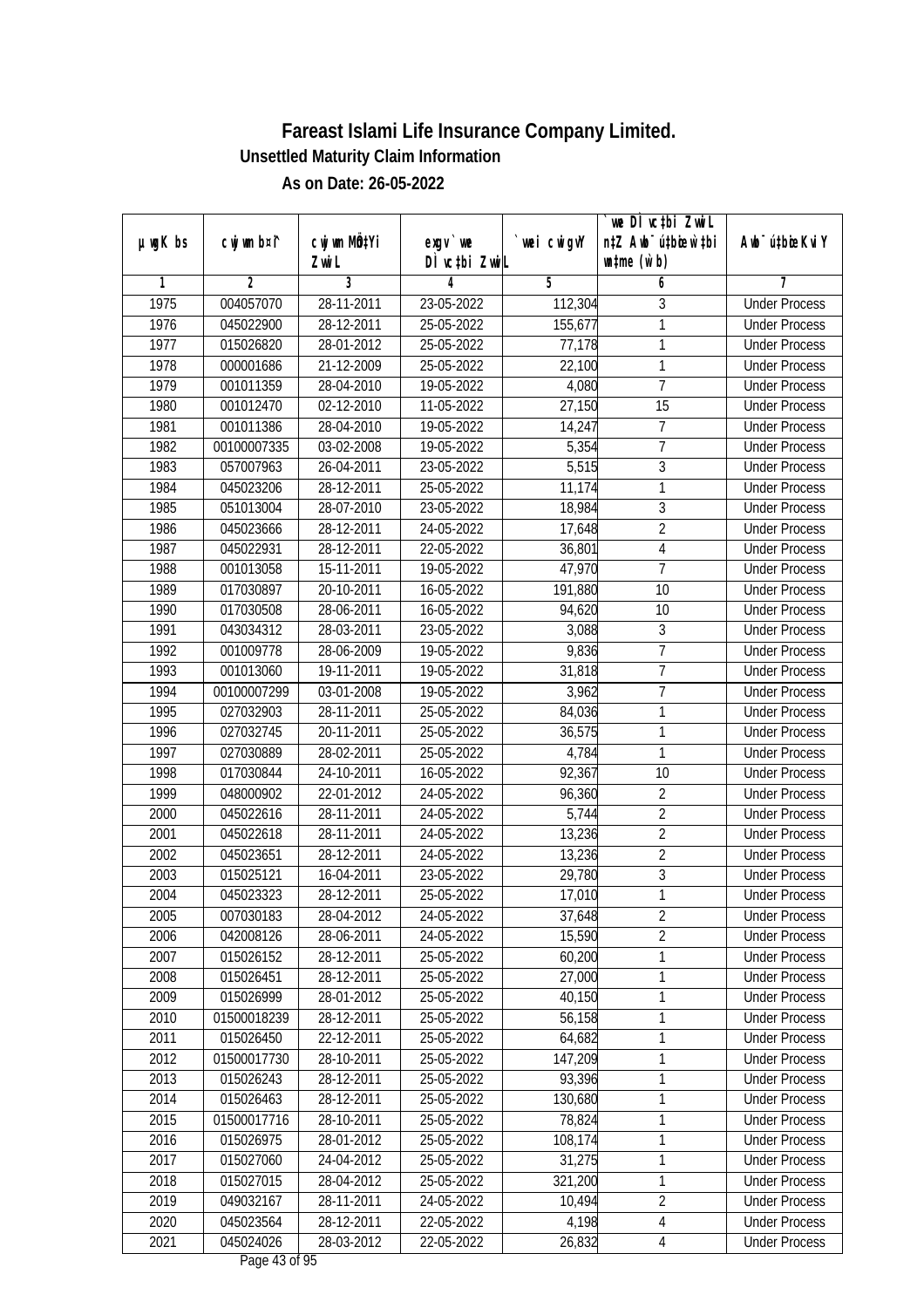|               |                |              |               |             | we DI vctbi ZwiL                 |                             |
|---------------|----------------|--------------|---------------|-------------|----------------------------------|-----------------------------|
| $µ$ ug $K$ bs | cwj wm b¤i^    | cwj wm MQtYi | $exgv$ we     | `wei cwigvY | n‡Z Awb <sup>-</sup> ú‡bioar`‡bi | Awb <sup>-</sup> ú‡bioeKviY |
|               |                | Zwi L        | DÌ vctbi ZwiL |             | $\n  untime\n  (u`b)\n$          |                             |
| 1             | $\overline{2}$ | 3            | 4             | 5           | 6                                | 7                           |
| 2022          | 043037635      | 05-04-2012   | 24-05-2022    | 74,763      | $\overline{2}$                   | <b>Under Process</b>        |
| 2023          | 051014264      | 28-06-2011   | 23-05-2022    | 10,810      | 3                                | <b>Under Process</b>        |
| 2024          | 022030277      | 28-10-2011   | 26-05-2022    | 61,643      | $\overline{0}$                   | <b>Under Process</b>        |
| 2025          | 021079702      | 28-12-2011   | 26-05-2022    | 179,976     | 0                                | <b>Under Process</b>        |
| 2026          | 02200013999    | 21-06-2011   | 26-05-2022    | 36,495      | $\overline{0}$                   | <b>Under Process</b>        |
| 2027          | 021080015      | 28-12-2011   | 26-05-2022    | 58,176      | 0                                | <b>Under Process</b>        |
| 2028          | 021080825      | 28-12-2011   | 26-05-2022    | 33,594      | $\boldsymbol{0}$                 | <b>Under Process</b>        |
| 2029          | 021078565      | 17-10-2011   | 26-05-2022    | 39,708      | $\boldsymbol{0}$                 | <b>Under Process</b>        |
| 2030          | 022028727      | 12-05-2011   | 26-05-2022    | 153,382     | $\boldsymbol{0}$                 | <b>Under Process</b>        |
| 2031          | 022028159      | 10-02-2011   | 26-05-2022    | 10,689      | $\boldsymbol{0}$                 | <b>Under Process</b>        |
| 2032          | 022032206      | 28-04-2012   | 26-05-2022    | 48,780      | $\boldsymbol{0}$                 | <b>Under Process</b>        |
| 2033          | 022031537      | 12-02-2012   | 26-05-2022    | 149,880     | 0                                | <b>Under Process</b>        |
| 2034          | 022026815      | 28-11-2010   | 26-05-2022    | 44,034      | $\overline{0}$                   | <b>Under Process</b>        |
| 2035          | 021080885      | 19-02-2012   | 26-05-2022    | 83,382      | $\boldsymbol{0}$                 | <b>Under Process</b>        |
| 2036          | 021063479      | 19-12-2009   | 26-05-2022    | 62,508      | $\boldsymbol{0}$                 | <b>Under Process</b>        |
| 2037          | 022031608      | 20-02-2012   | 26-05-2022    | 67,310      | $\boldsymbol{0}$                 | <b>Under Process</b>        |
| 2038          | 021078673      | 28-09-2011   | 26-05-2022    | 47,878      | $\boldsymbol{0}$                 | <b>Under Process</b>        |
| 2039          | 03400035979    | 28-01-2012   | 25-05-2022    | 88,576      | 1                                | <b>Under Process</b>        |
| 2040          | 03400036325    | 28-01-2012   | 25-05-2022    | 93,174      | 1                                | <b>Under Process</b>        |
| 2041          | 03400038378    | 28-04-2012   | 25-05-2022    | 36,288      | 1                                | <b>Under Process</b>        |
| 2042          | 03400036234    | 17-12-2011   | 25-05-2022    | 38,697      | 1                                | <b>Under Process</b>        |
| 2043          | 030012975      | 09-12-2010   | 25-05-2022    | 8,958       | 1                                | <b>Under Process</b>        |
| 2044          | 045023558      | 28-12-2011   | 22-05-2022    | 3,420       | 4                                | <b>Under Process</b>        |
| 2045          | 045022392      | 28-11-2011   | 22-05-2022    | 17,381      | $\overline{4}$                   | <b>Under Process</b>        |
| 2046          | 045022390      | 28-11-2011   | 22-05-2022    | 17,711      | $\sqrt{4}$                       | <b>Under Process</b>        |
| 2047          | 054006344      | 28-11-2009   | 25-05-2022    | 11,147      | 1                                | <b>Under Process</b>        |
| 2048          | 030022470      | 28-03-2012   | 25-05-2022    | 84,092      | 1                                | <b>Under Process</b>        |
| 2049          | 030021117      | 28-11-2011   | 25-05-2022    | 39,425      | 1                                | <b>Under Process</b>        |
| 2050          | 030021229      | 28-12-2011   | 25-05-2022    | 147,200     | 1                                | <b>Under Process</b>        |
| 2051          | 030022259      | 28-03-2012   | 25-05-2022    | 14,160      | 1                                | <b>Under Process</b>        |
| 2052          | 030022142      | 28-02-2012   | 25-05-2022    | 13,615      | 1                                | <b>Under Process</b>        |
| 2053          | 04600002942    | 28-09-2010   | 25-05-2022    | 13,566      | 1                                | <b>Under Process</b>        |
| 2054          | 02700007053    | 21-11-2011   | 23-05-2022    | 48,091      | 3                                | <b>Under Process</b>        |
| 2055          | 065001008      | 28-10-2009   | 26-05-2022    | 173,448     | $\overline{0}$                   | <b>Under Process</b>        |
| 2056          | 059006289      | 28-02-2012   | 24-05-2022    | 96,360      | $\overline{2}$                   | <b>Under Process</b>        |
| 2057          | 045023330      | 28-12-2011   | 22-05-2022    | 6,434       | $\overline{4}$                   | <b>Under Process</b>        |
| 2058          | 049015555      | 23-06-2008   | 24-05-2022    | 19,099      | $\overline{2}$                   | <b>Under Process</b>        |
| 2059          | 04900006798    | 28-04-2012   | 24-05-2022    | 41,411      | $\overline{2}$                   | <b>Under Process</b>        |
| 2060          | 045022825      | 28-12-2011   | 25-05-2022    | 33,751      | 1                                | <b>Under Process</b>        |
| 2061          | 00300023497    | 28-04-2012   | 18-05-2022    | 95,836      | 8                                | <b>Under Process</b>        |
| 2062          | 015023031      | 28-06-2010   | 23-05-2022    | 22,982      | 3                                | <b>Under Process</b>        |
| 2063          | 015023488      | 05-10-2010   | 25-05-2022    | 12,026      | 1                                | <b>Under Process</b>        |
| 2064          | 048000943      | 27-03-2012   | 24-05-2022    | 153,400     | $\overline{2}$                   | <b>Under Process</b>        |
| 2065          | 0947003911     | 28-06-2011   | 17-05-2022    | 36,778      | $\overline{9}$                   | <b>Under Process</b>        |
| 2066          | 0947003913     | 28-06-2011   | 28-04-2022    | 22,989      | 28                               | <b>Under Process</b>        |
| 2067          | 0947003939     | 28-06-2011   | 17-05-2022    | 5,561       | 9                                | <b>Under Process</b>        |
| 2068          | 0947004247     | 24-11-2011   | 17-05-2022    | 29,839      | 9                                | <b>Under Process</b>        |
|               |                |              |               |             |                                  |                             |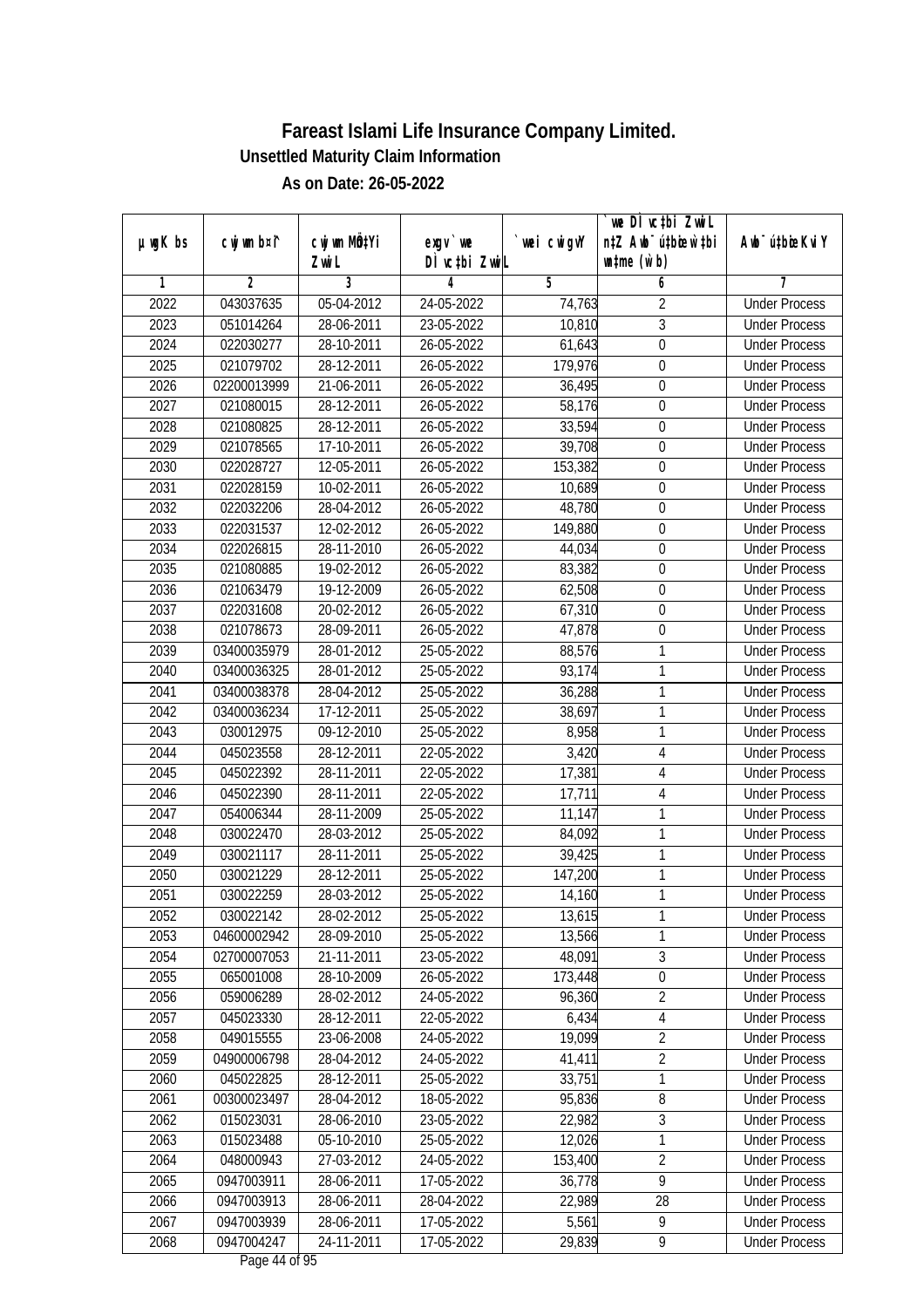|               |                |                       |                           |            | we DI vctbi ZwiL                                            |                             |
|---------------|----------------|-----------------------|---------------------------|------------|-------------------------------------------------------------|-----------------------------|
| $µ$ ug $K$ bs | cwj wm b¤i^    | cwj wm MQtYi<br>Zwi L | exgv `we<br>DÌ vctbi ZwiL | wei cwigvY | n‡Z Awb <sup>-</sup> ú‡bicen`‡bi<br>$\n  untime\n  (u`b)\n$ | Awb <sup>-</sup> ú‡bioeKviY |
| 1             | $\overline{2}$ | 3                     | 4                         | 5          | 6                                                           | 7                           |
| 2069          | 0947004334     | 28-11-2011            | 17-05-2022                | 92,387     | 9                                                           | <b>Under Process</b>        |
| 2070          | 0947004428     | 26-12-2011            | 17-05-2022                | 94,081     | $\overline{9}$                                              | <b>Under Process</b>        |
| 2071          | 0947004498     | 28-12-2011            | 17-05-2022                | 26,801     | $\overline{9}$                                              | <b>Under Process</b>        |
| 2072          | 0947004778     | 22-02-2012            | 17-05-2022                | 53,489     | 9                                                           | <b>Under Process</b>        |
| 2073          | 0947004816     | 28-02-2012            | 17-05-2022                | 24,687     | $\overline{9}$                                              | <b>Under Process</b>        |
| 2074          | 0947004868     | 28-03-2012            | 17-05-2022                | 93,996     | 9                                                           | <b>Under Process</b>        |
| 2075          | 0947004912     | 18-04-2012            | 17-05-2022                | 17,110     | 9                                                           | <b>Under Process</b>        |
| 2076          | 0948005502     | 28-12-2010            | 28-04-2022                | 13,688     | $\overline{28}$                                             | <b>Under Process</b>        |
| 2077          | 0948007891     | 28-06-2011            | 26-05-2022                | 28,659     | $\boldsymbol{0}$                                            | <b>Under Process</b>        |
| 2078          | 0948008133     | $25 - 09 - 2011$      | 26-05-2022                | 8,341      | $\boldsymbol{0}$                                            | <b>Under Process</b>        |
| 2079          | 0948009243     | 28-12-2011            | 26-05-2022                | 8,742      | $\mathbf 0$                                                 | <b>Under Process</b>        |
| 2080          | 0948009260     | 28-12-2011            | 28-04-2022                | 16,578     | 28                                                          | <b>Under Process</b>        |
| 2081          | 0948009278     | 28-12-2011            | 26-05-2022                | 36,306     | $\overline{0}$                                              | <b>Under Process</b>        |
| 2082          | 0948009321     | 28-01-2012            | 16-05-2022                | 21,443     | 10                                                          | <b>Under Process</b>        |
| 2083          | 0948009388     | 25-02-2012            | 26-05-2022                | 95,836     | $\boldsymbol{0}$                                            | <b>Under Process</b>        |
| 2084          | 0948009547     | 14-03-2012            | 26-05-2022                | 37,253     | $\mathbf 0$                                                 | <b>Under Process</b>        |
| 2085          | 0948009593     | 25-03-2012            | 16-05-2022                | 194,326    | 10                                                          | <b>Under Process</b>        |
| 2086          | 0948009644     | 28-03-2012            | 26-05-2022                | 53,955     | $\boldsymbol{0}$                                            | <b>Under Process</b>        |
| 2087          | 0948009649     | 28-03-2012            | 08-05-2022                | 34,402     | 18                                                          | <b>Under Process</b>        |
| 2088          | 0948009652     | 28-03-2012            | 26-05-2022                | 38,866     | $\boldsymbol{0}$                                            | <b>Under Process</b>        |
| 2089          | 0948009666     | 28-03-2012            | 16-05-2022                | 35,038     | 10                                                          | <b>Under Process</b>        |
| 2090          | 0948009714     | 15-04-2012            | 08-05-2022                | 31,983     | 18                                                          | <b>Under Process</b>        |
| 2091          | 0948009756     | 25-04-2012            | 26-05-2022                | 92,665     | $\boldsymbol{0}$                                            | <b>Under Process</b>        |
| 2092          | 0948009768     | 28-04-2012            | 26-05-2022                | 18,036     | $\boldsymbol{0}$                                            | <b>Under Process</b>        |
| 2093          | 0948009774     | 28-04-2012            | 16-05-2022                | 191,422    | 10                                                          | <b>Under Process</b>        |
| 2094          | 0948009795     | 28-04-2012            | 26-05-2022                | 56,370     | $\mathbf 0$                                                 | <b>Under Process</b>        |
| 2095          | 0948009877     | 28-04-2012            | 26-05-2022                | 90,224     | 0                                                           | <b>Under Process</b>        |
| 2096          | 0948009896     | 28-04-2012            | 26-05-2022                | 97,167     | $\boldsymbol{0}$                                            | <b>Under Process</b>        |
| 2097          | 0948009911     | 28-04-2012            | 16-05-2022                | 92,507     | 10                                                          | <b>Under Process</b>        |
| 2098          | 0948009935     | 28-04-2012            | 26-05-2022                | 97,167     | $\boldsymbol{0}$                                            | <b>Under Process</b>        |
| 2099          | 0948009948     | 28-04-2012            | 26-05-2022                | 261,544    | $\boldsymbol{0}$                                            | <b>Under Process</b>        |
| 2100          | 0949001356     | 28-06-2011            | 27-04-2022                | 59,985     | 29                                                          | <b>Under Process</b>        |
| 2101          | 0950000115     | 18-03-2010            | 09-05-2022                | 86,520     | 17                                                          | <b>Under Process</b>        |
| 2102          | 0950000164     | 06-06-2010            | 10-05-2022                | 95,714     | 16                                                          | <b>Under Process</b>        |
| 2103          | 0950001001     | 28-06-2011            | 10-05-2022                | 16,127     | 16                                                          | <b>Under Process</b>        |
| 2104          | 0950001120     | 27-11-2011            | 26-05-2022                | 72,665     | $\mathbf 0$                                                 | <b>Under Process</b>        |
| 2105          | 0950001247     | 20-03-2012            | 10-05-2022                | 48,778     | 16                                                          | <b>Under Process</b>        |
| 2106          | 0950001256     | 28-03-2012            | 10-05-2022                | 22,722     | 16                                                          | <b>Under Process</b>        |
| 2107          | 0950001257     | 28-03-2012            | 10-05-2022                | 97,167     | 16                                                          | <b>Under Process</b>        |
| 2108          | 0950001268     | 28-03-2012            | 10-05-2022                | 39,456     | 16                                                          | <b>Under Process</b>        |
| 2109          | 0950001273     | 28-03-2012            | 26-05-2022                | 128,315    | 0                                                           | <b>Under Process</b>        |
| 2110          | 0950001277     | 28-03-2012            | 10-05-2022                | 97,167     | 16                                                          | <b>Under Process</b>        |
| 2111          | 0950001288     | 28-03-2012            | 10-05-2022                | 95,594     | 16                                                          | <b>Under Process</b>        |
| 2112          | 0950001299     | 21-04-2012            | 10-05-2022                | 187,889    | 16                                                          | <b>Under Process</b>        |
| 2113          | 0950001300     | 21-04-2012            | 26-05-2022                | 97,167     | $\boldsymbol{0}$                                            | <b>Under Process</b>        |
| 2114          | 0950001308     | 28-04-2012            | 26-05-2022                | 388,652    | $\boldsymbol{0}$                                            | <b>Under Process</b>        |
| 2115          | 0950001354     | 28-04-2012            | 26-05-2022                | 194,326    | $\pmb{0}$                                                   | <b>Under Process</b>        |
|               |                |                       |                           |            |                                                             |                             |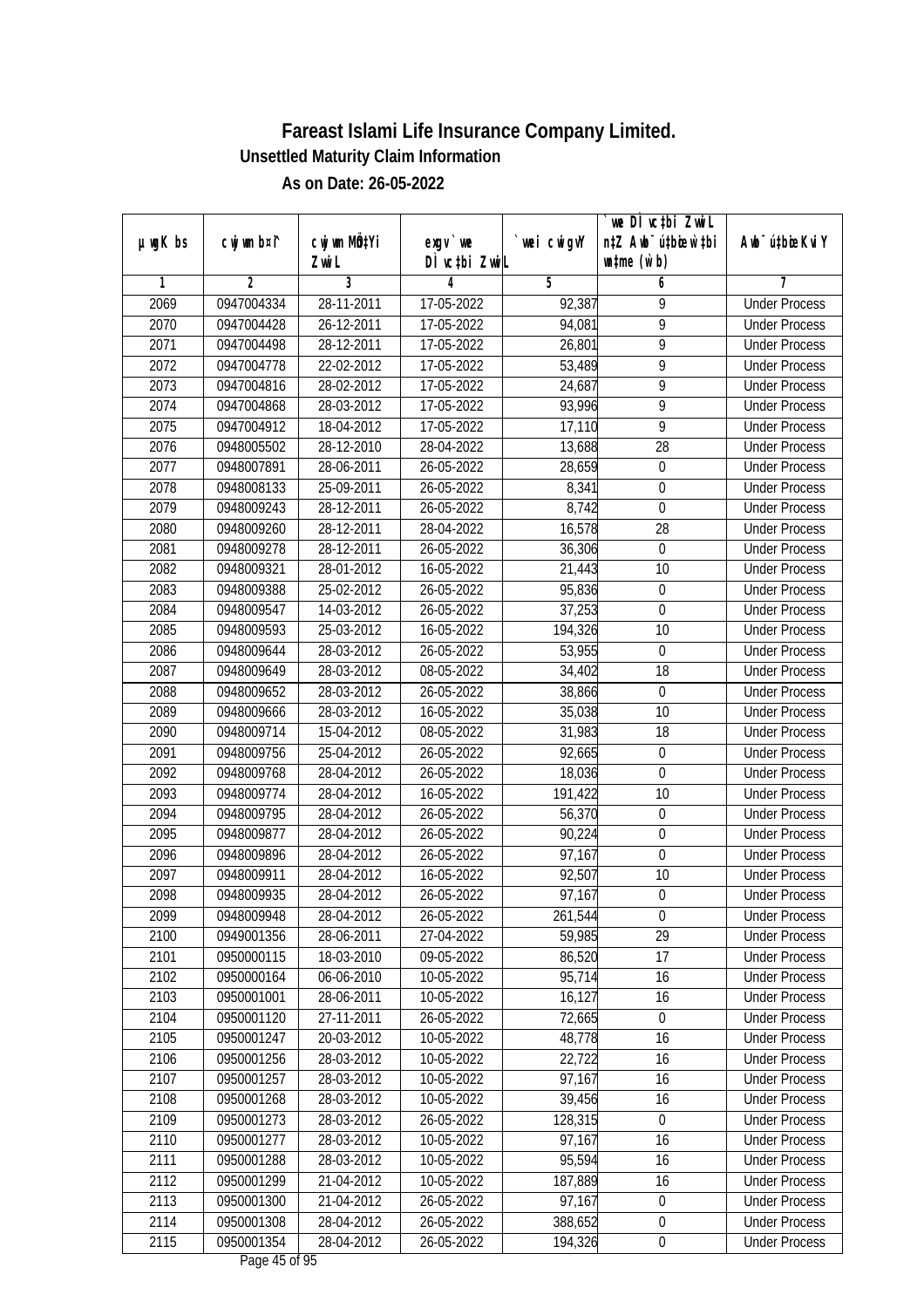|               |                |              |               |            | we DI vctbi ZwiL                 |                             |
|---------------|----------------|--------------|---------------|------------|----------------------------------|-----------------------------|
| $µ$ ug $K$ bs | cwj wm b¤i^    | cwj wm MÖ¢Yi | $exgV$ we     | wei cwigvY | n‡Z Awb <sup>-</sup> ú‡bicen`‡bi | Awb <sup>-</sup> ú‡bioeKviY |
|               |                | Zwi L        | DÌ vctbi ZwiL |            | $\n  untime\n  (u`b)\n$          |                             |
| 1             | $\overline{2}$ | 3            | 4             | 5          | 6                                | 7                           |
| 2116          | 0951007812     | 28-03-2012   | 23-05-2022    | 76,497     | 3                                | <b>Under Process</b>        |
| 2117          | 0951007861     | 17-04-2012   | 23-05-2022    | 95,836     | $\overline{3}$                   | <b>Under Process</b>        |
| 2118          | 0951007896     | 07-04-2012   | 17-05-2022    | 97,167     | $\overline{9}$                   | <b>Under Process</b>        |
| 2119          | 0952003676     | 28-09-2010   | 26-05-2022    | 61,256     | $\boldsymbol{0}$                 | <b>Under Process</b>        |
| 2120          | 0100003563     | 10-05-2004   | 25-05-2022    | 427,094    | $\mathbf{1}$                     | <b>Under Process</b>        |
| 2121          | 0100004547     | 28-02-2005   | 23-05-2022    | 104,497    | $\overline{3}$                   | <b>Under Process</b>        |
| 2122          | 0100006391     | 28-02-2006   | $08-05-2022$  | 187,350    | $\overline{18}$                  | <b>Under Process</b>        |
| 2123          | 0100007195     | 28-06-2006   | 08-05-2022    | 195,760    | 18                               | <b>Under Process</b>        |
| 2124          | 0100007215     | 28-06-2006   | 08-05-2022    | 195,762    | 18                               | <b>Under Process</b>        |
| 2125          | 0100008002     | 28-11-2006   | 08-05-2022    | 60,660     | 18                               | <b>Under Process</b>        |
| 2126          | 0100008119     | 28-12-2006   | 23-05-2022    | 80,800     | $\overline{3}$                   | <b>Under Process</b>        |
| 2127          | 0100008175     | 28-12-2006   | 23-05-2022    | 31,650     | $\mathfrak{Z}$                   | <b>Under Process</b>        |
| 2128          | 0100008297     | 28-12-2006   | 08-05-2022    | 202,200    | $\overline{18}$                  | <b>Under Process</b>        |
| 2129          | 0200000337     | 27-12-2001   | 26-04-2022    | 166,610    | 30                               | <b>Under Process</b>        |
| 2130          | 0200004878     | 28-12-2003   | 18-05-2022    | 7,352      | 8                                | <b>Under Process</b>        |
| 2131          | 0200011027     | 23-04-2007   | 18-05-2022    | 195,390    | 8                                | <b>Under Process</b>        |
| 2132          | 0300011228     | 15-03-2004   | 11-05-2022    | 418,489    | 15                               | <b>Under Process</b>        |
| 2133          | 0300011246     | 16-03-2004   | 16-05-2022    | 48,164     | 10                               | <b>Under Process</b>        |
| 2134          | 0300013680     | 28-12-2004   | 16-05-2022    | 23,238     | 10                               | <b>Under Process</b>        |
| 2135          | 0300016369     | 18-12-2005   | 09-05-2022    | 141,433    | 17                               | <b>Under Process</b>        |
| 2136          | 0300017283     | 28-12-2005   | 09-05-2022    | 29,840     | 17                               | <b>Under Process</b>        |
| 2137          | 0400007497     | 28-06-2007   | 24-04-2022    | 26,868     | 32                               | <b>Under Process</b>        |
| 2138          | 0400007727     | 28-09-2007   | 27-04-2022    | 52,300     | 29                               | <b>Under Process</b>        |
| 2139          | 0400007854     | 28-11-2007   | 12-05-2022    | 8,252      | 14                               | <b>Under Process</b>        |
| 2140          | 0400008376     | 28-06-2008   | 26-05-2022    | 15,663     | $\boldsymbol{0}$                 | <b>Under Process</b>        |
| 2141          | 0400011867     | 28-12-2010   | 24-04-2022    | 186,000    | 32                               | <b>Under Process</b>        |
| 2142          | 0400013219     | 28-04-2012   | 26-05-2022    | 155,970    | $\boldsymbol{0}$                 | <b>Under Process</b>        |
| 2143          | 0400013312     | 28-04-2012   | 26-05-2022    | 145,520    | $\boldsymbol{0}$                 | <b>Under Process</b>        |
| 2144          | 0400015399     | 24-04-2016   | 12-05-2022    | 206,000    | 14                               | <b>Under Process</b>        |
| 2145          | 0500001340     | 28-12-2001   | 24-05-2022    | 63,266     | $\overline{2}$                   | <b>Under Process</b>        |
| 2146          | 0500015133     | 28-03-2007   | 28-04-2022    | 89,390     | 28                               | <b>Under Process</b>        |
| 2147          | 0500019445     | 28-10-2009   | 24-05-2022    | 79,950     | $\overline{2}$                   | <b>Under Process</b>        |
| 2148          | 0500021761     | 28-09-2010   | 08-05-2022    | 17,115     | 18                               | <b>Under Process</b>        |
| 2149          | 0500021810     | 20-10-2010   | 08-05-2022    | 20,000     | 18                               | <b>Under Process</b>        |
| 2150          | 0500028439     | 28-06-2015   | 24-05-2022    | 69,199     | $\overline{2}$                   | <b>Under Process</b>        |
| 2151          | 0600000613     | 20-11-2001   | 22-05-2022    | 70,015     | 4                                | <b>Under Process</b>        |
| 2152          | 0600000904     | 26-12-2001   | 08-05-2022    | 351,316    | 18                               | <b>Under Process</b>        |
| 2153          | 0600011302     | 28-02-2005   | 16-05-2022    | 23,106     | 10                               | <b>Under Process</b>        |
| 2154          | 0600019422     | 28-12-2006   | 26-05-2022    | 181,980    | $\boldsymbol{0}$                 | <b>Under Process</b>        |
| 2155          | 0600023929     | 27-12-2007   | 26-05-2022    | 9,882      | $\boldsymbol{0}$                 | <b>Under Process</b>        |
| 2156          | 0600027097     | 17-11-2008   | 09-05-2022    | 6,248      | 17                               | <b>Under Process</b>        |
| 2157          | 0600027610     | 28-12-2008   | 22-05-2022    | 9,955      | $\overline{4}$                   | <b>Under Process</b>        |
| 2158          | 0600030191     | 27-12-2009   | 09-05-2022    | 16,860     | 17                               | <b>Under Process</b>        |
| 2159          | 0600033746     | 28-12-2010   | 22-05-2022    | 8,688      | $\overline{4}$                   | <b>Under Process</b>        |
| 2160          | 0600034284     | 28-06-2011   | 22-05-2022    | 80,555     | $\overline{4}$                   | <b>Under Process</b>        |
| 2161          | 3400004814     | 28-03-2010   | 26-05-2022    | 5,430      | $\boldsymbol{0}$                 | <b>Under Process</b>        |
| 2162          | 3400004825     | 28-03-2010   | 26-05-2022    | 5,662      | $\pmb{0}$                        | <b>Under Process</b>        |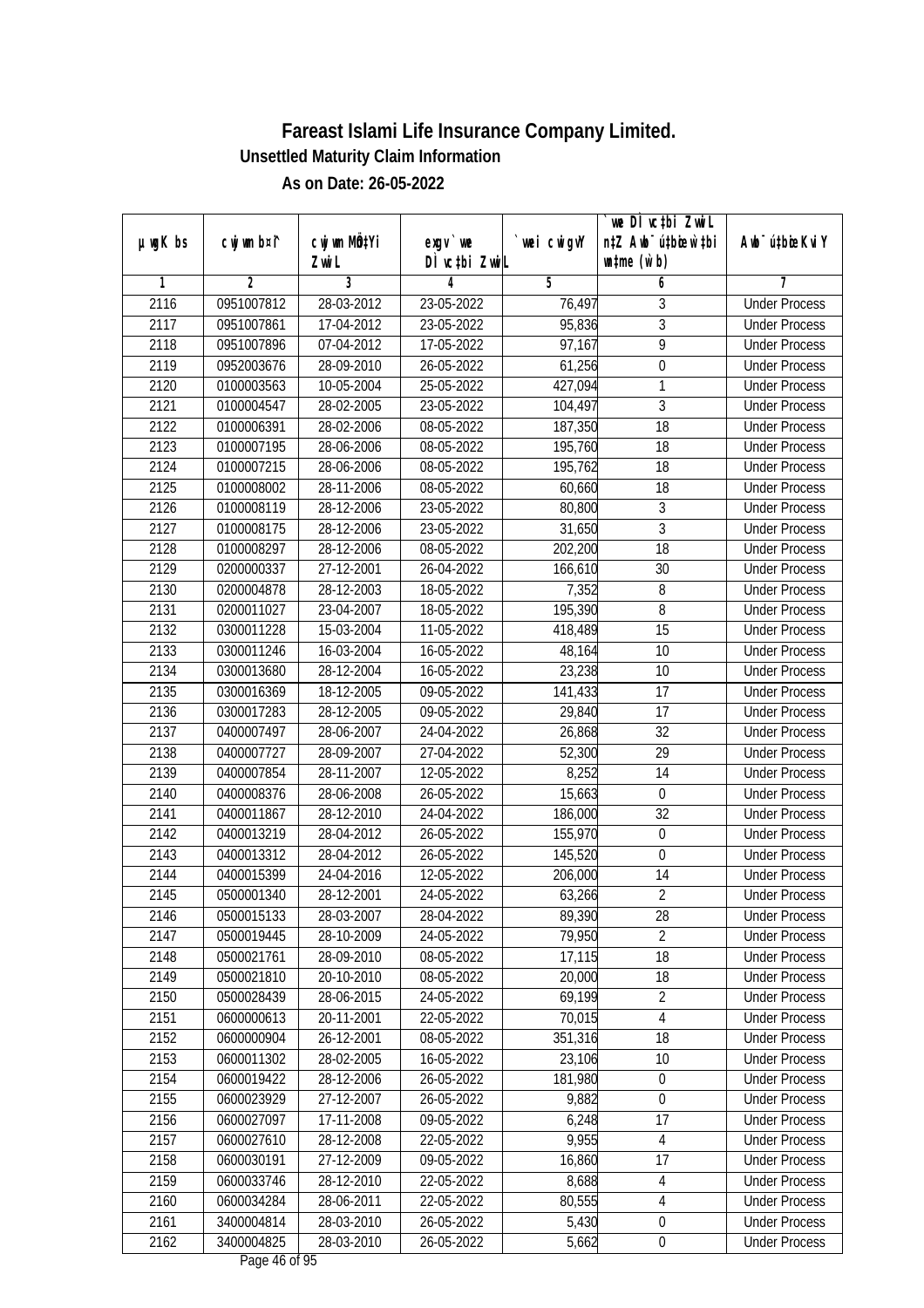|               |                |                       |                           |            | we DI vctbi ZwiL                                            |                             |
|---------------|----------------|-----------------------|---------------------------|------------|-------------------------------------------------------------|-----------------------------|
| $µ$ ug $K$ bs | cwj wm b¤i^    | cwj wm MQtYi<br>Zwi L | exgv `we<br>DÌ vctbi ZwiL | wei cwigvY | n‡Z Awb <sup>-</sup> ú‡bicen`‡bi<br>$\n  untime\n  (u`b)\n$ | Awb <sup>-</sup> ú‡bioeKviY |
| 1             | $\overline{2}$ | 3                     | 4                         | 5          | 6                                                           | 7                           |
| 2163          | 3400004844     | 28-03-2010            | 26-05-2022                | 22,140     | $\boldsymbol{0}$                                            | <b>Under Process</b>        |
| 2164          | 3400004980     | 28-04-2010            | 24-04-2022                | 4,808      | $\overline{32}$                                             | <b>Under Process</b>        |
| 2165          | 3400006763     | 07-12-2011            | 26-05-2022                | 65,360     | $\boldsymbol{0}$                                            | <b>Under Process</b>        |
| 2166          | 3400006777     | 07-12-2011            | 27-04-2022                | 110,810    | 29                                                          | <b>Under Process</b>        |
| 2167          | 3400006812     | 13-12-2011            | 26-05-2022                | 30,513     | $\boldsymbol{0}$                                            | <b>Under Process</b>        |
| 2168          | 3400006846     | 19-12-2011            | 26-05-2022                | 81,650     | $\boldsymbol{0}$                                            | <b>Under Process</b>        |
| 2169          | 3400006939     | 28-12-2011            | 26-05-2022                | 34,980     | $\overline{0}$                                              | <b>Under Process</b>        |
| 2170          | 3400006999     | 28-12-2011            | 26-05-2022                | 23,798     | $\boldsymbol{0}$                                            | <b>Under Process</b>        |
| 2171          | 3400007038     | 28-12-2011            | 27-04-2022                | 53,132     | 29                                                          | <b>Under Process</b>        |
| 2172          | 3400007050     | 28-12-2011            | 26-05-2022                | 65,350     | $\boldsymbol{0}$                                            | <b>Under Process</b>        |
| 2173          | 3400007109     | 28-12-2011            | 26-05-2022                | 41,400     | $\boldsymbol{0}$                                            | <b>Under Process</b>        |
| 2174          | 3400007123     | 28-12-2011            | 26-05-2022                | 89,925     | $\boldsymbol{0}$                                            | <b>Under Process</b>        |
| 2175          | 3400007144     | 28-12-2011            | 27-04-2022                | 101,710    | $\overline{29}$                                             | <b>Under Process</b>        |
| 2176          | 3400007249     | 28-12-2011            | 26-05-2022                | 30,663     | 0                                                           | <b>Under Process</b>        |
| 2177          | 3400007309     | 28-02-2012            | 26-05-2022                | 80,900     | $\boldsymbol{0}$                                            | <b>Under Process</b>        |
| 2178          | 3400007318     | 05-03-2012            | 26-05-2022                | 45,504     | $\boldsymbol{0}$                                            | <b>Under Process</b>        |
| 2179          | 3400007330     | 14-03-2012            | 26-05-2022                | 164,000    | $\boldsymbol{0}$                                            | <b>Under Process</b>        |
| 2180          | 3400007337     | 14-03-2012            | 26-05-2022                | 88,990     | $\boldsymbol{0}$                                            | <b>Under Process</b>        |
| 2181          | 3400007345     | 22-03-2012            | 26-05-2022                | 90,200     | $\boldsymbol{0}$                                            | <b>Under Process</b>        |
| 2182          | 3400007348     | 22-03-2012            | 26-05-2022                | 24,370     | $\boldsymbol{0}$                                            | <b>Under Process</b>        |
| 2183          | 3400007362     | 28-03-2012            | 26-05-2022                | 131,980    | $\boldsymbol{0}$                                            | <b>Under Process</b>        |
| 2184          | 3400007379     | 28-03-2012            | 26-05-2022                | 147,239    | $\boldsymbol{0}$                                            | <b>Under Process</b>        |
| 2185          | 3400007380     | 28-03-2012            | 26-05-2022                | 94,000     | $\boldsymbol{0}$                                            | <b>Under Process</b>        |
| 2186          | 3400007388     | 28-03-2012            | 26-05-2022                | 156,310    | $\boldsymbol{0}$                                            | <b>Under Process</b>        |
| 2187          | 3400007389     | 28-03-2012            | 26-05-2022                | 149,241    | $\boldsymbol{0}$                                            | <b>Under Process</b>        |
| 2188          | 3400007391     | 28-03-2012            | 26-05-2022                | 47,007     | $\boldsymbol{0}$                                            | <b>Under Process</b>        |
| 2189          | 3400007415     | 19-04-2012            | 26-05-2022                | 78,721     | $\boldsymbol{0}$                                            | <b>Under Process</b>        |
| 2190          | 3400007488     | 28-04-2012            | 25-05-2022                | 307,760    | 1                                                           | <b>Under Process</b>        |
| 2191          | 3400007536     | 28-04-2012            | 26-05-2022                | 264,278    | $\mathbf 0$                                                 | <b>Under Process</b>        |
| 2192          | 3500002987     | 28-12-2007            | 24-04-2022                | 16,071     | 32                                                          | <b>Under Process</b>        |
| 2193          | 3500004790     | 26-10-2009            | 28-04-2022                | 4,250      | 28                                                          | <b>Under Process</b>        |
| 2194          | 3500004979     | 17-12-2009            | 28-04-2022                | 116,600    | 28                                                          | <b>Under Process</b>        |
| 2195          | 3500005041     | 26-12-2009            | 28-04-2022                | 8,110      | 28                                                          | <b>Under Process</b>        |
| 2196          | 3500005479     | 17-12-2009            | 18-05-2022                | 139,662    | $\, 8$                                                      | <b>Under Process</b>        |
| 2197          | 3500005779     | 27-12-2009            | 26-05-2022                | 7,722      | $\boldsymbol{0}$                                            | <b>Under Process</b>        |
| 2198          | 3500006002     | 28-02-2010            | 28-04-2022                | 106,260    | 28                                                          | <b>Under Process</b>        |
| 2199          | 3500006029     | 28-03-2010            | 26-05-2022                | 16,735     | $\pmb{0}$                                                   | <b>Under Process</b>        |
| 2200          | 3500006043     | 28-03-2010            | 26-05-2022                | 35,966     | $\mathbf 0$                                                 | <b>Under Process</b>        |
| 2201          | 3500006051     | 28-03-2010            | 10-05-2022                | 86,060     | 16                                                          | <b>Under Process</b>        |
| 2202          | 3500006070     | 28-03-2010            | 24-04-2022                | 18,873     | 32                                                          | <b>Under Process</b>        |
| 2203          | 3500006085     | 28-03-2010            | 26-05-2022                | 55,350     | $\pmb{0}$                                                   | <b>Under Process</b>        |
| 2204          | 3500006108     | 28-03-2010            | 18-05-2022                | 33,210     | 8                                                           | <b>Under Process</b>        |
| 2205          | 3500007102     | 28-12-2010            | 12-05-2022                | 130,870    | 14                                                          | <b>Under Process</b>        |
| 2206          | 3500007108     | 28-12-2010            | 26-05-2022                | 80,700     | $\boldsymbol{0}$                                            | <b>Under Process</b>        |
| 2207          | 3500007652     | 28-03-2011            | 26-05-2022                | 454,290    | $\boldsymbol{0}$                                            | <b>Under Process</b>        |
| 2208          | 3500007841     | 28-06-2011            | 24-04-2022                | 69,876     | 32                                                          | <b>Under Process</b>        |
| 2209          | 3500008431     | 05-12-2011            | 17-05-2022                | 18,742     | 9                                                           | <b>Under Process</b>        |
|               |                |                       |                           |            |                                                             |                             |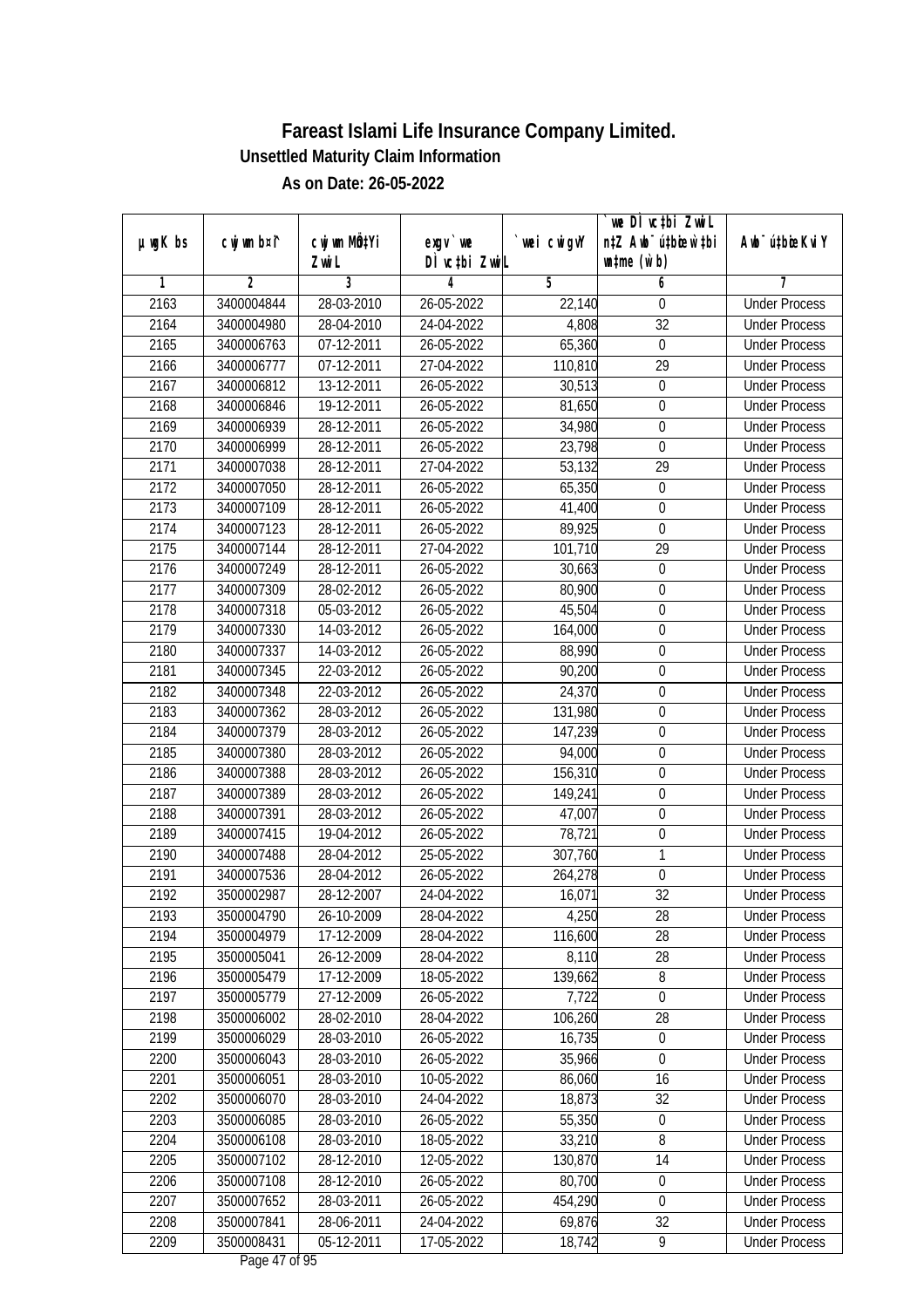|               | cwj wm b¤i^ | cwj wm MQtYi | $exgv$ we     | wei cwigvY | we DI vctbi ZwiL<br>n‡Z Awb <sup>-</sup> ú‡bioen`‡bi | Awb <sup>-</sup> ú‡bioeKviY |
|---------------|-------------|--------------|---------------|------------|------------------------------------------------------|-----------------------------|
| $µ$ ug $K$ bs |             | Zwi L        | DÌ vctbi ZwiL |            | $\n  untime\n  (u`b)\n$                              |                             |
| 1             | 2           | 3            | 4             | 5          | 6                                                    | 7                           |
| 2210          | 3500008481  | 14-12-2011   | 24-04-2022    | 326,600    | 32                                                   | <b>Under Process</b>        |
| 2211          | 3500008556  | 22-12-2011   | 26-05-2022    | 81,650     | $\boldsymbol{0}$                                     | <b>Under Process</b>        |
| 2212          | 3500008574  | 26-12-2011   | 26-05-2022    | 22,060     | $\boldsymbol{0}$                                     | <b>Under Process</b>        |
| 2213          | 3500008714  | 28-12-2011   | 16-05-2022    | 63,890     | 10                                                   | <b>Under Process</b>        |
| 2214          | 3500008720  | 28-12-2011   | 24-04-2022    | 148,080    | 32                                                   | <b>Under Process</b>        |
| 2215          | 3500008741  | 28-12-2011   | 25-05-2022    | 816,605    | 1                                                    | <b>Under Process</b>        |
| 2216          | 3500008786  | 28-12-2011   | 26-05-2022    | 471,750    | $\boldsymbol{0}$                                     | <b>Under Process</b>        |
| 2217          | 3500008795  | 28-12-2011   | 26-05-2022    | 200,000    | $\overline{0}$                                       | <b>Under Process</b>        |
| 2218          | 3500008814  | 28-12-2011   | 24-04-2022    | 163,300    | 32                                                   | <b>Under Process</b>        |
| 2219          | 3500008887  | 28-12-2011   | 26-05-2022    | 320,760    | $\boldsymbol{0}$                                     | <b>Under Process</b>        |
| 2220          | 3500008890  | 28-12-2011   | 26-05-2022    | 28,914     | $\mathbf 0$                                          | <b>Under Process</b>        |
| 2221          | 3500008914  | 28-12-2011   | 11-05-2022    | 54,412     | 15                                                   | <b>Under Process</b>        |
| 2222          | 3500008968  | 28-12-2011   | 26-05-2022    | 69,400     | $\boldsymbol{0}$                                     | <b>Under Process</b>        |
| 2223          | 3500009006  | 28-12-2011   | 24-04-2022    | 244,950    | 32                                                   | <b>Under Process</b>        |
| 2224          | 3500009013  | 28-12-2011   | 26-05-2022    | 44,180     | $\boldsymbol{0}$                                     | <b>Under Process</b>        |
| 2225          | 3500009144  | 10-03-2012   | 18-05-2022    | 49,200     | 8                                                    | <b>Under Process</b>        |
| 2226          | 3500009160  | 13-03-2012   | 18-05-2022    | 328,060    | 8                                                    | <b>Under Process</b>        |
| 2227          | 3500009171  | 18-03-2012   | 18-05-2022    | 49,200     | 8                                                    | <b>Under Process</b>        |
| 2228          | 3500009192  | 27-03-2012   | 11-05-2022    | 46,164     | 15                                                   | <b>Under Process</b>        |
| 2229          | 3500009201  | 28-03-2012   | 17-05-2022    | 328,020    | 9                                                    | <b>Under Process</b>        |
| 2230          | 3500009216  | 09-04-2012   | 26-05-2022    | 82,000     | $\mathbf 0$                                          | <b>Under Process</b>        |
| 2231          | 3500009261  | 28-04-2012   | 26-05-2022    | 131,720    | $\boldsymbol{0}$                                     | <b>Under Process</b>        |
| 2232          | 3500009301  | 28-04-2012   | 26-05-2022    | 20,000     | 0                                                    | <b>Under Process</b>        |
| 2233          | 3500009327  | 28-04-2012   | 26-05-2022    | 148,890    | $\boldsymbol{0}$                                     | <b>Under Process</b>        |
| 2234          | 3500009367  | 28-04-2012   | 26-05-2022    | 82,000     | $\mathbf 0$                                          | <b>Under Process</b>        |
| 2235          | 3600000137  | 28-11-2011   | 11-05-2022    | 22,846     | 15                                                   | <b>Under Process</b>        |
| 2236          | 3600000229  | 28-12-2011   | 26-05-2022    | 163,300    | $\boldsymbol{0}$                                     | <b>Under Process</b>        |
| 2237          | 3600000239  | 28-12-2011   | 11-05-2022    | 40,035     | 15                                                   | <b>Under Process</b>        |
| 2238          | 3600000354  | 28-04-2012   | 26-05-2022    | 98,400     | $\mathbf 0$                                          | <b>Under Process</b>        |
| 2239          | 3600000364  | 28-04-2012   | 26-05-2022    | 316,720    | $\boldsymbol{0}$                                     | <b>Under Process</b>        |
| 2240          | 3700003390  | 13-12-2009   | 28-04-2022    | 24,456     | 28                                                   | <b>Under Process</b>        |
| 2241          | 3700003618  | 29-12-2009   | 17-05-2022    | 14,278     | 9                                                    | <b>Under Process</b>        |
| 2242          | 3700003786  | 09-03-2010   | 28-04-2022    | 25,568     | 28                                                   | <b>Under Process</b>        |
| 2243          | 3700003862  | 17-04-2010   | 28-04-2022    | 11,113     | 28                                                   | <b>Under Process</b>        |
| 2244          | 3700003902  | 29-04-2010   | 17-05-2022    | 5,662      | 9                                                    | <b>Under Process</b>        |
| 2245          | 3700005503  | 14-05-2011   | 28-04-2022    | 17,490     | 28                                                   | <b>Under Process</b>        |
| 2246          | 3700005799  | 07-12-2011   | 17-05-2022    | 24,840     | 9                                                    | <b>Under Process</b>        |
| 2247          | 3700006109  | 28-02-2012   | 17-05-2022    | 17,790     | $\overline{9}$                                       | <b>Under Process</b>        |
| 2248          | 3700006154  | 21-04-2012   | 28-04-2022    | 49,200     | 28                                                   | <b>Under Process</b>        |
| 2249          | 3700006162  | 21-04-2012   | 28-04-2022    | 55,396     | 28                                                   | <b>Under Process</b>        |
| 2250          | 3700006169  | 28-04-2012   | 17-05-2022    | 36,720     | $\overline{9}$                                       | <b>Under Process</b>        |
| 2251          | 3700006175  | 28-04-2012   | 17-05-2022    | 164,000    | $\overline{9}$                                       | <b>Under Process</b>        |
| 2252          | 3700006187  | 28-04-2012   | 17-05-2022    | 6,708      | $\overline{9}$                                       | <b>Under Process</b>        |
| 2253          | 3700006215  | 28-04-2012   | 17-05-2022    | 164,000    | $\overline{9}$                                       | <b>Under Process</b>        |
| 2254          | 3700006221  | 28-04-2012   | 17-05-2022    | 82,000     | $\overline{9}$                                       | <b>Under Process</b>        |
| 2255          | 3800002102  | 18-02-2012   | 26-05-2022    | 328,000    | $\boldsymbol{0}$                                     | <b>Under Process</b>        |
| 2256          | 3800002107  | 23-02-2012   | 26-05-2022    | 328,380    | $\pmb{0}$                                            | <b>Under Process</b>        |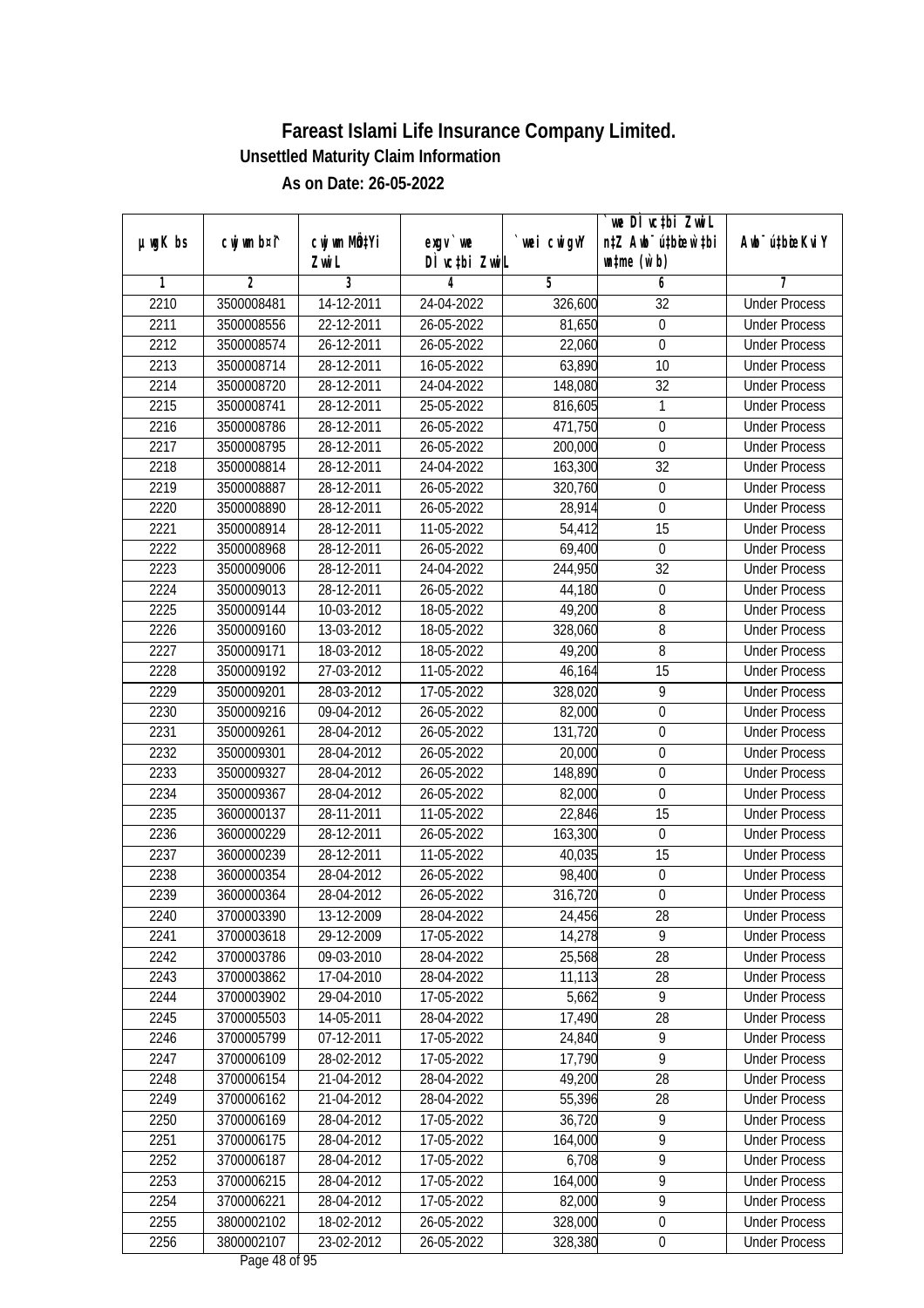|               |             |                       |                           |            | `we DÌ vc‡bi ZwiL                                           |                             |
|---------------|-------------|-----------------------|---------------------------|------------|-------------------------------------------------------------|-----------------------------|
| $µ$ ug $K$ bs | cwj wm b¤i^ | cwj wm MQtYi<br>Zwi L | exgv `we<br>DÌ vctbi ZwiL | wei cwigvY | n‡Z Awb <sup>-</sup> ú‡bioen`‡bi<br>$\n  untime\n  (u`b)\n$ | Awb <sup>-</sup> ú‡bioeKviY |
| 1             | 2           | 3                     | 4                         | 5          | 6                                                           | 7                           |
| 2257          | 048000816   | 20-12-2011            | 24-05-2022                | 54,775     | $\overline{2}$                                              | <b>Under Process</b>        |
| 2258          | 04800001863 | 14-03-2012            | 24-05-2022                | 20,965     | $\overline{2}$                                              | <b>Under Process</b>        |
| 2259          | 048000767   | 05-08-2011            | 24-05-2022                | 23,700     | $\overline{2}$                                              | <b>Under Process</b>        |
| 2260          | 022032027   | 27-04-2012            | 25-05-2022                | 23,493     | $\mathbf{1}$                                                | <b>Under Process</b>        |
| 2261          | 033009464   | 28-10-2008            | 25-05-2022                | 9,219      | 1                                                           | <b>Under Process</b>        |
| 2262          | 060003603   | 08-12-2009            | 24-05-2022                | 7,397      | $\overline{2}$                                              | <b>Under Process</b>        |
| 2263          | 060005158   | 09-06-2011            | 24-05-2022                | 9,191      | $\overline{2}$                                              | <b>Under Process</b>        |
| 2264          | 060005357   | 28-07-2011            | 24-05-2022                | 5,515      | $\overline{2}$                                              | <b>Under Process</b>        |
| 2265          | 012009977   | 28-12-2011            | 10-04-2022                | 39,975     | 46                                                          | <b>Under Process</b>        |
| 2266          | 012006529   | 28-01-2010            | 10-04-2022                | 10,860     | 46                                                          | <b>Under Process</b>        |
| 2267          | 012009957   | 28-12-2011            | 10-04-2022                | 18,924     | 46                                                          | <b>Under Process</b>        |
| 2268          | 012010279   | 28-02-2012            | 10-04-2022                | 80,420     | 46                                                          | <b>Under Process</b>        |
| 2269          | 045023376   | 28-12-2011            | 20-04-2022                | 147,966    | $\overline{36}$                                             | <b>Under Process</b>        |
| 2270          | 004057225   | 28-12-2011            | 24-05-2022                | 20,891     | $\overline{2}$                                              | <b>Under Process</b>        |
| 2271          | 004057309   | 28-12-2011            | 24-05-2022                | 10,445     | $\overline{2}$                                              | <b>Under Process</b>        |
| 2272          | 004044548   | 28-12-2009            | 24-05-2022                | 11,542     | $\overline{2}$                                              | <b>Under Process</b>        |
| 2273          | 004056944   | 01-11-2011            | 25-05-2022                | 32,501     | 1                                                           | <b>Under Process</b>        |
| 2274          | 004054698   | 28-04-2011            | 25-05-2022                | 37,318     | 1                                                           | <b>Under Process</b>        |
| 2275          | 004057651   | 28-12-2011            | 25-05-2022                | 39,425     | 1                                                           | <b>Under Process</b>        |
| 2276          | 004056945   | 16-11-2011            | 25-05-2022                | 38,795     | $\mathbf{1}$                                                | <b>Under Process</b>        |
| 2277          | 065000605   | 21-12-2008            | 26-05-2022                | 7,982      | $\mathbf 0$                                                 | <b>Under Process</b>        |
| 2278          | 05300002712 | 28-04-2012            | 26-05-2022                | 97,167     | $\boldsymbol{0}$                                            | <b>Under Process</b>        |
| 2279          | 048000831   | 28-12-2011            | 18-05-2022                | 112,584    | 8                                                           | <b>Under Process</b>        |
| 2280          | 015026246   | 28-12-2011            | 25-05-2022                | 33,558     | 1                                                           | <b>Under Process</b>        |
| 2281          | 015026852   | 28-01-2012            | 25-05-2022                | 34,771     | $\mathbf{1}$                                                | <b>Under Process</b>        |
| 2282          | 015025741   | 15-10-2011            | 25-05-2022                | 53,441     | 1                                                           | <b>Under Process</b>        |
| 2283          | 015026274   | 28-12-2011            | 25-05-2022                | 67,598     | 1                                                           | <b>Under Process</b>        |
| 2284          | 043036944   | 28-12-2011            | 25-05-2022                | 16,545     | 1                                                           | <b>Under Process</b>        |
| 2285          | 043036948   | 28-12-2011            | 25-05-2022                | 6,894      | $\mathbf{1}$                                                | <b>Under Process</b>        |
| 2286          | 015026748   | 16-02-2012            | 25-05-2022                | 5,801      | $\mathbf{1}$                                                | <b>Under Process</b>        |
| 2287          | 022032000   | 19-04-2012            | 26-05-2022                | 96,360     | 0                                                           | <b>Under Process</b>        |
| 2288          | 011031874   | 28-02-2012            | 23-05-2022                | 117,079    | $\overline{3}$                                              | <b>Under Process</b>        |
| 2289          | 032010799   | 21-12-2009            | 23-05-2022                | 22,756     | $\overline{3}$                                              | <b>Under Process</b>        |
| 2290          | 031006999   | 28-03-2012            | 22-05-2022                | 40,150     | $\overline{4}$                                              | <b>Under Process</b>        |
| 2291          | 043037149   | 25-02-2012            | 24-05-2022                | 13,156     | $\overline{2}$                                              | <b>Under Process</b>        |
| 2292          | 030021704   | 28-12-2011            | 25-05-2022                | 41,633     | 1                                                           | <b>Under Process</b>        |
| 2293          | 007028957   | 27-08-2011            | 26-05-2022                | 34,954     | $\boldsymbol{0}$                                            | <b>Under Process</b>        |
| 2294          | 007029066   | 23-08-2011            | 26-05-2022                | 34,149     | $\boldsymbol{0}$                                            | <b>Under Process</b>        |
| 2295          | 007028177   | 28-04-2011            | 25-05-2022                | 10,932     | 1                                                           | <b>Under Process</b>        |
| 2296          | 007030061   | 28-03-2012            | 26-05-2022                | 8,738      | $\boldsymbol{0}$                                            | <b>Under Process</b>        |
| 2297          | 053002044   | 28-12-2010            | 22-05-2022                | 8,249      | $\overline{4}$                                              | <b>Under Process</b>        |
| 2298          | 053001009   | 28-12-2008            | 22-05-2022                | 4,414      | 4                                                           | <b>Under Process</b>        |
| 2299          | 009007687   | 28-12-2011            | 23-05-2022                | 154,638    | $\overline{3}$                                              | <b>Under Process</b>        |
| 2300          | 018031895   | 28-12-2011            | 16-05-2022                | 38,279     | 10                                                          | <b>Under Process</b>        |
| 2301          | 043037029   | 27-12-2011            | 18-05-2022                | 17,721     | 8                                                           | <b>Under Process</b>        |
| 2302          | 043037315   | 16-02-2012            | 18-05-2022                | 14,936     | 8                                                           | <b>Under Process</b>        |
| 2303          | 043037279   | 16-02-2012            | 23-05-2022                | 35,380     | $\mathfrak{Z}$                                              | <b>Under Process</b>        |
|               |             |                       |                           |            |                                                             |                             |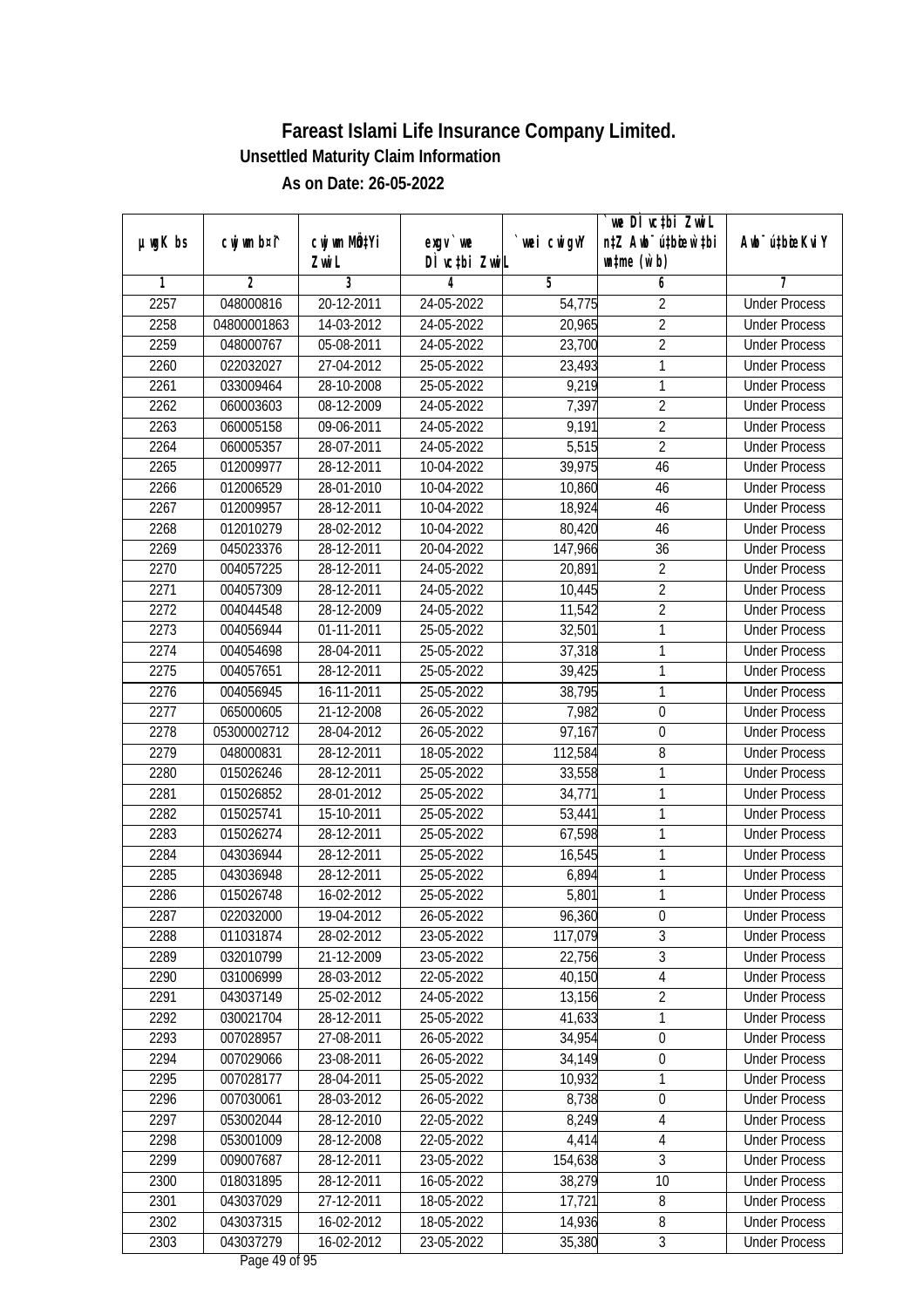|               |                |              |               |             | we DI vctbi ZwiL                 |                             |
|---------------|----------------|--------------|---------------|-------------|----------------------------------|-----------------------------|
| $µ$ ug $K$ bs | cwj wm b¤i^    | cwj wm MQtYi | $exgv$ we     | `wei cwigvY | n‡Z Awb <sup>-</sup> ú‡bicen`‡bi | Awb <sup>-</sup> ú‡bioeKviY |
|               |                | Zwi L        | DÌ vctbi ZwiL |             | $\n  untime\n  (u`b)\n$          |                             |
| 1             | $\overline{2}$ | 3            | 4             | 5           | 6                                | 7                           |
| 2304          | 015026223      | 28-10-2011   | 25-05-2022    | 183,240     | 1                                | <b>Under Process</b>        |
| 2305          | 015025823      | 18-10-2011   | 25-05-2022    | 180,600     | 1                                | <b>Under Process</b>        |
| 2306          | 011031875      | 28-02-2012   | 23-05-2022    | 62,487      | $\overline{3}$                   | <b>Under Process</b>        |
| 2307          | 011030871      | 24-11-2011   | 23-05-2022    | 5,975       | $\overline{3}$                   | <b>Under Process</b>        |
| 2308          | 05700016684    | 28-01-2012   | 18-05-2022    | 54,801      | $\overline{8}$                   | <b>Under Process</b>        |
| 2309          | 045023241      | 28-12-2011   | 25-05-2022    | 55,965      | 1                                | <b>Under Process</b>        |
| 2310          | 03300003033    | 19-04-2010   | 25-05-2022    | 10,257      | 1                                | <b>Under Process</b>        |
| 2311          | 033011485      | 11-06-2009   | 26-05-2022    | 8,387       | $\boldsymbol{0}$                 | <b>Under Process</b>        |
| 2312          | 022028786      | 22-02-2011   | 26-05-2022    | 36,766      | $\mathbf 0$                      | <b>Under Process</b>        |
| 2313          | 027032620      | 28-09-2011   | 27-04-2022    | 39,298      | 29                               | <b>Under Process</b>        |
| 2314          | 027033552      | 20-03-2012   | 27-04-2022    | 27,019      | $\overline{29}$                  | <b>Under Process</b>        |
| 2315          | 012010259      | 19-03-2012   | 10-04-2022    | 40,150      | 46                               | <b>Under Process</b>        |
| 2316          | 012010207      | 28-12-2011   | 10-04-2022    | 90,450      | 46                               | <b>Under Process</b>        |
| 2317          | 012010134      | 28-01-2012   | 10-04-2022    | 37,650      | 46                               | <b>Under Process</b>        |
| 2318          | 012008629      | 28-12-2010   | 10-04-2022    | 32,395      | 46                               | <b>Under Process</b>        |
| 2319          | 015026153      | 28-12-2011   | 25-05-2022    | 50,046      | 1                                | <b>Under Process</b>        |
| 2320          | 015026504      | 28-12-2011   | 25-05-2022    | 21,572      | 1                                | <b>Under Process</b>        |
| 2321          | 015025776      | 01-11-2011   | 25-05-2022    | 10,089      | 1                                | <b>Under Process</b>        |
| 2322          | 015026339      | 28-12-2011   | 25-05-2022    | 25,944      | 1                                | <b>Under Process</b>        |
| 2323          | 015024466      | 25-01-2011   | 23-05-2022    | 33,888      | 3                                | <b>Under Process</b>        |
| 2324          | 015026079      | 28-11-2011   | 23-05-2022    | 12,500      | 3                                | <b>Under Process</b>        |
| 2325          | 015025674      | 25-09-2011   | 23-05-2022    | 69,350      | 3                                | <b>Under Process</b>        |
| 2326          | 045023196      | 28-12-2011   | 22-05-2022    | 13,883      | $\overline{4}$                   | <b>Under Process</b>        |
| 2327          | 004057758      | 28-03-2012   | 23-05-2022    | 43,840      | $\overline{3}$                   | <b>Under Process</b>        |
| 2328          | 004052191      | 28-12-2010   | 23-05-2022    | 8,145       | $\overline{3}$                   | <b>Under Process</b>        |
| 2329          | 004057680      | 28-03-2012   | 23-05-2022    | 35,146      | 3                                | <b>Under Process</b>        |
| 2330          | 000001929      | 24-12-2009   | 23-05-2022    | 18,885      | 3                                | <b>Under Process</b>        |
| 2331          | 032005973      | 22-02-2012   | 23-05-2022    | 96,360      | $\overline{3}$                   | <b>Under Process</b>        |
| 2332          | 001012908      | 25-09-2011   | 11-05-2022    | 6,434       | 15                               | <b>Under Process</b>        |
| 2333          | 039002405      | 28-12-2011   | 26-05-2022    | 17,097      | $\boldsymbol{0}$                 | <b>Under Process</b>        |
| 2334          | 033016806      | 20-02-2012   | 25-05-2022    | 19,272      | 1                                | <b>Under Process</b>        |
| 2335          | 033016793      | 20-02-2012   | 25-05-2022    | 96,360      | 1                                | <b>Under Process</b>        |
| 2336          | 033016487      | 17-12-2011   | 25-05-2022    | 2,811       | 1                                | <b>Under Process</b>        |
| 2337          | 007030211      | 28-04-2012   | 24-05-2022    | 96,361      | $\overline{2}$                   | <b>Under Process</b>        |
| 2338          | 043037682      | 28-03-2012   | 24-05-2022    | 15,398      | $\overline{2}$                   | <b>Under Process</b>        |
| 2339          | 043036817      | 28-12-2011   | 24-05-2022    | 28,411      | $\overline{2}$                   | <b>Under Process</b>        |
| 2340          | 043037482      | 28-01-2012   | 23-05-2022    | 36,419      | 3                                | <b>Under Process</b>        |
| 2341          | 043036941      | 28-12-2011   | 23-05-2022    | 6,204       | $\overline{3}$                   | <b>Under Process</b>        |
| 2342          | 043033797      | 09-11-2010   | 23-05-2022    | 6,516       | 3                                | <b>Under Process</b>        |
| 2343          | 043036015      | 13-10-2011   | 23-05-2022    | 18,146      | $\overline{3}$                   | <b>Under Process</b>        |
| 2344          | 043037352      | 08-02-2012   | 24-05-2022    | 31,749      | $\overline{2}$                   | <b>Under Process</b>        |
| 2345          | 043037879      | 27-03-2012   | 24-05-2022    | 150,408     | $\overline{2}$                   | <b>Under Process</b>        |
| 2346          | 004043183      | 28-11-2009   | 23-05-2022    | 23,193      | 3                                | <b>Under Process</b>        |
| 2347          | 03100007700    | 28-12-2010   | 22-05-2022    | 29,250      | 4                                | <b>Under Process</b>        |
| 2348          | 031006882      | 28-12-2011   | 22-05-2022    | 36,826      | $\overline{4}$                   | <b>Under Process</b>        |
| 2349          | 004055503      | 28-06-2011   | 23-05-2022    | 19,188      | $\overline{3}$                   | <b>Under Process</b>        |
| 2350          | 017031383      | 27-02-2012   | 23-05-2022    | 83,220      | $\mathfrak{Z}$                   | <b>Under Process</b>        |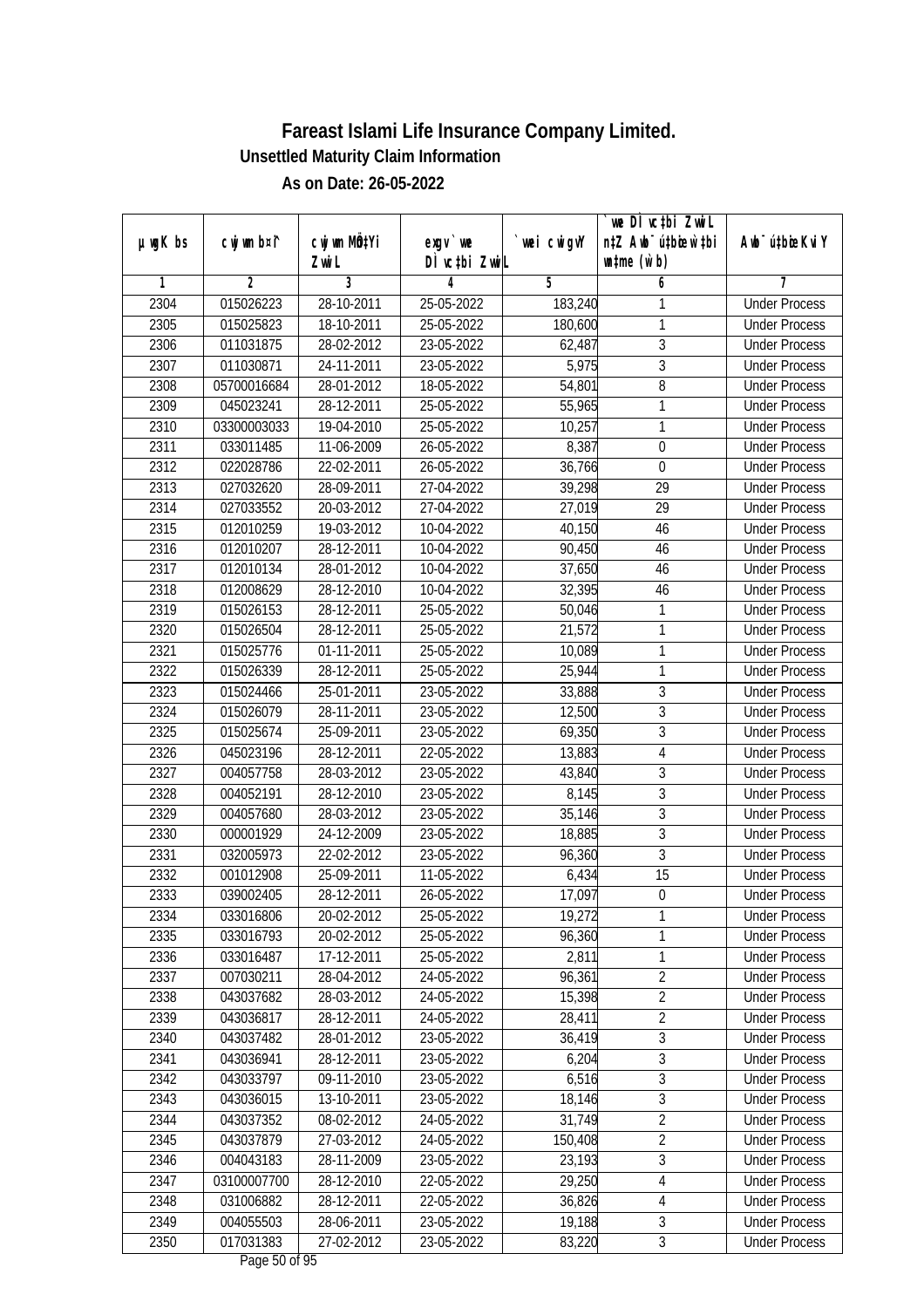|         |                |              |                          |             | we DI vctbi ZwiL                 |                             |
|---------|----------------|--------------|--------------------------|-------------|----------------------------------|-----------------------------|
| µwgK bs | cwj wm b¤i^    | cwj wm MQtYi | exgy `we                 | `wei cwigvY | n‡Z Awb <sup>-</sup> ú‡bioar`‡bi | Awb <sup>-</sup> ú‡bioeKviY |
|         |                | Zwi L        | DÌ vctbi ZwiL            |             | $\n  untime\n  (u`b)\n$          |                             |
| 1       | $\overline{2}$ | 3            | 4                        | 5           | 6                                | 7                           |
| 2351    | 001013384      | 20-03-2012   | 19-05-2022               | 96,360      | 7                                | <b>Under Process</b>        |
| 2352    | 019004526      | 28-02-2010   | 18-05-2022               | 3,476       | 8                                | <b>Under Process</b>        |
| 2353    | 01900000927    | 28-12-2010   | 18-05-2022               | 4,257       | $\overline{8}$                   | <b>Under Process</b>        |
| 2354    | 01900000654    | 28-09-2010   | 18-05-2022               | 6,435       | 8                                | <b>Under Process</b>        |
| 2355    | 007025182      | 28-06-2010   | 25-05-2022               | 3,801       | 1                                | <b>Under Process</b>        |
| 2356    | 0700000519     | 12-12-2001   | 16-05-2022               | 46,043      | 10                               | <b>Under Process</b>        |
| 2357    | 0700011831     | 09-04-2008   | 18-05-2022               | 72,231      | 8                                | <b>Under Process</b>        |
| 2358    | 0700012450     | 28-06-2008   | 26-05-2022               | 7,647       | $\overline{0}$                   | <b>Under Process</b>        |
| 2359    | 0700012550     | 28-07-2008   | 27-04-2022               | 26,127      | $\overline{29}$                  | <b>Under Process</b>        |
| 2360    | 0700013096     | 16-11-2008   | 28-04-2022               | 12,737      | 28                               | <b>Under Process</b>        |
| 2361    | 0700014207     | 28-04-2009   | 28-04-2022               | 8,916       | $\overline{28}$                  | <b>Under Process</b>        |
| 2362    | 0700014782     | 27-12-2009   | 16-05-2022               | 13,466      | 10                               | <b>Under Process</b>        |
| 2363    | 0700017613     | 28-06-2011   | 18-05-2022               | 83,316      | 8                                | <b>Under Process</b>        |
| 2364    | 0700017931     | 28-12-2011   | 27-04-2022               | 58,788      | 29                               | <b>Under Process</b>        |
| 2365    | 0700018055     | 10-04-2012   | 28-04-2022               | 76,690      | 28                               | <b>Under Process</b>        |
| 2366    | 0700018058     | 11-04-2012   | 16-05-2022               | 50,360      | 10                               | <b>Under Process</b>        |
| 2367    | 0700018068     | 21-04-2012   | 16-05-2022               | 164,000     | 10                               | <b>Under Process</b>        |
| 2368    | 0700018076     | 28-04-2012   | 16-05-2022               | 82,000      | 10                               | <b>Under Process</b>        |
| 2369    | 0700018128     | 28-04-2012   | 16-05-2022               | 123,000     | 10                               | <b>Under Process</b>        |
| 2370    | 0800004085     | 10-10-2005   | 26-05-2022               | 42,589      | 0                                | <b>Under Process</b>        |
| 2371    | 0800006658     | 17-12-2007   | 26-05-2022               | 55,547      | $\mathbf 0$                      | <b>Under Process</b>        |
| 2372    | 0800007146     | 25-06-2008   | 12-05-2022               | 150,200     | 14                               | <b>Under Process</b>        |
| 2373    | 0900000130     | 17-05-2009   | 28-04-2022               | 8,713       | 28                               | <b>Under Process</b>        |
| 2374    | 0900001827     | 28-12-2010   | 26-05-2022               | 153,520     | $\boldsymbol{0}$                 | <b>Under Process</b>        |
| 2375    | 0902002352     | 28-10-2009   | 18-05-2022               | 6,292       | 8                                | <b>Under Process</b>        |
| 2376    | 0902004835     | 28-08-2011   | 26-05-2022               | 48,299      | $\boldsymbol{0}$                 | <b>Under Process</b>        |
| 2377    | 0902004858     | 28-09-2011   | 18-05-2022               | 148,995     | 8                                | <b>Under Process</b>        |
| 2378    | 0902004991     | 28-10-2011   | 27-04-2022               | 31,277      | 29                               | <b>Under Process</b>        |
| 2379    | 0903000217     | 23-11-2006   | 18-05-2022               | 57,953      | 8                                | <b>Under Process</b>        |
| 2380    | 0903002094     | 03-02-2010   | 25-05-2022               | 45,808      | 1                                | <b>Under Process</b>        |
| 2381    | 0904001840     | 28-09-2009   | 26-05-2022               | 25,511      | $\boldsymbol{0}$                 | <b>Under Process</b>        |
| 2382    | 0904002218     | 28-12-2009   | 26-05-2022               | 35,772      | 0                                | <b>Under Process</b>        |
| 2383    | 0904003823     | 26-10-2010   | 12-05-2022               | 29,401      | 14                               | <b>Under Process</b>        |
| 2384    | 0904004150     | 28-11-2010   | 26-05-2022               | 5,256       | $\boldsymbol{0}$                 | <b>Under Process</b>        |
| 2385    | 0905002805     | 22-10-2009   | 24-05-2022               | 51,677      | $\overline{2}$                   | <b>Under Process</b>        |
| 2386    | 0905003041     | 23-11-2009   | 08-05-2022               | 42,332      | 18                               | <b>Under Process</b>        |
| 2387    | 0906002163     | 25-06-2009   | 26-05-2022               | 12,921      | $\boldsymbol{0}$                 | <b>Under Process</b>        |
| 2388    | 0906004706     | 10-12-2009   | 22-05-2022               | 8,136       | $\overline{4}$                   | <b>Under Process</b>        |
| 2389    | 0906005342     | 21-12-2009   | 09-05-2022               | 15,300      | 17                               | <b>Under Process</b>        |
| 2390    | 0906007187     | 17-05-2010   | 09-05-2022               | 18,939      | 17                               | <b>Under Process</b>        |
| 2391    | 0906007254     | 26-05-2010   | 09-05-2022               | 40,979      | 17                               | <b>Under Process</b>        |
| 2392    | 0906008303     | 28-06-2010   | 09-05-2022               | 8,514       | 17                               | <b>Under Process</b>        |
| 2393    | 0906010232     | 28-11-2010   | $\overline{09}$ -05-2022 | 38,286      | $\overline{17}$                  | <b>Under Process</b>        |
| 2394    | 0907002104     | 17-04-2010   | 16-05-2022               | 14,735      | 10                               | <b>Under Process</b>        |
| 2395    | 0907004936     | 14-03-2012   | 16-05-2022               | 97,167      | 10                               | <b>Under Process</b>        |
| 2396    | 0907004937     | 14-03-2012   | 28-04-2022               | 38,866      | 28                               | <b>Under Process</b>        |
| 2397    | 0907004966     | 22-03-2012   | 28-04-2022               | 97,167      | 28                               | <b>Under Process</b>        |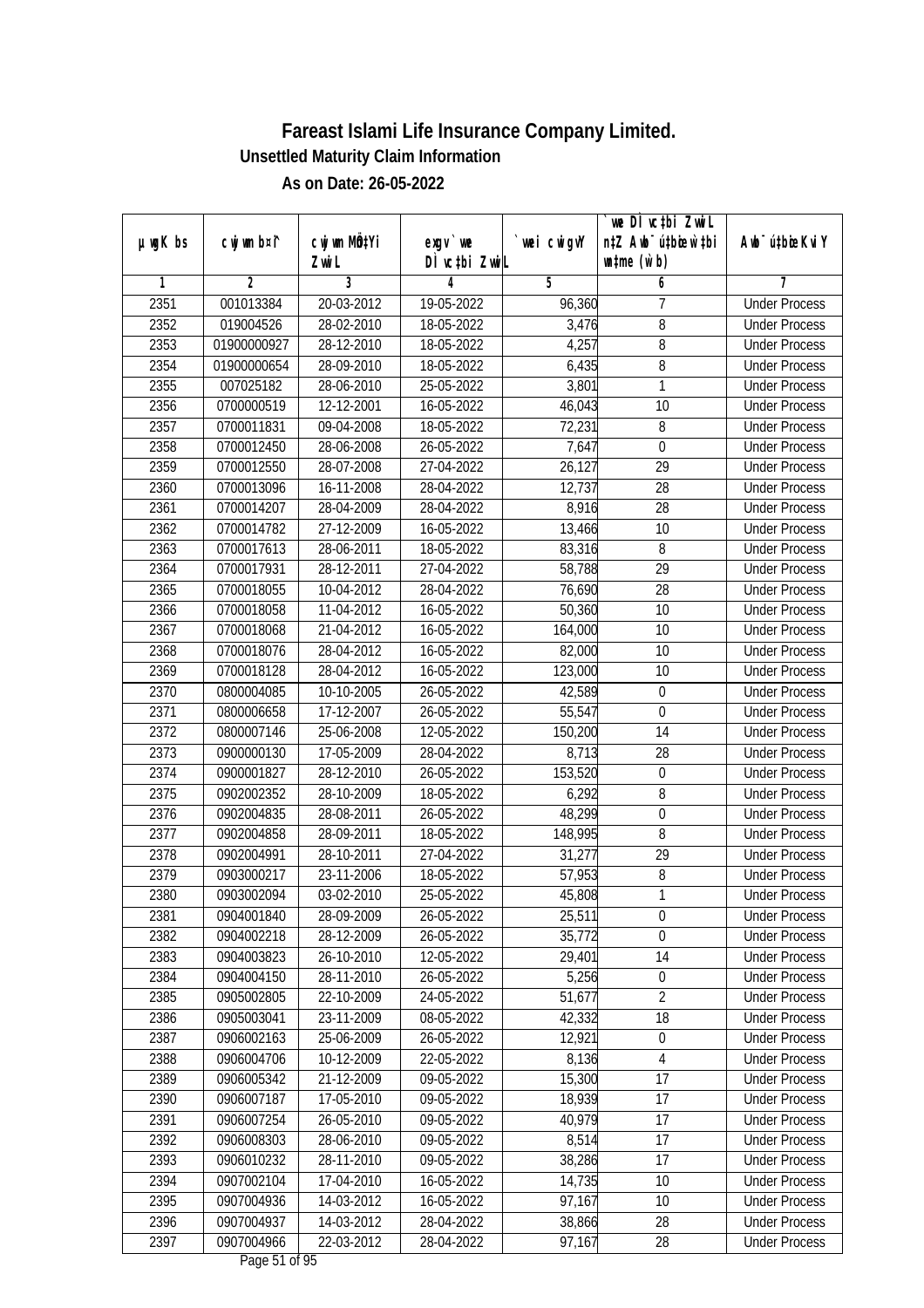|               |                |                       |                            |            | we DI vctbi ZwiL                                            |                             |
|---------------|----------------|-----------------------|----------------------------|------------|-------------------------------------------------------------|-----------------------------|
| $µ$ ug $K$ bs | cwj wm b¤i^    | cwj wm MQtYi<br>Zwi L | $exgV$ we<br>DÌ vctbi ZwiL | wei cwigvY | n‡Z Awb <sup>-</sup> ú‡bicen`‡bi<br>$\n  untime\n  (u`b)\n$ | Awb <sup>-</sup> ú‡bioeKviY |
| 1             | $\overline{2}$ | 3                     | 4                          | 5          | 6                                                           | 7                           |
| 2398          | 0907005013     | 05-04-2012            | 17-05-2022                 | 58,301     | 9                                                           | <b>Under Process</b>        |
| 2399          | 0907005033     | 16-04-2012            | 28-04-2022                 | 35,403     | $\overline{28}$                                             | <b>Under Process</b>        |
| 2400          | 0907005034     | 17-04-2012            | 28-04-2022                 | 97,167     | $\overline{28}$                                             | <b>Under Process</b>        |
| 2401          | 0907005048     | 23-04-2012            | 17-05-2022                 | 97,167     | 9                                                           | <b>Under Process</b>        |
| 2402          | 0907005054     | 23-04-2012            | 16-05-2022                 | 91,488     | 10                                                          | <b>Under Process</b>        |
| 2403          | 0907005067     | 25-04-2012            | 17-05-2022                 | 90,028     | 9                                                           | <b>Under Process</b>        |
| 2404          | 0907005165     | 28-04-2012            | 17-05-2022                 | 97,167     | $\overline{9}$                                              | <b>Under Process</b>        |
| 2405          | 0907005185     | 28-04-2012            | 16-05-2022                 | 194,326    | 10                                                          | <b>Under Process</b>        |
| 2406          | 0907005221     | 28-04-2012            | 16-05-2022                 | 388,652    | 10                                                          | <b>Under Process</b>        |
| 2407          | 0908000017     | $27 - 05 - 2009$      | 23-05-2022                 | 47,866     | 3                                                           | <b>Under Process</b>        |
| 2408          | 0909000180     | 28-03-2010            | 17-05-2022                 | 6,790      | $\overline{9}$                                              | <b>Under Process</b>        |
| 2409          | 0909000390     | 28-12-2011            | 17-05-2022                 | 53,179     | 9                                                           | <b>Under Process</b>        |
| 2410          | 0911000593     | 17-02-2010            | 28-04-2022                 | 29,818     | $\overline{28}$                                             | <b>Under Process</b>        |
| 2411          | 0911000705     | 28-03-2010            | 28-04-2022                 | 42,952     | 28                                                          | <b>Under Process</b>        |
| 2412          | 0915001177     | 28-05-2009            | 26-05-2022                 | 13,573     | $\boldsymbol{0}$                                            | <b>Under Process</b>        |
| 2413          | 0915002790     | 28-03-2010            | 24-05-2022                 | 5,730      | $\overline{2}$                                              | <b>Under Process</b>        |
| 2414          | 0915003349     | 28-06-2010            | 09-05-2022                 | 15,879     | 17                                                          | <b>Under Process</b>        |
| 2415          | 0915004278     | 28-07-2010            | 26-05-2022                 | 10,972     | $\boldsymbol{0}$                                            | <b>Under Process</b>        |
| 2416          | 0916001083     | 28-08-2009            | 23-05-2022                 | 15,033     | $\overline{3}$                                              | <b>Under Process</b>        |
| 2417          | 0916002602     | 28-02-2010            | 27-04-2022                 | 7,008      | 29                                                          | <b>Under Process</b>        |
| 2418          | 0917002682     | $27 - 12 - 2009$      | 17-05-2022                 | 28,532     | 9                                                           | <b>Under Process</b>        |
| 2419          | 0917005363     | 28-12-2010            | 17-05-2022                 | 20,466     | 9                                                           | <b>Under Process</b>        |
| 2420          | 0917005539     | 28-02-2011            | 26-05-2022                 | 7,630      | $\boldsymbol{0}$                                            | <b>Under Process</b>        |
| 2421          | 0917005984     | 28-04-2011            | 26-05-2022                 | 9,503      | $\boldsymbol{0}$                                            | <b>Under Process</b>        |
| 2422          | 0917006536     | 27-06-2011            | 26-05-2022                 | 39,295     | $\boldsymbol{0}$                                            | <b>Under Process</b>        |
| 2423          | 0919000333     | 28-06-2009            | 25-05-2022                 | 8,388      | $\mathbf{1}$                                                | <b>Under Process</b>        |
| 2424          | 0919001246     | 28-03-2010            | 25-05-2022                 | 32,093     | $\mathbf{1}$                                                | <b>Under Process</b>        |
| 2425          | 0919001396     | 28-04-2010            | 27-04-2022                 | 9,027      | 29                                                          | <b>Under Process</b>        |
| 2426          | 0919002026     | 29-09-2010            | 27-04-2022                 | 5,913      | 29                                                          | <b>Under Process</b>        |
| 2427          | 0919002685     | 07-03-2011            | 25-05-2022                 | 36,316     | $\mathbf{1}$                                                | <b>Under Process</b>        |
| 2428          | 0919002844     | 02-06-2011            | 25-05-2022                 | 6,005      | 1                                                           | <b>Under Process</b>        |
| 2429          | 0919003266     | 13-10-2011            | 27-04-2022                 | 17,918     | 29                                                          | <b>Under Process</b>        |
| 2430          | 0919003498     | 28-12-2011            | 25-05-2022                 | 8,935      | 1                                                           | <b>Under Process</b>        |
| 2431          | 0919003506     | 28-12-2011            | 25-05-2022                 | 55,112     | 1                                                           | <b>Under Process</b>        |
| 2432          | 0919003563     | 28-01-2012            | 25-05-2022                 | 7,215      | $\overline{1}$                                              | <b>Under Process</b>        |
| 2433          | 0919003578     | 28-01-2012            | 25-05-2022                 | 8,116      | 1                                                           | <b>Under Process</b>        |
| 2434          | 0919003647     | 28-02-2012            | 25-05-2022                 | 111,484    | 1                                                           | <b>Under Process</b>        |
| 2435          | 0919003666     | 28-02-2012            | 11-05-2022                 | 38,866     | 15                                                          | <b>Under Process</b>        |
| 2436          | 0919003733     | 11-04-2012            | 11-05-2022                 | 56,703     | 15                                                          | <b>Under Process</b>        |
| 2437          | 0919003763     | 26-04-2012            | 25-05-2022                 | 17,571     | 1                                                           | <b>Under Process</b>        |
| 2438          | 0919003785     | 28-04-2012            | 25-05-2022                 | 52,691     | 1                                                           | <b>Under Process</b>        |
| 2439          | 0919003822     | 28-04-2012            | 25-05-2022                 | 95,836     | $\mathbf{1}$                                                | <b>Under Process</b>        |
| 2440          | 0920000109     | 28-05-2010            | 18-05-2022                 | 15,331     | 8                                                           | <b>Under Process</b>        |
| 2441          | 0920000302     | 28-08-2010            | 18-05-2022                 | 13,354     | $\overline{8}$                                              | <b>Under Process</b>        |
| 2442          | 0922003379     | 28-08-2010            | 16-05-2022                 | 48,545     | 10                                                          | <b>Under Process</b>        |
| 2443          | 0924000190     | 14-12-2008            | 25-05-2022                 | 6,545      | $\mathbf{1}$                                                | <b>Under Process</b>        |
| 2444          | 0924000756     | 24-11-2009            | 26-05-2022                 | 17,902     | $\pmb{0}$                                                   | <b>Under Process</b>        |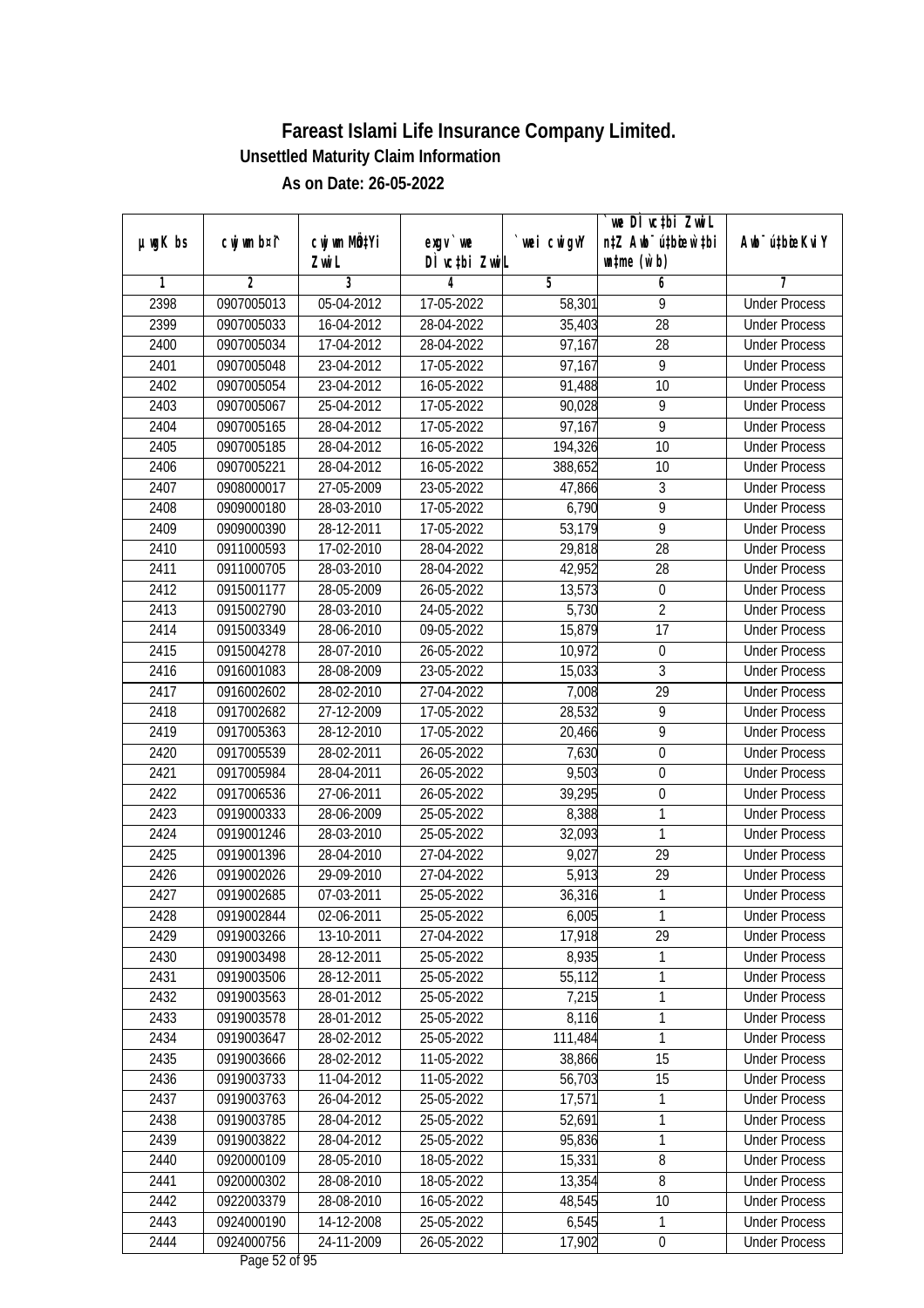| cwj wm b¤i^<br>cwj wm MÖ¢Yi<br>$µ$ ug $K$ bs<br>wei cwigvY<br>Awb <sup>-</sup> ú‡bioeKviY<br>$exgV$ we<br>DÌ vctbi ZwiL<br>$\n  untime\n  (u`b)\n$<br>Zwi L<br>3<br>$\overline{2}$<br>5<br>1<br>4<br>6<br>7<br>2445<br>0924001928<br>25-10-2010<br>25-05-2022<br>26,165<br><b>Under Process</b><br>1<br>$\mathbf{1}$<br>2446<br>0924002350<br>28-12-2010<br>25-05-2022<br>25,887<br><b>Under Process</b><br>$\overline{2}$<br>2447<br>0925001338<br>28-05-2009<br>24-05-2022<br>13,020<br><b>Under Process</b><br>28<br>2448<br>0926005280<br>28-11-2010<br>28-04-2022<br>10,814<br><b>Under Process</b><br>2449<br>$\overline{18}$<br>0926006427<br>28-03-2011<br>08-05-2022<br>41,261<br><b>Under Process</b><br>2450<br>0927001337<br>30-12-2010<br>25-05-2022<br>26,282<br>1<br><b>Under Process</b><br>2451<br>1<br>0927001339<br>30-12-2010<br>25-05-2022<br>26,282<br><b>Under Process</b><br>$\overline{9}$<br>2452<br>3900004205<br>27-11-2011<br>17-05-2022<br>44,202<br><b>Under Process</b><br>$\overline{9}$<br>2453<br>03-12-2011<br>17-05-2022<br>3900004231<br>11,030<br><b>Under Process</b><br>2454<br>3900004917<br>23-02-2012<br>22-05-2022<br>82,000<br>$\overline{4}$<br><b>Under Process</b><br>2455<br>3900004927<br>23-02-2012<br>22-05-2022<br>82,018<br>$\overline{4}$<br><b>Under Process</b><br>$\overline{2}$<br>2456<br>07-03-2012<br>22,360<br>3900004928<br>24-05-2022<br><b>Under Process</b><br>$\overline{1}$<br>2457<br>3900005013<br>$09 - 04 - 2012$<br>25-05-2022<br>1,312,000<br><b>Under Process</b><br>1<br>2458<br>3900005014<br>28-03-2012<br>25-05-2022<br>1,148,000<br><b>Under Process</b><br>$\overline{2}$<br>2459<br>3900005020<br>28-04-2012<br>24-05-2022<br><b>Under Process</b><br>82,000<br>$\overline{2}$<br>2460<br>3900005021<br>28-04-2012<br>24-05-2022<br>90,200<br><b>Under Process</b><br>2461<br>$\sqrt{4}$<br>3900005026<br>28-04-2012<br>22-05-2022<br>164,000<br><b>Under Process</b><br>$\overline{4}$<br>2462<br>28-04-2012<br>3900005059<br>22-05-2022<br>82,000<br><b>Under Process</b><br>2463<br>28-04-2012<br>22-05-2022<br>328,000<br>$\overline{4}$<br>3900005077<br><b>Under Process</b><br>9<br>2464<br>17-05-2022<br>3900005163<br>28-04-2012<br>161,480<br><b>Under Process</b><br>$\overline{9}$<br>2465<br>3900005230<br>28-04-2012<br>17-05-2022<br>161,480<br><b>Under Process</b><br>2466<br>32<br>4000000975<br>28-06-2011<br>24-04-2022<br>81,048<br><b>Under Process</b><br>2467<br>28-09-2011<br>26-05-2022<br>45,610<br>$\boldsymbol{0}$<br>4000001071<br><b>Under Process</b><br>2468<br>4000001153<br>16-10-2011<br>26-05-2022<br>76,175<br>$\boldsymbol{0}$<br><b>Under Process</b><br>2469<br>28-09-2011<br>12-05-2022<br>53,889<br>14<br>4000001200<br><b>Under Process</b><br>2470<br>4000001254<br>28-11-2011<br>24-04-2022<br>32<br>48,272<br><b>Under Process</b><br>2471<br>19-12-2011<br>17,530<br>$\boldsymbol{0}$<br>4000001340<br>26-05-2022<br><b>Under Process</b><br>2472<br>19-12-2011<br>85,212<br>14<br>4000001341<br>12-05-2022<br><b>Under Process</b><br>32<br>2473<br>4000001345<br>19-12-2011<br>24-04-2022<br>81,700<br><b>Under Process</b><br>2474<br>22-12-2011<br>48,312<br>$\boldsymbol{0}$<br>4000001377<br>26-05-2022<br><b>Under Process</b><br>2475<br>4000001427<br>28-12-2011<br>12-05-2022<br>47,835<br>14<br><b>Under Process</b><br>2476<br>4000001483<br>28-12-2011<br>6,618<br>$\mathbf 0$<br>26-05-2022<br><b>Under Process</b><br>164,656<br>14<br>2477<br>4000001575<br>28-12-2011<br>12-05-2022<br><b>Under Process</b><br>155,040<br>32<br>2478<br>4000001629<br>28-12-2011<br>24-04-2022<br><b>Under Process</b><br>2479<br>4000001639<br>28-12-2011<br>26-05-2022<br>163,300<br>$\boldsymbol{0}$<br><b>Under Process</b><br>2480<br>4000001643<br>28-12-2011<br>12-05-2022<br>81,650<br>14<br><b>Under Process</b><br>2481<br>4000001654<br>32<br>28-12-2011<br>24-04-2022<br>81,650<br><b>Under Process</b><br>2482<br>69,605<br>32<br>4000001696<br>28-12-2011<br>24-04-2022<br><b>Under Process</b><br>65,320<br>2483<br>4000001704<br>28-12-2011<br>26-05-2022<br>$\boldsymbol{0}$<br><b>Under Process</b><br>81,650<br>2484<br>4000001765<br>28-12-2011<br>26-05-2022<br>$\boldsymbol{0}$<br><b>Under Process</b><br>2485<br>4000001814<br>28-12-2011<br>24-04-2022<br>48,992<br>32<br><b>Under Process</b><br>2486<br>4000001838<br>28-02-2012<br>26-05-2022<br>49,201<br>$\boldsymbol{0}$<br><b>Under Process</b><br>2487<br>4000001845<br>28-02-2012<br>44,720<br>14<br>12-05-2022<br><b>Under Process</b><br>75,525<br>$\boldsymbol{0}$<br>2488<br>4000001855<br>28-02-2012<br>26-05-2022<br><b>Under Process</b><br>2489<br>$\boldsymbol{0}$<br>4000001881<br>28-03-2012<br>26-05-2022<br>158,890<br><b>Under Process</b><br>$\overline{3}$<br>2490<br>28-04-2012<br>23-05-2022<br>82,000<br>4000001916<br><b>Under Process</b> |      |            |            |            |         | we DI vctbi ZwiL                 |                      |
|---------------------------------------------------------------------------------------------------------------------------------------------------------------------------------------------------------------------------------------------------------------------------------------------------------------------------------------------------------------------------------------------------------------------------------------------------------------------------------------------------------------------------------------------------------------------------------------------------------------------------------------------------------------------------------------------------------------------------------------------------------------------------------------------------------------------------------------------------------------------------------------------------------------------------------------------------------------------------------------------------------------------------------------------------------------------------------------------------------------------------------------------------------------------------------------------------------------------------------------------------------------------------------------------------------------------------------------------------------------------------------------------------------------------------------------------------------------------------------------------------------------------------------------------------------------------------------------------------------------------------------------------------------------------------------------------------------------------------------------------------------------------------------------------------------------------------------------------------------------------------------------------------------------------------------------------------------------------------------------------------------------------------------------------------------------------------------------------------------------------------------------------------------------------------------------------------------------------------------------------------------------------------------------------------------------------------------------------------------------------------------------------------------------------------------------------------------------------------------------------------------------------------------------------------------------------------------------------------------------------------------------------------------------------------------------------------------------------------------------------------------------------------------------------------------------------------------------------------------------------------------------------------------------------------------------------------------------------------------------------------------------------------------------------------------------------------------------------------------------------------------------------------------------------------------------------------------------------------------------------------------------------------------------------------------------------------------------------------------------------------------------------------------------------------------------------------------------------------------------------------------------------------------------------------------------------------------------------------------------------------------------------------------------------------------------------------------------------------------------------------------------------------------------------------------------------------------------------------------------------------------------------------------------------------------------------------------------------------------------------------------------------------------------------------------------------------------------------------------------------------------------------------------------------------------------------------------------------------------------------------------------------------------------------------------------------------------------------------------------------------------------------------------------------------------------------------------------------------------------------------------------------------------------------------------------------------------------------------------------------------------------------------------------------------------------------------------------------------------------------------------------------------------------------------------------------------------------------------------------------------------------|------|------------|------------|------------|---------|----------------------------------|----------------------|
|                                                                                                                                                                                                                                                                                                                                                                                                                                                                                                                                                                                                                                                                                                                                                                                                                                                                                                                                                                                                                                                                                                                                                                                                                                                                                                                                                                                                                                                                                                                                                                                                                                                                                                                                                                                                                                                                                                                                                                                                                                                                                                                                                                                                                                                                                                                                                                                                                                                                                                                                                                                                                                                                                                                                                                                                                                                                                                                                                                                                                                                                                                                                                                                                                                                                                                                                                                                                                                                                                                                                                                                                                                                                                                                                                                                                                                                                                                                                                                                                                                                                                                                                                                                                                                                                                                                                                                                                                                                                                                                                                                                                                                                                                                                                                                                                                                                                                       |      |            |            |            |         | n‡Z Awb <sup>-</sup> ú‡bicen`‡bi |                      |
|                                                                                                                                                                                                                                                                                                                                                                                                                                                                                                                                                                                                                                                                                                                                                                                                                                                                                                                                                                                                                                                                                                                                                                                                                                                                                                                                                                                                                                                                                                                                                                                                                                                                                                                                                                                                                                                                                                                                                                                                                                                                                                                                                                                                                                                                                                                                                                                                                                                                                                                                                                                                                                                                                                                                                                                                                                                                                                                                                                                                                                                                                                                                                                                                                                                                                                                                                                                                                                                                                                                                                                                                                                                                                                                                                                                                                                                                                                                                                                                                                                                                                                                                                                                                                                                                                                                                                                                                                                                                                                                                                                                                                                                                                                                                                                                                                                                                                       |      |            |            |            |         |                                  |                      |
|                                                                                                                                                                                                                                                                                                                                                                                                                                                                                                                                                                                                                                                                                                                                                                                                                                                                                                                                                                                                                                                                                                                                                                                                                                                                                                                                                                                                                                                                                                                                                                                                                                                                                                                                                                                                                                                                                                                                                                                                                                                                                                                                                                                                                                                                                                                                                                                                                                                                                                                                                                                                                                                                                                                                                                                                                                                                                                                                                                                                                                                                                                                                                                                                                                                                                                                                                                                                                                                                                                                                                                                                                                                                                                                                                                                                                                                                                                                                                                                                                                                                                                                                                                                                                                                                                                                                                                                                                                                                                                                                                                                                                                                                                                                                                                                                                                                                                       |      |            |            |            |         |                                  |                      |
|                                                                                                                                                                                                                                                                                                                                                                                                                                                                                                                                                                                                                                                                                                                                                                                                                                                                                                                                                                                                                                                                                                                                                                                                                                                                                                                                                                                                                                                                                                                                                                                                                                                                                                                                                                                                                                                                                                                                                                                                                                                                                                                                                                                                                                                                                                                                                                                                                                                                                                                                                                                                                                                                                                                                                                                                                                                                                                                                                                                                                                                                                                                                                                                                                                                                                                                                                                                                                                                                                                                                                                                                                                                                                                                                                                                                                                                                                                                                                                                                                                                                                                                                                                                                                                                                                                                                                                                                                                                                                                                                                                                                                                                                                                                                                                                                                                                                                       |      |            |            |            |         |                                  |                      |
|                                                                                                                                                                                                                                                                                                                                                                                                                                                                                                                                                                                                                                                                                                                                                                                                                                                                                                                                                                                                                                                                                                                                                                                                                                                                                                                                                                                                                                                                                                                                                                                                                                                                                                                                                                                                                                                                                                                                                                                                                                                                                                                                                                                                                                                                                                                                                                                                                                                                                                                                                                                                                                                                                                                                                                                                                                                                                                                                                                                                                                                                                                                                                                                                                                                                                                                                                                                                                                                                                                                                                                                                                                                                                                                                                                                                                                                                                                                                                                                                                                                                                                                                                                                                                                                                                                                                                                                                                                                                                                                                                                                                                                                                                                                                                                                                                                                                                       |      |            |            |            |         |                                  |                      |
|                                                                                                                                                                                                                                                                                                                                                                                                                                                                                                                                                                                                                                                                                                                                                                                                                                                                                                                                                                                                                                                                                                                                                                                                                                                                                                                                                                                                                                                                                                                                                                                                                                                                                                                                                                                                                                                                                                                                                                                                                                                                                                                                                                                                                                                                                                                                                                                                                                                                                                                                                                                                                                                                                                                                                                                                                                                                                                                                                                                                                                                                                                                                                                                                                                                                                                                                                                                                                                                                                                                                                                                                                                                                                                                                                                                                                                                                                                                                                                                                                                                                                                                                                                                                                                                                                                                                                                                                                                                                                                                                                                                                                                                                                                                                                                                                                                                                                       |      |            |            |            |         |                                  |                      |
|                                                                                                                                                                                                                                                                                                                                                                                                                                                                                                                                                                                                                                                                                                                                                                                                                                                                                                                                                                                                                                                                                                                                                                                                                                                                                                                                                                                                                                                                                                                                                                                                                                                                                                                                                                                                                                                                                                                                                                                                                                                                                                                                                                                                                                                                                                                                                                                                                                                                                                                                                                                                                                                                                                                                                                                                                                                                                                                                                                                                                                                                                                                                                                                                                                                                                                                                                                                                                                                                                                                                                                                                                                                                                                                                                                                                                                                                                                                                                                                                                                                                                                                                                                                                                                                                                                                                                                                                                                                                                                                                                                                                                                                                                                                                                                                                                                                                                       |      |            |            |            |         |                                  |                      |
|                                                                                                                                                                                                                                                                                                                                                                                                                                                                                                                                                                                                                                                                                                                                                                                                                                                                                                                                                                                                                                                                                                                                                                                                                                                                                                                                                                                                                                                                                                                                                                                                                                                                                                                                                                                                                                                                                                                                                                                                                                                                                                                                                                                                                                                                                                                                                                                                                                                                                                                                                                                                                                                                                                                                                                                                                                                                                                                                                                                                                                                                                                                                                                                                                                                                                                                                                                                                                                                                                                                                                                                                                                                                                                                                                                                                                                                                                                                                                                                                                                                                                                                                                                                                                                                                                                                                                                                                                                                                                                                                                                                                                                                                                                                                                                                                                                                                                       |      |            |            |            |         |                                  |                      |
|                                                                                                                                                                                                                                                                                                                                                                                                                                                                                                                                                                                                                                                                                                                                                                                                                                                                                                                                                                                                                                                                                                                                                                                                                                                                                                                                                                                                                                                                                                                                                                                                                                                                                                                                                                                                                                                                                                                                                                                                                                                                                                                                                                                                                                                                                                                                                                                                                                                                                                                                                                                                                                                                                                                                                                                                                                                                                                                                                                                                                                                                                                                                                                                                                                                                                                                                                                                                                                                                                                                                                                                                                                                                                                                                                                                                                                                                                                                                                                                                                                                                                                                                                                                                                                                                                                                                                                                                                                                                                                                                                                                                                                                                                                                                                                                                                                                                                       |      |            |            |            |         |                                  |                      |
|                                                                                                                                                                                                                                                                                                                                                                                                                                                                                                                                                                                                                                                                                                                                                                                                                                                                                                                                                                                                                                                                                                                                                                                                                                                                                                                                                                                                                                                                                                                                                                                                                                                                                                                                                                                                                                                                                                                                                                                                                                                                                                                                                                                                                                                                                                                                                                                                                                                                                                                                                                                                                                                                                                                                                                                                                                                                                                                                                                                                                                                                                                                                                                                                                                                                                                                                                                                                                                                                                                                                                                                                                                                                                                                                                                                                                                                                                                                                                                                                                                                                                                                                                                                                                                                                                                                                                                                                                                                                                                                                                                                                                                                                                                                                                                                                                                                                                       |      |            |            |            |         |                                  |                      |
|                                                                                                                                                                                                                                                                                                                                                                                                                                                                                                                                                                                                                                                                                                                                                                                                                                                                                                                                                                                                                                                                                                                                                                                                                                                                                                                                                                                                                                                                                                                                                                                                                                                                                                                                                                                                                                                                                                                                                                                                                                                                                                                                                                                                                                                                                                                                                                                                                                                                                                                                                                                                                                                                                                                                                                                                                                                                                                                                                                                                                                                                                                                                                                                                                                                                                                                                                                                                                                                                                                                                                                                                                                                                                                                                                                                                                                                                                                                                                                                                                                                                                                                                                                                                                                                                                                                                                                                                                                                                                                                                                                                                                                                                                                                                                                                                                                                                                       |      |            |            |            |         |                                  |                      |
|                                                                                                                                                                                                                                                                                                                                                                                                                                                                                                                                                                                                                                                                                                                                                                                                                                                                                                                                                                                                                                                                                                                                                                                                                                                                                                                                                                                                                                                                                                                                                                                                                                                                                                                                                                                                                                                                                                                                                                                                                                                                                                                                                                                                                                                                                                                                                                                                                                                                                                                                                                                                                                                                                                                                                                                                                                                                                                                                                                                                                                                                                                                                                                                                                                                                                                                                                                                                                                                                                                                                                                                                                                                                                                                                                                                                                                                                                                                                                                                                                                                                                                                                                                                                                                                                                                                                                                                                                                                                                                                                                                                                                                                                                                                                                                                                                                                                                       |      |            |            |            |         |                                  |                      |
|                                                                                                                                                                                                                                                                                                                                                                                                                                                                                                                                                                                                                                                                                                                                                                                                                                                                                                                                                                                                                                                                                                                                                                                                                                                                                                                                                                                                                                                                                                                                                                                                                                                                                                                                                                                                                                                                                                                                                                                                                                                                                                                                                                                                                                                                                                                                                                                                                                                                                                                                                                                                                                                                                                                                                                                                                                                                                                                                                                                                                                                                                                                                                                                                                                                                                                                                                                                                                                                                                                                                                                                                                                                                                                                                                                                                                                                                                                                                                                                                                                                                                                                                                                                                                                                                                                                                                                                                                                                                                                                                                                                                                                                                                                                                                                                                                                                                                       |      |            |            |            |         |                                  |                      |
|                                                                                                                                                                                                                                                                                                                                                                                                                                                                                                                                                                                                                                                                                                                                                                                                                                                                                                                                                                                                                                                                                                                                                                                                                                                                                                                                                                                                                                                                                                                                                                                                                                                                                                                                                                                                                                                                                                                                                                                                                                                                                                                                                                                                                                                                                                                                                                                                                                                                                                                                                                                                                                                                                                                                                                                                                                                                                                                                                                                                                                                                                                                                                                                                                                                                                                                                                                                                                                                                                                                                                                                                                                                                                                                                                                                                                                                                                                                                                                                                                                                                                                                                                                                                                                                                                                                                                                                                                                                                                                                                                                                                                                                                                                                                                                                                                                                                                       |      |            |            |            |         |                                  |                      |
|                                                                                                                                                                                                                                                                                                                                                                                                                                                                                                                                                                                                                                                                                                                                                                                                                                                                                                                                                                                                                                                                                                                                                                                                                                                                                                                                                                                                                                                                                                                                                                                                                                                                                                                                                                                                                                                                                                                                                                                                                                                                                                                                                                                                                                                                                                                                                                                                                                                                                                                                                                                                                                                                                                                                                                                                                                                                                                                                                                                                                                                                                                                                                                                                                                                                                                                                                                                                                                                                                                                                                                                                                                                                                                                                                                                                                                                                                                                                                                                                                                                                                                                                                                                                                                                                                                                                                                                                                                                                                                                                                                                                                                                                                                                                                                                                                                                                                       |      |            |            |            |         |                                  |                      |
|                                                                                                                                                                                                                                                                                                                                                                                                                                                                                                                                                                                                                                                                                                                                                                                                                                                                                                                                                                                                                                                                                                                                                                                                                                                                                                                                                                                                                                                                                                                                                                                                                                                                                                                                                                                                                                                                                                                                                                                                                                                                                                                                                                                                                                                                                                                                                                                                                                                                                                                                                                                                                                                                                                                                                                                                                                                                                                                                                                                                                                                                                                                                                                                                                                                                                                                                                                                                                                                                                                                                                                                                                                                                                                                                                                                                                                                                                                                                                                                                                                                                                                                                                                                                                                                                                                                                                                                                                                                                                                                                                                                                                                                                                                                                                                                                                                                                                       |      |            |            |            |         |                                  |                      |
|                                                                                                                                                                                                                                                                                                                                                                                                                                                                                                                                                                                                                                                                                                                                                                                                                                                                                                                                                                                                                                                                                                                                                                                                                                                                                                                                                                                                                                                                                                                                                                                                                                                                                                                                                                                                                                                                                                                                                                                                                                                                                                                                                                                                                                                                                                                                                                                                                                                                                                                                                                                                                                                                                                                                                                                                                                                                                                                                                                                                                                                                                                                                                                                                                                                                                                                                                                                                                                                                                                                                                                                                                                                                                                                                                                                                                                                                                                                                                                                                                                                                                                                                                                                                                                                                                                                                                                                                                                                                                                                                                                                                                                                                                                                                                                                                                                                                                       |      |            |            |            |         |                                  |                      |
|                                                                                                                                                                                                                                                                                                                                                                                                                                                                                                                                                                                                                                                                                                                                                                                                                                                                                                                                                                                                                                                                                                                                                                                                                                                                                                                                                                                                                                                                                                                                                                                                                                                                                                                                                                                                                                                                                                                                                                                                                                                                                                                                                                                                                                                                                                                                                                                                                                                                                                                                                                                                                                                                                                                                                                                                                                                                                                                                                                                                                                                                                                                                                                                                                                                                                                                                                                                                                                                                                                                                                                                                                                                                                                                                                                                                                                                                                                                                                                                                                                                                                                                                                                                                                                                                                                                                                                                                                                                                                                                                                                                                                                                                                                                                                                                                                                                                                       |      |            |            |            |         |                                  |                      |
|                                                                                                                                                                                                                                                                                                                                                                                                                                                                                                                                                                                                                                                                                                                                                                                                                                                                                                                                                                                                                                                                                                                                                                                                                                                                                                                                                                                                                                                                                                                                                                                                                                                                                                                                                                                                                                                                                                                                                                                                                                                                                                                                                                                                                                                                                                                                                                                                                                                                                                                                                                                                                                                                                                                                                                                                                                                                                                                                                                                                                                                                                                                                                                                                                                                                                                                                                                                                                                                                                                                                                                                                                                                                                                                                                                                                                                                                                                                                                                                                                                                                                                                                                                                                                                                                                                                                                                                                                                                                                                                                                                                                                                                                                                                                                                                                                                                                                       |      |            |            |            |         |                                  |                      |
|                                                                                                                                                                                                                                                                                                                                                                                                                                                                                                                                                                                                                                                                                                                                                                                                                                                                                                                                                                                                                                                                                                                                                                                                                                                                                                                                                                                                                                                                                                                                                                                                                                                                                                                                                                                                                                                                                                                                                                                                                                                                                                                                                                                                                                                                                                                                                                                                                                                                                                                                                                                                                                                                                                                                                                                                                                                                                                                                                                                                                                                                                                                                                                                                                                                                                                                                                                                                                                                                                                                                                                                                                                                                                                                                                                                                                                                                                                                                                                                                                                                                                                                                                                                                                                                                                                                                                                                                                                                                                                                                                                                                                                                                                                                                                                                                                                                                                       |      |            |            |            |         |                                  |                      |
|                                                                                                                                                                                                                                                                                                                                                                                                                                                                                                                                                                                                                                                                                                                                                                                                                                                                                                                                                                                                                                                                                                                                                                                                                                                                                                                                                                                                                                                                                                                                                                                                                                                                                                                                                                                                                                                                                                                                                                                                                                                                                                                                                                                                                                                                                                                                                                                                                                                                                                                                                                                                                                                                                                                                                                                                                                                                                                                                                                                                                                                                                                                                                                                                                                                                                                                                                                                                                                                                                                                                                                                                                                                                                                                                                                                                                                                                                                                                                                                                                                                                                                                                                                                                                                                                                                                                                                                                                                                                                                                                                                                                                                                                                                                                                                                                                                                                                       |      |            |            |            |         |                                  |                      |
|                                                                                                                                                                                                                                                                                                                                                                                                                                                                                                                                                                                                                                                                                                                                                                                                                                                                                                                                                                                                                                                                                                                                                                                                                                                                                                                                                                                                                                                                                                                                                                                                                                                                                                                                                                                                                                                                                                                                                                                                                                                                                                                                                                                                                                                                                                                                                                                                                                                                                                                                                                                                                                                                                                                                                                                                                                                                                                                                                                                                                                                                                                                                                                                                                                                                                                                                                                                                                                                                                                                                                                                                                                                                                                                                                                                                                                                                                                                                                                                                                                                                                                                                                                                                                                                                                                                                                                                                                                                                                                                                                                                                                                                                                                                                                                                                                                                                                       |      |            |            |            |         |                                  |                      |
|                                                                                                                                                                                                                                                                                                                                                                                                                                                                                                                                                                                                                                                                                                                                                                                                                                                                                                                                                                                                                                                                                                                                                                                                                                                                                                                                                                                                                                                                                                                                                                                                                                                                                                                                                                                                                                                                                                                                                                                                                                                                                                                                                                                                                                                                                                                                                                                                                                                                                                                                                                                                                                                                                                                                                                                                                                                                                                                                                                                                                                                                                                                                                                                                                                                                                                                                                                                                                                                                                                                                                                                                                                                                                                                                                                                                                                                                                                                                                                                                                                                                                                                                                                                                                                                                                                                                                                                                                                                                                                                                                                                                                                                                                                                                                                                                                                                                                       |      |            |            |            |         |                                  |                      |
|                                                                                                                                                                                                                                                                                                                                                                                                                                                                                                                                                                                                                                                                                                                                                                                                                                                                                                                                                                                                                                                                                                                                                                                                                                                                                                                                                                                                                                                                                                                                                                                                                                                                                                                                                                                                                                                                                                                                                                                                                                                                                                                                                                                                                                                                                                                                                                                                                                                                                                                                                                                                                                                                                                                                                                                                                                                                                                                                                                                                                                                                                                                                                                                                                                                                                                                                                                                                                                                                                                                                                                                                                                                                                                                                                                                                                                                                                                                                                                                                                                                                                                                                                                                                                                                                                                                                                                                                                                                                                                                                                                                                                                                                                                                                                                                                                                                                                       |      |            |            |            |         |                                  |                      |
|                                                                                                                                                                                                                                                                                                                                                                                                                                                                                                                                                                                                                                                                                                                                                                                                                                                                                                                                                                                                                                                                                                                                                                                                                                                                                                                                                                                                                                                                                                                                                                                                                                                                                                                                                                                                                                                                                                                                                                                                                                                                                                                                                                                                                                                                                                                                                                                                                                                                                                                                                                                                                                                                                                                                                                                                                                                                                                                                                                                                                                                                                                                                                                                                                                                                                                                                                                                                                                                                                                                                                                                                                                                                                                                                                                                                                                                                                                                                                                                                                                                                                                                                                                                                                                                                                                                                                                                                                                                                                                                                                                                                                                                                                                                                                                                                                                                                                       |      |            |            |            |         |                                  |                      |
|                                                                                                                                                                                                                                                                                                                                                                                                                                                                                                                                                                                                                                                                                                                                                                                                                                                                                                                                                                                                                                                                                                                                                                                                                                                                                                                                                                                                                                                                                                                                                                                                                                                                                                                                                                                                                                                                                                                                                                                                                                                                                                                                                                                                                                                                                                                                                                                                                                                                                                                                                                                                                                                                                                                                                                                                                                                                                                                                                                                                                                                                                                                                                                                                                                                                                                                                                                                                                                                                                                                                                                                                                                                                                                                                                                                                                                                                                                                                                                                                                                                                                                                                                                                                                                                                                                                                                                                                                                                                                                                                                                                                                                                                                                                                                                                                                                                                                       |      |            |            |            |         |                                  |                      |
|                                                                                                                                                                                                                                                                                                                                                                                                                                                                                                                                                                                                                                                                                                                                                                                                                                                                                                                                                                                                                                                                                                                                                                                                                                                                                                                                                                                                                                                                                                                                                                                                                                                                                                                                                                                                                                                                                                                                                                                                                                                                                                                                                                                                                                                                                                                                                                                                                                                                                                                                                                                                                                                                                                                                                                                                                                                                                                                                                                                                                                                                                                                                                                                                                                                                                                                                                                                                                                                                                                                                                                                                                                                                                                                                                                                                                                                                                                                                                                                                                                                                                                                                                                                                                                                                                                                                                                                                                                                                                                                                                                                                                                                                                                                                                                                                                                                                                       |      |            |            |            |         |                                  |                      |
|                                                                                                                                                                                                                                                                                                                                                                                                                                                                                                                                                                                                                                                                                                                                                                                                                                                                                                                                                                                                                                                                                                                                                                                                                                                                                                                                                                                                                                                                                                                                                                                                                                                                                                                                                                                                                                                                                                                                                                                                                                                                                                                                                                                                                                                                                                                                                                                                                                                                                                                                                                                                                                                                                                                                                                                                                                                                                                                                                                                                                                                                                                                                                                                                                                                                                                                                                                                                                                                                                                                                                                                                                                                                                                                                                                                                                                                                                                                                                                                                                                                                                                                                                                                                                                                                                                                                                                                                                                                                                                                                                                                                                                                                                                                                                                                                                                                                                       |      |            |            |            |         |                                  |                      |
|                                                                                                                                                                                                                                                                                                                                                                                                                                                                                                                                                                                                                                                                                                                                                                                                                                                                                                                                                                                                                                                                                                                                                                                                                                                                                                                                                                                                                                                                                                                                                                                                                                                                                                                                                                                                                                                                                                                                                                                                                                                                                                                                                                                                                                                                                                                                                                                                                                                                                                                                                                                                                                                                                                                                                                                                                                                                                                                                                                                                                                                                                                                                                                                                                                                                                                                                                                                                                                                                                                                                                                                                                                                                                                                                                                                                                                                                                                                                                                                                                                                                                                                                                                                                                                                                                                                                                                                                                                                                                                                                                                                                                                                                                                                                                                                                                                                                                       |      |            |            |            |         |                                  |                      |
|                                                                                                                                                                                                                                                                                                                                                                                                                                                                                                                                                                                                                                                                                                                                                                                                                                                                                                                                                                                                                                                                                                                                                                                                                                                                                                                                                                                                                                                                                                                                                                                                                                                                                                                                                                                                                                                                                                                                                                                                                                                                                                                                                                                                                                                                                                                                                                                                                                                                                                                                                                                                                                                                                                                                                                                                                                                                                                                                                                                                                                                                                                                                                                                                                                                                                                                                                                                                                                                                                                                                                                                                                                                                                                                                                                                                                                                                                                                                                                                                                                                                                                                                                                                                                                                                                                                                                                                                                                                                                                                                                                                                                                                                                                                                                                                                                                                                                       |      |            |            |            |         |                                  |                      |
|                                                                                                                                                                                                                                                                                                                                                                                                                                                                                                                                                                                                                                                                                                                                                                                                                                                                                                                                                                                                                                                                                                                                                                                                                                                                                                                                                                                                                                                                                                                                                                                                                                                                                                                                                                                                                                                                                                                                                                                                                                                                                                                                                                                                                                                                                                                                                                                                                                                                                                                                                                                                                                                                                                                                                                                                                                                                                                                                                                                                                                                                                                                                                                                                                                                                                                                                                                                                                                                                                                                                                                                                                                                                                                                                                                                                                                                                                                                                                                                                                                                                                                                                                                                                                                                                                                                                                                                                                                                                                                                                                                                                                                                                                                                                                                                                                                                                                       |      |            |            |            |         |                                  |                      |
|                                                                                                                                                                                                                                                                                                                                                                                                                                                                                                                                                                                                                                                                                                                                                                                                                                                                                                                                                                                                                                                                                                                                                                                                                                                                                                                                                                                                                                                                                                                                                                                                                                                                                                                                                                                                                                                                                                                                                                                                                                                                                                                                                                                                                                                                                                                                                                                                                                                                                                                                                                                                                                                                                                                                                                                                                                                                                                                                                                                                                                                                                                                                                                                                                                                                                                                                                                                                                                                                                                                                                                                                                                                                                                                                                                                                                                                                                                                                                                                                                                                                                                                                                                                                                                                                                                                                                                                                                                                                                                                                                                                                                                                                                                                                                                                                                                                                                       |      |            |            |            |         |                                  |                      |
|                                                                                                                                                                                                                                                                                                                                                                                                                                                                                                                                                                                                                                                                                                                                                                                                                                                                                                                                                                                                                                                                                                                                                                                                                                                                                                                                                                                                                                                                                                                                                                                                                                                                                                                                                                                                                                                                                                                                                                                                                                                                                                                                                                                                                                                                                                                                                                                                                                                                                                                                                                                                                                                                                                                                                                                                                                                                                                                                                                                                                                                                                                                                                                                                                                                                                                                                                                                                                                                                                                                                                                                                                                                                                                                                                                                                                                                                                                                                                                                                                                                                                                                                                                                                                                                                                                                                                                                                                                                                                                                                                                                                                                                                                                                                                                                                                                                                                       |      |            |            |            |         |                                  |                      |
|                                                                                                                                                                                                                                                                                                                                                                                                                                                                                                                                                                                                                                                                                                                                                                                                                                                                                                                                                                                                                                                                                                                                                                                                                                                                                                                                                                                                                                                                                                                                                                                                                                                                                                                                                                                                                                                                                                                                                                                                                                                                                                                                                                                                                                                                                                                                                                                                                                                                                                                                                                                                                                                                                                                                                                                                                                                                                                                                                                                                                                                                                                                                                                                                                                                                                                                                                                                                                                                                                                                                                                                                                                                                                                                                                                                                                                                                                                                                                                                                                                                                                                                                                                                                                                                                                                                                                                                                                                                                                                                                                                                                                                                                                                                                                                                                                                                                                       |      |            |            |            |         |                                  |                      |
|                                                                                                                                                                                                                                                                                                                                                                                                                                                                                                                                                                                                                                                                                                                                                                                                                                                                                                                                                                                                                                                                                                                                                                                                                                                                                                                                                                                                                                                                                                                                                                                                                                                                                                                                                                                                                                                                                                                                                                                                                                                                                                                                                                                                                                                                                                                                                                                                                                                                                                                                                                                                                                                                                                                                                                                                                                                                                                                                                                                                                                                                                                                                                                                                                                                                                                                                                                                                                                                                                                                                                                                                                                                                                                                                                                                                                                                                                                                                                                                                                                                                                                                                                                                                                                                                                                                                                                                                                                                                                                                                                                                                                                                                                                                                                                                                                                                                                       |      |            |            |            |         |                                  |                      |
|                                                                                                                                                                                                                                                                                                                                                                                                                                                                                                                                                                                                                                                                                                                                                                                                                                                                                                                                                                                                                                                                                                                                                                                                                                                                                                                                                                                                                                                                                                                                                                                                                                                                                                                                                                                                                                                                                                                                                                                                                                                                                                                                                                                                                                                                                                                                                                                                                                                                                                                                                                                                                                                                                                                                                                                                                                                                                                                                                                                                                                                                                                                                                                                                                                                                                                                                                                                                                                                                                                                                                                                                                                                                                                                                                                                                                                                                                                                                                                                                                                                                                                                                                                                                                                                                                                                                                                                                                                                                                                                                                                                                                                                                                                                                                                                                                                                                                       |      |            |            |            |         |                                  |                      |
|                                                                                                                                                                                                                                                                                                                                                                                                                                                                                                                                                                                                                                                                                                                                                                                                                                                                                                                                                                                                                                                                                                                                                                                                                                                                                                                                                                                                                                                                                                                                                                                                                                                                                                                                                                                                                                                                                                                                                                                                                                                                                                                                                                                                                                                                                                                                                                                                                                                                                                                                                                                                                                                                                                                                                                                                                                                                                                                                                                                                                                                                                                                                                                                                                                                                                                                                                                                                                                                                                                                                                                                                                                                                                                                                                                                                                                                                                                                                                                                                                                                                                                                                                                                                                                                                                                                                                                                                                                                                                                                                                                                                                                                                                                                                                                                                                                                                                       |      |            |            |            |         |                                  |                      |
|                                                                                                                                                                                                                                                                                                                                                                                                                                                                                                                                                                                                                                                                                                                                                                                                                                                                                                                                                                                                                                                                                                                                                                                                                                                                                                                                                                                                                                                                                                                                                                                                                                                                                                                                                                                                                                                                                                                                                                                                                                                                                                                                                                                                                                                                                                                                                                                                                                                                                                                                                                                                                                                                                                                                                                                                                                                                                                                                                                                                                                                                                                                                                                                                                                                                                                                                                                                                                                                                                                                                                                                                                                                                                                                                                                                                                                                                                                                                                                                                                                                                                                                                                                                                                                                                                                                                                                                                                                                                                                                                                                                                                                                                                                                                                                                                                                                                                       |      |            |            |            |         |                                  |                      |
|                                                                                                                                                                                                                                                                                                                                                                                                                                                                                                                                                                                                                                                                                                                                                                                                                                                                                                                                                                                                                                                                                                                                                                                                                                                                                                                                                                                                                                                                                                                                                                                                                                                                                                                                                                                                                                                                                                                                                                                                                                                                                                                                                                                                                                                                                                                                                                                                                                                                                                                                                                                                                                                                                                                                                                                                                                                                                                                                                                                                                                                                                                                                                                                                                                                                                                                                                                                                                                                                                                                                                                                                                                                                                                                                                                                                                                                                                                                                                                                                                                                                                                                                                                                                                                                                                                                                                                                                                                                                                                                                                                                                                                                                                                                                                                                                                                                                                       |      |            |            |            |         |                                  |                      |
|                                                                                                                                                                                                                                                                                                                                                                                                                                                                                                                                                                                                                                                                                                                                                                                                                                                                                                                                                                                                                                                                                                                                                                                                                                                                                                                                                                                                                                                                                                                                                                                                                                                                                                                                                                                                                                                                                                                                                                                                                                                                                                                                                                                                                                                                                                                                                                                                                                                                                                                                                                                                                                                                                                                                                                                                                                                                                                                                                                                                                                                                                                                                                                                                                                                                                                                                                                                                                                                                                                                                                                                                                                                                                                                                                                                                                                                                                                                                                                                                                                                                                                                                                                                                                                                                                                                                                                                                                                                                                                                                                                                                                                                                                                                                                                                                                                                                                       |      |            |            |            |         |                                  |                      |
|                                                                                                                                                                                                                                                                                                                                                                                                                                                                                                                                                                                                                                                                                                                                                                                                                                                                                                                                                                                                                                                                                                                                                                                                                                                                                                                                                                                                                                                                                                                                                                                                                                                                                                                                                                                                                                                                                                                                                                                                                                                                                                                                                                                                                                                                                                                                                                                                                                                                                                                                                                                                                                                                                                                                                                                                                                                                                                                                                                                                                                                                                                                                                                                                                                                                                                                                                                                                                                                                                                                                                                                                                                                                                                                                                                                                                                                                                                                                                                                                                                                                                                                                                                                                                                                                                                                                                                                                                                                                                                                                                                                                                                                                                                                                                                                                                                                                                       |      |            |            |            |         |                                  |                      |
|                                                                                                                                                                                                                                                                                                                                                                                                                                                                                                                                                                                                                                                                                                                                                                                                                                                                                                                                                                                                                                                                                                                                                                                                                                                                                                                                                                                                                                                                                                                                                                                                                                                                                                                                                                                                                                                                                                                                                                                                                                                                                                                                                                                                                                                                                                                                                                                                                                                                                                                                                                                                                                                                                                                                                                                                                                                                                                                                                                                                                                                                                                                                                                                                                                                                                                                                                                                                                                                                                                                                                                                                                                                                                                                                                                                                                                                                                                                                                                                                                                                                                                                                                                                                                                                                                                                                                                                                                                                                                                                                                                                                                                                                                                                                                                                                                                                                                       |      |            |            |            |         |                                  |                      |
|                                                                                                                                                                                                                                                                                                                                                                                                                                                                                                                                                                                                                                                                                                                                                                                                                                                                                                                                                                                                                                                                                                                                                                                                                                                                                                                                                                                                                                                                                                                                                                                                                                                                                                                                                                                                                                                                                                                                                                                                                                                                                                                                                                                                                                                                                                                                                                                                                                                                                                                                                                                                                                                                                                                                                                                                                                                                                                                                                                                                                                                                                                                                                                                                                                                                                                                                                                                                                                                                                                                                                                                                                                                                                                                                                                                                                                                                                                                                                                                                                                                                                                                                                                                                                                                                                                                                                                                                                                                                                                                                                                                                                                                                                                                                                                                                                                                                                       |      |            |            |            |         |                                  |                      |
|                                                                                                                                                                                                                                                                                                                                                                                                                                                                                                                                                                                                                                                                                                                                                                                                                                                                                                                                                                                                                                                                                                                                                                                                                                                                                                                                                                                                                                                                                                                                                                                                                                                                                                                                                                                                                                                                                                                                                                                                                                                                                                                                                                                                                                                                                                                                                                                                                                                                                                                                                                                                                                                                                                                                                                                                                                                                                                                                                                                                                                                                                                                                                                                                                                                                                                                                                                                                                                                                                                                                                                                                                                                                                                                                                                                                                                                                                                                                                                                                                                                                                                                                                                                                                                                                                                                                                                                                                                                                                                                                                                                                                                                                                                                                                                                                                                                                                       |      |            |            |            |         |                                  |                      |
|                                                                                                                                                                                                                                                                                                                                                                                                                                                                                                                                                                                                                                                                                                                                                                                                                                                                                                                                                                                                                                                                                                                                                                                                                                                                                                                                                                                                                                                                                                                                                                                                                                                                                                                                                                                                                                                                                                                                                                                                                                                                                                                                                                                                                                                                                                                                                                                                                                                                                                                                                                                                                                                                                                                                                                                                                                                                                                                                                                                                                                                                                                                                                                                                                                                                                                                                                                                                                                                                                                                                                                                                                                                                                                                                                                                                                                                                                                                                                                                                                                                                                                                                                                                                                                                                                                                                                                                                                                                                                                                                                                                                                                                                                                                                                                                                                                                                                       |      |            |            |            |         |                                  |                      |
|                                                                                                                                                                                                                                                                                                                                                                                                                                                                                                                                                                                                                                                                                                                                                                                                                                                                                                                                                                                                                                                                                                                                                                                                                                                                                                                                                                                                                                                                                                                                                                                                                                                                                                                                                                                                                                                                                                                                                                                                                                                                                                                                                                                                                                                                                                                                                                                                                                                                                                                                                                                                                                                                                                                                                                                                                                                                                                                                                                                                                                                                                                                                                                                                                                                                                                                                                                                                                                                                                                                                                                                                                                                                                                                                                                                                                                                                                                                                                                                                                                                                                                                                                                                                                                                                                                                                                                                                                                                                                                                                                                                                                                                                                                                                                                                                                                                                                       |      |            |            |            |         |                                  |                      |
|                                                                                                                                                                                                                                                                                                                                                                                                                                                                                                                                                                                                                                                                                                                                                                                                                                                                                                                                                                                                                                                                                                                                                                                                                                                                                                                                                                                                                                                                                                                                                                                                                                                                                                                                                                                                                                                                                                                                                                                                                                                                                                                                                                                                                                                                                                                                                                                                                                                                                                                                                                                                                                                                                                                                                                                                                                                                                                                                                                                                                                                                                                                                                                                                                                                                                                                                                                                                                                                                                                                                                                                                                                                                                                                                                                                                                                                                                                                                                                                                                                                                                                                                                                                                                                                                                                                                                                                                                                                                                                                                                                                                                                                                                                                                                                                                                                                                                       |      |            |            |            |         |                                  |                      |
|                                                                                                                                                                                                                                                                                                                                                                                                                                                                                                                                                                                                                                                                                                                                                                                                                                                                                                                                                                                                                                                                                                                                                                                                                                                                                                                                                                                                                                                                                                                                                                                                                                                                                                                                                                                                                                                                                                                                                                                                                                                                                                                                                                                                                                                                                                                                                                                                                                                                                                                                                                                                                                                                                                                                                                                                                                                                                                                                                                                                                                                                                                                                                                                                                                                                                                                                                                                                                                                                                                                                                                                                                                                                                                                                                                                                                                                                                                                                                                                                                                                                                                                                                                                                                                                                                                                                                                                                                                                                                                                                                                                                                                                                                                                                                                                                                                                                                       |      |            |            |            |         |                                  |                      |
|                                                                                                                                                                                                                                                                                                                                                                                                                                                                                                                                                                                                                                                                                                                                                                                                                                                                                                                                                                                                                                                                                                                                                                                                                                                                                                                                                                                                                                                                                                                                                                                                                                                                                                                                                                                                                                                                                                                                                                                                                                                                                                                                                                                                                                                                                                                                                                                                                                                                                                                                                                                                                                                                                                                                                                                                                                                                                                                                                                                                                                                                                                                                                                                                                                                                                                                                                                                                                                                                                                                                                                                                                                                                                                                                                                                                                                                                                                                                                                                                                                                                                                                                                                                                                                                                                                                                                                                                                                                                                                                                                                                                                                                                                                                                                                                                                                                                                       |      |            |            |            |         |                                  |                      |
|                                                                                                                                                                                                                                                                                                                                                                                                                                                                                                                                                                                                                                                                                                                                                                                                                                                                                                                                                                                                                                                                                                                                                                                                                                                                                                                                                                                                                                                                                                                                                                                                                                                                                                                                                                                                                                                                                                                                                                                                                                                                                                                                                                                                                                                                                                                                                                                                                                                                                                                                                                                                                                                                                                                                                                                                                                                                                                                                                                                                                                                                                                                                                                                                                                                                                                                                                                                                                                                                                                                                                                                                                                                                                                                                                                                                                                                                                                                                                                                                                                                                                                                                                                                                                                                                                                                                                                                                                                                                                                                                                                                                                                                                                                                                                                                                                                                                                       | 2491 | 4000001997 | 28-04-2012 | 23-05-2022 | 393,600 | $\overline{3}$                   | <b>Under Process</b> |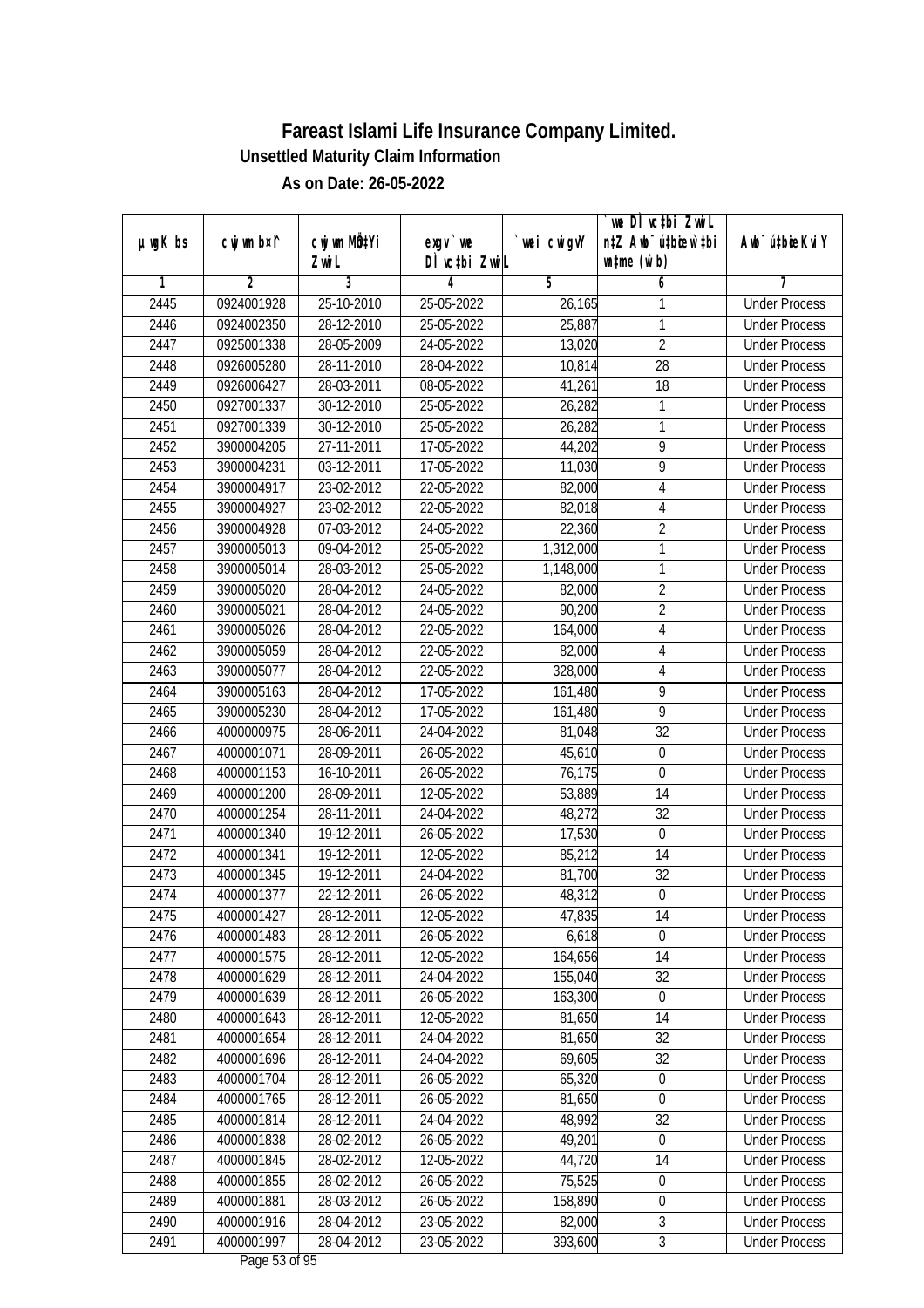|               |                |                       |                            |            | we DI vctbi ZwiL<br>n‡Z Awb <sup>-</sup> ú‡bicen`‡bi |                             |
|---------------|----------------|-----------------------|----------------------------|------------|------------------------------------------------------|-----------------------------|
| $µ$ ug $K$ bs | cwj wm b¤i^    | cwj wm MQtYi<br>Zwi L | $exgV$ we<br>DÌ vctbi ZwiL | wei cwigvY | $\n  untime\n  (u`b)\n$                              | Awb <sup>-</sup> ú‡bioeKviY |
| 1             | $\overline{2}$ | 3                     | 4                          | 5          | 6                                                    | 7                           |
| 2492          | 4000002068     | 28-04-2012            | 23-05-2022                 | 22,360     | 3                                                    | <b>Under Process</b>        |
| 2493          | 4100005447     | 26-01-2006            | 18-05-2022                 | 40,640     | $\overline{8}$                                       | <b>Under Process</b>        |
| 2494          | 4100009439     | 28-09-2008            | 23-05-2022                 | 19,147     | $\overline{3}$                                       | <b>Under Process</b>        |
| 2495          | 4100010121     | 25-03-2009            | 18-05-2022                 | 109,200    | 8                                                    | <b>Under Process</b>        |
| 2496          | 4100010251     | 28-04-2009            | 18-05-2022                 | 54,600     | 8                                                    | <b>Under Process</b>        |
| 2497          | 4100010510     | 28-06-2009            | 23-05-2022                 | 19,681     | $\overline{3}$                                       | <b>Under Process</b>        |
| 2498          | 4100010731     | 28-06-2009            | 23-05-2022                 | 19,335     | $\overline{3}$                                       | <b>Under Process</b>        |
| 2499          | 4100010907     | 27-08-2009            | 19-05-2022                 | 3,718      | $\overline{7}$                                       | <b>Under Process</b>        |
| 2500          | 4100011314     | 28-12-2009            | 23-05-2022                 | 12,958     | $\overline{3}$                                       | <b>Under Process</b>        |
| 2501          | 4100011440     | 28-03-2010            | 11-05-2022                 | 39,020     | 15                                                   | <b>Under Process</b>        |
| 2502          | 4100011441     | 28-03-2010            | 11-05-2022                 | 39,020     | $\overline{15}$                                      | <b>Under Process</b>        |
| 2503          | 4100011476     | 27-04-2010            | 25-05-2022                 | 68,630     | 1                                                    | <b>Under Process</b>        |
| 2504          | 4100012073     | 28-03-2011            | 28-04-2022                 | 22,060     | $\overline{28}$                                      | <b>Under Process</b>        |
| 2505          | 4100012547     | 28-12-2011            | 25-05-2022                 | 139,735    | 1                                                    | <b>Under Process</b>        |
| 2506          | 4100012582     | 10-12-2011            | 25-05-2022                 | 136,784    | $\mathbf{1}$                                         | <b>Under Process</b>        |
| 2507          | 4200004872     | 28-12-2011            | 27-04-2022                 | 174,900    | 29                                                   | <b>Under Process</b>        |
| 2508          | 4200004944     | 28-04-2012            | 18-05-2022                 | 14,481     | 8                                                    | <b>Under Process</b>        |
| 2509          | 4200005924     | 20-12-2015            | 16-05-2022                 | 140,000    | 10                                                   | <b>Under Process</b>        |
| 2510          | 4300005149     | 22-04-2009            | 28-04-2022                 | 49,585     | 28                                                   | <b>Under Process</b>        |
| 2511          | 4300005860     | 28-12-2009            | 26-05-2022                 | 18,298     | $\boldsymbol{0}$                                     | <b>Under Process</b>        |
| 2512          | 4300005865     | 28-12-2009            | 08-05-2022                 | 22,628     | 18                                                   | <b>Under Process</b>        |
| 2513          | 4300006244     | 13-03-2010            | 28-04-2022                 | 28,093     | 28                                                   | <b>Under Process</b>        |
| 2514          | 4300006254     | 21-03-2010            | 26-05-2022                 | 33,210     | $\boldsymbol{0}$                                     | <b>Under Process</b>        |
| 2515          | 4300007401     | 22-06-2011            | 28-04-2022                 | 65,320     | 28                                                   | <b>Under Process</b>        |
| 2516          | 4300007722     | 10-12-2011            | 16-05-2022                 | 147,234    | 10                                                   | <b>Under Process</b>        |
| 2517          | 4300007946     | 28-12-2011            | 28-04-2022                 | 163,300    | 28                                                   | <b>Under Process</b>        |
| 2518          | 4300007973     | 28-12-2011            | 26-05-2022                 | 24,266     | 0                                                    | <b>Under Process</b>        |
| 2519          | 4300008007     | 28-12-2011            | 26-05-2022                 | 154,550    | $\boldsymbol{0}$                                     | <b>Under Process</b>        |
| 2520          | 4300008010     | 28-12-2011            | 08-05-2022                 | 104,940    | 18                                                   | <b>Under Process</b>        |
| 2521          | 4300008132     | 03-03-2012            | 26-05-2022                 | 47,432     | $\boldsymbol{0}$                                     | <b>Under Process</b>        |
| 2522          | 4300008147     | 24-03-2012            | 26-05-2022                 | 112,185    | $\boldsymbol{0}$                                     | <b>Under Process</b>        |
| 2523          | 4300008148     | 25-03-2012            | 28-04-2022                 | 7,243      | 28                                                   | <b>Under Process</b>        |
| 2524          | 4400002873     | 28-02-2011            | 25-05-2022                 | 81,650     | 1                                                    | <b>Under Process</b>        |
| 2525          | 4400003217     | 28-12-2011            | 25-05-2022                 | 56,734     | $\mathbf{1}$                                         | <b>Under Process</b>        |
| 2526          | 4500007298     | 28-12-2010            | 24-04-2022                 | 150,760    | 32                                                   | <b>Under Process</b>        |
| 2527          | 4500008154     | 10-10-2011            | 16-05-2022                 | 67,394     | 10                                                   | <b>Under Process</b>        |
| 2528          | 4500008186     | 01-11-2011            | 26-05-2022                 | 30,863     | $\boldsymbol{0}$                                     | <b>Under Process</b>        |
| 2529          | 4500008239     | 21-11-2011            | 26-05-2022                 | 8,322      | $\mathbf 0$                                          | <b>Under Process</b>        |
| 2530          | 4500008270     | 27-11-2011            | 24-04-2022                 | 17,490     | 32                                                   | <b>Under Process</b>        |
| 2531          | 4500008359     | 18-12-2011            | 12-05-2022                 | 98,017     | 14                                                   | <b>Under Process</b>        |
| 2532          | 4500008361     | 19-12-2011            | 08-05-2022                 | 816,500    | 18                                                   | <b>Under Process</b>        |
| 2533          | 4500008363     | 19-12-2011            | 17-05-2022                 | 143,620    | $\overline{9}$                                       | <b>Under Process</b>        |
| 2534          | 4500008410     | 28-12-2011            | 26-05-2022                 | 10,645     | $\mathbf 0$                                          | <b>Under Process</b>        |
| 2535          | 4500008449     | 28-12-2011            | 11-05-2022                 | 163,300    | 15                                                   | <b>Under Process</b>        |
| 2536          | 4500008496     | 28-12-2011            | 26-05-2022                 | 149,020    | $\pmb{0}$                                            | <b>Under Process</b>        |
| 2537          | 4500008600     | 28-12-2011            | 24-04-2022                 | 133,590    | 32                                                   | <b>Under Process</b>        |
| 2538          | 4500008676     | 28-12-2011            | 16-05-2022                 | 92,242     | 10                                                   | <b>Under Process</b>        |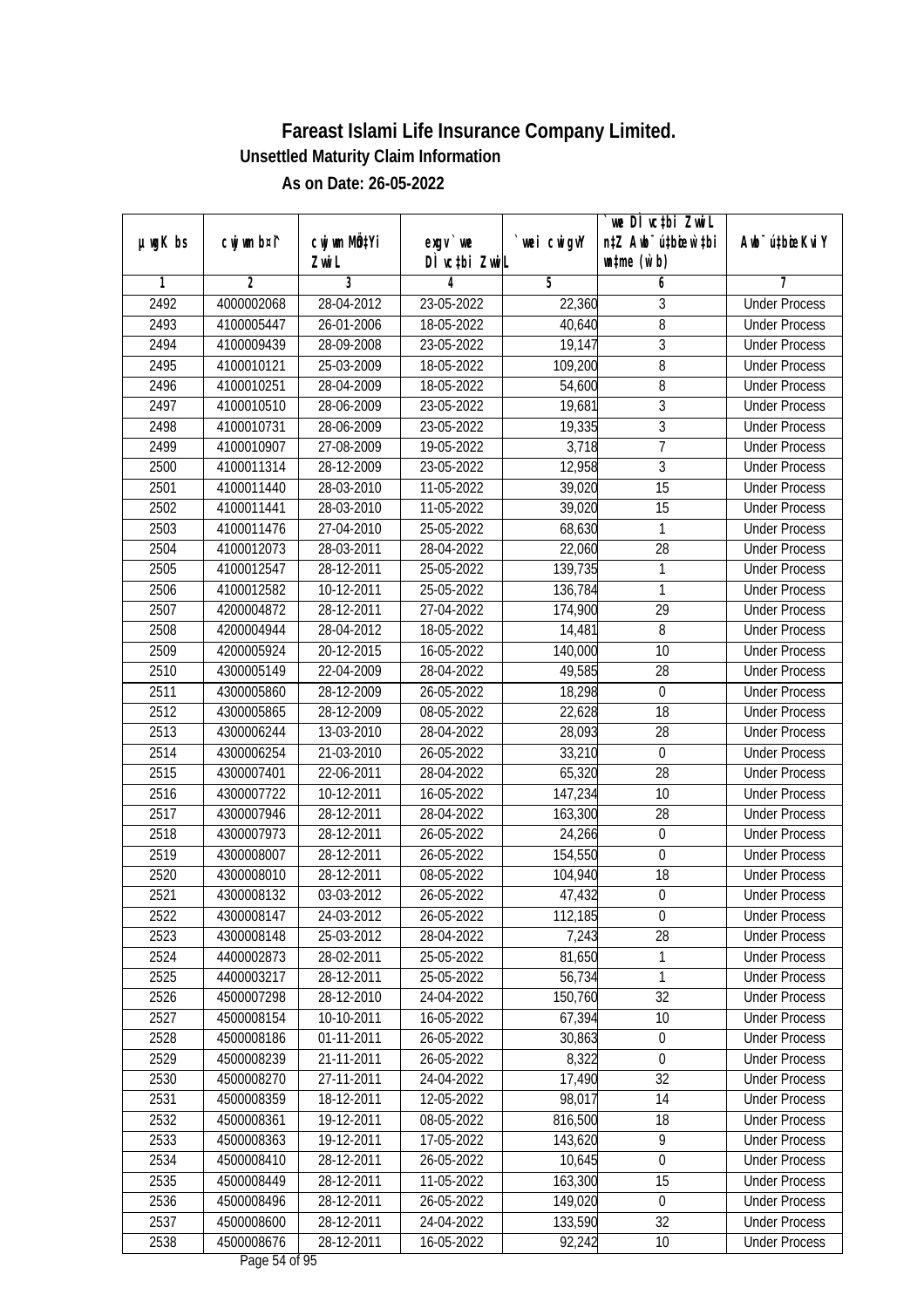|               |                |                           |               |             | we DI vctbi ZwiL                 |                             |
|---------------|----------------|---------------------------|---------------|-------------|----------------------------------|-----------------------------|
| $µ$ ug $K$ bs | cwj wm b¤i^    | cwj wm MQ <sup>1</sup> Yi | $exgV$ we     | `wei cwigvY | n‡Z Awb <sup>-</sup> ú‡bicen`‡bi | Awb <sup>-</sup> ú‡bioeKviY |
|               |                | Zwi L                     | DÌ vctbi ZwiL |             | $\n  untime\n  (u`b)\n$          |                             |
| 1             | $\overline{2}$ | 3                         | 4             | 5           | 6                                | 7                           |
| 2539          | 4500008698     | 28-12-2011                | 11-05-2022    | 165,425     | $\overline{15}$                  | <b>Under Process</b>        |
| 2540          | 4500008866     | 28-12-2011                | 26-05-2022    | 1,306,400   | $\boldsymbol{0}$                 | <b>Under Process</b>        |
| 2541          | 4500008936     | 28-02-2012                | 24-04-2022    | 62,520      | $\overline{32}$                  | <b>Under Process</b>        |
| 2542          | 4500008957     | 28-02-2012                | 16-05-2022    | 164,000     | 10                               | <b>Under Process</b>        |
| 2543          | 4500008962     | 28-02-2012                | 24-04-2022    | 246,000     | $\overline{32}$                  | <b>Under Process</b>        |
| 2544          | 4500008968     | 28-02-2012                | 24-04-2022    | 140,455     | $\overline{32}$                  | <b>Under Process</b>        |
| 2545          | 4500008982     | 12-03-2012                | 26-05-2022    | 65,885      | $\boldsymbol{0}$                 | <b>Under Process</b>        |
| 2546          | 4500008983     | 12-03-2012                | 11-05-2022    | 22,360      | $\overline{15}$                  | <b>Under Process</b>        |
| 2547          | 4500008985     | 12-03-2012                | 11-05-2022    | 82,000      | $\overline{15}$                  | <b>Under Process</b>        |
| 2548          | 027033644      | 12-04-2012                | 27-04-2022    | 96,360      | 29                               | <b>Under Process</b>        |
| 2549          | 027033636      | 28-03-2012                | 27-04-2022    | 39,600      | $\overline{29}$                  | <b>Under Process</b>        |
| 2550          | 027030885      | 26-02-2011                | 27-04-2022    | 79,950      | 29                               | <b>Under Process</b>        |
| 2551          | 027033323      | 23-02-2012                | 27-04-2022    | 138,243     | $\overline{29}$                  | <b>Under Process</b>        |
| 2552          | 057008689      | 28-03-2012                | 23-05-2022    | 21,981      | $\sqrt{3}$                       | <b>Under Process</b>        |
| 2553          | 066000566      | 18-08-2011                | 25-05-2022    | 26,810      | $\mathbf{1}$                     | <b>Under Process</b>        |
| 2554          | 045022701      | 28-12-2011                | 25-05-2022    | 5,515       | 1                                | <b>Under Process</b>        |
| 2555          | 045023786      | 28-02-2012                | 22-05-2022    | 36,949      | 4                                | <b>Under Process</b>        |
| 2556          | 04500013910    | 28-12-2011                | 23-05-2022    | 15,719      | 3                                | <b>Under Process</b>        |
| 2557          | 045022617      | 28-11-2011                | 24-05-2022    | 43,518      | $\overline{2}$                   | <b>Under Process</b>        |
| 2558          | 045021822      | 28-09-2011                | 25-05-2022    | 12,754      | 1                                | <b>Under Process</b>        |
| 2559          | 001012923      | 15-09-2011                | 19-05-2022    | 6,380       | $\overline{7}$                   | <b>Under Process</b>        |
| 2560          | 001013246      | 28-01-2012                | 11-05-2022    | 4,296       | 15                               | <b>Under Process</b>        |
| 2561          | 001013245      | 28-01-2012                | 11-05-2022    | 4,050       | 15                               | <b>Under Process</b>        |
| 2562          | 001012133      | 28-12-2010                | 11-05-2022    | 3,040       | 15                               | <b>Under Process</b>        |
| 2563          | 001013238      | 28-12-2011                | 11-05-2022    | 6,387       | 15                               | <b>Under Process</b>        |
| 2564          | 009007315      | 28-06-2011                | 23-05-2022    | 6,548       | 3                                | <b>Under Process</b>        |
| 2565          | 004057025      | 28-12-2011                | 24-05-2022    | 22,776      | $\overline{2}$                   | <b>Under Process</b>        |
| 2566          | 004058171      | 28-01-2012                | 24-05-2022    | 89,904      | $\overline{2}$                   | <b>Under Process</b>        |
| 2567          | 004053126      | 28-12-2010                | 24-05-2022    | 68,165      | $\overline{2}$                   | <b>Under Process</b>        |
| 2568          | 004058466      | 01-01-2012                | 24-05-2022    | 192,720     | $\overline{2}$                   | <b>Under Process</b>        |
| 2569          | 015026342      | 28-12-2011                | 25-05-2022    | 29,971      | 1                                | <b>Under Process</b>        |
| 2570          | 030020017      | 20-05-2011                | 25-05-2022    | 12,272      | 1                                | <b>Under Process</b>        |
| 2571          | 00300005977    | 24-08-2010                | 18-05-2022    | 3,505       | $\, 8$                           | <b>Under Process</b>        |
| 2572          | 004054322      | 20-03-2011                | 26-05-2022    | 15,485      | $\overline{0}$                   | <b>Under Process</b>        |
| 2573          | 015027003      | 15-04-2012                | 25-05-2022    | 64,240      | 1                                | <b>Under Process</b>        |
| 2574          | 02700006774    | 23-04-2011                | 25-05-2022    | 71,960      | 1                                | <b>Under Process</b>        |
| 2575          | 022031853      | 28-01-2012                | 25-05-2022    | 41,930      | 1                                | <b>Under Process</b>        |
| 2576          | 033015002      | 04-11-2010                | 26-05-2022    | 13,032      | $\boldsymbol{0}$                 | <b>Under Process</b>        |
| 2577          | 03800003069    | 02-04-2011                | 17-05-2022    | 36,432      | $\overline{9}$                   | <b>Under Process</b>        |
| 2578          | 007029914      | 28-01-2012                | 24-05-2022    | 22,500      | $\overline{2}$                   | <b>Under Process</b>        |
| 2579          | 033017003      | 14-05-2012                | 26-05-2022    | 85,192      | $\boldsymbol{0}$                 | <b>Under Process</b>        |
| 2580          | 033015942      | 22-05-2011                | 26-05-2022    | 6,756       | $\boldsymbol{0}$                 | <b>Under Process</b>        |
| 2581          | 011024863      | 02-05-2010                | 24-05-2022    | 6,109       | $\overline{2}$                   | <b>Under Process</b>        |
| 2582          | 030020874      | 04-09-2011                | 26-05-2022    | 53,292      | $\pmb{0}$                        | <b>Under Process</b>        |
| 2583          | 015025531      | 13-08-2011                | 25-05-2022    | 40,810      | 1                                | <b>Under Process</b>        |
| 2584          | 015026967      | 28-01-2012                | 23-05-2022    | 51,754      | $\overline{3}$                   | <b>Under Process</b>        |
| 2585          | 003010321      | 11-09-2011                | 18-05-2022    | 52,396      | 8                                | <b>Under Process</b>        |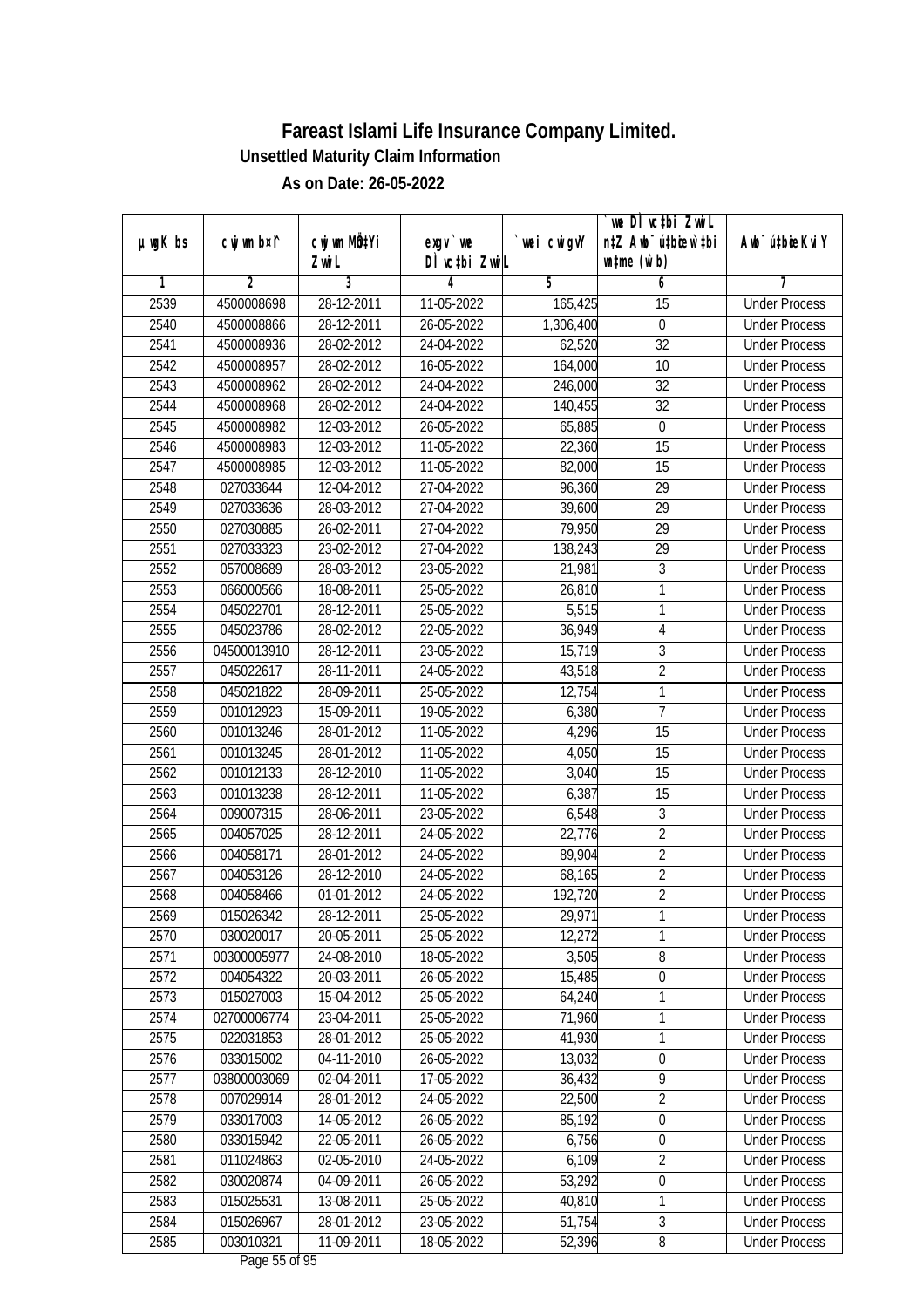|               |                |                          |                          |                  | we DI vctbi ZwiL                 |                                              |
|---------------|----------------|--------------------------|--------------------------|------------------|----------------------------------|----------------------------------------------|
| $µ$ ug $K$ bs | cwj wm b¤i^    | cwj wm MQtYi             | $exgV$ we                | wei cwigvY       | n‡Z Awb <sup>-</sup> ú‡bicen`‡bi | Awb <sup>-</sup> ú‡bioeKviY                  |
| 1             | $\overline{2}$ | Zwi L<br>3               | DÌ vctbi ZwiL<br>4       | 5                | $\n  untime\n  (u`b)\n$<br>6     | 7                                            |
| 2586          | 003010430      | 28-01-2012               | 18-05-2022               | 97,370           | 8                                | <b>Under Process</b>                         |
| 2587          | 003010076      | 28-12-2010               | 18-05-2022               | 8,228            | $\overline{8}$                   | <b>Under Process</b>                         |
| 2588          | 004051524      | 28-11-2010               | 23-05-2022               | 5,656            | $\overline{3}$                   | <b>Under Process</b>                         |
| 2589          | 033016359      | 27-10-2011               |                          |                  |                                  | <b>Under Process</b>                         |
| 2590          | 04300012168    | 28-01-2012               | 25-05-2022<br>24-05-2022 | 12,544<br>23,901 | 1<br>$\overline{2}$              | <b>Under Process</b>                         |
| 2591          | 04300009877    | 04-09-2011               | 24-05-2022               |                  | $\overline{2}$                   | <b>Under Process</b>                         |
|               |                | 23-01-2012               | 10-04-2022               | 6,005<br>39,550  | 46                               |                                              |
| 2592          | 012010081      |                          |                          |                  |                                  | <b>Under Process</b><br><b>Under Process</b> |
| 2593          | 012010438      | 28-02-2012               | 10-04-2022               | 40,150           | 46                               |                                              |
| 2594          | 007030174      | 28-04-2012               | 25-05-2022               | 96,360           | 1                                | <b>Under Process</b>                         |
| 2595          | 004057891      | $\overline{01}$ -01-2012 | 26-05-2022               | 19,272           | $\mathbf 0$                      | <b>Under Process</b>                         |
| 2596          | 004057227      | 28-12-2011               | 26-05-2022               | 84,468           | $\boldsymbol{0}$                 | <b>Under Process</b>                         |
| 2597          | 004051032      | 23-10-2010               | 26-05-2022               | 21,511           | $\boldsymbol{0}$                 | <b>Under Process</b>                         |
| 2598          | 004056721      | 27-11-2011               | 26-05-2022               | 34,727           | $\overline{0}$                   | <b>Under Process</b>                         |
| 2599          | 004041629      | 28-05-2009               | 23-05-2022               | 5,427            | $\sqrt{3}$                       | <b>Under Process</b>                         |
| 2600          | 051014803      | 28-02-2012               | 23-05-2022               | 20,454           | $\overline{3}$                   | <b>Under Process</b>                         |
| 2601          | 059006229      | 28-12-2011               | 24-05-2022               | 15,670           | $\overline{2}$                   | <b>Under Process</b>                         |
| 2602          | 015026690      | 28-12-2011               | 23-05-2022               | 17,337           | $\mathfrak z$                    | <b>Under Process</b>                         |
| 2603          | 049020348      | 28-06-2009               | 23-05-2022               | 4,160            | $\mathfrak{Z}$                   | <b>Under Process</b>                         |
| 2604          | 046001317      | 26-07-2008               | 25-05-2022               | 3,158            | $\mathbf{1}$                     | <b>Under Process</b>                         |
| 2605          | 046002831      | 01-09-2011               | 25-05-2022               | 15,366           | 1                                | <b>Under Process</b>                         |
| 2606          | 030021717      | 28-12-2011               | 25-05-2022               | 222,195          | $\mathbf{1}$                     | <b>Under Process</b>                         |
| 2607          | 007029706      | 24-11-2011               | 24-05-2022               | 13,236           | $\overline{2}$                   | <b>Under Process</b>                         |
| 2608          | 045020219      | 28-03-2011               | 20-04-2022               | 22,060           | 36                               | <b>Under Process</b>                         |
| 2609          | 051014475      | 21-11-2011               | 23-05-2022               | 41,736           | $\sqrt{3}$                       | <b>Under Process</b>                         |
| 2610          | 004056659      | 28-10-2011               | 23-05-2022               | 39,894           | $\overline{3}$                   | <b>Under Process</b>                         |
| 2611          | 004057508      | 28-12-2011               | 23-05-2022               | 34,300           | $\overline{3}$                   | <b>Under Process</b>                         |
| 2612          | 004057448      | 28-12-2011               | 23-05-2022               | 78,175           | $\mathfrak{Z}$                   | <b>Under Process</b>                         |
| 2613          | 022026558      | 22-09-2010               | 26-05-2022               | 36,368           | $\boldsymbol{0}$                 | <b>Under Process</b>                         |
| 2614          | 017030535      | 19-06-2011               | 16-05-2022               | 5,744            | 10                               | <b>Under Process</b>                         |
| 2615          | 004043918      | 28-12-2009               | 24-05-2022               | 8,608            | $\overline{2}$                   | <b>Under Process</b>                         |
| 2616          | 004051627      | 28-11-2010               | 26-05-2022               | 20,988           | 0                                | <b>Under Process</b>                         |
| 2617          | 004052509      | 28-12-2010               | 26-05-2022               | 6,171            | $\boldsymbol{0}$                 | <b>Under Process</b>                         |
| 2618          | 004057683      | 28-12-2011               | 26-05-2022               | 19,192           | $\boldsymbol{0}$                 | <b>Under Process</b>                         |
| 2619          | 004033163      | 28-11-2008               | 26-05-2022               | 2,884            | $\overline{0}$                   | <b>Under Process</b>                         |
| 2620          | 004055206      | 28-01-2011               | 26-05-2022               | 9,196            | $\boldsymbol{0}$                 | <b>Under Process</b>                         |
| 2621          | 004057308      | 28-12-2011               | 24-05-2022               | 22,060           | $\overline{2}$                   | <b>Under Process</b>                         |
| 2622          | 012009956      | 28-12-2011               | 10-04-2022               | 17,294           | 46                               | <b>Under Process</b>                         |
| 2623          | 015027168      | 19-04-2012               | 23-05-2022               | 31,609           | $\overline{3}$                   | <b>Under Process</b>                         |
| 2624          | 012010232      | 28-12-2011               | 10-04-2022               | 7,973            | 46                               | <b>Under Process</b>                         |
| 2625          | 021047114      | 28-06-2008               | 26-05-2022               | 14,563           | $\boldsymbol{0}$                 | <b>Under Process</b>                         |
| 2626          | 022019677      | 28-08-2008               | 26-05-2022               | 8,185            | 0                                | <b>Under Process</b>                         |
| 2627          | 007030146      | 28-03-2012               | 26-05-2022               | 40,150           | $\boldsymbol{0}$                 | <b>Under Process</b>                         |
| 2628          | 03400038574    | 28-03-2012               | 25-05-2022               | 38,866           | 1                                | <b>Under Process</b>                         |
| 2629          | 011031954      | 09-04-2012               | 24-05-2022               | 108,563          | $\overline{2}$                   | <b>Under Process</b>                         |
| 2630          | 011031049      | 28-12-2011               | 24-05-2022               | 2,541            | $\overline{2}$                   | <b>Under Process</b>                         |
| 2631          | 030021672      | 28-12-2011               | 25-05-2022               | 159,900          | $\mathbf{1}$                     | <b>Under Process</b>                         |
| 2632          | 027031088      | 28-06-2010               | 25-05-2022               | 21,720           | $\mathbf{1}$                     | <b>Under Process</b>                         |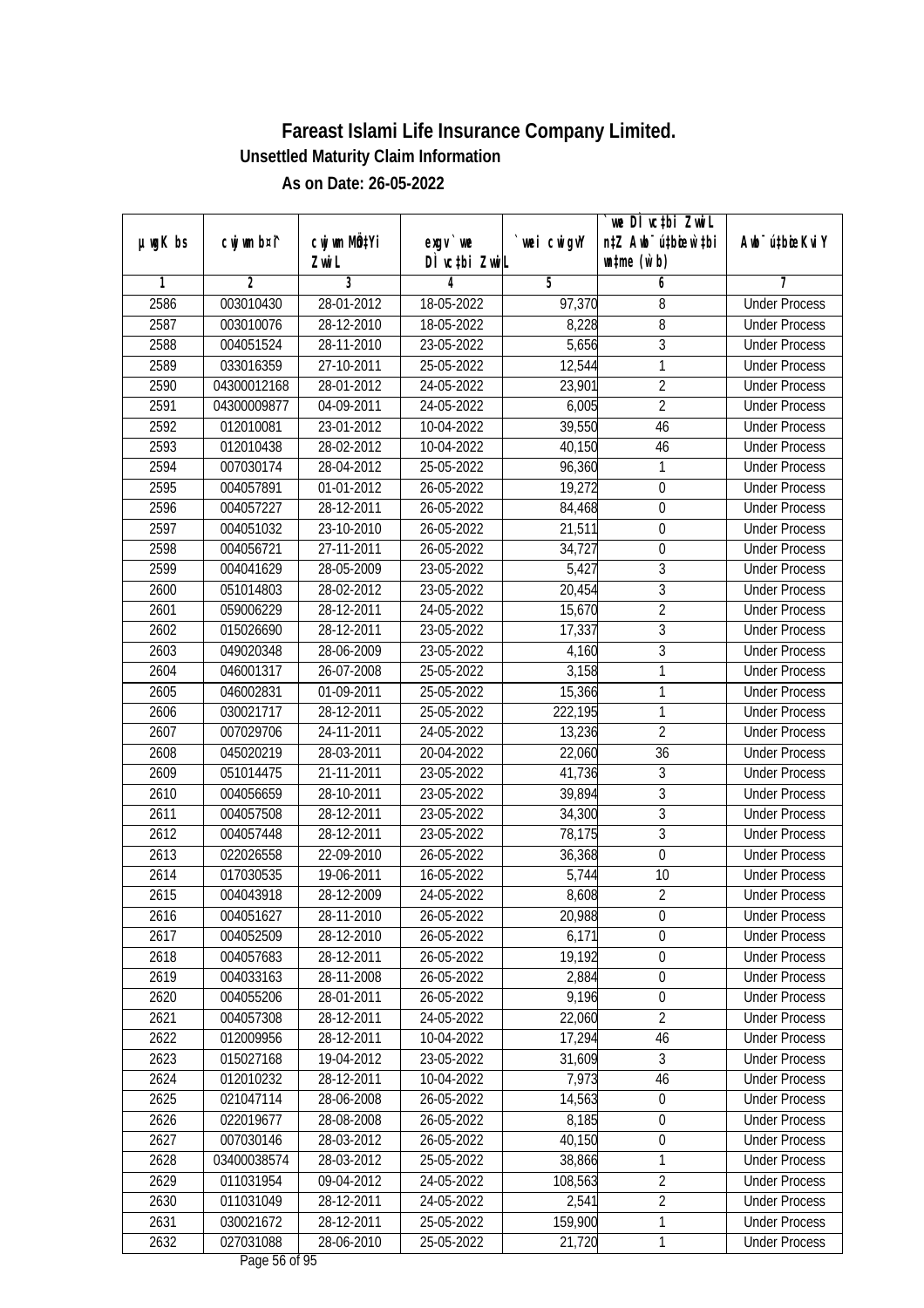|               |                |                  |               |            | we DI vctbi ZwiL                 |                             |
|---------------|----------------|------------------|---------------|------------|----------------------------------|-----------------------------|
| $µ$ ug $K$ bs | cwj wm b¤i^    | cwj wm MÖ¢Yi     | $exgV$ we     | wei cwigvY | n‡Z Awb <sup>-</sup> ú‡bicen`‡bi | Awb <sup>-</sup> ú‡bioeKviY |
|               |                | Zwi L            | DÌ vctbi ZwiL |            | $\n  untime\n  (u`b)\n$          |                             |
| 1             | $\overline{2}$ | 3                | 4             | 5          | 6                                | 7                           |
| 2633          | 043022937      | 28-02-2009       | 23-05-2022    | 41,813     | 3                                | <b>Under Process</b>        |
| 2634          | 015026660      | 28-12-2011       | 23-05-2022    | 12,972     | $\overline{3}$                   | <b>Under Process</b>        |
| 2635          | 015026763      | 23-02-2012       | 23-05-2022    | 17,495     | $\overline{3}$                   | <b>Under Process</b>        |
| 2636          | 015026082      | 13-12-2011       | 25-05-2022    | 8,824      | 1                                | <b>Under Process</b>        |
| 2637          | 054007121      | 28-09-2010       | 25-05-2022    | 5,811      | $\mathbf{1}$                     | <b>Under Process</b>        |
| 2638          | 030014701      | 25-04-2011       | 25-05-2022    | 12,609     | $\mathbf{1}$                     | <b>Under Process</b>        |
| 2639          | 004055199      | 28-05-2011       | 24-05-2022    | 63,960     | $\overline{2}$                   | <b>Under Process</b>        |
| 2640          | 00400001978    | 28-05-2008       | 24-05-2022    | 5,264      | $\overline{2}$                   | <b>Under Process</b>        |
| 2641          | 00400001985    | 28-05-2008       | 24-05-2022    | 2,456      | $\overline{2}$                   | <b>Under Process</b>        |
| 2642          | 009007162      | $25 - 04 - 2011$ | 23-05-2022    | 36,815     | $\mathfrak{Z}$                   | <b>Under Process</b>        |
| 2643          | 05700017432    | 27-01-2012       | 18-05-2022    | 20,331     | 8                                | <b>Under Process</b>        |
| 2644          | 05700016373    | 13-12-2011       | 18-05-2022    | 97,430     | 8                                | <b>Under Process</b>        |
| 2645          | 057008528      | 28-01-2012       | 23-05-2022    | 12,750     | $\overline{3}$                   | <b>Under Process</b>        |
| 2646          | 004048016      | 28-01-2010       | 26-05-2022    | 3,578      | $\boldsymbol{0}$                 | <b>Under Process</b>        |
| 2647          | 0927001420     | 30-12-2010       | 25-05-2022    | 12,868     | $\mathbf{1}$                     | <b>Under Process</b>        |
| 2648          | 0929003848     | 06-11-2010       | 09-05-2022    | 13,141     | 17                               | <b>Under Process</b>        |
| 2649          | 0930000204     | 20-06-2010       | 16-05-2022    | 19,205     | 10                               | <b>Under Process</b>        |
| 2650          | 0930000738     | 18-10-2010       | 09-05-2022    | 17,798     | 17                               | <b>Under Process</b>        |
| 2651          | 0931001977     | 27-06-2011       | 08-05-2022    | 32,784     | 18                               | <b>Under Process</b>        |
| 2652          | 0931002451     | 18-12-2011       | 17-05-2022    | 96,743     | 9                                | <b>Under Process</b>        |
| 2653          | 0933003531     | 22-02-2010       | 23-05-2022    | 56,843     | $\mathfrak{Z}$                   | <b>Under Process</b>        |
| 2654          | 0933007240     | 17-04-2011       | 23-05-2022    | 19,028     | $\sqrt{3}$                       | <b>Under Process</b>        |
| 2655          | 0933008218     | 20-09-2011       | 23-05-2022    | 79,576     | $\mathfrak{Z}$                   | <b>Under Process</b>        |
| 2656          | 0934000354     | 07-06-2008       | 26-05-2022    | 7,372      | $\boldsymbol{0}$                 | <b>Under Process</b>        |
| 2657          | 0934002245     | 09-03-2010       | 26-05-2022    | 16,279     | $\boldsymbol{0}$                 | <b>Under Process</b>        |
| 2658          | 0934003348     | 05-12-2010       | 26-05-2022    | 17,210     | $\mathbf 0$                      | <b>Under Process</b>        |
| 2659          | 0935001669     | 27-12-2009       | 26-05-2022    | 15,511     | $\boldsymbol{0}$                 | <b>Under Process</b>        |
| 2660          | 0935001680     | 27-12-2009       | 11-05-2022    | 12,575     | 15                               | <b>Under Process</b>        |
| 2661          | 0937002567     | 28-10-2009       | 17-05-2022    | 9,765      | 9                                | <b>Under Process</b>        |
| 2662          | 0937002839     | 05-12-2009       | 28-04-2022    | 9,973      | 28                               | <b>Under Process</b>        |
| 2663          | 0937003952     | 28-03-2010       | 17-05-2022    | 28,732     | 9                                | <b>Under Process</b>        |
| 2664          | 0937004074     | 28-03-2010       | 28-04-2022    | 62,942     | 28                               | <b>Under Process</b>        |
| 2665          | 0937004076     | 28-03-2010       | 28-04-2022    | 26,462     | 28                               | <b>Under Process</b>        |
| 2666          | 0937007136     | 28-12-2010       | 17-05-2022    | 39,760     | $\overline{9}$                   | <b>Under Process</b>        |
| 2667          | 0941002073     | 17-05-2009       | 25-05-2022    | 34,087     | $\mathbf{1}$                     | <b>Under Process</b>        |
| 2668          | 0941002414     | 16-06-2009       | 11-05-2022    | 24,936     | 15                               | <b>Under Process</b>        |
| 2669          | 0942002165     | 28-04-2010       | 11-05-2022    | 36,931     | 15                               | <b>Under Process</b>        |
| 2670          | 0943002638     | 13-10-2010       | 08-05-2022    | 88,683     | 18                               | <b>Under Process</b>        |
| 2671          | 0943002834     | 28-11-2010       | 28-04-2022    | 7,447      | 28                               | <b>Under Process</b>        |
| 2672          | 0944000102     | 28-12-2008       | 10-05-2022    | 16,692     | 16                               | <b>Under Process</b>        |
| 2673          | 0944000103     | 28-12-2008       | 10-05-2022    | 16,692     | 16                               | <b>Under Process</b>        |
| 2674          | 0944001012     | 28-07-2009       | 25-05-2022    | 17,902     | 1                                | <b>Under Process</b>        |
| 2675          | 0944001442     | 28-09-2009       | 25-05-2022    | 11,067     | 1                                | <b>Under Process</b>        |
| 2676          | 0944001623     | 15-10-2009       | 10-05-2022    | 12,365     | 16                               | <b>Under Process</b>        |
| 2677          | 0944003563     | 28-03-2010       | 25-05-2022    | 15,392     | 1                                | <b>Under Process</b>        |
| 2678          | 0945002536     | 27-12-2009       | 26-05-2022    | 16,817     | $\boldsymbol{0}$                 | <b>Under Process</b>        |
| 2679          | 0945003024     | 27-12-2009       | 24-04-2022    | 5,208      | 32                               | <b>Under Process</b>        |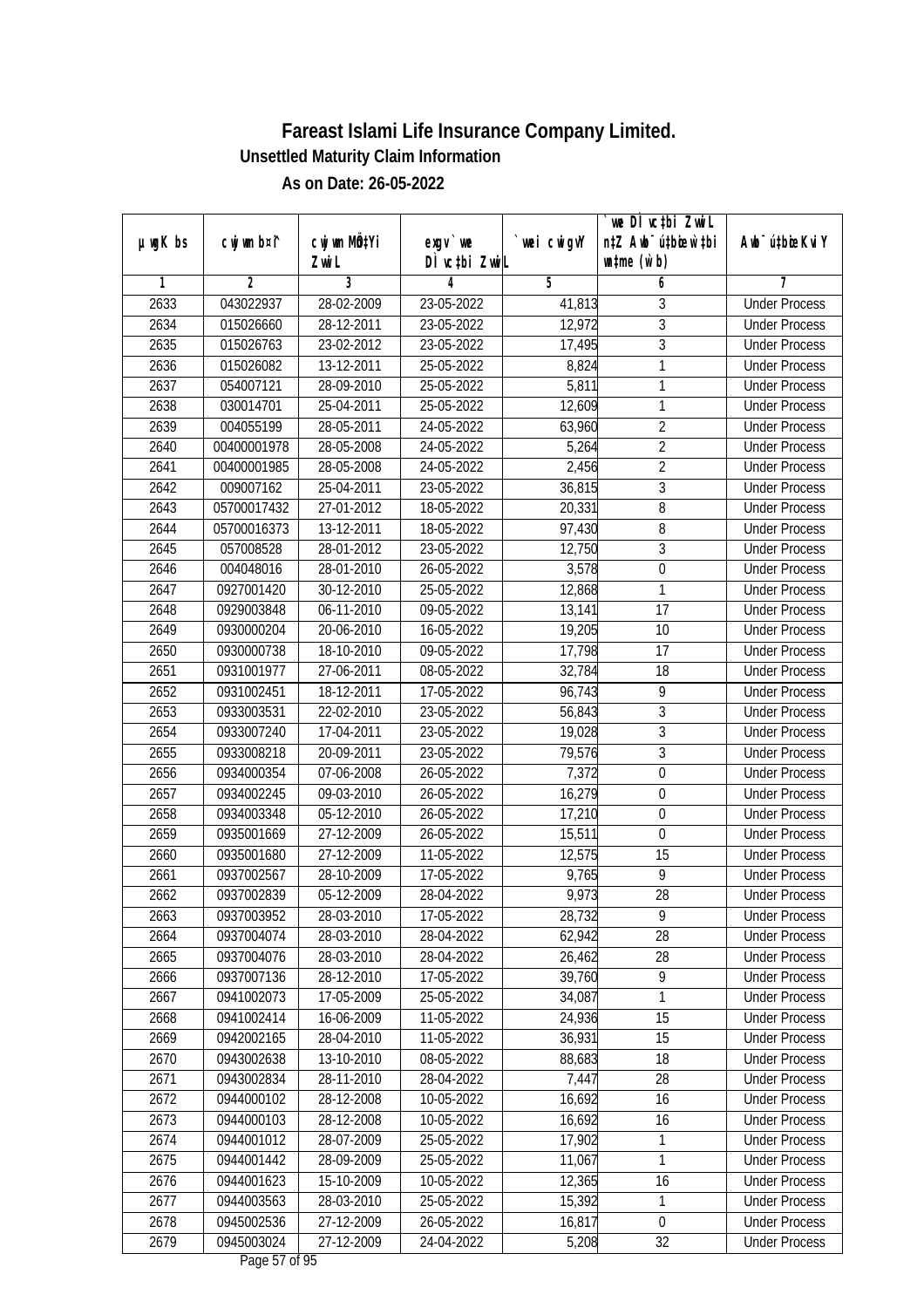| $µ$ ug $K$ bs | cwj wm b¤i^ | cwj wm MQtYi | exgv `we      | wei cwigvY | we DI vctbi ZwiL<br>n‡Z Awb <sup>-</sup> ú‡bioen`‡bi | Awb <sup>-</sup> ú‡bioeKviY |
|---------------|-------------|--------------|---------------|------------|------------------------------------------------------|-----------------------------|
|               |             | Zwi L        | DÌ vctbi ZwiL |            | $\n  untime\n  (u`b)\n$                              |                             |
| 1             | 2           | 3            | 4             | 5          | 6                                                    | 7                           |
| 2680          | 0945005763  | 27-12-2010   | 26-05-2022    | 49,830     | 0                                                    | <b>Under Process</b>        |
| 2681          | 0945007229  | 28-05-2011   | 24-04-2022    | 29,848     | 32                                                   | <b>Under Process</b>        |
| 2682          | 0945007247  | 28-05-2011   | 26-05-2022    | 18,599     | $\boldsymbol{0}$                                     | <b>Under Process</b>        |
| 2683          | 0945007371  | 28-06-2011   | 26-05-2022    | 60,985     | $\boldsymbol{0}$                                     | <b>Under Process</b>        |
| 2684          | 0945007546  | 28-06-2011   | 26-05-2022    | 14,378     | $\boldsymbol{0}$                                     | <b>Under Process</b>        |
| 2685          | 0946001124  | 28-03-2009   | 28-04-2022    | 33,802     | $\overline{28}$                                      | <b>Under Process</b>        |
| 2686          | 0946001923  | 26-10-2009   | 17-05-2022    | 8,021      | 9                                                    | <b>Under Process</b>        |
| 2687          | 0946005937  | 10-03-2011   | 28-04-2022    | 32,254     | $\overline{28}$                                      | <b>Under Process</b>        |
| 2688          | 0946006239  | 27-03-2011   | 08-05-2022    | 14,185     | 18                                                   | <b>Under Process</b>        |
| 2689          | 0946006284  | 10-04-2011   | 22-05-2022    | 8,464      | 4                                                    | <b>Under Process</b>        |
| 2690          | 0946006449  | 28-04-2011   | 25-05-2022    | 10,137     | 1                                                    | <b>Under Process</b>        |
| 2691          | 0947001611  | 13-04-2010   | 17-05-2022    | 6,790      | 9                                                    | <b>Under Process</b>        |
| 2692          | 0947001644  | 03-05-2010   | 17-05-2022    | 16,673     | $\overline{9}$                                       | <b>Under Process</b>        |
| 2693          | 0948001265  | 21-12-2009   | 26-05-2022    | 6,510      | $\mathbf 0$                                          | <b>Under Process</b>        |
| 2694          | 0948001411  | 27-12-2009   | 28-04-2022    | 18,190     | 28                                                   | <b>Under Process</b>        |
| 2695          | 0948001838  | 28-01-2010   | 28-04-2022    | 29,567     | 28                                                   | <b>Under Process</b>        |
| 2696          | 0948002995  | 28-06-2010   | 26-05-2022    | 7,745      | $\boldsymbol{0}$                                     | <b>Under Process</b>        |
| 2697          | 0948003021  | 28-06-2010   | 26-05-2022    | 8,342      | $\boldsymbol{0}$                                     | <b>Under Process</b>        |
| 2698          | 0948003104  | 28-06-2010   | 26-05-2022    | 9,856      | $\boldsymbol{0}$                                     | <b>Under Process</b>        |
| 2699          | 0948007278  | 28-05-2011   | 26-05-2022    | 128,241    | $\boldsymbol{0}$                                     | <b>Under Process</b>        |
| 2700          | 0948008282  | 28-09-2011   | 26-05-2022    | 32,458     | $\mathbf 0$                                          | <b>Under Process</b>        |
| 2701          | 0948008453  | 01-11-2011   | 26-05-2022    | 17,794     | $\boldsymbol{0}$                                     | <b>Under Process</b>        |
| 2702          | 0948008790  | 18-12-2011   | 16-05-2022    | 27,900     | 10                                                   | <b>Under Process</b>        |
| 2703          | 0948008871  | 28-12-2011   | 28-04-2022    | 13,347     | 28                                                   | <b>Under Process</b>        |
| 2704          | 0948008955  | 28-12-2011   | 26-05-2022    | 90,297     | $\boldsymbol{0}$                                     | <b>Under Process</b>        |
| 2705          | 0951003618  | 11-11-2009   | 23-05-2022    | 26,040     | $\sqrt{3}$                                           | <b>Under Process</b>        |
| 2706          | 0951004577  | 28-06-2010   | 23-05-2022    | 26,282     | 3                                                    | <b>Under Process</b>        |
| 2707          | 0952000080  | 28-06-2008   | 16-05-2022    | 11,635     | 10                                                   | <b>Under Process</b>        |
| 2708          | 0952003701  | 15-10-2010   | 16-05-2022    | 60,184     | 10                                                   | <b>Under Process</b>        |
| 2709          | 0952004021  | 28-11-2010   | 16-05-2022    | 12,384     | 10                                                   | <b>Under Process</b>        |
| 2710          | 0952006480  | 28-10-2011   | 27-04-2022    | 37,023     | 29                                                   | <b>Under Process</b>        |
| 2711          | 0952004317  | 28-12-2010   | 16-05-2022    | 86,994     | 10                                                   | <b>Under Process</b>        |
| 2712          | 0952004519  | 28-12-2010   | 24-05-2022    | 30,761     | $\overline{2}$                                       | <b>Under Process</b>        |
| 2713          | 0952004869  | 28-12-2010   | 16-05-2022    | 27,376     | 10                                                   | <b>Under Process</b>        |
| 2714          | 0952005441  | 28-03-2011   | 16-05-2022    | 14,109     | 10                                                   | <b>Under Process</b>        |
| 2715          | 0952005613  | 28-04-2011   | 16-05-2022    | 5,781      | 10                                                   | <b>Under Process</b>        |
| 2716          | 0952005739  | 28-05-2011   | 24-05-2022    | 12,474     | $\overline{2}$                                       | <b>Under Process</b>        |
| 2717          | 0952005868  | 28-06-2011   | 16-05-2022    | 183,710    | 10                                                   | <b>Under Process</b>        |
| 2718          | 0952006348  | 28-09-2011   | 16-05-2022    | 13,439     | 10                                                   | <b>Under Process</b>        |
| 2719          | 0952006571  | 28-11-2011   | 16-05-2022    | 36,252     | 10                                                   | <b>Under Process</b>        |
| 2720          | 0952006655  | 28-12-2011   | 27-04-2022    | 34,802     | 29                                                   | <b>Under Process</b>        |
| 2721          | 0952006692  | 28-12-2011   | 24-05-2022    | 14,458     | $\overline{2}$                                       | <b>Under Process</b>        |
| 2722          | 0952006714  | 28-12-2011   | 17-05-2022    | 14,458     | $\overline{9}$                                       | <b>Under Process</b>        |
| 2723          | 0952006747  | 28-12-2011   | 24-05-2022    | 8,341      | $\overline{2}$                                       | <b>Under Process</b>        |
| 2724          | 0952006800  | 28-12-2011   | 27-04-2022    | 38,697     | 29                                                   | <b>Under Process</b>        |
| 2725          | 0952006879  | 28-12-2011   | 17-05-2022    | 24,889     | 9                                                    | <b>Under Process</b>        |
| 2726          | 0952006883  | 28-12-2011   | 17-05-2022    | 20,210     | $\overline{9}$                                       | <b>Under Process</b>        |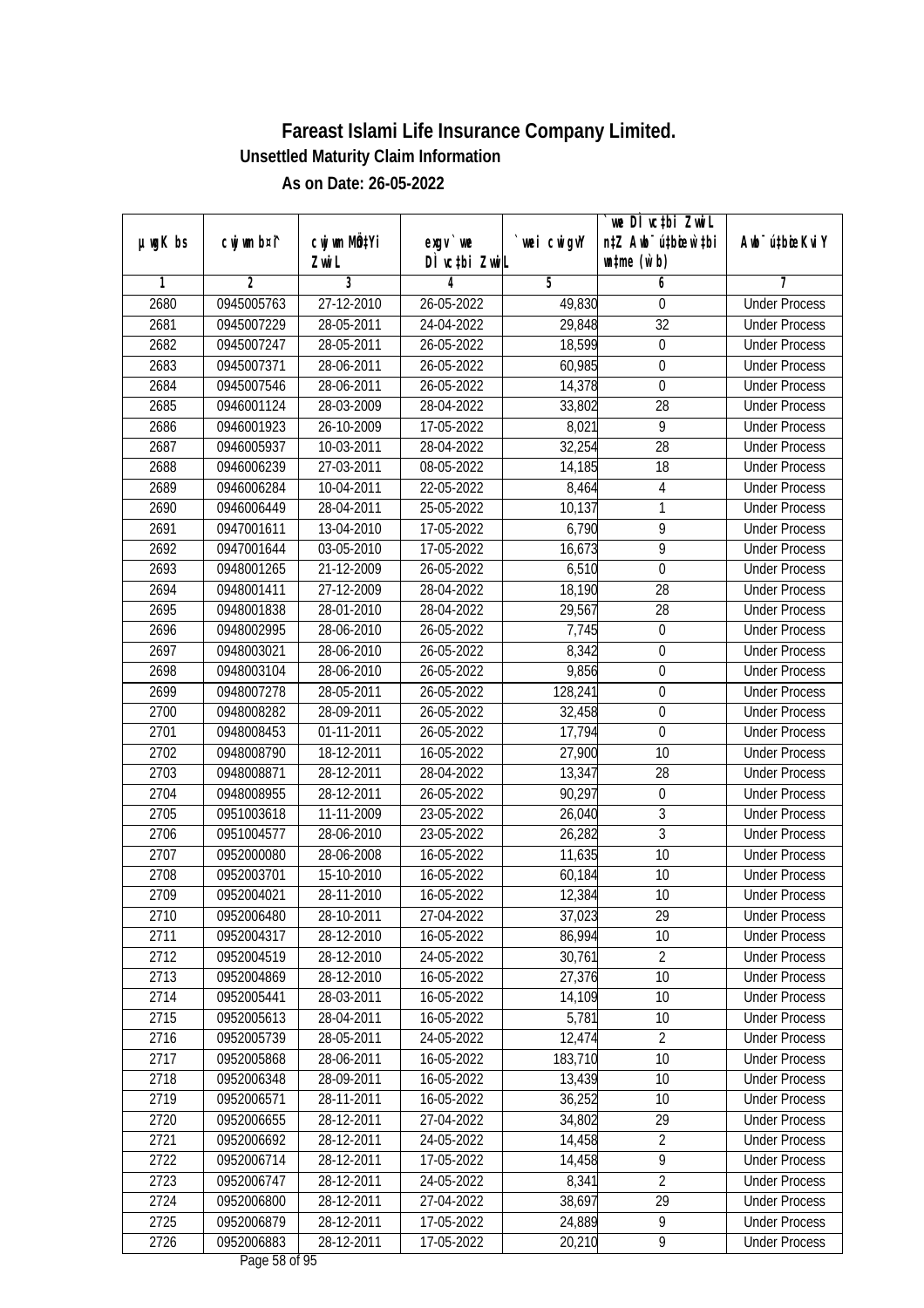|               |                |              |               |            | we DI vctbi ZwiL                 |                             |
|---------------|----------------|--------------|---------------|------------|----------------------------------|-----------------------------|
| $µ$ ug $K$ bs | cwj wm b¤i^    | cwj wm MQtYi | $exgV$ we     | wei cwigvY | n‡Z Awb <sup>-</sup> ú‡bioen`‡bi | Awb <sup>-</sup> ú‡bioeKviY |
|               |                | Zwi L        | DÌ vctbi ZwiL |            | $\n  untime\n  (u`b)\n$          |                             |
| 1             | $\overline{2}$ | 3            | 4             | 5          | 6                                | 7                           |
| 2727          | 0952006892     | 28-12-2011   | 27-04-2022    | 95,412     | $\overline{29}$                  | <b>Under Process</b>        |
| 2728          | 0952006894     | 28-12-2011   | 27-04-2022    | 38,697     | $\overline{29}$                  | <b>Under Process</b>        |
| 2729          | 0952006899     | 28-12-2011   | 24-05-2022    | 105,814    | $\overline{2}$                   | <b>Under Process</b>        |
| 2730          | 0952006907     | 28-12-2011   | 17-05-2022    | 38,697     | $\overline{9}$                   | <b>Under Process</b>        |
| 2731          | 0952006995     | 28-01-2012   | 24-05-2022    | 85,628     | $\overline{2}$                   | <b>Under Process</b>        |
| 2732          | 0952007023     | 28-01-2012   | 24-05-2022    | 56,370     | $\overline{2}$                   | <b>Under Process</b>        |
| 2733          | 0952007030     | 28-01-2012   | 26-05-2022    | 24,516     | $\overline{0}$                   | <b>Under Process</b>        |
| 2734          | 0952007101     | 28-02-2012   | 17-05-2022    | 13,223     | $\overline{9}$                   | <b>Under Process</b>        |
| 2735          | 0952007158     | 28-03-2012   | 24-05-2022    | 58,301     | $\overline{2}$                   | <b>Under Process</b>        |
| 2736          | 0952007173     | 28-03-2012   | 16-05-2022    | 194,326    | 10                               | <b>Under Process</b>        |
| 2737          | 0952007176     | 28-03-2012   | 17-05-2022    | 19,729     | $\overline{9}$                   | <b>Under Process</b>        |
| 2738          | 0952007183     | 28-03-2012   | 16-05-2022    | 84,452     | 10                               | <b>Under Process</b>        |
| 2739          | 0953000584     | 28-06-2011   | 10-05-2022    | 9,343      | $\overline{16}$                  | <b>Under Process</b>        |
| 2740          | 0954001771     | 28-05-2010   | 26-05-2022    | 5,256      | $\boldsymbol{0}$                 | <b>Under Process</b>        |
| 2741          | 0954004026     | 28-10-2011   | 11-05-2022    | 73,860     | 15                               | <b>Under Process</b>        |
| 2742          | 0954004049     | 28-10-2011   | 24-04-2022    | 53,140     | 32                               | <b>Under Process</b>        |
| 2743          | 4500009000     | 21-03-2012   | 26-05-2022    | 110,000    | $\boldsymbol{0}$                 | <b>Under Process</b>        |
| 2744          | 4500009030     | 10-04-2012   | 26-05-2022    | 492,000    | $\boldsymbol{0}$                 | <b>Under Process</b>        |
| 2745          | 4500009118     | 28-04-2012   | 17-05-2022    | 184,272    | 9                                | <b>Under Process</b>        |
| 2746          | 4500009178     | 28-04-2012   | 17-05-2022    | 319,200    | 9                                | <b>Under Process</b>        |
| 2747          | 4600005915     | 07-06-2005   | 27-04-2022    | 42,877     | 29                               | <b>Under Process</b>        |
| 2748          | 4600011445     | 28-02-2007   | 24-05-2022    | 91,860     | $\sqrt{2}$                       | <b>Under Process</b>        |
| 2749          | 4600018704     | 28-01-2010   | 22-05-2022    | 44,908     | $\overline{\mathbf{4}}$          | <b>Under Process</b>        |
| 2750          | 4600020269     | 11-06-2011   | 08-05-2022    | 15,742     | 18                               | <b>Under Process</b>        |
| 2751          | 4600020624     | 28-12-2011   | 17-05-2022    | 17,490     | 9                                | <b>Under Process</b>        |
| 2752          | 4600020650     | 28-12-2011   | 23-05-2022    | 144,990    | $\overline{3}$                   | <b>Under Process</b>        |
| 2753          | 4600020758     | 28-12-2011   | 25-05-2022    | 146,970    | 1                                | <b>Under Process</b>        |
| 2754          | 4600020856     | 26-02-2012   | 08-05-2022    | 80,900     | 18                               | <b>Under Process</b>        |
| 2755          | 4600020893     | 14-03-2012   | 22-05-2022    | 158,890    | $\overline{4}$                   | <b>Under Process</b>        |
| 2756          | 4600020917     | 28-03-2012   | 28-04-2022    | 77,440     | 28                               | <b>Under Process</b>        |
| 2757          | 4600020958     | 17-04-2012   | 25-05-2022    | 328,000    | 1                                | <b>Under Process</b>        |
| 2758          | 4600020972     | 28-04-2012   | 25-05-2022    | 146,880    | 1                                | <b>Under Process</b>        |
| 2759          | 4600020983     | 28-04-2012   | 25-05-2022    | 237,240    | $\mathbf{1}$                     | <b>Under Process</b>        |
| 2760          | 4600021012     | 28-04-2012   | 24-05-2022    | 164,000    | $\overline{2}$                   | <b>Under Process</b>        |
| 2761          | 4700000408     | 12-08-2009   | 12-05-2022    | 70,861     | 14                               | <b>Under Process</b>        |
| 2762          | 4700000531     | 28-10-2009   | 28-04-2022    | 29,961     | 28                               | <b>Under Process</b>        |
| 2763          | 4700000620     | 03-12-2009   | 17-05-2022    | 35,760     | $\overline{9}$                   | <b>Under Process</b>        |
| 2764          | 4700000871     | 20-12-2009   | 18-05-2022    | 32,760     | $\overline{8}$                   | <b>Under Process</b>        |
| 2765          | 4700001333     | 27-12-2009   | 27-04-2022    | 32,760     | 29                               | <b>Under Process</b>        |
| 2766          | 4700001696     | 06-03-2010   | 17-05-2022    | 36,216     | $\overline{9}$                   | <b>Under Process</b>        |
| 2767          | 4700001701     | 08-03-2010   | 17-05-2022    | 34,209     | 9                                | <b>Under Process</b>        |
| 2768          | 4700001702     | 08-03-2010   | 17-05-2022    | 35,604     | $\overline{9}$                   | <b>Under Process</b>        |
| 2769          | 4700002373     | 28-12-2010   | 26-05-2022    | 200,000    | $\boldsymbol{0}$                 | <b>Under Process</b>        |
| 2770          | 4700002995     | 28-06-2011   | 17-05-2022    | 63,194     | $\overline{9}$                   | <b>Under Process</b>        |
| 2771          | 4700003134     | 22-11-2011   | 12-05-2022    | 60,000     | 14                               | <b>Under Process</b>        |
| 2772          | 4700003242     | 28-12-2011   | 17-05-2022    | 307,580    | 9                                | <b>Under Process</b>        |
| 2773          | 4700003292     | 28-12-2011   | 17-05-2022    | 53,889     | 9                                | <b>Under Process</b>        |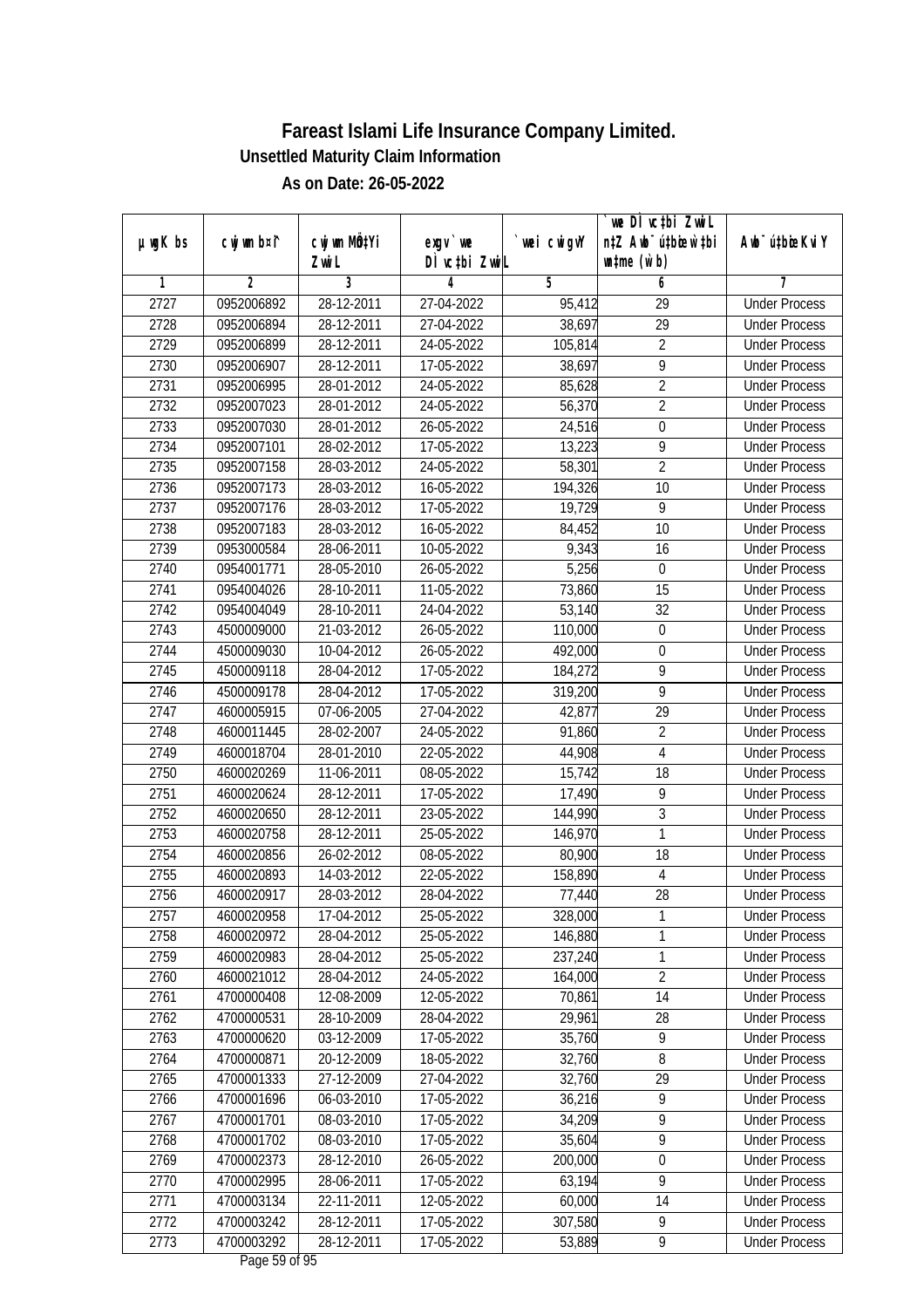|               |                |                     |                            |            | `we DÌ vc‡bi ZwwiL<br>n‡Z Awb <sup>-</sup> ú‡bioen`‡bi |                             |
|---------------|----------------|---------------------|----------------------------|------------|--------------------------------------------------------|-----------------------------|
| $µ$ ug $K$ bs | cwj wm b¤i^    | CW wm MQYi<br>Zwi L | $exqu$ we<br>DÌ vctbi ZwiL | wei cwigvY | $\n  untime\n  (u`b)\n$                                | Awb <sup>-</sup> ú‡bioeKviY |
| 1             | $\overline{2}$ | 3                   | 4                          | 5          | 6                                                      | 7                           |
| 2774          | 4700003456     | 28-12-2011          | 28-04-2022                 | 48,330     | 28                                                     | <b>Under Process</b>        |
| 2775          | 4700003605     | 28-12-2011          | 17-05-2022                 | 15,392     | $\overline{9}$                                         | <b>Under Process</b>        |
| 2776          | 4700003745     | 08-04-2012          | 17-05-2022                 | 100,000    | $\overline{9}$                                         | <b>Under Process</b>        |
| 2777          | 4700003782     | 28-04-2012          | 16-05-2022                 | 161,800    | 10                                                     | <b>Under Process</b>        |
| 2778          | 4700003832     | 28-04-2012          | 17-05-2022                 | 120,024    | $\overline{9}$                                         | <b>Under Process</b>        |
| 2779          | 4800002518     | 28-05-2011          | 26-05-2022                 | 65,350     | $\mathbf 0$                                            | <b>Under Process</b>        |
| 2780          | 4800003127     | 28-12-2011          | 26-05-2022                 | 81,745     | $\overline{0}$                                         | <b>Under Process</b>        |
| 2781          | 4800003130     | 28-12-2011          | 26-05-2022                 | 163,310    | $\overline{0}$                                         | <b>Under Process</b>        |
| 2782          | 4800003220     | 19-03-2012          | 26-05-2022                 | 328,000    | 0                                                      | <b>Under Process</b>        |
| 2783          | 4800003241     | 28-03-2012          | 26-05-2022                 | 77,921     | $\mathbf 0$                                            | <b>Under Process</b>        |
| 2784          | 4800003255     | 05-04-2012          | 26-05-2022                 | 75,291     | $\boldsymbol{0}$                                       | <b>Under Process</b>        |
| 2785          | 4800003257     | 05-04-2012          | 16-05-2022                 | 43,264     | 10                                                     | <b>Under Process</b>        |
| 2786          | 4800003273     | 21-04-2012          | 16-05-2022                 | 82,220     | 10                                                     | <b>Under Process</b>        |
| 2787          | 4800003284     | 28-04-2012          | 26-05-2022                 | 164,020    | $\boldsymbol{0}$                                       | <b>Under Process</b>        |
| 2788          | 4900001489     | 28-12-2009          | 21-04-2022                 | 109,200    | 35                                                     | <b>Under Process</b>        |
| 2789          | 5000000009     | 28-02-2010          | 10-05-2022                 | 323,200    | 16                                                     | <b>Under Process</b>        |
| 2790          | 5000000051     | 28-03-2010          | 26-05-2022                 | 221,400    | $\boldsymbol{0}$                                       | <b>Under Process</b>        |
| 2791          | 5000000074     | 10-05-2010          | 26-05-2022                 | 60,350     | $\boldsymbol{0}$                                       | <b>Under Process</b>        |
| 2792          | 5000000348     | 26-10-2010          | 26-05-2022                 | 161,600    | $\boldsymbol{0}$                                       | <b>Under Process</b>        |
| 2793          | 5000001078     | 15-09-2011          | 10-05-2022                 | 60,000     | 16                                                     | <b>Under Process</b>        |
| 2794          | 5000001091     | 25-09-2011          | 26-05-2022                 | 316,800    | $\mathbf 0$                                            | <b>Under Process</b>        |
| 2795          | 5000001188     | 13-12-2011          | 10-05-2022                 | 34,980     | 16                                                     | <b>Under Process</b>        |
| 2796          | 5000001235     | 27-12-2011          | 10-05-2022                 | 69,960     | 16                                                     | <b>Under Process</b>        |
| 2797          | 5000001236     | 27-12-2011          | 10-05-2022                 | 98,720     | 16                                                     | <b>Under Process</b>        |
| 2798          | 5000001244     | 28-12-2011          | 10-05-2022                 | 65,350     | 16                                                     | <b>Under Process</b>        |
| 2799          | 5000001293     | 28-12-2011          | 26-05-2022                 | 489,900    | $\mathbf 0$                                            | <b>Under Process</b>        |
| 2800          | 5000001350     | 28-12-2011          | 10-05-2022                 | 65,350     | 16                                                     | <b>Under Process</b>        |
| 2801          | 5000001365     | 28-12-2011          | 26-05-2022                 | 32,675     | $\boldsymbol{0}$                                       | <b>Under Process</b>        |
| 2802          | 5000001422     | 28-02-2012          | 26-05-2022                 | 23,325     | $\boldsymbol{0}$                                       | <b>Under Process</b>        |
| 2803          | 5000001471     | 20-03-2012          | 26-05-2022                 | 164,000    | $\boldsymbol{0}$                                       | <b>Under Process</b>        |
| 2804          | 5000001486     | 28-03-2012          | 26-05-2022                 | 35,580     | $\boldsymbol{0}$                                       | <b>Under Process</b>        |
| 2805          | 5000001490     | 28-03-2012          | 10-05-2022                 | 164,000    | 16                                                     | <b>Under Process</b>        |
| 2806          | 5000001493     | 28-03-2012          | 10-05-2022                 | 164,000    | 16                                                     | <b>Under Process</b>        |
| 2807          | 5000001498     | 10-04-2012          | 10-05-2022                 | 492,000    | 16                                                     | <b>Under Process</b>        |
| 2808          | 5000001501     | 10-04-2012          | 10-05-2022                 | 164,000    | 16                                                     | <b>Under Process</b>        |
| 2809          | 5000001522     | 28-04-2012          | 26-05-2022                 | 25,180     | 0                                                      | <b>Under Process</b>        |
| 2810          | 5000001527     | 28-04-2012          | 26-05-2022                 | 49,656     | $\boldsymbol{0}$                                       | <b>Under Process</b>        |
| 2811          | 5000001546     | 28-04-2012          | 26-05-2022                 | 145,620    | $\boldsymbol{0}$                                       | <b>Under Process</b>        |
| 2812          | 5000001567     | 28-04-2012          | 26-05-2022                 | 96,648     | $\boldsymbol{0}$                                       | <b>Under Process</b>        |
| 2813          | 5100007437     | 28-12-2006          | 27-04-2022                 | 109,069    | 29                                                     | <b>Under Process</b>        |
| 2814          | 5100007941     | 28-02-2007          | 26-05-2022                 | 199,500    | 0                                                      | <b>Under Process</b>        |
| 2815          | 5100008029     | 28-02-2007          | 28-04-2022                 | 10,369     | 28                                                     | <b>Under Process</b>        |
| 2816          | 5100016163     | 22-03-2010          | 26-05-2022                 | 18,100     | $\boldsymbol{0}$                                       | <b>Under Process</b>        |
| 2817          | 5100016201     | 04-04-2010          | 23-05-2022                 | 31,878     | 3                                                      | <b>Under Process</b>        |
| 2818          | 5100016206     | 06-04-2010          | 16-05-2022                 | 43,432     | 10                                                     | <b>Under Process</b>        |
| 2819          | 5100016225     | 20-04-2010          | 16-05-2022                 | 47,343     | 10                                                     | <b>Under Process</b>        |
| 2820          | 5100016255     | 28-04-2010          | 12-05-2022                 | 91,010     | 14                                                     | <b>Under Process</b>        |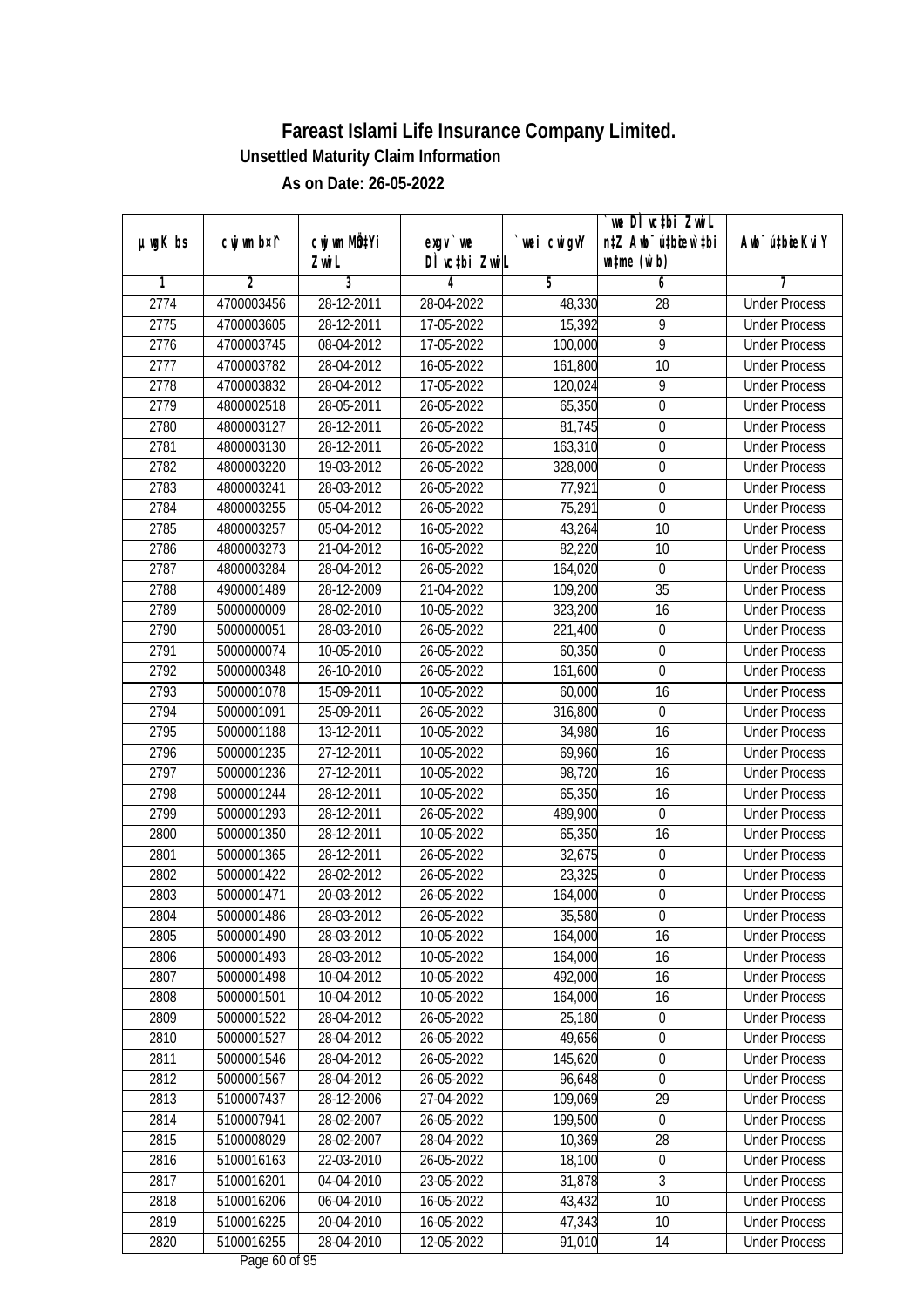| $µ$ ug $K$ bs | cwj wm b¤i^ | cwj wm MQtYi | $exgv$ we     | wei cwigvY | we DI vctbi ZwiL<br>n‡Z Awb <sup>-</sup> ú‡bioen`‡bi | Awb <sup>-</sup> ú‡bioeKviY |
|---------------|-------------|--------------|---------------|------------|------------------------------------------------------|-----------------------------|
|               |             | Zwi L        | DÌ vctbi ZwiL |            | $\n  untime\n  (u`b)\n$                              |                             |
| 1             | 2           | 3            | 4             | 5          | 6                                                    | 7                           |
| 2821          | 5100017369  | 15-04-2011   | 16-05-2022    | 92,000     | 10                                                   | <b>Under Process</b>        |
| 2822          | 5100018296  | 28-12-2011   | 23-05-2022    | 20,546     | 3                                                    | <b>Under Process</b>        |
| 2823          | 5100018450  | 08-04-2012   | 17-05-2022    | 17,950     | $\overline{9}$                                       | <b>Under Process</b>        |
| 2824          | 5100018471  | 23-04-2012   | 23-05-2022    | 164,000    | $\overline{3}$                                       | <b>Under Process</b>        |
| 2825          | 5100018483  | 10-05-2012   | 23-05-2022    | 164,000    | $\sqrt{3}$                                           | <b>Under Process</b>        |
| 2826          | 5100018529  | 28-04-2012   | 23-05-2022    | 196,800    | $\overline{3}$                                       | <b>Under Process</b>        |
| 2827          | 5100021089  | 28-12-2016   | 17-05-2022    | 74,194     | 9                                                    | <b>Under Process</b>        |
| 2828          | 5200002540  | 28-08-2009   | 18-05-2022    | 72,484     | $\overline{8}$                                       | <b>Under Process</b>        |
| 2829          | 5200002723  | 26-10-2009   | 16-05-2022    | 16,572     | 10                                                   | <b>Under Process</b>        |
| 2830          | 5200002808  | 28-12-2009   | 25-05-2022    | 8,100      | 1                                                    | <b>Under Process</b>        |
| 2831          | 5200002892  | 28-12-2009   | 17-05-2022    | 28,400     | $\overline{9}$                                       | <b>Under Process</b>        |
| 2832          | 5200002956  | 28-12-2009   | 24-05-2022    | 5,200      | $\overline{2}$                                       | <b>Under Process</b>        |
| 2833          | 5200003000  | 28-12-2009   | 25-05-2022    | 22,377     | $\mathbf{1}$                                         | <b>Under Process</b>        |
| 2834          | 5200003008  | 28-12-2009   | 24-05-2022    | 16,105     | $\overline{2}$                                       | <b>Under Process</b>        |
| 2835          | 5200003120  | 28-12-2009   | 17-05-2022    | 17,933     | 9                                                    | <b>Under Process</b>        |
| 2836          | 5200003519  | 28-12-2009   | 27-04-2022    | 43,355     | 29                                                   | <b>Under Process</b>        |
| 2837          | 5200003522  | 28-12-2009   | 27-04-2022    | 49,707     | 29                                                   | <b>Under Process</b>        |
| 2838          | 5200003573  | 28-12-2009   | 27-04-2022    | 71,520     | 29                                                   | <b>Under Process</b>        |
| 2839          | 054006932   | 17-06-2010   | 25-05-2022    | 10,934     | 1                                                    | <b>Under Process</b>        |
| 2840          | 018030950   | 27-10-2011   | 16-05-2022    | 35,884     | 10                                                   | <b>Under Process</b>        |
| 2841          | 045023935   | 28-03-2012   | 22-05-2022    | 96,360     | $\overline{4}$                                       | <b>Under Process</b>        |
| 2842          | 012009809   | 28-11-2011   | 10-04-2022    | 45,465     | 46                                                   | <b>Under Process</b>        |
| 2843          | 004057622   | 28-01-2012   | 23-05-2022    | 96,360     | 3                                                    | <b>Under Process</b>        |
| 2844          | 004057473   | 28-12-2011   | 23-05-2022    | 36,745     | $\mathfrak{Z}$                                       | <b>Under Process</b>        |
| 2845          | 004057243   | 28-12-2011   | 26-05-2022    | 47,970     | $\boldsymbol{0}$                                     | <b>Under Process</b>        |
| 2846          | 045023787   | 28-02-2012   | 22-05-2022    | 40,150     | $\overline{4}$                                       | <b>Under Process</b>        |
| 2847          | 007030195   | 28-04-2012   | 26-05-2022    | 95,040     | $\boldsymbol{0}$                                     | <b>Under Process</b>        |
| 2848          | 007030221   | 28-04-2012   | 26-05-2022    | 39,050     | $\mathbf 0$                                          | <b>Under Process</b>        |
| 2849          | 031004406   | 25-02-2009   | 22-05-2022    | 6,318      | $\overline{4}$                                       | <b>Under Process</b>        |
| 2850          | 048000764   | 08-06-2011   | 18-05-2022    | 52,612     | $\, 8$                                               | <b>Under Process</b>        |
| 2851          | 059006228   | 28-12-2011   | 24-05-2022    | 20,370     | 2                                                    | <b>Under Process</b>        |
| 2852          | 004057844   | 28-02-2012   | 26-05-2022    | 89,170     | $\mathbf 0$                                          | <b>Under Process</b>        |
| 2853          | 004057808   | 28-12-2011   | 26-05-2022    | 54,422     | $\boldsymbol{0}$                                     | <b>Under Process</b>        |
| 2854          | 004055622   | 28-06-2011   | 26-05-2022    | 32,573     | $\boldsymbol{0}$                                     | <b>Under Process</b>        |
| 2855          | 004056306   | 25-09-2011   | 25-05-2022    | 33,124     | $\mathbf{1}$                                         | <b>Under Process</b>        |
| 2856          | 004054044   | 28-12-2010   | 23-05-2022    | 5,121      | $\sqrt{3}$                                           | <b>Under Process</b>        |
| 2857          | 004057428   | 28-12-2011   | 23-05-2022    | 18,900     | 3                                                    | <b>Under Process</b>        |
| 2858          | 004056352   | 28-09-2011   | 26-05-2022    | 46,194     | 0                                                    | <b>Under Process</b>        |
| 2859          | 004055783   | 28-06-2011   | 26-05-2022    | 7,060      | $\boldsymbol{0}$                                     | <b>Under Process</b>        |
| 2860          | 030021773   | 10-12-2011   | 25-05-2022    | 45,162     | 1                                                    | <b>Under Process</b>        |
| 2861          | 004054064   | 28-02-2011   | 23-05-2022    | 27,575     | $\overline{3}$                                       | <b>Under Process</b>        |
| 2862          | 045022856   | 28-12-2011   | 24-05-2022    | 63,960     | $\overline{2}$                                       | <b>Under Process</b>        |
| 2863          | 045022850   | 28-12-2011   | 24-05-2022    | 319,800    | $\overline{2}$                                       | <b>Under Process</b>        |
| 2864          | 018032296   | 28-12-2011   | 16-05-2022    | 39,975     | 10                                                   | <b>Under Process</b>        |
| 2865          | 018028556   | 27-11-2010   | 16-05-2022    | 8,688      | 10                                                   | <b>Under Process</b>        |
| 2866          | 018032149   | 28-12-2011   | 16-05-2022    | 19,291     | 10                                                   | <b>Under Process</b>        |
| 2867          | 018031857   | 28-12-2011   | 17-05-2022    | 61,710     | 9                                                    | <b>Under Process</b>        |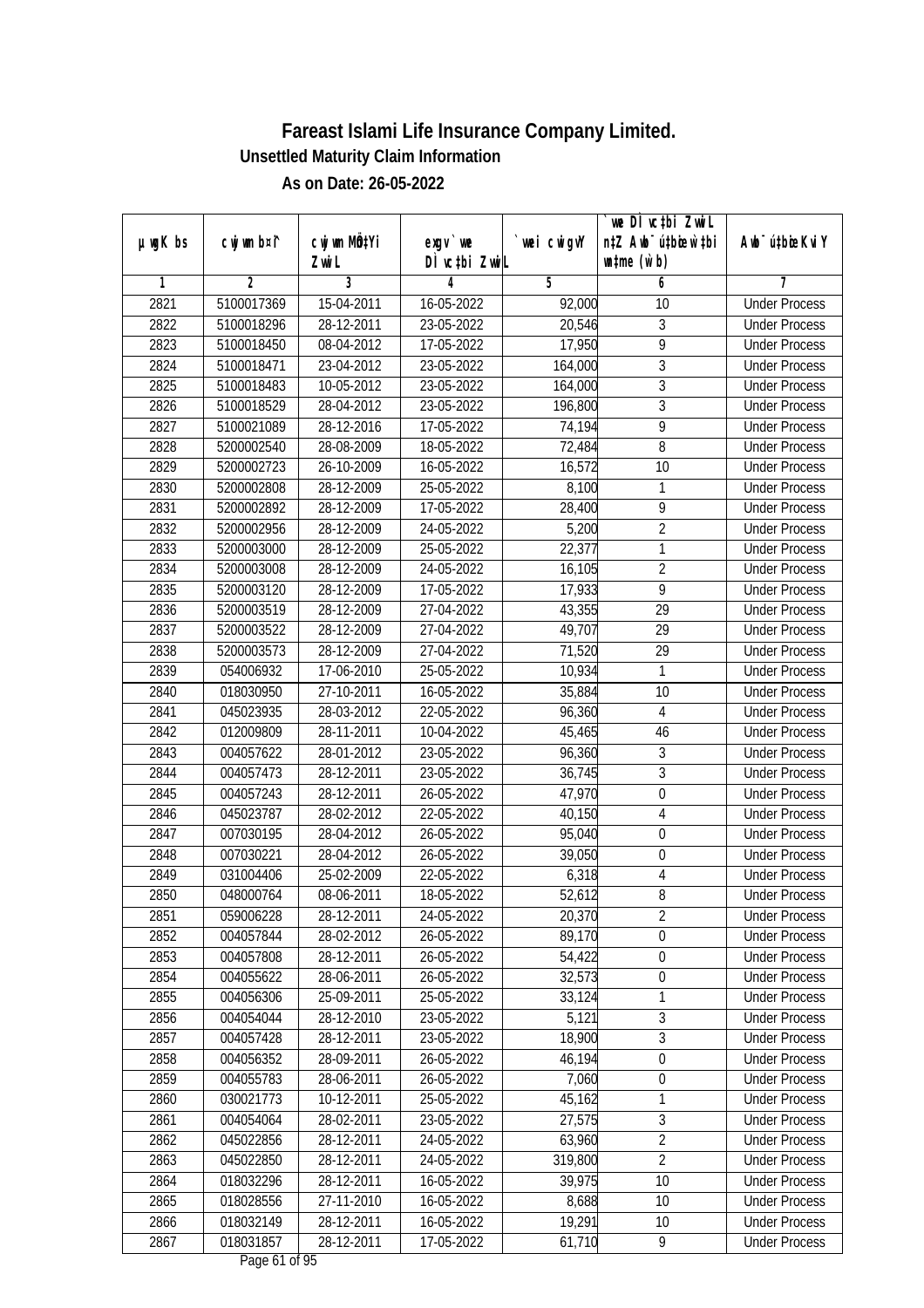|               |                          |                            |                          |                  | we DI vctbi ZwiL                 |                                              |
|---------------|--------------------------|----------------------------|--------------------------|------------------|----------------------------------|----------------------------------------------|
| $µ$ ug $K$ bs | cwj wm b¤i^              | cwj wm MQtYi               | exgv `we                 | wei cwigvY       | n‡Z Awb <sup>-</sup> ú‡bicen`‡bi | Awb <sup>-</sup> ú‡bioeKviY                  |
| 1             | $\overline{2}$           | Zwi L<br>3                 | DÌ vctbi ZwiL<br>4       | 5                | $\n  untime\n  (u`b)\n$<br>6     | 7                                            |
| 2868          | 018029539                | 28-02-2011                 | 16-05-2022               | 6,204            | 10                               | <b>Under Process</b>                         |
| 2869          | 040007607                | 24-12-2011                 | 18-05-2022               | 38,175           | 8                                | <b>Under Process</b>                         |
|               |                          |                            |                          |                  |                                  |                                              |
| 2870          | 040007578                | 28-11-2011                 | 18-05-2022               | 44,160           | 8                                | <b>Under Process</b>                         |
| 2871<br>2872  | 019005671<br>01900002918 | 18-03-2012<br>$15-03-2012$ | 18-05-2022               | 3,690            | 8<br>8                           | <b>Under Process</b><br><b>Under Process</b> |
| 2873          | 065001676                |                            | 18-05-2022               | 97,167           |                                  |                                              |
|               |                          | 28-12-2011<br>28-04-2010   | 22-05-2022<br>23-05-2022 | 72,690<br>24,532 | 4<br>3                           | <b>Under Process</b>                         |
| 2874          | 011024542                |                            |                          |                  | 1                                | <b>Under Process</b><br><b>Under Process</b> |
| 2875          | 030022032                | 28-01-2012                 | 25-05-2022               | 40,150           | $\mathbf{1}$                     |                                              |
| 2876          | 030021862                | 28-12-2011                 | 25-05-2022               | 45,660           |                                  | <b>Under Process</b>                         |
| 2877          | 05400007549              | 06-02-2012                 | 25-05-2022               | 15,728           | 1                                | <b>Under Process</b>                         |
| 2878          | 054008147                | 28-12-2011                 | 25-05-2022               | 32,934           | $\mathbf{1}$                     | <b>Under Process</b>                         |
| 2879          | 004050428                | 28-06-2010                 | 23-05-2022               | 76,800           | $\sqrt{3}$                       | <b>Under Process</b>                         |
| 2880          | 004058809                | 27-02-2012                 | 23-05-2022               | 28,711           | $\overline{3}$                   | <b>Under Process</b>                         |
| 2881          | 004058388                | 01-01-2012                 | 23-05-2022               | 140,228          | $\sqrt{3}$                       | <b>Under Process</b>                         |
| 2882          | 004029385                | 28-06-2008                 | 23-05-2022               | 6,248            | $\overline{3}$                   | <b>Under Process</b>                         |
| 2883          | 004051579                | $27-11-2010$               | 23-05-2022               | 38,250           | $\overline{3}$                   | <b>Under Process</b>                         |
| 2884          | 054008177                | 28-12-2011                 | 25-05-2022               | 7,035            | 1                                | <b>Under Process</b>                         |
| 2885          | 05400007654              | 10-03-2012                 | 25-05-2022               | 31,957           | $\mathbf{1}$                     | <b>Under Process</b>                         |
| 2886          | 030014486                | 28-03-2011                 | 25-05-2022               | 11,863           | $\mathbf{1}$                     | <b>Under Process</b>                         |
| 2887          | 030021466                | 28-12-2011                 | 25-05-2022               | 14,911           | 1                                | <b>Under Process</b>                         |
| 2888          | 030021743                | 28-12-2011                 | 25-05-2022               | 4,826            | $\mathbf{1}$                     | <b>Under Process</b>                         |
| 2889          | 030021565                | 28-12-2011                 | 25-05-2022               | 65,205           | 1                                | <b>Under Process</b>                         |
| 2890          | 015026766                | 28-02-2012                 | 23-05-2022               | 8,707            | $\mathfrak z$                    | <b>Under Process</b>                         |
| 2891          | 015026668                | 28-12-2011                 | 25-05-2022               | 166,176          | $\mathbf{1}$                     | <b>Under Process</b>                         |
| 2892          | 015026729                | 15-02-2012                 | 23-05-2022               | 36,176           | $\mathfrak z$                    | <b>Under Process</b>                         |
| 2893          | 015026445                | 28-12-2011                 | 23-05-2022               | 18,876           | $\overline{3}$                   | <b>Under Process</b>                         |
| 2894          | 04900006690              | 28-01-2012                 | 24-05-2022               | 95,521           | $\overline{2}$                   | <b>Under Process</b>                         |
| 2895          | 00300022429              | 28-12-2011                 | 18-05-2022               | 100,401          | 8                                | <b>Under Process</b>                         |
| 2896          | 021068250                | 22-04-2010                 | 26-05-2022               | 10,840           | $\boldsymbol{0}$                 | <b>Under Process</b>                         |
| 2897          | 021078561                | 24-10-2011                 | 26-05-2022               | 13,789           | $\boldsymbol{0}$                 | <b>Under Process</b>                         |
| 2898          | 021079729                | 28-12-2011                 | 26-05-2022               | 37,059           | 0                                | <b>Under Process</b>                         |
| 2899          | 021080620                | 28-12-2011                 | 26-05-2022               | 6,875            | $\mathbf 0$                      | <b>Under Process</b>                         |
| 2900          | 021080027                | 28-12-2011                 | 26-05-2022               | 20,452           | $\boldsymbol{0}$                 | <b>Under Process</b>                         |
| 2901          | 043021082                | 03-08-2008                 | 18-05-2022               | 7,322            | $\bf 8$                          | <b>Under Process</b>                         |
| 2902          | 022021957                | 28-04-2009                 | 26-05-2022               | 7,397            | $\boldsymbol{0}$                 | <b>Under Process</b>                         |
| 2903          | 02200018229              | 07-04-2012                 | 26-05-2022               | 97,167           | 0                                | <b>Under Process</b>                         |
| 2904          | 022025798                | 28-05-2010                 | 26-05-2022               | 24,806           | $\boldsymbol{0}$                 | <b>Under Process</b>                         |
| 2905          | 022031978                | 15-04-2012                 | 26-05-2022               | 34,736           | $\boldsymbol{0}$                 | <b>Under Process</b>                         |
| 2906          | 022031970                | 09-04-2012                 | 26-05-2022               | 42,672           | $\boldsymbol{0}$                 | <b>Under Process</b>                         |
| 2907          | 022030513                | 10-12-2011                 | 26-05-2022               | 91,860           | $\boldsymbol{0}$                 | <b>Under Process</b>                         |
| 2908          | 045023341                | 28-12-2011                 | 25-05-2022               | 20,852           | 1                                | <b>Under Process</b>                         |
| 2909          | 017031382                | 27-02-2012                 | 16-05-2022               | 93,720           | 10                               | <b>Under Process</b>                         |
| 2910          | 048000905                | 27-02-2012                 | 24-05-2022               | 179,916          | $\overline{2}$                   | <b>Under Process</b>                         |
| 2911          | 043036512                | 07-12-2011                 | 24-05-2022               | 79,723           | $\overline{2}$                   | <b>Under Process</b>                         |
| 2912          | 034009655                | 27-08-2011                 | 26-05-2022               | 180,648          | $\overline{0}$                   | <b>Under Process</b>                         |
| 2913          | 011031367                | 24-11-2011                 | 23-05-2022               | 27,882           | $\overline{3}$                   | <b>Under Process</b>                         |
| 2914          | 018031724                | 19-12-2011                 | 16-05-2022               | 39,975           | 10                               | <b>Under Process</b>                         |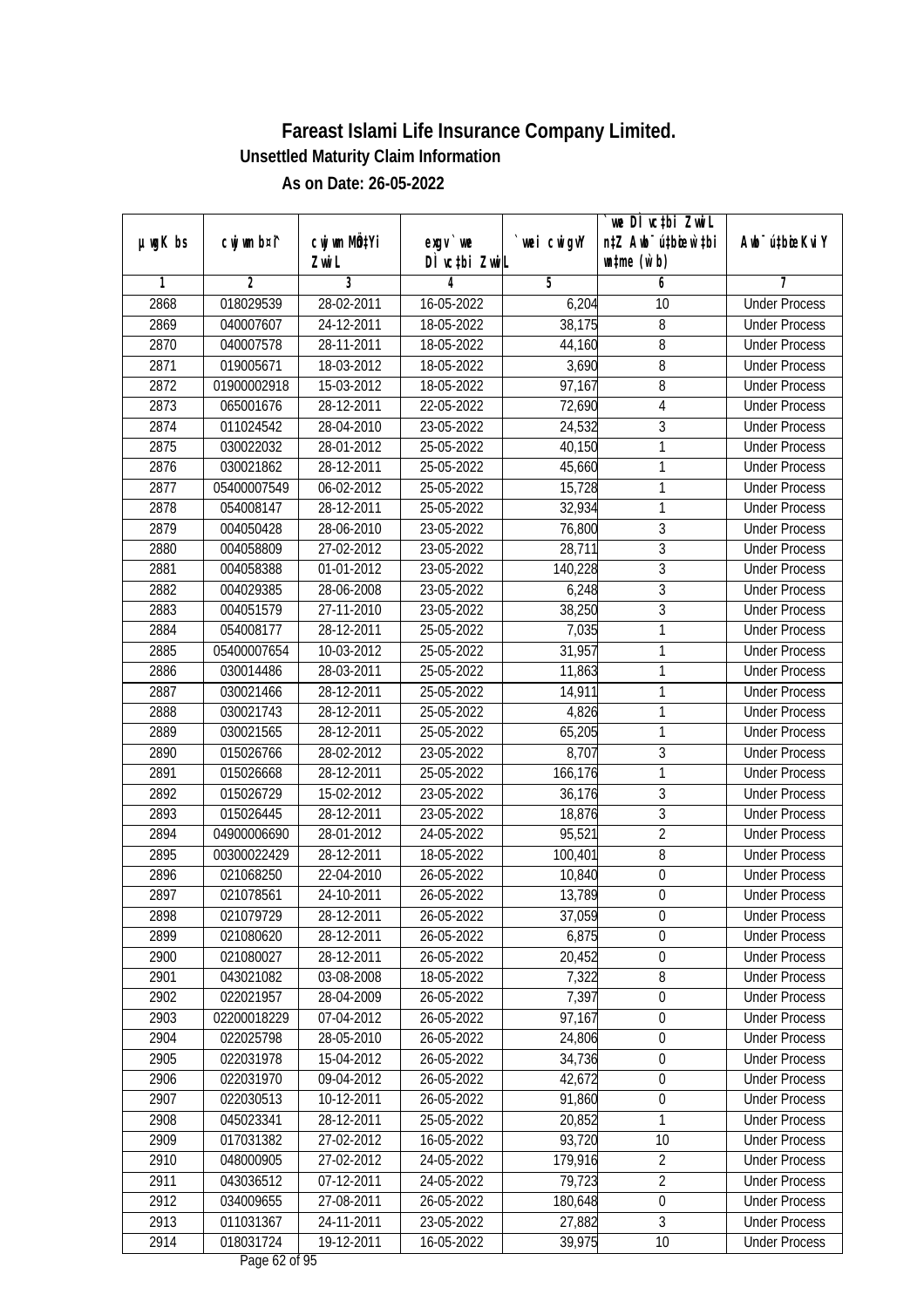|               |                |                       |                           |            | we DI vctbi ZwiL                                            |                             |
|---------------|----------------|-----------------------|---------------------------|------------|-------------------------------------------------------------|-----------------------------|
| $µ$ ug $K$ bs | cwj wm b¤i^    | cwj wm MQtYi<br>Zwi L | exgv `we<br>DÌ vctbi ZwiL | wei cwigvY | n‡Z Awb <sup>-</sup> ú‡bicen`‡bi<br>$\n  untime\n  (u`b)\n$ | Awb <sup>-</sup> ú‡bioeKviY |
| 1             | $\overline{2}$ | 3                     | 4                         | 5          | 6                                                           | 7                           |
| 2915          | 004049361      | 28-06-2010            | 23-05-2022                | 16,858     | 3                                                           | <b>Under Process</b>        |
| 2916          | 004057661      | 28-01-2012            | 23-05-2022                | 40,150     | $\overline{3}$                                              | <b>Under Process</b>        |
| 2917          | 004055643      | 28-06-2011            | 23-05-2022                | 32,887     | $\overline{3}$                                              | <b>Under Process</b>        |
| 2918          | 004023993      | 28-12-2007            | 26-05-2022                | 6,500      | $\boldsymbol{0}$                                            | <b>Under Process</b>        |
| 2919          | 004055500      | 28-06-2011            | 26-05-2022                | 33,133     | $\boldsymbol{0}$                                            | <b>Under Process</b>        |
| 2920          | 004056381      | 27-09-2011            | 24-05-2022                | 12,596     | $\overline{2}$                                              | <b>Under Process</b>        |
| 2921          | 004057361      | 28-12-2011            | $26 - 05 - 2022$          | 20,464     | $\overline{0}$                                              | <b>Under Process</b>        |
| 2922          | 004057454      | 28-12-2011            | 24-05-2022                | 22,950     | $\overline{2}$                                              | <b>Under Process</b>        |
| 2923          | 004056238      | 28-08-2011            | 26-05-2022                | 36,202     | $\boldsymbol{0}$                                            | <b>Under Process</b>        |
| 2924          | 004057359      | 28-12-2011            | 26-05-2022                | 28,653     | $\boldsymbol{0}$                                            | <b>Under Process</b>        |
| 2925          | 004046526      | 28-04-2010            | 24-05-2022                | 13,737     | $\overline{2}$                                              | <b>Under Process</b>        |
| 2926          | 022031631      | 26-12-2011            | 26-05-2022                | 44,122     | $\boldsymbol{0}$                                            | <b>Under Process</b>        |
| 2927          | 021077561      | 28-06-2011            | 26-05-2022                | 23,539     | $\overline{0}$                                              | <b>Under Process</b>        |
| 2928          | 02200012603    | 27-04-2011            | 26-05-2022                | 12,881     | $\boldsymbol{0}$                                            | <b>Under Process</b>        |
| 2929          | 022031177      | 28-12-2011            | 26-05-2022                | 44,817     | $\boldsymbol{0}$                                            | <b>Under Process</b>        |
| 2930          | 04300010902    | 07-12-2011            | 24-05-2022                | 8,829      | $\overline{2}$                                              | <b>Under Process</b>        |
| 2931          | 04300010897    | 13-12-2011            | 24-05-2022                | 6,451      | $\overline{2}$                                              | <b>Under Process</b>        |
| 2932          | 015026979      | 28-12-2011            | 25-05-2022                | 35,221     | $\mathbf{1}$                                                | <b>Under Process</b>        |
| 2933          | 011031870      | 18-03-2012            | 24-05-2022                | 16,770     | $\overline{2}$                                              | <b>Under Process</b>        |
| 2934          | 011031871      | 18-03-2012            | 24-05-2022                | 33,777     | $\overline{2}$                                              | <b>Under Process</b>        |
| 2935          | 011031825      | 18-03-2012            | 24-05-2022                | 17,888     | $\overline{2}$                                              | <b>Under Process</b>        |
| 2936          | 011021948      | 28-10-2009            | 24-05-2022                | 2,546      | $\overline{2}$                                              | <b>Under Process</b>        |
| 2937          | 004050197      | 16-08-2010            | 23-05-2022                | 6,109      | $\mathfrak{Z}$                                              | <b>Under Process</b>        |
| 2938          | 0954004172     | 28-11-2011            | 24-04-2022                | 38,697     | 32                                                          | <b>Under Process</b>        |
| 2939          | 0954004236     | 28-11-2011            | 24-04-2022                | 32,896     | 32                                                          | <b>Under Process</b>        |
| 2940          | 0954004383     | 28-12-2011            | 23-05-2022                | 37,487     | 3                                                           | <b>Under Process</b>        |
| 2941          | 0954004464     | 28-01-2012            | 28-04-2022                | 34,812     | 28                                                          | <b>Under Process</b>        |
| 2942          | 0954004487     | 28-02-2012            | 24-04-2022                | 194,326    | 32                                                          | <b>Under Process</b>        |
| 2943          | 0954004539     | 28-12-2011            | 28-04-2022                | 15,571     | 28                                                          | <b>Under Process</b>        |
| 2944          | 0954004613     | 28-03-2012            | 24-04-2022                | 97,167     | 32                                                          | <b>Under Process</b>        |
| 2945          | 0955003979     | 28-02-2011            | 08-05-2022                | 16,127     | 18                                                          | <b>Under Process</b>        |
| 2946          | 0955004142     | 28-03-2011            | 24-05-2022                | 187,768    | $\overline{2}$                                              | <b>Under Process</b>        |
| 2947          | 0955004791     | 28-06-2011            | 24-05-2022                | 35,591     | $\overline{2}$                                              | <b>Under Process</b>        |
| 2948          | 0955005913     | 26-02-2012            | 08-05-2022                | 59,321     | 18                                                          | <b>Under Process</b>        |
| 2949          | 0955005985     | 28-02-2012            | 08-05-2022                | 186,107    | 18                                                          | <b>Under Process</b>        |
| 2950          | 0955006051     | 28-03-2012            | 08-05-2022                | 55,455     | 18                                                          | <b>Under Process</b>        |
| 2951          | 0955006059     | 28-03-2012            | 08-05-2022                | 79,498     | 18                                                          | <b>Under Process</b>        |
| 2952          | 0955006066     | 28-03-2012            | 08-05-2022                | 38,329     | 18                                                          | <b>Under Process</b>        |
| 2953          | 0955006088     | 12-04-2012            | 24-05-2022                | 38,866     | $\overline{2}$                                              | <b>Under Process</b>        |
| 2954          | 0955006124     | 22-04-2012            | 24-05-2022                | 50,463     | $\overline{2}$                                              | <b>Under Process</b>        |
| 2955          | 0955006126     | 22-04-2012            | 24-05-2022                | 97,167     | $\overline{2}$                                              | <b>Under Process</b>        |
| 2956          | 0955006139     | 28-04-2012            | 24-05-2022                | 53,000     | $\overline{2}$                                              | <b>Under Process</b>        |
| 2957          | 0955006154     | 28-04-2012            | 24-05-2022                | 97,167     | $\overline{2}$                                              | <b>Under Process</b>        |
| 2958          | 0955006236     | 28-04-2012            | 24-05-2022                | 89,907     | $\overline{2}$                                              | <b>Under Process</b>        |
| 2959          | 0955006261     | 28-04-2012            | 24-05-2022                | 89,834     | $\overline{2}$                                              | <b>Under Process</b>        |
| 2960          | 0956008063     | 28-01-2010            | 25-05-2022                | 33,510     | $\overline{1}$                                              | <b>Under Process</b>        |
| 2961          | 0956008999     | $08 - 05 - 2010$      | 17-05-2022                | 7,008      | 9                                                           | <b>Under Process</b>        |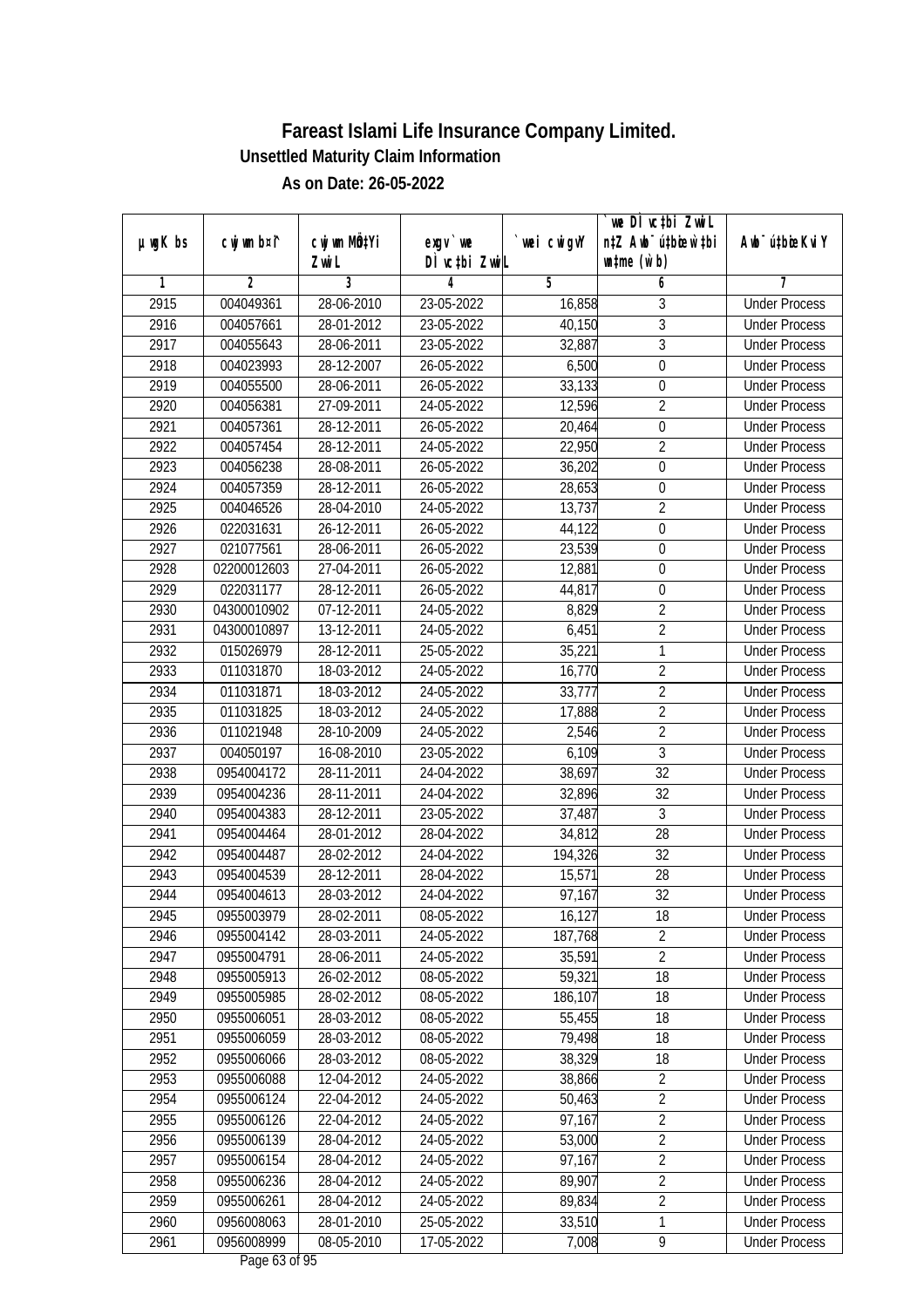|               |                |                       |                            |            | we DI vctbi ZwiL<br>n‡Z Awb <sup>-</sup> ú‡bioen`‡bi |                             |
|---------------|----------------|-----------------------|----------------------------|------------|------------------------------------------------------|-----------------------------|
| $µ$ ug $K$ bs | cwj wm b¤i^    | cwj wm MQtYi<br>Zwi L | $exgV$ we<br>DÌ vctbi ZwiL | wei cwigvY | $\n  untime\n  (u`b)\n$                              | Awb <sup>-</sup> ú‡bioeKviY |
| 1             | $\overline{2}$ | 3                     | 4                          | 5          | 6                                                    | 7                           |
| 2962          | 0956010399     | 29-07-2010            | 08-05-2022                 | 19,300     | $\overline{18}$                                      | <b>Under Process</b>        |
| 2963          | 0956010749     | 28-08-2010            | 25-05-2022                 | 6,351      | 1                                                    | <b>Under Process</b>        |
| 2964          | 0956011796     | 28-11-2010            | 17-05-2022                 | 18,576     | $\overline{9}$                                       | <b>Under Process</b>        |
| 2965          | 0956012250     | 23-12-2010            | 18-04-2022                 | 76,179     | 38                                                   | <b>Under Process</b>        |
| 2966          | 0956012255     | 11-12-2010            | 25-05-2022                 | 21,284     | 1                                                    | <b>Under Process</b>        |
| 2967          | 0956015120     | 08-06-2011            | 17-05-2022                 | 10,353     | $\overline{9}$                                       | <b>Under Process</b>        |
| 2968          | 0956015802     | 05-10-2011            | 28-04-2022                 | 60,038     | 28                                                   | <b>Under Process</b>        |
| 2969          | 0956015918     | 13-11-2011            | 25-05-2022                 | 9,343      | 1                                                    | <b>Under Process</b>        |
| 2970          | 0956015957     | 28-11-2011            | 28-04-2022                 | 12,178     | 28                                                   | <b>Under Process</b>        |
| 2971          | 0956015982     | 02-10-2011            | 17-05-2022                 | 77,087     | 9                                                    | <b>Under Process</b>        |
| 2972          | 0956016456     | 28-03-2012            | 08-05-2022                 | 11,241     | $\overline{18}$                                      | <b>Under Process</b>        |
| 2973          | 0954003396     | 28-04-2011            | 26-05-2022                 | 13,081     | $\boldsymbol{0}$                                     | <b>Under Process</b>        |
| 2974          | 0954003486     | 28-05-2011            | 11-05-2022                 | 96,743     | $\overline{15}$                                      | <b>Under Process</b>        |
| 2975          | 0954003595     | 28-06-2011            | 23-05-2022                 | 30,051     | 3                                                    | <b>Under Process</b>        |
| 2976          | 0955002959     | 28-10-2010            | 08-05-2022                 | 18,576     | 18                                                   | <b>Under Process</b>        |
| 2977          | 0956002098     | 28-12-2008            | 17-05-2022                 | 8,723      | 9                                                    | <b>Under Process</b>        |
| 2978          | 0956002396     | 28-02-2009            | 25-05-2022                 | 27,587     | 1                                                    | <b>Under Process</b>        |
| 2979          | 0956002515     | 23-03-2009            | 17-05-2022                 | 18,190     | 9                                                    | <b>Under Process</b>        |
| 2980          | 0956006103     | 24-11-2009            | 18-04-2022                 | 50,675     | 38                                                   | <b>Under Process</b>        |
| 2981          | 0956006607     | 15-12-2009            | 17-05-2022                 | 7,594      | 9                                                    | <b>Under Process</b>        |
| 2982          | 0956006812     | 30-12-2009            | 18-04-2022                 | 7,379      | 38                                                   | <b>Under Process</b>        |
| 2983          | 0956007259     | 31-12-2009            | 17-05-2022                 | 13,020     | 9                                                    | <b>Under Process</b>        |
| 2984          | 0956012855     | 30-12-2010            | 18-04-2022                 | 6,133      | 38                                                   | <b>Under Process</b>        |
| 2985          | 0956012858     | 30-12-2010            | 25-05-2022                 | 26,060     | $\mathbf{1}$                                         | <b>Under Process</b>        |
| 2986          | 0956014725     | 08-05-2011            | 08-05-2022                 | 5,783      | 18                                                   | <b>Under Process</b>        |
| 2987          | 0956016104     | 12-12-2011            | 25-05-2022                 | 13,403     | 1                                                    | <b>Under Process</b>        |
| 2988          | 0956016390     | 25-02-2012            | 17-05-2022                 | 58,301     | 9                                                    | <b>Under Process</b>        |
| 2989          | 0956016449     | 21-03-2012            | 25-05-2022                 | 54,888     | 1                                                    | <b>Under Process</b>        |
| 2990          | 0956016473     | 27-03-2012            | 28-04-2022                 | 97,167     | 28                                                   | <b>Under Process</b>        |
| 2991          | 0956016477     | 23-04-2012            | 17-05-2022                 | 33,324     | 9                                                    | <b>Under Process</b>        |
| 2992          | 0956016503     | 15-04-2012            | 23-05-2022                 | 55,759     | 3                                                    | <b>Under Process</b>        |
| 2993          | 0956016529     | 28-04-2012            | 25-05-2022                 | 97,167     | 1                                                    | <b>Under Process</b>        |
| 2994          | 0956016548     | 28-04-2012            | 23-05-2022                 | 97,167     | $\overline{3}$                                       | <b>Under Process</b>        |
| 2995          | 0957000310     | 20-08-2009            | 17-05-2022                 | 24,934     | $\overline{9}$                                       | <b>Under Process</b>        |
| 2996          | 0957002914     | 28-11-2010            | 17-05-2022                 | 17,956     | $\overline{9}$                                       | <b>Under Process</b>        |
| 2997          | 0957003825     | 05-03-2011            | 17-05-2022                 | 11,051     | 9                                                    | <b>Under Process</b>        |
| 2998          | 0957003989     | 27-03-2011            | 17-05-2022                 | 27,078     | $\overline{9}$                                       | <b>Under Process</b>        |
| 2999          | 0957004132     | 17-04-2011            | 17-05-2022                 | 8,007      | $\overline{9}$                                       | <b>Under Process</b>        |
| 3000          | 0957004585     | 28-06-2011            | 17-05-2022                 | 190,817    | $\overline{9}$                                       | <b>Under Process</b>        |
| 3001          | 0957004645     | 28-06-2011            | 17-05-2022                 | 33,423     | $\overline{9}$                                       | <b>Under Process</b>        |
| 3002          | 0957004849     | 18-08-2011            | 17-05-2022                 | 19,428     | 9                                                    | <b>Under Process</b>        |
| 3003          | 0957004998     | 12-10-2011            | 17-05-2022                 | 34,136     | $\overline{9}$                                       | <b>Under Process</b>        |
| 3004          | 0957005057     | 23-10-2011            | 17-05-2022                 | 88,031     | $\overline{9}$                                       | <b>Under Process</b>        |
| 3005          | 0957005137     | 16-11-2011            | 26-05-2022                 | 38,697     | $\overline{0}$                                       | <b>Under Process</b>        |
| 3006          | 0957005220     | 10-12-2011            | 17-05-2022                 | 36,023     | $\overline{9}$                                       | <b>Under Process</b>        |
| 3007          | 0957005225     | 10-12-2011            | 17-05-2022                 | 20,705     | $\overline{9}$                                       | <b>Under Process</b>        |
| 3008          | 0957005241     | 10-12-2011            | 17-05-2022                 | 193,479    | 9                                                    | <b>Under Process</b>        |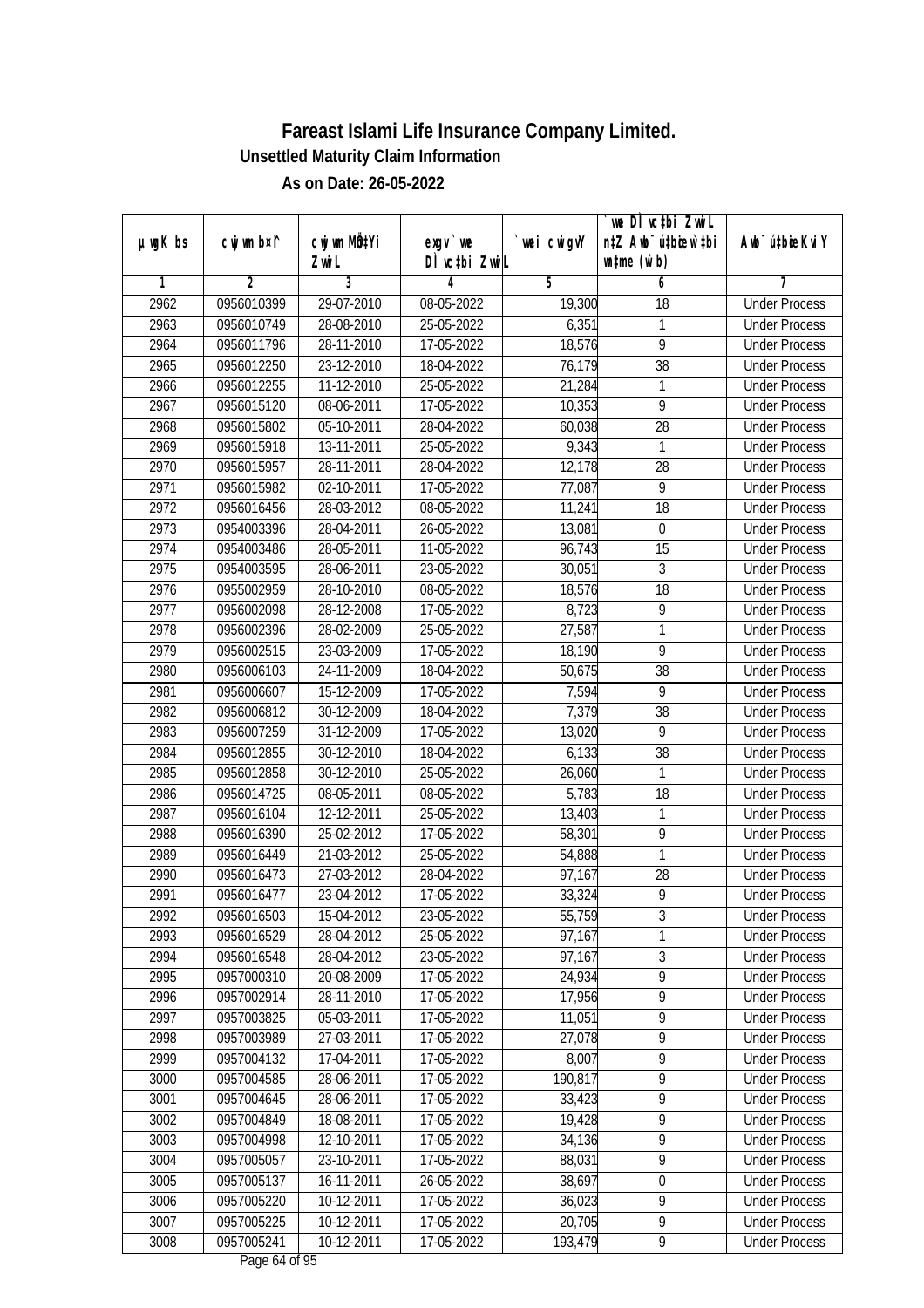| DÌ vctbi ZwiL<br>$\n  untime\n  (u`b)\n$<br>Zwi L<br>3<br>$\overline{2}$<br>5<br>1<br>4<br>6<br>7<br>28-12-2011<br><b>Under Process</b><br>3009<br>0957005314<br>17-05-2022<br>38,697<br>9<br>$\overline{9}$<br>3010<br>0957005436<br>28-12-2011<br>17-05-2022<br>13,687<br><b>Under Process</b><br>$\overline{9}$<br>3011<br>0957005449<br>28-12-2011<br>17-05-2022<br>36,707<br><b>Under Process</b><br>$\overline{9}$<br>3012<br>28-12-2011<br>0957005460<br>17-05-2022<br>77,973<br><b>Under Process</b><br>3013<br>0958004623<br>17-12-2011<br>26-05-2022<br>13,756<br>$\mathbf 0$<br><b>Under Process</b><br>3014<br>0958004979<br>28-12-2011<br>26-05-2022<br>36,707<br>$\mathbf 0$<br><b>Under Process</b><br>3015<br>0958004982<br>28-12-2011<br>10-05-2022<br>8,007<br>16<br><b>Under Process</b><br>9,568<br>3016<br>0958005037<br>20-02-2012<br>26-05-2022<br>$\boldsymbol{0}$<br><b>Under Process</b><br>8<br>3017<br>22-02-2012<br>18-05-2022<br>21,369<br>0958005123<br><b>Under Process</b><br>3018<br>9<br>0958005171<br>22-03-2012<br>17-05-2022<br>97,167<br><b>Under Process</b><br>3019<br>0958005195<br>28-03-2012<br>10-05-2022<br>10,484<br>16<br><b>Under Process</b><br>3020<br>28-03-2012<br>81,567<br>$\boldsymbol{0}$<br>0958005207<br>26-05-2022<br><b>Under Process</b><br>$\overline{16}$<br>3021<br>28-03-2012<br>10-05-2022<br>35,050<br>0958005222<br><b>Under Process</b><br>3022<br>0958005240<br>16-04-2012<br>10-05-2022<br>46,362<br>16<br><b>Under Process</b><br>3023<br>0958005306<br>28-04-2012<br>26-05-2022<br>83,524<br>$\boldsymbol{0}$<br><b>Under Process</b><br>$\overline{9}$<br>3024<br>0958005334<br>28-04-2012<br>17-05-2022<br>97,167<br><b>Under Process</b><br>3025<br>28<br>0959003024<br>28-06-2011<br>28-04-2022<br>38,155<br><b>Under Process</b><br>3026<br>17-12-2011<br>28<br>0959003403<br>28-04-2022<br>54,742<br><b>Under Process</b><br>3027<br>0959003415<br>18-12-2011<br>28-04-2022<br>16,225<br>28<br><b>Under Process</b><br>3028<br>28-12-2011<br>08-05-2022<br>18<br>0959003494<br>33,423<br><b>Under Process</b><br>3029<br>18<br>0959003528<br>28-12-2011<br>08-05-2022<br>38,697<br><b>Under Process</b><br>3030<br>38,697<br>18<br>0959003623<br>28-12-2011<br>08-05-2022<br><b>Under Process</b><br>3031<br>23-05-2022<br>37,815<br>3<br>0960000942<br>28-06-2011<br><b>Under Process</b><br>29<br>3032<br>15-03-2012<br>27-04-2022<br>97,167<br>0960001394<br><b>Under Process</b><br>3033<br>28-12-2009<br>16-05-2022<br>29,830<br>10<br>5200003703<br><b>Under Process</b><br>9<br>3034<br>5200003834<br>28-01-2010<br>17-05-2022<br>20,498<br><b>Under Process</b><br>32<br>3035<br>5200003859<br>28-02-2010<br>24-04-2022<br>3,733<br><b>Under Process</b><br>9<br>3036<br>28-11-2011<br>17-05-2022<br>19,227<br>5200007049<br><b>Under Process</b><br>10<br>3037<br>5200007068<br>28-11-2011<br>16-05-2022<br>14,808<br><b>Under Process</b><br>$\overline{2}$<br>3038<br>28-11-2011<br>5200007089<br>24-05-2022<br>10,267<br><b>Under Process</b><br>3039<br>5200007097<br>28-11-2011<br>24-05-2022<br>30,513<br>2<br><b>Under Process</b><br>5200007108<br>28-12-2011<br>16-05-2022<br>41,914<br>10<br>3040<br><b>Under Process</b><br>3041<br>32,675<br>29<br>5200007186<br>28-12-2011<br>27-04-2022<br><b>Under Process</b><br>$\overline{2}$<br>3042<br>61,250<br>5200007358<br>28-12-2011<br>24-05-2022<br><b>Under Process</b><br>$\overline{9}$<br>5200007361<br>66,180<br>3043<br>28-12-2011<br>17-05-2022<br><b>Under Process</b><br>32,502<br>3044<br>5200007397<br>28-12-2011<br>16-05-2022<br>10<br><b>Under Process</b><br>3045<br>5200007428<br>60,110<br>10<br>28-12-2011<br>16-05-2022<br><b>Under Process</b><br>$\overline{9}$<br>3046<br>5200007445<br>28-12-2011<br>17-05-2022<br>32,675<br><b>Under Process</b><br>$\overline{9}$<br>3047<br>87,311<br>5200007475<br>28-12-2011<br>17-05-2022<br><b>Under Process</b><br>$\overline{2}$<br>3048<br>5200007484<br>28-12-2011<br>24-05-2022<br>6,663<br><b>Under Process</b><br>$\overline{2}$<br>3049<br>5200007519<br>28-12-2011<br>24-05-2022<br>11,030<br><b>Under Process</b><br>$\overline{9}$<br>3050<br>5200007626<br>28-02-2012<br>17-05-2022<br>29,527<br><b>Under Process</b><br>3051<br>5200007653<br>28-02-2012<br>$22 - 05 - 2022$<br>49,203<br>$\overline{4}$<br><b>Under Process</b><br>127,845<br>10<br>3052<br>5200007680<br>28-03-2012<br>16-05-2022<br><b>Under Process</b><br>3053<br>5200007686<br>28-03-2012<br>16-05-2022<br>164,000<br>10<br><b>Under Process</b><br>3054<br>5200007705<br>28-03-2012<br>492,000<br>16-05-2022<br>10<br><b>Under Process</b><br>3055<br>5200007722<br>471,690<br>28-03-2012<br>16-05-2022<br>10<br><b>Under Process</b> |               |             |              |          |            | we DI vctbi ZwiL                 |                             |
|---------------------------------------------------------------------------------------------------------------------------------------------------------------------------------------------------------------------------------------------------------------------------------------------------------------------------------------------------------------------------------------------------------------------------------------------------------------------------------------------------------------------------------------------------------------------------------------------------------------------------------------------------------------------------------------------------------------------------------------------------------------------------------------------------------------------------------------------------------------------------------------------------------------------------------------------------------------------------------------------------------------------------------------------------------------------------------------------------------------------------------------------------------------------------------------------------------------------------------------------------------------------------------------------------------------------------------------------------------------------------------------------------------------------------------------------------------------------------------------------------------------------------------------------------------------------------------------------------------------------------------------------------------------------------------------------------------------------------------------------------------------------------------------------------------------------------------------------------------------------------------------------------------------------------------------------------------------------------------------------------------------------------------------------------------------------------------------------------------------------------------------------------------------------------------------------------------------------------------------------------------------------------------------------------------------------------------------------------------------------------------------------------------------------------------------------------------------------------------------------------------------------------------------------------------------------------------------------------------------------------------------------------------------------------------------------------------------------------------------------------------------------------------------------------------------------------------------------------------------------------------------------------------------------------------------------------------------------------------------------------------------------------------------------------------------------------------------------------------------------------------------------------------------------------------------------------------------------------------------------------------------------------------------------------------------------------------------------------------------------------------------------------------------------------------------------------------------------------------------------------------------------------------------------------------------------------------------------------------------------------------------------------------------------------------------------------------------------------------------------------------------------------------------------------------------------------------------------------------------------------------------------------------------------------------------------------------------------------------------------------------------------------------------------------------------------------------------------------------------------------------------------------------------------------------------------------------------------------------------------------------------------------------------------------------------------------------------------------------------------------------------------------------------------------------------------------------------------------------------------------------------------------------------------------------------------------------------------------------------------------------------------------------------------------------------------------------------------------------------------|---------------|-------------|--------------|----------|------------|----------------------------------|-----------------------------|
|                                                                                                                                                                                                                                                                                                                                                                                                                                                                                                                                                                                                                                                                                                                                                                                                                                                                                                                                                                                                                                                                                                                                                                                                                                                                                                                                                                                                                                                                                                                                                                                                                                                                                                                                                                                                                                                                                                                                                                                                                                                                                                                                                                                                                                                                                                                                                                                                                                                                                                                                                                                                                                                                                                                                                                                                                                                                                                                                                                                                                                                                                                                                                                                                                                                                                                                                                                                                                                                                                                                                                                                                                                                                                                                                                                                                                                                                                                                                                                                                                                                                                                                                                                                                                                                                                                                                                                                                                                                                                                                                                                                                                                                                                                                                             | $µ$ ug $K$ bs | cwj wm b¤i^ | cwj wm MQtYi | exgv `we | wei cwigvY | n‡Z Awb <sup>-</sup> ú‡bicen`‡bi | Awb <sup>-</sup> ú‡bioeKviY |
|                                                                                                                                                                                                                                                                                                                                                                                                                                                                                                                                                                                                                                                                                                                                                                                                                                                                                                                                                                                                                                                                                                                                                                                                                                                                                                                                                                                                                                                                                                                                                                                                                                                                                                                                                                                                                                                                                                                                                                                                                                                                                                                                                                                                                                                                                                                                                                                                                                                                                                                                                                                                                                                                                                                                                                                                                                                                                                                                                                                                                                                                                                                                                                                                                                                                                                                                                                                                                                                                                                                                                                                                                                                                                                                                                                                                                                                                                                                                                                                                                                                                                                                                                                                                                                                                                                                                                                                                                                                                                                                                                                                                                                                                                                                                             |               |             |              |          |            |                                  |                             |
|                                                                                                                                                                                                                                                                                                                                                                                                                                                                                                                                                                                                                                                                                                                                                                                                                                                                                                                                                                                                                                                                                                                                                                                                                                                                                                                                                                                                                                                                                                                                                                                                                                                                                                                                                                                                                                                                                                                                                                                                                                                                                                                                                                                                                                                                                                                                                                                                                                                                                                                                                                                                                                                                                                                                                                                                                                                                                                                                                                                                                                                                                                                                                                                                                                                                                                                                                                                                                                                                                                                                                                                                                                                                                                                                                                                                                                                                                                                                                                                                                                                                                                                                                                                                                                                                                                                                                                                                                                                                                                                                                                                                                                                                                                                                             |               |             |              |          |            |                                  |                             |
|                                                                                                                                                                                                                                                                                                                                                                                                                                                                                                                                                                                                                                                                                                                                                                                                                                                                                                                                                                                                                                                                                                                                                                                                                                                                                                                                                                                                                                                                                                                                                                                                                                                                                                                                                                                                                                                                                                                                                                                                                                                                                                                                                                                                                                                                                                                                                                                                                                                                                                                                                                                                                                                                                                                                                                                                                                                                                                                                                                                                                                                                                                                                                                                                                                                                                                                                                                                                                                                                                                                                                                                                                                                                                                                                                                                                                                                                                                                                                                                                                                                                                                                                                                                                                                                                                                                                                                                                                                                                                                                                                                                                                                                                                                                                             |               |             |              |          |            |                                  |                             |
|                                                                                                                                                                                                                                                                                                                                                                                                                                                                                                                                                                                                                                                                                                                                                                                                                                                                                                                                                                                                                                                                                                                                                                                                                                                                                                                                                                                                                                                                                                                                                                                                                                                                                                                                                                                                                                                                                                                                                                                                                                                                                                                                                                                                                                                                                                                                                                                                                                                                                                                                                                                                                                                                                                                                                                                                                                                                                                                                                                                                                                                                                                                                                                                                                                                                                                                                                                                                                                                                                                                                                                                                                                                                                                                                                                                                                                                                                                                                                                                                                                                                                                                                                                                                                                                                                                                                                                                                                                                                                                                                                                                                                                                                                                                                             |               |             |              |          |            |                                  |                             |
|                                                                                                                                                                                                                                                                                                                                                                                                                                                                                                                                                                                                                                                                                                                                                                                                                                                                                                                                                                                                                                                                                                                                                                                                                                                                                                                                                                                                                                                                                                                                                                                                                                                                                                                                                                                                                                                                                                                                                                                                                                                                                                                                                                                                                                                                                                                                                                                                                                                                                                                                                                                                                                                                                                                                                                                                                                                                                                                                                                                                                                                                                                                                                                                                                                                                                                                                                                                                                                                                                                                                                                                                                                                                                                                                                                                                                                                                                                                                                                                                                                                                                                                                                                                                                                                                                                                                                                                                                                                                                                                                                                                                                                                                                                                                             |               |             |              |          |            |                                  |                             |
|                                                                                                                                                                                                                                                                                                                                                                                                                                                                                                                                                                                                                                                                                                                                                                                                                                                                                                                                                                                                                                                                                                                                                                                                                                                                                                                                                                                                                                                                                                                                                                                                                                                                                                                                                                                                                                                                                                                                                                                                                                                                                                                                                                                                                                                                                                                                                                                                                                                                                                                                                                                                                                                                                                                                                                                                                                                                                                                                                                                                                                                                                                                                                                                                                                                                                                                                                                                                                                                                                                                                                                                                                                                                                                                                                                                                                                                                                                                                                                                                                                                                                                                                                                                                                                                                                                                                                                                                                                                                                                                                                                                                                                                                                                                                             |               |             |              |          |            |                                  |                             |
|                                                                                                                                                                                                                                                                                                                                                                                                                                                                                                                                                                                                                                                                                                                                                                                                                                                                                                                                                                                                                                                                                                                                                                                                                                                                                                                                                                                                                                                                                                                                                                                                                                                                                                                                                                                                                                                                                                                                                                                                                                                                                                                                                                                                                                                                                                                                                                                                                                                                                                                                                                                                                                                                                                                                                                                                                                                                                                                                                                                                                                                                                                                                                                                                                                                                                                                                                                                                                                                                                                                                                                                                                                                                                                                                                                                                                                                                                                                                                                                                                                                                                                                                                                                                                                                                                                                                                                                                                                                                                                                                                                                                                                                                                                                                             |               |             |              |          |            |                                  |                             |
|                                                                                                                                                                                                                                                                                                                                                                                                                                                                                                                                                                                                                                                                                                                                                                                                                                                                                                                                                                                                                                                                                                                                                                                                                                                                                                                                                                                                                                                                                                                                                                                                                                                                                                                                                                                                                                                                                                                                                                                                                                                                                                                                                                                                                                                                                                                                                                                                                                                                                                                                                                                                                                                                                                                                                                                                                                                                                                                                                                                                                                                                                                                                                                                                                                                                                                                                                                                                                                                                                                                                                                                                                                                                                                                                                                                                                                                                                                                                                                                                                                                                                                                                                                                                                                                                                                                                                                                                                                                                                                                                                                                                                                                                                                                                             |               |             |              |          |            |                                  |                             |
|                                                                                                                                                                                                                                                                                                                                                                                                                                                                                                                                                                                                                                                                                                                                                                                                                                                                                                                                                                                                                                                                                                                                                                                                                                                                                                                                                                                                                                                                                                                                                                                                                                                                                                                                                                                                                                                                                                                                                                                                                                                                                                                                                                                                                                                                                                                                                                                                                                                                                                                                                                                                                                                                                                                                                                                                                                                                                                                                                                                                                                                                                                                                                                                                                                                                                                                                                                                                                                                                                                                                                                                                                                                                                                                                                                                                                                                                                                                                                                                                                                                                                                                                                                                                                                                                                                                                                                                                                                                                                                                                                                                                                                                                                                                                             |               |             |              |          |            |                                  |                             |
|                                                                                                                                                                                                                                                                                                                                                                                                                                                                                                                                                                                                                                                                                                                                                                                                                                                                                                                                                                                                                                                                                                                                                                                                                                                                                                                                                                                                                                                                                                                                                                                                                                                                                                                                                                                                                                                                                                                                                                                                                                                                                                                                                                                                                                                                                                                                                                                                                                                                                                                                                                                                                                                                                                                                                                                                                                                                                                                                                                                                                                                                                                                                                                                                                                                                                                                                                                                                                                                                                                                                                                                                                                                                                                                                                                                                                                                                                                                                                                                                                                                                                                                                                                                                                                                                                                                                                                                                                                                                                                                                                                                                                                                                                                                                             |               |             |              |          |            |                                  |                             |
|                                                                                                                                                                                                                                                                                                                                                                                                                                                                                                                                                                                                                                                                                                                                                                                                                                                                                                                                                                                                                                                                                                                                                                                                                                                                                                                                                                                                                                                                                                                                                                                                                                                                                                                                                                                                                                                                                                                                                                                                                                                                                                                                                                                                                                                                                                                                                                                                                                                                                                                                                                                                                                                                                                                                                                                                                                                                                                                                                                                                                                                                                                                                                                                                                                                                                                                                                                                                                                                                                                                                                                                                                                                                                                                                                                                                                                                                                                                                                                                                                                                                                                                                                                                                                                                                                                                                                                                                                                                                                                                                                                                                                                                                                                                                             |               |             |              |          |            |                                  |                             |
|                                                                                                                                                                                                                                                                                                                                                                                                                                                                                                                                                                                                                                                                                                                                                                                                                                                                                                                                                                                                                                                                                                                                                                                                                                                                                                                                                                                                                                                                                                                                                                                                                                                                                                                                                                                                                                                                                                                                                                                                                                                                                                                                                                                                                                                                                                                                                                                                                                                                                                                                                                                                                                                                                                                                                                                                                                                                                                                                                                                                                                                                                                                                                                                                                                                                                                                                                                                                                                                                                                                                                                                                                                                                                                                                                                                                                                                                                                                                                                                                                                                                                                                                                                                                                                                                                                                                                                                                                                                                                                                                                                                                                                                                                                                                             |               |             |              |          |            |                                  |                             |
|                                                                                                                                                                                                                                                                                                                                                                                                                                                                                                                                                                                                                                                                                                                                                                                                                                                                                                                                                                                                                                                                                                                                                                                                                                                                                                                                                                                                                                                                                                                                                                                                                                                                                                                                                                                                                                                                                                                                                                                                                                                                                                                                                                                                                                                                                                                                                                                                                                                                                                                                                                                                                                                                                                                                                                                                                                                                                                                                                                                                                                                                                                                                                                                                                                                                                                                                                                                                                                                                                                                                                                                                                                                                                                                                                                                                                                                                                                                                                                                                                                                                                                                                                                                                                                                                                                                                                                                                                                                                                                                                                                                                                                                                                                                                             |               |             |              |          |            |                                  |                             |
|                                                                                                                                                                                                                                                                                                                                                                                                                                                                                                                                                                                                                                                                                                                                                                                                                                                                                                                                                                                                                                                                                                                                                                                                                                                                                                                                                                                                                                                                                                                                                                                                                                                                                                                                                                                                                                                                                                                                                                                                                                                                                                                                                                                                                                                                                                                                                                                                                                                                                                                                                                                                                                                                                                                                                                                                                                                                                                                                                                                                                                                                                                                                                                                                                                                                                                                                                                                                                                                                                                                                                                                                                                                                                                                                                                                                                                                                                                                                                                                                                                                                                                                                                                                                                                                                                                                                                                                                                                                                                                                                                                                                                                                                                                                                             |               |             |              |          |            |                                  |                             |
|                                                                                                                                                                                                                                                                                                                                                                                                                                                                                                                                                                                                                                                                                                                                                                                                                                                                                                                                                                                                                                                                                                                                                                                                                                                                                                                                                                                                                                                                                                                                                                                                                                                                                                                                                                                                                                                                                                                                                                                                                                                                                                                                                                                                                                                                                                                                                                                                                                                                                                                                                                                                                                                                                                                                                                                                                                                                                                                                                                                                                                                                                                                                                                                                                                                                                                                                                                                                                                                                                                                                                                                                                                                                                                                                                                                                                                                                                                                                                                                                                                                                                                                                                                                                                                                                                                                                                                                                                                                                                                                                                                                                                                                                                                                                             |               |             |              |          |            |                                  |                             |
|                                                                                                                                                                                                                                                                                                                                                                                                                                                                                                                                                                                                                                                                                                                                                                                                                                                                                                                                                                                                                                                                                                                                                                                                                                                                                                                                                                                                                                                                                                                                                                                                                                                                                                                                                                                                                                                                                                                                                                                                                                                                                                                                                                                                                                                                                                                                                                                                                                                                                                                                                                                                                                                                                                                                                                                                                                                                                                                                                                                                                                                                                                                                                                                                                                                                                                                                                                                                                                                                                                                                                                                                                                                                                                                                                                                                                                                                                                                                                                                                                                                                                                                                                                                                                                                                                                                                                                                                                                                                                                                                                                                                                                                                                                                                             |               |             |              |          |            |                                  |                             |
|                                                                                                                                                                                                                                                                                                                                                                                                                                                                                                                                                                                                                                                                                                                                                                                                                                                                                                                                                                                                                                                                                                                                                                                                                                                                                                                                                                                                                                                                                                                                                                                                                                                                                                                                                                                                                                                                                                                                                                                                                                                                                                                                                                                                                                                                                                                                                                                                                                                                                                                                                                                                                                                                                                                                                                                                                                                                                                                                                                                                                                                                                                                                                                                                                                                                                                                                                                                                                                                                                                                                                                                                                                                                                                                                                                                                                                                                                                                                                                                                                                                                                                                                                                                                                                                                                                                                                                                                                                                                                                                                                                                                                                                                                                                                             |               |             |              |          |            |                                  |                             |
|                                                                                                                                                                                                                                                                                                                                                                                                                                                                                                                                                                                                                                                                                                                                                                                                                                                                                                                                                                                                                                                                                                                                                                                                                                                                                                                                                                                                                                                                                                                                                                                                                                                                                                                                                                                                                                                                                                                                                                                                                                                                                                                                                                                                                                                                                                                                                                                                                                                                                                                                                                                                                                                                                                                                                                                                                                                                                                                                                                                                                                                                                                                                                                                                                                                                                                                                                                                                                                                                                                                                                                                                                                                                                                                                                                                                                                                                                                                                                                                                                                                                                                                                                                                                                                                                                                                                                                                                                                                                                                                                                                                                                                                                                                                                             |               |             |              |          |            |                                  |                             |
|                                                                                                                                                                                                                                                                                                                                                                                                                                                                                                                                                                                                                                                                                                                                                                                                                                                                                                                                                                                                                                                                                                                                                                                                                                                                                                                                                                                                                                                                                                                                                                                                                                                                                                                                                                                                                                                                                                                                                                                                                                                                                                                                                                                                                                                                                                                                                                                                                                                                                                                                                                                                                                                                                                                                                                                                                                                                                                                                                                                                                                                                                                                                                                                                                                                                                                                                                                                                                                                                                                                                                                                                                                                                                                                                                                                                                                                                                                                                                                                                                                                                                                                                                                                                                                                                                                                                                                                                                                                                                                                                                                                                                                                                                                                                             |               |             |              |          |            |                                  |                             |
|                                                                                                                                                                                                                                                                                                                                                                                                                                                                                                                                                                                                                                                                                                                                                                                                                                                                                                                                                                                                                                                                                                                                                                                                                                                                                                                                                                                                                                                                                                                                                                                                                                                                                                                                                                                                                                                                                                                                                                                                                                                                                                                                                                                                                                                                                                                                                                                                                                                                                                                                                                                                                                                                                                                                                                                                                                                                                                                                                                                                                                                                                                                                                                                                                                                                                                                                                                                                                                                                                                                                                                                                                                                                                                                                                                                                                                                                                                                                                                                                                                                                                                                                                                                                                                                                                                                                                                                                                                                                                                                                                                                                                                                                                                                                             |               |             |              |          |            |                                  |                             |
|                                                                                                                                                                                                                                                                                                                                                                                                                                                                                                                                                                                                                                                                                                                                                                                                                                                                                                                                                                                                                                                                                                                                                                                                                                                                                                                                                                                                                                                                                                                                                                                                                                                                                                                                                                                                                                                                                                                                                                                                                                                                                                                                                                                                                                                                                                                                                                                                                                                                                                                                                                                                                                                                                                                                                                                                                                                                                                                                                                                                                                                                                                                                                                                                                                                                                                                                                                                                                                                                                                                                                                                                                                                                                                                                                                                                                                                                                                                                                                                                                                                                                                                                                                                                                                                                                                                                                                                                                                                                                                                                                                                                                                                                                                                                             |               |             |              |          |            |                                  |                             |
|                                                                                                                                                                                                                                                                                                                                                                                                                                                                                                                                                                                                                                                                                                                                                                                                                                                                                                                                                                                                                                                                                                                                                                                                                                                                                                                                                                                                                                                                                                                                                                                                                                                                                                                                                                                                                                                                                                                                                                                                                                                                                                                                                                                                                                                                                                                                                                                                                                                                                                                                                                                                                                                                                                                                                                                                                                                                                                                                                                                                                                                                                                                                                                                                                                                                                                                                                                                                                                                                                                                                                                                                                                                                                                                                                                                                                                                                                                                                                                                                                                                                                                                                                                                                                                                                                                                                                                                                                                                                                                                                                                                                                                                                                                                                             |               |             |              |          |            |                                  |                             |
|                                                                                                                                                                                                                                                                                                                                                                                                                                                                                                                                                                                                                                                                                                                                                                                                                                                                                                                                                                                                                                                                                                                                                                                                                                                                                                                                                                                                                                                                                                                                                                                                                                                                                                                                                                                                                                                                                                                                                                                                                                                                                                                                                                                                                                                                                                                                                                                                                                                                                                                                                                                                                                                                                                                                                                                                                                                                                                                                                                                                                                                                                                                                                                                                                                                                                                                                                                                                                                                                                                                                                                                                                                                                                                                                                                                                                                                                                                                                                                                                                                                                                                                                                                                                                                                                                                                                                                                                                                                                                                                                                                                                                                                                                                                                             |               |             |              |          |            |                                  |                             |
|                                                                                                                                                                                                                                                                                                                                                                                                                                                                                                                                                                                                                                                                                                                                                                                                                                                                                                                                                                                                                                                                                                                                                                                                                                                                                                                                                                                                                                                                                                                                                                                                                                                                                                                                                                                                                                                                                                                                                                                                                                                                                                                                                                                                                                                                                                                                                                                                                                                                                                                                                                                                                                                                                                                                                                                                                                                                                                                                                                                                                                                                                                                                                                                                                                                                                                                                                                                                                                                                                                                                                                                                                                                                                                                                                                                                                                                                                                                                                                                                                                                                                                                                                                                                                                                                                                                                                                                                                                                                                                                                                                                                                                                                                                                                             |               |             |              |          |            |                                  |                             |
|                                                                                                                                                                                                                                                                                                                                                                                                                                                                                                                                                                                                                                                                                                                                                                                                                                                                                                                                                                                                                                                                                                                                                                                                                                                                                                                                                                                                                                                                                                                                                                                                                                                                                                                                                                                                                                                                                                                                                                                                                                                                                                                                                                                                                                                                                                                                                                                                                                                                                                                                                                                                                                                                                                                                                                                                                                                                                                                                                                                                                                                                                                                                                                                                                                                                                                                                                                                                                                                                                                                                                                                                                                                                                                                                                                                                                                                                                                                                                                                                                                                                                                                                                                                                                                                                                                                                                                                                                                                                                                                                                                                                                                                                                                                                             |               |             |              |          |            |                                  |                             |
|                                                                                                                                                                                                                                                                                                                                                                                                                                                                                                                                                                                                                                                                                                                                                                                                                                                                                                                                                                                                                                                                                                                                                                                                                                                                                                                                                                                                                                                                                                                                                                                                                                                                                                                                                                                                                                                                                                                                                                                                                                                                                                                                                                                                                                                                                                                                                                                                                                                                                                                                                                                                                                                                                                                                                                                                                                                                                                                                                                                                                                                                                                                                                                                                                                                                                                                                                                                                                                                                                                                                                                                                                                                                                                                                                                                                                                                                                                                                                                                                                                                                                                                                                                                                                                                                                                                                                                                                                                                                                                                                                                                                                                                                                                                                             |               |             |              |          |            |                                  |                             |
|                                                                                                                                                                                                                                                                                                                                                                                                                                                                                                                                                                                                                                                                                                                                                                                                                                                                                                                                                                                                                                                                                                                                                                                                                                                                                                                                                                                                                                                                                                                                                                                                                                                                                                                                                                                                                                                                                                                                                                                                                                                                                                                                                                                                                                                                                                                                                                                                                                                                                                                                                                                                                                                                                                                                                                                                                                                                                                                                                                                                                                                                                                                                                                                                                                                                                                                                                                                                                                                                                                                                                                                                                                                                                                                                                                                                                                                                                                                                                                                                                                                                                                                                                                                                                                                                                                                                                                                                                                                                                                                                                                                                                                                                                                                                             |               |             |              |          |            |                                  |                             |
|                                                                                                                                                                                                                                                                                                                                                                                                                                                                                                                                                                                                                                                                                                                                                                                                                                                                                                                                                                                                                                                                                                                                                                                                                                                                                                                                                                                                                                                                                                                                                                                                                                                                                                                                                                                                                                                                                                                                                                                                                                                                                                                                                                                                                                                                                                                                                                                                                                                                                                                                                                                                                                                                                                                                                                                                                                                                                                                                                                                                                                                                                                                                                                                                                                                                                                                                                                                                                                                                                                                                                                                                                                                                                                                                                                                                                                                                                                                                                                                                                                                                                                                                                                                                                                                                                                                                                                                                                                                                                                                                                                                                                                                                                                                                             |               |             |              |          |            |                                  |                             |
|                                                                                                                                                                                                                                                                                                                                                                                                                                                                                                                                                                                                                                                                                                                                                                                                                                                                                                                                                                                                                                                                                                                                                                                                                                                                                                                                                                                                                                                                                                                                                                                                                                                                                                                                                                                                                                                                                                                                                                                                                                                                                                                                                                                                                                                                                                                                                                                                                                                                                                                                                                                                                                                                                                                                                                                                                                                                                                                                                                                                                                                                                                                                                                                                                                                                                                                                                                                                                                                                                                                                                                                                                                                                                                                                                                                                                                                                                                                                                                                                                                                                                                                                                                                                                                                                                                                                                                                                                                                                                                                                                                                                                                                                                                                                             |               |             |              |          |            |                                  |                             |
|                                                                                                                                                                                                                                                                                                                                                                                                                                                                                                                                                                                                                                                                                                                                                                                                                                                                                                                                                                                                                                                                                                                                                                                                                                                                                                                                                                                                                                                                                                                                                                                                                                                                                                                                                                                                                                                                                                                                                                                                                                                                                                                                                                                                                                                                                                                                                                                                                                                                                                                                                                                                                                                                                                                                                                                                                                                                                                                                                                                                                                                                                                                                                                                                                                                                                                                                                                                                                                                                                                                                                                                                                                                                                                                                                                                                                                                                                                                                                                                                                                                                                                                                                                                                                                                                                                                                                                                                                                                                                                                                                                                                                                                                                                                                             |               |             |              |          |            |                                  |                             |
|                                                                                                                                                                                                                                                                                                                                                                                                                                                                                                                                                                                                                                                                                                                                                                                                                                                                                                                                                                                                                                                                                                                                                                                                                                                                                                                                                                                                                                                                                                                                                                                                                                                                                                                                                                                                                                                                                                                                                                                                                                                                                                                                                                                                                                                                                                                                                                                                                                                                                                                                                                                                                                                                                                                                                                                                                                                                                                                                                                                                                                                                                                                                                                                                                                                                                                                                                                                                                                                                                                                                                                                                                                                                                                                                                                                                                                                                                                                                                                                                                                                                                                                                                                                                                                                                                                                                                                                                                                                                                                                                                                                                                                                                                                                                             |               |             |              |          |            |                                  |                             |
|                                                                                                                                                                                                                                                                                                                                                                                                                                                                                                                                                                                                                                                                                                                                                                                                                                                                                                                                                                                                                                                                                                                                                                                                                                                                                                                                                                                                                                                                                                                                                                                                                                                                                                                                                                                                                                                                                                                                                                                                                                                                                                                                                                                                                                                                                                                                                                                                                                                                                                                                                                                                                                                                                                                                                                                                                                                                                                                                                                                                                                                                                                                                                                                                                                                                                                                                                                                                                                                                                                                                                                                                                                                                                                                                                                                                                                                                                                                                                                                                                                                                                                                                                                                                                                                                                                                                                                                                                                                                                                                                                                                                                                                                                                                                             |               |             |              |          |            |                                  |                             |
|                                                                                                                                                                                                                                                                                                                                                                                                                                                                                                                                                                                                                                                                                                                                                                                                                                                                                                                                                                                                                                                                                                                                                                                                                                                                                                                                                                                                                                                                                                                                                                                                                                                                                                                                                                                                                                                                                                                                                                                                                                                                                                                                                                                                                                                                                                                                                                                                                                                                                                                                                                                                                                                                                                                                                                                                                                                                                                                                                                                                                                                                                                                                                                                                                                                                                                                                                                                                                                                                                                                                                                                                                                                                                                                                                                                                                                                                                                                                                                                                                                                                                                                                                                                                                                                                                                                                                                                                                                                                                                                                                                                                                                                                                                                                             |               |             |              |          |            |                                  |                             |
|                                                                                                                                                                                                                                                                                                                                                                                                                                                                                                                                                                                                                                                                                                                                                                                                                                                                                                                                                                                                                                                                                                                                                                                                                                                                                                                                                                                                                                                                                                                                                                                                                                                                                                                                                                                                                                                                                                                                                                                                                                                                                                                                                                                                                                                                                                                                                                                                                                                                                                                                                                                                                                                                                                                                                                                                                                                                                                                                                                                                                                                                                                                                                                                                                                                                                                                                                                                                                                                                                                                                                                                                                                                                                                                                                                                                                                                                                                                                                                                                                                                                                                                                                                                                                                                                                                                                                                                                                                                                                                                                                                                                                                                                                                                                             |               |             |              |          |            |                                  |                             |
|                                                                                                                                                                                                                                                                                                                                                                                                                                                                                                                                                                                                                                                                                                                                                                                                                                                                                                                                                                                                                                                                                                                                                                                                                                                                                                                                                                                                                                                                                                                                                                                                                                                                                                                                                                                                                                                                                                                                                                                                                                                                                                                                                                                                                                                                                                                                                                                                                                                                                                                                                                                                                                                                                                                                                                                                                                                                                                                                                                                                                                                                                                                                                                                                                                                                                                                                                                                                                                                                                                                                                                                                                                                                                                                                                                                                                                                                                                                                                                                                                                                                                                                                                                                                                                                                                                                                                                                                                                                                                                                                                                                                                                                                                                                                             |               |             |              |          |            |                                  |                             |
|                                                                                                                                                                                                                                                                                                                                                                                                                                                                                                                                                                                                                                                                                                                                                                                                                                                                                                                                                                                                                                                                                                                                                                                                                                                                                                                                                                                                                                                                                                                                                                                                                                                                                                                                                                                                                                                                                                                                                                                                                                                                                                                                                                                                                                                                                                                                                                                                                                                                                                                                                                                                                                                                                                                                                                                                                                                                                                                                                                                                                                                                                                                                                                                                                                                                                                                                                                                                                                                                                                                                                                                                                                                                                                                                                                                                                                                                                                                                                                                                                                                                                                                                                                                                                                                                                                                                                                                                                                                                                                                                                                                                                                                                                                                                             |               |             |              |          |            |                                  |                             |
|                                                                                                                                                                                                                                                                                                                                                                                                                                                                                                                                                                                                                                                                                                                                                                                                                                                                                                                                                                                                                                                                                                                                                                                                                                                                                                                                                                                                                                                                                                                                                                                                                                                                                                                                                                                                                                                                                                                                                                                                                                                                                                                                                                                                                                                                                                                                                                                                                                                                                                                                                                                                                                                                                                                                                                                                                                                                                                                                                                                                                                                                                                                                                                                                                                                                                                                                                                                                                                                                                                                                                                                                                                                                                                                                                                                                                                                                                                                                                                                                                                                                                                                                                                                                                                                                                                                                                                                                                                                                                                                                                                                                                                                                                                                                             |               |             |              |          |            |                                  |                             |
|                                                                                                                                                                                                                                                                                                                                                                                                                                                                                                                                                                                                                                                                                                                                                                                                                                                                                                                                                                                                                                                                                                                                                                                                                                                                                                                                                                                                                                                                                                                                                                                                                                                                                                                                                                                                                                                                                                                                                                                                                                                                                                                                                                                                                                                                                                                                                                                                                                                                                                                                                                                                                                                                                                                                                                                                                                                                                                                                                                                                                                                                                                                                                                                                                                                                                                                                                                                                                                                                                                                                                                                                                                                                                                                                                                                                                                                                                                                                                                                                                                                                                                                                                                                                                                                                                                                                                                                                                                                                                                                                                                                                                                                                                                                                             |               |             |              |          |            |                                  |                             |
|                                                                                                                                                                                                                                                                                                                                                                                                                                                                                                                                                                                                                                                                                                                                                                                                                                                                                                                                                                                                                                                                                                                                                                                                                                                                                                                                                                                                                                                                                                                                                                                                                                                                                                                                                                                                                                                                                                                                                                                                                                                                                                                                                                                                                                                                                                                                                                                                                                                                                                                                                                                                                                                                                                                                                                                                                                                                                                                                                                                                                                                                                                                                                                                                                                                                                                                                                                                                                                                                                                                                                                                                                                                                                                                                                                                                                                                                                                                                                                                                                                                                                                                                                                                                                                                                                                                                                                                                                                                                                                                                                                                                                                                                                                                                             |               |             |              |          |            |                                  |                             |
|                                                                                                                                                                                                                                                                                                                                                                                                                                                                                                                                                                                                                                                                                                                                                                                                                                                                                                                                                                                                                                                                                                                                                                                                                                                                                                                                                                                                                                                                                                                                                                                                                                                                                                                                                                                                                                                                                                                                                                                                                                                                                                                                                                                                                                                                                                                                                                                                                                                                                                                                                                                                                                                                                                                                                                                                                                                                                                                                                                                                                                                                                                                                                                                                                                                                                                                                                                                                                                                                                                                                                                                                                                                                                                                                                                                                                                                                                                                                                                                                                                                                                                                                                                                                                                                                                                                                                                                                                                                                                                                                                                                                                                                                                                                                             |               |             |              |          |            |                                  |                             |
|                                                                                                                                                                                                                                                                                                                                                                                                                                                                                                                                                                                                                                                                                                                                                                                                                                                                                                                                                                                                                                                                                                                                                                                                                                                                                                                                                                                                                                                                                                                                                                                                                                                                                                                                                                                                                                                                                                                                                                                                                                                                                                                                                                                                                                                                                                                                                                                                                                                                                                                                                                                                                                                                                                                                                                                                                                                                                                                                                                                                                                                                                                                                                                                                                                                                                                                                                                                                                                                                                                                                                                                                                                                                                                                                                                                                                                                                                                                                                                                                                                                                                                                                                                                                                                                                                                                                                                                                                                                                                                                                                                                                                                                                                                                                             |               |             |              |          |            |                                  |                             |
|                                                                                                                                                                                                                                                                                                                                                                                                                                                                                                                                                                                                                                                                                                                                                                                                                                                                                                                                                                                                                                                                                                                                                                                                                                                                                                                                                                                                                                                                                                                                                                                                                                                                                                                                                                                                                                                                                                                                                                                                                                                                                                                                                                                                                                                                                                                                                                                                                                                                                                                                                                                                                                                                                                                                                                                                                                                                                                                                                                                                                                                                                                                                                                                                                                                                                                                                                                                                                                                                                                                                                                                                                                                                                                                                                                                                                                                                                                                                                                                                                                                                                                                                                                                                                                                                                                                                                                                                                                                                                                                                                                                                                                                                                                                                             |               |             |              |          |            |                                  |                             |
|                                                                                                                                                                                                                                                                                                                                                                                                                                                                                                                                                                                                                                                                                                                                                                                                                                                                                                                                                                                                                                                                                                                                                                                                                                                                                                                                                                                                                                                                                                                                                                                                                                                                                                                                                                                                                                                                                                                                                                                                                                                                                                                                                                                                                                                                                                                                                                                                                                                                                                                                                                                                                                                                                                                                                                                                                                                                                                                                                                                                                                                                                                                                                                                                                                                                                                                                                                                                                                                                                                                                                                                                                                                                                                                                                                                                                                                                                                                                                                                                                                                                                                                                                                                                                                                                                                                                                                                                                                                                                                                                                                                                                                                                                                                                             |               |             |              |          |            |                                  |                             |
|                                                                                                                                                                                                                                                                                                                                                                                                                                                                                                                                                                                                                                                                                                                                                                                                                                                                                                                                                                                                                                                                                                                                                                                                                                                                                                                                                                                                                                                                                                                                                                                                                                                                                                                                                                                                                                                                                                                                                                                                                                                                                                                                                                                                                                                                                                                                                                                                                                                                                                                                                                                                                                                                                                                                                                                                                                                                                                                                                                                                                                                                                                                                                                                                                                                                                                                                                                                                                                                                                                                                                                                                                                                                                                                                                                                                                                                                                                                                                                                                                                                                                                                                                                                                                                                                                                                                                                                                                                                                                                                                                                                                                                                                                                                                             |               |             |              |          |            |                                  |                             |
|                                                                                                                                                                                                                                                                                                                                                                                                                                                                                                                                                                                                                                                                                                                                                                                                                                                                                                                                                                                                                                                                                                                                                                                                                                                                                                                                                                                                                                                                                                                                                                                                                                                                                                                                                                                                                                                                                                                                                                                                                                                                                                                                                                                                                                                                                                                                                                                                                                                                                                                                                                                                                                                                                                                                                                                                                                                                                                                                                                                                                                                                                                                                                                                                                                                                                                                                                                                                                                                                                                                                                                                                                                                                                                                                                                                                                                                                                                                                                                                                                                                                                                                                                                                                                                                                                                                                                                                                                                                                                                                                                                                                                                                                                                                                             |               |             |              |          |            |                                  |                             |
|                                                                                                                                                                                                                                                                                                                                                                                                                                                                                                                                                                                                                                                                                                                                                                                                                                                                                                                                                                                                                                                                                                                                                                                                                                                                                                                                                                                                                                                                                                                                                                                                                                                                                                                                                                                                                                                                                                                                                                                                                                                                                                                                                                                                                                                                                                                                                                                                                                                                                                                                                                                                                                                                                                                                                                                                                                                                                                                                                                                                                                                                                                                                                                                                                                                                                                                                                                                                                                                                                                                                                                                                                                                                                                                                                                                                                                                                                                                                                                                                                                                                                                                                                                                                                                                                                                                                                                                                                                                                                                                                                                                                                                                                                                                                             |               |             |              |          |            |                                  |                             |
|                                                                                                                                                                                                                                                                                                                                                                                                                                                                                                                                                                                                                                                                                                                                                                                                                                                                                                                                                                                                                                                                                                                                                                                                                                                                                                                                                                                                                                                                                                                                                                                                                                                                                                                                                                                                                                                                                                                                                                                                                                                                                                                                                                                                                                                                                                                                                                                                                                                                                                                                                                                                                                                                                                                                                                                                                                                                                                                                                                                                                                                                                                                                                                                                                                                                                                                                                                                                                                                                                                                                                                                                                                                                                                                                                                                                                                                                                                                                                                                                                                                                                                                                                                                                                                                                                                                                                                                                                                                                                                                                                                                                                                                                                                                                             |               |             |              |          |            |                                  |                             |
|                                                                                                                                                                                                                                                                                                                                                                                                                                                                                                                                                                                                                                                                                                                                                                                                                                                                                                                                                                                                                                                                                                                                                                                                                                                                                                                                                                                                                                                                                                                                                                                                                                                                                                                                                                                                                                                                                                                                                                                                                                                                                                                                                                                                                                                                                                                                                                                                                                                                                                                                                                                                                                                                                                                                                                                                                                                                                                                                                                                                                                                                                                                                                                                                                                                                                                                                                                                                                                                                                                                                                                                                                                                                                                                                                                                                                                                                                                                                                                                                                                                                                                                                                                                                                                                                                                                                                                                                                                                                                                                                                                                                                                                                                                                                             |               |             |              |          |            |                                  |                             |
|                                                                                                                                                                                                                                                                                                                                                                                                                                                                                                                                                                                                                                                                                                                                                                                                                                                                                                                                                                                                                                                                                                                                                                                                                                                                                                                                                                                                                                                                                                                                                                                                                                                                                                                                                                                                                                                                                                                                                                                                                                                                                                                                                                                                                                                                                                                                                                                                                                                                                                                                                                                                                                                                                                                                                                                                                                                                                                                                                                                                                                                                                                                                                                                                                                                                                                                                                                                                                                                                                                                                                                                                                                                                                                                                                                                                                                                                                                                                                                                                                                                                                                                                                                                                                                                                                                                                                                                                                                                                                                                                                                                                                                                                                                                                             |               |             |              |          |            |                                  |                             |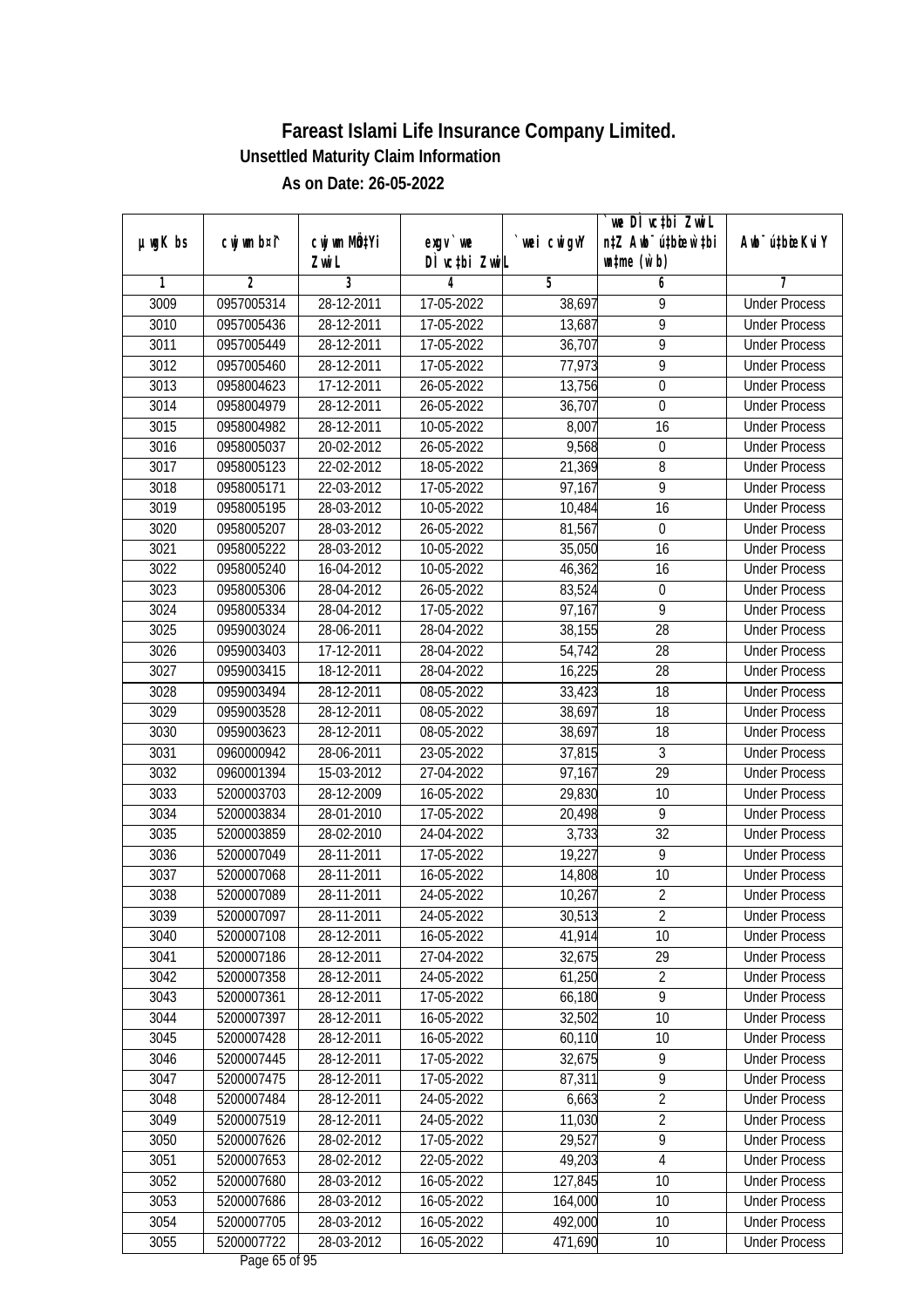|               |                |                           |               |             | we DI vctbi Zwil                 |                             |
|---------------|----------------|---------------------------|---------------|-------------|----------------------------------|-----------------------------|
| $µ$ ug $K$ bs | cwj wm b¤i^    | cwj wm MQ <sup>1</sup> Yi | $exgV$ we     | `wei cwigvY | n‡Z Awb <sup>-</sup> ú‡bioen`‡bi | Awb <sup>-</sup> ú‡bioeKviY |
|               |                | Zwi L                     | DÌ vctbi ZwiL |             | $\n  untime\n  (u`b)\n$          |                             |
| 1             | $\overline{2}$ | 3                         | 4             | 5           | 6                                | 7                           |
| 3056          | 5200007725     | 28-03-2012                | 16-05-2022    | 100,065     | 10                               | <b>Under Process</b>        |
| 3057          | 5200007882     | 28-04-2012                | 25-05-2022    | 492,000     | 1                                | <b>Under Process</b>        |
| 3058          | 5300004203     | 28-04-2009                | 10-05-2022    | 22,196      | 16                               | <b>Under Process</b>        |
| 3059          | 5300004617     | 28-12-2009                | 23-05-2022    | 2,430       | 3                                | <b>Under Process</b>        |
| 3060          | 5300004941     | 19-04-2010                | 23-05-2022    | 50,050      | $\overline{3}$                   | <b>Under Process</b>        |
| 3061          | 5300004985     | 21-04-2010                | 23-05-2022    | 30,984      | 3                                | <b>Under Process</b>        |
| 3062          | 5300005064     | 01-06-2010                | 23-05-2022    | 5,893       | $\overline{3}$                   | <b>Under Process</b>        |
| 3063          | 5300006047     | 28-12-2011                | 23-05-2022    | 95,985      | $\overline{3}$                   | <b>Under Process</b>        |
| 3064          | 5300006237     | 25-04-2012                | 23-05-2022    | 6,180       | $\overline{3}$                   | <b>Under Process</b>        |
| 3065          | 5400000337     | 28-12-2008                | 23-05-2022    | 17,511      | 3                                | <b>Under Process</b>        |
| 3066          | 5400000635     | 27-06-2009                | 11-05-2022    | 4,050       | $\overline{15}$                  | <b>Under Process</b>        |
| 3067          | 5400000806     | 28-08-2009                | 23-05-2022    | 4,197       | 3                                | <b>Under Process</b>        |
| 3068          | 5400001450     | 28-12-2009                | 23-05-2022    | 85,245      | $\overline{3}$                   | <b>Under Process</b>        |
| 3069          | 5400001658     | 28-04-2010                | 24-04-2022    | 21,720      | 32                               | <b>Under Process</b>        |
| 3070          | 5400002747     | 28-06-2011                | 23-05-2022    | 61,016      | 3                                | <b>Under Process</b>        |
| 3071          | 5400003247     | 28-12-2011                | 28-04-2022    | 282,620     | 28                               | <b>Under Process</b>        |
| 3072          | 5400003254     | 28-12-2011                | 28-04-2022    | 200,070     | 28                               | <b>Under Process</b>        |
| 3073          | 5400003300     | 28-03-2012                | 23-05-2022    | 82,000      | $\mathfrak{Z}$                   | <b>Under Process</b>        |
| 3074          | 5400003304     | 28-03-2012                | 23-05-2022    | 108,729     | $\overline{3}$                   | <b>Under Process</b>        |
| 3075          | 5400003314     | 10-04-2012                | 23-05-2022    | 323,620     | 3                                | <b>Under Process</b>        |
| 3076          | 5400003398     | 28-04-2012                | 23-05-2022    | 80,000      | $\overline{3}$                   | <b>Under Process</b>        |
| 3077          | 5500001377     | 21-03-2007                | 24-05-2022    | 400,200     | $\overline{2}$                   | <b>Under Process</b>        |
| 3078          | 5500005248     | 27-12-2009                | 08-05-2022    | 23,737      | 18                               | <b>Under Process</b>        |
| 3079          | 5500006251     | 28-04-2010                | 24-05-2022    | 14,968      | $\overline{2}$                   | <b>Under Process</b>        |
| 3080          | 5500006878     | 28-09-2010                | 25-05-2022    | 121,960     | 1                                | <b>Under Process</b>        |
| 3081          | 5500007597     | 28-12-2010                | 25-05-2022    | 922,000     | 1                                | <b>Under Process</b>        |
| 3082          | 5500007599     | 28-12-2010                | 25-05-2022    | 217,200     | 1                                | <b>Under Process</b>        |
| 3083          | 5500007877     | 06-06-2011                | 08-05-2022    | 22,946      | 18                               | <b>Under Process</b>        |
| 3084          | 5500008240     | 28-06-2011                | 24-05-2022    | 283,700     | $\overline{2}$                   | <b>Under Process</b>        |
| 3085          | 5500008308     | 03-10-2011                | 08-05-2022    | 66,432      | 18                               | <b>Under Process</b>        |
| 3086          | 5500008315     | 09-10-2011                | 24-05-2022    | 110,300     | $\overline{2}$                   | <b>Under Process</b>        |
| 3087          | 5500008317     | 10-10-2011                | 24-05-2022    | 421,050     | $\overline{2}$                   | <b>Under Process</b>        |
| 3088          | 5500008564     | 19-12-2011                | 12-05-2022    | 1,284,000   | 14                               | <b>Under Process</b>        |
| 3089          | 5500009131     | 28-03-2012                | 08-05-2022    | 164,000     | 18                               | <b>Under Process</b>        |
| 3090          | 5500009177     | 28-04-2012                | 25-05-2022    | 180,400     | 1                                | <b>Under Process</b>        |
| 3091          | 5500009207     | 28-12-2011                | 26-05-2022    | 21,290      | 0                                | <b>Under Process</b>        |
| 3092          | 5500009281     | 28-03-2012                | 24-05-2022    | 65,220      | $\overline{2}$                   | <b>Under Process</b>        |
| 3093          | 5500009288     | 28-03-2012                | 08-05-2022    | 164,000     | $\overline{18}$                  | <b>Under Process</b>        |
| 3094          | 5500009328     | 28-04-2012                | 24-05-2022    | 328,000     | $\overline{2}$                   | <b>Under Process</b>        |
| 3095          | 5500009365     | 28-04-2012                | 24-05-2022    | 164,010     | $\overline{2}$                   | <b>Under Process</b>        |
| 3096          | 5500009434     | 28-04-2012                | 25-05-2022    | 164,000     | 1                                | <b>Under Process</b>        |
| 3097          | 5500009455     | 28-04-2012                | 25-05-2022    | 750,200     | 1                                | <b>Under Process</b>        |
| 3098          | 5600017374     | 28-12-2010                | 25-05-2022    | 17,115      | 1                                | <b>Under Process</b>        |
| 3099          | 5600017503     | 28-12-2010                | 18-04-2022    | 80,800      | 38                               | <b>Under Process</b>        |
| 3100          | 5600017640     | 28-12-2010                | 28-04-2022    | 161,600     | 28                               | <b>Under Process</b>        |
| 3101          | 5600018631     | 02-10-2011                | 17-05-2022    | 48,990      | 9                                | <b>Under Process</b>        |
| 3102          | 5600018721     | 13-12-2011                | 27-04-2022    | 45,860      | 29                               | <b>Under Process</b>        |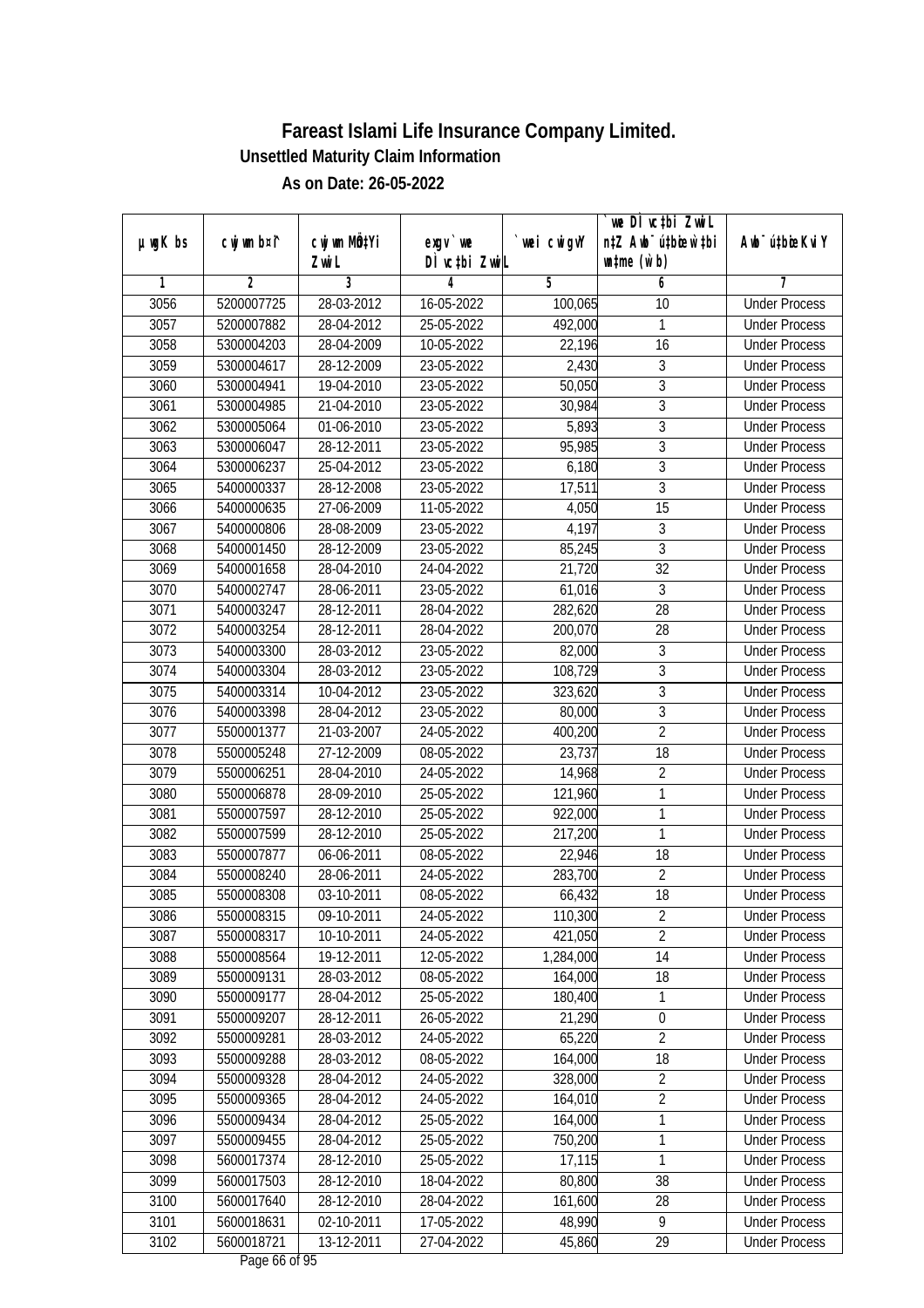|               |                |                       |                            |            | we DI vctbi ZwiL                                            |                             |
|---------------|----------------|-----------------------|----------------------------|------------|-------------------------------------------------------------|-----------------------------|
| $µ$ ug $K$ bs | cwj wm b¤i^    | cwj wm MÖ¢Yi<br>Zwi L | $exgV$ we<br>DÌ vctbi ZwiL | wei cwigvY | n‡Z Awb <sup>-</sup> ú‡bioen`‡bi<br>$\n  untime\n  (u`b)\n$ | Awb <sup>-</sup> ú‡bioeKviY |
| 1             | $\overline{2}$ | 3                     | 4                          | 5          | 6                                                           | 7                           |
| 3103          | 5600018814     | 28-12-2011            | 28-04-2022                 | 57,232     | $\overline{28}$                                             | <b>Under Process</b>        |
| 3104          | 5600018843     | 28-12-2011            | 17-05-2022                 | 30,998     | $\overline{9}$                                              | <b>Under Process</b>        |
| 3105          | 5600018921     | 28-12-2011            | 17-05-2022                 | 33,974     | $\overline{9}$                                              | <b>Under Process</b>        |
| 3106          | 5600019020     | 28-12-2011            | 23-05-2022                 | 11,030     | $\sqrt{3}$                                                  | <b>Under Process</b>        |
| 3107          | 5600019070     | 25-03-2012            | 08-05-2022                 | 90,218     | $\overline{18}$                                             | <b>Under Process</b>        |
| 3108          | 5600019109     | 28-04-2012            | 23-05-2022                 | 82,000     | $\sqrt{3}$                                                  | <b>Under Process</b>        |
| 3109          | 5600019116     | 28-04-2012            | 23-05-2022                 | 307,540    | $\overline{3}$                                              | <b>Under Process</b>        |
| 3110          | 5700000099     | 28-03-2009            | 26-05-2022                 | 8,865      | $\overline{0}$                                              | <b>Under Process</b>        |
| 3111          | 5700000105     | 28-03-2009            | 17-05-2022                 | 9,400      | $\overline{9}$                                              | <b>Under Process</b>        |
| 3112          | 5700000500     | 28-06-2009            | 26-05-2022                 | 327,600    | $\mathbf 0$                                                 | <b>Under Process</b>        |
| 3113          | 5700000592     | 28-06-2009            | 17-05-2022                 | 4,889      | $\overline{9}$                                              | <b>Under Process</b>        |
| 3114          | 5700000777     | 16-08-2009            | 24-04-2022                 | 45,155     | 32                                                          | <b>Under Process</b>        |
| 3115          | 5700000790     | 17-08-2009            | 17-05-2022                 | 2,286      | $\overline{9}$                                              | <b>Under Process</b>        |
| 3116          | 5700000876     | 06-09-2009            | 17-05-2022                 | 65,520     | 9                                                           | <b>Under Process</b>        |
| 3117          | 5700001060     | 20-10-2009            | 26-05-2022                 | 21,304     | $\boldsymbol{0}$                                            | <b>Under Process</b>        |
| 3118          | 5700001195     | 09-12-2009            | 17-05-2022                 | 43,704     | $\overline{9}$                                              | <b>Under Process</b>        |
| 3119          | 5700001284     | 26-12-2009            | 17-05-2022                 | 32,760     | $\overline{9}$                                              | <b>Under Process</b>        |
| 3120          | 5700001603     | 27-12-2009            | 24-04-2022                 | 17,933     | 32                                                          | <b>Under Process</b>        |
| 3121          | 5700001634     | 27-12-2009            | 24-04-2022                 | 28,134     | 32                                                          | <b>Under Process</b>        |
| 3122          | 5700001650     | 27-12-2009            | 17-05-2022                 | 2,430      | 9                                                           | <b>Under Process</b>        |
| 3123          | 5700001653     | $27 - 12 - 2009$      | 17-05-2022                 | 53,640     | $\overline{9}$                                              | <b>Under Process</b>        |
| 3124          | 5700001721     | 27-12-2009            | 24-04-2022                 | 24,963     | 32                                                          | <b>Under Process</b>        |
| 3125          | 5700001726     | 27-12-2009            | 17-05-2022                 | 6,534      | 9                                                           | <b>Under Process</b>        |
| 3126          | 5700001744     | 27-12-2009            | 24-04-2022                 | 54,600     | 32                                                          | <b>Under Process</b>        |
| 3127          | 5700002273     | 17-04-2010            | 26-05-2022                 | 53,230     | $\boldsymbol{0}$                                            | <b>Under Process</b>        |
| 3128          | 5700003809     | 05-05-2011            | 17-05-2022                 | 58,483     | 9                                                           | <b>Under Process</b>        |
| 3129          | 004053589      | 28-01-2011            | 23-05-2022                 | 6,204      | 3                                                           | <b>Under Process</b>        |
| 3130          | 004057413      | 28-12-2011            | 26-05-2022                 | 25,586     | $\boldsymbol{0}$                                            | <b>Under Process</b>        |
| 3131          | 004028225      | 07-05-2008            | 23-05-2022                 | 6,676      | $\overline{3}$                                              | <b>Under Process</b>        |
| 3132          | 004057214      | 28-12-2011            | 23-05-2022                 | 25,305     | $\overline{3}$                                              | <b>Under Process</b>        |
| 3133          | 004056737      | 28-09-2011            | 24-05-2022                 | 7,035      | 2                                                           | <b>Under Process</b>        |
| 3134          | 01500018382    | 28-03-2012            | 25-05-2022                 | 191,664    | 1                                                           | <b>Under Process</b>        |
| 3135          | 001012850      | 10-07-2011            | 19-05-2022                 | 11,979     | $\overline{7}$                                              | <b>Under Process</b>        |
| 3136          | 012009955      | 28-12-2011            | 10-04-2022                 | 19,592     | 46                                                          | <b>Under Process</b>        |
| 3137          | 027033605      | 28-02-2012            | 25-05-2022                 | 192,720    | 1                                                           | <b>Under Process</b>        |
| 3138          | 027031944      | 28-06-2011            | 23-05-2022                 | 48,108     | 3                                                           | <b>Under Process</b>        |
| 3139          | 007027963      | 28-03-2011            | 24-05-2022                 | 5,610      | $\overline{2}$                                              | <b>Under Process</b>        |
| 3140          | 007028571      | 28-05-2011            | 24-05-2022                 | 22,060     | $\overline{2}$                                              | <b>Under Process</b>        |
| 3141          | 007029950      | 22-02-2012            | 26-05-2022                 | 19,136     | $\overline{0}$                                              | <b>Under Process</b>        |
| 3142          | 007028282      | 06-04-2011            | 24-05-2022                 | 7,090      | $\overline{2}$                                              | <b>Under Process</b>        |
| 3143          | 043036705      | 27-12-2011            | 24-05-2022                 | 76,686     | $\overline{2}$                                              | <b>Under Process</b>        |
| 3144          | 011024905      | 28-06-2010            | 23-05-2022                 | 16,538     | $\overline{3}$                                              | <b>Under Process</b>        |
| 3145          | 03400022308    | 28-01-2011            | 25-05-2022                 | 38,697     | 1                                                           | <b>Under Process</b>        |
| 3146          | 03400035675    | 28-12-2011            | 25-05-2022                 | 96,743     | 1                                                           | <b>Under Process</b>        |
| 3147          | 03400035668    | 28-12-2011            | 25-05-2022                 | 96,743     | 1                                                           | <b>Under Process</b>        |
| 3148          | 03400037800    | 28-03-2012            | 25-05-2022                 | 38,866     | $\mathbf{1}$                                                | <b>Under Process</b>        |
| 3149          | 034008216      | 28-01-2010            | 25-05-2022                 | 94,920     | $\mathbf{1}$                                                | <b>Under Process</b>        |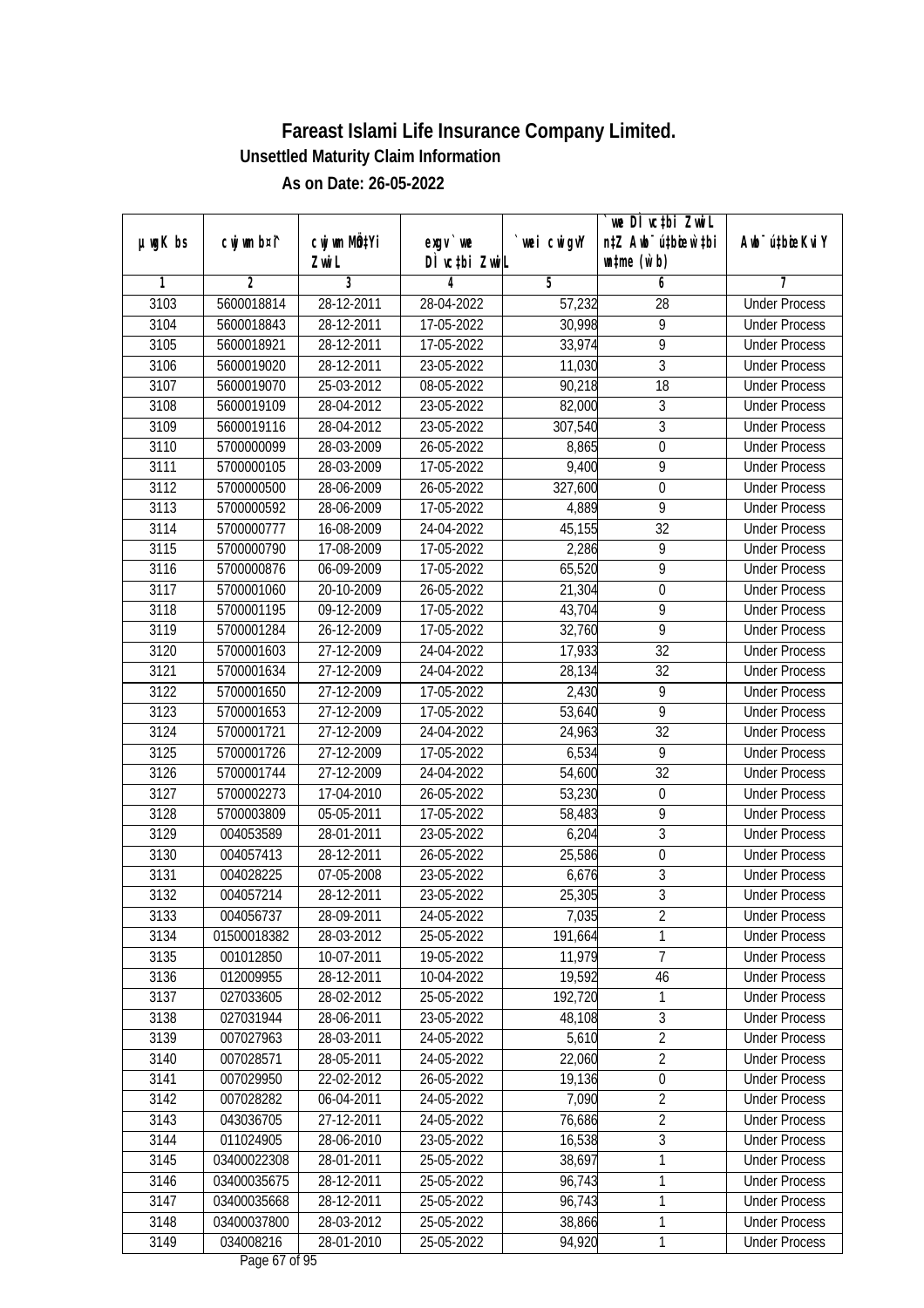|               |                          |                           |                          |             | we DI vctbi ZwiL                 |                             |
|---------------|--------------------------|---------------------------|--------------------------|-------------|----------------------------------|-----------------------------|
| $µ$ ug $K$ bs | cwj wm b¤i^              | cwj wm MQ <sup>1</sup> Yi | $exgV$ we                | `wei cwigvY | n‡Z Awb <sup>-</sup> ú‡bioen`‡bi | Awb <sup>-</sup> ú‡bioeKviY |
| 1             | 2                        | Zwi L<br>3                | DÌ vctbi ZwiL<br>4       | 5           | $\n  untime\n  (u`b)\n$          | 7                           |
| 3150          | 03400037879              | 20-03-2012                | 25-05-2022               | 47,617      | 6<br>1                           | <b>Under Process</b>        |
| 3151          | 034009515                | 28-03-2011                | 25-05-2022               | 9,113       | 1                                | <b>Under Process</b>        |
|               |                          |                           |                          |             |                                  |                             |
| 3152          | 031006966                | 28-12-2011                | 22-05-2022               | 39,425      | 4                                | <b>Under Process</b>        |
| 3153          | 05700009213<br>052027886 | 27-01-2011                | 23-05-2022               | 116,088     | $\overline{3}$                   | <b>Under Process</b>        |
| 3154          |                          | 28-03-2012                | 26-05-2022               | 40,150      | $\boldsymbol{0}$                 | <b>Under Process</b>        |
| 3155          | 040007510                | 23-11-2011<br>23-11-2011  | 18-05-2022               | 3,861       | 8                                | <b>Under Process</b>        |
| 3156          | 040007555                |                           | 18-05-2022               | 10,571      | 8                                | <b>Under Process</b>        |
| 3157          | 040007198                | 13-03-2011                | 18-05-2022               | 20,042      | 8<br>$\overline{3}$              | <b>Under Process</b>        |
| 3158          | 009006765                | 25-11-2010                | 23-05-2022               | 13,032      |                                  | <b>Under Process</b>        |
| 3159          | 048000426                | 25-06-2010                | 18-05-2022               | 13,931      | 8                                | <b>Under Process</b>        |
| 3160          | 001012657                | 10-06-2011                | $\overline{18}$ -05-2022 | 14,654      | 8                                | <b>Under Process</b>        |
| 3161          | 01500018131              | 28-12-2011                | 25-05-2022               | 58,046      | 1                                | <b>Under Process</b>        |
| 3162          | 015025472                | 28-07-2011                | 25-05-2022               | 77,004      | 1                                | <b>Under Process</b>        |
| 3163          | 015025865                | 17-11-2011                | 23-05-2022               | 11,500      | $\overline{3}$                   | <b>Under Process</b>        |
| 3164          | 03900007093              | 28-01-2012                | 26-05-2022               | 164,490     | $\boldsymbol{0}$                 | <b>Under Process</b>        |
| 3165          | 030022257                | 28-02-2012                | 25-05-2022               | 93,600      | 1                                | <b>Under Process</b>        |
| 3166          | 039002441                | 28-01-2012                | 26-05-2022               | 46,254      | $\pmb{0}$                        | <b>Under Process</b>        |
| 3167          | 004047152                | 28-01-2010                | 23-05-2022               | 3,394       | 3                                | <b>Under Process</b>        |
| 3168          | 007022906                | 26-12-2009                | 25-05-2022               | 6,277       | 1                                | <b>Under Process</b>        |
| 3169          | 007030107                | 05-04-2012                | 25-05-2022               | 34,339      | 1                                | <b>Under Process</b>        |
| 3170          | 007028061                | 06-04-2011                | 24-05-2022               | 7,123       | $\overline{2}$                   | <b>Under Process</b>        |
| 3171          | 017031187                | 28-12-2011                | 16-05-2022               | 32,521      | 10                               | <b>Under Process</b>        |
| 3172          | 015026840                | 22-03-2012                | 25-05-2022               | 321,200     | 1                                | <b>Under Process</b>        |
| 3173          | 015026923                | 24-03-2012                | 25-05-2022               | 7,513       | 1                                | <b>Under Process</b>        |
| 3174          | 033016514                | 28-12-2011                | 26-05-2022               | 44,813      | $\boldsymbol{0}$                 | <b>Under Process</b>        |
| 3175          | 051012151                | 20-02-2010                | 23-05-2022               | 16,294      | 3                                | <b>Under Process</b>        |
| 3176          | 00700006254              | 21-06-2010                | 25-05-2022               | 5,063       | 1                                | <b>Under Process</b>        |
| 3177          | 046002798                | 23-10-2011                | 25-05-2022               | 13,788      | 1                                | <b>Under Process</b>        |
| 3178          | 004057678                | 28-03-2012                | 24-05-2022               | 11,023      | $\overline{2}$                   | <b>Under Process</b>        |
| 3179          | 004057679                | 28-03-2012                | 24-05-2022               | 36,190      | $\overline{2}$                   | <b>Under Process</b>        |
| 3180          | 045017084                | 28-07-2010                | 22-05-2022               | 12,629      | 4                                | <b>Under Process</b>        |
| 3181          | 045020000                | 28-03-2011                | 22-05-2022               | 2,979       | 4                                | <b>Under Process</b>        |
| 3182          | 012010257                | 19-03-2012                | 10-04-2022               | 40,150      | 46                               | <b>Under Process</b>        |
| 3183          | 040007572                | 28-11-2011                | 19-05-2022               | 81,780      | 7                                | <b>Under Process</b>        |
| 3184          | 03400003592              | 28-04-2010                | 25-05-2022               | 8,207       | 1                                | <b>Under Process</b>        |
| 3185          | 040007519                | 20-11-2011                | 18-05-2022               | 38,875      | 8                                | <b>Under Process</b>        |
| 3186          | 040007608                | 21-12-2011                | 18-05-2022               | 95,940      | 8                                | <b>Under Process</b>        |
| 3187          | 040007564                | 28-11-2011                | 19-05-2022               | 159,900     | 7                                | <b>Under Process</b>        |
| 3188          | 040007520                | 27-11-2011                | 19-05-2022               | 19,289      | $\overline{7}$                   | <b>Under Process</b>        |
| 3189          | 040007448                | 28-10-2011                | 19-05-2022               | 17,097      | $\overline{7}$                   | <b>Under Process</b>        |
| 3190          | 040007468                | 14-11-2011                | 19-05-2022               | 2,965       | $\overline{7}$                   | <b>Under Process</b>        |
| 3191          | 040007033                | 28-12-2010                | 18-05-2022               | 73,350      | 8                                | <b>Under Process</b>        |
| 3192          | 040007501                | 23-11-2011                | 18-05-2022               | 7,156       | $\overline{8}$                   | <b>Under Process</b>        |
| 3193          | 040007554                | 28-11-2011                | 18-05-2022               | 14,446      | 8                                | <b>Under Process</b>        |
| 3194          | 040007597                | 18-12-2011                | 18-05-2022               | 14,762      | $\overline{8}$                   | <b>Under Process</b>        |
| 3195          | 040007551                | 28-11-2011                | 18-05-2022               | 9,560       | 8                                | <b>Under Process</b>        |
| 3196          | 040007544                | 20-11-2011                | 18-05-2022               | 5,405       | 8                                | <b>Under Process</b>        |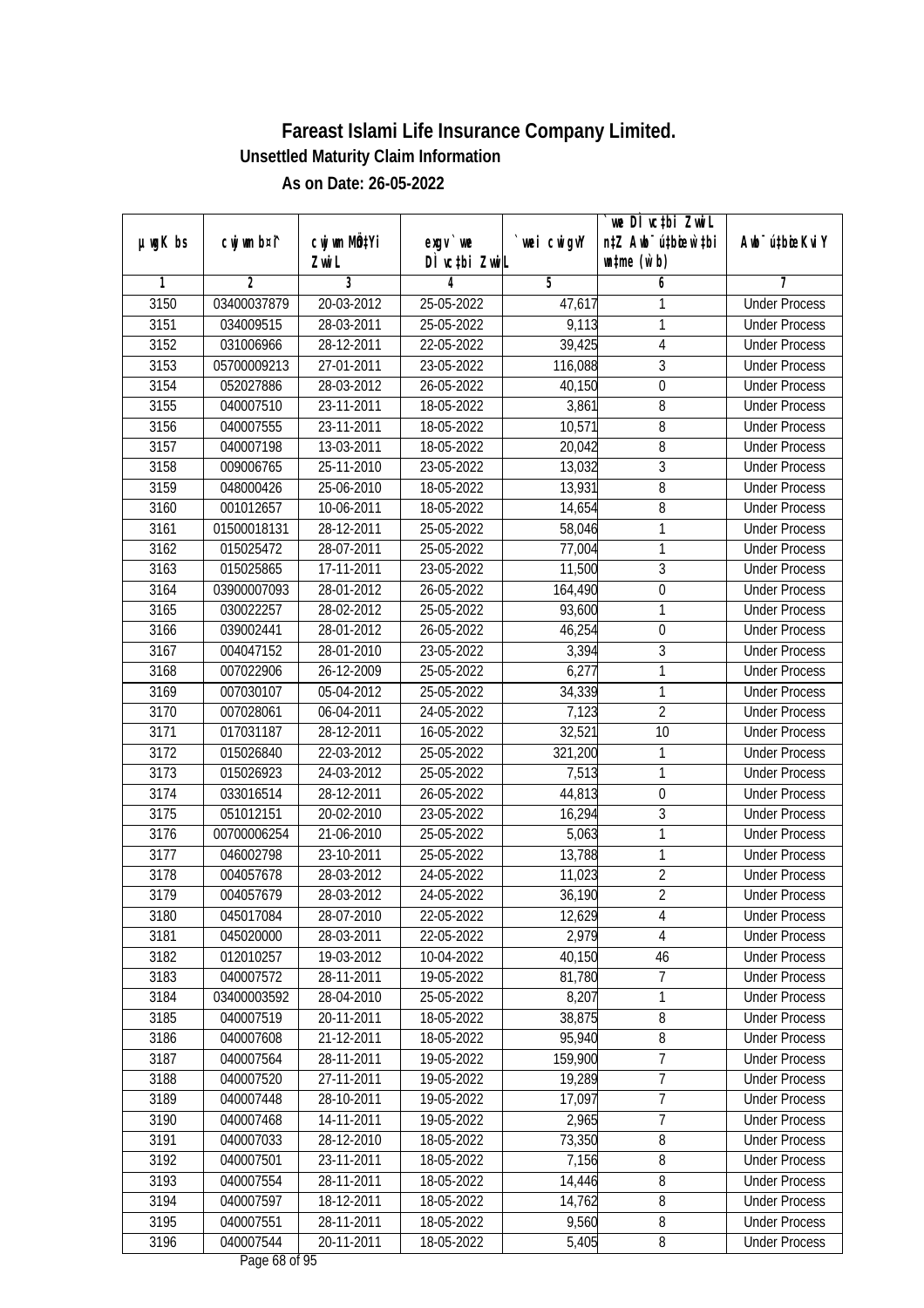|               |                |                           |               |             | we DI vctbi ZwiL                 |                             |
|---------------|----------------|---------------------------|---------------|-------------|----------------------------------|-----------------------------|
| $µ$ ug $K$ bs | cwj wm b¤i^    | cwj wm MQ <sup>1</sup> Yi | $exqu$ we     | `wei cwigvY | n‡Z Awb <sup>-</sup> ú‡bicen`‡bi | Awb <sup>-</sup> ú‡bioeKviY |
|               |                | Zwi L                     | DÌ vctbi ZwiL |             | $\n  untime\n  (u`b)\n$          |                             |
| 1             | $\overline{2}$ | 3                         | 4             | 5           | 6                                | 7                           |
| 3197          | 040007344      | 28-06-2011                | 18-05-2022    | 9,716       | 8                                | <b>Under Process</b>        |
| 3198          | 040007505      | 23-11-2011                | 18-05-2022    | 30,234      | 8                                | <b>Under Process</b>        |
| 3199          | 040007592      | 28-11-2011                | 18-05-2022    | 17,878      | $\overline{8}$                   | <b>Under Process</b>        |
| 3200          | 040007506      | 23-11-2011                | 18-05-2022    | 16,508      | 8                                | <b>Under Process</b>        |
| 3201          | 040007443      | 27-10-2011                | 18-05-2022    | 9,716       | 8                                | <b>Under Process</b>        |
| 3202          | 040007446      | 28-10-2011                | 18-05-2022    | 9,474       | 8                                | <b>Under Process</b>        |
| 3203          | 040007447      | 28-10-2011                | 18-05-2022    | 18,948      | 8                                | <b>Under Process</b>        |
| 3204          | 040007556      | 28-11-2011                | 18-05-2022    | 64,776      | $\overline{8}$                   | <b>Under Process</b>        |
| 3205          | 040007524      | 28-11-2011                | 18-05-2022    | 32,475      | 8                                | <b>Under Process</b>        |
| 3206          | 05300002645    | 08-04-2012                | 26-05-2022    | 38,866      | $\boldsymbol{0}$                 | <b>Under Process</b>        |
| 3207          | 05300002523    | 06-03-2012                | 26-05-2022    | 94,505      | 0                                | <b>Under Process</b>        |
| 3208          | 018032418      | 28-12-2011                | 16-05-2022    | 6,704       | 10                               | <b>Under Process</b>        |
| 3209          | 048000477      | 21-11-2010                | 18-05-2022    | 14,661      | 8                                | <b>Under Process</b>        |
| 3210          | 019005655      | 28-02-2012                | 18-05-2022    | 40,150      | 8                                | <b>Under Process</b>        |
| 3211          | 01900002341    | 28-11-2011                | 18-05-2022    | 7,563       | 8                                | <b>Under Process</b>        |
| 3212          | 009007439      | 13-06-2011                | 23-05-2022    | 27,390      | 3                                | <b>Under Process</b>        |
| 3213          | 004056668      | 27-10-2011                | 24-05-2022    | 88,146      | $\overline{2}$                   | <b>Under Process</b>        |
| 3214          | 004055800      | 28-01-2011                | 24-05-2022    | 82,470      | $\overline{2}$                   | <b>Under Process</b>        |
| 3215          | 004057481      | 28-12-2011                | 24-05-2022    | 21,184      | $\overline{2}$                   | <b>Under Process</b>        |
| 3216          | 004056298      | 28-03-2011                | 24-05-2022    | 160,020     | $\sqrt{2}$                       | <b>Under Process</b>        |
| 3217          | 004042113      | 28-09-2009                | 23-05-2022    | 14,492      | 3                                | <b>Under Process</b>        |
| 3218          | 047001025      | 28-12-2011                | 23-05-2022    | 27,251      | 3                                | <b>Under Process</b>        |
| 3219          | 047001037      | 28-02-2012                | 23-05-2022    | 10,434      | 3                                | <b>Under Process</b>        |
| 3220          | 004039447      | 28-06-2009                | 23-05-2022    | 6,053       | $\overline{3}$                   | <b>Under Process</b>        |
| 3221          | 04500005526    | 27-05-2008                | 22-05-2022    | 16,618      | $\sqrt{4}$                       | <b>Under Process</b>        |
| 3222          | 045021919      | 28-09-2011                | 22-05-2022    | 22,631      | 4                                | <b>Under Process</b>        |
| 3223          | 004055473      | 28-06-2011                | 24-05-2022    | 106,092     | $\overline{2}$                   | <b>Under Process</b>        |
| 3224          | 004057039      | 28-12-2011                | 25-05-2022    | 6,414       | 1                                | <b>Under Process</b>        |
| 3225          | 004045312      | 28-01-2010                | 25-05-2022    | 34,157      | 1                                | <b>Under Process</b>        |
| 3226          | 004057738      | 28-01-2012                | 25-05-2022    | 40,150      | 1                                | <b>Under Process</b>        |
| 3227          | 004057664      | 28-12-2011                | 25-05-2022    | 36,975      | 1                                | <b>Under Process</b>        |
| 3228          | 0960001399     | 28-03-2012                | 27-04-2022    | 58,301      | 29                               | <b>Under Process</b>        |
| 3229          | 0961001076     | 28-12-2008                | 26-05-2022    | 11,613      | $\boldsymbol{0}$                 | <b>Under Process</b>        |
| 3230          | 0961003206     | 05-12-2010                | 26-05-2022    | 13,141      | $\overline{0}$                   | <b>Under Process</b>        |
| 3231          | 0961004381     | 28-12-2011                | 26-05-2022    | 30,357      | $\boldsymbol{0}$                 | <b>Under Process</b>        |
| 3232          | 0961004404     | 12-02-2012                | 26-05-2022    | 27,316      | 0                                | <b>Under Process</b>        |
| 3233          | 0961004454     | 27-03-2012                | 26-05-2022    | 194,326     | $\boldsymbol{0}$                 | <b>Under Process</b>        |
| 3234          | 0962003541     | 12-02-2012                | 22-05-2022    | 13,528      | 4                                | <b>Under Process</b>        |
| 3235          | 0957001032     | 21-03-2010                | 17-05-2022    | 8,514       | $\overline{9}$                   | <b>Under Process</b>        |
| 3236          | 0958001342     | 28-06-2010                | 17-05-2022    | 13,688      | $\overline{9}$                   | <b>Under Process</b>        |
| 3237          | 0958001481     | 24-08-2010                | 17-05-2022    | 5,256       | 9                                | <b>Under Process</b>        |
| 3238          | 0958001922     | 11-10-2010                | 10-05-2022    | 8,212       | 16                               | <b>Under Process</b>        |
| 3239          | 0961001899     | 28-07-2009                | 26-05-2022    | 15,529      | 0                                | <b>Under Process</b>        |
| 3240          | 0961002271     | 28-12-2009                | 23-05-2022    | 47,223      | 3                                | <b>Under Process</b>        |
| 3241          | 0961002473     | 24-03-2010                | 23-05-2022    | 57,428      | $\overline{3}$                   | <b>Under Process</b>        |
| 3242          | 0962002488     | 28-05-2011                | 17-05-2022    | 27,870      | $\overline{9}$                   | <b>Under Process</b>        |
| 3243          | 0962002743     | 28-06-2011                | 22-05-2022    | 36,652      | 4                                | <b>Under Process</b>        |
|               |                |                           |               |             |                                  |                             |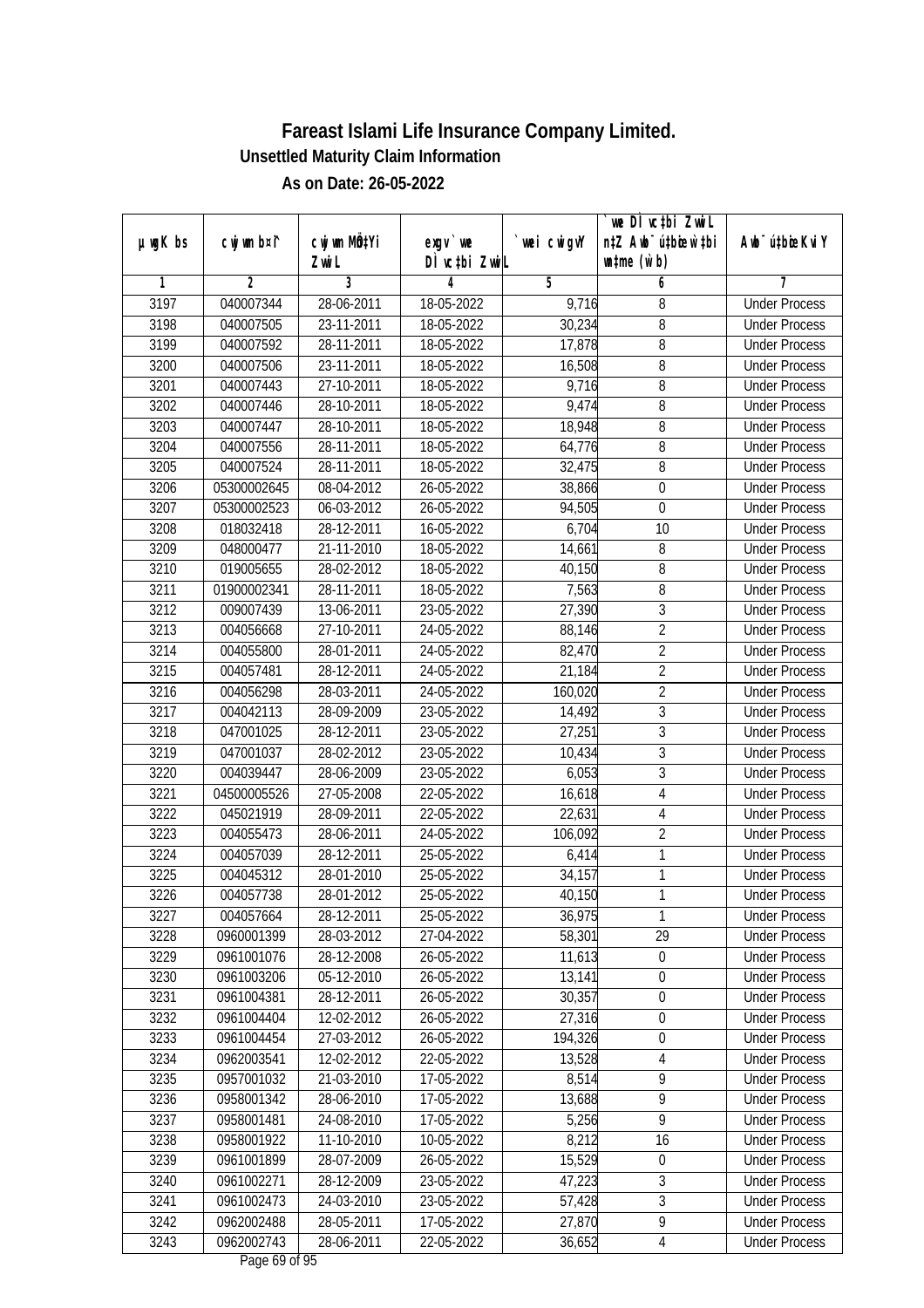|               |                          |                       |                            |                   | `we DÌ vc‡bi ZwwiL                                          |                             |
|---------------|--------------------------|-----------------------|----------------------------|-------------------|-------------------------------------------------------------|-----------------------------|
| $µ$ ug $K$ bs | cwj wm b¤i^              | cwj wm MQtYi<br>Zwi L | $exgV$ we<br>DÌ vctbi ZwiL | wei cwigvY        | n‡Z Awb <sup>-</sup> ú‡bioen`‡bi<br>$\n  untime\n  (u`b)\n$ | Awb <sup>-</sup> ú‡bioeKviY |
| 1             | $\overline{2}$           | 3                     | 4                          | 5                 | 6                                                           | 7                           |
| 3244          | 0962003156               | 10-12-2011            | 22-05-2022                 | 55,582            | 4                                                           | <b>Under Process</b>        |
| 3245          | 0962003177               | 15-12-2011            | 22-05-2022                 | 6,673             | $\overline{4}$                                              | <b>Under Process</b>        |
| 3246          | 0962003246               | 28-12-2011            | 28-04-2022                 | 23,491            | $\overline{28}$                                             | <b>Under Process</b>        |
| 3247          | 0962003283               | 28-12-2011            | 28-04-2022                 | 16,127            | 28                                                          | <b>Under Process</b>        |
| 3248          | 0962003361               | 28-12-2011            | 17-05-2022                 | 91,856            | $\overline{9}$                                              | <b>Under Process</b>        |
| 3249          | 0962003448               | 28-12-2011            | 28-04-2022                 | 81,975            | $\overline{28}$                                             | <b>Under Process</b>        |
| 3250          | 0962003542               | 12-02-2012            | 22-05-2022                 | 58,401            | $\overline{4}$                                              | <b>Under Process</b>        |
| 3251          | 0962003598               | 06-03-2012            | 22-05-2022                 | 83,360            | $\overline{4}$                                              | <b>Under Process</b>        |
| 3252          | 0962003635               | 14-03-2012            | 17-05-2022                 | 6,764             | 9                                                           | <b>Under Process</b>        |
| 3253          | 0962003644               | 15-03-2012            | 22-05-2022                 | 95,836            | $\overline{\mathbf{4}}$                                     | <b>Under Process</b>        |
| 3254          | 0962003669               | 28-03-2012            | 28-04-2022                 | 97,167            | $\overline{28}$                                             | <b>Under Process</b>        |
| 3255          | 0962003698               | 19-04-2012            | 17-05-2022                 | 97,167            | 9                                                           | <b>Under Process</b>        |
| 3256          | 0962003711               | 25-04-2012            | 17-05-2022                 | 35,454            | $\overline{9}$                                              | <b>Under Process</b>        |
| 3257          | 0962003714               | 28-04-2012            | 22-05-2022                 | 37,802            | $\overline{4}$                                              | <b>Under Process</b>        |
| 3258          | 0962003736               | 28-04-2012            | 22-05-2022                 | 37,802            | $\overline{\mathbf{4}}$                                     | <b>Under Process</b>        |
| 3259          | 0962003739               | 28-04-2012            | 22-05-2022                 | 37,802            | $\overline{4}$                                              | <b>Under Process</b>        |
| 3260          | 0963005170               | 28-12-2011            | 23-05-2022                 | 73,276            | $\sqrt{3}$                                                  | <b>Under Process</b>        |
| 3261          | 0963005328               | 07-03-2012            | 23-05-2022                 | 38,866            | $\overline{3}$                                              | <b>Under Process</b>        |
| 3262          | 0963005392               | 22-03-2012            | 10-05-2022                 | 92,665            | 16                                                          | <b>Under Process</b>        |
| 3263          | 0963005448               | 28-03-2012            | 10-05-2022                 | 38,433            | 16                                                          | <b>Under Process</b>        |
| 3264          | 0963005450               | 28-03-2012            | 26-05-2022                 | 34,665            | $\mathbf 0$                                                 | <b>Under Process</b>        |
| 3265          | 0963005471               | 28-03-2012            | 10-05-2022                 | 50,771            | 16                                                          | <b>Under Process</b>        |
| 3266          | 0963005557               | 28-04-2012            | 23-05-2022                 | 13,223            | 3                                                           | <b>Under Process</b>        |
| 3267          | 0964002126               | 18-02-2012            | 17-05-2022                 | 185,130           | $\overline{9}$                                              | <b>Under Process</b>        |
| 3268          | 0964002139               | 07-03-2012            | 22-05-2022                 | 194,326           | 4                                                           | <b>Under Process</b>        |
| 3269          | 0964002152               | 25-03-2012            | 22-05-2022                 | 39,456            | $\overline{4}$                                              | <b>Under Process</b>        |
| 3270          | 0964002153               | 24-03-2012            | 22-05-2022                 | 94,505            | 4                                                           | <b>Under Process</b>        |
| 3271          | 0965003997               | 28-07-2010            | 10-05-2022                 | 9,895             | 16                                                          | <b>Under Process</b>        |
| 3272          | 0965004476               | 28-12-2010            | 26-05-2022                 | 13,141            | $\boldsymbol{0}$                                            | <b>Under Process</b>        |
| 3273          | 0965006129               | 25-09-2011            | 26-05-2022                 | 18,341            | $\boldsymbol{0}$                                            | <b>Under Process</b>        |
| 3274          | 0965006246               | 02-11-2011            | 26-05-2022                 | 172,789           | 0                                                           | <b>Under Process</b>        |
| 3275          | 0965006305               | 23-11-2011            | 26-05-2022                 | 85,477            | 0                                                           | <b>Under Process</b>        |
| 3276          | 0965006374               | 02-11-2011            | 09-05-2022                 | 32,660            | 17                                                          | <b>Under Process</b>        |
| 3277          | 0965006458               | 22-12-2011            | 26-05-2022                 | 85,476            | $\boldsymbol{0}$                                            | <b>Under Process</b>        |
| 3278          | 0965006521               | 28-12-2011            | 25-05-2022                 | 16,127            | 1                                                           | <b>Under Process</b>        |
| 3279          | 0965006740               | 28-12-2011            | 09-05-2022                 | 13,942            | 17                                                          | <b>Under Process</b>        |
| 3280          | 0965006810               | 09-02-2012            | 25-05-2022                 | 16,575            | 1                                                           | <b>Under Process</b>        |
| 3281          | 0965006825               | 23-02-2012            | 25-05-2022                 | 12,880            | 1                                                           | <b>Under Process</b>        |
| 3282          | 0965006847               | 28-02-2012            | 09-05-2022                 | 77,730            | 17                                                          | <b>Under Process</b>        |
|               |                          | 05-03-2012            | 25-05-2022                 | 47,770            |                                                             | <b>Under Process</b>        |
| 3283<br>3284  | 0965006888<br>0965006901 | 27-03-2012            | 25-05-2022                 | 97,167            | 1                                                           | <b>Under Process</b>        |
| 3285          | 0965006903               | 15-03-2012            | $09 - 05 - 2022$           |                   | 1<br>17                                                     | <b>Under Process</b>        |
| 3286          | 0965006921               | 27-03-2012            | 25-05-2022                 | 126,142<br>51,951 | $\mathbf{1}$                                                | <b>Under Process</b>        |
|               | 0965006923               | 27-03-2012            | 26-05-2022                 |                   | $\boldsymbol{0}$                                            | <b>Under Process</b>        |
| 3287<br>3288  | 0965006937               | 28-03-2012            | 09-05-2022                 | 15,428<br>153,647 | 17                                                          | <b>Under Process</b>        |
| 3289          | 0965006938               | 28-03-2012            | 10-05-2022                 | 93,053            |                                                             | <b>Under Process</b>        |
| 3290          |                          | 18-03-2012            |                            |                   | 16                                                          |                             |
|               | 0965006961               |                       | 26-05-2022                 | 55,834            | $\pmb{0}$                                                   | <b>Under Process</b>        |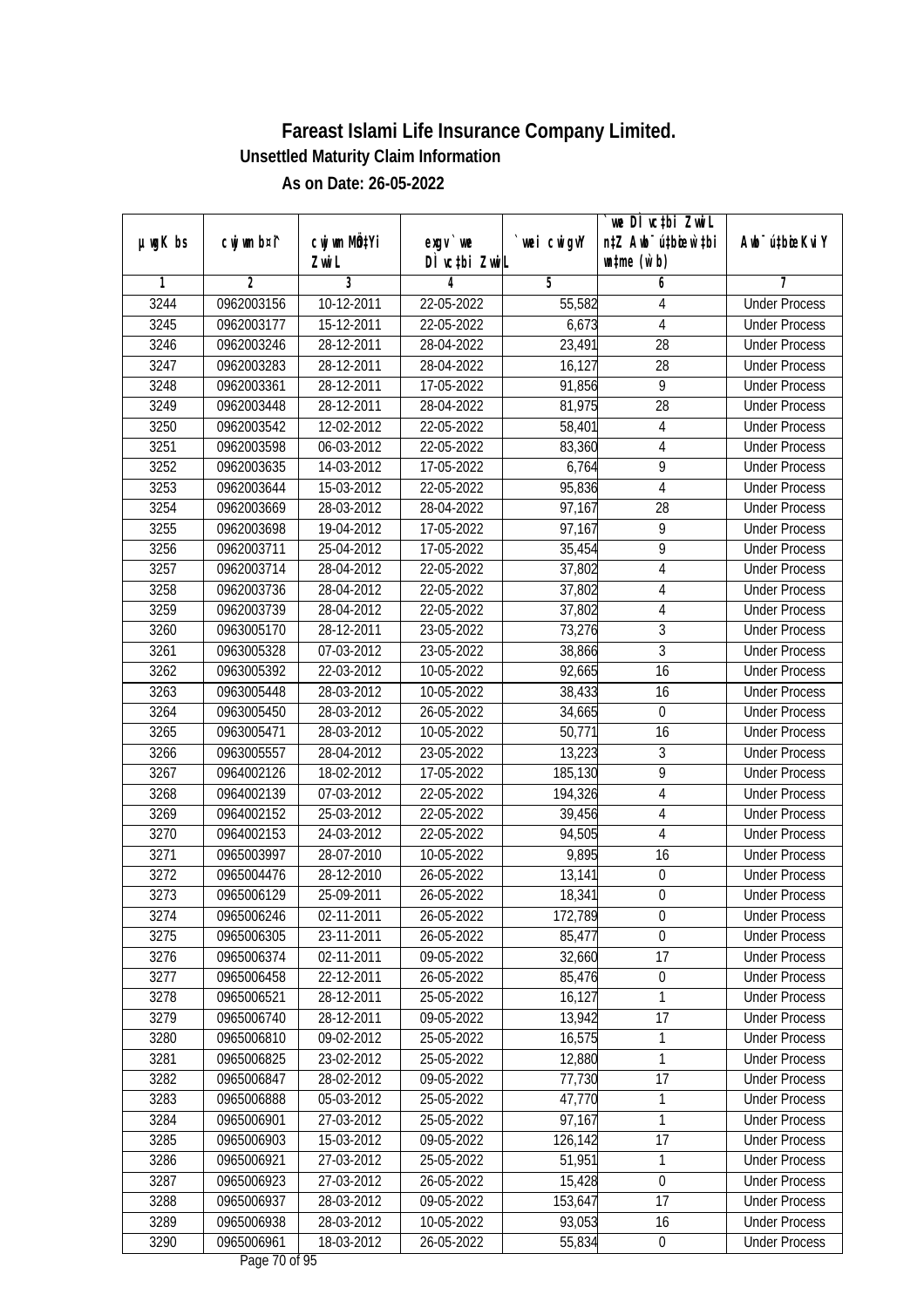| DÌ vctbi ZwiL<br>$\n  untime\n  (u`b)\n$<br>Zwi L<br>3<br>$\overline{2}$<br>5<br>1<br>4<br>6<br>7<br>3291<br>0965006984<br>24-04-2012<br>26-05-2022<br>$\frac{97}{167}$<br><b>Under Process</b><br>$\boldsymbol{0}$<br>3292<br>15-04-2012<br>10-05-2022<br>80,564<br>16<br>0965007006<br><b>Under Process</b><br>3293<br>0965007024<br>28-03-2012<br>09-05-2022<br>42,463<br>17<br><b>Under Process</b><br>3294<br>0965007025<br>28-03-2012<br>16-05-2022<br>859,251<br>10<br><b>Under Process</b><br>3295<br>0965007040<br>28-04-2012<br>26-05-2022<br>87,789<br>$\boldsymbol{0}$<br><b>Under Process</b><br>3296<br>0965007046<br>28-04-2012<br>26-05-2022<br>56,703<br>$\boldsymbol{0}$<br><b>Under Process</b><br>$\overline{0}$<br>3297<br>0965007053<br>28-04-2012<br>26-05-2022<br>47,064<br><b>Under Process</b><br>3298<br>0965007057<br>28-04-2012<br>26-05-2022<br>$\boldsymbol{0}$<br>91,661<br><b>Under Process</b><br>3299<br>28-04-2012<br>26-05-2022<br>83,571<br>$\boldsymbol{0}$<br>0965007090<br><b>Under Process</b><br>3300<br>0965007096<br>28-04-2012<br>26-05-2022<br>194,326<br>$\boldsymbol{0}$<br><b>Under Process</b><br>377,230<br>3301<br>0965007099<br>28-04-2012<br>26-05-2022<br>$\boldsymbol{0}$<br><b>Under Process</b><br>3302<br>28-04-2012<br>189,002<br>$\boldsymbol{0}$<br>0965007137<br>26-05-2022<br><b>Under Process</b><br>$\overline{0}$<br>3303<br>28-04-2012<br>26-05-2022<br>153,599<br>0965007155<br><b>Under Process</b><br>8<br>3304<br>0966008759<br>10-02-2011<br>18-05-2022<br>29,813<br><b>Under Process</b><br>29<br>3305<br>0966008801<br>28-04-2011<br>27-04-2022<br>41,279<br><b>Under Process</b><br>$\overline{9}$<br>3306<br>0966009300<br>20-06-2011<br>17-05-2022<br>18,338<br><b>Under Process</b><br>3307<br>8,281<br>29<br>30-06-2011<br>27-04-2022<br>0966009323<br><b>Under Process</b><br>3308<br>28-06-2011<br>15,571<br>29<br>0966009581<br>27-04-2022<br><b>Under Process</b><br>9<br>3309<br>28-06-2011<br>17-05-2022<br>19,698<br>0966009708<br><b>Under Process</b><br>29<br>3310<br>09-05-2011<br>27-04-2022<br>0966010025<br>58,046<br><b>Under Process</b><br>3311<br>8<br>0966010044<br>25-09-2011<br>18-05-2022<br>58,046<br><b>Under Process</b><br>3312<br>17,552<br>29<br>0966010045<br>25-09-2011<br>27-04-2022<br><b>Under Process</b><br>29<br>3313<br>10-10-2011<br>27-04-2022<br>11,051<br>0966010216<br><b>Under Process</b><br>29<br>3314<br>0966010226<br>09-10-2011<br>27-04-2022<br>42,326<br><b>Under Process</b><br>3315<br>0966010355<br>28-09-2011<br>27-04-2022<br>5,561<br>29<br><b>Under Process</b><br>29<br>3316<br>0966010430<br>24-11-2011<br>27-04-2022<br>10,010<br><b>Under Process</b><br>29<br>3317<br>23-11-2011<br>10,343<br>0966010524<br>27-04-2022<br><b>Under Process</b><br>3318<br>03-11-2011<br>27-04-2022<br>29<br>0966010564<br>14,109<br><b>Under Process</b><br>3319<br>$\, 8$<br>0966010623<br>14-11-2011<br>18-05-2022<br>31,228<br><b>Under Process</b><br>29<br>3320<br>0966010688<br>16-11-2011<br>27-04-2022<br>24,102<br><b>Under Process</b><br>3321<br>0966010748<br>17-12-2011<br>17-05-2022<br>16,416<br>9<br><b>Under Process</b><br>29<br>0966010775<br>10-12-2011<br>27-04-2022<br>24,363<br>3322<br><b>Under Process</b><br>3323<br>32<br>5700003905<br>21-06-2011<br>24-04-2022<br>120,546<br><b>Under Process</b><br>$\overline{0}$<br>3324<br>28-06-2011<br>10,069<br>5700004057<br>26-05-2022<br><b>Under Process</b><br>3325<br>20-11-2011<br>11,030<br>5700004213<br>26-05-2022<br>$\boldsymbol{0}$<br><b>Under Process</b><br>31,398<br>3326<br>5700004264<br>28-11-2011<br>26-05-2022<br><b>Under Process</b><br>$\pmb{0}$<br>3327<br>5700004370<br>28-12-2011<br>26-05-2022<br>40,000<br>$\boldsymbol{0}$<br><b>Under Process</b><br>6,486<br>$\overline{9}$<br>3328<br>5700004495<br>28-12-2011<br>17-05-2022<br><b>Under Process</b><br>$\overline{0}$<br>71,885<br>3329<br>5700004506<br>28-12-2011<br>26-05-2022<br><b>Under Process</b><br>16<br>3330<br>5800002857<br>28-12-2011<br>10-05-2022<br>22,060<br><b>Under Process</b><br>3331<br>5800002985<br>28-12-2011<br>26-05-2022<br>132,906<br><b>Under Process</b><br>0<br>3332<br>5800003048<br>28-12-2011<br>10-05-2022<br>81,650<br>16<br><b>Under Process</b><br>3333<br>5800003154<br>28-12-2011<br>$25 - 05 - 2022$<br>326,750<br>1<br><b>Under Process</b><br>$\overline{9}$<br>3334<br>5800003165<br>19-03-2012<br>17-05-2022<br>51,060<br><b>Under Process</b><br>$\overline{8}$<br>3335<br>5800003169<br>19-03-2012<br>18-05-2022<br>82,000<br><b>Under Process</b><br>3336<br>5800003177<br>131,200<br>10-04-2012<br>10-05-2022<br>16<br><b>Under Process</b><br>3337<br>5800003178<br>$\overline{12} - 04 - 2012$<br>11,180<br>10-05-2022<br>16<br><b>Under Process</b> |               |             |              |          |            | we DI vctbi ZwiL                 |                             |
|-------------------------------------------------------------------------------------------------------------------------------------------------------------------------------------------------------------------------------------------------------------------------------------------------------------------------------------------------------------------------------------------------------------------------------------------------------------------------------------------------------------------------------------------------------------------------------------------------------------------------------------------------------------------------------------------------------------------------------------------------------------------------------------------------------------------------------------------------------------------------------------------------------------------------------------------------------------------------------------------------------------------------------------------------------------------------------------------------------------------------------------------------------------------------------------------------------------------------------------------------------------------------------------------------------------------------------------------------------------------------------------------------------------------------------------------------------------------------------------------------------------------------------------------------------------------------------------------------------------------------------------------------------------------------------------------------------------------------------------------------------------------------------------------------------------------------------------------------------------------------------------------------------------------------------------------------------------------------------------------------------------------------------------------------------------------------------------------------------------------------------------------------------------------------------------------------------------------------------------------------------------------------------------------------------------------------------------------------------------------------------------------------------------------------------------------------------------------------------------------------------------------------------------------------------------------------------------------------------------------------------------------------------------------------------------------------------------------------------------------------------------------------------------------------------------------------------------------------------------------------------------------------------------------------------------------------------------------------------------------------------------------------------------------------------------------------------------------------------------------------------------------------------------------------------------------------------------------------------------------------------------------------------------------------------------------------------------------------------------------------------------------------------------------------------------------------------------------------------------------------------------------------------------------------------------------------------------------------------------------------------------------------------------------------------------------------------------------------------------------------------------------------------------------------------------------------------------------------------------------------------------------------------------------------------------------------------------------------------------------------------------------------------------------------------------------------------------------------------------------------------------------------------------------------------------------------------------------------------------------------------------------------------------------------------------------------------------------------------------------------------------------------------------------------------------------------------------------------------------------------------------------------------------------------------------------------------------------------------------------------------------------------------------------------------------------------------------------------------------------------------------------------------------------------|---------------|-------------|--------------|----------|------------|----------------------------------|-----------------------------|
|                                                                                                                                                                                                                                                                                                                                                                                                                                                                                                                                                                                                                                                                                                                                                                                                                                                                                                                                                                                                                                                                                                                                                                                                                                                                                                                                                                                                                                                                                                                                                                                                                                                                                                                                                                                                                                                                                                                                                                                                                                                                                                                                                                                                                                                                                                                                                                                                                                                                                                                                                                                                                                                                                                                                                                                                                                                                                                                                                                                                                                                                                                                                                                                                                                                                                                                                                                                                                                                                                                                                                                                                                                                                                                                                                                                                                                                                                                                                                                                                                                                                                                                                                                                                                                                                                                                                                                                                                                                                                                                                                                                                                                                                                                                                                                                                 | $µ$ ug $K$ bs | cwj wm b¤i^ | cwj wm MQtYi | exgv `we | wei cwigvY | n‡Z Awb <sup>-</sup> ú‡bicen`‡bi | Awb <sup>-</sup> ú‡bioeKviY |
|                                                                                                                                                                                                                                                                                                                                                                                                                                                                                                                                                                                                                                                                                                                                                                                                                                                                                                                                                                                                                                                                                                                                                                                                                                                                                                                                                                                                                                                                                                                                                                                                                                                                                                                                                                                                                                                                                                                                                                                                                                                                                                                                                                                                                                                                                                                                                                                                                                                                                                                                                                                                                                                                                                                                                                                                                                                                                                                                                                                                                                                                                                                                                                                                                                                                                                                                                                                                                                                                                                                                                                                                                                                                                                                                                                                                                                                                                                                                                                                                                                                                                                                                                                                                                                                                                                                                                                                                                                                                                                                                                                                                                                                                                                                                                                                                 |               |             |              |          |            |                                  |                             |
|                                                                                                                                                                                                                                                                                                                                                                                                                                                                                                                                                                                                                                                                                                                                                                                                                                                                                                                                                                                                                                                                                                                                                                                                                                                                                                                                                                                                                                                                                                                                                                                                                                                                                                                                                                                                                                                                                                                                                                                                                                                                                                                                                                                                                                                                                                                                                                                                                                                                                                                                                                                                                                                                                                                                                                                                                                                                                                                                                                                                                                                                                                                                                                                                                                                                                                                                                                                                                                                                                                                                                                                                                                                                                                                                                                                                                                                                                                                                                                                                                                                                                                                                                                                                                                                                                                                                                                                                                                                                                                                                                                                                                                                                                                                                                                                                 |               |             |              |          |            |                                  |                             |
|                                                                                                                                                                                                                                                                                                                                                                                                                                                                                                                                                                                                                                                                                                                                                                                                                                                                                                                                                                                                                                                                                                                                                                                                                                                                                                                                                                                                                                                                                                                                                                                                                                                                                                                                                                                                                                                                                                                                                                                                                                                                                                                                                                                                                                                                                                                                                                                                                                                                                                                                                                                                                                                                                                                                                                                                                                                                                                                                                                                                                                                                                                                                                                                                                                                                                                                                                                                                                                                                                                                                                                                                                                                                                                                                                                                                                                                                                                                                                                                                                                                                                                                                                                                                                                                                                                                                                                                                                                                                                                                                                                                                                                                                                                                                                                                                 |               |             |              |          |            |                                  |                             |
|                                                                                                                                                                                                                                                                                                                                                                                                                                                                                                                                                                                                                                                                                                                                                                                                                                                                                                                                                                                                                                                                                                                                                                                                                                                                                                                                                                                                                                                                                                                                                                                                                                                                                                                                                                                                                                                                                                                                                                                                                                                                                                                                                                                                                                                                                                                                                                                                                                                                                                                                                                                                                                                                                                                                                                                                                                                                                                                                                                                                                                                                                                                                                                                                                                                                                                                                                                                                                                                                                                                                                                                                                                                                                                                                                                                                                                                                                                                                                                                                                                                                                                                                                                                                                                                                                                                                                                                                                                                                                                                                                                                                                                                                                                                                                                                                 |               |             |              |          |            |                                  |                             |
|                                                                                                                                                                                                                                                                                                                                                                                                                                                                                                                                                                                                                                                                                                                                                                                                                                                                                                                                                                                                                                                                                                                                                                                                                                                                                                                                                                                                                                                                                                                                                                                                                                                                                                                                                                                                                                                                                                                                                                                                                                                                                                                                                                                                                                                                                                                                                                                                                                                                                                                                                                                                                                                                                                                                                                                                                                                                                                                                                                                                                                                                                                                                                                                                                                                                                                                                                                                                                                                                                                                                                                                                                                                                                                                                                                                                                                                                                                                                                                                                                                                                                                                                                                                                                                                                                                                                                                                                                                                                                                                                                                                                                                                                                                                                                                                                 |               |             |              |          |            |                                  |                             |
|                                                                                                                                                                                                                                                                                                                                                                                                                                                                                                                                                                                                                                                                                                                                                                                                                                                                                                                                                                                                                                                                                                                                                                                                                                                                                                                                                                                                                                                                                                                                                                                                                                                                                                                                                                                                                                                                                                                                                                                                                                                                                                                                                                                                                                                                                                                                                                                                                                                                                                                                                                                                                                                                                                                                                                                                                                                                                                                                                                                                                                                                                                                                                                                                                                                                                                                                                                                                                                                                                                                                                                                                                                                                                                                                                                                                                                                                                                                                                                                                                                                                                                                                                                                                                                                                                                                                                                                                                                                                                                                                                                                                                                                                                                                                                                                                 |               |             |              |          |            |                                  |                             |
|                                                                                                                                                                                                                                                                                                                                                                                                                                                                                                                                                                                                                                                                                                                                                                                                                                                                                                                                                                                                                                                                                                                                                                                                                                                                                                                                                                                                                                                                                                                                                                                                                                                                                                                                                                                                                                                                                                                                                                                                                                                                                                                                                                                                                                                                                                                                                                                                                                                                                                                                                                                                                                                                                                                                                                                                                                                                                                                                                                                                                                                                                                                                                                                                                                                                                                                                                                                                                                                                                                                                                                                                                                                                                                                                                                                                                                                                                                                                                                                                                                                                                                                                                                                                                                                                                                                                                                                                                                                                                                                                                                                                                                                                                                                                                                                                 |               |             |              |          |            |                                  |                             |
|                                                                                                                                                                                                                                                                                                                                                                                                                                                                                                                                                                                                                                                                                                                                                                                                                                                                                                                                                                                                                                                                                                                                                                                                                                                                                                                                                                                                                                                                                                                                                                                                                                                                                                                                                                                                                                                                                                                                                                                                                                                                                                                                                                                                                                                                                                                                                                                                                                                                                                                                                                                                                                                                                                                                                                                                                                                                                                                                                                                                                                                                                                                                                                                                                                                                                                                                                                                                                                                                                                                                                                                                                                                                                                                                                                                                                                                                                                                                                                                                                                                                                                                                                                                                                                                                                                                                                                                                                                                                                                                                                                                                                                                                                                                                                                                                 |               |             |              |          |            |                                  |                             |
|                                                                                                                                                                                                                                                                                                                                                                                                                                                                                                                                                                                                                                                                                                                                                                                                                                                                                                                                                                                                                                                                                                                                                                                                                                                                                                                                                                                                                                                                                                                                                                                                                                                                                                                                                                                                                                                                                                                                                                                                                                                                                                                                                                                                                                                                                                                                                                                                                                                                                                                                                                                                                                                                                                                                                                                                                                                                                                                                                                                                                                                                                                                                                                                                                                                                                                                                                                                                                                                                                                                                                                                                                                                                                                                                                                                                                                                                                                                                                                                                                                                                                                                                                                                                                                                                                                                                                                                                                                                                                                                                                                                                                                                                                                                                                                                                 |               |             |              |          |            |                                  |                             |
|                                                                                                                                                                                                                                                                                                                                                                                                                                                                                                                                                                                                                                                                                                                                                                                                                                                                                                                                                                                                                                                                                                                                                                                                                                                                                                                                                                                                                                                                                                                                                                                                                                                                                                                                                                                                                                                                                                                                                                                                                                                                                                                                                                                                                                                                                                                                                                                                                                                                                                                                                                                                                                                                                                                                                                                                                                                                                                                                                                                                                                                                                                                                                                                                                                                                                                                                                                                                                                                                                                                                                                                                                                                                                                                                                                                                                                                                                                                                                                                                                                                                                                                                                                                                                                                                                                                                                                                                                                                                                                                                                                                                                                                                                                                                                                                                 |               |             |              |          |            |                                  |                             |
|                                                                                                                                                                                                                                                                                                                                                                                                                                                                                                                                                                                                                                                                                                                                                                                                                                                                                                                                                                                                                                                                                                                                                                                                                                                                                                                                                                                                                                                                                                                                                                                                                                                                                                                                                                                                                                                                                                                                                                                                                                                                                                                                                                                                                                                                                                                                                                                                                                                                                                                                                                                                                                                                                                                                                                                                                                                                                                                                                                                                                                                                                                                                                                                                                                                                                                                                                                                                                                                                                                                                                                                                                                                                                                                                                                                                                                                                                                                                                                                                                                                                                                                                                                                                                                                                                                                                                                                                                                                                                                                                                                                                                                                                                                                                                                                                 |               |             |              |          |            |                                  |                             |
|                                                                                                                                                                                                                                                                                                                                                                                                                                                                                                                                                                                                                                                                                                                                                                                                                                                                                                                                                                                                                                                                                                                                                                                                                                                                                                                                                                                                                                                                                                                                                                                                                                                                                                                                                                                                                                                                                                                                                                                                                                                                                                                                                                                                                                                                                                                                                                                                                                                                                                                                                                                                                                                                                                                                                                                                                                                                                                                                                                                                                                                                                                                                                                                                                                                                                                                                                                                                                                                                                                                                                                                                                                                                                                                                                                                                                                                                                                                                                                                                                                                                                                                                                                                                                                                                                                                                                                                                                                                                                                                                                                                                                                                                                                                                                                                                 |               |             |              |          |            |                                  |                             |
|                                                                                                                                                                                                                                                                                                                                                                                                                                                                                                                                                                                                                                                                                                                                                                                                                                                                                                                                                                                                                                                                                                                                                                                                                                                                                                                                                                                                                                                                                                                                                                                                                                                                                                                                                                                                                                                                                                                                                                                                                                                                                                                                                                                                                                                                                                                                                                                                                                                                                                                                                                                                                                                                                                                                                                                                                                                                                                                                                                                                                                                                                                                                                                                                                                                                                                                                                                                                                                                                                                                                                                                                                                                                                                                                                                                                                                                                                                                                                                                                                                                                                                                                                                                                                                                                                                                                                                                                                                                                                                                                                                                                                                                                                                                                                                                                 |               |             |              |          |            |                                  |                             |
|                                                                                                                                                                                                                                                                                                                                                                                                                                                                                                                                                                                                                                                                                                                                                                                                                                                                                                                                                                                                                                                                                                                                                                                                                                                                                                                                                                                                                                                                                                                                                                                                                                                                                                                                                                                                                                                                                                                                                                                                                                                                                                                                                                                                                                                                                                                                                                                                                                                                                                                                                                                                                                                                                                                                                                                                                                                                                                                                                                                                                                                                                                                                                                                                                                                                                                                                                                                                                                                                                                                                                                                                                                                                                                                                                                                                                                                                                                                                                                                                                                                                                                                                                                                                                                                                                                                                                                                                                                                                                                                                                                                                                                                                                                                                                                                                 |               |             |              |          |            |                                  |                             |
|                                                                                                                                                                                                                                                                                                                                                                                                                                                                                                                                                                                                                                                                                                                                                                                                                                                                                                                                                                                                                                                                                                                                                                                                                                                                                                                                                                                                                                                                                                                                                                                                                                                                                                                                                                                                                                                                                                                                                                                                                                                                                                                                                                                                                                                                                                                                                                                                                                                                                                                                                                                                                                                                                                                                                                                                                                                                                                                                                                                                                                                                                                                                                                                                                                                                                                                                                                                                                                                                                                                                                                                                                                                                                                                                                                                                                                                                                                                                                                                                                                                                                                                                                                                                                                                                                                                                                                                                                                                                                                                                                                                                                                                                                                                                                                                                 |               |             |              |          |            |                                  |                             |
|                                                                                                                                                                                                                                                                                                                                                                                                                                                                                                                                                                                                                                                                                                                                                                                                                                                                                                                                                                                                                                                                                                                                                                                                                                                                                                                                                                                                                                                                                                                                                                                                                                                                                                                                                                                                                                                                                                                                                                                                                                                                                                                                                                                                                                                                                                                                                                                                                                                                                                                                                                                                                                                                                                                                                                                                                                                                                                                                                                                                                                                                                                                                                                                                                                                                                                                                                                                                                                                                                                                                                                                                                                                                                                                                                                                                                                                                                                                                                                                                                                                                                                                                                                                                                                                                                                                                                                                                                                                                                                                                                                                                                                                                                                                                                                                                 |               |             |              |          |            |                                  |                             |
|                                                                                                                                                                                                                                                                                                                                                                                                                                                                                                                                                                                                                                                                                                                                                                                                                                                                                                                                                                                                                                                                                                                                                                                                                                                                                                                                                                                                                                                                                                                                                                                                                                                                                                                                                                                                                                                                                                                                                                                                                                                                                                                                                                                                                                                                                                                                                                                                                                                                                                                                                                                                                                                                                                                                                                                                                                                                                                                                                                                                                                                                                                                                                                                                                                                                                                                                                                                                                                                                                                                                                                                                                                                                                                                                                                                                                                                                                                                                                                                                                                                                                                                                                                                                                                                                                                                                                                                                                                                                                                                                                                                                                                                                                                                                                                                                 |               |             |              |          |            |                                  |                             |
|                                                                                                                                                                                                                                                                                                                                                                                                                                                                                                                                                                                                                                                                                                                                                                                                                                                                                                                                                                                                                                                                                                                                                                                                                                                                                                                                                                                                                                                                                                                                                                                                                                                                                                                                                                                                                                                                                                                                                                                                                                                                                                                                                                                                                                                                                                                                                                                                                                                                                                                                                                                                                                                                                                                                                                                                                                                                                                                                                                                                                                                                                                                                                                                                                                                                                                                                                                                                                                                                                                                                                                                                                                                                                                                                                                                                                                                                                                                                                                                                                                                                                                                                                                                                                                                                                                                                                                                                                                                                                                                                                                                                                                                                                                                                                                                                 |               |             |              |          |            |                                  |                             |
|                                                                                                                                                                                                                                                                                                                                                                                                                                                                                                                                                                                                                                                                                                                                                                                                                                                                                                                                                                                                                                                                                                                                                                                                                                                                                                                                                                                                                                                                                                                                                                                                                                                                                                                                                                                                                                                                                                                                                                                                                                                                                                                                                                                                                                                                                                                                                                                                                                                                                                                                                                                                                                                                                                                                                                                                                                                                                                                                                                                                                                                                                                                                                                                                                                                                                                                                                                                                                                                                                                                                                                                                                                                                                                                                                                                                                                                                                                                                                                                                                                                                                                                                                                                                                                                                                                                                                                                                                                                                                                                                                                                                                                                                                                                                                                                                 |               |             |              |          |            |                                  |                             |
|                                                                                                                                                                                                                                                                                                                                                                                                                                                                                                                                                                                                                                                                                                                                                                                                                                                                                                                                                                                                                                                                                                                                                                                                                                                                                                                                                                                                                                                                                                                                                                                                                                                                                                                                                                                                                                                                                                                                                                                                                                                                                                                                                                                                                                                                                                                                                                                                                                                                                                                                                                                                                                                                                                                                                                                                                                                                                                                                                                                                                                                                                                                                                                                                                                                                                                                                                                                                                                                                                                                                                                                                                                                                                                                                                                                                                                                                                                                                                                                                                                                                                                                                                                                                                                                                                                                                                                                                                                                                                                                                                                                                                                                                                                                                                                                                 |               |             |              |          |            |                                  |                             |
|                                                                                                                                                                                                                                                                                                                                                                                                                                                                                                                                                                                                                                                                                                                                                                                                                                                                                                                                                                                                                                                                                                                                                                                                                                                                                                                                                                                                                                                                                                                                                                                                                                                                                                                                                                                                                                                                                                                                                                                                                                                                                                                                                                                                                                                                                                                                                                                                                                                                                                                                                                                                                                                                                                                                                                                                                                                                                                                                                                                                                                                                                                                                                                                                                                                                                                                                                                                                                                                                                                                                                                                                                                                                                                                                                                                                                                                                                                                                                                                                                                                                                                                                                                                                                                                                                                                                                                                                                                                                                                                                                                                                                                                                                                                                                                                                 |               |             |              |          |            |                                  |                             |
|                                                                                                                                                                                                                                                                                                                                                                                                                                                                                                                                                                                                                                                                                                                                                                                                                                                                                                                                                                                                                                                                                                                                                                                                                                                                                                                                                                                                                                                                                                                                                                                                                                                                                                                                                                                                                                                                                                                                                                                                                                                                                                                                                                                                                                                                                                                                                                                                                                                                                                                                                                                                                                                                                                                                                                                                                                                                                                                                                                                                                                                                                                                                                                                                                                                                                                                                                                                                                                                                                                                                                                                                                                                                                                                                                                                                                                                                                                                                                                                                                                                                                                                                                                                                                                                                                                                                                                                                                                                                                                                                                                                                                                                                                                                                                                                                 |               |             |              |          |            |                                  |                             |
|                                                                                                                                                                                                                                                                                                                                                                                                                                                                                                                                                                                                                                                                                                                                                                                                                                                                                                                                                                                                                                                                                                                                                                                                                                                                                                                                                                                                                                                                                                                                                                                                                                                                                                                                                                                                                                                                                                                                                                                                                                                                                                                                                                                                                                                                                                                                                                                                                                                                                                                                                                                                                                                                                                                                                                                                                                                                                                                                                                                                                                                                                                                                                                                                                                                                                                                                                                                                                                                                                                                                                                                                                                                                                                                                                                                                                                                                                                                                                                                                                                                                                                                                                                                                                                                                                                                                                                                                                                                                                                                                                                                                                                                                                                                                                                                                 |               |             |              |          |            |                                  |                             |
|                                                                                                                                                                                                                                                                                                                                                                                                                                                                                                                                                                                                                                                                                                                                                                                                                                                                                                                                                                                                                                                                                                                                                                                                                                                                                                                                                                                                                                                                                                                                                                                                                                                                                                                                                                                                                                                                                                                                                                                                                                                                                                                                                                                                                                                                                                                                                                                                                                                                                                                                                                                                                                                                                                                                                                                                                                                                                                                                                                                                                                                                                                                                                                                                                                                                                                                                                                                                                                                                                                                                                                                                                                                                                                                                                                                                                                                                                                                                                                                                                                                                                                                                                                                                                                                                                                                                                                                                                                                                                                                                                                                                                                                                                                                                                                                                 |               |             |              |          |            |                                  |                             |
|                                                                                                                                                                                                                                                                                                                                                                                                                                                                                                                                                                                                                                                                                                                                                                                                                                                                                                                                                                                                                                                                                                                                                                                                                                                                                                                                                                                                                                                                                                                                                                                                                                                                                                                                                                                                                                                                                                                                                                                                                                                                                                                                                                                                                                                                                                                                                                                                                                                                                                                                                                                                                                                                                                                                                                                                                                                                                                                                                                                                                                                                                                                                                                                                                                                                                                                                                                                                                                                                                                                                                                                                                                                                                                                                                                                                                                                                                                                                                                                                                                                                                                                                                                                                                                                                                                                                                                                                                                                                                                                                                                                                                                                                                                                                                                                                 |               |             |              |          |            |                                  |                             |
|                                                                                                                                                                                                                                                                                                                                                                                                                                                                                                                                                                                                                                                                                                                                                                                                                                                                                                                                                                                                                                                                                                                                                                                                                                                                                                                                                                                                                                                                                                                                                                                                                                                                                                                                                                                                                                                                                                                                                                                                                                                                                                                                                                                                                                                                                                                                                                                                                                                                                                                                                                                                                                                                                                                                                                                                                                                                                                                                                                                                                                                                                                                                                                                                                                                                                                                                                                                                                                                                                                                                                                                                                                                                                                                                                                                                                                                                                                                                                                                                                                                                                                                                                                                                                                                                                                                                                                                                                                                                                                                                                                                                                                                                                                                                                                                                 |               |             |              |          |            |                                  |                             |
|                                                                                                                                                                                                                                                                                                                                                                                                                                                                                                                                                                                                                                                                                                                                                                                                                                                                                                                                                                                                                                                                                                                                                                                                                                                                                                                                                                                                                                                                                                                                                                                                                                                                                                                                                                                                                                                                                                                                                                                                                                                                                                                                                                                                                                                                                                                                                                                                                                                                                                                                                                                                                                                                                                                                                                                                                                                                                                                                                                                                                                                                                                                                                                                                                                                                                                                                                                                                                                                                                                                                                                                                                                                                                                                                                                                                                                                                                                                                                                                                                                                                                                                                                                                                                                                                                                                                                                                                                                                                                                                                                                                                                                                                                                                                                                                                 |               |             |              |          |            |                                  |                             |
|                                                                                                                                                                                                                                                                                                                                                                                                                                                                                                                                                                                                                                                                                                                                                                                                                                                                                                                                                                                                                                                                                                                                                                                                                                                                                                                                                                                                                                                                                                                                                                                                                                                                                                                                                                                                                                                                                                                                                                                                                                                                                                                                                                                                                                                                                                                                                                                                                                                                                                                                                                                                                                                                                                                                                                                                                                                                                                                                                                                                                                                                                                                                                                                                                                                                                                                                                                                                                                                                                                                                                                                                                                                                                                                                                                                                                                                                                                                                                                                                                                                                                                                                                                                                                                                                                                                                                                                                                                                                                                                                                                                                                                                                                                                                                                                                 |               |             |              |          |            |                                  |                             |
|                                                                                                                                                                                                                                                                                                                                                                                                                                                                                                                                                                                                                                                                                                                                                                                                                                                                                                                                                                                                                                                                                                                                                                                                                                                                                                                                                                                                                                                                                                                                                                                                                                                                                                                                                                                                                                                                                                                                                                                                                                                                                                                                                                                                                                                                                                                                                                                                                                                                                                                                                                                                                                                                                                                                                                                                                                                                                                                                                                                                                                                                                                                                                                                                                                                                                                                                                                                                                                                                                                                                                                                                                                                                                                                                                                                                                                                                                                                                                                                                                                                                                                                                                                                                                                                                                                                                                                                                                                                                                                                                                                                                                                                                                                                                                                                                 |               |             |              |          |            |                                  |                             |
|                                                                                                                                                                                                                                                                                                                                                                                                                                                                                                                                                                                                                                                                                                                                                                                                                                                                                                                                                                                                                                                                                                                                                                                                                                                                                                                                                                                                                                                                                                                                                                                                                                                                                                                                                                                                                                                                                                                                                                                                                                                                                                                                                                                                                                                                                                                                                                                                                                                                                                                                                                                                                                                                                                                                                                                                                                                                                                                                                                                                                                                                                                                                                                                                                                                                                                                                                                                                                                                                                                                                                                                                                                                                                                                                                                                                                                                                                                                                                                                                                                                                                                                                                                                                                                                                                                                                                                                                                                                                                                                                                                                                                                                                                                                                                                                                 |               |             |              |          |            |                                  |                             |
|                                                                                                                                                                                                                                                                                                                                                                                                                                                                                                                                                                                                                                                                                                                                                                                                                                                                                                                                                                                                                                                                                                                                                                                                                                                                                                                                                                                                                                                                                                                                                                                                                                                                                                                                                                                                                                                                                                                                                                                                                                                                                                                                                                                                                                                                                                                                                                                                                                                                                                                                                                                                                                                                                                                                                                                                                                                                                                                                                                                                                                                                                                                                                                                                                                                                                                                                                                                                                                                                                                                                                                                                                                                                                                                                                                                                                                                                                                                                                                                                                                                                                                                                                                                                                                                                                                                                                                                                                                                                                                                                                                                                                                                                                                                                                                                                 |               |             |              |          |            |                                  |                             |
|                                                                                                                                                                                                                                                                                                                                                                                                                                                                                                                                                                                                                                                                                                                                                                                                                                                                                                                                                                                                                                                                                                                                                                                                                                                                                                                                                                                                                                                                                                                                                                                                                                                                                                                                                                                                                                                                                                                                                                                                                                                                                                                                                                                                                                                                                                                                                                                                                                                                                                                                                                                                                                                                                                                                                                                                                                                                                                                                                                                                                                                                                                                                                                                                                                                                                                                                                                                                                                                                                                                                                                                                                                                                                                                                                                                                                                                                                                                                                                                                                                                                                                                                                                                                                                                                                                                                                                                                                                                                                                                                                                                                                                                                                                                                                                                                 |               |             |              |          |            |                                  |                             |
|                                                                                                                                                                                                                                                                                                                                                                                                                                                                                                                                                                                                                                                                                                                                                                                                                                                                                                                                                                                                                                                                                                                                                                                                                                                                                                                                                                                                                                                                                                                                                                                                                                                                                                                                                                                                                                                                                                                                                                                                                                                                                                                                                                                                                                                                                                                                                                                                                                                                                                                                                                                                                                                                                                                                                                                                                                                                                                                                                                                                                                                                                                                                                                                                                                                                                                                                                                                                                                                                                                                                                                                                                                                                                                                                                                                                                                                                                                                                                                                                                                                                                                                                                                                                                                                                                                                                                                                                                                                                                                                                                                                                                                                                                                                                                                                                 |               |             |              |          |            |                                  |                             |
|                                                                                                                                                                                                                                                                                                                                                                                                                                                                                                                                                                                                                                                                                                                                                                                                                                                                                                                                                                                                                                                                                                                                                                                                                                                                                                                                                                                                                                                                                                                                                                                                                                                                                                                                                                                                                                                                                                                                                                                                                                                                                                                                                                                                                                                                                                                                                                                                                                                                                                                                                                                                                                                                                                                                                                                                                                                                                                                                                                                                                                                                                                                                                                                                                                                                                                                                                                                                                                                                                                                                                                                                                                                                                                                                                                                                                                                                                                                                                                                                                                                                                                                                                                                                                                                                                                                                                                                                                                                                                                                                                                                                                                                                                                                                                                                                 |               |             |              |          |            |                                  |                             |
|                                                                                                                                                                                                                                                                                                                                                                                                                                                                                                                                                                                                                                                                                                                                                                                                                                                                                                                                                                                                                                                                                                                                                                                                                                                                                                                                                                                                                                                                                                                                                                                                                                                                                                                                                                                                                                                                                                                                                                                                                                                                                                                                                                                                                                                                                                                                                                                                                                                                                                                                                                                                                                                                                                                                                                                                                                                                                                                                                                                                                                                                                                                                                                                                                                                                                                                                                                                                                                                                                                                                                                                                                                                                                                                                                                                                                                                                                                                                                                                                                                                                                                                                                                                                                                                                                                                                                                                                                                                                                                                                                                                                                                                                                                                                                                                                 |               |             |              |          |            |                                  |                             |
|                                                                                                                                                                                                                                                                                                                                                                                                                                                                                                                                                                                                                                                                                                                                                                                                                                                                                                                                                                                                                                                                                                                                                                                                                                                                                                                                                                                                                                                                                                                                                                                                                                                                                                                                                                                                                                                                                                                                                                                                                                                                                                                                                                                                                                                                                                                                                                                                                                                                                                                                                                                                                                                                                                                                                                                                                                                                                                                                                                                                                                                                                                                                                                                                                                                                                                                                                                                                                                                                                                                                                                                                                                                                                                                                                                                                                                                                                                                                                                                                                                                                                                                                                                                                                                                                                                                                                                                                                                                                                                                                                                                                                                                                                                                                                                                                 |               |             |              |          |            |                                  |                             |
|                                                                                                                                                                                                                                                                                                                                                                                                                                                                                                                                                                                                                                                                                                                                                                                                                                                                                                                                                                                                                                                                                                                                                                                                                                                                                                                                                                                                                                                                                                                                                                                                                                                                                                                                                                                                                                                                                                                                                                                                                                                                                                                                                                                                                                                                                                                                                                                                                                                                                                                                                                                                                                                                                                                                                                                                                                                                                                                                                                                                                                                                                                                                                                                                                                                                                                                                                                                                                                                                                                                                                                                                                                                                                                                                                                                                                                                                                                                                                                                                                                                                                                                                                                                                                                                                                                                                                                                                                                                                                                                                                                                                                                                                                                                                                                                                 |               |             |              |          |            |                                  |                             |
|                                                                                                                                                                                                                                                                                                                                                                                                                                                                                                                                                                                                                                                                                                                                                                                                                                                                                                                                                                                                                                                                                                                                                                                                                                                                                                                                                                                                                                                                                                                                                                                                                                                                                                                                                                                                                                                                                                                                                                                                                                                                                                                                                                                                                                                                                                                                                                                                                                                                                                                                                                                                                                                                                                                                                                                                                                                                                                                                                                                                                                                                                                                                                                                                                                                                                                                                                                                                                                                                                                                                                                                                                                                                                                                                                                                                                                                                                                                                                                                                                                                                                                                                                                                                                                                                                                                                                                                                                                                                                                                                                                                                                                                                                                                                                                                                 |               |             |              |          |            |                                  |                             |
|                                                                                                                                                                                                                                                                                                                                                                                                                                                                                                                                                                                                                                                                                                                                                                                                                                                                                                                                                                                                                                                                                                                                                                                                                                                                                                                                                                                                                                                                                                                                                                                                                                                                                                                                                                                                                                                                                                                                                                                                                                                                                                                                                                                                                                                                                                                                                                                                                                                                                                                                                                                                                                                                                                                                                                                                                                                                                                                                                                                                                                                                                                                                                                                                                                                                                                                                                                                                                                                                                                                                                                                                                                                                                                                                                                                                                                                                                                                                                                                                                                                                                                                                                                                                                                                                                                                                                                                                                                                                                                                                                                                                                                                                                                                                                                                                 |               |             |              |          |            |                                  |                             |
|                                                                                                                                                                                                                                                                                                                                                                                                                                                                                                                                                                                                                                                                                                                                                                                                                                                                                                                                                                                                                                                                                                                                                                                                                                                                                                                                                                                                                                                                                                                                                                                                                                                                                                                                                                                                                                                                                                                                                                                                                                                                                                                                                                                                                                                                                                                                                                                                                                                                                                                                                                                                                                                                                                                                                                                                                                                                                                                                                                                                                                                                                                                                                                                                                                                                                                                                                                                                                                                                                                                                                                                                                                                                                                                                                                                                                                                                                                                                                                                                                                                                                                                                                                                                                                                                                                                                                                                                                                                                                                                                                                                                                                                                                                                                                                                                 |               |             |              |          |            |                                  |                             |
|                                                                                                                                                                                                                                                                                                                                                                                                                                                                                                                                                                                                                                                                                                                                                                                                                                                                                                                                                                                                                                                                                                                                                                                                                                                                                                                                                                                                                                                                                                                                                                                                                                                                                                                                                                                                                                                                                                                                                                                                                                                                                                                                                                                                                                                                                                                                                                                                                                                                                                                                                                                                                                                                                                                                                                                                                                                                                                                                                                                                                                                                                                                                                                                                                                                                                                                                                                                                                                                                                                                                                                                                                                                                                                                                                                                                                                                                                                                                                                                                                                                                                                                                                                                                                                                                                                                                                                                                                                                                                                                                                                                                                                                                                                                                                                                                 |               |             |              |          |            |                                  |                             |
|                                                                                                                                                                                                                                                                                                                                                                                                                                                                                                                                                                                                                                                                                                                                                                                                                                                                                                                                                                                                                                                                                                                                                                                                                                                                                                                                                                                                                                                                                                                                                                                                                                                                                                                                                                                                                                                                                                                                                                                                                                                                                                                                                                                                                                                                                                                                                                                                                                                                                                                                                                                                                                                                                                                                                                                                                                                                                                                                                                                                                                                                                                                                                                                                                                                                                                                                                                                                                                                                                                                                                                                                                                                                                                                                                                                                                                                                                                                                                                                                                                                                                                                                                                                                                                                                                                                                                                                                                                                                                                                                                                                                                                                                                                                                                                                                 |               |             |              |          |            |                                  |                             |
|                                                                                                                                                                                                                                                                                                                                                                                                                                                                                                                                                                                                                                                                                                                                                                                                                                                                                                                                                                                                                                                                                                                                                                                                                                                                                                                                                                                                                                                                                                                                                                                                                                                                                                                                                                                                                                                                                                                                                                                                                                                                                                                                                                                                                                                                                                                                                                                                                                                                                                                                                                                                                                                                                                                                                                                                                                                                                                                                                                                                                                                                                                                                                                                                                                                                                                                                                                                                                                                                                                                                                                                                                                                                                                                                                                                                                                                                                                                                                                                                                                                                                                                                                                                                                                                                                                                                                                                                                                                                                                                                                                                                                                                                                                                                                                                                 |               |             |              |          |            |                                  |                             |
|                                                                                                                                                                                                                                                                                                                                                                                                                                                                                                                                                                                                                                                                                                                                                                                                                                                                                                                                                                                                                                                                                                                                                                                                                                                                                                                                                                                                                                                                                                                                                                                                                                                                                                                                                                                                                                                                                                                                                                                                                                                                                                                                                                                                                                                                                                                                                                                                                                                                                                                                                                                                                                                                                                                                                                                                                                                                                                                                                                                                                                                                                                                                                                                                                                                                                                                                                                                                                                                                                                                                                                                                                                                                                                                                                                                                                                                                                                                                                                                                                                                                                                                                                                                                                                                                                                                                                                                                                                                                                                                                                                                                                                                                                                                                                                                                 |               |             |              |          |            |                                  |                             |
|                                                                                                                                                                                                                                                                                                                                                                                                                                                                                                                                                                                                                                                                                                                                                                                                                                                                                                                                                                                                                                                                                                                                                                                                                                                                                                                                                                                                                                                                                                                                                                                                                                                                                                                                                                                                                                                                                                                                                                                                                                                                                                                                                                                                                                                                                                                                                                                                                                                                                                                                                                                                                                                                                                                                                                                                                                                                                                                                                                                                                                                                                                                                                                                                                                                                                                                                                                                                                                                                                                                                                                                                                                                                                                                                                                                                                                                                                                                                                                                                                                                                                                                                                                                                                                                                                                                                                                                                                                                                                                                                                                                                                                                                                                                                                                                                 |               |             |              |          |            |                                  |                             |
|                                                                                                                                                                                                                                                                                                                                                                                                                                                                                                                                                                                                                                                                                                                                                                                                                                                                                                                                                                                                                                                                                                                                                                                                                                                                                                                                                                                                                                                                                                                                                                                                                                                                                                                                                                                                                                                                                                                                                                                                                                                                                                                                                                                                                                                                                                                                                                                                                                                                                                                                                                                                                                                                                                                                                                                                                                                                                                                                                                                                                                                                                                                                                                                                                                                                                                                                                                                                                                                                                                                                                                                                                                                                                                                                                                                                                                                                                                                                                                                                                                                                                                                                                                                                                                                                                                                                                                                                                                                                                                                                                                                                                                                                                                                                                                                                 |               |             |              |          |            |                                  |                             |
|                                                                                                                                                                                                                                                                                                                                                                                                                                                                                                                                                                                                                                                                                                                                                                                                                                                                                                                                                                                                                                                                                                                                                                                                                                                                                                                                                                                                                                                                                                                                                                                                                                                                                                                                                                                                                                                                                                                                                                                                                                                                                                                                                                                                                                                                                                                                                                                                                                                                                                                                                                                                                                                                                                                                                                                                                                                                                                                                                                                                                                                                                                                                                                                                                                                                                                                                                                                                                                                                                                                                                                                                                                                                                                                                                                                                                                                                                                                                                                                                                                                                                                                                                                                                                                                                                                                                                                                                                                                                                                                                                                                                                                                                                                                                                                                                 |               |             |              |          |            |                                  |                             |
|                                                                                                                                                                                                                                                                                                                                                                                                                                                                                                                                                                                                                                                                                                                                                                                                                                                                                                                                                                                                                                                                                                                                                                                                                                                                                                                                                                                                                                                                                                                                                                                                                                                                                                                                                                                                                                                                                                                                                                                                                                                                                                                                                                                                                                                                                                                                                                                                                                                                                                                                                                                                                                                                                                                                                                                                                                                                                                                                                                                                                                                                                                                                                                                                                                                                                                                                                                                                                                                                                                                                                                                                                                                                                                                                                                                                                                                                                                                                                                                                                                                                                                                                                                                                                                                                                                                                                                                                                                                                                                                                                                                                                                                                                                                                                                                                 |               |             |              |          |            |                                  |                             |
|                                                                                                                                                                                                                                                                                                                                                                                                                                                                                                                                                                                                                                                                                                                                                                                                                                                                                                                                                                                                                                                                                                                                                                                                                                                                                                                                                                                                                                                                                                                                                                                                                                                                                                                                                                                                                                                                                                                                                                                                                                                                                                                                                                                                                                                                                                                                                                                                                                                                                                                                                                                                                                                                                                                                                                                                                                                                                                                                                                                                                                                                                                                                                                                                                                                                                                                                                                                                                                                                                                                                                                                                                                                                                                                                                                                                                                                                                                                                                                                                                                                                                                                                                                                                                                                                                                                                                                                                                                                                                                                                                                                                                                                                                                                                                                                                 |               |             |              |          |            |                                  |                             |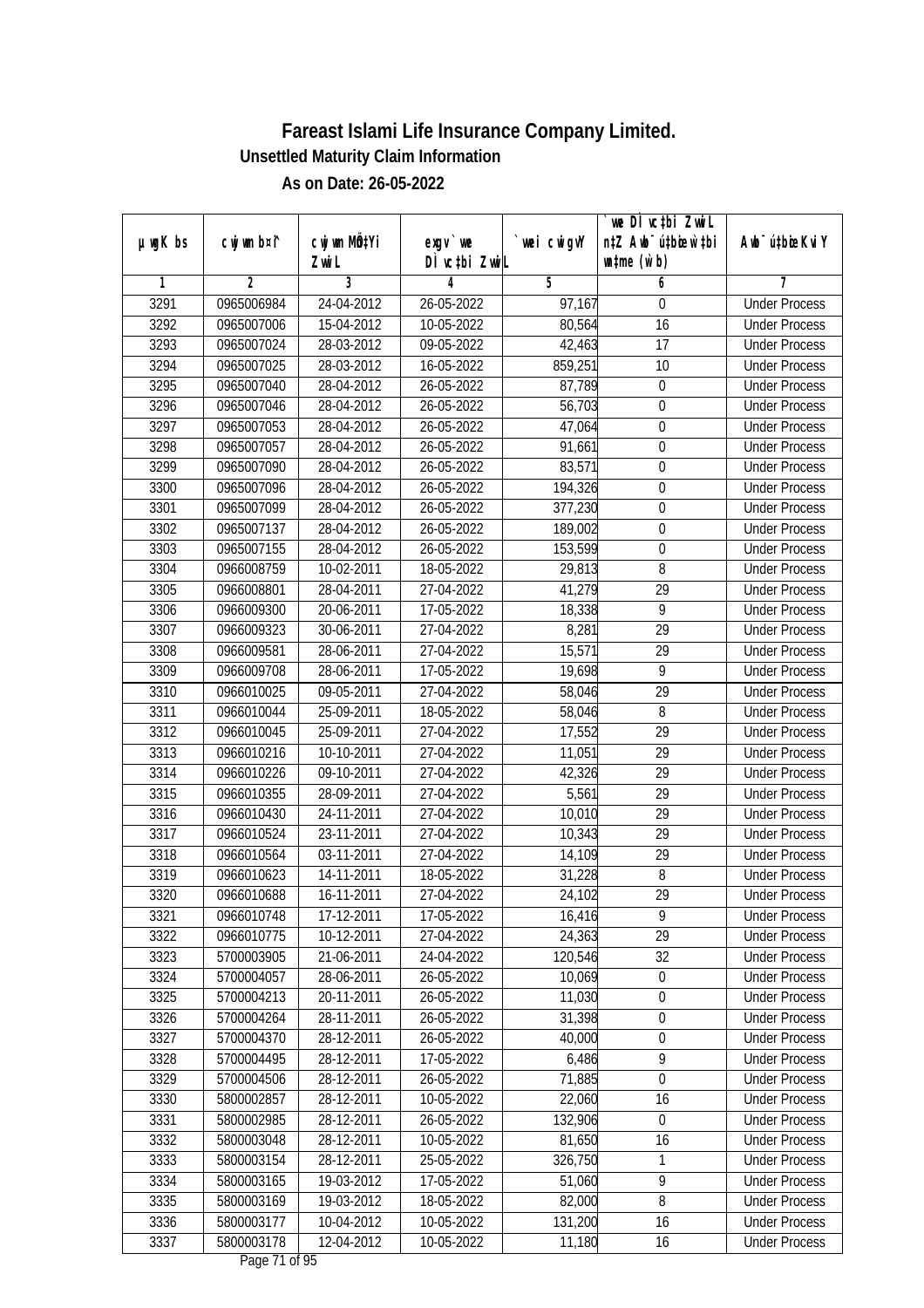|               |                          |                       |                            |                   | we DI vctbi ZwiL                                            |                             |
|---------------|--------------------------|-----------------------|----------------------------|-------------------|-------------------------------------------------------------|-----------------------------|
| $µ$ ug $K$ bs | cwj wm b¤i^              | cwj wm MÖ¢Yi<br>Zwi L | $exgV$ we<br>DÌ vctbi ZwiL | wei cwigvY        | n‡Z Awb <sup>-</sup> ú‡bicen`‡bi<br>$\n  untime\n  (u`b)\n$ | Awb <sup>-</sup> ú‡bioeKviY |
| 1             | $\overline{2}$           | 3                     | 4                          | 5                 | 6                                                           | 7                           |
| 3338          | 5800003179               | 12-04-2012            | 10-05-2022                 | 82,000            | 16                                                          | <b>Under Process</b>        |
| 3339          | 5800003197               | 15-04-2012            | 17-05-2022                 | 79,080            | $\overline{9}$                                              | <b>Under Process</b>        |
| 3340          | 5900000568               | 24-11-2009            | 08-05-2022                 | 21,840            | $\overline{18}$                                             | <b>Under Process</b>        |
| 3341          | 5900001537               | 28-12-2009            | 28-04-2022                 | 13,450            | 28                                                          | <b>Under Process</b>        |
| 3342          | 5900001640               | 28-12-2009            | 28-04-2022                 | 9,347             | $\overline{28}$                                             | <b>Under Process</b>        |
| 3343          | 5900001758               | 28-12-2009            | 28-04-2022                 | 65,520            | $\overline{28}$                                             | <b>Under Process</b>        |
| 3344          | 5900003737               | 17-11-2011            | 28-04-2022                 | 13,675            | 28                                                          | <b>Under Process</b>        |
| 3345          | 5900003803               | 28-12-2011            | 28-04-2022                 | 12,419            | 28                                                          | <b>Under Process</b>        |
| 3346          | 5900003809               | 28-12-2011            | 28-04-2022                 | 46,422            | 28                                                          | <b>Under Process</b>        |
| 3347          | 5900003906               | 28-12-2011            | 18-05-2022                 | 89,815            | 8                                                           | <b>Under Process</b>        |
| 3348          | 5900003920               | 28-12-2011            | 28-04-2022                 | 55,530            | $\overline{28}$                                             | <b>Under Process</b>        |
| 3349          | 5900003976               | 28-12-2011            | 08-05-2022                 | 48,444            | 18                                                          | <b>Under Process</b>        |
| 3350          | 6000001700               | 28-06-2011            | 27-04-2022                 | 81,650            | $\overline{29}$                                             | <b>Under Process</b>        |
| 3351          | 6000002288               | 28-12-2011            | 23-05-2022                 | 40,810            | $\sqrt{3}$                                                  | <b>Under Process</b>        |
| 3352          | 6000002379               | 15-03-2012            | 23-05-2022                 | 98,400            | $\overline{3}$                                              | <b>Under Process</b>        |
| 3353          | 6000002381               | 15-03-2012            | 08-05-2022                 | 65,600            | 18                                                          | <b>Under Process</b>        |
| 3354          | 6100005899               | 28-12-2008            | 26-05-2022                 | 12,358            | $\boldsymbol{0}$                                            | <b>Under Process</b>        |
| 3355          | 2200014724               | 28-03-2010            | 24-05-2022                 | 33,210            | $\overline{2}$                                              | <b>Under Process</b>        |
| 3356          | 2200014831               | 28-03-2010            | 24-04-2022                 | 32,206            | 32                                                          | <b>Under Process</b>        |
| 3357          | 2200015913               | 28-08-2010            | 16-05-2022                 | 72,045            | 10                                                          | <b>Under Process</b>        |
| 3358          | 2200015987               | 28-07-2010            | 16-05-2022                 | 8,688             | 10                                                          | <b>Under Process</b>        |
| 3359          | 2200016486               | 28-12-2010            | 17-05-2022                 | 47,430            | 9                                                           | <b>Under Process</b>        |
| 3360          | 2200021491               | 28-12-2015            | 26-04-2022                 | 692,584           | 30                                                          | <b>Under Process</b>        |
| 3361          | 2200021556               | 23-02-2016            | 22-05-2022                 |                   | $\overline{4}$                                              | <b>Under Process</b>        |
| 3362          | 2300000516               | 28-12-2002            | 23-05-2022                 | 683,181<br>24,898 | $\mathfrak{Z}$                                              | <b>Under Process</b>        |
| 3363          | 2300002235               | 28-02-2004            | 10-05-2022                 | 5,189             | 16                                                          | <b>Under Process</b>        |
| 3364          | 2300009465               | 28-10-2007            |                            | 29,075            | $\boldsymbol{0}$                                            | <b>Under Process</b>        |
|               |                          |                       | 26-05-2022                 |                   |                                                             | <b>Under Process</b>        |
| 3365          | 2300009648<br>2300010158 | 28-12-2007            | 23-05-2022<br>23-05-2022   | 48,660            | $\sqrt{3}$<br>$\overline{3}$                                | <b>Under Process</b>        |
| 3366          | 2300011452               | 28-12-2007            |                            | 68,418            | $\overline{0}$                                              | <b>Under Process</b>        |
| 3367          |                          | 28-12-2008            | 26-05-2022                 | 54,790            |                                                             |                             |
| 3368          | 2300013467               | 28-12-2009            | 11-05-2022                 | 35,867<br>44,745  | 15<br>$\overline{3}$                                        | <b>Under Process</b>        |
| 3369          | 2300013470               | 28-12-2009            | 23-05-2022                 |                   | $\overline{3}$                                              | <b>Under Process</b>        |
| 3370          | 2300013525               | 28-12-2009            | 23-05-2022                 | 29,599            | $\overline{0}$                                              | <b>Under Process</b>        |
| 3371<br>3372  | 2300013617               | 28-12-2009            | 26-05-2022                 | 16,860            |                                                             | <b>Under Process</b>        |
|               | 2300014071               | 28-12-2009            | 11-05-2022                 | 17,433            | 15                                                          | <b>Under Process</b>        |
| 3373          | 2300014171               | 28-12-2009            | 23-05-2022                 | 47,324            | 3                                                           | <b>Under Process</b>        |
| 3374          | 2300014209               | 28-12-2009            | 23-05-2022                 | 108,425           | $\overline{3}$                                              | <b>Under Process</b>        |
| 3375          | 2300023119               | 28-10-2015            | 23-05-2022                 | 554,000           | $\overline{3}$                                              | <b>Under Process</b>        |
| 3376          | 2400000250               | 28-07-2007            | 26-05-2022                 | 60,395            | $\overline{0}$                                              | <b>Under Process</b>        |
| 3377          | 2400001408               | 28-04-2008            | 26-05-2022                 | 19,054            | $\boldsymbol{0}$                                            | <b>Under Process</b>        |
| 3378          | 2400001664               | 28-07-2008            | 28-04-2022                 | 5,341             | 28                                                          | <b>Under Process</b>        |
| 3379          | 2400001669               | 28-07-2008            | 26-05-2022                 | 25,744            | $\boldsymbol{0}$                                            | <b>Under Process</b>        |
| 3380          | 2400001706               | 28-07-2008            | 26-05-2022                 | 10,350            | $\boldsymbol{0}$                                            | <b>Under Process</b>        |
| 3381          | 2500007717               | 28-03-2007            | 26-05-2022                 | 94,230            | $\boldsymbol{0}$                                            | <b>Under Process</b>        |
| 3382          | 2500008023               | 28-06-2007            | 11-05-2022                 | 27,450            | 15                                                          | <b>Under Process</b>        |
| 3383          | 2500009451               | 28-06-2008            | 18-05-2022                 | 8,500             | 8                                                           | <b>Under Process</b>        |
| 3384          | 2500009545               | 28-06-2008            | 18-05-2022                 | 33,384            | 8                                                           | <b>Under Process</b>        |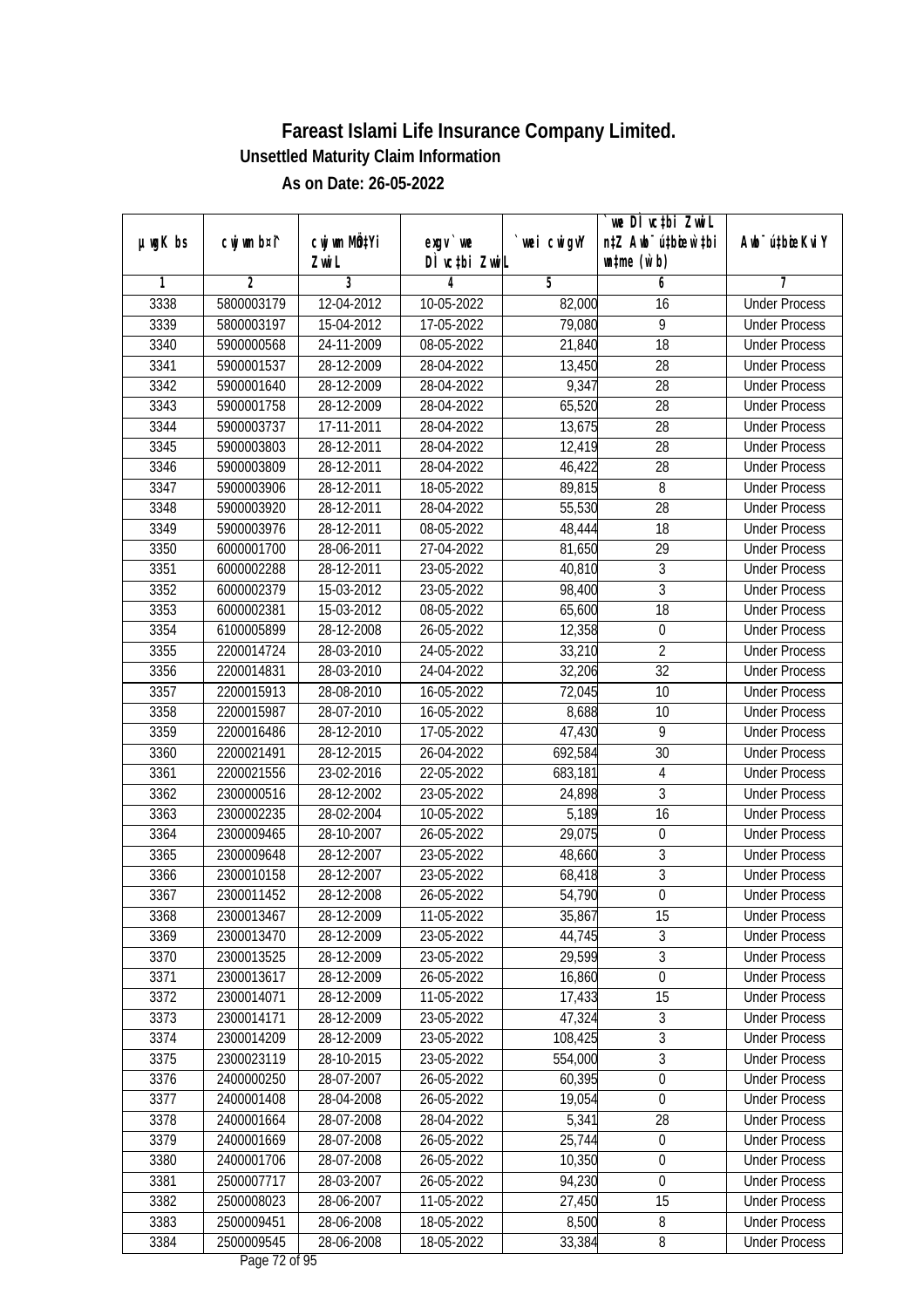| $µ$ ug $K$ bs | cwj wm b¤i^ | cwj wm MÖ¢Yi | exgv `we      | wei cwigvY | we DI vctbi ZwiL<br>n‡Z Awb <sup>-</sup> ú‡bioen`‡bi | Awb <sup>-</sup> ú‡bioeKviY |
|---------------|-------------|--------------|---------------|------------|------------------------------------------------------|-----------------------------|
|               |             | Zwi L        | DÌ vctbi ZwiL |            | $\n  untime\n  (u`b)\n$                              |                             |
| 1             | 2           | 3            | 4             | 5          | 6                                                    | 7                           |
| 3385          | 2500009683  | 20-08-2008   | 26-05-2022    | 22,548     | 0                                                    | <b>Under Process</b>        |
| 3386          | 2500009697  | 28-08-2008   | 18-05-2022    | 88,453     | $\overline{8}$                                       | <b>Under Process</b>        |
| 3387          | 2500010192  | 28-12-2008   | 28-04-2022    | 20,280     | $\overline{28}$                                      | <b>Under Process</b>        |
| 3388          | 2500010265  | 28-12-2008   | 26-05-2022    | 16,063     | $\boldsymbol{0}$                                     | <b>Under Process</b>        |
| 3389          | 2500010433  | 28-12-2008   | 11-05-2022    | 30,111     | 15                                                   | <b>Under Process</b>        |
| 3390          | 2500012258  | 24-12-2009   | 18-05-2022    | 20,960     | 8                                                    | <b>Under Process</b>        |
| 3391          | 2500012536  | 28-12-2009   | 10-05-2022    | 35,867     | 16                                                   | <b>Under Process</b>        |
| 3392          | 2500012621  | 28-12-2009   | 26-05-2022    | 15,569     | $\boldsymbol{0}$                                     | <b>Under Process</b>        |
| 3393          | 2500013058  | 28-12-2009   | 26-05-2022    | 9,890      | $\boldsymbol{0}$                                     | <b>Under Process</b>        |
| 3394          | 2500013461  | 28-12-2009   | 11-05-2022    | 159,900    | 15                                                   | <b>Under Process</b>        |
| 3395          | 2500016542  | 28-06-2011   | 22-05-2022    | 163,300    | $\overline{4}$                                       | <b>Under Process</b>        |
| 3396          | 2600001764  | 18-11-2005   | 27-04-2022    | 5,768      | 29                                                   | <b>Under Process</b>        |
| 3397          | 2600002086  | 28-12-2005   | 28-04-2022    | 38,824     | $\overline{28}$                                      | <b>Under Process</b>        |
| 3398          | 2600002122  | 28-12-2005   | 08-05-2022    | 71,007     | 18                                                   | <b>Under Process</b>        |
| 3399          | 2600002715  | 10-05-2006   | 28-04-2022    | 60,666     | 28                                                   | <b>Under Process</b>        |
| 3400          | 2600004531  | 16-06-2007   | 28-04-2022    | 22,487     | 28                                                   | <b>Under Process</b>        |
| 3401          | 2600012201  | 28-06-2009   | 28-04-2022    | 12,608     | 28                                                   | <b>Under Process</b>        |
| 3402          | 2600016968  | 28-11-2010   | 08-05-2022    | 16,290     | 18                                                   | <b>Under Process</b>        |
| 3403          | 2600018294  | 28-12-2010   | 28-04-2022    | 10,860     | 28                                                   | <b>Under Process</b>        |
| 3404          | 2600018861  | 28-04-2011   | 08-05-2022    | 17,575     | 18                                                   | <b>Under Process</b>        |
| 3405          | 2600025828  | 28-02-2016   | 28-04-2022    | 69,303     | 28                                                   | <b>Under Process</b>        |
| 3406          | 2700000592  | 30-03-2006   | 27-04-2022    | 146,700    | 29                                                   | <b>Under Process</b>        |
| 3407          | 2700001259  | 20-07-2006   | 22-05-2022    | 5,055,000  | 4                                                    | <b>Under Process</b>        |
| 3408          | 2700002375  | 28-12-2006   | 10-05-2022    | 101,100    | 16                                                   | <b>Under Process</b>        |
| 3409          | 2700003820  | 27-12-2007   | 11-05-2022    | 4,656      | 15                                                   | <b>Under Process</b>        |
| 3410          | 2700007182  | 27-12-2009   | 27-04-2022    | 41,005     | 29                                                   | <b>Under Process</b>        |
| 3411          | 2700008748  | 24-04-2011   | 25-05-2022    | 88,836     | 1                                                    | <b>Under Process</b>        |
| 3412          | 2700008772  | 18-05-2011   | 27-04-2022    | 94,060     | 29                                                   | <b>Under Process</b>        |
| 3413          | 2700008898  | 28-06-2011   | 17-05-2022    | 22,060     | $\overline{9}$                                       | <b>Under Process</b>        |
| 3414          | 2800003829  | 28-06-2013   | 26-05-2022    | 55,501     | $\boldsymbol{0}$                                     | <b>Under Process</b>        |
| 3415          | 2900001440  | 27-12-2009   | 09-05-2022    | 108,000    | 17                                                   | <b>Under Process</b>        |
| 3416          | 2900002705  | 28-06-2010   | 16-05-2022    | 21,720     | 10                                                   | <b>Under Process</b>        |
| 3417          | 2900003393  | 28-12-2010   | 22-05-2022    | 80,664     | 4                                                    | <b>Under Process</b>        |
| 3418          | 3000000157  | 28-06-2010   | 25-05-2022    | 28,621     | 1                                                    | <b>Under Process</b>        |
| 3419          | 004057956   | 01-01-2012   | 25-05-2022    | 44,357     | $\mathbf{1}$                                         | <b>Under Process</b>        |
| 3420          | 004057044   | 28-12-2011   | 24-05-2022    | 8,015      | $\overline{2}$                                       | <b>Under Process</b>        |
| 3421          | 004057307   | 28-12-2011   | 25-05-2022    | 34,980     | $\mathbf{1}$                                         | <b>Under Process</b>        |
| 3422          | 043028118   | 28-12-2009   | 24-05-2022    | 6,053      | $\overline{2}$                                       | <b>Under Process</b>        |
| 3423          | 003010416   | 28-01-2012   | 25-05-2022    | 183,018    | 1                                                    | <b>Under Process</b>        |
| 3424          | 004057885   | 28-03-2012   | 26-05-2022    | 80,300     | $\boldsymbol{0}$                                     | <b>Under Process</b>        |
| 3425          | 004057971   | 28-01-2012   | 26-05-2022    | 19,272     | $\boldsymbol{0}$                                     | <b>Under Process</b>        |
| 3426          | 004058048   | 28-01-2012   | 26-05-2022    | 19,272     | $\boldsymbol{0}$                                     | <b>Under Process</b>        |
| 3427          | 004057101   | 28-12-2011   | 26-05-2022    | 63,960     | $\boldsymbol{0}$                                     | <b>Under Process</b>        |
| 3428          | 004057436   | 28-12-2011   | 26-05-2022    | 34,099     | $\boldsymbol{0}$                                     | <b>Under Process</b>        |
| 3429          | 004030317   | 28-07-2008   | 26-05-2022    | 12,720     | $\boldsymbol{0}$                                     | <b>Under Process</b>        |
| 3430          | 050001164   | 28-07-2009   | 24-05-2022    | 22,359     | $\overline{2}$                                       | <b>Under Process</b>        |
| 3431          | 060002054   | 17-11-2008   | 24-05-2022    | 9,217      | $\overline{2}$                                       | <b>Under Process</b>        |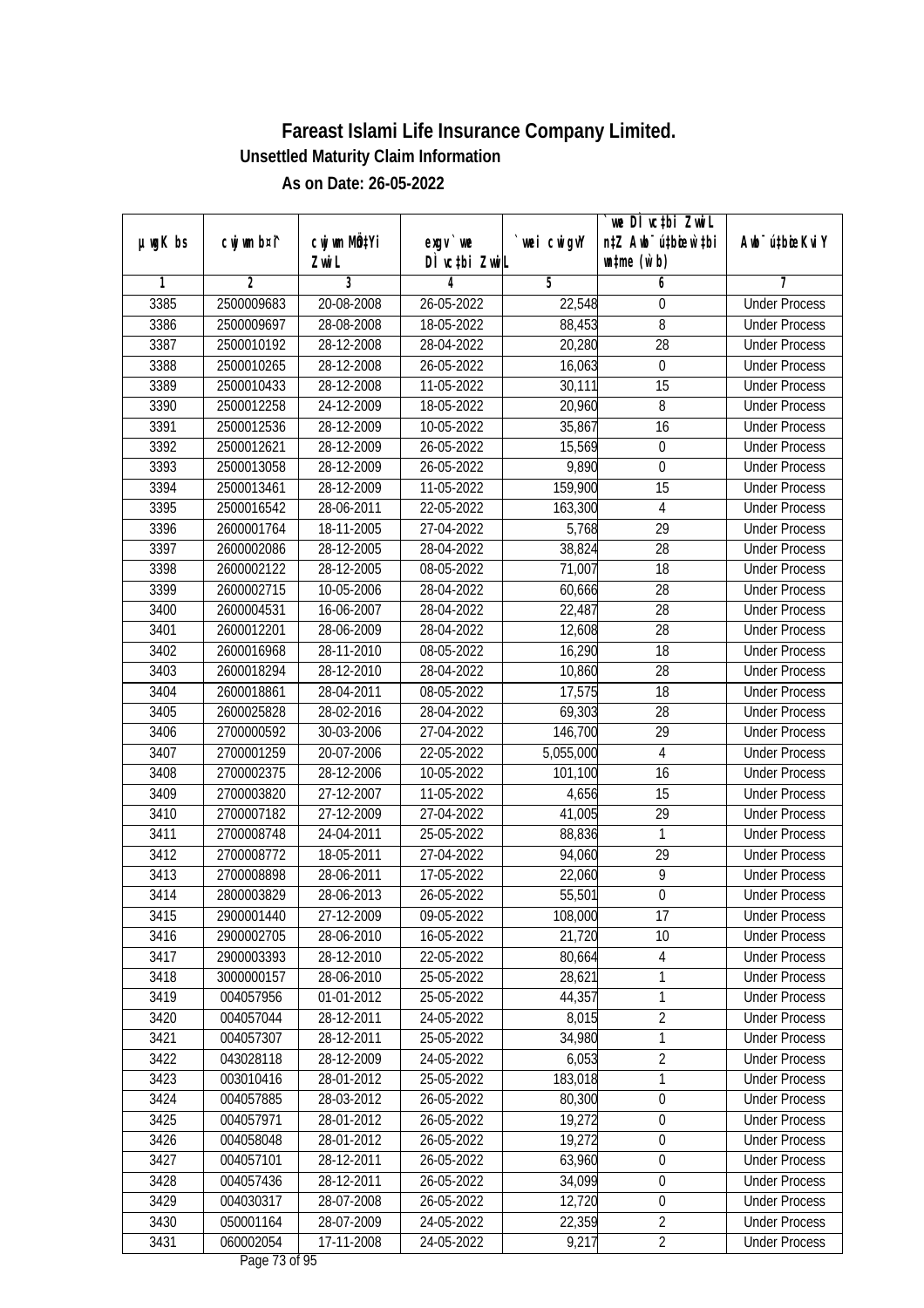|               |                |              |               |             | we DI vctbi ZwiL                 |                             |
|---------------|----------------|--------------|---------------|-------------|----------------------------------|-----------------------------|
| $µ$ ug $K$ bs | cwj wm b¤i^    | cwj wm MQtYi | $exgv$ we     | `wei cwigvY | n‡Z Awb <sup>-</sup> ú‡bicen`‡bi | Awb <sup>-</sup> ú‡bioeKviY |
|               |                | Zwi L        | DÌ vctbi ZwiL |             | $\n  untime\n  (u`b)\n$          |                             |
| 1             | $\overline{2}$ | 3            | 4             | 5           | 6                                | 7                           |
| 3432          | 050002449      | 28-06-2011   | 24-05-2022    | 17,496      | $\overline{2}$                   | <b>Under Process</b>        |
| 3433          | 049032103      | 28-10-2011   | $24-05-2022$  | 11,764      | $\overline{2}$                   | <b>Under Process</b>        |
| 3434          | 049032189      | 28-11-2011   | 24-05-2022    | 8,400       | $\overline{2}$                   | <b>Under Process</b>        |
| 3435          | 049032441      | 28-10-2011   | 24-05-2022    | 13,300      | $\overline{2}$                   | <b>Under Process</b>        |
| 3436          | 049032805      | 20-01-2012   | 24-05-2022    | 26,317      | $\overline{2}$                   | <b>Under Process</b>        |
| 3437          | 03800003492    | 24-08-2011   | 17-05-2022    | 77,349      | 9                                | <b>Under Process</b>        |
| 3438          | 027027803      | 28-12-2009   | 25-05-2022    | 31,434      | 1                                | <b>Under Process</b>        |
| 3439          | 039002273      | 25-04-2011   | 26-05-2022    | 5,972       | $\boldsymbol{0}$                 | <b>Under Process</b>        |
| 3440          | 009007810      | 28-02-2012   | 23-05-2022    | 96,360      | $\overline{3}$                   | <b>Under Process</b>        |
| 3441          | 009007809      | 28-02-2012   | 23-05-2022    | 96,360      | 3                                | <b>Under Process</b>        |
| 3442          | 009007824      | 28-02-2012   | 23-05-2022    | 15,599      | $\overline{3}$                   | <b>Under Process</b>        |
| 3443          | 012010256      | 28-02-2012   | 10-04-2022    | 88,407      | 46                               | <b>Under Process</b>        |
| 3444          | 012008634      | 28-12-2010   | 10-04-2022    | 5,430       | 46                               | <b>Under Process</b>        |
| 3445          | 012007533      | 27-07-2010   | 10-04-2022    | 5,430       | 46                               | <b>Under Process</b>        |
| 3446          | 040007696      | 28-12-2011   | 18-05-2022    | 39,975      | 8                                | <b>Under Process</b>        |
| 3447          | 054008292      | 28-04-2012   | 25-05-2022    | 81,366      | 1                                | <b>Under Process</b>        |
| 3448          | 054006930      | 17-06-2010   | 25-05-2022    | 73,263      | 1                                | <b>Under Process</b>        |
| 3449          | 042008127      | 28-06-2011   | 23-05-2022    | 15,962      | 3                                | <b>Under Process</b>        |
| 3450          | 01700012739    | 28-02-2012   | 16-05-2022    | 67,796      | 10                               | <b>Under Process</b>        |
| 3451          | 015023715      | 23-11-2010   | 23-05-2022    | 15,406      | 3                                | <b>Under Process</b>        |
| 3452          | 051014773      | 28-12-2011   | 23-05-2022    | 21,230      | 3                                | <b>Under Process</b>        |
| 3453          | 015026264      | 28-12-2011   | 23-05-2022    | 27,402      | 3                                | <b>Under Process</b>        |
| 3454          | 004057289      | 28-12-2011   | 23-05-2022    | 39,425      | 3                                | <b>Under Process</b>        |
| 3455          | 004058013      | 28-01-2012   | 23-05-2022    | 167,827     | $\overline{3}$                   | <b>Under Process</b>        |
| 3456          | 030021644      | 28-12-2011   | 25-05-2022    | 77,161      | 1                                | <b>Under Process</b>        |
| 3457          | 030021694      | 28-12-2011   | 25-05-2022    | 30,938      | 1                                | <b>Under Process</b>        |
| 3458          | 555041000223   | 26-06-2014   | 17-05-2022    | 591,671     | 9                                | <b>Under Process</b>        |
| 3459          | 555031000007   | 17-09-2011   | 10-05-2022    | 64,814      | 16                               | <b>Under Process</b>        |
| 3460          | 555042000025   | 28-12-2011   | 10-05-2022    | 38,798      | 16                               | <b>Under Process</b>        |
| 3461          | 555018000211   | 28-12-2011   | 17-05-2022    | 143,791     | 9                                | <b>Under Process</b>        |
| 3462          | 555018000135   | 28-12-2011   | 17-05-2022    | 64,492      | 9                                | <b>Under Process</b>        |
| 3463          | 555135001844   | 05-03-2017   | 24-05-2022    | 58,482      | $\overline{2}$                   | <b>Under Process</b>        |
| 3464          | 555034000006   | 27-11-2011   | 25-05-2022    | 24,484      | 1                                | <b>Under Process</b>        |
| 3465          | 555034000061   | 28-12-2011   | 25-05-2022    | 110,200     | 1                                | <b>Under Process</b>        |
| 3466          | 555011000032   | 28-12-2011   | 25-05-2022    | 145,706     | 1                                | <b>Under Process</b>        |
| 3467          | 555007000160   | 28-04-2012   | 26-05-2022    | 73,010      | $\pmb{0}$                        | <b>Under Process</b>        |
| 3468          | 555043000014   | 22-09-2011   | 24-05-2022    | 21,660      | $\overline{2}$                   | <b>Under Process</b>        |
| 3469          | 555135001381   | 11-12-2016   | 24-05-2022    | 29,160      | $\overline{2}$                   | <b>Under Process</b>        |
| 3470          | 555011000047   | 28-12-2011   | 25-05-2022    | 92,953      | 1                                | <b>Under Process</b>        |
| 3471          | 555043000202   | 28-12-2011   | 24-05-2022    | 72,805      | $\overline{2}$                   | <b>Under Process</b>        |
| 3472          | 555043000446   | 28-12-2011   | 24-05-2022    | 18,068      | $\sqrt{2}$                       | <b>Under Process</b>        |
| 3473          | 555085000251   | 28-12-2015   | 23-05-2022    | 69,022      | $\overline{3}$                   | <b>Under Process</b>        |
| 3474          | 555085000209   | 28-12-2015   | 23-05-2022    | 88,604      | 3                                | <b>Under Process</b>        |
| 3475          | 555004000096   | 13-12-2011   | 24-05-2022    | 115,331     | $\overline{2}$                   | <b>Under Process</b>        |
| 3476          | 555034000072   | 28-12-2011   | 25-05-2022    | 21,499      | $\overline{1}$                   | <b>Under Process</b>        |
| 3477          | 555034001069   | 24-02-2016   | 25-05-2022    | 138,078     | 1                                | <b>Under Process</b>        |
| 3478          | 555043000099   | 19-12-2011   | 24-05-2022    | 91,847      | $\overline{2}$                   | <b>Under Process</b>        |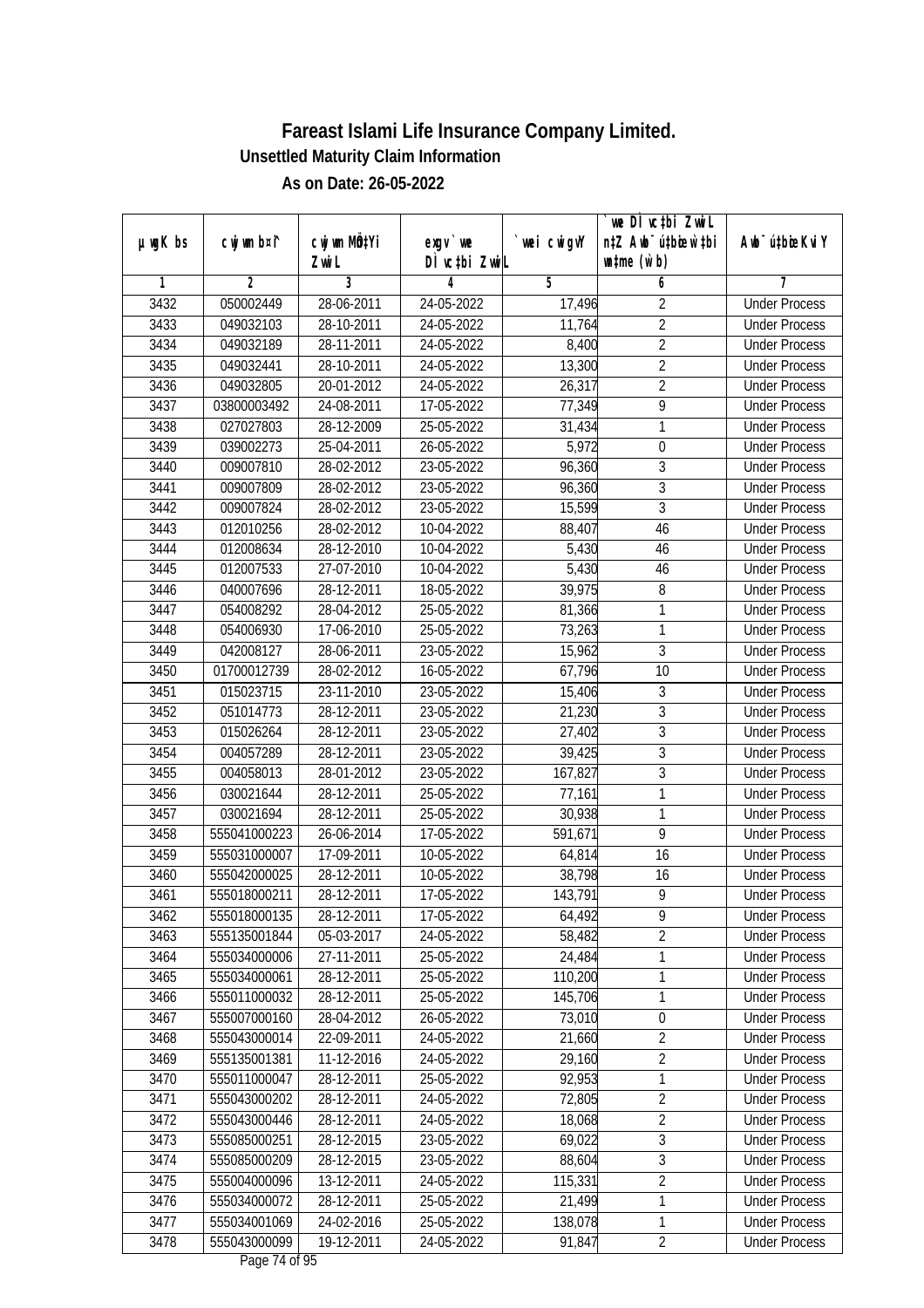|               |                |              |                  |             | we DI vctbi ZwiL                 |                             |
|---------------|----------------|--------------|------------------|-------------|----------------------------------|-----------------------------|
| $µ$ ug $K$ bs | cwj wm b¤i^    | cwj wm MQtYi | $exgV$ we        | `wei cwigvY | n‡Z Awb <sup>-</sup> ú‡bioar`‡bi | Awb <sup>-</sup> ú‡bioeKviY |
|               |                | Zwi L        | DÌ vctbi ZwiL    |             | $\n  untime\n  (u`b)\n$          |                             |
| 1             | $\overline{2}$ | 3            | 4                | 5           | 6                                | 7                           |
| 3479          | 555052000001   | 28-06-2011   | 19-05-2022       | 218,274     | 7                                | <b>Under Process</b>        |
| 3480          | 555043000480   | 28-12-2011   | $24-05-2022$     | 58,422      | $\overline{2}$                   | <b>Under Process</b>        |
| 3481          | 555043000373   | 28-12-2011   | 24-05-2022       | 80,006      | $\overline{2}$                   | <b>Under Process</b>        |
| 3482          | 555043000120   | $20-12-2011$ | 24-05-2022       | 6,918       | $\overline{2}$                   | <b>Under Process</b>        |
| 3483          | 555043000397   | 28-12-2011   | 24-05-2022       | 22,808      | $\overline{2}$                   | <b>Under Process</b>        |
| 3484          | 555004002578   | 27-04-2016   | 24-05-2022       | 138,052     | $\overline{2}$                   | <b>Under Process</b>        |
| 3485          | 555056000029   | 19-12-2011   | $16 - 05 - 2022$ | 195,419     | 10                               | <b>Under Process</b>        |
| 3486          | 555126000503   | 16-03-2017   | 19-05-2022       | 60,300      | 7                                | <b>Under Process</b>        |
| 3487          | 555108000104   | 22-03-2016   | 16-05-2022       | 163,940     | 10                               | <b>Under Process</b>        |
| 3488          | 555135000765   | 28-12-2015   | 24-05-2022       | 27,611      | $\overline{2}$                   | <b>Under Process</b>        |
| 3489          | 555006000102   | 28-12-2011   | 19-05-2022       | 12,996      | $\overline{7}$                   | <b>Under Process</b>        |
| 3490          | 555015000061   | 28-12-2011   | 23-05-2022       | 136,793     | 3                                | <b>Under Process</b>        |
| 3491          | 555004002218   | 28-12-2015   | 24-05-2022       | 81,857      | $\overline{2}$                   | <b>Under Process</b>        |
| 3492          | 555034000082   | 28-12-2011   | 17-05-2022       | 268,631     | 9                                | <b>Under Process</b>        |
| 3493          | 555043000524   | 28-04-2012   | 24-05-2022       | 288,294     | $\overline{2}$                   | <b>Under Process</b>        |
| 3494          | 555031000518   | 24-03-2016   | 10-05-2022       | 32,759      | 16                               | <b>Under Process</b>        |
| 3495          | 555007000141   | 28-12-2011   | 26-05-2022       | 46,502      | $\boldsymbol{0}$                 | <b>Under Process</b>        |
| 3496          | 555007000049   | 18-10-2011   | 26-05-2022       | 16,922      | $\boldsymbol{0}$                 | <b>Under Process</b>        |
| 3497          | 555043000494   | 28-04-2012   | 24-05-2022       | 57,836      | $\overline{2}$                   | <b>Under Process</b>        |
| 3498          | 555077000433   | 28-02-2016   | 23-05-2022       | 276,104     | 3                                | <b>Under Process</b>        |
| 3499          | 555052000098   | 17-04-2012   | 26-05-2022       | 82,246      | $\boldsymbol{0}$                 | <b>Under Process</b>        |
| 3500          | 555053000003   | 26-12-2011   | 26-05-2022       | 43,813      | 0                                | <b>Under Process</b>        |
| 3501          | 555053000008   | 20-12-2011   | 26-05-2022       | 43,768      | $\boldsymbol{0}$                 | <b>Under Process</b>        |
| 3502          | 555004002123   | 15-11-2015   | 24-05-2022       | 138,045     | $\overline{2}$                   | <b>Under Process</b>        |
| 3503          | 555004003550   | 28-03-2017   | 24-05-2022       | 22,932      | $\overline{2}$                   | <b>Under Process</b>        |
| 3504          | 555032000052   | $28-12-2011$ | 23-05-2022       | 22,400      | 3                                | <b>Under Process</b>        |
| 3505          | 555125000129   | 28-07-2015   | 26-05-2022       | 274,162     | $\boldsymbol{0}$                 | <b>Under Process</b>        |
| 3506          | 555052000062   | 28-12-2011   | 19-05-2022       | 58,204      | $\overline{7}$                   | <b>Under Process</b>        |
| 3507          | 555061000015   | 28-03-2012   | 23-05-2022       | 38,997      | 3                                | <b>Under Process</b>        |
| 3508          | 555061000011   | 28-12-2011   | 23-05-2022       | 10,840      | $\overline{3}$                   | <b>Under Process</b>        |
| 3509          | 555052000054   | 28-12-2011   | 19-05-2022       | 38,247      | 7                                | <b>Under Process</b>        |
| 3510          | 555067000027   | 28-12-2011   | 24-05-2022       | 125,060     | $\overline{2}$                   | <b>Under Process</b>        |
| 3511          | 555031000053   | 28-12-2011   | 10-05-2022       | 108,730     | 16                               | <b>Under Process</b>        |
| 3512          | 555034000055   | 28-12-2011   | 17-05-2022       | 21,700      | 9                                | <b>Under Process</b>        |
| 3513          | 555075001209   | 28-12-2016   | 26-05-2022       | 44,955      | $\boldsymbol{0}$                 | <b>Under Process</b>        |
| 3514          | 555075000956   | 23-08-2016   | 26-05-2022       | 34,560      | $\pmb{0}$                        | <b>Under Process</b>        |
| 3515          | 555098002520   | 28-12-2016   | 26-05-2022       | 24,768      | $\boldsymbol{0}$                 | <b>Under Process</b>        |
| 3516          | 0966010860     | 21-12-2011   | 27-04-2022       | 16,127      | 29                               | <b>Under Process</b>        |
| 3517          | 0966010894     | 05-12-2011   | 27-04-2022       | 33,595      | 29                               | <b>Under Process</b>        |
| 3518          | 0966010903     | 28-11-2011   | 27-04-2022       | 34,218      | 29                               | <b>Under Process</b>        |
| 3519          | 0966010911     | 13-12-2011   | 18-05-2022       | 38,697      | 8                                | <b>Under Process</b>        |
| 3520          | 0966010968     | 20-12-2011   | 17-05-2022       | 96,743      | $\overline{9}$                   | <b>Under Process</b>        |
| 3521          | 0966010975     | 19-12-2011   | 17-05-2022       | 5,561       | $\overline{9}$                   | <b>Under Process</b>        |
| 3522          | 0966011111     | 28-12-2011   | 27-04-2022       | 96,743      | 29                               | <b>Under Process</b>        |
| 3523          | 0966011234     | 30-12-2011   | 27-04-2022       | 9,343       | 29                               | <b>Under Process</b>        |
| 3524          | 0966011247     | 28-12-2011   | 27-04-2022       | 92,508      | 29                               | <b>Under Process</b>        |
| 3525          | 0966011305     | 28-12-2011   | 27-04-2022       | 45,190      | 29                               | <b>Under Process</b>        |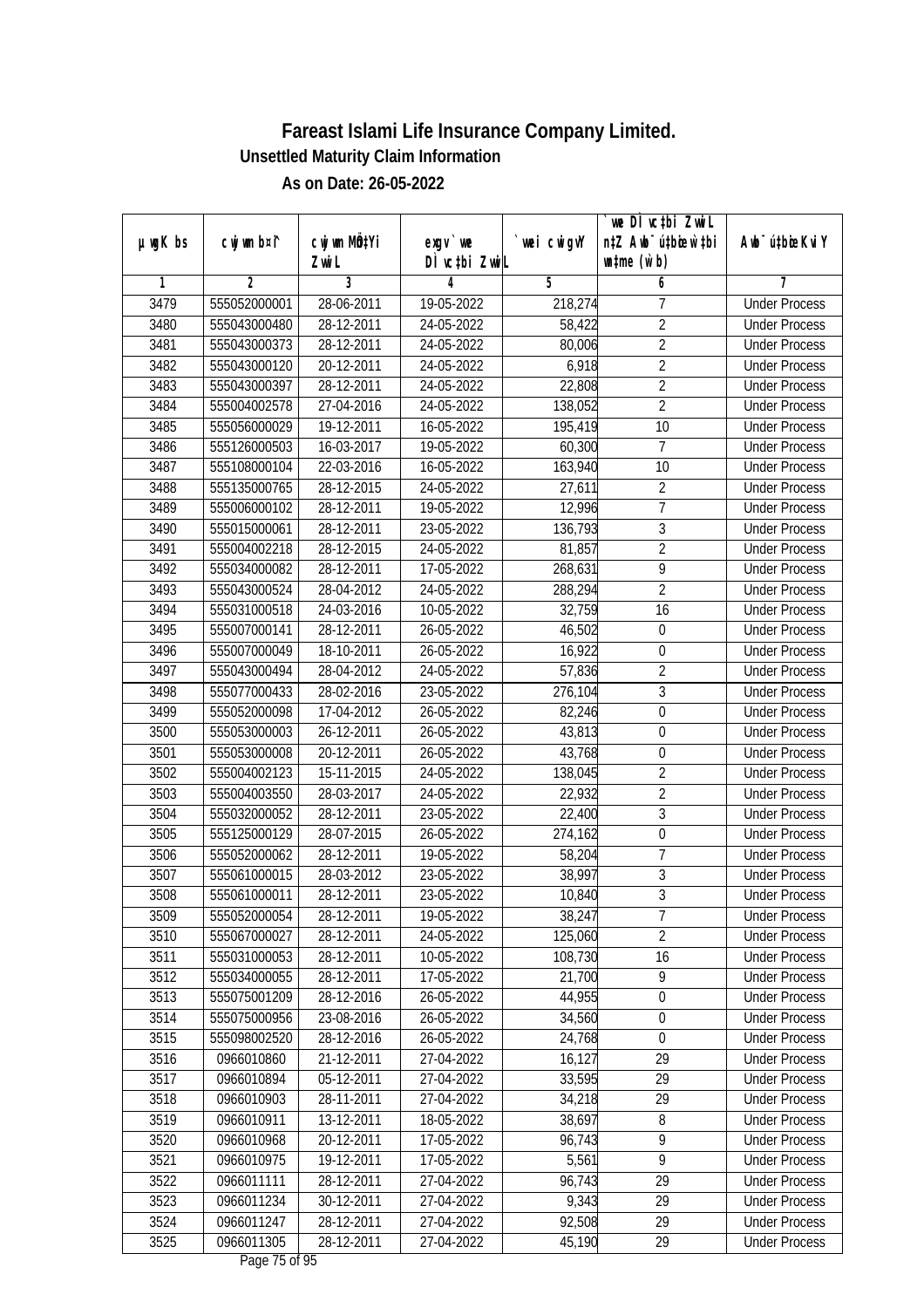|               |             |                                    |                            |             | `we DÌ vc‡bi ZwiL<br>n‡Z Awb <sup>-</sup> ú‡bioar`‡bi |                             |
|---------------|-------------|------------------------------------|----------------------------|-------------|-------------------------------------------------------|-----------------------------|
| $µ$ ug $K$ bs | cwj wm b¤i^ | cwj wm MQ <sup>1</sup> Yi<br>Zwi L | $exgv$ we<br>DÌ vctbi ZwiL | `wei cwigvY | $\n  untime\n  (u`b)\n$                               | Awb <sup>-</sup> ú‡bioeKviY |
| 1             | 2           | 3                                  | 4                          | 5           | 6                                                     | 7                           |
| 3526          | 0966011311  | 28-12-2011                         | 27-04-2022                 | 5,561       | 29                                                    | <b>Under Process</b>        |
| 3527          | 0966011364  | 28-12-2011                         | 27-04-2022                 | 193,479     | 29                                                    | <b>Under Process</b>        |
| 3528          | 0966011493  | 06-02-2012                         | 27-04-2022                 | 17,316      | 29                                                    | <b>Under Process</b>        |
| 3529          | 0966011495  | 08-02-2012                         | 27-04-2022                 | 95,836      | $\overline{29}$                                       | <b>Under Process</b>        |
| 3530          | 0966011501  | $22 - 02 - 2012$                   | 18-05-2022                 | 7,891       | 8                                                     | <b>Under Process</b>        |
| 3531          | 0966011505  | 04-02-2012                         | 27-04-2022                 | 89,120      | $\overline{29}$                                       | <b>Under Process</b>        |
| 3532          | 0966011506  | 04-02-2012                         | 27-04-2022                 | 97,167      | 29                                                    | <b>Under Process</b>        |
| 3533          | 0966011507  | 04-02-2012                         | 27-04-2022                 | 48,128      | $\overline{29}$                                       | <b>Under Process</b>        |
| 3534          | 0966011509  | 13-02-2012                         | 17-05-2022                 | 55,124      | 9                                                     | <b>Under Process</b>        |
| 3535          | 0966011529  | 19-02-2012                         | 27-04-2022                 | 25,281      | 29                                                    | <b>Under Process</b>        |
| 3536          | 0966011530  | 19-02-2012                         | 27-04-2022                 | 25,281      | 29                                                    | <b>Under Process</b>        |
| 3537          | 0966011533  | 23-02-2012                         | 27-04-2022                 | 38,866      | 29                                                    | <b>Under Process</b>        |
| 3538          | 0966011535  | 25-02-2012                         | 27-04-2022                 | 8,412       | $\overline{29}$                                       | <b>Under Process</b>        |
| 3539          | 0966011551  | 13-02-2012                         | 27-04-2022                 | 10,484      | 29                                                    | <b>Under Process</b>        |
| 3540          | 0966011554  | 16-02-2012                         | 18-05-2022                 | 37,081      | 8                                                     | <b>Under Process</b>        |
| 3541          | 0966011556  | 16-02-2012                         | 27-04-2022                 | 58,301      | 29                                                    | <b>Under Process</b>        |
| 3542          | 0966011561  | 27-02-2012                         | 18-05-2022                 | 38,658      | 8                                                     | <b>Under Process</b>        |
| 3543          | 0966011567  | 26-02-2012                         | 27-04-2022                 | 58,301      | 29                                                    | <b>Under Process</b>        |
| 3544          | 0966011586  | 29-01-2012                         | 18-05-2022                 | 175,759     | 8                                                     | <b>Under Process</b>        |
| 3545          | 0966011619  | 28-01-2012                         | 27-04-2022                 | 30,275      | 29                                                    | <b>Under Process</b>        |
| 3546          | 0966011621  | 04-02-2012                         | 27-04-2022                 | 32,798      | 29                                                    | <b>Under Process</b>        |
| 3547          | 0966011635  | $\overline{12} - 02 - 2012$        | 18-05-2022                 | 34,524      | 8                                                     | <b>Under Process</b>        |
| 3548          | 0966011643  | 23-02-2012                         | 27-04-2022                 | 97,167      | 29                                                    | <b>Under Process</b>        |
| 3549          | 0966011666  | 02-02-2012                         | 18-05-2022                 | 553,630     | 8                                                     | <b>Under Process</b>        |
| 3550          | 0966011694  | 28-01-2012                         | 27-04-2022                 | 194,326     | 29                                                    | <b>Under Process</b>        |
| 3551          | 0966011695  | 28-01-2012                         | 27-04-2022                 | 189,002     | 29                                                    | <b>Under Process</b>        |
| 3552          | 0966011712  | 14-02-2012                         | 27-04-2022                 | 38,866      | 29                                                    | <b>Under Process</b>        |
| 3553          | 0966011718  | 20-03-2012                         | 27-04-2022                 | 38,866      | 29                                                    | <b>Under Process</b>        |
| 3554          | 0966011721  | 20-03-2012                         | 27-04-2022                 | 16,191      | 29                                                    | <b>Under Process</b>        |
| 3555          | 0966011722  | 20-03-2012                         | 27-04-2022                 | 38,866      | 29                                                    | <b>Under Process</b>        |
| 3556          | 0966011735  | 05-03-2012                         | 17-05-2022                 | 33,503      | 9                                                     | <b>Under Process</b>        |
| 3557          | 0966011740  | 08-03-2012                         | 17-05-2022                 | 34,676      | 9                                                     | <b>Under Process</b>        |
| 3558          | 0966011832  | 24-03-2012                         | 17-05-2022                 | 58,301      | 9                                                     | <b>Under Process</b>        |
| 3559          | 0966011843  | 08-04-2012                         | 17-05-2022                 | 88,604      | $\overline{9}$                                        | <b>Under Process</b>        |
| 3560          | 0966011858  | 15-03-2012                         | 18-05-2022                 | 97,167      | 8                                                     | <b>Under Process</b>        |
| 3561          | 0966011906  | 28-01-2012                         | 27-04-2022                 | 97,167      | 29                                                    | <b>Under Process</b>        |
| 3562          | 0966011921  | 17-01-2012                         | 27-04-2022                 | 194,326     | 29                                                    | <b>Under Process</b>        |
| 3563          | 0966011951  | 22-04-2012                         | 17-05-2022                 | 291,493     | 9                                                     | <b>Under Process</b>        |
| 3564          | 0966011952  | 22-04-2012                         | 17-05-2022                 | 194,326     | $\overline{9}$                                        | <b>Under Process</b>        |
| 3565          | 0966011953  | 19-04-2012                         | 18-05-2022                 | 65,384      | $\overline{8}$                                        | <b>Under Process</b>        |
| 3566          | 0966011955  | 24-04-2012                         | 17-05-2022                 | 15,631      | $\overline{9}$                                        | <b>Under Process</b>        |
| 3567          | 0966012327  | 28-04-2012                         | 17-05-2022                 | 58,301      | $\overline{9}$                                        | <b>Under Process</b>        |
| 3568          | 0966012350  | 16-04-2012                         | $17 - 05 - 2022$           | 34,226      | $\overline{9}$                                        | <b>Under Process</b>        |
| 3569          | 0967001463  | 03-10-2010                         | 10-05-2022                 | 7,720       | 16                                                    | <b>Under Process</b>        |
| 3570          | 0967002804  | 14-11-2011                         | 11-05-2022                 | 16,504      | $\overline{15}$                                       | <b>Under Process</b>        |
| 3571          | 0967002972  | 28-12-2011                         | 10-05-2022                 | 15,520      | 16                                                    | <b>Under Process</b>        |
| 3572          | 0967002985  | 28-12-2011                         | 10-05-2022                 | 16,225      | 16                                                    | <b>Under Process</b>        |
|               |             |                                    |                            |             |                                                       |                             |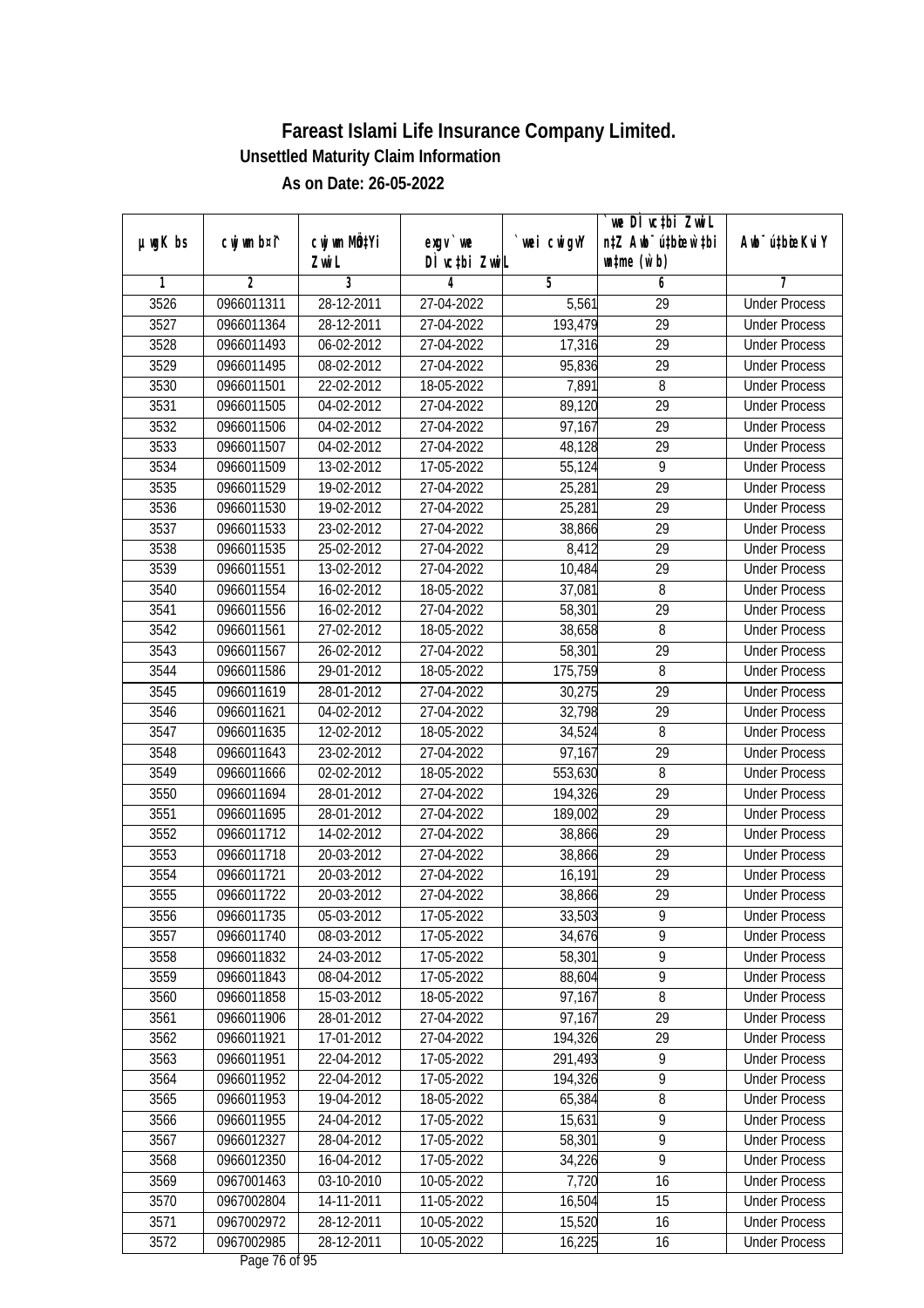| DÌ vctbi ZwiL<br>$\n  untime\n  (u`b)\n$<br>Zwi L<br>3<br>$\overline{2}$<br>5<br>1<br>4<br>6<br>7<br>3573<br>28-12-2011<br><b>Under Process</b><br>0967003000<br>10-05-2022<br>9,641<br>16<br>8,825<br>3574<br>0967003001<br>28-12-2011<br>10-05-2022<br>16<br><b>Under Process</b><br>3575<br>35,889<br>0967003020<br>08-02-2012<br>10-05-2022<br>16<br><b>Under Process</b><br>3576<br>0967003048<br>06-03-2012<br>10-05-2022<br>38,866<br>16<br><b>Under Process</b><br>3577<br>$\overline{9}$<br>0968002143<br>28-03-2011<br>17-05-2022<br>17,083<br><b>Under Process</b><br>3578<br>9<br>0968002146<br>28-03-2011<br>17-05-2022<br>88,454<br><b>Under Process</b><br>3579<br>18,352<br>9<br>0968002152<br>28-03-2011<br>17-05-2022<br><b>Under Process</b><br>$\overline{9}$<br>3580<br>0968002395<br>15-05-2011<br>17-05-2022<br>18,352<br><b>Under Process</b><br>$\overline{9}$<br>3581<br>28-06-2011<br>17-05-2022<br>25,801<br>0968002684<br><b>Under Process</b><br>3582<br>15-12-2011<br>29<br>0968003546<br>27-04-2022<br>50,021<br><b>Under Process</b><br>$\overline{9}$<br>3583<br>0968003759<br>28-12-2011<br>17-05-2022<br>13,403<br><b>Under Process</b><br>91,619<br>29<br>3584<br>27-04-2022<br>0968004017<br>15-02-2012<br><b>Under Process</b><br>$\overline{9}$<br>3585<br>16-02-2012<br>17-05-2022<br>93,506<br>0968004025<br><b>Under Process</b><br>3586<br>29<br>0968004147<br>28-02-2012<br>27-04-2022<br>194,326<br><b>Under Process</b><br>3587<br>0968004154<br>28-02-2012<br>27-04-2022<br>177,144<br>29<br><b>Under Process</b><br>29<br>3588<br>0968004161<br>28-02-2012<br>27-04-2022<br>92,272<br><b>Under Process</b><br>3589<br>0968004163<br>03-03-2012<br>27-04-2022<br>54,511<br>29<br><b>Under Process</b><br>$\sqrt{3}$<br>3590<br>27-06-2011<br>23-05-2022<br>0969002187<br>33,197<br><b>Under Process</b><br>$\overline{3}$<br>3591<br>09-10-2011<br>23-05-2022<br>58,742<br>0969002455<br><b>Under Process</b><br>$\mathfrak z$<br>3592<br>20-12-2011<br>7,785<br>0969002669<br>23-05-2022<br><b>Under Process</b><br>$\overline{3}$<br>3593<br>47,547<br>0969002885<br>01-03-2012<br>23-05-2022<br><b>Under Process</b><br>$\sqrt{3}$<br>3594<br>92,272<br>0969002887<br>25-02-2012<br>23-05-2022<br><b>Under Process</b><br>$\mathfrak{Z}$<br>6,314<br>3595<br>23-05-2022<br>0969002947<br>01-03-2012<br><b>Under Process</b><br>$\mathfrak z$<br>3596<br>0969002982<br>10-04-2012<br>23-05-2022<br>189,002<br><b>Under Process</b><br>$\overline{3}$<br>3597<br>26-04-2012<br>23-05-2022<br>0969002998<br>97,167<br><b>Under Process</b><br>$\overline{3}$<br>3598<br>0969003152<br>28-04-2012<br>23-05-2022<br>76,578<br><b>Under Process</b><br>9<br>3599<br>0970000135<br>28-06-2010<br>17-05-2022<br>8,743<br><b>Under Process</b><br>32<br>3600<br>28-06-2010<br>24-04-2022<br>58,479<br>0970000137<br><b>Under Process</b><br>$\overline{9}$<br>3601<br>0970001701<br>28-08-2011<br>17-05-2022<br>17,794<br><b>Under Process</b><br>32<br>3602<br>0970001785<br>10-10-2011<br>24-04-2022<br>6,451<br><b>Under Process</b><br>3603<br>0970002070<br>28-12-2011<br>24-04-2022<br>38,697<br>32<br><b>Under Process</b><br>0970002080<br>28-12-2011<br>32<br>3604<br>24-04-2022<br>38,697<br><b>Under Process</b><br>3605<br>85,555<br>32<br>0970002101<br>28-12-2011<br>24-04-2022<br><b>Under Process</b><br>$\overline{9}$<br>3606<br>0970002111<br>28-12-2011<br>17-05-2022<br>96,743<br><b>Under Process</b><br>$\overline{9}$<br>3607<br>96,743<br>0970002185<br>28-12-2011<br>17-05-2022<br><b>Under Process</b><br>18,305<br>3608<br>0970002281<br>28-12-2011<br>24-04-2022<br>32<br><b>Under Process</b><br>3609<br>0970002315<br>93,053<br>32<br>14-02-2012<br>24-04-2022<br><b>Under Process</b><br>$\overline{32}$<br>3610<br>0970002328<br>53,635<br>14-02-2012<br>24-04-2022<br><b>Under Process</b><br>161,600<br>10<br>3611<br>3000000328<br>28-06-2010<br>16-05-2022<br><b>Under Process</b><br>3612<br>3000000641<br>15-11-2010<br>16-05-2022<br>44,384<br>10<br><b>Under Process</b><br>3613<br>3100002401<br>28-11-2006<br>16-05-2022<br>129,520<br><b>Under Process</b><br>10<br>3614<br>3100002447<br>19-12-2006<br>10-05-2022<br>51,300<br>16<br><b>Under Process</b><br>$\sqrt{3}$<br>3615<br>3100002936<br>14-11-2007<br>23-05-2022<br>26,200<br><b>Under Process</b><br>3616<br>13,807<br>4<br>3100002987<br>28-12-2007<br>22-05-2022<br><b>Under Process</b><br>3617<br>3100003376<br>28-05-2008<br>10-05-2022<br>48,610<br>16<br><b>Under Process</b><br>$\overline{3}$<br>3618<br>3100005050<br>26-04-2010<br>23-05-2022<br>36,212<br><b>Under Process</b><br>3619<br>3200001464<br>28-12-2006<br>9,322<br>32<br>24-04-2022<br><b>Under Process</b> |               |             |              |           |            | we DI vctbi ZwiL<br>n‡Z Awb <sup>-</sup> ú‡bioen`‡bi |                             |
|--------------------------------------------------------------------------------------------------------------------------------------------------------------------------------------------------------------------------------------------------------------------------------------------------------------------------------------------------------------------------------------------------------------------------------------------------------------------------------------------------------------------------------------------------------------------------------------------------------------------------------------------------------------------------------------------------------------------------------------------------------------------------------------------------------------------------------------------------------------------------------------------------------------------------------------------------------------------------------------------------------------------------------------------------------------------------------------------------------------------------------------------------------------------------------------------------------------------------------------------------------------------------------------------------------------------------------------------------------------------------------------------------------------------------------------------------------------------------------------------------------------------------------------------------------------------------------------------------------------------------------------------------------------------------------------------------------------------------------------------------------------------------------------------------------------------------------------------------------------------------------------------------------------------------------------------------------------------------------------------------------------------------------------------------------------------------------------------------------------------------------------------------------------------------------------------------------------------------------------------------------------------------------------------------------------------------------------------------------------------------------------------------------------------------------------------------------------------------------------------------------------------------------------------------------------------------------------------------------------------------------------------------------------------------------------------------------------------------------------------------------------------------------------------------------------------------------------------------------------------------------------------------------------------------------------------------------------------------------------------------------------------------------------------------------------------------------------------------------------------------------------------------------------------------------------------------------------------------------------------------------------------------------------------------------------------------------------------------------------------------------------------------------------------------------------------------------------------------------------------------------------------------------------------------------------------------------------------------------------------------------------------------------------------------------------------------------------------------------------------------------------------------------------------------------------------------------------------------------------------------------------------------------------------------------------------------------------------------------------------------------------------------------------------------------------------------------------------------------------------------------------------------------------------------------------------------------------------------------------------------------------------------------------------------------------------------------------------------------------------------------------------------------------------------------------------------------------------------------------------------------------------------------------------------------------------------------------------------------------------------------------------------------------------------------------------------------------------------------------|---------------|-------------|--------------|-----------|------------|------------------------------------------------------|-----------------------------|
|                                                                                                                                                                                                                                                                                                                                                                                                                                                                                                                                                                                                                                                                                                                                                                                                                                                                                                                                                                                                                                                                                                                                                                                                                                                                                                                                                                                                                                                                                                                                                                                                                                                                                                                                                                                                                                                                                                                                                                                                                                                                                                                                                                                                                                                                                                                                                                                                                                                                                                                                                                                                                                                                                                                                                                                                                                                                                                                                                                                                                                                                                                                                                                                                                                                                                                                                                                                                                                                                                                                                                                                                                                                                                                                                                                                                                                                                                                                                                                                                                                                                                                                                                                                                                                                                                                                                                                                                                                                                                                                                                                                                                                                                                                                                      | $µ$ ug $K$ bs | cwj wm b¤i^ | cwj wm MQtYi | $exgV$ we | wei cwigvY |                                                      | Awb <sup>-</sup> ú‡bioeKviY |
|                                                                                                                                                                                                                                                                                                                                                                                                                                                                                                                                                                                                                                                                                                                                                                                                                                                                                                                                                                                                                                                                                                                                                                                                                                                                                                                                                                                                                                                                                                                                                                                                                                                                                                                                                                                                                                                                                                                                                                                                                                                                                                                                                                                                                                                                                                                                                                                                                                                                                                                                                                                                                                                                                                                                                                                                                                                                                                                                                                                                                                                                                                                                                                                                                                                                                                                                                                                                                                                                                                                                                                                                                                                                                                                                                                                                                                                                                                                                                                                                                                                                                                                                                                                                                                                                                                                                                                                                                                                                                                                                                                                                                                                                                                                                      |               |             |              |           |            |                                                      |                             |
|                                                                                                                                                                                                                                                                                                                                                                                                                                                                                                                                                                                                                                                                                                                                                                                                                                                                                                                                                                                                                                                                                                                                                                                                                                                                                                                                                                                                                                                                                                                                                                                                                                                                                                                                                                                                                                                                                                                                                                                                                                                                                                                                                                                                                                                                                                                                                                                                                                                                                                                                                                                                                                                                                                                                                                                                                                                                                                                                                                                                                                                                                                                                                                                                                                                                                                                                                                                                                                                                                                                                                                                                                                                                                                                                                                                                                                                                                                                                                                                                                                                                                                                                                                                                                                                                                                                                                                                                                                                                                                                                                                                                                                                                                                                                      |               |             |              |           |            |                                                      |                             |
|                                                                                                                                                                                                                                                                                                                                                                                                                                                                                                                                                                                                                                                                                                                                                                                                                                                                                                                                                                                                                                                                                                                                                                                                                                                                                                                                                                                                                                                                                                                                                                                                                                                                                                                                                                                                                                                                                                                                                                                                                                                                                                                                                                                                                                                                                                                                                                                                                                                                                                                                                                                                                                                                                                                                                                                                                                                                                                                                                                                                                                                                                                                                                                                                                                                                                                                                                                                                                                                                                                                                                                                                                                                                                                                                                                                                                                                                                                                                                                                                                                                                                                                                                                                                                                                                                                                                                                                                                                                                                                                                                                                                                                                                                                                                      |               |             |              |           |            |                                                      |                             |
|                                                                                                                                                                                                                                                                                                                                                                                                                                                                                                                                                                                                                                                                                                                                                                                                                                                                                                                                                                                                                                                                                                                                                                                                                                                                                                                                                                                                                                                                                                                                                                                                                                                                                                                                                                                                                                                                                                                                                                                                                                                                                                                                                                                                                                                                                                                                                                                                                                                                                                                                                                                                                                                                                                                                                                                                                                                                                                                                                                                                                                                                                                                                                                                                                                                                                                                                                                                                                                                                                                                                                                                                                                                                                                                                                                                                                                                                                                                                                                                                                                                                                                                                                                                                                                                                                                                                                                                                                                                                                                                                                                                                                                                                                                                                      |               |             |              |           |            |                                                      |                             |
|                                                                                                                                                                                                                                                                                                                                                                                                                                                                                                                                                                                                                                                                                                                                                                                                                                                                                                                                                                                                                                                                                                                                                                                                                                                                                                                                                                                                                                                                                                                                                                                                                                                                                                                                                                                                                                                                                                                                                                                                                                                                                                                                                                                                                                                                                                                                                                                                                                                                                                                                                                                                                                                                                                                                                                                                                                                                                                                                                                                                                                                                                                                                                                                                                                                                                                                                                                                                                                                                                                                                                                                                                                                                                                                                                                                                                                                                                                                                                                                                                                                                                                                                                                                                                                                                                                                                                                                                                                                                                                                                                                                                                                                                                                                                      |               |             |              |           |            |                                                      |                             |
|                                                                                                                                                                                                                                                                                                                                                                                                                                                                                                                                                                                                                                                                                                                                                                                                                                                                                                                                                                                                                                                                                                                                                                                                                                                                                                                                                                                                                                                                                                                                                                                                                                                                                                                                                                                                                                                                                                                                                                                                                                                                                                                                                                                                                                                                                                                                                                                                                                                                                                                                                                                                                                                                                                                                                                                                                                                                                                                                                                                                                                                                                                                                                                                                                                                                                                                                                                                                                                                                                                                                                                                                                                                                                                                                                                                                                                                                                                                                                                                                                                                                                                                                                                                                                                                                                                                                                                                                                                                                                                                                                                                                                                                                                                                                      |               |             |              |           |            |                                                      |                             |
|                                                                                                                                                                                                                                                                                                                                                                                                                                                                                                                                                                                                                                                                                                                                                                                                                                                                                                                                                                                                                                                                                                                                                                                                                                                                                                                                                                                                                                                                                                                                                                                                                                                                                                                                                                                                                                                                                                                                                                                                                                                                                                                                                                                                                                                                                                                                                                                                                                                                                                                                                                                                                                                                                                                                                                                                                                                                                                                                                                                                                                                                                                                                                                                                                                                                                                                                                                                                                                                                                                                                                                                                                                                                                                                                                                                                                                                                                                                                                                                                                                                                                                                                                                                                                                                                                                                                                                                                                                                                                                                                                                                                                                                                                                                                      |               |             |              |           |            |                                                      |                             |
|                                                                                                                                                                                                                                                                                                                                                                                                                                                                                                                                                                                                                                                                                                                                                                                                                                                                                                                                                                                                                                                                                                                                                                                                                                                                                                                                                                                                                                                                                                                                                                                                                                                                                                                                                                                                                                                                                                                                                                                                                                                                                                                                                                                                                                                                                                                                                                                                                                                                                                                                                                                                                                                                                                                                                                                                                                                                                                                                                                                                                                                                                                                                                                                                                                                                                                                                                                                                                                                                                                                                                                                                                                                                                                                                                                                                                                                                                                                                                                                                                                                                                                                                                                                                                                                                                                                                                                                                                                                                                                                                                                                                                                                                                                                                      |               |             |              |           |            |                                                      |                             |
|                                                                                                                                                                                                                                                                                                                                                                                                                                                                                                                                                                                                                                                                                                                                                                                                                                                                                                                                                                                                                                                                                                                                                                                                                                                                                                                                                                                                                                                                                                                                                                                                                                                                                                                                                                                                                                                                                                                                                                                                                                                                                                                                                                                                                                                                                                                                                                                                                                                                                                                                                                                                                                                                                                                                                                                                                                                                                                                                                                                                                                                                                                                                                                                                                                                                                                                                                                                                                                                                                                                                                                                                                                                                                                                                                                                                                                                                                                                                                                                                                                                                                                                                                                                                                                                                                                                                                                                                                                                                                                                                                                                                                                                                                                                                      |               |             |              |           |            |                                                      |                             |
|                                                                                                                                                                                                                                                                                                                                                                                                                                                                                                                                                                                                                                                                                                                                                                                                                                                                                                                                                                                                                                                                                                                                                                                                                                                                                                                                                                                                                                                                                                                                                                                                                                                                                                                                                                                                                                                                                                                                                                                                                                                                                                                                                                                                                                                                                                                                                                                                                                                                                                                                                                                                                                                                                                                                                                                                                                                                                                                                                                                                                                                                                                                                                                                                                                                                                                                                                                                                                                                                                                                                                                                                                                                                                                                                                                                                                                                                                                                                                                                                                                                                                                                                                                                                                                                                                                                                                                                                                                                                                                                                                                                                                                                                                                                                      |               |             |              |           |            |                                                      |                             |
|                                                                                                                                                                                                                                                                                                                                                                                                                                                                                                                                                                                                                                                                                                                                                                                                                                                                                                                                                                                                                                                                                                                                                                                                                                                                                                                                                                                                                                                                                                                                                                                                                                                                                                                                                                                                                                                                                                                                                                                                                                                                                                                                                                                                                                                                                                                                                                                                                                                                                                                                                                                                                                                                                                                                                                                                                                                                                                                                                                                                                                                                                                                                                                                                                                                                                                                                                                                                                                                                                                                                                                                                                                                                                                                                                                                                                                                                                                                                                                                                                                                                                                                                                                                                                                                                                                                                                                                                                                                                                                                                                                                                                                                                                                                                      |               |             |              |           |            |                                                      |                             |
|                                                                                                                                                                                                                                                                                                                                                                                                                                                                                                                                                                                                                                                                                                                                                                                                                                                                                                                                                                                                                                                                                                                                                                                                                                                                                                                                                                                                                                                                                                                                                                                                                                                                                                                                                                                                                                                                                                                                                                                                                                                                                                                                                                                                                                                                                                                                                                                                                                                                                                                                                                                                                                                                                                                                                                                                                                                                                                                                                                                                                                                                                                                                                                                                                                                                                                                                                                                                                                                                                                                                                                                                                                                                                                                                                                                                                                                                                                                                                                                                                                                                                                                                                                                                                                                                                                                                                                                                                                                                                                                                                                                                                                                                                                                                      |               |             |              |           |            |                                                      |                             |
|                                                                                                                                                                                                                                                                                                                                                                                                                                                                                                                                                                                                                                                                                                                                                                                                                                                                                                                                                                                                                                                                                                                                                                                                                                                                                                                                                                                                                                                                                                                                                                                                                                                                                                                                                                                                                                                                                                                                                                                                                                                                                                                                                                                                                                                                                                                                                                                                                                                                                                                                                                                                                                                                                                                                                                                                                                                                                                                                                                                                                                                                                                                                                                                                                                                                                                                                                                                                                                                                                                                                                                                                                                                                                                                                                                                                                                                                                                                                                                                                                                                                                                                                                                                                                                                                                                                                                                                                                                                                                                                                                                                                                                                                                                                                      |               |             |              |           |            |                                                      |                             |
|                                                                                                                                                                                                                                                                                                                                                                                                                                                                                                                                                                                                                                                                                                                                                                                                                                                                                                                                                                                                                                                                                                                                                                                                                                                                                                                                                                                                                                                                                                                                                                                                                                                                                                                                                                                                                                                                                                                                                                                                                                                                                                                                                                                                                                                                                                                                                                                                                                                                                                                                                                                                                                                                                                                                                                                                                                                                                                                                                                                                                                                                                                                                                                                                                                                                                                                                                                                                                                                                                                                                                                                                                                                                                                                                                                                                                                                                                                                                                                                                                                                                                                                                                                                                                                                                                                                                                                                                                                                                                                                                                                                                                                                                                                                                      |               |             |              |           |            |                                                      |                             |
|                                                                                                                                                                                                                                                                                                                                                                                                                                                                                                                                                                                                                                                                                                                                                                                                                                                                                                                                                                                                                                                                                                                                                                                                                                                                                                                                                                                                                                                                                                                                                                                                                                                                                                                                                                                                                                                                                                                                                                                                                                                                                                                                                                                                                                                                                                                                                                                                                                                                                                                                                                                                                                                                                                                                                                                                                                                                                                                                                                                                                                                                                                                                                                                                                                                                                                                                                                                                                                                                                                                                                                                                                                                                                                                                                                                                                                                                                                                                                                                                                                                                                                                                                                                                                                                                                                                                                                                                                                                                                                                                                                                                                                                                                                                                      |               |             |              |           |            |                                                      |                             |
|                                                                                                                                                                                                                                                                                                                                                                                                                                                                                                                                                                                                                                                                                                                                                                                                                                                                                                                                                                                                                                                                                                                                                                                                                                                                                                                                                                                                                                                                                                                                                                                                                                                                                                                                                                                                                                                                                                                                                                                                                                                                                                                                                                                                                                                                                                                                                                                                                                                                                                                                                                                                                                                                                                                                                                                                                                                                                                                                                                                                                                                                                                                                                                                                                                                                                                                                                                                                                                                                                                                                                                                                                                                                                                                                                                                                                                                                                                                                                                                                                                                                                                                                                                                                                                                                                                                                                                                                                                                                                                                                                                                                                                                                                                                                      |               |             |              |           |            |                                                      |                             |
|                                                                                                                                                                                                                                                                                                                                                                                                                                                                                                                                                                                                                                                                                                                                                                                                                                                                                                                                                                                                                                                                                                                                                                                                                                                                                                                                                                                                                                                                                                                                                                                                                                                                                                                                                                                                                                                                                                                                                                                                                                                                                                                                                                                                                                                                                                                                                                                                                                                                                                                                                                                                                                                                                                                                                                                                                                                                                                                                                                                                                                                                                                                                                                                                                                                                                                                                                                                                                                                                                                                                                                                                                                                                                                                                                                                                                                                                                                                                                                                                                                                                                                                                                                                                                                                                                                                                                                                                                                                                                                                                                                                                                                                                                                                                      |               |             |              |           |            |                                                      |                             |
|                                                                                                                                                                                                                                                                                                                                                                                                                                                                                                                                                                                                                                                                                                                                                                                                                                                                                                                                                                                                                                                                                                                                                                                                                                                                                                                                                                                                                                                                                                                                                                                                                                                                                                                                                                                                                                                                                                                                                                                                                                                                                                                                                                                                                                                                                                                                                                                                                                                                                                                                                                                                                                                                                                                                                                                                                                                                                                                                                                                                                                                                                                                                                                                                                                                                                                                                                                                                                                                                                                                                                                                                                                                                                                                                                                                                                                                                                                                                                                                                                                                                                                                                                                                                                                                                                                                                                                                                                                                                                                                                                                                                                                                                                                                                      |               |             |              |           |            |                                                      |                             |
|                                                                                                                                                                                                                                                                                                                                                                                                                                                                                                                                                                                                                                                                                                                                                                                                                                                                                                                                                                                                                                                                                                                                                                                                                                                                                                                                                                                                                                                                                                                                                                                                                                                                                                                                                                                                                                                                                                                                                                                                                                                                                                                                                                                                                                                                                                                                                                                                                                                                                                                                                                                                                                                                                                                                                                                                                                                                                                                                                                                                                                                                                                                                                                                                                                                                                                                                                                                                                                                                                                                                                                                                                                                                                                                                                                                                                                                                                                                                                                                                                                                                                                                                                                                                                                                                                                                                                                                                                                                                                                                                                                                                                                                                                                                                      |               |             |              |           |            |                                                      |                             |
|                                                                                                                                                                                                                                                                                                                                                                                                                                                                                                                                                                                                                                                                                                                                                                                                                                                                                                                                                                                                                                                                                                                                                                                                                                                                                                                                                                                                                                                                                                                                                                                                                                                                                                                                                                                                                                                                                                                                                                                                                                                                                                                                                                                                                                                                                                                                                                                                                                                                                                                                                                                                                                                                                                                                                                                                                                                                                                                                                                                                                                                                                                                                                                                                                                                                                                                                                                                                                                                                                                                                                                                                                                                                                                                                                                                                                                                                                                                                                                                                                                                                                                                                                                                                                                                                                                                                                                                                                                                                                                                                                                                                                                                                                                                                      |               |             |              |           |            |                                                      |                             |
|                                                                                                                                                                                                                                                                                                                                                                                                                                                                                                                                                                                                                                                                                                                                                                                                                                                                                                                                                                                                                                                                                                                                                                                                                                                                                                                                                                                                                                                                                                                                                                                                                                                                                                                                                                                                                                                                                                                                                                                                                                                                                                                                                                                                                                                                                                                                                                                                                                                                                                                                                                                                                                                                                                                                                                                                                                                                                                                                                                                                                                                                                                                                                                                                                                                                                                                                                                                                                                                                                                                                                                                                                                                                                                                                                                                                                                                                                                                                                                                                                                                                                                                                                                                                                                                                                                                                                                                                                                                                                                                                                                                                                                                                                                                                      |               |             |              |           |            |                                                      |                             |
|                                                                                                                                                                                                                                                                                                                                                                                                                                                                                                                                                                                                                                                                                                                                                                                                                                                                                                                                                                                                                                                                                                                                                                                                                                                                                                                                                                                                                                                                                                                                                                                                                                                                                                                                                                                                                                                                                                                                                                                                                                                                                                                                                                                                                                                                                                                                                                                                                                                                                                                                                                                                                                                                                                                                                                                                                                                                                                                                                                                                                                                                                                                                                                                                                                                                                                                                                                                                                                                                                                                                                                                                                                                                                                                                                                                                                                                                                                                                                                                                                                                                                                                                                                                                                                                                                                                                                                                                                                                                                                                                                                                                                                                                                                                                      |               |             |              |           |            |                                                      |                             |
|                                                                                                                                                                                                                                                                                                                                                                                                                                                                                                                                                                                                                                                                                                                                                                                                                                                                                                                                                                                                                                                                                                                                                                                                                                                                                                                                                                                                                                                                                                                                                                                                                                                                                                                                                                                                                                                                                                                                                                                                                                                                                                                                                                                                                                                                                                                                                                                                                                                                                                                                                                                                                                                                                                                                                                                                                                                                                                                                                                                                                                                                                                                                                                                                                                                                                                                                                                                                                                                                                                                                                                                                                                                                                                                                                                                                                                                                                                                                                                                                                                                                                                                                                                                                                                                                                                                                                                                                                                                                                                                                                                                                                                                                                                                                      |               |             |              |           |            |                                                      |                             |
|                                                                                                                                                                                                                                                                                                                                                                                                                                                                                                                                                                                                                                                                                                                                                                                                                                                                                                                                                                                                                                                                                                                                                                                                                                                                                                                                                                                                                                                                                                                                                                                                                                                                                                                                                                                                                                                                                                                                                                                                                                                                                                                                                                                                                                                                                                                                                                                                                                                                                                                                                                                                                                                                                                                                                                                                                                                                                                                                                                                                                                                                                                                                                                                                                                                                                                                                                                                                                                                                                                                                                                                                                                                                                                                                                                                                                                                                                                                                                                                                                                                                                                                                                                                                                                                                                                                                                                                                                                                                                                                                                                                                                                                                                                                                      |               |             |              |           |            |                                                      |                             |
|                                                                                                                                                                                                                                                                                                                                                                                                                                                                                                                                                                                                                                                                                                                                                                                                                                                                                                                                                                                                                                                                                                                                                                                                                                                                                                                                                                                                                                                                                                                                                                                                                                                                                                                                                                                                                                                                                                                                                                                                                                                                                                                                                                                                                                                                                                                                                                                                                                                                                                                                                                                                                                                                                                                                                                                                                                                                                                                                                                                                                                                                                                                                                                                                                                                                                                                                                                                                                                                                                                                                                                                                                                                                                                                                                                                                                                                                                                                                                                                                                                                                                                                                                                                                                                                                                                                                                                                                                                                                                                                                                                                                                                                                                                                                      |               |             |              |           |            |                                                      |                             |
|                                                                                                                                                                                                                                                                                                                                                                                                                                                                                                                                                                                                                                                                                                                                                                                                                                                                                                                                                                                                                                                                                                                                                                                                                                                                                                                                                                                                                                                                                                                                                                                                                                                                                                                                                                                                                                                                                                                                                                                                                                                                                                                                                                                                                                                                                                                                                                                                                                                                                                                                                                                                                                                                                                                                                                                                                                                                                                                                                                                                                                                                                                                                                                                                                                                                                                                                                                                                                                                                                                                                                                                                                                                                                                                                                                                                                                                                                                                                                                                                                                                                                                                                                                                                                                                                                                                                                                                                                                                                                                                                                                                                                                                                                                                                      |               |             |              |           |            |                                                      |                             |
|                                                                                                                                                                                                                                                                                                                                                                                                                                                                                                                                                                                                                                                                                                                                                                                                                                                                                                                                                                                                                                                                                                                                                                                                                                                                                                                                                                                                                                                                                                                                                                                                                                                                                                                                                                                                                                                                                                                                                                                                                                                                                                                                                                                                                                                                                                                                                                                                                                                                                                                                                                                                                                                                                                                                                                                                                                                                                                                                                                                                                                                                                                                                                                                                                                                                                                                                                                                                                                                                                                                                                                                                                                                                                                                                                                                                                                                                                                                                                                                                                                                                                                                                                                                                                                                                                                                                                                                                                                                                                                                                                                                                                                                                                                                                      |               |             |              |           |            |                                                      |                             |
|                                                                                                                                                                                                                                                                                                                                                                                                                                                                                                                                                                                                                                                                                                                                                                                                                                                                                                                                                                                                                                                                                                                                                                                                                                                                                                                                                                                                                                                                                                                                                                                                                                                                                                                                                                                                                                                                                                                                                                                                                                                                                                                                                                                                                                                                                                                                                                                                                                                                                                                                                                                                                                                                                                                                                                                                                                                                                                                                                                                                                                                                                                                                                                                                                                                                                                                                                                                                                                                                                                                                                                                                                                                                                                                                                                                                                                                                                                                                                                                                                                                                                                                                                                                                                                                                                                                                                                                                                                                                                                                                                                                                                                                                                                                                      |               |             |              |           |            |                                                      |                             |
|                                                                                                                                                                                                                                                                                                                                                                                                                                                                                                                                                                                                                                                                                                                                                                                                                                                                                                                                                                                                                                                                                                                                                                                                                                                                                                                                                                                                                                                                                                                                                                                                                                                                                                                                                                                                                                                                                                                                                                                                                                                                                                                                                                                                                                                                                                                                                                                                                                                                                                                                                                                                                                                                                                                                                                                                                                                                                                                                                                                                                                                                                                                                                                                                                                                                                                                                                                                                                                                                                                                                                                                                                                                                                                                                                                                                                                                                                                                                                                                                                                                                                                                                                                                                                                                                                                                                                                                                                                                                                                                                                                                                                                                                                                                                      |               |             |              |           |            |                                                      |                             |
|                                                                                                                                                                                                                                                                                                                                                                                                                                                                                                                                                                                                                                                                                                                                                                                                                                                                                                                                                                                                                                                                                                                                                                                                                                                                                                                                                                                                                                                                                                                                                                                                                                                                                                                                                                                                                                                                                                                                                                                                                                                                                                                                                                                                                                                                                                                                                                                                                                                                                                                                                                                                                                                                                                                                                                                                                                                                                                                                                                                                                                                                                                                                                                                                                                                                                                                                                                                                                                                                                                                                                                                                                                                                                                                                                                                                                                                                                                                                                                                                                                                                                                                                                                                                                                                                                                                                                                                                                                                                                                                                                                                                                                                                                                                                      |               |             |              |           |            |                                                      |                             |
|                                                                                                                                                                                                                                                                                                                                                                                                                                                                                                                                                                                                                                                                                                                                                                                                                                                                                                                                                                                                                                                                                                                                                                                                                                                                                                                                                                                                                                                                                                                                                                                                                                                                                                                                                                                                                                                                                                                                                                                                                                                                                                                                                                                                                                                                                                                                                                                                                                                                                                                                                                                                                                                                                                                                                                                                                                                                                                                                                                                                                                                                                                                                                                                                                                                                                                                                                                                                                                                                                                                                                                                                                                                                                                                                                                                                                                                                                                                                                                                                                                                                                                                                                                                                                                                                                                                                                                                                                                                                                                                                                                                                                                                                                                                                      |               |             |              |           |            |                                                      |                             |
|                                                                                                                                                                                                                                                                                                                                                                                                                                                                                                                                                                                                                                                                                                                                                                                                                                                                                                                                                                                                                                                                                                                                                                                                                                                                                                                                                                                                                                                                                                                                                                                                                                                                                                                                                                                                                                                                                                                                                                                                                                                                                                                                                                                                                                                                                                                                                                                                                                                                                                                                                                                                                                                                                                                                                                                                                                                                                                                                                                                                                                                                                                                                                                                                                                                                                                                                                                                                                                                                                                                                                                                                                                                                                                                                                                                                                                                                                                                                                                                                                                                                                                                                                                                                                                                                                                                                                                                                                                                                                                                                                                                                                                                                                                                                      |               |             |              |           |            |                                                      |                             |
|                                                                                                                                                                                                                                                                                                                                                                                                                                                                                                                                                                                                                                                                                                                                                                                                                                                                                                                                                                                                                                                                                                                                                                                                                                                                                                                                                                                                                                                                                                                                                                                                                                                                                                                                                                                                                                                                                                                                                                                                                                                                                                                                                                                                                                                                                                                                                                                                                                                                                                                                                                                                                                                                                                                                                                                                                                                                                                                                                                                                                                                                                                                                                                                                                                                                                                                                                                                                                                                                                                                                                                                                                                                                                                                                                                                                                                                                                                                                                                                                                                                                                                                                                                                                                                                                                                                                                                                                                                                                                                                                                                                                                                                                                                                                      |               |             |              |           |            |                                                      |                             |
|                                                                                                                                                                                                                                                                                                                                                                                                                                                                                                                                                                                                                                                                                                                                                                                                                                                                                                                                                                                                                                                                                                                                                                                                                                                                                                                                                                                                                                                                                                                                                                                                                                                                                                                                                                                                                                                                                                                                                                                                                                                                                                                                                                                                                                                                                                                                                                                                                                                                                                                                                                                                                                                                                                                                                                                                                                                                                                                                                                                                                                                                                                                                                                                                                                                                                                                                                                                                                                                                                                                                                                                                                                                                                                                                                                                                                                                                                                                                                                                                                                                                                                                                                                                                                                                                                                                                                                                                                                                                                                                                                                                                                                                                                                                                      |               |             |              |           |            |                                                      |                             |
|                                                                                                                                                                                                                                                                                                                                                                                                                                                                                                                                                                                                                                                                                                                                                                                                                                                                                                                                                                                                                                                                                                                                                                                                                                                                                                                                                                                                                                                                                                                                                                                                                                                                                                                                                                                                                                                                                                                                                                                                                                                                                                                                                                                                                                                                                                                                                                                                                                                                                                                                                                                                                                                                                                                                                                                                                                                                                                                                                                                                                                                                                                                                                                                                                                                                                                                                                                                                                                                                                                                                                                                                                                                                                                                                                                                                                                                                                                                                                                                                                                                                                                                                                                                                                                                                                                                                                                                                                                                                                                                                                                                                                                                                                                                                      |               |             |              |           |            |                                                      |                             |
|                                                                                                                                                                                                                                                                                                                                                                                                                                                                                                                                                                                                                                                                                                                                                                                                                                                                                                                                                                                                                                                                                                                                                                                                                                                                                                                                                                                                                                                                                                                                                                                                                                                                                                                                                                                                                                                                                                                                                                                                                                                                                                                                                                                                                                                                                                                                                                                                                                                                                                                                                                                                                                                                                                                                                                                                                                                                                                                                                                                                                                                                                                                                                                                                                                                                                                                                                                                                                                                                                                                                                                                                                                                                                                                                                                                                                                                                                                                                                                                                                                                                                                                                                                                                                                                                                                                                                                                                                                                                                                                                                                                                                                                                                                                                      |               |             |              |           |            |                                                      |                             |
|                                                                                                                                                                                                                                                                                                                                                                                                                                                                                                                                                                                                                                                                                                                                                                                                                                                                                                                                                                                                                                                                                                                                                                                                                                                                                                                                                                                                                                                                                                                                                                                                                                                                                                                                                                                                                                                                                                                                                                                                                                                                                                                                                                                                                                                                                                                                                                                                                                                                                                                                                                                                                                                                                                                                                                                                                                                                                                                                                                                                                                                                                                                                                                                                                                                                                                                                                                                                                                                                                                                                                                                                                                                                                                                                                                                                                                                                                                                                                                                                                                                                                                                                                                                                                                                                                                                                                                                                                                                                                                                                                                                                                                                                                                                                      |               |             |              |           |            |                                                      |                             |
|                                                                                                                                                                                                                                                                                                                                                                                                                                                                                                                                                                                                                                                                                                                                                                                                                                                                                                                                                                                                                                                                                                                                                                                                                                                                                                                                                                                                                                                                                                                                                                                                                                                                                                                                                                                                                                                                                                                                                                                                                                                                                                                                                                                                                                                                                                                                                                                                                                                                                                                                                                                                                                                                                                                                                                                                                                                                                                                                                                                                                                                                                                                                                                                                                                                                                                                                                                                                                                                                                                                                                                                                                                                                                                                                                                                                                                                                                                                                                                                                                                                                                                                                                                                                                                                                                                                                                                                                                                                                                                                                                                                                                                                                                                                                      |               |             |              |           |            |                                                      |                             |
|                                                                                                                                                                                                                                                                                                                                                                                                                                                                                                                                                                                                                                                                                                                                                                                                                                                                                                                                                                                                                                                                                                                                                                                                                                                                                                                                                                                                                                                                                                                                                                                                                                                                                                                                                                                                                                                                                                                                                                                                                                                                                                                                                                                                                                                                                                                                                                                                                                                                                                                                                                                                                                                                                                                                                                                                                                                                                                                                                                                                                                                                                                                                                                                                                                                                                                                                                                                                                                                                                                                                                                                                                                                                                                                                                                                                                                                                                                                                                                                                                                                                                                                                                                                                                                                                                                                                                                                                                                                                                                                                                                                                                                                                                                                                      |               |             |              |           |            |                                                      |                             |
|                                                                                                                                                                                                                                                                                                                                                                                                                                                                                                                                                                                                                                                                                                                                                                                                                                                                                                                                                                                                                                                                                                                                                                                                                                                                                                                                                                                                                                                                                                                                                                                                                                                                                                                                                                                                                                                                                                                                                                                                                                                                                                                                                                                                                                                                                                                                                                                                                                                                                                                                                                                                                                                                                                                                                                                                                                                                                                                                                                                                                                                                                                                                                                                                                                                                                                                                                                                                                                                                                                                                                                                                                                                                                                                                                                                                                                                                                                                                                                                                                                                                                                                                                                                                                                                                                                                                                                                                                                                                                                                                                                                                                                                                                                                                      |               |             |              |           |            |                                                      |                             |
|                                                                                                                                                                                                                                                                                                                                                                                                                                                                                                                                                                                                                                                                                                                                                                                                                                                                                                                                                                                                                                                                                                                                                                                                                                                                                                                                                                                                                                                                                                                                                                                                                                                                                                                                                                                                                                                                                                                                                                                                                                                                                                                                                                                                                                                                                                                                                                                                                                                                                                                                                                                                                                                                                                                                                                                                                                                                                                                                                                                                                                                                                                                                                                                                                                                                                                                                                                                                                                                                                                                                                                                                                                                                                                                                                                                                                                                                                                                                                                                                                                                                                                                                                                                                                                                                                                                                                                                                                                                                                                                                                                                                                                                                                                                                      |               |             |              |           |            |                                                      |                             |
|                                                                                                                                                                                                                                                                                                                                                                                                                                                                                                                                                                                                                                                                                                                                                                                                                                                                                                                                                                                                                                                                                                                                                                                                                                                                                                                                                                                                                                                                                                                                                                                                                                                                                                                                                                                                                                                                                                                                                                                                                                                                                                                                                                                                                                                                                                                                                                                                                                                                                                                                                                                                                                                                                                                                                                                                                                                                                                                                                                                                                                                                                                                                                                                                                                                                                                                                                                                                                                                                                                                                                                                                                                                                                                                                                                                                                                                                                                                                                                                                                                                                                                                                                                                                                                                                                                                                                                                                                                                                                                                                                                                                                                                                                                                                      |               |             |              |           |            |                                                      |                             |
|                                                                                                                                                                                                                                                                                                                                                                                                                                                                                                                                                                                                                                                                                                                                                                                                                                                                                                                                                                                                                                                                                                                                                                                                                                                                                                                                                                                                                                                                                                                                                                                                                                                                                                                                                                                                                                                                                                                                                                                                                                                                                                                                                                                                                                                                                                                                                                                                                                                                                                                                                                                                                                                                                                                                                                                                                                                                                                                                                                                                                                                                                                                                                                                                                                                                                                                                                                                                                                                                                                                                                                                                                                                                                                                                                                                                                                                                                                                                                                                                                                                                                                                                                                                                                                                                                                                                                                                                                                                                                                                                                                                                                                                                                                                                      |               |             |              |           |            |                                                      |                             |
|                                                                                                                                                                                                                                                                                                                                                                                                                                                                                                                                                                                                                                                                                                                                                                                                                                                                                                                                                                                                                                                                                                                                                                                                                                                                                                                                                                                                                                                                                                                                                                                                                                                                                                                                                                                                                                                                                                                                                                                                                                                                                                                                                                                                                                                                                                                                                                                                                                                                                                                                                                                                                                                                                                                                                                                                                                                                                                                                                                                                                                                                                                                                                                                                                                                                                                                                                                                                                                                                                                                                                                                                                                                                                                                                                                                                                                                                                                                                                                                                                                                                                                                                                                                                                                                                                                                                                                                                                                                                                                                                                                                                                                                                                                                                      |               |             |              |           |            |                                                      |                             |
|                                                                                                                                                                                                                                                                                                                                                                                                                                                                                                                                                                                                                                                                                                                                                                                                                                                                                                                                                                                                                                                                                                                                                                                                                                                                                                                                                                                                                                                                                                                                                                                                                                                                                                                                                                                                                                                                                                                                                                                                                                                                                                                                                                                                                                                                                                                                                                                                                                                                                                                                                                                                                                                                                                                                                                                                                                                                                                                                                                                                                                                                                                                                                                                                                                                                                                                                                                                                                                                                                                                                                                                                                                                                                                                                                                                                                                                                                                                                                                                                                                                                                                                                                                                                                                                                                                                                                                                                                                                                                                                                                                                                                                                                                                                                      |               |             |              |           |            |                                                      |                             |
|                                                                                                                                                                                                                                                                                                                                                                                                                                                                                                                                                                                                                                                                                                                                                                                                                                                                                                                                                                                                                                                                                                                                                                                                                                                                                                                                                                                                                                                                                                                                                                                                                                                                                                                                                                                                                                                                                                                                                                                                                                                                                                                                                                                                                                                                                                                                                                                                                                                                                                                                                                                                                                                                                                                                                                                                                                                                                                                                                                                                                                                                                                                                                                                                                                                                                                                                                                                                                                                                                                                                                                                                                                                                                                                                                                                                                                                                                                                                                                                                                                                                                                                                                                                                                                                                                                                                                                                                                                                                                                                                                                                                                                                                                                                                      |               |             |              |           |            |                                                      |                             |
|                                                                                                                                                                                                                                                                                                                                                                                                                                                                                                                                                                                                                                                                                                                                                                                                                                                                                                                                                                                                                                                                                                                                                                                                                                                                                                                                                                                                                                                                                                                                                                                                                                                                                                                                                                                                                                                                                                                                                                                                                                                                                                                                                                                                                                                                                                                                                                                                                                                                                                                                                                                                                                                                                                                                                                                                                                                                                                                                                                                                                                                                                                                                                                                                                                                                                                                                                                                                                                                                                                                                                                                                                                                                                                                                                                                                                                                                                                                                                                                                                                                                                                                                                                                                                                                                                                                                                                                                                                                                                                                                                                                                                                                                                                                                      |               |             |              |           |            |                                                      |                             |
|                                                                                                                                                                                                                                                                                                                                                                                                                                                                                                                                                                                                                                                                                                                                                                                                                                                                                                                                                                                                                                                                                                                                                                                                                                                                                                                                                                                                                                                                                                                                                                                                                                                                                                                                                                                                                                                                                                                                                                                                                                                                                                                                                                                                                                                                                                                                                                                                                                                                                                                                                                                                                                                                                                                                                                                                                                                                                                                                                                                                                                                                                                                                                                                                                                                                                                                                                                                                                                                                                                                                                                                                                                                                                                                                                                                                                                                                                                                                                                                                                                                                                                                                                                                                                                                                                                                                                                                                                                                                                                                                                                                                                                                                                                                                      |               |             |              |           |            |                                                      |                             |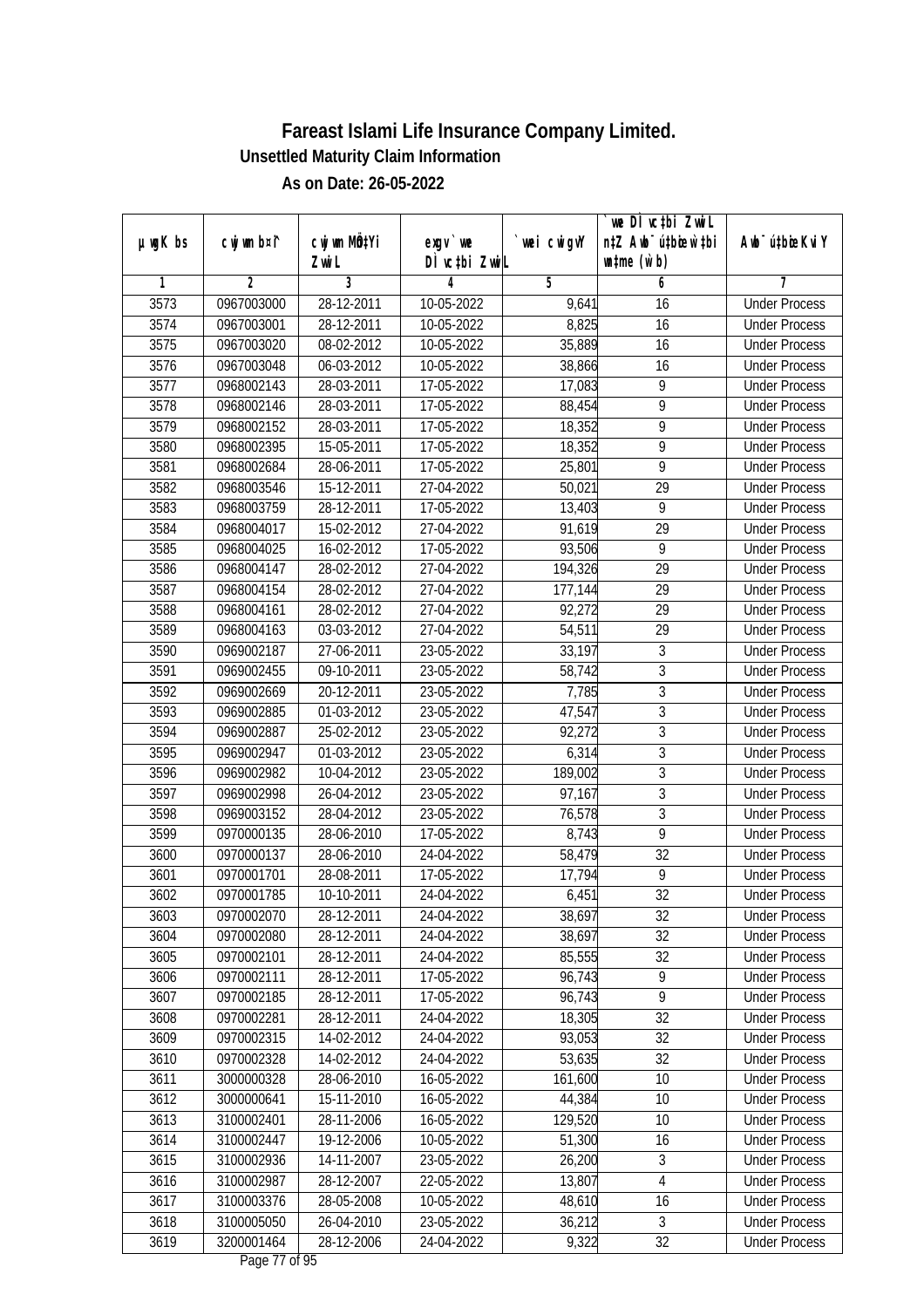| cwj wm MQtYi<br>cwj wm b¤i^<br>wei cwigvY<br>Awb <sup>-</sup> ú‡bioeKviY<br>$µ$ ug $K$ bs<br>$exqu$ we<br>DÌ vctbi ZwiL<br>$\n  untime\n  (u`b)\n$<br>Zwi L<br>3<br>$\overline{2}$<br>5<br>7<br>6<br>1<br>4<br>3620<br>3200004217<br>27-11-2008<br>27-04-2022<br><b>Under Process</b><br>62,788<br>29<br>23-05-2022<br>$\overline{3}$<br>3621<br>3300002445<br>27-12-2004<br>44,886<br><b>Under Process</b><br>3622<br>$\overline{29}$<br>3300006719<br>24-12-2006<br>27-04-2022<br>70,075<br><b>Under Process</b><br>3623<br>3300006786<br>28-12-2006<br>27-04-2022<br>8,001<br>29<br><b>Under Process</b><br>5,523<br>$\overline{29}$<br>3624<br>3300007701<br>18-06-2007<br>27-04-2022<br><b>Under Process</b><br>11,792<br>$\overline{3}$<br>3625<br>3300011039<br>28-06-2009<br>23-05-2022<br><b>Under Process</b><br>$\overline{17}$<br>3626<br>3300012137<br>28-12-2009<br>09-05-2022<br>45,462<br><b>Under Process</b><br>$\overline{3}$<br>3627<br>3300019774<br>28-02-2016<br>23-05-2022<br>69,266<br><b>Under Process</b><br>3628<br>17<br>3300019801<br>28-03-2016<br>09-05-2022<br>138,754<br><b>Under Process</b><br>3629<br>24-12-2009<br>$\boldsymbol{0}$<br>3400003101<br>26-05-2022<br>43,843<br><b>Under Process</b><br>3630<br>3400003181<br>24-12-2009<br>26-05-2022<br>1,620<br>0<br><b>Under Process</b><br>24,536<br>3631<br>24-12-2009<br>15<br>3400003194<br>11-05-2022<br><b>Under Process</b><br>3632<br>26-12-2009<br>26-05-2022<br>107,080<br>$\boldsymbol{0}$<br>3400003726<br><b>Under Process</b><br>3633<br>11-05-2022<br>15<br>3500006657<br>10-10-2010<br>48,480<br><b>Under Process</b><br>3634<br>15-12-2010<br>3500006892<br>26-05-2022<br>67,140<br>$\mathbf 0$<br><b>Under Process</b><br>3635<br>28<br>3700001506<br>24-02-2009<br>28-04-2022<br>5,460<br><b>Under Process</b><br>3636<br>8,100<br>28<br>3700002215<br>28-06-2009<br>28-04-2022<br><b>Under Process</b><br>3637<br>2,430<br>07-10-2009<br>16-05-2022<br>10<br>3700002451<br><b>Under Process</b><br>3638<br>32<br>4000004961<br>28-12-2015<br>24-04-2022<br>34,818<br><b>Under Process</b><br>3639<br>4000004995<br>28-12-2015<br>24-04-2022<br>20,000<br>32<br><b>Under Process</b><br>66<br>3640<br>20-03-2005<br>21-03-2022<br>40,262<br><b>Under Process</b><br>4100003575<br>3641<br>28-05-2005<br>11-05-2022<br>64,706<br>15<br>4100004036<br><b>Under Process</b><br>15<br>3642<br>4100006138<br>11-05-2022<br>40,504<br>28-06-2006<br><b>Under Process</b><br>3643<br>4100006282<br>28-06-2006<br>25-05-2022<br>5,901<br>$\mathbf{1}$<br><b>Under Process</b><br>$\sqrt{3}$<br>3644<br>28-12-2007<br>4100008468<br>23-05-2022<br>14,987<br><b>Under Process</b><br>8<br>3645<br>4200000062<br>28-08-2007<br>10,600<br>18-05-2022<br><b>Under Process</b><br>3646<br>4200004023<br>28-12-2010<br>18-05-2022<br>29,914<br>8<br><b>Under Process</b><br>3647<br>147,225<br>18<br>4300000965<br>28-01-2006<br>08-05-2022<br><b>Under Process</b><br>3648<br>4300002446<br>28-03-2007<br>26-05-2022<br>10,018<br>$\boldsymbol{0}$<br><b>Under Process</b><br>3649<br>3,131<br>28<br>4300002881<br>28-06-2007<br>28-04-2022<br><b>Under Process</b><br>3650<br>4300002942<br>28-07-2007<br>28-04-2022<br>4,534<br>28<br><b>Under Process</b><br>28-12-2007<br>23,313<br>3651<br>4300003451<br>26-05-2022<br>0<br><b>Under Process</b><br>196,350<br>28<br>3652<br>4300003485<br>28-12-2007<br>28-04-2022<br><b>Under Process</b><br>3653<br>155,900<br>28<br>4300004244<br>28-06-2008<br>28-04-2022<br><b>Under Process</b><br>3654<br>4300004779<br>28-12-2008<br>26-05-2022<br>106,900<br><b>Under Process</b><br>0<br>4300005025<br>28-01-2009<br>18,013<br>3655<br>08-05-2022<br>18<br><b>Under Process</b><br>4300006298<br>8,498<br>3656<br>27-04-2010<br>26-05-2022<br>$\pmb{0}$<br><b>Under Process</b><br>27-04-2010<br>9,050<br>0<br>3657<br>4300006299<br>26-05-2022<br><b>Under Process</b><br>$\boldsymbol{0}$<br>3658<br>4300006300<br>27-04-2010<br>26-05-2022<br>14,192<br><b>Under Process</b><br>29<br>3659<br>4400000132<br>28-12-2008<br>27-04-2022<br>60,329<br><b>Under Process</b><br>3660<br>4400000766<br>28-11-2009<br>25-05-2022<br><b>Under Process</b><br>4,400<br>1<br>4500005494<br>27-12-2009<br>24-04-2022<br>65,520<br>32<br>3661<br><b>Under Process</b><br>3662<br>27-12-2009<br>54,600<br>28<br>4500005597<br>28-04-2022<br><b>Under Process</b><br>52,240<br>10<br>3663<br>4500005834<br>27-12-2009<br>16-05-2022<br><b>Under Process</b><br>3664<br>11,591<br>28<br>4500006061<br>27-12-2009<br>28-04-2022<br><b>Under Process</b><br>4500007768<br>3665<br>12-05-2011<br>16-05-2022<br>75,825<br><b>Under Process</b><br>10<br>$\overline{32}$<br>4500011094<br>28-12-2015<br>69,230<br>3666<br>24-04-2022<br><b>Under Process</b> |  |  | we DÌ vc‡bi ZwiL                 |  |
|----------------------------------------------------------------------------------------------------------------------------------------------------------------------------------------------------------------------------------------------------------------------------------------------------------------------------------------------------------------------------------------------------------------------------------------------------------------------------------------------------------------------------------------------------------------------------------------------------------------------------------------------------------------------------------------------------------------------------------------------------------------------------------------------------------------------------------------------------------------------------------------------------------------------------------------------------------------------------------------------------------------------------------------------------------------------------------------------------------------------------------------------------------------------------------------------------------------------------------------------------------------------------------------------------------------------------------------------------------------------------------------------------------------------------------------------------------------------------------------------------------------------------------------------------------------------------------------------------------------------------------------------------------------------------------------------------------------------------------------------------------------------------------------------------------------------------------------------------------------------------------------------------------------------------------------------------------------------------------------------------------------------------------------------------------------------------------------------------------------------------------------------------------------------------------------------------------------------------------------------------------------------------------------------------------------------------------------------------------------------------------------------------------------------------------------------------------------------------------------------------------------------------------------------------------------------------------------------------------------------------------------------------------------------------------------------------------------------------------------------------------------------------------------------------------------------------------------------------------------------------------------------------------------------------------------------------------------------------------------------------------------------------------------------------------------------------------------------------------------------------------------------------------------------------------------------------------------------------------------------------------------------------------------------------------------------------------------------------------------------------------------------------------------------------------------------------------------------------------------------------------------------------------------------------------------------------------------------------------------------------------------------------------------------------------------------------------------------------------------------------------------------------------------------------------------------------------------------------------------------------------------------------------------------------------------------------------------------------------------------------------------------------------------------------------------------------------------------------------------------------------------------------------------------------------------------------------------------------------------------------------------------------------------------------------------------------------------------------------------------------------------------------------------------------------------------------------------------------------------------------------------------------------------------------------------------------------------------------------------------------------------------------------------------------------------------------------------------------------------------------------------------------------------|--|--|----------------------------------|--|
|                                                                                                                                                                                                                                                                                                                                                                                                                                                                                                                                                                                                                                                                                                                                                                                                                                                                                                                                                                                                                                                                                                                                                                                                                                                                                                                                                                                                                                                                                                                                                                                                                                                                                                                                                                                                                                                                                                                                                                                                                                                                                                                                                                                                                                                                                                                                                                                                                                                                                                                                                                                                                                                                                                                                                                                                                                                                                                                                                                                                                                                                                                                                                                                                                                                                                                                                                                                                                                                                                                                                                                                                                                                                                                                                                                                                                                                                                                                                                                                                                                                                                                                                                                                                                                                                                                                                                                                                                                                                                                                                                                                                                                                                                                                                                                                        |  |  | n‡Z Awb <sup>-</sup> ú‡bioar`‡bi |  |
|                                                                                                                                                                                                                                                                                                                                                                                                                                                                                                                                                                                                                                                                                                                                                                                                                                                                                                                                                                                                                                                                                                                                                                                                                                                                                                                                                                                                                                                                                                                                                                                                                                                                                                                                                                                                                                                                                                                                                                                                                                                                                                                                                                                                                                                                                                                                                                                                                                                                                                                                                                                                                                                                                                                                                                                                                                                                                                                                                                                                                                                                                                                                                                                                                                                                                                                                                                                                                                                                                                                                                                                                                                                                                                                                                                                                                                                                                                                                                                                                                                                                                                                                                                                                                                                                                                                                                                                                                                                                                                                                                                                                                                                                                                                                                                                        |  |  |                                  |  |
|                                                                                                                                                                                                                                                                                                                                                                                                                                                                                                                                                                                                                                                                                                                                                                                                                                                                                                                                                                                                                                                                                                                                                                                                                                                                                                                                                                                                                                                                                                                                                                                                                                                                                                                                                                                                                                                                                                                                                                                                                                                                                                                                                                                                                                                                                                                                                                                                                                                                                                                                                                                                                                                                                                                                                                                                                                                                                                                                                                                                                                                                                                                                                                                                                                                                                                                                                                                                                                                                                                                                                                                                                                                                                                                                                                                                                                                                                                                                                                                                                                                                                                                                                                                                                                                                                                                                                                                                                                                                                                                                                                                                                                                                                                                                                                                        |  |  |                                  |  |
|                                                                                                                                                                                                                                                                                                                                                                                                                                                                                                                                                                                                                                                                                                                                                                                                                                                                                                                                                                                                                                                                                                                                                                                                                                                                                                                                                                                                                                                                                                                                                                                                                                                                                                                                                                                                                                                                                                                                                                                                                                                                                                                                                                                                                                                                                                                                                                                                                                                                                                                                                                                                                                                                                                                                                                                                                                                                                                                                                                                                                                                                                                                                                                                                                                                                                                                                                                                                                                                                                                                                                                                                                                                                                                                                                                                                                                                                                                                                                                                                                                                                                                                                                                                                                                                                                                                                                                                                                                                                                                                                                                                                                                                                                                                                                                                        |  |  |                                  |  |
|                                                                                                                                                                                                                                                                                                                                                                                                                                                                                                                                                                                                                                                                                                                                                                                                                                                                                                                                                                                                                                                                                                                                                                                                                                                                                                                                                                                                                                                                                                                                                                                                                                                                                                                                                                                                                                                                                                                                                                                                                                                                                                                                                                                                                                                                                                                                                                                                                                                                                                                                                                                                                                                                                                                                                                                                                                                                                                                                                                                                                                                                                                                                                                                                                                                                                                                                                                                                                                                                                                                                                                                                                                                                                                                                                                                                                                                                                                                                                                                                                                                                                                                                                                                                                                                                                                                                                                                                                                                                                                                                                                                                                                                                                                                                                                                        |  |  |                                  |  |
|                                                                                                                                                                                                                                                                                                                                                                                                                                                                                                                                                                                                                                                                                                                                                                                                                                                                                                                                                                                                                                                                                                                                                                                                                                                                                                                                                                                                                                                                                                                                                                                                                                                                                                                                                                                                                                                                                                                                                                                                                                                                                                                                                                                                                                                                                                                                                                                                                                                                                                                                                                                                                                                                                                                                                                                                                                                                                                                                                                                                                                                                                                                                                                                                                                                                                                                                                                                                                                                                                                                                                                                                                                                                                                                                                                                                                                                                                                                                                                                                                                                                                                                                                                                                                                                                                                                                                                                                                                                                                                                                                                                                                                                                                                                                                                                        |  |  |                                  |  |
|                                                                                                                                                                                                                                                                                                                                                                                                                                                                                                                                                                                                                                                                                                                                                                                                                                                                                                                                                                                                                                                                                                                                                                                                                                                                                                                                                                                                                                                                                                                                                                                                                                                                                                                                                                                                                                                                                                                                                                                                                                                                                                                                                                                                                                                                                                                                                                                                                                                                                                                                                                                                                                                                                                                                                                                                                                                                                                                                                                                                                                                                                                                                                                                                                                                                                                                                                                                                                                                                                                                                                                                                                                                                                                                                                                                                                                                                                                                                                                                                                                                                                                                                                                                                                                                                                                                                                                                                                                                                                                                                                                                                                                                                                                                                                                                        |  |  |                                  |  |
|                                                                                                                                                                                                                                                                                                                                                                                                                                                                                                                                                                                                                                                                                                                                                                                                                                                                                                                                                                                                                                                                                                                                                                                                                                                                                                                                                                                                                                                                                                                                                                                                                                                                                                                                                                                                                                                                                                                                                                                                                                                                                                                                                                                                                                                                                                                                                                                                                                                                                                                                                                                                                                                                                                                                                                                                                                                                                                                                                                                                                                                                                                                                                                                                                                                                                                                                                                                                                                                                                                                                                                                                                                                                                                                                                                                                                                                                                                                                                                                                                                                                                                                                                                                                                                                                                                                                                                                                                                                                                                                                                                                                                                                                                                                                                                                        |  |  |                                  |  |
|                                                                                                                                                                                                                                                                                                                                                                                                                                                                                                                                                                                                                                                                                                                                                                                                                                                                                                                                                                                                                                                                                                                                                                                                                                                                                                                                                                                                                                                                                                                                                                                                                                                                                                                                                                                                                                                                                                                                                                                                                                                                                                                                                                                                                                                                                                                                                                                                                                                                                                                                                                                                                                                                                                                                                                                                                                                                                                                                                                                                                                                                                                                                                                                                                                                                                                                                                                                                                                                                                                                                                                                                                                                                                                                                                                                                                                                                                                                                                                                                                                                                                                                                                                                                                                                                                                                                                                                                                                                                                                                                                                                                                                                                                                                                                                                        |  |  |                                  |  |
|                                                                                                                                                                                                                                                                                                                                                                                                                                                                                                                                                                                                                                                                                                                                                                                                                                                                                                                                                                                                                                                                                                                                                                                                                                                                                                                                                                                                                                                                                                                                                                                                                                                                                                                                                                                                                                                                                                                                                                                                                                                                                                                                                                                                                                                                                                                                                                                                                                                                                                                                                                                                                                                                                                                                                                                                                                                                                                                                                                                                                                                                                                                                                                                                                                                                                                                                                                                                                                                                                                                                                                                                                                                                                                                                                                                                                                                                                                                                                                                                                                                                                                                                                                                                                                                                                                                                                                                                                                                                                                                                                                                                                                                                                                                                                                                        |  |  |                                  |  |
|                                                                                                                                                                                                                                                                                                                                                                                                                                                                                                                                                                                                                                                                                                                                                                                                                                                                                                                                                                                                                                                                                                                                                                                                                                                                                                                                                                                                                                                                                                                                                                                                                                                                                                                                                                                                                                                                                                                                                                                                                                                                                                                                                                                                                                                                                                                                                                                                                                                                                                                                                                                                                                                                                                                                                                                                                                                                                                                                                                                                                                                                                                                                                                                                                                                                                                                                                                                                                                                                                                                                                                                                                                                                                                                                                                                                                                                                                                                                                                                                                                                                                                                                                                                                                                                                                                                                                                                                                                                                                                                                                                                                                                                                                                                                                                                        |  |  |                                  |  |
|                                                                                                                                                                                                                                                                                                                                                                                                                                                                                                                                                                                                                                                                                                                                                                                                                                                                                                                                                                                                                                                                                                                                                                                                                                                                                                                                                                                                                                                                                                                                                                                                                                                                                                                                                                                                                                                                                                                                                                                                                                                                                                                                                                                                                                                                                                                                                                                                                                                                                                                                                                                                                                                                                                                                                                                                                                                                                                                                                                                                                                                                                                                                                                                                                                                                                                                                                                                                                                                                                                                                                                                                                                                                                                                                                                                                                                                                                                                                                                                                                                                                                                                                                                                                                                                                                                                                                                                                                                                                                                                                                                                                                                                                                                                                                                                        |  |  |                                  |  |
|                                                                                                                                                                                                                                                                                                                                                                                                                                                                                                                                                                                                                                                                                                                                                                                                                                                                                                                                                                                                                                                                                                                                                                                                                                                                                                                                                                                                                                                                                                                                                                                                                                                                                                                                                                                                                                                                                                                                                                                                                                                                                                                                                                                                                                                                                                                                                                                                                                                                                                                                                                                                                                                                                                                                                                                                                                                                                                                                                                                                                                                                                                                                                                                                                                                                                                                                                                                                                                                                                                                                                                                                                                                                                                                                                                                                                                                                                                                                                                                                                                                                                                                                                                                                                                                                                                                                                                                                                                                                                                                                                                                                                                                                                                                                                                                        |  |  |                                  |  |
|                                                                                                                                                                                                                                                                                                                                                                                                                                                                                                                                                                                                                                                                                                                                                                                                                                                                                                                                                                                                                                                                                                                                                                                                                                                                                                                                                                                                                                                                                                                                                                                                                                                                                                                                                                                                                                                                                                                                                                                                                                                                                                                                                                                                                                                                                                                                                                                                                                                                                                                                                                                                                                                                                                                                                                                                                                                                                                                                                                                                                                                                                                                                                                                                                                                                                                                                                                                                                                                                                                                                                                                                                                                                                                                                                                                                                                                                                                                                                                                                                                                                                                                                                                                                                                                                                                                                                                                                                                                                                                                                                                                                                                                                                                                                                                                        |  |  |                                  |  |
|                                                                                                                                                                                                                                                                                                                                                                                                                                                                                                                                                                                                                                                                                                                                                                                                                                                                                                                                                                                                                                                                                                                                                                                                                                                                                                                                                                                                                                                                                                                                                                                                                                                                                                                                                                                                                                                                                                                                                                                                                                                                                                                                                                                                                                                                                                                                                                                                                                                                                                                                                                                                                                                                                                                                                                                                                                                                                                                                                                                                                                                                                                                                                                                                                                                                                                                                                                                                                                                                                                                                                                                                                                                                                                                                                                                                                                                                                                                                                                                                                                                                                                                                                                                                                                                                                                                                                                                                                                                                                                                                                                                                                                                                                                                                                                                        |  |  |                                  |  |
|                                                                                                                                                                                                                                                                                                                                                                                                                                                                                                                                                                                                                                                                                                                                                                                                                                                                                                                                                                                                                                                                                                                                                                                                                                                                                                                                                                                                                                                                                                                                                                                                                                                                                                                                                                                                                                                                                                                                                                                                                                                                                                                                                                                                                                                                                                                                                                                                                                                                                                                                                                                                                                                                                                                                                                                                                                                                                                                                                                                                                                                                                                                                                                                                                                                                                                                                                                                                                                                                                                                                                                                                                                                                                                                                                                                                                                                                                                                                                                                                                                                                                                                                                                                                                                                                                                                                                                                                                                                                                                                                                                                                                                                                                                                                                                                        |  |  |                                  |  |
|                                                                                                                                                                                                                                                                                                                                                                                                                                                                                                                                                                                                                                                                                                                                                                                                                                                                                                                                                                                                                                                                                                                                                                                                                                                                                                                                                                                                                                                                                                                                                                                                                                                                                                                                                                                                                                                                                                                                                                                                                                                                                                                                                                                                                                                                                                                                                                                                                                                                                                                                                                                                                                                                                                                                                                                                                                                                                                                                                                                                                                                                                                                                                                                                                                                                                                                                                                                                                                                                                                                                                                                                                                                                                                                                                                                                                                                                                                                                                                                                                                                                                                                                                                                                                                                                                                                                                                                                                                                                                                                                                                                                                                                                                                                                                                                        |  |  |                                  |  |
|                                                                                                                                                                                                                                                                                                                                                                                                                                                                                                                                                                                                                                                                                                                                                                                                                                                                                                                                                                                                                                                                                                                                                                                                                                                                                                                                                                                                                                                                                                                                                                                                                                                                                                                                                                                                                                                                                                                                                                                                                                                                                                                                                                                                                                                                                                                                                                                                                                                                                                                                                                                                                                                                                                                                                                                                                                                                                                                                                                                                                                                                                                                                                                                                                                                                                                                                                                                                                                                                                                                                                                                                                                                                                                                                                                                                                                                                                                                                                                                                                                                                                                                                                                                                                                                                                                                                                                                                                                                                                                                                                                                                                                                                                                                                                                                        |  |  |                                  |  |
|                                                                                                                                                                                                                                                                                                                                                                                                                                                                                                                                                                                                                                                                                                                                                                                                                                                                                                                                                                                                                                                                                                                                                                                                                                                                                                                                                                                                                                                                                                                                                                                                                                                                                                                                                                                                                                                                                                                                                                                                                                                                                                                                                                                                                                                                                                                                                                                                                                                                                                                                                                                                                                                                                                                                                                                                                                                                                                                                                                                                                                                                                                                                                                                                                                                                                                                                                                                                                                                                                                                                                                                                                                                                                                                                                                                                                                                                                                                                                                                                                                                                                                                                                                                                                                                                                                                                                                                                                                                                                                                                                                                                                                                                                                                                                                                        |  |  |                                  |  |
|                                                                                                                                                                                                                                                                                                                                                                                                                                                                                                                                                                                                                                                                                                                                                                                                                                                                                                                                                                                                                                                                                                                                                                                                                                                                                                                                                                                                                                                                                                                                                                                                                                                                                                                                                                                                                                                                                                                                                                                                                                                                                                                                                                                                                                                                                                                                                                                                                                                                                                                                                                                                                                                                                                                                                                                                                                                                                                                                                                                                                                                                                                                                                                                                                                                                                                                                                                                                                                                                                                                                                                                                                                                                                                                                                                                                                                                                                                                                                                                                                                                                                                                                                                                                                                                                                                                                                                                                                                                                                                                                                                                                                                                                                                                                                                                        |  |  |                                  |  |
|                                                                                                                                                                                                                                                                                                                                                                                                                                                                                                                                                                                                                                                                                                                                                                                                                                                                                                                                                                                                                                                                                                                                                                                                                                                                                                                                                                                                                                                                                                                                                                                                                                                                                                                                                                                                                                                                                                                                                                                                                                                                                                                                                                                                                                                                                                                                                                                                                                                                                                                                                                                                                                                                                                                                                                                                                                                                                                                                                                                                                                                                                                                                                                                                                                                                                                                                                                                                                                                                                                                                                                                                                                                                                                                                                                                                                                                                                                                                                                                                                                                                                                                                                                                                                                                                                                                                                                                                                                                                                                                                                                                                                                                                                                                                                                                        |  |  |                                  |  |
|                                                                                                                                                                                                                                                                                                                                                                                                                                                                                                                                                                                                                                                                                                                                                                                                                                                                                                                                                                                                                                                                                                                                                                                                                                                                                                                                                                                                                                                                                                                                                                                                                                                                                                                                                                                                                                                                                                                                                                                                                                                                                                                                                                                                                                                                                                                                                                                                                                                                                                                                                                                                                                                                                                                                                                                                                                                                                                                                                                                                                                                                                                                                                                                                                                                                                                                                                                                                                                                                                                                                                                                                                                                                                                                                                                                                                                                                                                                                                                                                                                                                                                                                                                                                                                                                                                                                                                                                                                                                                                                                                                                                                                                                                                                                                                                        |  |  |                                  |  |
|                                                                                                                                                                                                                                                                                                                                                                                                                                                                                                                                                                                                                                                                                                                                                                                                                                                                                                                                                                                                                                                                                                                                                                                                                                                                                                                                                                                                                                                                                                                                                                                                                                                                                                                                                                                                                                                                                                                                                                                                                                                                                                                                                                                                                                                                                                                                                                                                                                                                                                                                                                                                                                                                                                                                                                                                                                                                                                                                                                                                                                                                                                                                                                                                                                                                                                                                                                                                                                                                                                                                                                                                                                                                                                                                                                                                                                                                                                                                                                                                                                                                                                                                                                                                                                                                                                                                                                                                                                                                                                                                                                                                                                                                                                                                                                                        |  |  |                                  |  |
|                                                                                                                                                                                                                                                                                                                                                                                                                                                                                                                                                                                                                                                                                                                                                                                                                                                                                                                                                                                                                                                                                                                                                                                                                                                                                                                                                                                                                                                                                                                                                                                                                                                                                                                                                                                                                                                                                                                                                                                                                                                                                                                                                                                                                                                                                                                                                                                                                                                                                                                                                                                                                                                                                                                                                                                                                                                                                                                                                                                                                                                                                                                                                                                                                                                                                                                                                                                                                                                                                                                                                                                                                                                                                                                                                                                                                                                                                                                                                                                                                                                                                                                                                                                                                                                                                                                                                                                                                                                                                                                                                                                                                                                                                                                                                                                        |  |  |                                  |  |
|                                                                                                                                                                                                                                                                                                                                                                                                                                                                                                                                                                                                                                                                                                                                                                                                                                                                                                                                                                                                                                                                                                                                                                                                                                                                                                                                                                                                                                                                                                                                                                                                                                                                                                                                                                                                                                                                                                                                                                                                                                                                                                                                                                                                                                                                                                                                                                                                                                                                                                                                                                                                                                                                                                                                                                                                                                                                                                                                                                                                                                                                                                                                                                                                                                                                                                                                                                                                                                                                                                                                                                                                                                                                                                                                                                                                                                                                                                                                                                                                                                                                                                                                                                                                                                                                                                                                                                                                                                                                                                                                                                                                                                                                                                                                                                                        |  |  |                                  |  |
|                                                                                                                                                                                                                                                                                                                                                                                                                                                                                                                                                                                                                                                                                                                                                                                                                                                                                                                                                                                                                                                                                                                                                                                                                                                                                                                                                                                                                                                                                                                                                                                                                                                                                                                                                                                                                                                                                                                                                                                                                                                                                                                                                                                                                                                                                                                                                                                                                                                                                                                                                                                                                                                                                                                                                                                                                                                                                                                                                                                                                                                                                                                                                                                                                                                                                                                                                                                                                                                                                                                                                                                                                                                                                                                                                                                                                                                                                                                                                                                                                                                                                                                                                                                                                                                                                                                                                                                                                                                                                                                                                                                                                                                                                                                                                                                        |  |  |                                  |  |
|                                                                                                                                                                                                                                                                                                                                                                                                                                                                                                                                                                                                                                                                                                                                                                                                                                                                                                                                                                                                                                                                                                                                                                                                                                                                                                                                                                                                                                                                                                                                                                                                                                                                                                                                                                                                                                                                                                                                                                                                                                                                                                                                                                                                                                                                                                                                                                                                                                                                                                                                                                                                                                                                                                                                                                                                                                                                                                                                                                                                                                                                                                                                                                                                                                                                                                                                                                                                                                                                                                                                                                                                                                                                                                                                                                                                                                                                                                                                                                                                                                                                                                                                                                                                                                                                                                                                                                                                                                                                                                                                                                                                                                                                                                                                                                                        |  |  |                                  |  |
|                                                                                                                                                                                                                                                                                                                                                                                                                                                                                                                                                                                                                                                                                                                                                                                                                                                                                                                                                                                                                                                                                                                                                                                                                                                                                                                                                                                                                                                                                                                                                                                                                                                                                                                                                                                                                                                                                                                                                                                                                                                                                                                                                                                                                                                                                                                                                                                                                                                                                                                                                                                                                                                                                                                                                                                                                                                                                                                                                                                                                                                                                                                                                                                                                                                                                                                                                                                                                                                                                                                                                                                                                                                                                                                                                                                                                                                                                                                                                                                                                                                                                                                                                                                                                                                                                                                                                                                                                                                                                                                                                                                                                                                                                                                                                                                        |  |  |                                  |  |
|                                                                                                                                                                                                                                                                                                                                                                                                                                                                                                                                                                                                                                                                                                                                                                                                                                                                                                                                                                                                                                                                                                                                                                                                                                                                                                                                                                                                                                                                                                                                                                                                                                                                                                                                                                                                                                                                                                                                                                                                                                                                                                                                                                                                                                                                                                                                                                                                                                                                                                                                                                                                                                                                                                                                                                                                                                                                                                                                                                                                                                                                                                                                                                                                                                                                                                                                                                                                                                                                                                                                                                                                                                                                                                                                                                                                                                                                                                                                                                                                                                                                                                                                                                                                                                                                                                                                                                                                                                                                                                                                                                                                                                                                                                                                                                                        |  |  |                                  |  |
|                                                                                                                                                                                                                                                                                                                                                                                                                                                                                                                                                                                                                                                                                                                                                                                                                                                                                                                                                                                                                                                                                                                                                                                                                                                                                                                                                                                                                                                                                                                                                                                                                                                                                                                                                                                                                                                                                                                                                                                                                                                                                                                                                                                                                                                                                                                                                                                                                                                                                                                                                                                                                                                                                                                                                                                                                                                                                                                                                                                                                                                                                                                                                                                                                                                                                                                                                                                                                                                                                                                                                                                                                                                                                                                                                                                                                                                                                                                                                                                                                                                                                                                                                                                                                                                                                                                                                                                                                                                                                                                                                                                                                                                                                                                                                                                        |  |  |                                  |  |
|                                                                                                                                                                                                                                                                                                                                                                                                                                                                                                                                                                                                                                                                                                                                                                                                                                                                                                                                                                                                                                                                                                                                                                                                                                                                                                                                                                                                                                                                                                                                                                                                                                                                                                                                                                                                                                                                                                                                                                                                                                                                                                                                                                                                                                                                                                                                                                                                                                                                                                                                                                                                                                                                                                                                                                                                                                                                                                                                                                                                                                                                                                                                                                                                                                                                                                                                                                                                                                                                                                                                                                                                                                                                                                                                                                                                                                                                                                                                                                                                                                                                                                                                                                                                                                                                                                                                                                                                                                                                                                                                                                                                                                                                                                                                                                                        |  |  |                                  |  |
|                                                                                                                                                                                                                                                                                                                                                                                                                                                                                                                                                                                                                                                                                                                                                                                                                                                                                                                                                                                                                                                                                                                                                                                                                                                                                                                                                                                                                                                                                                                                                                                                                                                                                                                                                                                                                                                                                                                                                                                                                                                                                                                                                                                                                                                                                                                                                                                                                                                                                                                                                                                                                                                                                                                                                                                                                                                                                                                                                                                                                                                                                                                                                                                                                                                                                                                                                                                                                                                                                                                                                                                                                                                                                                                                                                                                                                                                                                                                                                                                                                                                                                                                                                                                                                                                                                                                                                                                                                                                                                                                                                                                                                                                                                                                                                                        |  |  |                                  |  |
|                                                                                                                                                                                                                                                                                                                                                                                                                                                                                                                                                                                                                                                                                                                                                                                                                                                                                                                                                                                                                                                                                                                                                                                                                                                                                                                                                                                                                                                                                                                                                                                                                                                                                                                                                                                                                                                                                                                                                                                                                                                                                                                                                                                                                                                                                                                                                                                                                                                                                                                                                                                                                                                                                                                                                                                                                                                                                                                                                                                                                                                                                                                                                                                                                                                                                                                                                                                                                                                                                                                                                                                                                                                                                                                                                                                                                                                                                                                                                                                                                                                                                                                                                                                                                                                                                                                                                                                                                                                                                                                                                                                                                                                                                                                                                                                        |  |  |                                  |  |
|                                                                                                                                                                                                                                                                                                                                                                                                                                                                                                                                                                                                                                                                                                                                                                                                                                                                                                                                                                                                                                                                                                                                                                                                                                                                                                                                                                                                                                                                                                                                                                                                                                                                                                                                                                                                                                                                                                                                                                                                                                                                                                                                                                                                                                                                                                                                                                                                                                                                                                                                                                                                                                                                                                                                                                                                                                                                                                                                                                                                                                                                                                                                                                                                                                                                                                                                                                                                                                                                                                                                                                                                                                                                                                                                                                                                                                                                                                                                                                                                                                                                                                                                                                                                                                                                                                                                                                                                                                                                                                                                                                                                                                                                                                                                                                                        |  |  |                                  |  |
|                                                                                                                                                                                                                                                                                                                                                                                                                                                                                                                                                                                                                                                                                                                                                                                                                                                                                                                                                                                                                                                                                                                                                                                                                                                                                                                                                                                                                                                                                                                                                                                                                                                                                                                                                                                                                                                                                                                                                                                                                                                                                                                                                                                                                                                                                                                                                                                                                                                                                                                                                                                                                                                                                                                                                                                                                                                                                                                                                                                                                                                                                                                                                                                                                                                                                                                                                                                                                                                                                                                                                                                                                                                                                                                                                                                                                                                                                                                                                                                                                                                                                                                                                                                                                                                                                                                                                                                                                                                                                                                                                                                                                                                                                                                                                                                        |  |  |                                  |  |
|                                                                                                                                                                                                                                                                                                                                                                                                                                                                                                                                                                                                                                                                                                                                                                                                                                                                                                                                                                                                                                                                                                                                                                                                                                                                                                                                                                                                                                                                                                                                                                                                                                                                                                                                                                                                                                                                                                                                                                                                                                                                                                                                                                                                                                                                                                                                                                                                                                                                                                                                                                                                                                                                                                                                                                                                                                                                                                                                                                                                                                                                                                                                                                                                                                                                                                                                                                                                                                                                                                                                                                                                                                                                                                                                                                                                                                                                                                                                                                                                                                                                                                                                                                                                                                                                                                                                                                                                                                                                                                                                                                                                                                                                                                                                                                                        |  |  |                                  |  |
|                                                                                                                                                                                                                                                                                                                                                                                                                                                                                                                                                                                                                                                                                                                                                                                                                                                                                                                                                                                                                                                                                                                                                                                                                                                                                                                                                                                                                                                                                                                                                                                                                                                                                                                                                                                                                                                                                                                                                                                                                                                                                                                                                                                                                                                                                                                                                                                                                                                                                                                                                                                                                                                                                                                                                                                                                                                                                                                                                                                                                                                                                                                                                                                                                                                                                                                                                                                                                                                                                                                                                                                                                                                                                                                                                                                                                                                                                                                                                                                                                                                                                                                                                                                                                                                                                                                                                                                                                                                                                                                                                                                                                                                                                                                                                                                        |  |  |                                  |  |
|                                                                                                                                                                                                                                                                                                                                                                                                                                                                                                                                                                                                                                                                                                                                                                                                                                                                                                                                                                                                                                                                                                                                                                                                                                                                                                                                                                                                                                                                                                                                                                                                                                                                                                                                                                                                                                                                                                                                                                                                                                                                                                                                                                                                                                                                                                                                                                                                                                                                                                                                                                                                                                                                                                                                                                                                                                                                                                                                                                                                                                                                                                                                                                                                                                                                                                                                                                                                                                                                                                                                                                                                                                                                                                                                                                                                                                                                                                                                                                                                                                                                                                                                                                                                                                                                                                                                                                                                                                                                                                                                                                                                                                                                                                                                                                                        |  |  |                                  |  |
|                                                                                                                                                                                                                                                                                                                                                                                                                                                                                                                                                                                                                                                                                                                                                                                                                                                                                                                                                                                                                                                                                                                                                                                                                                                                                                                                                                                                                                                                                                                                                                                                                                                                                                                                                                                                                                                                                                                                                                                                                                                                                                                                                                                                                                                                                                                                                                                                                                                                                                                                                                                                                                                                                                                                                                                                                                                                                                                                                                                                                                                                                                                                                                                                                                                                                                                                                                                                                                                                                                                                                                                                                                                                                                                                                                                                                                                                                                                                                                                                                                                                                                                                                                                                                                                                                                                                                                                                                                                                                                                                                                                                                                                                                                                                                                                        |  |  |                                  |  |
|                                                                                                                                                                                                                                                                                                                                                                                                                                                                                                                                                                                                                                                                                                                                                                                                                                                                                                                                                                                                                                                                                                                                                                                                                                                                                                                                                                                                                                                                                                                                                                                                                                                                                                                                                                                                                                                                                                                                                                                                                                                                                                                                                                                                                                                                                                                                                                                                                                                                                                                                                                                                                                                                                                                                                                                                                                                                                                                                                                                                                                                                                                                                                                                                                                                                                                                                                                                                                                                                                                                                                                                                                                                                                                                                                                                                                                                                                                                                                                                                                                                                                                                                                                                                                                                                                                                                                                                                                                                                                                                                                                                                                                                                                                                                                                                        |  |  |                                  |  |
|                                                                                                                                                                                                                                                                                                                                                                                                                                                                                                                                                                                                                                                                                                                                                                                                                                                                                                                                                                                                                                                                                                                                                                                                                                                                                                                                                                                                                                                                                                                                                                                                                                                                                                                                                                                                                                                                                                                                                                                                                                                                                                                                                                                                                                                                                                                                                                                                                                                                                                                                                                                                                                                                                                                                                                                                                                                                                                                                                                                                                                                                                                                                                                                                                                                                                                                                                                                                                                                                                                                                                                                                                                                                                                                                                                                                                                                                                                                                                                                                                                                                                                                                                                                                                                                                                                                                                                                                                                                                                                                                                                                                                                                                                                                                                                                        |  |  |                                  |  |
|                                                                                                                                                                                                                                                                                                                                                                                                                                                                                                                                                                                                                                                                                                                                                                                                                                                                                                                                                                                                                                                                                                                                                                                                                                                                                                                                                                                                                                                                                                                                                                                                                                                                                                                                                                                                                                                                                                                                                                                                                                                                                                                                                                                                                                                                                                                                                                                                                                                                                                                                                                                                                                                                                                                                                                                                                                                                                                                                                                                                                                                                                                                                                                                                                                                                                                                                                                                                                                                                                                                                                                                                                                                                                                                                                                                                                                                                                                                                                                                                                                                                                                                                                                                                                                                                                                                                                                                                                                                                                                                                                                                                                                                                                                                                                                                        |  |  |                                  |  |
|                                                                                                                                                                                                                                                                                                                                                                                                                                                                                                                                                                                                                                                                                                                                                                                                                                                                                                                                                                                                                                                                                                                                                                                                                                                                                                                                                                                                                                                                                                                                                                                                                                                                                                                                                                                                                                                                                                                                                                                                                                                                                                                                                                                                                                                                                                                                                                                                                                                                                                                                                                                                                                                                                                                                                                                                                                                                                                                                                                                                                                                                                                                                                                                                                                                                                                                                                                                                                                                                                                                                                                                                                                                                                                                                                                                                                                                                                                                                                                                                                                                                                                                                                                                                                                                                                                                                                                                                                                                                                                                                                                                                                                                                                                                                                                                        |  |  |                                  |  |
|                                                                                                                                                                                                                                                                                                                                                                                                                                                                                                                                                                                                                                                                                                                                                                                                                                                                                                                                                                                                                                                                                                                                                                                                                                                                                                                                                                                                                                                                                                                                                                                                                                                                                                                                                                                                                                                                                                                                                                                                                                                                                                                                                                                                                                                                                                                                                                                                                                                                                                                                                                                                                                                                                                                                                                                                                                                                                                                                                                                                                                                                                                                                                                                                                                                                                                                                                                                                                                                                                                                                                                                                                                                                                                                                                                                                                                                                                                                                                                                                                                                                                                                                                                                                                                                                                                                                                                                                                                                                                                                                                                                                                                                                                                                                                                                        |  |  |                                  |  |
|                                                                                                                                                                                                                                                                                                                                                                                                                                                                                                                                                                                                                                                                                                                                                                                                                                                                                                                                                                                                                                                                                                                                                                                                                                                                                                                                                                                                                                                                                                                                                                                                                                                                                                                                                                                                                                                                                                                                                                                                                                                                                                                                                                                                                                                                                                                                                                                                                                                                                                                                                                                                                                                                                                                                                                                                                                                                                                                                                                                                                                                                                                                                                                                                                                                                                                                                                                                                                                                                                                                                                                                                                                                                                                                                                                                                                                                                                                                                                                                                                                                                                                                                                                                                                                                                                                                                                                                                                                                                                                                                                                                                                                                                                                                                                                                        |  |  |                                  |  |
|                                                                                                                                                                                                                                                                                                                                                                                                                                                                                                                                                                                                                                                                                                                                                                                                                                                                                                                                                                                                                                                                                                                                                                                                                                                                                                                                                                                                                                                                                                                                                                                                                                                                                                                                                                                                                                                                                                                                                                                                                                                                                                                                                                                                                                                                                                                                                                                                                                                                                                                                                                                                                                                                                                                                                                                                                                                                                                                                                                                                                                                                                                                                                                                                                                                                                                                                                                                                                                                                                                                                                                                                                                                                                                                                                                                                                                                                                                                                                                                                                                                                                                                                                                                                                                                                                                                                                                                                                                                                                                                                                                                                                                                                                                                                                                                        |  |  |                                  |  |
|                                                                                                                                                                                                                                                                                                                                                                                                                                                                                                                                                                                                                                                                                                                                                                                                                                                                                                                                                                                                                                                                                                                                                                                                                                                                                                                                                                                                                                                                                                                                                                                                                                                                                                                                                                                                                                                                                                                                                                                                                                                                                                                                                                                                                                                                                                                                                                                                                                                                                                                                                                                                                                                                                                                                                                                                                                                                                                                                                                                                                                                                                                                                                                                                                                                                                                                                                                                                                                                                                                                                                                                                                                                                                                                                                                                                                                                                                                                                                                                                                                                                                                                                                                                                                                                                                                                                                                                                                                                                                                                                                                                                                                                                                                                                                                                        |  |  |                                  |  |
|                                                                                                                                                                                                                                                                                                                                                                                                                                                                                                                                                                                                                                                                                                                                                                                                                                                                                                                                                                                                                                                                                                                                                                                                                                                                                                                                                                                                                                                                                                                                                                                                                                                                                                                                                                                                                                                                                                                                                                                                                                                                                                                                                                                                                                                                                                                                                                                                                                                                                                                                                                                                                                                                                                                                                                                                                                                                                                                                                                                                                                                                                                                                                                                                                                                                                                                                                                                                                                                                                                                                                                                                                                                                                                                                                                                                                                                                                                                                                                                                                                                                                                                                                                                                                                                                                                                                                                                                                                                                                                                                                                                                                                                                                                                                                                                        |  |  |                                  |  |
|                                                                                                                                                                                                                                                                                                                                                                                                                                                                                                                                                                                                                                                                                                                                                                                                                                                                                                                                                                                                                                                                                                                                                                                                                                                                                                                                                                                                                                                                                                                                                                                                                                                                                                                                                                                                                                                                                                                                                                                                                                                                                                                                                                                                                                                                                                                                                                                                                                                                                                                                                                                                                                                                                                                                                                                                                                                                                                                                                                                                                                                                                                                                                                                                                                                                                                                                                                                                                                                                                                                                                                                                                                                                                                                                                                                                                                                                                                                                                                                                                                                                                                                                                                                                                                                                                                                                                                                                                                                                                                                                                                                                                                                                                                                                                                                        |  |  |                                  |  |
|                                                                                                                                                                                                                                                                                                                                                                                                                                                                                                                                                                                                                                                                                                                                                                                                                                                                                                                                                                                                                                                                                                                                                                                                                                                                                                                                                                                                                                                                                                                                                                                                                                                                                                                                                                                                                                                                                                                                                                                                                                                                                                                                                                                                                                                                                                                                                                                                                                                                                                                                                                                                                                                                                                                                                                                                                                                                                                                                                                                                                                                                                                                                                                                                                                                                                                                                                                                                                                                                                                                                                                                                                                                                                                                                                                                                                                                                                                                                                                                                                                                                                                                                                                                                                                                                                                                                                                                                                                                                                                                                                                                                                                                                                                                                                                                        |  |  |                                  |  |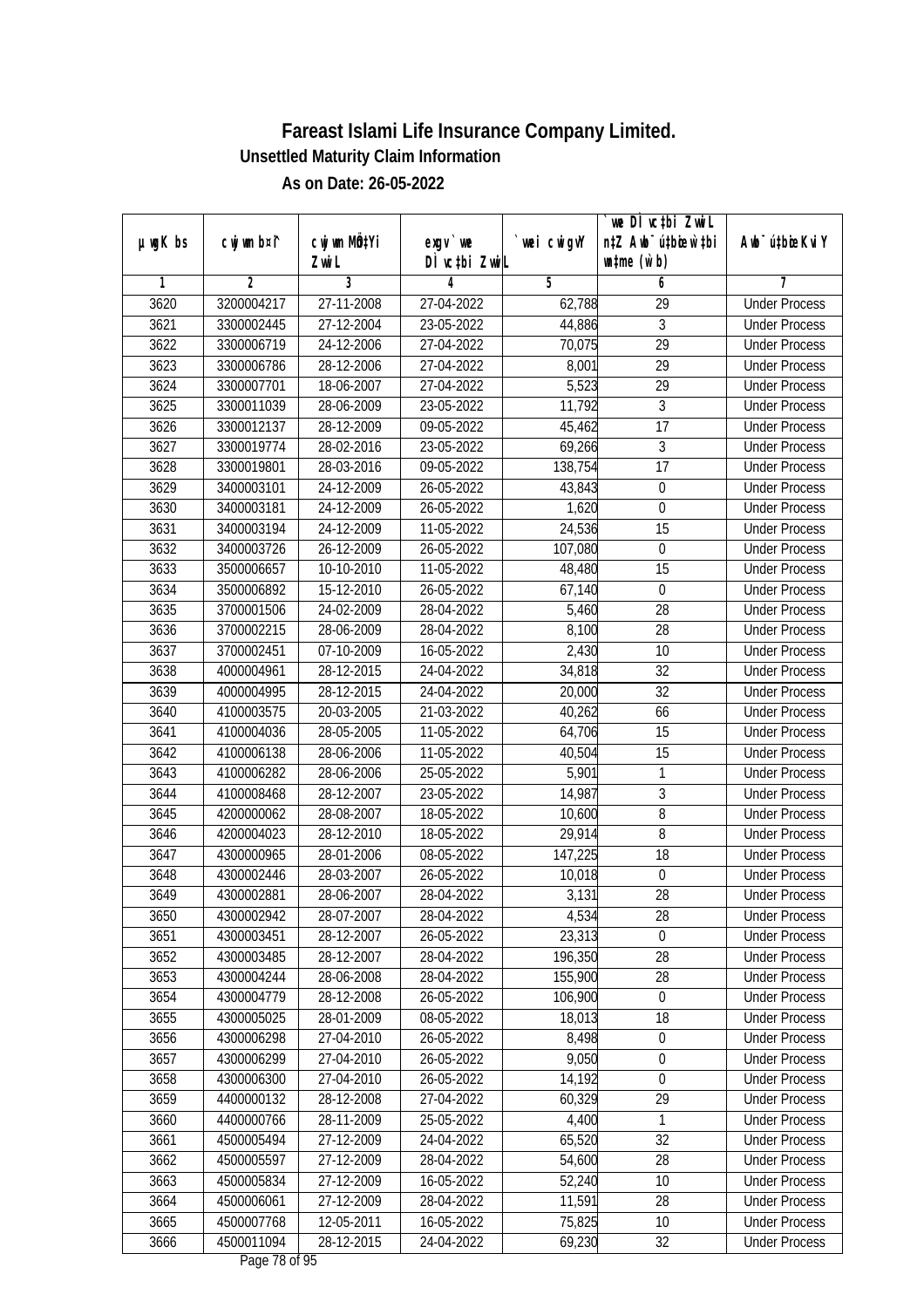|               |                |                       |                            |            | we DI vctbi ZwiL                                            |                             |
|---------------|----------------|-----------------------|----------------------------|------------|-------------------------------------------------------------|-----------------------------|
| $µ$ ug $K$ bs | cwj wm b¤i^    | cwj wm MQtYi<br>Zwi L | $exgV$ we<br>DÌ vctbi ZwiL | wei cwigvY | n‡Z Awb <sup>-</sup> ú‡bioen`‡bi<br>$\n  untime\n  (u`b)\n$ | Awb <sup>-</sup> ú‡bioeKviY |
| 1             | $\overline{2}$ | 3                     | 4                          | 5          | 6                                                           | 7                           |
| 3667          | 4500011185     | 28-12-2015            | 12-05-2022                 | 69,400     | 14                                                          | <b>Under Process</b>        |
| 3668          | 4600019437     | 23-10-2010            | 25-05-2022                 | 10,860     | 1                                                           | <b>Under Process</b>        |
| 3669          | 4600022958     | 27-04-2016            | 17-05-2022                 | 137,230    | $\overline{9}$                                              | <b>Under Process</b>        |
| 3670          | 4700002050     | 23-08-2010            | 17-05-2022                 | 21,920     | 9                                                           | <b>Under Process</b>        |
| 3671          | 4700006654     | 17-04-2016            | 17-05-2022                 | 140,000    | $\overline{9}$                                              | <b>Under Process</b>        |
| 3672          | 4800000786     | 27-12-2009            | 08-05-2022                 | 36,300     | $\overline{18}$                                             | <b>Under Process</b>        |
| 3673          | 4800000987     | 27-12-2009            | 26-04-2022                 | 35,760     | 30                                                          | <b>Under Process</b>        |
| 3674          | 4800000997     | 27-12-2009            | 26-04-2022                 | 35,760     | 30                                                          | <b>Under Process</b>        |
| 3675          | 4800000998     | 27-12-2009            | 26-04-2022                 | 35,760     | 30                                                          | <b>Under Process</b>        |
| 3676          | 4800001005     | 27-12-2009            | 26-04-2022                 | 109,200    | 30                                                          | <b>Under Process</b>        |
| 3677          | 4800001022     | 28-12-2009            | 16-05-2022                 | 32,771     | $\overline{10}$                                             | <b>Under Process</b>        |
| 3678          | 4800001123     | 28-12-2009            | 08-05-2022                 | 85,160     | 18                                                          | <b>Under Process</b>        |
| 3679          | 4800001370     | 28-03-2010            | 16-05-2022                 | 62,922     | 10                                                          | <b>Under Process</b>        |
| 3680          | 4800005819     | 19-06-2016            | 08-05-2022                 | 39,031     | 18                                                          | <b>Under Process</b>        |
| 3681          | 4800006574     | 28-03-2017            | 16-05-2022                 | 88,053     | 10                                                          | <b>Under Process</b>        |
| 3682          | 4900000362     | 28-06-2009            | 23-05-2022                 | 13,878     | $\mathfrak z$                                               | <b>Under Process</b>        |
| 3683          | 4900003820     | 28-12-2011            | 23-05-2022                 | 24,486     | $\mathfrak z$                                               | <b>Under Process</b>        |
| 3684          | 4900004187     | 28-04-2012            | 26-05-2022                 | 164,000    | $\mathbf 0$                                                 | <b>Under Process</b>        |
| 3685          | 5000002810     | 28-12-2015            | 10-05-2022                 | 28,001     | 16                                                          | <b>Under Process</b>        |
| 3686          | 5100004436     | 22-04-2006            | 17-05-2022                 | 27,936     | 9                                                           | <b>Under Process</b>        |
| 3687          | 5100004490     | 28-04-2006            | 23-05-2022                 | 130,950    | $\mathfrak{Z}$                                              | <b>Under Process</b>        |
| 3688          | 5100007114     | 28-12-2006            | 23-05-2022                 | 21,140     | $\sqrt{3}$                                                  | <b>Under Process</b>        |
| 3689          | 5100008704     | 28-04-2007            | 23-05-2022                 | 119,168    | $\mathfrak{Z}$                                              | <b>Under Process</b>        |
| 3690          | 5100010669     | 28-12-2007            | 08-05-2022                 | 17,600     | 18                                                          | <b>Under Process</b>        |
| 3691          | 5100015221     | 27-12-2009            | 23-05-2022                 | 53,500     | $\sqrt{3}$                                                  | <b>Under Process</b>        |
| 3692          | 5100015225     | 27-12-2009            | 23-05-2022                 | 53,500     | $\overline{3}$                                              | <b>Under Process</b>        |
| 3693          | 5100015420     | 27-12-2009            | 17-05-2022                 | 8,130      | 9                                                           | <b>Under Process</b>        |
| 3694          | 5100015648     | 27-12-2009            | 23-05-2022                 | 32,184     | 3                                                           | <b>Under Process</b>        |
| 3695          | 5200000415     | 28-06-2008            | 16-05-2022                 | 17,850     | 10                                                          | <b>Under Process</b>        |
| 3696          | 5200000580     | 28-06-2008            | 16-05-2022                 | 8,978      | 10                                                          | <b>Under Process</b>        |
| 3697          | 5200000910     | 28-11-2008            | 24-05-2022                 | 16,041     | 2                                                           | <b>Under Process</b>        |
| 3698          | 5200000943     | 24-12-2008            | 16-05-2022                 | 155,900    | 10                                                          | <b>Under Process</b>        |
| 3699          | 5200001450     | 28-03-2009            | 24-05-2022                 | 5,306      | $\overline{2}$                                              | <b>Under Process</b>        |
| 3700          | 5200001705     | 16-06-2009            | 24-05-2022                 | 4,930      | $\overline{2}$                                              | <b>Under Process</b>        |
| 3701          | 5200003908     | 28-02-2010            | 24-04-2022                 | 166,185    | 32                                                          | <b>Under Process</b>        |
| 3702          | 5200003914     | 28-03-2010            | 16-05-2022                 | 115,780    | 10                                                          | <b>Under Process</b>        |
| 3703          | 5200003921     | 28-03-2010            | 27-04-2022                 | 37,168     | 29                                                          | <b>Under Process</b>        |
| 3704          | 5200003971     | 28-03-2010            | 18-05-2022                 | 27,675     | 8                                                           | <b>Under Process</b>        |
| 3705          | 5200004029     | 28-03-2010            | 17-05-2022                 | 28,348     | $\overline{9}$                                              | <b>Under Process</b>        |
| 3706          | 5200004031     | 28-03-2010            | 18-05-2022                 | 26,344     | 8                                                           | <b>Under Process</b>        |
| 3707          | 555043000096   | 10-12-2011            | 24-05-2022                 | 71,790     | $\sqrt{2}$                                                  | <b>Under Process</b>        |
| 3708          | 555034001473   | 02-03-2017            | 17-05-2022                 | 61,959     | $\overline{9}$                                              | <b>Under Process</b>        |
| 3709          | 555021001765   | 28-12-2015            | 26-05-2022                 | 41,415     | $\boldsymbol{0}$                                            | <b>Under Process</b>        |
| 3710          | 555098002573   | 28-12-2016            | 26-05-2022                 | 29,484     | $\boldsymbol{0}$                                            | <b>Under Process</b>        |
| 3711          | 555075001330   | 09-03-2017            | 26-05-2022                 | 112,090    | $\boldsymbol{0}$                                            | <b>Under Process</b>        |
| 3712          | 555016000012   | 28-12-2011            | 25-05-2022                 | 53,715     | $\mathbf{1}$                                                | <b>Under Process</b>        |
| 3713          | 555056000029   | 19-12-2011            |                            |            |                                                             |                             |
|               |                |                       |                            | 65,000     |                                                             | <b>Under Process</b>        |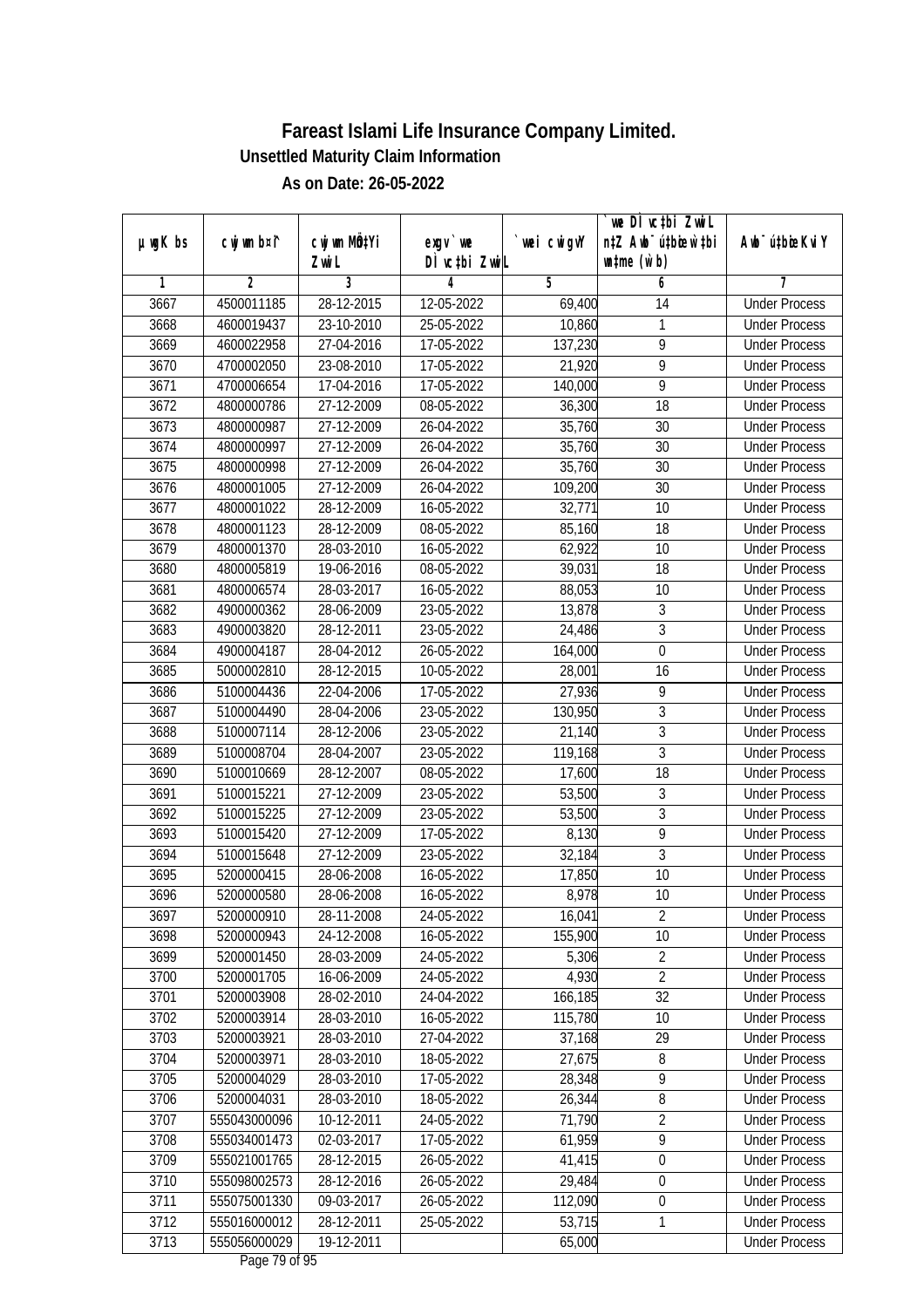|               |                |              |               |            | `we DÌ vc‡bi ZwwiL               |                             |
|---------------|----------------|--------------|---------------|------------|----------------------------------|-----------------------------|
| $µ$ ug $K$ bs | cwj wm b¤i^    | cwj wm MQtYi | exgv `we      | wei cwigvY | n‡Z Awb <sup>-</sup> ú‡bioen`‡bi | Awb <sup>-</sup> ú‡bioeKviY |
|               |                | Zwi L        | DÌ vcțbi ZwiL |            | $\n  untime\n  (u`b)\n$          |                             |
| 1             | $\overline{2}$ | 3            | 4             | 5          | 6                                | 7                           |
| 3714          | 555125000129   | 28-07-2015   |               | 100,000    |                                  | <b>Under Process</b>        |
| 3715          | 555011000032   | 28-12-2011   |               | 40,000     |                                  | <b>Under Process</b>        |
| 3716          | 555041000223   | 26-06-2014   |               | 400,000    |                                  | <b>Under Process</b>        |
| 3717          | 555011000047   | 28-12-2011   |               | 48,000     |                                  | <b>Under Process</b>        |
| 3718          | 0970002706     | 28-04-2012   | 26-05-2022    | 157,288    | $\boldsymbol{0}$                 | <b>Under Process</b>        |
| 3719          | 0973003484     | 24-01-2012   | 25-05-2022    | 45,130     | 1                                | <b>Under Process</b>        |
| 3720          | 0973003512     | 28-02-2012   | 16-05-2022    | 31,605     | $\overline{10}$                  | <b>Under Process</b>        |
| 3721          | 0973003612     | 21-04-2012   | 25-05-2022    | 12,804     | 1                                | <b>Under Process</b>        |
| 3722          | 0973003618     | 28-03-2012   | 25-05-2022    | 37,608     | 1                                | <b>Under Process</b>        |
| 3723          | 0974003107     | 28-12-2011   | 10-05-2022    | 37,686     | 16                               | <b>Under Process</b>        |
| 3724          | 0974003273     | 04-03-2012   | 10-05-2022    | 45,116     | 16                               | <b>Under Process</b>        |
| 3725          | 0974003311     | 08-04-2012   | 25-05-2022    | 21,048     | 1                                | <b>Under Process</b>        |
| 3726          | 0974003376     | 28-04-2012   | 23-05-2022    | 94,505     | $\sqrt{3}$                       | <b>Under Process</b>        |
| 3727          | 0974003442     | 28-04-2012   | 26-05-2022    | 97,167     | $\mathbf 0$                      | <b>Under Process</b>        |
| 3728          | 0975003752     | 25-05-2011   | 08-05-2022    | 9,339      | 18                               | <b>Under Process</b>        |
| 3729          | 0975004217     | 17-10-2011   | 28-04-2022    | 55,287     | 28                               | <b>Under Process</b>        |
| 3730          | 0975004289     | 02-11-2011   | 26-05-2022    | 55,610     | $\boldsymbol{0}$                 | <b>Under Process</b>        |
| 3731          | 0975004852     | 28-02-2012   | 26-05-2022    | 54,561     | $\mathbf 0$                      | <b>Under Process</b>        |
| 3732          | 0975004863     | 06-03-2012   | 28-04-2022    | 31,016     | 28                               | <b>Under Process</b>        |
| 3733          | 0975004875     | 06-03-2012   | 28-04-2022    | 92,569     | 28                               | <b>Under Process</b>        |
| 3734          | 0975004907     | 15-03-2012   | 08-05-2022    | 97,167     | 18                               | <b>Under Process</b>        |
| 3735          | 0975005018     | 28-04-2012   | 26-05-2022    | 15,871     | $\boldsymbol{0}$                 | <b>Under Process</b>        |
| 3736          | 0975005059     | 28-04-2012   | 26-05-2022    | 16,910     | $\boldsymbol{0}$                 | <b>Under Process</b>        |
| 3737          | 0975005080     | 28-04-2012   | 26-05-2022    | 95,594     | $\boldsymbol{0}$                 | <b>Under Process</b>        |
| 3738          | 0975005097     | 28-04-2012   | 25-05-2022    | 291,493    | 1                                | <b>Under Process</b>        |
| 3739          | 0975005107     | 28-04-2012   | 24-05-2022    | 291,493    | $\overline{2}$                   | <b>Under Process</b>        |
| 3740          | 0975005127     | 28-04-2012   | 26-05-2022    | 23,918     | $\boldsymbol{0}$                 | <b>Under Process</b>        |
| 3741          | 0975005134     | 28-04-2012   | 24-05-2022    | 97,167     | $\overline{2}$                   | <b>Under Process</b>        |
| 3742          | 0975005155     | 28-04-2012   | 24-05-2022    | 194,326    | $\overline{2}$                   | <b>Under Process</b>        |
| 3743          | 0975005156     | 28-04-2012   | 24-05-2022    | 194,326    | $\overline{2}$                   | <b>Under Process</b>        |
| 3744          | 0976007747     | 28-06-2011   | 24-04-2022    | 11,977     | 32                               | <b>Under Process</b>        |
| 3745          | 0976008244     | 28-08-2011   | 24-04-2022    | 16,578     | 32                               | <b>Under Process</b>        |
| 3746          | 0976009338     | 20-12-2011   | 24-04-2022    | 15,015     | 32                               | <b>Under Process</b>        |
| 3747          | 0976009514     | 28-12-2011   | 24-04-2022    | 38,697     | 32                               | <b>Under Process</b>        |
| 3748          | 0976009636     | 28-12-2011   | 24-04-2022    | 31,204     | 32                               | <b>Under Process</b>        |
| 3749          | 0976009703     | 28-12-2011   | 24-04-2022    | 95,412     | 32                               | <b>Under Process</b>        |
| 3750          | 0976009801     | 28-12-2011   | 24-04-2022    | 9,171      | 32                               | <b>Under Process</b>        |
| 3751          | 0976010201     | 24-03-2012   | 24-04-2022    | 37,579     | 32                               | <b>Under Process</b>        |
| 3752          | 0977006109     | 09-02-2011   | 26-05-2022    | 10,677     | $\boldsymbol{0}$                 | <b>Under Process</b>        |
| 3753          | 0977006234     | 23-02-2011   | 26-05-2022    | 9,009      | 0                                | <b>Under Process</b>        |
| 3754          | 0977007291     | 25-05-2011   | 10-05-2022    | 14,458     | 16                               | <b>Under Process</b>        |
| 3755          | 0977007393     | 04-06-2011   | 10-05-2022    | 8,144      | 16                               | <b>Under Process</b>        |
| 3756          | 0977007738     | 28-06-2011   | 26-05-2022    | 17,794     | $\boldsymbol{0}$                 | <b>Under Process</b>        |
| 3757          | 0977008082     | 28-10-2011   | 26-05-2022    | 5,561      | $\boldsymbol{0}$                 | <b>Under Process</b>        |
| 3758          | 0977008151     | 20-11-2011   | 10-05-2022    | 36,252     | 16                               | <b>Under Process</b>        |
| 3759          | 0977008153     | 22-11-2011   | 10-05-2022    | 9,877      | 16                               | <b>Under Process</b>        |
| 3760          | 0977008195     | 28-11-2011   | 26-05-2022    | 27,574     | $\boldsymbol{0}$                 | <b>Under Process</b>        |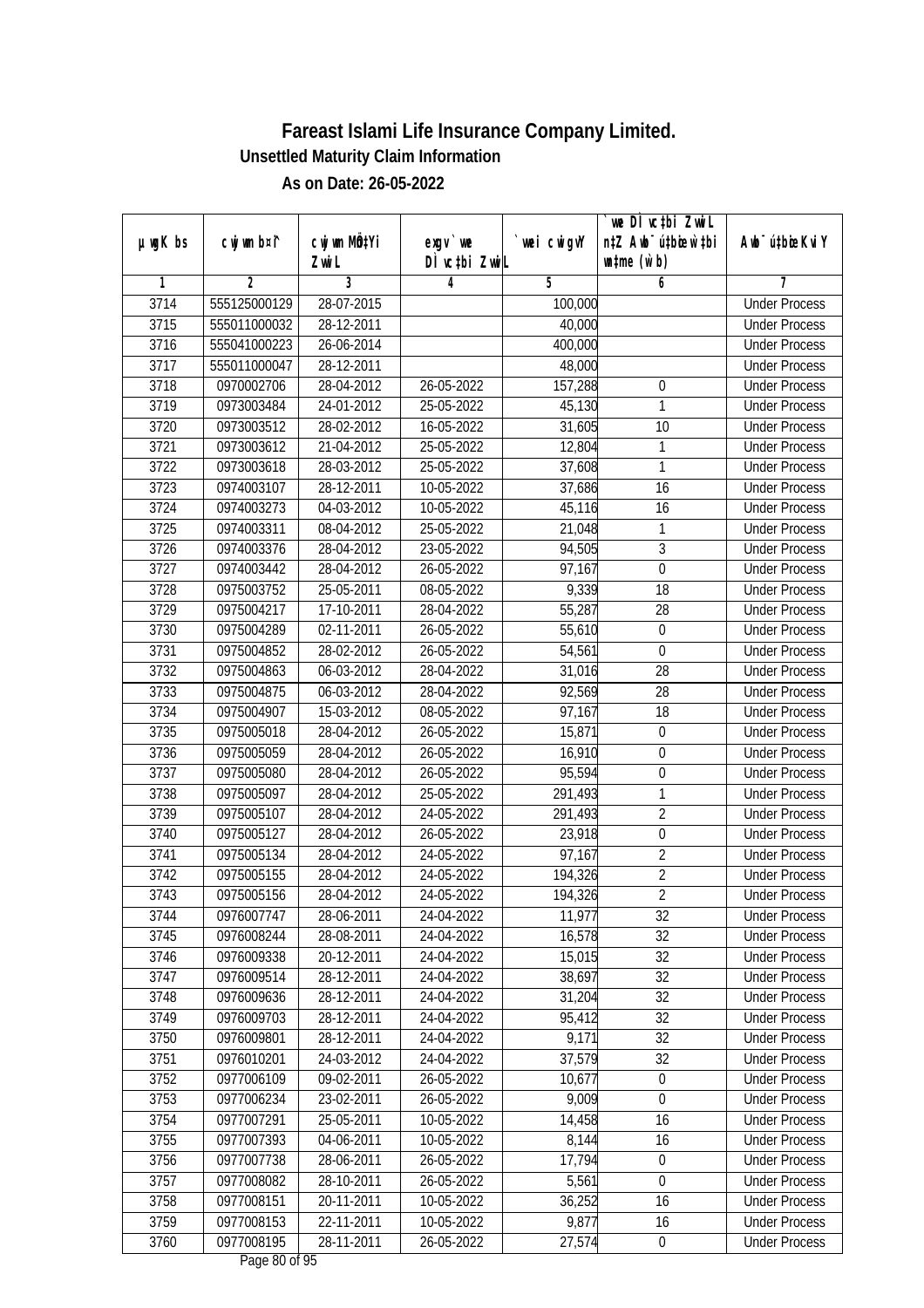|               |                |                       |                           |            | we DI vctbi ZwiL<br>n‡Z Awb <sup>-</sup> ú‡bicen`‡bi |                             |
|---------------|----------------|-----------------------|---------------------------|------------|------------------------------------------------------|-----------------------------|
| $µ$ ug $K$ bs | cwj wm b¤i^    | cwj wm MQtYi<br>Zwi L | exgv `we<br>DÌ vctbi ZwiL | wei cwigvY | $\n  untime\n  (u`b)\n$                              | Awb <sup>-</sup> ú‡bioeKviY |
| 1             | $\overline{2}$ | 3                     | 4                         | 5          | 6                                                    | 7                           |
| 3761          | 0977008208     | 28-11-2011            | 10-05-2022                | 10,346     | 16                                                   | <b>Under Process</b>        |
| 3762          | 0977008224     | 28-11-2011            | 10-05-2022                | 13,347     | 16                                                   | <b>Under Process</b>        |
| 3763          | 0977008372     | 27-12-2011            | 26-05-2022                | 24,690     | $\boldsymbol{0}$                                     | <b>Under Process</b>        |
| 3764          | 0977008566     | 28-01-2012            | 26-05-2022                | 16,910     | $\boldsymbol{0}$                                     | <b>Under Process</b>        |
| 3765          | 0977008591     | 28-01-2012            | 10-05-2022                | 68,813     | 16                                                   | <b>Under Process</b>        |
| 3766          | 0977008593     | 28-01-2012            | 10-05-2022                | 57,345     | 16                                                   | <b>Under Process</b>        |
| 3767          | 0977008640     | 15-02-2012            | 10-05-2022                | 85,854     | 16                                                   | <b>Under Process</b>        |
| 3768          | 0977008661     | 19-02-2012            | 10-05-2022                | 6,087      | 16                                                   | <b>Under Process</b>        |
| 3769          | 0977008692     | 28-02-2012            | 26-05-2022                | 97,167     | $\boldsymbol{0}$                                     | <b>Under Process</b>        |
| 3770          | 0977008716     | 28-02-2012            | 10-05-2022                | 15,925     | 16                                                   | <b>Under Process</b>        |
| 3771          | 0977008737     | 28-02-2012            | 26-05-2022                | 188,034    | $\boldsymbol{0}$                                     | <b>Under Process</b>        |
| 3772          | 0977008763     | 13-03-2012            | 26-05-2022                | 12,119     | $\boldsymbol{0}$                                     | <b>Under Process</b>        |
| 3773          | 0977008788     | 22-03-2012            | 26-05-2022                | 89,603     | $\overline{0}$                                       | <b>Under Process</b>        |
| 3774          | 0977008793     | 24-03-2012            | 26-05-2022                | 33,252     | 0                                                    | <b>Under Process</b>        |
| 3775          | 0977008821     | 28-03-2012            | 10-05-2022                | 13,337     | 16                                                   | <b>Under Process</b>        |
| 3776          | 0977008840     | 05-04-2012            | 26-05-2022                | 38,334     | $\boldsymbol{0}$                                     | <b>Under Process</b>        |
| 3777          | 0977008900     | 22-04-2012            | 26-05-2022                | 7,666      | $\boldsymbol{0}$                                     | <b>Under Process</b>        |
| 3778          | 0977008904     | 22-04-2012            | 26-05-2022                | 40,937     | $\boldsymbol{0}$                                     | <b>Under Process</b>        |
| 3779          | 0977008936     | 28-04-2012            | 26-05-2022                | 93,174     | $\boldsymbol{0}$                                     | <b>Under Process</b>        |
| 3780          | 0977008996     | 28-04-2012            | 26-05-2022                | 58,301     | $\boldsymbol{0}$                                     | <b>Under Process</b>        |
| 3781          | 0977009000     | 28-04-2012            | 26-05-2022                | 37,802     | $\boldsymbol{0}$                                     | <b>Under Process</b>        |
| 3782          | 0978001242     | 13-11-2011            | 26-05-2022                | 20,531     | $\boldsymbol{0}$                                     | <b>Under Process</b>        |
| 3783          | 0978001327     | 28-12-2011            | 26-05-2022                | 16,356     | $\boldsymbol{0}$                                     | <b>Under Process</b>        |
| 3784          | 0978001365     | 28-02-2012            | 27-04-2022                | 55,832     | 29                                                   | <b>Under Process</b>        |
| 3785          | 0978001374     | 28-02-2012            | 26-05-2022                | 185,614    | $\boldsymbol{0}$                                     | <b>Under Process</b>        |
| 3786          | 0978001385     | 22-03-2012            | 26-05-2022                | 33,987     | $\mathbf 0$                                          | <b>Under Process</b>        |
| 3787          | 0978001388     | 22-03-2012            | 26-05-2022                | 63,933     | $\mathbf 0$                                          | <b>Under Process</b>        |
| 3788          | 0978001389     | 22-03-2012            | 26-05-2022                | 45,946     | $\boldsymbol{0}$                                     | <b>Under Process</b>        |
| 3789          | 0978001392     | 22-03-2012            | 26-05-2022                | 97,167     | $\boldsymbol{0}$                                     | <b>Under Process</b>        |
| 3790          | 0978001396     | 22-03-2012            | 26-05-2022                | 25,989     | $\boldsymbol{0}$                                     | <b>Under Process</b>        |
| 3791          | 0978001397     | 22-03-2012            | 26-05-2022                | 36,817     | $\boldsymbol{0}$                                     | <b>Under Process</b>        |
| 3792          | 0979002509     | 02-11-2011            | 11-05-2022                | 76,195     | 15                                                   | <b>Under Process</b>        |
| 3793          | 0979002519     | 28-11-2011            | 28-04-2022                | 53,639     | 28                                                   | <b>Under Process</b>        |
| 3794          | 0979002787     | 07-02-2012            | 11-05-2022                | 100,947    | 15                                                   | <b>Under Process</b>        |
| 3795          | 0979002800     | 28-01-2012            | 11-05-2022                | 388,652    | 15                                                   | <b>Under Process</b>        |
| 3796          | 0979002801     | 19-02-2012            | 23-05-2022                | 97,167     | 3                                                    | <b>Under Process</b>        |
| 3797          | 0979002814     | 27-02-2012            | 23-05-2022                | 39,066     | $\overline{3}$                                       | <b>Under Process</b>        |
| 3798          | 0979002823     | 27-02-2012            | 11-05-2022                | 32,390     | 15                                                   | <b>Under Process</b>        |
| 3799          | 0979002850     | 14-03-2012            | 11-05-2022                | 97,167     | 15                                                   | <b>Under Process</b>        |
| 3800          | 0979002856     | 10-03-2012            | 11-05-2022                | 177,508    | 15                                                   | <b>Under Process</b>        |
| 3801          | 0979002882     | 06-03-2012            | 23-05-2022                | 38,866     | 3                                                    | <b>Under Process</b>        |
| 3802          | 0979002910     | 08-04-2012            | 23-05-2022                | 46,319     | $\overline{3}$                                       | <b>Under Process</b>        |
| 3803          | 0979002926     | 07-04-2012            | 23-05-2022                | 55,832     | $\overline{3}$                                       | <b>Under Process</b>        |
| 3804          | 0979002953     | 20-03-2012            | 11-05-2022                | 183,230    | $\overline{15}$                                      | <b>Under Process</b>        |
| 3805          | 0979002964     | 19-03-2012            | 11-05-2022                | 24,516     | 15                                                   | <b>Under Process</b>        |
| 3806          | 0979002965     | 19-03-2012            | 11-05-2022                | 33,428     | 15                                                   | <b>Under Process</b>        |
| 3807          | 0980002029     | 28-12-2011            | 22-05-2022                | 96,743     | $\overline{4}$                                       | <b>Under Process</b>        |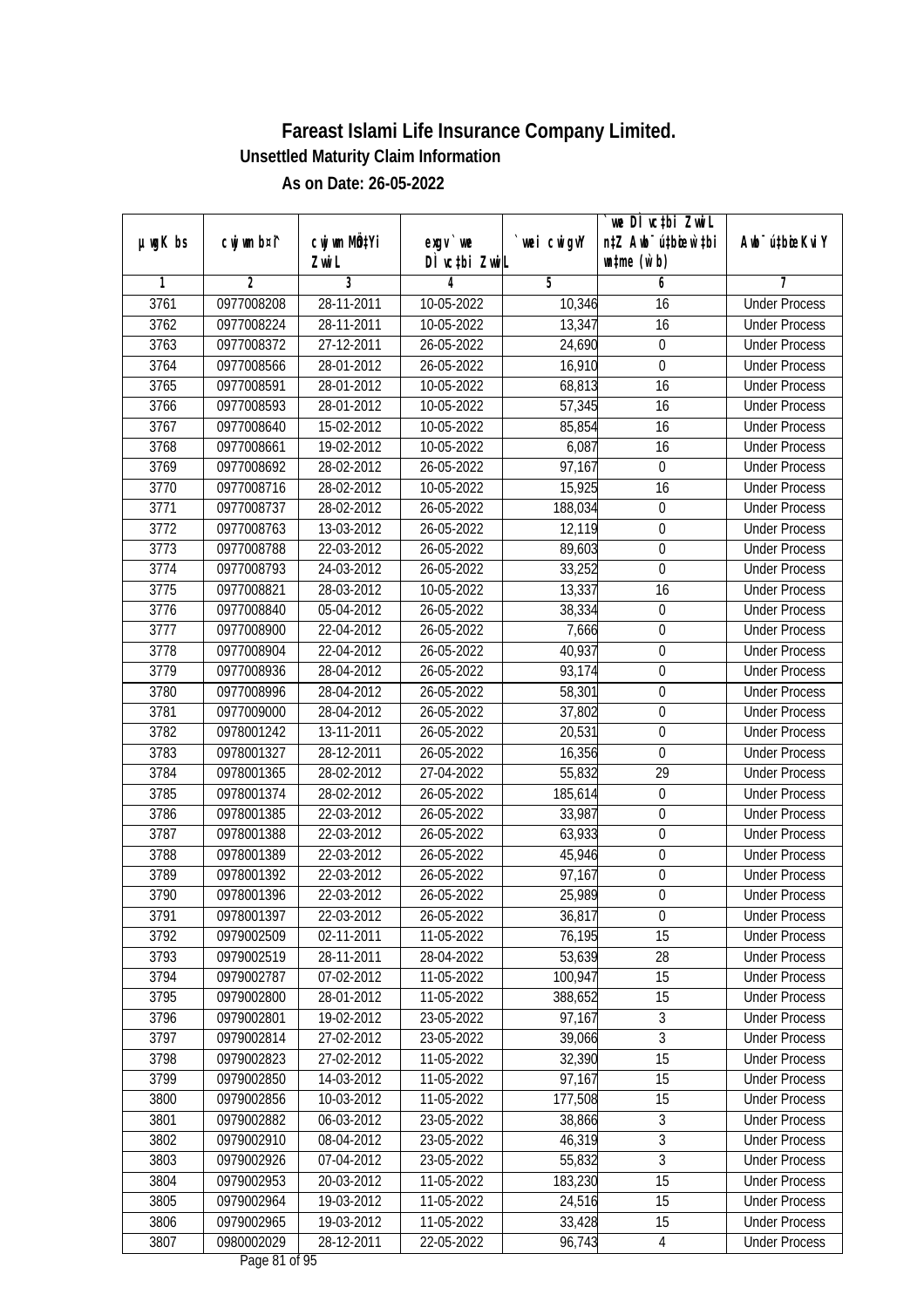|               |                |                           |                  |             | we DI vctbi ZwiL                 |                             |
|---------------|----------------|---------------------------|------------------|-------------|----------------------------------|-----------------------------|
| $µ$ ug $K$ bs | cwj wm b¤i^    | cwj wm MQ <sup>1</sup> Yi | $exgv$ we        | `wei cwigvY | n‡Z Awb <sup>-</sup> ú‡bicen`‡bi | Awb <sup>-</sup> ú‡bioeKviY |
|               |                | Zwi L                     | DÌ vctbi ZwiL    |             | $\n  untime\n  (u`b)\n$          |                             |
| 1             | $\overline{2}$ | 3                         | 4                | 5           | 6                                | 7                           |
| 3808          | 0980002169     | 02-04-2012                | 23-05-2022       | 12,533      | 3                                | <b>Under Process</b>        |
| 3809          | 0981011101     | 24-11-2011                | $17 - 05 - 2022$ | 70,431      | $\overline{9}$                   | <b>Under Process</b>        |
| 3810          | 0981011436     | 28-01-2012                | 17-05-2022       | 15,925      | 9                                | <b>Under Process</b>        |
| 3811          | 0981011493     | 28-02-2012                | 17-05-2022       | 188,615     | 9                                | <b>Under Process</b>        |
| 3812          | 0981011547     | 22-03-2012                | 17-05-2022       | 188,615     | $\overline{9}$                   | <b>Under Process</b>        |
| 3813          | 0981011668     | 28-04-2012                | 17-05-2022       | 38,866      | 9                                | <b>Under Process</b>        |
| 3814          | 5200004091     | 28-04-2010                | $16 - 05 - 2022$ | 119,280     | 10                               | <b>Under Process</b>        |
| 3815          | 5200005171     | 28-10-2010                | 16-05-2022       | 80,800      | 10                               | <b>Under Process</b>        |
| 3816          | 5200005173     | 28-10-2010                | 17-05-2022       | 16,827      | $\overline{9}$                   | <b>Under Process</b>        |
| 3817          | 5200005198     | 28-10-2010                | 16-05-2022       | 10,269      | 10                               | <b>Under Process</b>        |
| 3818          | 5200005265     | 28-10-2010                | 24-05-2022       | 62,676      | $\overline{2}$                   | <b>Under Process</b>        |
| 3819          | 5200006033     | 28-12-2010                | 17-05-2022       | 16,785      | 9                                | <b>Under Process</b>        |
| 3820          | 5200006131     | 28-12-2010                | 27-04-2022       | 126,441     | $\overline{29}$                  | <b>Under Process</b>        |
| 3821          | 5200006464     | 28-06-2011                | 25-05-2022       | 20,988      | $\mathbf{1}$                     | <b>Under Process</b>        |
| 3822          | 5200006499     | 28-06-2011                | 17-05-2022       | 11,030      | 9                                | <b>Under Process</b>        |
| 3823          | 5200006643     | 28-06-2011                | 24-05-2022       | 9,581       | $\overline{2}$                   | <b>Under Process</b>        |
| 3824          | 5200006952     | 28-09-2011                | 26-05-2022       | 43,854      | 0                                | <b>Under Process</b>        |
| 3825          | 5200010793     | 28-12-2015                | 27-04-2022       | 42,000      | 29                               | <b>Under Process</b>        |
| 3826          | 5200011050     | 28-12-2015                | 27-04-2022       | 84,001      | 29                               | <b>Under Process</b>        |
| 3827          | 5200011174     | 28-02-2016                | 16-05-2022       | 36,006      | 10                               | <b>Under Process</b>        |
| 3828          | 5200011239     | 13-04-2016                | 26-05-2022       | 182,001     | $\mathbf 0$                      | <b>Under Process</b>        |
| 3829          | 5300000443     | 28-04-2006                | 10-05-2022       | 115,719     | 16                               | <b>Under Process</b>        |
| 3830          | 5300001197     | 28-11-2006                | 04-04-2022       | 2,258       | 52                               | <b>Under Process</b>        |
| 3831          | 5400001915     | 28-06-2010                | 16-05-2022       | 560,700     | 10                               | <b>Under Process</b>        |
| 3832          | 5500004144     | 28-03-2009                | 24-05-2022       | 26,140      | $\sqrt{2}$                       | <b>Under Process</b>        |
| 3833          | 5500004178     | 28-03-2009                | 08-05-2022       | 77,860      | 18                               | <b>Under Process</b>        |
| 3834          | 5500006168     | 28-03-2010                | 24-05-2022       | 55,220      | $\overline{2}$                   | <b>Under Process</b>        |
| 3835          | 5500006913     | 16-10-2010                | 26-05-2022       | 64,134      | $\pmb{0}$                        | <b>Under Process</b>        |
| 3836          | 5500007247     | 28-12-2010                | 08-05-2022       | 323,200     | 18                               | <b>Under Process</b>        |
| 3837          | 5600004892     | 28-02-2007                | 17-05-2022       | 61,838      | 9                                | <b>Under Process</b>        |
| 3838          | 5600005068     | 28-03-2007                | 17-05-2022       | 103,050     | 9                                | <b>Under Process</b>        |
| 3839          | 5600010016     | 28-12-2008                | 22-05-2022       | 113,040     | 4                                | <b>Under Process</b>        |
| 3840          | 5600012351     | 28-06-2009                | 08-05-2022       | 21,780      | 18                               | <b>Under Process</b>        |
| 3841          | 5600017112     | 19-12-2010                | 17-05-2022       | 16,785      | $\overline{9}$                   | <b>Under Process</b>        |
| 3842          | 5600020820     | 06-04-2016                | 16-05-2022       | 194,000     | 10                               | <b>Under Process</b>        |
| 3843          | 5700004700     | 11-04-2012                | 26-05-2022       | 41,103      | $\pmb{0}$                        | <b>Under Process</b>        |
| 3844          | 5800000231     | 28-09-2009                | 19-05-2022       | 17,000      | 7                                | <b>Under Process</b>        |
| 3845          | 5800000484     | 28-12-2009                | 26-05-2022       | 6,396       | 0                                | <b>Under Process</b>        |
| 3846          | 5800000770     | 17-04-2010                | 10-05-2022       | 66,420      | 16                               | <b>Under Process</b>        |
| 3847          | 5800000974     | 28-06-2010                | 10-05-2022       | 17,115      | 16                               | <b>Under Process</b>        |
| 3848          | 5900002591     | 28-12-2010                | 28-04-2022       | 10,269      | 28                               | <b>Under Process</b>        |
| 3849          | 6000002029     | 28-12-2011                | 23-05-2022       | 26,128      | 3                                | <b>Under Process</b>        |
| 3850          | 6100004059     | 28-12-2007                | 26-05-2022       | 24,582      | $\boldsymbol{0}$                 | <b>Under Process</b>        |
| 3851          | 6100007112     | 28-06-2009                | 26-05-2022       | 28,844      | $\boldsymbol{0}$                 | <b>Under Process</b>        |
| 3852          | 6100007123     | 28-06-2009                | 26-05-2022       | 44,112      | $\boldsymbol{0}$                 | <b>Under Process</b>        |
| 3853          | 6100007916     | 28-02-2010                | 23-05-2022       | 55,350      | $\overline{3}$                   | <b>Under Process</b>        |
| 3854          | 6100007949     | 21-03-2010                | 26-05-2022       | 18,984      | $\pmb{0}$                        | <b>Under Process</b>        |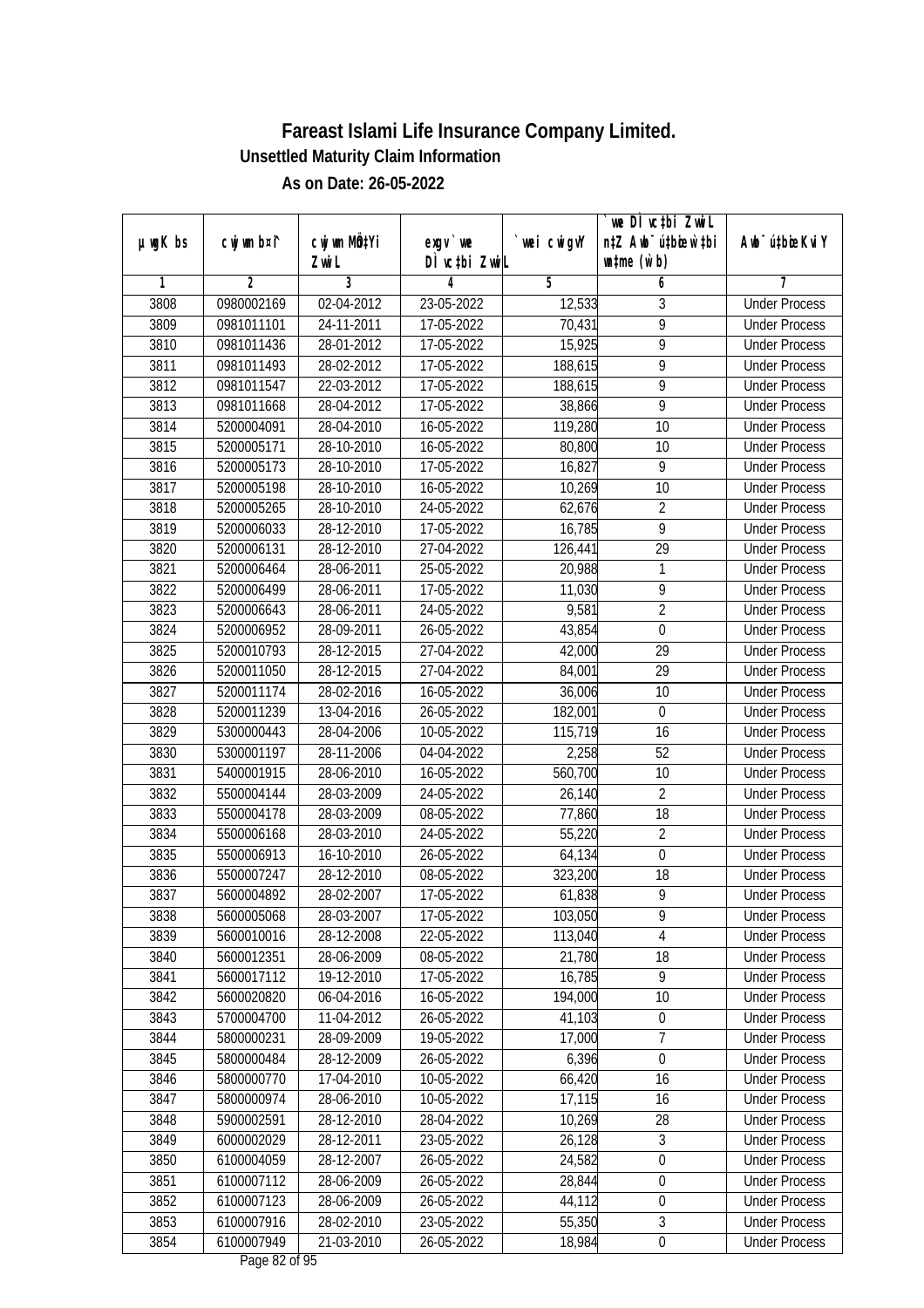| $µ$ ug $K$ bs | cwj wm b¤i^ | cwj wm MQtYi | $exqu$ we     | wei cwigvY | we DI vctbi ZwiL<br>n‡Z Awb <sup>-</sup> ú‡biosw`‡bi | Awb <sup>-</sup> ú‡bioeKviY |
|---------------|-------------|--------------|---------------|------------|------------------------------------------------------|-----------------------------|
|               |             | Zwi L        | DÌ vctbi ZwiL |            | $\n  untime\n  (u`b)\n$                              |                             |
| 1             | 2           | 3            | 4             | 5          | 6                                                    |                             |
| 3855          | 6100007953  | 24-03-2010   | 26-05-2022    | 87,381     | $\boldsymbol{0}$                                     | <b>Under Process</b>        |
| 3856          | 6100009603  | 26-12-2011   | 26-05-2022    | 108,100    | $\boldsymbol{0}$                                     | <b>Under Process</b>        |
| 3857          | 6100009701  | 28-12-2011   | 26-05-2022    | 40,740     | $\boldsymbol{0}$                                     | <b>Under Process</b>        |
| 3858          | 6100009877  | 20-02-2012   | 26-05-2022    | 104,145    | $\mathbf 0$                                          | <b>Under Process</b>        |
| 3859          | 6100009909  | 06-03-2012   | 18-05-2022    | 451,620    | 8                                                    | <b>Under Process</b>        |
| 3860          | 6100009949  | 28-03-2012   | 26-05-2022    | 10,928     | $\boldsymbol{0}$                                     | <b>Under Process</b>        |
| 3861          | 6100009960  | 28-03-2012   | 26-05-2022    | 98,409     | $\boldsymbol{0}$                                     | <b>Under Process</b>        |
| 3862          | 6100009978  | 09-04-2012   | 26-05-2022    | 164,000    | $\boldsymbol{0}$                                     | <b>Under Process</b>        |
| 3863          | 6100009981  | 10-04-2012   | 26-05-2022    | 82,000     | $\boldsymbol{0}$                                     | <b>Under Process</b>        |
| 3864          | 6100009999  | 28-04-2012   | 17-05-2022    | 82,000     | 9                                                    | <b>Under Process</b>        |
| 3865          | 6200000437  | 05-12-2009   | 22-05-2022    | 10,499     | $\overline{4}$                                       | <b>Under Process</b>        |
| 3866          | 6200000615  | 27-12-2009   | 22-05-2022    | 13,535     | $\overline{\mathbf{4}}$                              | <b>Under Process</b>        |
| 3867          | 6200001050  | 28-02-2010   | 17-05-2022    | 110,700    | $\overline{9}$                                       | <b>Under Process</b>        |
| 3868          | 6200001083  | 10-03-2010   | 17-05-2022    | 51,375     | 9                                                    | <b>Under Process</b>        |
| 3869          | 6200001127  | 28-03-2010   | 17-05-2022    | 55,350     | 9                                                    | <b>Under Process</b>        |
| 3870          | 6200003021  | 28-11-2011   | 17-05-2022    | 326,600    | 9                                                    | <b>Under Process</b>        |
| 3871          | 6200003023  | 03-12-2011   | 22-05-2022    | 19,744     | $\overline{\mathbf{4}}$                              | <b>Under Process</b>        |
| 3872          | 6200003024  | 03-12-2011   | 22-05-2022    | 19,744     | $\overline{4}$                                       | <b>Under Process</b>        |
| 3873          | 6300004682  | 28-03-2009   | 26-05-2022    | 37,289     | $\boldsymbol{0}$                                     | <b>Under Process</b>        |
| 3874          | 6300006348  | 28-12-2009   | 26-05-2022    | 52,210     | $\mathbf 0$                                          | <b>Under Process</b>        |
| 3875          | 6300006561  | 28-12-2009   | 23-05-2022    | 30,705     | $\mathfrak{Z}$                                       | <b>Under Process</b>        |
| 3876          | 6300006925  | 28-12-2009   | 26-05-2022    | 13,948     | $\boldsymbol{0}$                                     | <b>Under Process</b>        |
| 3877          | 6300006928  | 28-12-2009   | 23-05-2022    | 109,200    | $\mathfrak{Z}$                                       | <b>Under Process</b>        |
| 3878          | 6300007176  | 28-03-2010   | 28-04-2022    | 103,190    | 28                                                   | <b>Under Process</b>        |
| 3879          | 6300007185  | 28-03-2010   | 28-04-2022    | 33,210     | 28                                                   | <b>Under Process</b>        |
| 3880          | 6300007194  | 28-03-2010   | 28-04-2022    | 15,420     | 28                                                   | <b>Under Process</b>        |
| 3881          | 6300007217  | 28-03-2010   | 23-05-2022    | 96,320     | 3                                                    | <b>Under Process</b>        |
| 3882          | 6300007224  | 28-03-2010   | 23-05-2022    | 54,070     | $\overline{3}$                                       | <b>Under Process</b>        |
| 3883          | 6300007259  | 28-04-2010   | 28-04-2022    | 63,600     | 28                                                   | <b>Under Process</b>        |
| 3884          | 6300007264  | 28-04-2010   | 26-05-2022    | 36,210     | $\boldsymbol{0}$                                     | <b>Under Process</b>        |
| 3885          | 6300007265  | 28-04-2010   | 26-05-2022    | 106,460    | $\mathbf 0$                                          | <b>Under Process</b>        |
| 3886          | 6300009696  | 28-12-2011   | 28-04-2022    | 65,320     | 28                                                   | <b>Under Process</b>        |
| 3887          | 6300009824  | 28-12-2011   | 28-04-2022    | 48,992     | 28                                                   | <b>Under Process</b>        |
| 3888          | 6300009852  | 28-12-2011   | 23-05-2022    | 69,165     | $\overline{3}$                                       | <b>Under Process</b>        |
| 3889          | 6300009862  | 28-12-2011   | 28-04-2022    | 163,300    | 28                                                   | <b>Under Process</b>        |
| 3890          | 6300010066  | 28-03-2012   | 10-05-2022    | 328,000    | 16                                                   | <b>Under Process</b>        |
| 3891          | 6300010087  | 28-03-2012   | 28-04-2022    | 161,080    | 28                                                   | <b>Under Process</b>        |
| 3892          | 6300010093  | 28-03-2012   | 23-05-2022    | 50,603     | 3                                                    | <b>Under Process</b>        |
| 3893          | 6300010100  | 28-03-2012   | 10-05-2022    | 78,340     | 16                                                   | <b>Under Process</b>        |
| 3894          | 6300010108  | 28-03-2012   | 10-05-2022    | 73,837     | 16                                                   | <b>Under Process</b>        |
| 3895          | 6300010127  | 28-03-2012   | 23-05-2022    | 242,700    | 3                                                    | <b>Under Process</b>        |
| 3896          | 6300013524  | 28-03-2016   | 10-05-2022    | 42,000     | 16                                                   | <b>Under Process</b>        |
| 3897          | 6400000075  | 28-03-2009   | 24-04-2022    | 10,890     | 32                                                   | <b>Under Process</b>        |
| 3898          | 6400000355  | 22-08-2009   | 23-05-2022    | 22,683     | 3                                                    | <b>Under Process</b>        |
| 3899          | 6400000446  | 25-10-2009   | 23-05-2022    | 12,130     | $\sqrt{3}$                                           | <b>Under Process</b>        |
| 3900          | 6400000452  | 28-10-2009   | 23-05-2022    | 109,200    | $\overline{3}$                                       | <b>Under Process</b>        |
| 3901          | 6400000483  | 10-12-2009   | 24-04-2022    | 101,970    | 32                                                   | <b>Under Process</b>        |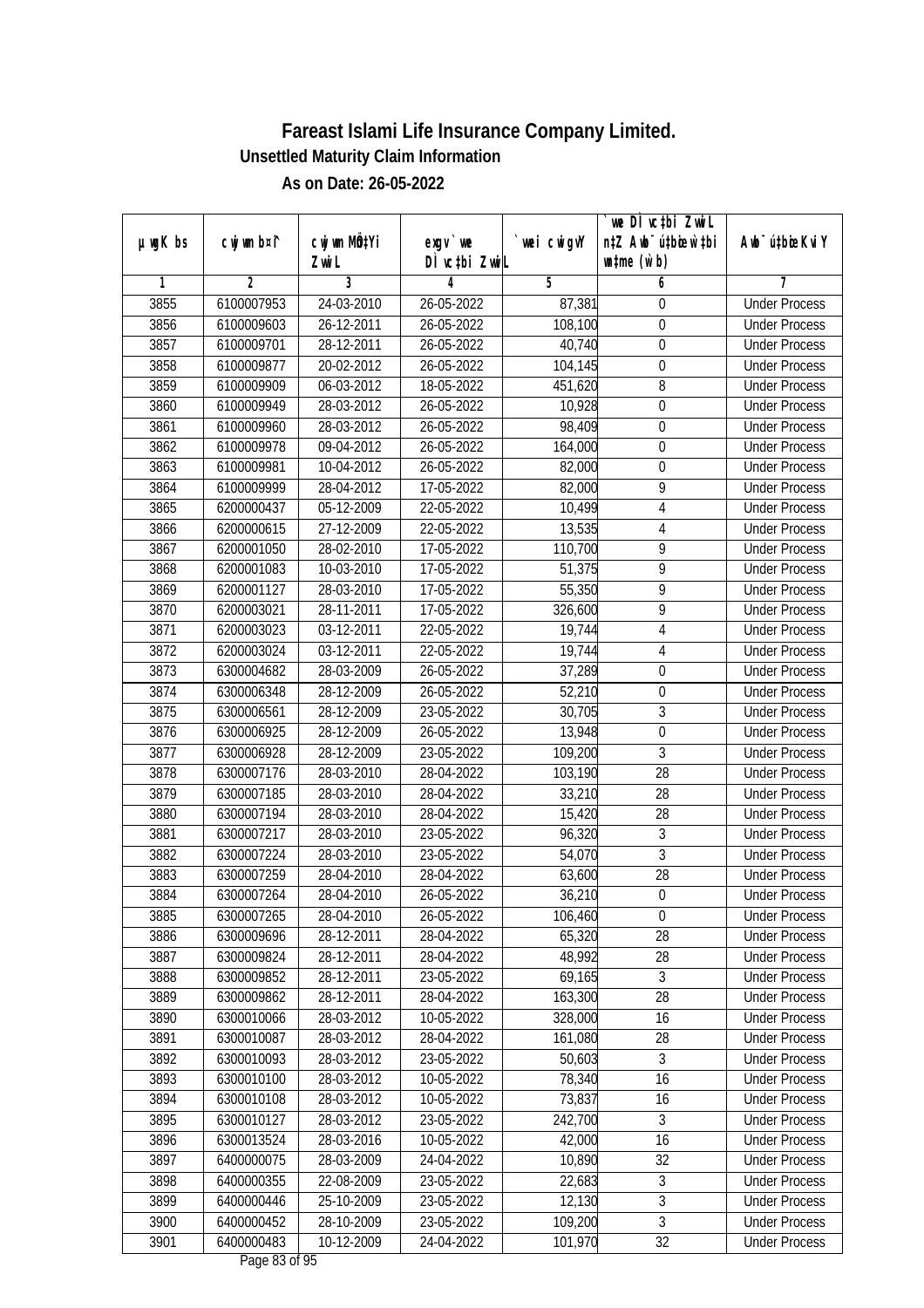|               |                |                           |                    |                   | we DI vctbi Zwil                 |                             |
|---------------|----------------|---------------------------|--------------------|-------------------|----------------------------------|-----------------------------|
| $µ$ ug $K$ bs | cwj wm b¤i^    | cwj wm MQ <sup>1</sup> Yi | $exgv$ we          | `wei cwigvY       | n‡Z Awb <sup>-</sup> ú‡bioen`‡bi | Awb <sup>-</sup> ú‡bioeKviY |
| 1             | $\overline{2}$ | Zwi L<br>3                | DÌ vctbi ZwiL<br>4 | 5                 | $\n  untime\n  (u`b)\n$<br>6     | 7                           |
| 3902          | 6400000592     | 17-12-2009                | 23-05-2022         | 54,605            | 3                                | <b>Under Process</b>        |
| 3903          | 6400000665     | 26-12-2009                | $10-05-2022$       | 106,540           | $\overline{16}$                  | <b>Under Process</b>        |
| 3904          | 6400000683     | 26-12-2009                | 08-05-2022         | 33,354            | 18                               | <b>Under Process</b>        |
| 3905          | 6400000750     | 28-12-2009                | 23-05-2022         | 117,000           | 3                                | <b>Under Process</b>        |
| 3906          | 6400000763     | 28-12-2009                | 17-05-2022         | 16,769            | $\overline{9}$                   | <b>Under Process</b>        |
| 3907          | 6400000810     | 17-12-2009                | 23-05-2022         | 54,600            | 3                                | <b>Under Process</b>        |
| 3908          | 6400000871     | 28-12-2009                | 24-04-2022         | 14,717            | $\overline{32}$                  | <b>Under Process</b>        |
| 3909          | 6400000876     | 28-12-2009                | 08-05-2022         |                   | $\overline{18}$                  | <b>Under Process</b>        |
| 3910          |                |                           |                    | 25,344<br>145,743 | $\overline{3}$                   | <b>Under Process</b>        |
|               | 0100002577     | 09-01-2003                | 23-05-2022         |                   |                                  |                             |
| 3911          | 0100003283     | 28-12-2003                | 23-05-2022         | 11,956            | $\overline{3}$                   | <b>Under Process</b>        |
| 3912          | 0100003304     | 28-12-2003                | 24-04-2022         | 89,055            | $\overline{32}$                  | <b>Under Process</b>        |
| 3913          | 0100003311     | 28-12-2003                | 08-05-2022         | 41,264            | 18                               | <b>Under Process</b>        |
| 3914          | 0100004581     | 15-03-2005                | 24-04-2022         | 202,894           | $\overline{32}$                  | <b>Under Process</b>        |
| 3915          | 0100005510     | 28-10-2005                | 08-05-2022         | 102,312           | 18                               | <b>Under Process</b>        |
| 3916          | 0100005878     | 28-12-2005                | 23-05-2022         | 204,548           | 3                                | <b>Under Process</b>        |
| 3917          | 0100005933     | 28-12-2005                | 09-05-2022         | 21,961            | 17                               | <b>Under Process</b>        |
| 3918          | 0100005940     | 28-12-2005                | 17-05-2022         | 95,904            | 9                                | <b>Under Process</b>        |
| 3919          | 0100006527     | 28-03-2006                | 23-05-2022         | 191,704           | 3                                | <b>Under Process</b>        |
| 3920          | 0100006613     | 18-04-2006                | 23-05-2022         | 103,746           | $\overline{3}$                   | <b>Under Process</b>        |
| 3921          | 0100006849     | 28-05-2006                | 08-05-2022         | 22,181            | 18                               | <b>Under Process</b>        |
| 3922          | 0200015569     | 28-03-2011                | 18-05-2022         | 11,030            | 8                                | <b>Under Process</b>        |
| 3923          | 0200015919     | 28-12-2011                | 18-05-2022         | 184,902           | 8                                | <b>Under Process</b>        |
| 3924          | 0200016154     | 28-12-2011                | 18-05-2022         | 112,752           | 8                                | <b>Under Process</b>        |
| 3925          | 0200016266     | 28-04-2012                | 18-05-2022         | 57,060            | 8                                | <b>Under Process</b>        |
| 3926          | 0200016348     | 28-04-2012                | 18-05-2022         | 42,202            | 8                                | <b>Under Process</b>        |
| 3927          | 0200016349     | 28-04-2012                | 18-05-2022         | 6,388             | 8                                | <b>Under Process</b>        |
| 3928          | 0300016151     | 28-11-2005                | 09-05-2022         | 39,724            | 17                               | <b>Under Process</b>        |
| 3929          | 0300022735     | 28-03-2007                | 09-05-2022         | 59,940            | 17                               | <b>Under Process</b>        |
| 3930          | 0300026360     | 28-12-2009                | 16-05-2022         | 30,560            | 10                               | <b>Under Process</b>        |
| 3931          | 0300026860     | 28-12-2009                | 18-05-2022         | 54,775            | 8                                | <b>Under Process</b>        |
| 3932          | 0300029268     | 28-05-2011                | 16-05-2022         | 163,300           | 10                               | <b>Under Process</b>        |
| 3933          | 0300029765     | 27-12-2011                | 16-05-2022         | 244,950           | 10                               | <b>Under Process</b>        |
| 3934          | 0300029857     | 28-12-2011                | 16-05-2022         | 196,050           | 10                               | <b>Under Process</b>        |
| 3935          | 0300029903     | 28-12-2011                | 16-05-2022         | 667,450           | 10                               | <b>Under Process</b>        |
| 3936          | 0300030250     | 03-04-2012                | 09-05-2022         | 32,570            | 17                               | <b>Under Process</b>        |
| 3937          | 0300030278     | 16-04-2012                | 25-05-2022         | 328,000           | 1                                | <b>Under Process</b>        |
| 3938          | 0300030383     | 28-04-2012                | 25-05-2022         | 164,000           | 1                                | <b>Under Process</b>        |
| 3939          | 0400004670     | 28-12-2005                | 12-05-2022         | 26,037            | 14                               | <b>Under Process</b>        |
| 3940          | 0400008623     | 27-10-2008                | 16-05-2022         | 104, 300          | 10                               | <b>Under Process</b>        |
| 3941          | 0400008712     | 01-12-2008                | 24-04-2022         | 46,900            | 32                               | <b>Under Process</b>        |
| 3942          | 0400009635     | 28-10-2009                | 27-04-2022         | 3,836             | 29                               | <b>Under Process</b>        |
| 3943          | 0400009660     | 14-11-2009                | 18-05-2022         | 18,613            | 8                                | <b>Under Process</b>        |
| 3944          | 0400009685     | 28-11-2009                | 26-05-2022         | 21,520            | 0                                | <b>Under Process</b>        |
| 3945          | 0400009709     | 28-11-2009                | 12-05-2022         | 109,210           | 14                               | <b>Under Process</b>        |
| 3946          | 0400009916     | 28-12-2009                | 12-05-2022         | 3,810             | 14                               | <b>Under Process</b>        |
| 3947          | 0400009919     | 28-12-2009                | 26-05-2022         | 24,127            | 0                                | <b>Under Process</b>        |
| 3948          | 0400010100     | 28-12-2009                | 24-04-2022         | 5,460             | 32                               | <b>Under Process</b>        |
|               |                |                           |                    |                   |                                  |                             |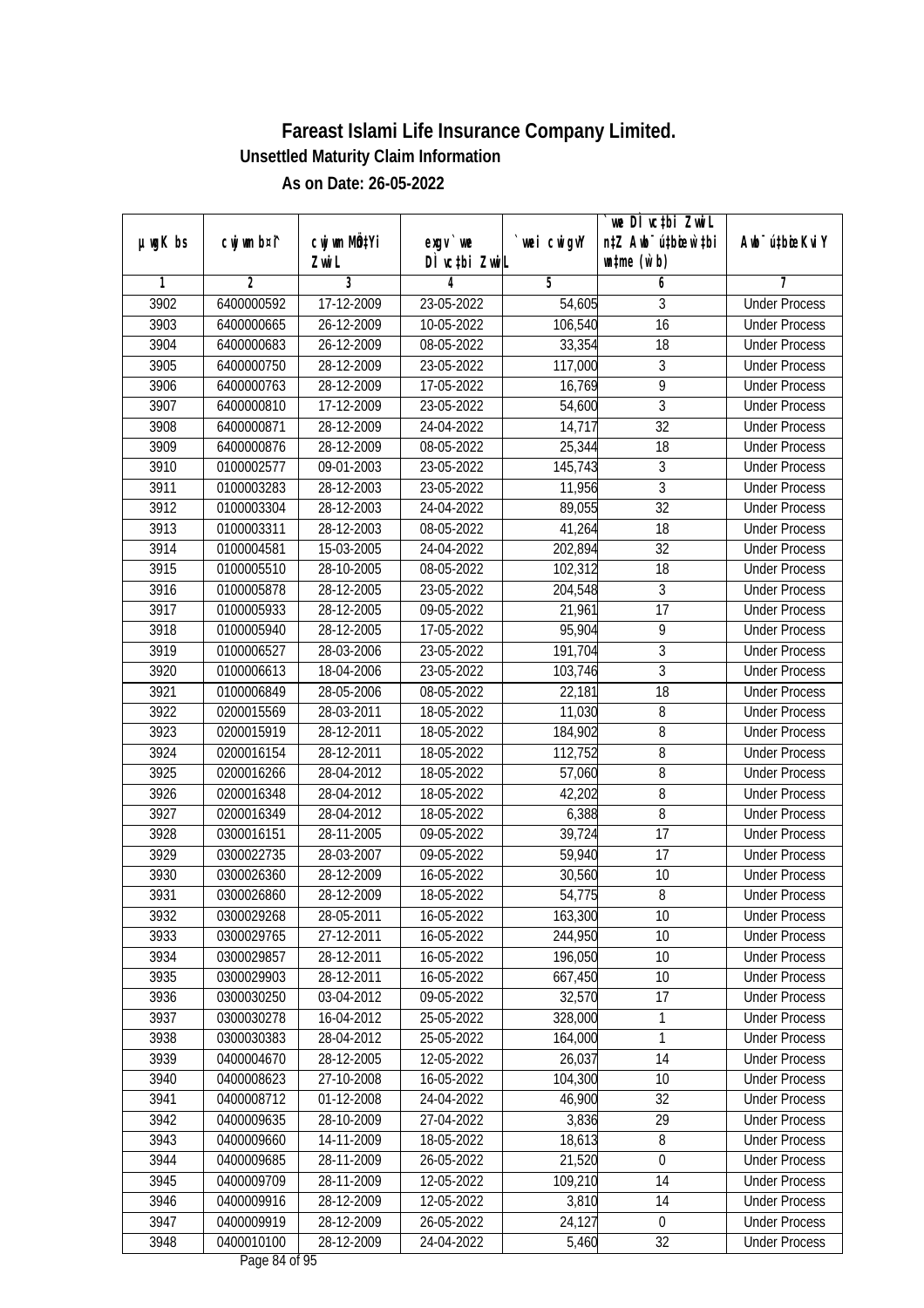|               |                          |                          |                           |                  | we DI vctbi ZwiL                                            |                                              |
|---------------|--------------------------|--------------------------|---------------------------|------------------|-------------------------------------------------------------|----------------------------------------------|
| $µ$ ug $K$ bs | cwj wm b¤i^              | cwj wm MQtYi<br>Zwi L    | exgv `we<br>DÌ vctbi ZwiL | wei cwigvY       | n‡Z Awb <sup>-</sup> ú‡bicen`‡bi<br>$\n  untime\n  (u`b)\n$ | Awb <sup>-</sup> ú‡bioeKviY                  |
| 1             | $\overline{2}$           | 3                        | 4                         | 5                | 6                                                           | 7                                            |
| 3949          | 0400010133               | 28-12-2009               | 26-05-2022                | 20,988           | $\mathbf 0$                                                 | <b>Under Process</b>                         |
| 3950          | 0400010245               | 28-12-2009               | 27-04-2022                | 109,200          | $\overline{29}$                                             | <b>Under Process</b>                         |
| 3951          | 0400010380               | 28-12-2009               | 12-05-2022                | 13,074           | $\overline{14}$                                             | <b>Under Process</b>                         |
| 3952          | 0400010534               | 28-12-2009               | 12-05-2022                | 210,120          | 14                                                          | <b>Under Process</b>                         |
| 3953          | 0400010851               | 28-12-2009               | 26-05-2022                | 16,013           | $\mathbf 0$                                                 | <b>Under Process</b>                         |
| 3954          | 0400010995               | 28-02-2010               | 24-04-2022                | 32,346           | $\overline{32}$                                             | <b>Under Process</b>                         |
| 3955          | 0400011017               | 28-03-2010               | 12-05-2022                | 43,936           | 14                                                          | <b>Under Process</b>                         |
| 3956          | 0400011027               | 28-03-2010               | 26-05-2022                | 36,966           | $\boldsymbol{0}$                                            | <b>Under Process</b>                         |
| 3957          | 0400011081               | 28-04-2010               | 26-05-2022                | 43,835           | $\boldsymbol{0}$                                            | <b>Under Process</b>                         |
| 3958          | 0400012030               | 28-12-2010               | 24-04-2022                | 34,230           | 32                                                          | <b>Under Process</b>                         |
| 3959          | 0400012139               | 28-12-2010               | 16-05-2022                | 20,538           | 10                                                          | <b>Under Process</b>                         |
| 3960          | 0400012431               | 28-08-2011               | 12-05-2022                | 82,800           | 14                                                          | <b>Under Process</b>                         |
| 3961          | 0400012573               | 23-11-2011               | 26-05-2022                | 11,032           | $\boldsymbol{0}$                                            | <b>Under Process</b>                         |
| 3962          | 0984001661               | 28-06-2011               | 09-05-2022                | 16,135           | 17                                                          | <b>Under Process</b>                         |
| 3963          | 0984001679               | 28-06-2011               | 23-05-2022                | 6,896            | $\sqrt{3}$                                                  | <b>Under Process</b>                         |
| 3964          | 0984001977               | 20-10-2011               | 09-05-2022                | 70,034           | 17                                                          | <b>Under Process</b>                         |
| 3965          | 0984002387               | 28-12-2011               | 22-05-2022                | 34,218           | $\sqrt{4}$                                                  | <b>Under Process</b>                         |
| 3966          | 0984002416               | 28-12-2011               | 09-05-2022                | 56,448           | 17                                                          | <b>Under Process</b>                         |
| 3967          | 0984002512               | 28-02-2012               | 09-05-2022                | 43,232           | 17                                                          | <b>Under Process</b>                         |
| 3968          | 0984002604               | 28-03-2012               | 09-05-2022                | 35,856           | 17                                                          | <b>Under Process</b>                         |
| 3969          | 0984002619               | 28-03-2012               | 09-05-2022                | 40,187           | 17                                                          | <b>Under Process</b>                         |
| 3970          | 0984002639               | 28-03-2012               | 09-05-2022                | 97,167           | 17                                                          | <b>Under Process</b>                         |
| 3971          | 0984002703               | 25-04-2012               | 22-05-2022                | 194,326          | $\overline{4}$                                              | <b>Under Process</b>                         |
| 3972          | 0984002779               | 28-04-2012               | 26-05-2022                |                  | $\boldsymbol{0}$                                            | <b>Under Process</b>                         |
| 3973          | 0984002855               | 28-04-2012               | 23-05-2022                | 82,501<br>31,906 | 3                                                           | <b>Under Process</b>                         |
| 3974          | 0985002025               | 28-11-2011               | 27-04-2022                | 5,783            | 29                                                          | <b>Under Process</b>                         |
| 3975          |                          | 28-12-2011               | 27-04-2022                | 38,697           | 29                                                          | <b>Under Process</b>                         |
|               | 0985002120               |                          |                           |                  | 28                                                          |                                              |
| 3976          | 0985002231<br>0985002338 | 25-02-2012               | 28-04-2022<br>28-04-2022  | 24,516           |                                                             | <b>Under Process</b><br><b>Under Process</b> |
| 3977          |                          | 22-03-2012               |                           | 97,167           | 28<br>$\overline{3}$                                        | <b>Under Process</b>                         |
| 3978          | 0985002489               | 28-04-2012               | 23-05-2022                | 58,301           |                                                             |                                              |
| 3979          | 0986006062               | 28-06-2011               | 26-05-2022                | 8,935            | $\boldsymbol{0}$                                            | <b>Under Process</b>                         |
| 3980          | 0986006393               | 28-06-2011               | 26-05-2022                | 12,681           | $\boldsymbol{0}$                                            | <b>Under Process</b>                         |
| 3981          | 0986006517<br>0986006561 | 28-09-2011               | 26-05-2022                | 25,649           | $\boldsymbol{0}$<br>$\overline{0}$                          | <b>Under Process</b>                         |
| 3982          | 0986006575               | 28-09-2011<br>28-09-2011 | 26-05-2022                | 29,864           |                                                             | <b>Under Process</b>                         |
| 3983          |                          |                          | 26-05-2022                | 38,697           | $\boldsymbol{0}$                                            | <b>Under Process</b>                         |
| 3984          | 0986006635               | 28-10-2011               | 08-05-2022                | 67,913           | 18                                                          | <b>Under Process</b>                         |
| 3985          | 0986006683               | 28-10-2011               | 26-05-2022                | 14,458           | $\boldsymbol{0}$                                            | <b>Under Process</b>                         |
| 3986          | 0986006721               | 28-11-2011               | 08-05-2022                | 65,202           | 18                                                          | <b>Under Process</b>                         |
| 3987          | 0986006804               | 28-11-2011               | 08-05-2022                | 32,889           | 18                                                          | <b>Under Process</b>                         |
| 3988          | 0986006836               | 28-12-2011               | 08-05-2022                | 92,636           | 18                                                          | <b>Under Process</b>                         |
| 3989          | 0986006845               | 28-12-2011               | 08-05-2022                | 96,743           | 18                                                          | <b>Under Process</b>                         |
| 3990          | 0986006847               | 28-12-2011               | 08-05-2022                | 23,971           | 18                                                          | <b>Under Process</b>                         |
| 3991          | 0986006961               | 28-02-2012               | 26-05-2022                | 38,866           | $\boldsymbol{0}$                                            | <b>Under Process</b>                         |
| 3992          | 0986006970               | 28-02-2012               | 26-05-2022                | 97,167           | $\boldsymbol{0}$                                            | <b>Under Process</b>                         |
| 3993          | 0986007005               | 28-02-2012               | 26-05-2022                | 21,948           | $\boldsymbol{0}$                                            | <b>Under Process</b>                         |
| 3994          | 0986007009               | 28-02-2012               | 26-05-2022                | 43,126           | $\boldsymbol{0}$                                            | <b>Under Process</b>                         |
| 3995          | 0986007013               | 28-02-2012               | 26-05-2022                | 52,619           | $\pmb{0}$                                                   | <b>Under Process</b>                         |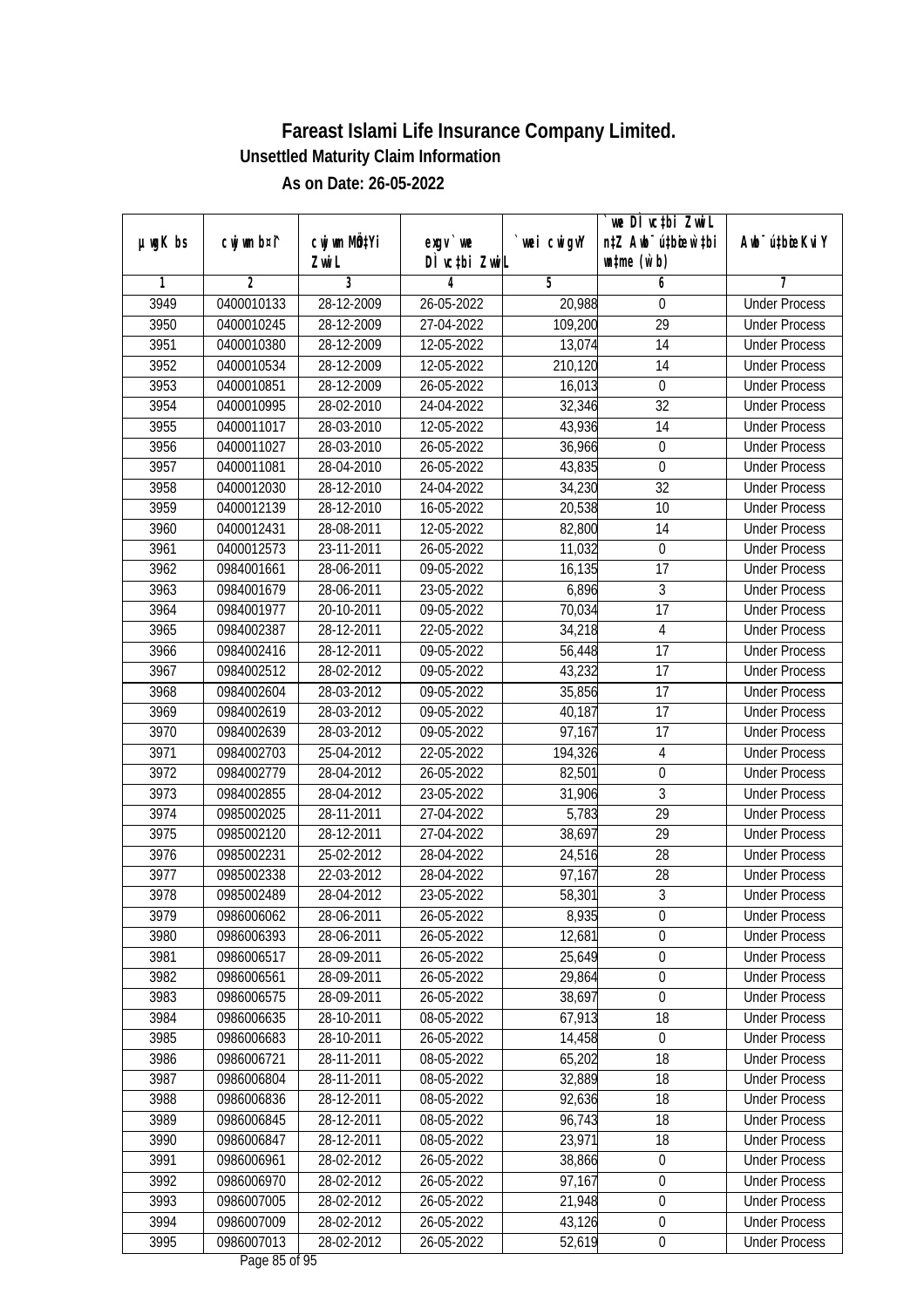| $µ$ ug $K$ bs | cwj wm b¤i^ | cwj wm MQtYi | exgv `we      | wei cwigvY | `we DÌ vc‡bi ZwiL<br>n‡Z Awb <sup>-</sup> ú‡bioen`‡bi | Awb <sup>-</sup> ú‡bioeKviY |
|---------------|-------------|--------------|---------------|------------|-------------------------------------------------------|-----------------------------|
|               |             | Zwi L        | DÌ vctbi ZwiL |            | $\n  untime\n  (u`b)\n$                               |                             |
| 1             | 2           | 3            | 4             | 5          | 6                                                     | 7                           |
| 3996          | 0986007078  | 28-03-2012   | 26-05-2022    | 67,566     | 0                                                     | <b>Under Process</b>        |
| 3997          | 0987000589  | 24-02-2010   | 09-05-2022    | 11,696     | $\overline{17}$                                       | <b>Under Process</b>        |
| 3998          | 0987000736  | 06-04-2010   | 09-05-2022    | 27,865     | 17                                                    | <b>Under Process</b>        |
| 3999          | 0987000982  | 28-04-2010   | 09-05-2022    | 15,377     | 17                                                    | <b>Under Process</b>        |
| 4000          | 0987001201  | 28-05-2010   | 09-05-2022    | 19,667     | 17                                                    | <b>Under Process</b>        |
| 4001          | 0987003515  | 28-12-2011   | 09-05-2022    | 13,902     | $\overline{17}$                                       | <b>Under Process</b>        |
| 4002          | 0987003587  | 25-02-2012   | 09-05-2022    | 97,167     | $\overline{17}$                                       | <b>Under Process</b>        |
| 4003          | 0987003687  | 09-04-2012   | 09-05-2022    | 60,576     | 17                                                    | <b>Under Process</b>        |
| 4004          | 0987003702  | 25-04-2012   | 22-05-2022    | 97,167     | $\overline{4}$                                        | <b>Under Process</b>        |
| 4005          | 0987003758  | 28-04-2012   | 22-05-2022    | 194,326    | 4                                                     | <b>Under Process</b>        |
| 4006          | 0991002853  | 25-02-2012   | 19-05-2022    | 93,506     | $\overline{7}$                                        | <b>Under Process</b>        |
| 4007          | 0991002860  | 28-02-2012   | 22-05-2022    | 92,714     | $\overline{4}$                                        | <b>Under Process</b>        |
| 4008          | 0991002861  | 28-02-2012   | 25-05-2022    | 364,549    | 1                                                     | <b>Under Process</b>        |
| 4009          | 0991002884  | 10-04-2012   | 22-05-2022    | 170,320    | $\overline{4}$                                        | <b>Under Process</b>        |
| 4010          | 0991002885  | 28-03-2012   | 19-05-2022    | 94,505     | $\overline{1}$                                        | <b>Under Process</b>        |
| 4011          | 0992000834  | 28-06-2010   | 23-05-2022    | 7,935      | $\overline{3}$                                        | <b>Under Process</b>        |
| 4012          | 0992001024  | 25-10-2010   | 08-05-2022    | 13,688     | 18                                                    | <b>Under Process</b>        |
| 4013          | 0992002709  | 21-12-2011   | 23-05-2022    | 21,750     | $\sqrt{3}$                                            | <b>Under Process</b>        |
| 4014          | 0992002851  | 28-12-2011   | 23-05-2022    | 92,083     | $\sqrt{3}$                                            | <b>Under Process</b>        |
| 4015          | 0992003020  | 28-03-2012   | 23-05-2022    | 34,902     | $\overline{3}$                                        | <b>Under Process</b>        |
| 4016          | 0992003036  | 15-04-2012   | 23-05-2022    | 58,301     | $\overline{3}$                                        | <b>Under Process</b>        |
| 4017          | 0992003041  | 15-04-2012   | 28-04-2022    | 87,580     | 28                                                    | <b>Under Process</b>        |
| 4018          | 0992003043  | 15-04-2012   | 23-05-2022    | 79,950     | 3                                                     | <b>Under Process</b>        |
| 4019          | 0992003130  | 28-04-2012   | 23-05-2022    | 97,167     | $\mathfrak{Z}$                                        | <b>Under Process</b>        |
| 4020          | 0994002491  | 30-10-2011   | 22-05-2022    | 42,359     | $\overline{4}$                                        | <b>Under Process</b>        |
| 4021          | 0994002564  | 28-10-2011   | 08-05-2022    | 18,352     | 18                                                    | <b>Under Process</b>        |
| 4022          | 0994002653  | 11-12-2011   | 24-04-2022    | 8,348      | 32                                                    | <b>Under Process</b>        |
| 4023          | 0994002676  | 10-12-2011   | 22-05-2022    | 25,542     | $\overline{4}$                                        | <b>Under Process</b>        |
| 4024          | 0994002821  | 01-02-2012   | 24-04-2022    | 49,224     | 32                                                    | <b>Under Process</b>        |
| 4025          | 0994002867  | 23-02-2012   | 24-04-2022    | 9,746      | 32                                                    | <b>Under Process</b>        |
| 4026          | 0994002890  | 28-02-2012   | 22-05-2022    | 58,301     | 4                                                     | <b>Under Process</b>        |
| 4027          | 0994002896  | 28-02-2012   | 24-04-2022    | 90,203     | 32                                                    | <b>Under Process</b>        |
| 4028          | 0994002906  | 10-03-2012   | 24-04-2022    | 97,167     | 32                                                    | <b>Under Process</b>        |
| 4029          | 0994002907  | 14-03-2012   | 24-04-2022    | 97,167     | 32                                                    | <b>Under Process</b>        |
| 4030          | 0994002910  | 28-02-2012   | 08-05-2022    | 12,957     | 18                                                    | <b>Under Process</b>        |
| 4031          | 0994002911  | 28-02-2012   | 08-05-2022    | 97,167     | 18                                                    | <b>Under Process</b>        |
| 4032          | 0994002921  | 21-04-2012   | 17-05-2022    | 26,050     | 9                                                     | <b>Under Process</b>        |
| 4033          | 0995004183  | 21-08-2010   | 17-05-2022    | 37,657     | 9                                                     | <b>Under Process</b>        |
| 4034          | 0995007388  | 14-06-2011   | 18-05-2022    | 31,529     | $\, 8$                                                | <b>Under Process</b>        |
| 4035          | 0995007726  | 30-06-2011   | 18-05-2022    | 70,526     | $\overline{8}$                                        | <b>Under Process</b>        |
| 4036          | 0995007728  | 30-06-2011   | 18-05-2022    | 29,129     | $\overline{8}$                                        | <b>Under Process</b>        |
| 4037          | 0995007739  | 30-06-2011   | 17-05-2022    | 86,641     | $\overline{9}$                                        | <b>Under Process</b>        |
| 4038          | 0995007744  | 30-06-2011   | 18-05-2022    | 15,873     | $\overline{8}$                                        | <b>Under Process</b>        |
| 4039          | 0995007766  | 30-06-2011   | 18-05-2022    | 29,129     | 8                                                     | <b>Under Process</b>        |
| 4040          | 0995007792  | 30-05-2011   | 18-05-2022    | 17,918     | $\overline{8}$                                        | <b>Under Process</b>        |
| 4041          | 0995007981  | 01-08-2011   | 17-05-2022    | 138,481    | $\overline{9}$                                        | <b>Under Process</b>        |
| 4042          | 0995008111  | 16-06-2011   | 18-05-2022    | 193,479    | 8                                                     | <b>Under Process</b>        |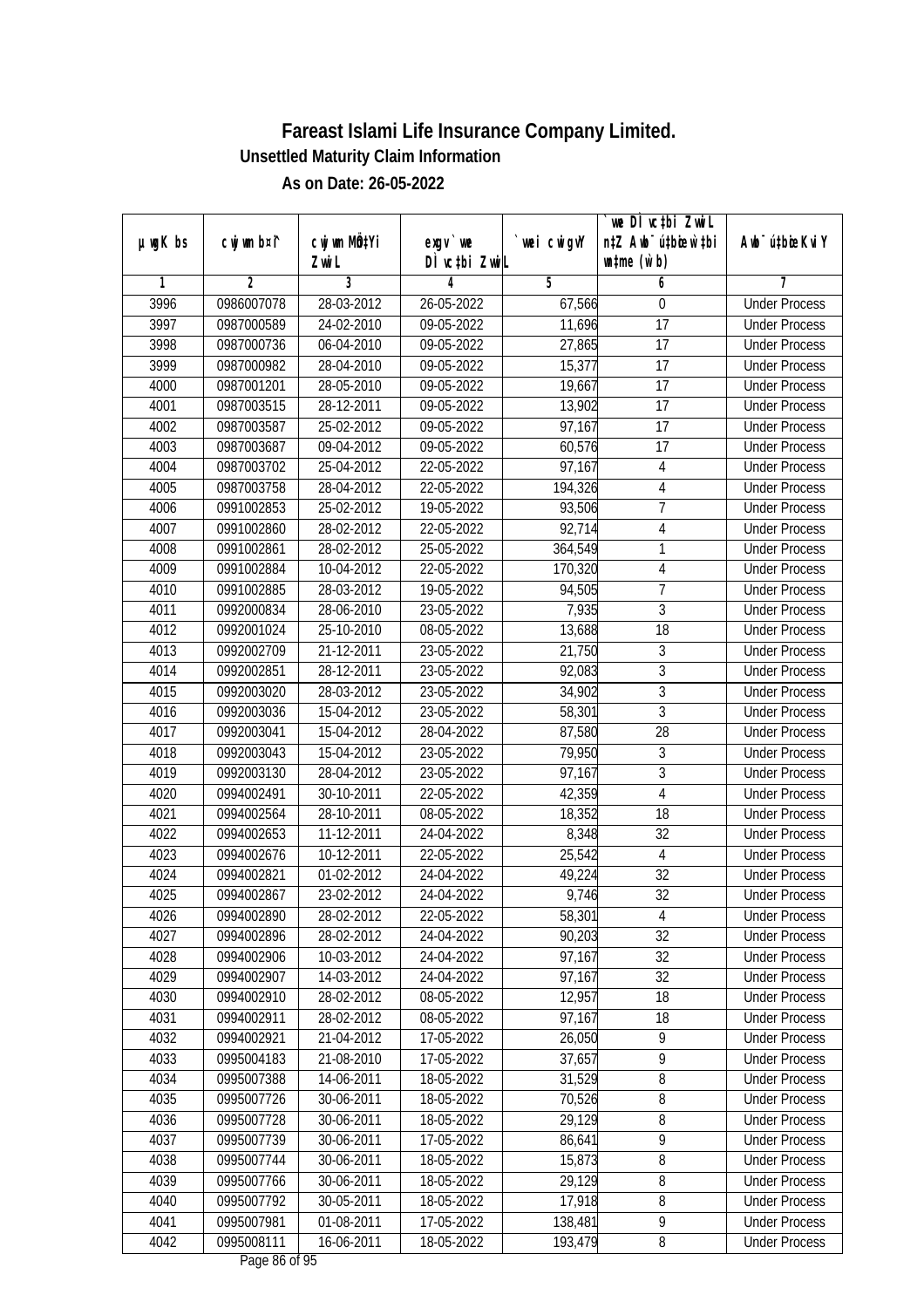|               |                |                             |                  |             | we DI vctbi Zwil                 |                             |
|---------------|----------------|-----------------------------|------------------|-------------|----------------------------------|-----------------------------|
| $µ$ ug $K$ bs | cwj wm b¤i^    | cwj wm MQ <sup>1</sup> Yi   | $exgV$ we        | `wei cwigvY | n‡Z Awb <sup>-</sup> ú‡bioen`‡bi | Awb <sup>-</sup> ú‡bioeKviY |
|               |                | Zwi L                       | DÌ vctbi ZwiL    |             | $\n  untime\n  (u`b)\n$          |                             |
| 1             | $\overline{2}$ | 3                           | 4                | 5           | 6                                | 7                           |
| 4043          | 0995008128     | 21-08-2011                  | 18-05-2022       | 91,856      | 8                                | <b>Under Process</b>        |
| 4044          | 0995008135     | 30-06-2011                  | 18-05-2022       | 34,218      | 8                                | <b>Under Process</b>        |
| 4045          | 0995008149     | 24-08-2011                  | 17-05-2022       | 96,743      | $\overline{9}$                   | <b>Under Process</b>        |
| 4046          | 0995008150     | 24-08-2011                  | 17-05-2022       | 57,247      | 9                                | <b>Under Process</b>        |
| 4047          | 0995008261     | 07-08-2011                  | 18-05-2022       | 25,935      | 8                                | <b>Under Process</b>        |
| 4048          | 0995008301     | 18-08-2011                  | 17-05-2022       | 35,553      | 9                                | <b>Under Process</b>        |
| 4049          | 0995008382     | 21-09-2011                  | $17 - 05 - 2022$ | 34,873      | 9                                | <b>Under Process</b>        |
| 4050          | 0995008393     | 18-09-2011                  | 17-05-2022       | 28,917      | 9                                | <b>Under Process</b>        |
| 4051          | 0995008517     | 28-09-2011                  | 17-05-2022       | 91,856      | $\overline{9}$                   | <b>Under Process</b>        |
| 4052          | 0995008550     | 08-09-2011                  | 18-05-2022       | 114,156     | 8                                | <b>Under Process</b>        |
| 4053          | 0995008564     | 29-09-2011                  | 18-05-2022       | 71,615      | 8                                | <b>Under Process</b>        |
| 4054          | 0995008726     | 13-11-2011                  | 17-05-2022       | 13,902      | 9                                | <b>Under Process</b>        |
| 4055          | 0995008736     | 17-10-2011                  | 17-05-2022       | 96,743      | $\overline{9}$                   | <b>Under Process</b>        |
| 4056          | 0995008738     | 15-11-2011                  | 17-05-2022       | 54,263      | 9                                | <b>Under Process</b>        |
| 4057          | 6400000906     | 28-12-2009                  | 08-05-2022       | 24,800      | 18                               | <b>Under Process</b>        |
| 4058          | 6400000948     | 28-12-2009                  | 10-05-2022       | 327,600     | 16                               | <b>Under Process</b>        |
| 4059          | 6400001357     | 28-03-2010                  | 23-05-2022       | 105,060     | 3                                | <b>Under Process</b>        |
| 4060          | 6100006256     | 28-12-2008                  | 26-05-2022       | 13,467      | $\overline{0}$                   | <b>Under Process</b>        |
| 4061          | 6100007222     | 19-08-2009                  | 26-05-2022       | 14,560      | $\boldsymbol{0}$                 | <b>Under Process</b>        |
| 4062          | 6100011359     | 09-06-2014                  | 26-05-2022       | 28,000      | $\boldsymbol{0}$                 | <b>Under Process</b>        |
| 4063          | 6100012152     | $\overline{15} - 12 - 2015$ | 17-05-2022       | 104,000     | 9                                | <b>Under Process</b>        |
| 4064          | 6200000196     | 28-06-2009                  | 08-05-2022       | 21,192      | 18                               | <b>Under Process</b>        |
| 4065          | 6200000298     | 23-07-2009                  | 08-05-2022       | 32,184      | 18                               | <b>Under Process</b>        |
| 4066          | 6200002431     | 28-12-2010                  | 08-05-2022       | 96,320      | 18                               | <b>Under Process</b>        |
| 4067          | 6200003232     | 28-12-2011                  | 22-05-2022       | 75,993      | $\overline{4}$                   | <b>Under Process</b>        |
| 4068          | 6200003235     | 28-12-2011                  | 08-05-2022       | 10,299      | 18                               | <b>Under Process</b>        |
| 4069          | 6200003410     | 28-12-2011                  | 17-05-2022       | 10,494      | 9                                | <b>Under Process</b>        |
| 4070          | 6200003678     | 28-12-2011                  | 17-05-2022       | 489,900     | 9                                | <b>Under Process</b>        |
| 4071          | 6200003702     | 27-02-2012                  | 22-05-2022       | 71,685      | $\overline{4}$                   | <b>Under Process</b>        |
| 4072          | 6200003739     | 15-03-2012                  | 08-05-2022       | 484,440     | 18                               | <b>Under Process</b>        |
| 4073          | 6200003772     | 11-04-2012                  | 08-05-2022       | 70,000      | 18                               | <b>Under Process</b>        |
| 4074          | 6300002912     | 21-11-2007                  | 23-05-2022       | 102,000     | 3                                | <b>Under Process</b>        |
| 4075          | 6300003872     | 28-10-2008                  | 26-05-2022       | 26,061      | $\boldsymbol{0}$                 | <b>Under Process</b>        |
| 4076          | 6300007675     | 28-06-2010                  | 23-05-2022       | 105,240     | $\overline{3}$                   | <b>Under Process</b>        |
| 4077          | 6300008169     | 28-12-2010                  | 23-05-2022       | 10,410      | $\overline{3}$                   | <b>Under Process</b>        |
| 4078          | 6300009125     | 28-06-2011                  | 28-04-2022       | 22,060      | 28                               | <b>Under Process</b>        |
| 4079          | 6400000973     | 28-12-2009                  | 23-05-2022       | 117,680     | $\overline{3}$                   | <b>Under Process</b>        |
| 4080          | 6400000986     | 28-12-2009                  | 23-05-2022       | 17,933      | $\overline{3}$                   | <b>Under Process</b>        |
| 4081          | 6400001050     | 28-12-2009                  | 23-05-2022       | 32,760      | $\overline{3}$                   | <b>Under Process</b>        |
| 4082          | 6400001149     | 28-12-2009                  | 08-05-2022       | 83,215      | 18                               | <b>Under Process</b>        |
| 4083          | 6400001163     | 28-12-2009                  | 24-04-2022       | 31,884      | 32                               | <b>Under Process</b>        |
| 4084          | 6400001165     | 28-12-2009                  | 23-05-2022       | 32,760      | 3                                | <b>Under Process</b>        |
| 4085          | 6400001214     | 28-12-2009                  | 24-04-2022       | 32,801      | $\overline{32}$                  | <b>Under Process</b>        |
| 4086          | 6400001225     | 28-12-2009                  | 24-04-2022       | 3,960       | 32                               | <b>Under Process</b>        |
| 4087          | 6400001230     | 28-12-2009                  | 24-04-2022       | 57,685      | 32                               | <b>Under Process</b>        |
| 4088          | 6400001301     | 28-12-2009                  | 23-05-2022       | 19,677      | $\mathfrak{Z}$                   | <b>Under Process</b>        |
| 4089          | 6400001370     | 15-03-2010                  | 08-05-2022       | 55,350      | 18                               | <b>Under Process</b>        |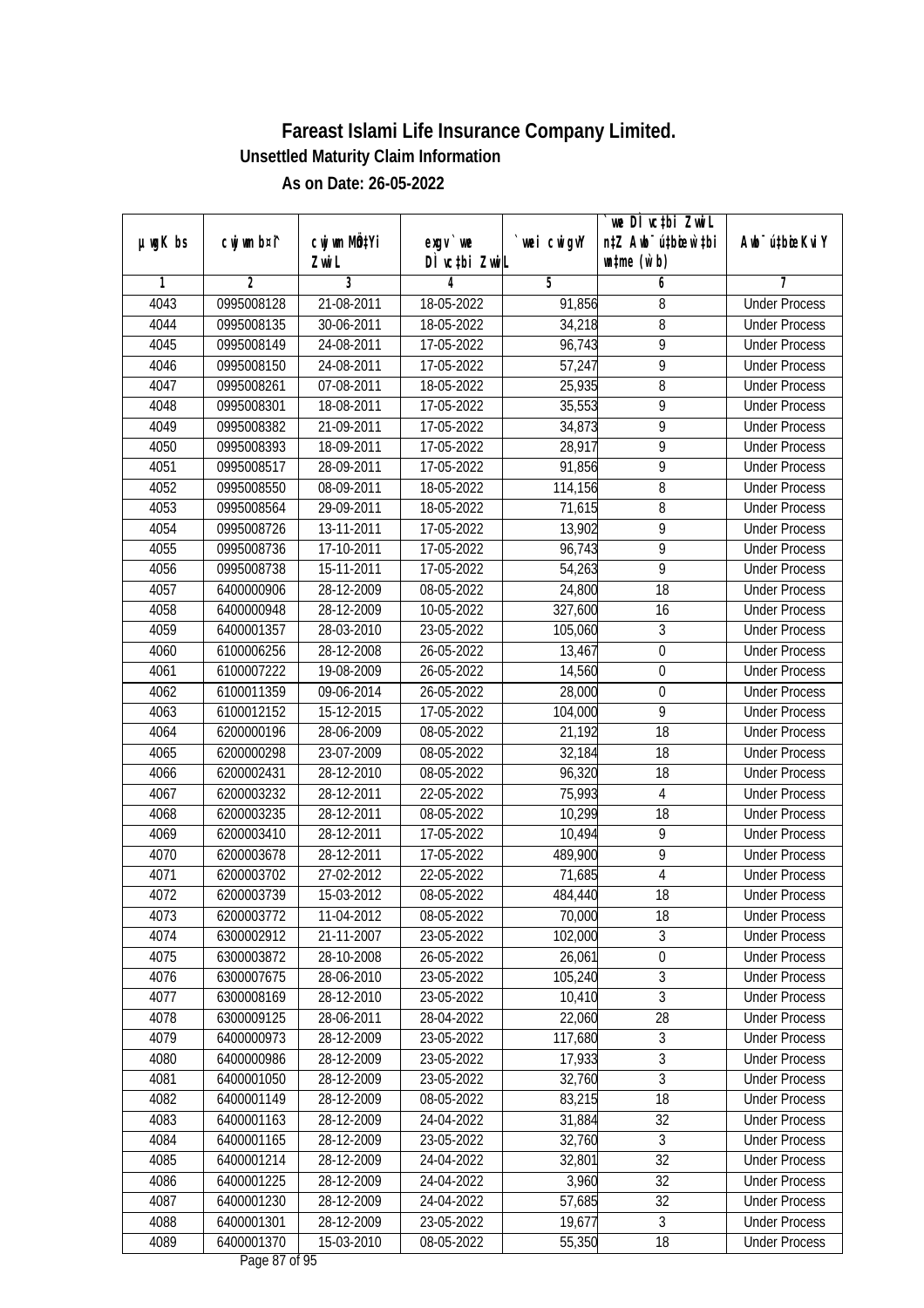|               | cwj wm b¤i^    | cwj wm MÖ¢Yi     |                            |            | we DI vctbi ZwiL<br>n‡Z Awb <sup>-</sup> ú‡bioen`‡bi | Awb <sup>-</sup> ú‡bioeKviY |
|---------------|----------------|------------------|----------------------------|------------|------------------------------------------------------|-----------------------------|
| $µ$ ug $K$ bs |                | Zwi L            | $exgV$ we<br>DÌ vctbi ZwiL | wei cwigvY | $\n  untime\n  (u`b)\n$                              |                             |
| 1             | $\overline{2}$ | 3                | 4                          | 5          | 6                                                    | 7                           |
| 4090          | 6400001371     | 15-03-2010       | 08-05-2022                 | 54,050     | $\overline{18}$                                      | <b>Under Process</b>        |
| 4091          | 6400001400     | 28-03-2010       | 23-05-2022                 | 13,268     | 3                                                    | <b>Under Process</b>        |
| 4092          | 6400001408     | 28-03-2010       | 23-05-2022                 | 18,110     | $\overline{3}$                                       | <b>Under Process</b>        |
| 4093          | 6400001416     | 25-04-2010       | 22-05-2022                 | 57,909     | $\overline{4}$                                       | <b>Under Process</b>        |
| 4094          | 6400001417     | 25-04-2010       | 23-05-2022                 | 57,909     | $\overline{3}$                                       | <b>Under Process</b>        |
| 4095          | 6400001636     | 28-06-2010       | 23-05-2022                 | 21,720     | $\overline{3}$                                       | <b>Under Process</b>        |
| 4096          | 6400002550     | 28-12-2011       | 24-04-2022                 | 65,035     | $\overline{32}$                                      | <b>Under Process</b>        |
| 4097          | 6400002364     | 28-04-2011       | 23-05-2022                 | 55,086     | $\sqrt{3}$                                           | <b>Under Process</b>        |
| 4098          | 6400002502     | 23-10-2011       | 23-05-2022                 | 81,650     | $\overline{3}$                                       | <b>Under Process</b>        |
| 4099          | 6400002537     | 13-12-2011       | 24-04-2022                 | 81,650     | 32                                                   | <b>Under Process</b>        |
| 4100          | 6400002627     | 28-02-2012       | 10-05-2022                 | 28,961     | 16                                                   | <b>Under Process</b>        |
| 4101          | 6400002636     | 19-03-2012       | 23-05-2022                 | 69,820     | $\sqrt{3}$                                           | <b>Under Process</b>        |
| 4102          | 6500001567     | 28-06-2008       | 26-05-2022                 | 77,950     | $\overline{0}$                                       | <b>Under Process</b>        |
| 4103          | 6500001640     | 28-06-2008       | 10-05-2022                 | 175,067    | 16                                                   | <b>Under Process</b>        |
| 4104          | 6500002296     | 28-03-2009       | 09-05-2022                 | 28,053     | 17                                                   | <b>Under Process</b>        |
| 4105          | 6500003141     | 17-12-2009       | 26-05-2022                 | 32,229     | $\boldsymbol{0}$                                     | <b>Under Process</b>        |
| 4106          | 6500003296     | 27-12-2009       | 09-05-2022                 | 8,531      | 17                                                   | <b>Under Process</b>        |
| 4107          | 6500003394     | 27-12-2009       | 26-05-2022                 | 41,824     | $\boldsymbol{0}$                                     | <b>Under Process</b>        |
| 4108          | 6500003399     | 27-12-2009       | 26-05-2022                 | 34,035     | $\boldsymbol{0}$                                     | <b>Under Process</b>        |
| 4109          | 6500003415     | 27-12-2009       | 24-05-2022                 | 309,100    | $\overline{2}$                                       | <b>Under Process</b>        |
| 4110          | 6500003416     | $27 - 12 - 2009$ | 26-05-2022                 | 31,650     | $\mathbf 0$                                          | <b>Under Process</b>        |
| 4111          | 6500006282     | 28-06-2011       | 12-05-2022                 | 816,500    | 14                                                   | <b>Under Process</b>        |
| 4112          | 6400003165     | 28-12-2015       | 17-05-2022                 | 196,994    | 9                                                    | <b>Under Process</b>        |
| 4113          | 6400003199     | 14-02-2016       | 23-05-2022                 | 138,562    | $\mathfrak{Z}$                                       | <b>Under Process</b>        |
| 4114          | 6500002404     | 28-05-2009       | 10-05-2022                 | 6,464      | 16                                                   | <b>Under Process</b>        |
| 4115          | 6500002661     | 28-06-2009       | 22-05-2022                 | 109,200    | 4                                                    | <b>Under Process</b>        |
| 4116          | 6500003520     | 28-12-2009       | 26-05-2022                 | 14,520     | $\boldsymbol{0}$                                     | <b>Under Process</b>        |
| 4117          | 6500004115     | 27-12-2009       | 25-05-2022                 | 94,700     | 1                                                    | <b>Under Process</b>        |
| 4118          | 6500004274     | 25-04-2010       | 26-05-2022                 | 67,332     | $\boldsymbol{0}$                                     | <b>Under Process</b>        |
| 4119          | 6500004282     | 25-04-2010       | 26-05-2022                 | 32,334     | $\boldsymbol{0}$                                     | <b>Under Process</b>        |
| 4120          | 6500005993     | 09-05-2011       | 09-05-2022                 | 220,600    | 17                                                   | <b>Under Process</b>        |
| 4121          | 6500006116     | 28-06-2011       | 18-05-2022                 | 163,300    | 8                                                    | <b>Under Process</b>        |
| 4122          | 6500006135     | 25-06-2011       | 26-05-2022                 | 22,846     | $\boldsymbol{0}$                                     | <b>Under Process</b>        |
| 4123          | 6500006292     | 28-06-2011       | 26-05-2022                 | 130,700    | $\overline{0}$                                       | <b>Under Process</b>        |
| 4124          | 6500006316     | 28-06-2011       | 26-05-2022                 | 326,620    | $\boldsymbol{0}$                                     | <b>Under Process</b>        |
| 4125          | 6500006368     | 17-09-2011       | 23-05-2022                 | 98,184     | 3                                                    | <b>Under Process</b>        |
| 4126          | 6500006497     | 28-11-2011       | 26-05-2022                 | 307,640    | $\boldsymbol{0}$                                     | <b>Under Process</b>        |
| 4127          | 6500006532     | 05-12-2011       | 18-05-2022                 | 265,410    | $\overline{8}$                                       | <b>Under Process</b>        |
| 4128          | 6500006533     | 05-12-2011       | 12-05-2022                 | 559,403    | 14                                                   | <b>Under Process</b>        |
| 4129          | 6500006561     | 15-12-2011       | 09-05-2022                 | 326,600    | 17                                                   | <b>Under Process</b>        |
| 4130          | 6500006590     | 21-12-2011       | 10-05-2022                 | 34,980     | 16                                                   | <b>Under Process</b>        |
| 4131          | 6500006659     | 28-12-2011       | 09-05-2022                 | 163,300    | 17                                                   | <b>Under Process</b>        |
| 4132          | 6500006706     | 28-12-2011       | 18-05-2022                 | 211,750    | 8                                                    | <b>Under Process</b>        |
| 4133          | 6500006769     | 28-12-2011       | 16-05-2022                 | 1,633,000  | 10                                                   | <b>Under Process</b>        |
| 4134          | 6500006811     | 28-12-2011       | 09-05-2022                 | 156,690    | 17                                                   | <b>Under Process</b>        |
| 4135          | 6500006824     | 28-12-2011       | 26-05-2022                 | 48,352     | $\boldsymbol{0}$                                     | <b>Under Process</b>        |
| 4136          | 6500006843     | 28-12-2011       | 09-05-2022                 | 163,300    | 17                                                   | <b>Under Process</b>        |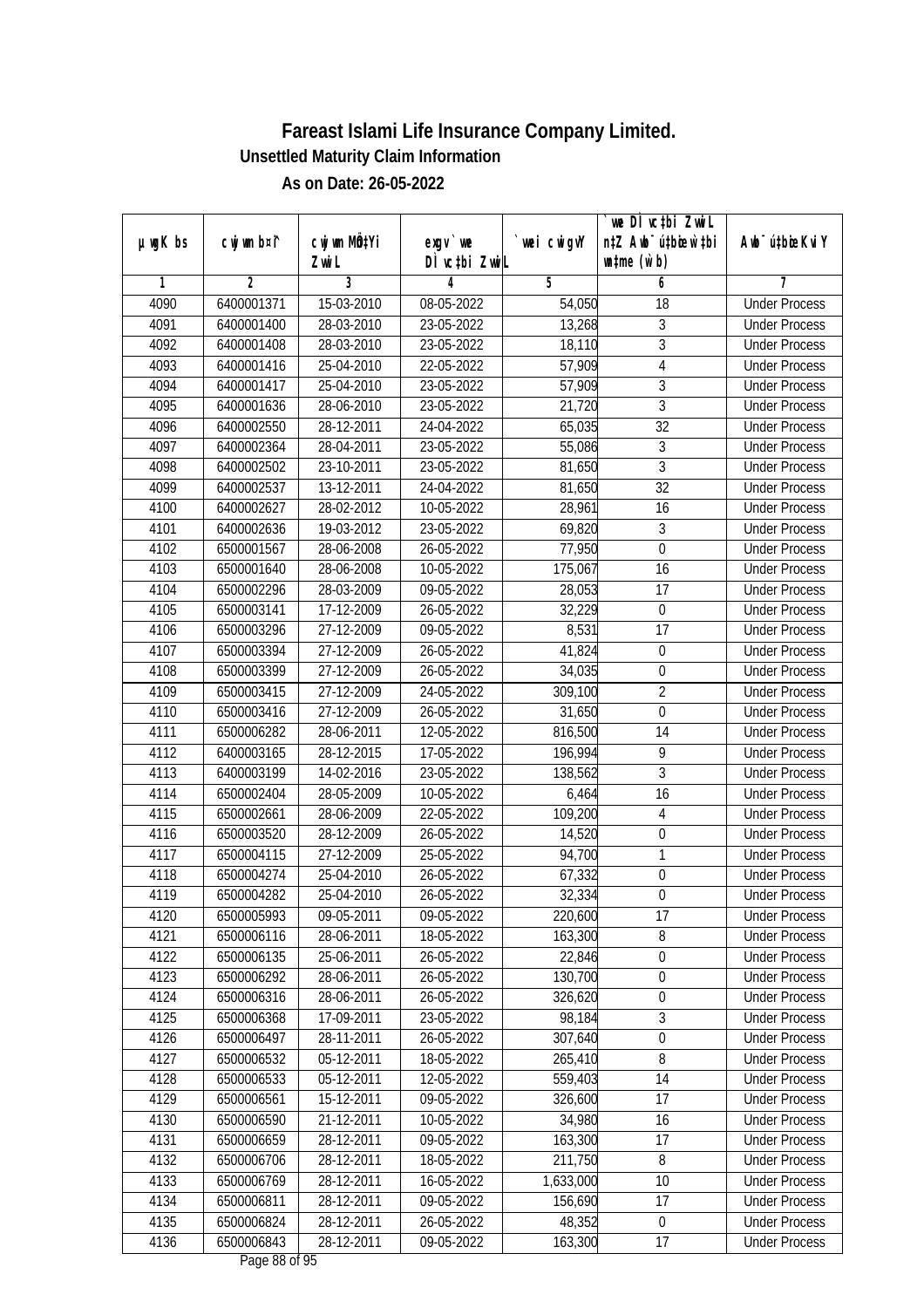|               |                          |              |                    |                   | we DI vctbi ZwiL                 |                                              |
|---------------|--------------------------|--------------|--------------------|-------------------|----------------------------------|----------------------------------------------|
| $µ$ ug $K$ bs | cwj wm b¤i^              | cwj wm MÖ¢Yi | $exgV$ we          | wei cwigvY        | n‡Z Awb <sup>-</sup> ú‡bicen`‡bi | Awb <sup>-</sup> ú‡bioeKviY                  |
| 1             | $\overline{2}$           | Zwi L<br>3   | DÌ vctbi ZwiL<br>4 | 5                 | $\n  untime\n  (u`b)\n$<br>6     | 7                                            |
| 4137          | 6500006850               | 28-12-2011   | 26-05-2022         | 110,300           | $\boldsymbol{0}$                 | <b>Under Process</b>                         |
| 4138          | 6500006897               | 28-12-2011   | 09-05-2022         | 43,733            | $\overline{17}$                  | <b>Under Process</b>                         |
| 4139          | 6500006909               | 28-12-2011   | 26-05-2022         | 31,770            | $\overline{0}$                   | <b>Under Process</b>                         |
| 4140          |                          |              |                    |                   | $\boldsymbol{0}$                 | <b>Under Process</b>                         |
|               | 6500006922<br>6500006925 | 15-02-2012   | 26-05-2022         | 180,400           | $\boldsymbol{0}$                 | <b>Under Process</b>                         |
| 4141<br>4142  |                          | 18-02-2012   | 26-05-2022         | 246,000           | $\overline{17}$                  | <b>Under Process</b>                         |
|               | 6500006947               | 05-03-2012   | 09-05-2022         | 60,000<br>100,000 |                                  |                                              |
| 4143          | 6500006949<br>6500006951 | 05-03-2012   | 25-05-2022         |                   | $\mathbf{1}$<br>17               | <b>Under Process</b><br><b>Under Process</b> |
| 4144          |                          | 05-03-2012   | 09-05-2022         | 49,200            |                                  |                                              |
| 4145          | 6500006967               | 15-03-2012   | 18-05-2022         | 82,000            | 8                                | <b>Under Process</b>                         |
| 4146          | 6500006969               | 18-03-2012   | 25-05-2022         | 51,625            | 1                                | <b>Under Process</b>                         |
| 4147          | 6500006973               | 19-03-2012   | 25-05-2022         | 82,000            | 1                                | <b>Under Process</b>                         |
| 4148          | 6500006980               | 22-03-2012   | 09-05-2022         | 164,000           | 17                               | <b>Under Process</b>                         |
| 4149          | 6500006981               | 25-03-2012   | 09-05-2022         | 76,420            | $\overline{17}$                  | <b>Under Process</b>                         |
| 4150          | 6500006986               | 28-03-2012   | 18-05-2022         | 47,877            | 8                                | <b>Under Process</b>                         |
| 4151          | 6500006992               | 21-03-2012   | 25-05-2022         | 161,880           | 1                                | <b>Under Process</b>                         |
| 4152          | 6500006997               | 28-03-2012   | 09-05-2022         | 33,300            | 17                               | <b>Under Process</b>                         |
| 4153          | 0400012585               | 28-09-2011   | 17-05-2022         | 22,060            | 9                                | <b>Under Process</b>                         |
| 4154          | 0400012627               | 28-11-2011   | 12-05-2022         | 92,000            | 14                               | <b>Under Process</b>                         |
| 4155          | 0400012647               | 28-11-2011   | 24-04-2022         | 24,680            | 32                               | <b>Under Process</b>                         |
| 4156          | 0400012719               | 28-12-2011   | 17-05-2022         | 26,526            | 9                                | <b>Under Process</b>                         |
| 4157          | 0400012809               | 28-12-2011   | 16-05-2022         | 42,165            | 10                               | <b>Under Process</b>                         |
| 4158          | 0400012988               | 28-12-2011   | 16-05-2022         | 45,476            | 10                               | <b>Under Process</b>                         |
| 4159          | 0400013083               | 28-02-2012   | 24-04-2022         | 31,890            | 32                               | <b>Under Process</b>                         |
| 4160          | 0400013119               | 20-03-2012   | 16-05-2022         | 23,619            | 10                               | <b>Under Process</b>                         |
| 4161          | 0400013120               | 20-03-2012   | 16-05-2022         | 81,396            | 10                               | <b>Under Process</b>                         |
| 4162          | 0400013150               | 28-03-2012   | 17-05-2022         | 24,618            | 9                                | <b>Under Process</b>                         |
| 4163          | 0400013177               | 26-04-2012   | 16-05-2022         | 83,622            | 10                               | <b>Under Process</b>                         |
| 4164          | 0500018926               | 28-06-2009   | 24-05-2022         | 8,540             | $\overline{2}$                   | <b>Under Process</b>                         |
| 4165          | 0500023464               | 28-06-2011   | 12-05-2022         | 568,080           | 14                               | <b>Under Process</b>                         |
| 4166          | 0500023583               | 28-09-2011   | 24-05-2022         | 44,120            | $\overline{2}$                   | <b>Under Process</b>                         |
| 4167          | 0500023645               | 28-11-2011   | 12-05-2022         | 938,083           | 14                               | <b>Under Process</b>                         |
| 4168          | 0500023661               | 28-11-2011   | 26-05-2022         | 73,765            | $\mathbf 0$                      | <b>Under Process</b>                         |
| 4169          | 0500023664               | 28-11-2011   | 24-05-2022         | 22,060            | $\overline{2}$                   | <b>Under Process</b>                         |
| 4170          | 0500023686               | 19-12-2011   | 24-05-2022         | 29,289            | $\overline{2}$                   | <b>Under Process</b>                         |
| 4171          | 0500023759               | 28-12-2011   | 28-04-2022         | 22,060            | 28                               | <b>Under Process</b>                         |
| 4172          | 0500024082               | 28-12-2011   | 24-05-2022         | 43,240            | $\overline{2}$                   | <b>Under Process</b>                         |
| 4173          | 0500024180               | 28-12-2011   | 28-04-2022         | 465,850           | 28                               | <b>Under Process</b>                         |
| 4174          | 0500024186               | 28-12-2011   | 24-05-2022         | 163,300           | $\overline{2}$                   | <b>Under Process</b>                         |
| 4175          | 0500024190               | 28-12-2011   | 28-04-2022         | 50,000            | 28                               | <b>Under Process</b>                         |
| 4176          | 0500024204               | 28-12-2011   | 24-05-2022         | 268,180           | $\overline{2}$                   | <b>Under Process</b>                         |
| 4177          | 0500024399               | 28-03-2012   | 26-05-2022         | 70,785            | $\pmb{0}$                        | <b>Under Process</b>                         |
| 4178          | 0500024444               | 28-02-2012   | 24-05-2022         | 189,792           | $\overline{2}$                   | <b>Under Process</b>                         |
| 4179          | 0500024486               | 18-03-2012   | 08-05-2022         | 155,980           | 18                               | <b>Under Process</b>                         |
| 4180          | 0500024496               | 22-03-2012   | 28-04-2022         | 164,000           | 28                               | <b>Under Process</b>                         |
| 4181          | 0500024533               | 25-04-2012   | 24-05-2022         | 159,610           | $\overline{2}$                   | <b>Under Process</b>                         |
| 4182          | 0500024586               | 28-04-2012   | 24-05-2022         | 418,050           | $\overline{2}$                   | <b>Under Process</b>                         |
| 4183          | 0500024614               | 28-04-2012   | 24-05-2022         | 283,050           | $\overline{2}$                   | <b>Under Process</b>                         |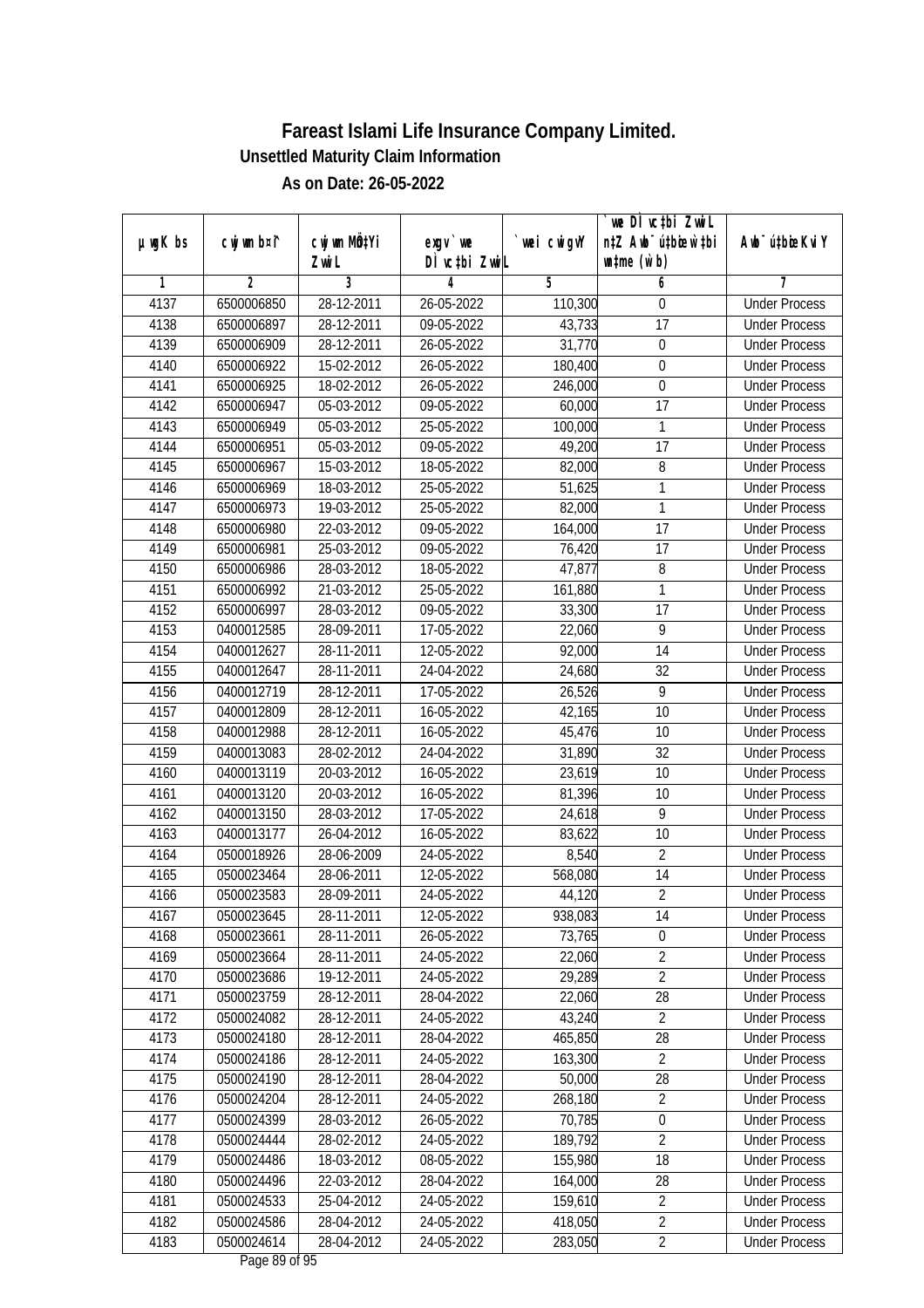|               |                |                       |                           |                    | we DI vctbi ZwiL                                            |                             |
|---------------|----------------|-----------------------|---------------------------|--------------------|-------------------------------------------------------------|-----------------------------|
| $µ$ ug $K$ bs | cwj wm b¤i^    | cwj wm MÖ¢Yi<br>Zwi L | exgv `we<br>DÌ vctbi ZwiL | wei cwigvY         | n‡Z Awb <sup>-</sup> ú‡bioar`‡bi<br>$\n  untime\n  (u`b)\n$ | Awb <sup>-</sup> ú‡bioeKviY |
| 1             | $\overline{2}$ | 3                     | 4                         | 5                  | 6                                                           | 7                           |
| 4184          | 0500024812     | 17-04-2012            | 24-05-2022                | 21,289             | $\overline{2}$                                              | <b>Under Process</b>        |
| 4185          | 0500024814     | 19-04-2012            | 25-05-2022                | 852,660            | 1                                                           | <b>Under Process</b>        |
| 4186          | 0500024823     | 28-04-2012            | 25-05-2022                | 705,550            | 1                                                           | <b>Under Process</b>        |
| 4187          | 0500024834     | 28-04-2012            | 26-05-2022                | 44,124             | $\boldsymbol{0}$                                            | <b>Under Process</b>        |
| 4188          | 0500024839     | 28-04-2012            | 26-05-2022                | 492,098            | $\mathbf 0$                                                 | <b>Under Process</b>        |
| 4189          | 0500024850     | 28-04-2012            | 24-05-2022                | 218,560            | $\overline{2}$                                              | <b>Under Process</b>        |
| 4190          | 0500024857     | 28-04-2012            | $26 - 05 - 2022$          | 246,000            | $\overline{0}$                                              | <b>Under Process</b>        |
| 4191          | 0500024878     | 28-04-2012            | 24-05-2022                | 152,592            | $\overline{2}$                                              | <b>Under Process</b>        |
| 4192          | 0500024881     | 28-04-2012            | 24-05-2022                | 150,330            | $\overline{2}$                                              | <b>Under Process</b>        |
| 4193          | 0500024885     | 28-04-2012            | 24-05-2022                | 820,050            | $\overline{2}$                                              | <b>Under Process</b>        |
| 4194          | 0500024890     | 28-04-2012            | 24-05-2022                | 161,800            | $\overline{2}$                                              | <b>Under Process</b>        |
| 4195          | 0500024891     | 28-04-2012            | 26-05-2022                |                    | $\boldsymbol{0}$                                            | <b>Under Process</b>        |
| 4196          | 0500024895     | 28-04-2012            | 24-05-2022                | 164,010<br>328,000 | $\overline{2}$                                              | <b>Under Process</b>        |
|               |                |                       |                           |                    |                                                             |                             |
| 4197          | 0500031222     | 28-03-2017            | 08-05-2022                | 64,626             | 18                                                          | <b>Under Process</b>        |
| 4198          | 0500031223     | 28-03-2017            | 08-05-2022                | 38,706             | 18                                                          | <b>Under Process</b>        |
| 4199          | 0600015246     | 28-06-2006            | 22-05-2022                | 19,350             | $\overline{4}$                                              | <b>Under Process</b>        |
| 4200          | 0600015349     | 28-06-2006            | 26-05-2022                | 12,650             | $\mathbf 0$                                                 | <b>Under Process</b>        |
| 4201          | 0600021420     | 28-08-2007            | 26-05-2022                | 12,720             | $\boldsymbol{0}$                                            | <b>Under Process</b>        |
| 4202          | 0600032119     | 25-03-2010            | 09-05-2022                | 369,375            | 17                                                          | <b>Under Process</b>        |
| 4203          | 0600034712     | 28-12-2011            | 22-05-2022                | 163,620            | 4                                                           | <b>Under Process</b>        |
| 4204          | 0600034713     | 28-12-2011            | 09-05-2022                | 163,300            | 17                                                          | <b>Under Process</b>        |
| 4205          | 0600034876     | 26-02-2012            | 23-05-2022                | 111,223            | 3                                                           | <b>Under Process</b>        |
| 4206          | 0600034883     | 28-02-2012            | 17-05-2022                | 25,180             | $\overline{9}$                                              | <b>Under Process</b>        |
| 4207          | 0600034888     | 26-02-2012            | 22-05-2022                | 80,322             | $\overline{4}$                                              | <b>Under Process</b>        |
| 4208          | 0600034889     | 26-02-2012            | 22-05-2022                | 30,216             | $\overline{4}$                                              | <b>Under Process</b>        |
| 4209          | 0600034905     | 25-03-2012            | 26-05-2022                | 47,418             | $\mathbf 0$                                                 | <b>Under Process</b>        |
| 4210          | 0600034906     | 03-04-2012            | 16-05-2022                | 27,698             | 10                                                          | <b>Under Process</b>        |
| 4211          | 0600034914     | 05-04-2012            | 26-05-2022                | 77,415             | $\boldsymbol{0}$                                            | <b>Under Process</b>        |
| 4212          | 0600034916     | 08-04-2012            | 16-05-2022                | 210,900            | 10                                                          | <b>Under Process</b>        |
| 4213          | 0700007205     | 28-03-2005            | 16-05-2022                | 2,858              | 10                                                          | <b>Under Process</b>        |
| 4214          | 0700014984     | 27-12-2009            | 27-04-2022                | 49,890             | 29                                                          | <b>Under Process</b>        |
| 4215          | 0700015872     | 28-02-2010            | 16-05-2022                | 77,490             | 10                                                          | <b>Under Process</b>        |
| 4216          | 0900000335     | 28-07-2009            | 26-05-2022                | 419,200            | $\boldsymbol{0}$                                            | <b>Under Process</b>        |
| 4217          | 0900000378     | 20-08-2009            | 26-05-2022                | 9,125              | $\overline{0}$                                              | <b>Under Process</b>        |
| 4218          | 0900000475     | 19-10-2009            | 26-05-2022                | 7,615              | $\boldsymbol{0}$                                            | <b>Under Process</b>        |
| 4219          | 0900000492     | 28-10-2009            | 26-05-2022                | 5,068              | 0                                                           | <b>Under Process</b>        |
| 4220          | 0900000627     | 28-12-2009            | 26-05-2022                | 69,003             | $\boldsymbol{0}$                                            | <b>Under Process</b>        |
| 4221          | 0900000747     | 28-12-2009            | 28-04-2022                | 24,300             | 28                                                          | <b>Under Process</b>        |
| 4222          | 0900001050     | 28-02-2010            | 26-05-2022                | 52,970             | $\boldsymbol{0}$                                            | <b>Under Process</b>        |
| 4223          | 0900001071     | 16-03-2010            | 26-05-2022                | 55,350             | $\boldsymbol{0}$                                            | <b>Under Process</b>        |
| 4224          | 0900001079     | 28-03-2010            | 26-05-2022                | 45,330             | 0                                                           | <b>Under Process</b>        |
| 4225          | 0900001081     | 22-03-2010            | 26-05-2022                | 43,320             | $\boldsymbol{0}$                                            | <b>Under Process</b>        |
| 4226          | 0900001088     | 27-03-2010            | 26-05-2022                | 31,511             | $\boldsymbol{0}$                                            | <b>Under Process</b>        |
| 4227          | 0900001090     | 27-03-2010            | 26-05-2022                | 49,515             | $\boldsymbol{0}$                                            | <b>Under Process</b>        |
| 4228          | 0900001097     | 27-03-2010            | 26-05-2022                | 17,448             | $\boldsymbol{0}$                                            | <b>Under Process</b>        |
| 4229          | 0900001112     | 28-03-2010            | 17-05-2022                | 106,580            | $\overline{9}$                                              | <b>Under Process</b>        |
| 4230          | 0900001115     | 28-03-2010            | 10-05-2022                | 58,290             | 16                                                          | <b>Under Process</b>        |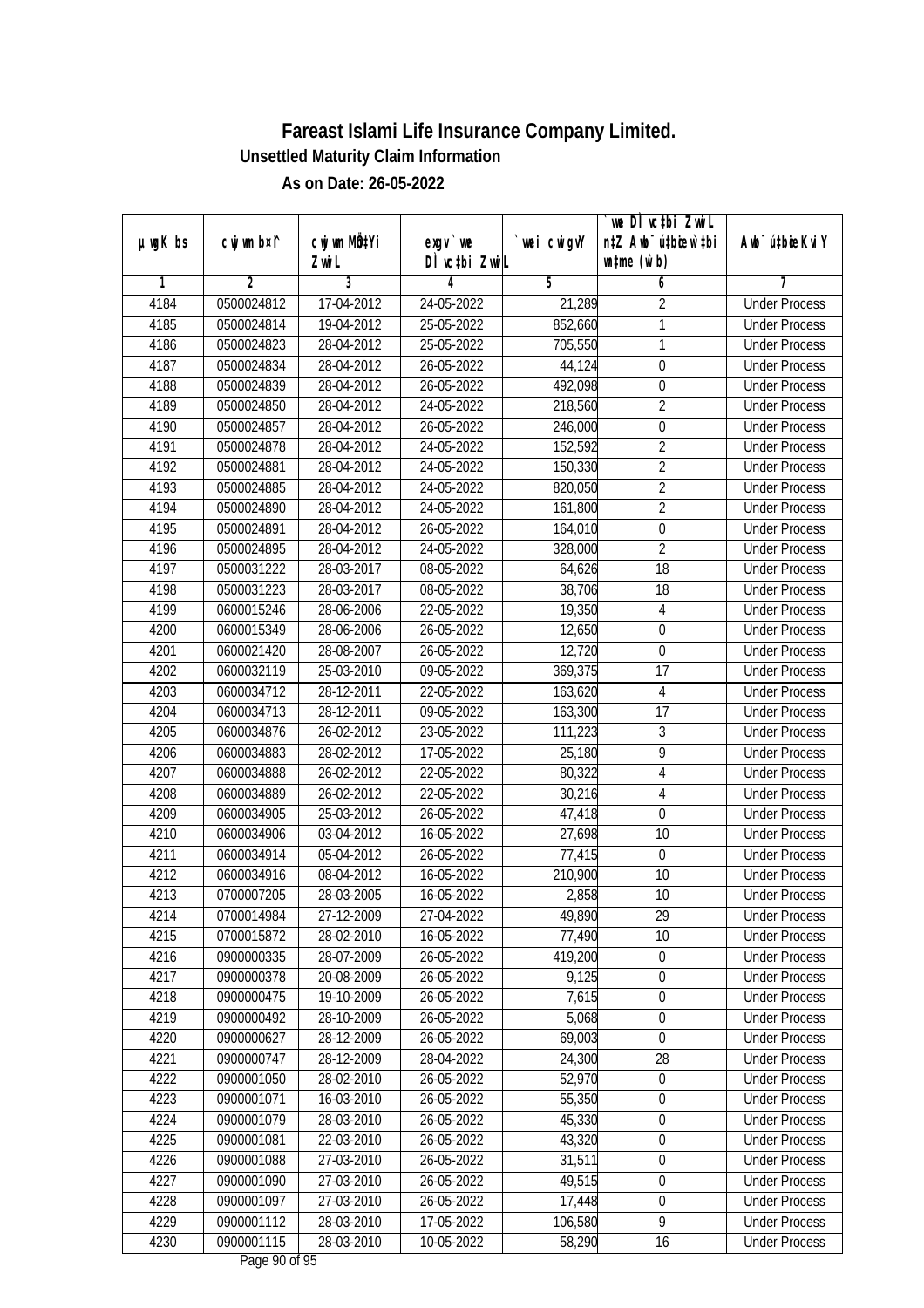|               |                | cwj wm MÖ¢Yi |                            |            | we DI vctbi ZwiL<br>n‡Z Awb <sup>-</sup> ú‡bioen`‡bi | Awb <sup>-</sup> ú‡bioeKviY |
|---------------|----------------|--------------|----------------------------|------------|------------------------------------------------------|-----------------------------|
| $µ$ ug $K$ bs | cwj wm b¤i^    | Zwi L        | $exgV$ we<br>DÌ vctbi ZwiL | wei cwigvY | $\n  untime\n  (u`b)\n$                              |                             |
| 1             | $\overline{2}$ | 3            | 4                          | 5          | 6                                                    | 7                           |
| 4231          | 0900001116     | 28-03-2010   | 10-05-2022                 | 58,290     | 16                                                   | <b>Under Process</b>        |
| 4232          | 0900001133     | 28-03-2010   | 26-05-2022                 | 72,420     | $\boldsymbol{0}$                                     | <b>Under Process</b>        |
| 4233          | 0900001150     | 28-03-2010   | 17-05-2022                 | 213,160    | $\overline{9}$                                       | <b>Under Process</b>        |
| 4234          | 0900001177     | 28-03-2010   | 26-05-2022                 | 212,440    | $\boldsymbol{0}$                                     | <b>Under Process</b>        |
| 4235          | 0900001390     | 28-06-2010   | 10-05-2022                 | 41,619     | 16                                                   | <b>Under Process</b>        |
| 4236          | 0900002199     | 28-12-2011   | 28-04-2022                 | 19,039     | $\overline{28}$                                      | <b>Under Process</b>        |
| 4237          | 0900002200     | 28-12-2011   | 28-04-2022                 | 19,039     | 28                                                   | <b>Under Process</b>        |
| 4238          | 0900002283     | 28-12-2011   | 28-04-2022                 | 37,875     | 28                                                   | <b>Under Process</b>        |
| 4239          | 0900002514     | 28-04-2012   | 26-05-2022                 | 98,400     | $\boldsymbol{0}$                                     | <b>Under Process</b>        |
| 4240          | 0900003977     | 16-03-2016   | 26-05-2022                 | 42,000     | $\boldsymbol{0}$                                     | <b>Under Process</b>        |
| 4241          | 0902005011     | 28-10-2011   | 18-05-2022                 | 26,693     | 8                                                    | <b>Under Process</b>        |
| 4242          | 0902005107     | 28-11-2011   | 18-05-2022                 | 82,627     | $\, 8$                                               | <b>Under Process</b>        |
| 4243          | 0902005280     | 28-12-2011   | 27-04-2022                 | 19,692     | $\overline{29}$                                      | <b>Under Process</b>        |
| 4244          | 0902005317     | 28-12-2011   | 18-05-2022                 | 30,712     | 8                                                    | <b>Under Process</b>        |
| 4245          | 0902005329     | 28-12-2011   | 18-05-2022                 | 92,636     | $\, 8$                                               | <b>Under Process</b>        |
| 4246          | 0902005460     | 28-01-2012   | 27-04-2022                 | 5,637      | 29                                                   | <b>Under Process</b>        |
| 4247          | 0902005463     | 28-01-2012   | 18-05-2022                 | 191,664    | $\, 8$                                               | <b>Under Process</b>        |
| 4248          | 0902005484     | 28-01-2012   | 27-04-2022                 | 33,303     | 29                                                   | <b>Under Process</b>        |
| 4249          | 0995008758     | 28-09-2011   | 17-05-2022                 | 73,227     | 9                                                    | <b>Under Process</b>        |
| 4250          | 0995008776     | 17-11-2011   | 18-05-2022                 | 36,084     | 8                                                    | <b>Under Process</b>        |
| 4251          | 0995008838     | 17-09-2011   | 18-05-2022                 | 12,195     | 8                                                    | <b>Under Process</b>        |
| 4252          | 0995008855     | 28-09-2011   | 17-05-2022                 | 73,227     | 9                                                    | <b>Under Process</b>        |
| 4253          | 0995008856     | 28-09-2011   | 17-05-2022                 | 73,227     | $\overline{9}$                                       | <b>Under Process</b>        |
| 4254          | 0995008951     | 24-11-2011   | 18-05-2022                 | 35,623     | $\, 8$                                               | <b>Under Process</b>        |
| 4255          | 0995009041     | 18-12-2011   | 17-05-2022                 | 96,743     | 9                                                    | <b>Under Process</b>        |
| 4256          | 0995009044     | 21-12-2011   | 17-05-2022                 | 34,680     | 9                                                    | <b>Under Process</b>        |
| 4257          | 0995009089     | 20-12-2011   | 17-05-2022                 | 17,844     | 9                                                    | <b>Under Process</b>        |
| 4258          | 0995009122     | 26-12-2011   | 18-05-2022                 | 5,338      | 8                                                    | <b>Under Process</b>        |
| 4259          | 0995009171     | 10-12-2011   | 17-05-2022                 | 32,352     | $\overline{9}$                                       | <b>Under Process</b>        |
| 4260          | 0995009178     | 15-12-2011   | 17-05-2022                 | 96,743     | $\overline{9}$                                       | <b>Under Process</b>        |
| 4261          | 0995009198     | 15-12-2011   | 17-05-2022                 | 14,458     | 9                                                    | <b>Under Process</b>        |
| 4262          | 0995009212     | 20-12-2011   | 18-05-2022                 | 37,429     | 8                                                    | <b>Under Process</b>        |
| 4263          | 0995009223     | 03-12-2011   | 17-05-2022                 | 86,827     | 9                                                    | <b>Under Process</b>        |
| 4264          | 0995009234     | 28-12-2011   | 18-05-2022                 | 22,339     | $\overline{8}$                                       | <b>Under Process</b>        |
| 4265          | 0995009259     | 28-12-2011   | 18-05-2022                 | 38,697     | 8                                                    | <b>Under Process</b>        |
| 4266          | 0995009300     | 28-12-2011   | 17-05-2022                 | 57,059     | 9                                                    | <b>Under Process</b>        |
| 4267          | 0995009311     | 30-11-2011   | 17-05-2022                 | 38,697     | $\overline{9}$                                       | <b>Under Process</b>        |
| 4268          | 0995009334     | 28-12-2011   | 17-05-2022                 | 54,034     | $\overline{9}$                                       | <b>Under Process</b>        |
| 4269          | 0995009355     | 28-12-2011   | 27-04-2022                 | 193,479    | 29                                                   | <b>Under Process</b>        |
| 4270          | 0995009427     | 28-12-2011   | 18-05-2022                 | 9,641      | 8                                                    | <b>Under Process</b>        |
| 4271          | 0995009445     | 28-12-2011   | 18-05-2022                 | 22,339     | 8                                                    | <b>Under Process</b>        |
| 4272          | 0995009465     | 27-12-2011   | 17-05-2022                 | 23,604     | $\overline{9}$                                       | <b>Under Process</b>        |
| 4273          | 0995009519     | 28-12-2011   | 17-05-2022                 | 38,697     | $\overline{9}$                                       | <b>Under Process</b>        |
| 4274          | 0995009582     | 28-01-2012   | 18-05-2022                 | 38,866     | $\overline{\bf 8}$                                   | <b>Under Process</b>        |
| 4275          | 0995009584     | 28-01-2012   | 17-05-2022                 | 38,334     | $\overline{9}$                                       | <b>Under Process</b>        |
| 4276          | 0995009602     | 28-01-2012   | 17-05-2022                 | 38,334     | $\overline{9}$                                       | <b>Under Process</b>        |
| 4277          | 0995009632     | 28-01-2012   | 18-05-2022                 | 58,301     | 8                                                    | <b>Under Process</b>        |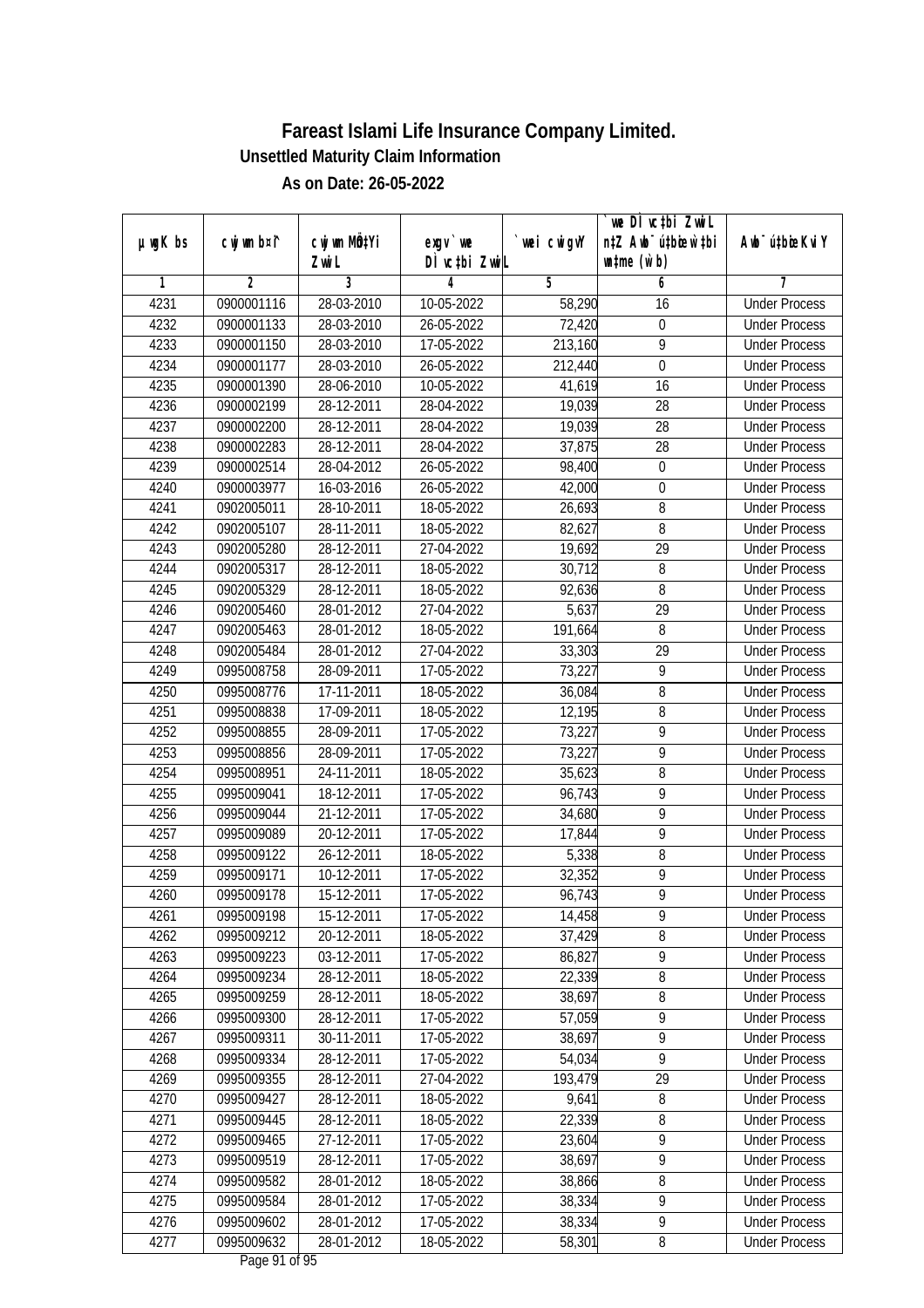|               |                          |                          |                    |                  | we DI vctbi ZwiL                 |                             |
|---------------|--------------------------|--------------------------|--------------------|------------------|----------------------------------|-----------------------------|
| $µ$ ug $K$ bs | cwj wm b¤i^              | cwj wm MQtYi             | exgv `we           | wei cwigvY       | n‡Z Awb <sup>-</sup> ú‡bicen`‡bi | Awb <sup>-</sup> ú‡bioeKviY |
| 1             | $\overline{2}$           | Zwi L<br>3               | DÌ vctbi ZwiL<br>4 | 5                | $\n  untime\n  (u`b)\n$<br>6     | 7                           |
| 4278          | 0995009660               | 26-02-2012               | 17-05-2022         | 38,866           | 9                                | <b>Under Process</b>        |
| 4279          | 0995009699               | 01-02-2012               | 18-05-2022         |                  | $\overline{8}$                   | <b>Under Process</b>        |
| 4280          | 0995009766               | 19-02-2012               | 27-04-2022         | 18,045<br>48,670 | $\overline{29}$                  | <b>Under Process</b>        |
|               |                          | $03-12-2009$             |                    |                  |                                  | <b>Under Process</b>        |
| 4281<br>4282  | 0996003147               |                          | 23-05-2022         | 41,442<br>12,195 | 3<br>$\overline{3}$              | <b>Under Process</b>        |
| 4283          | 0996005602               | 28-06-2011<br>28-12-2011 | 23-05-2022         | 31,228           |                                  |                             |
|               | 0996006489               |                          | 23-05-2022         |                  | $\overline{3}$                   | <b>Under Process</b>        |
| 4284          | 0996007037<br>0996007047 | 28-03-2012               | 23-05-2022         | 85,332           | $\overline{3}$<br>$\overline{3}$ | <b>Under Process</b>        |
| 4285          |                          | 28-03-2012               | 23-05-2022         | 35,389           | $\overline{3}$                   | <b>Under Process</b>        |
| 4286          | 0996007060               | 28-03-2012               | 23-05-2022         | 24,290           |                                  | <b>Under Process</b>        |
| 4287          | 0996007118               | 15-04-2012               | 23-05-2022         | 35,343           | $\mathfrak{Z}$                   | <b>Under Process</b>        |
| 4288          | 0996007223               | 28-04-2012               | 23-05-2022         | 194,326          | $\overline{3}$                   | <b>Under Process</b>        |
| 4289          | 0996007240               | 28-04-2012               | 23-05-2022         | 27,340           | $\sqrt{3}$                       | <b>Under Process</b>        |
| 4290          | 0996007268               | 28-04-2012               | 23-05-2022         | 85,882           | $\overline{3}$                   | <b>Under Process</b>        |
| 4291          | 0996007280               | 28-04-2012               | 23-05-2022         | 97,167           | $\sqrt{3}$                       | <b>Under Process</b>        |
| 4292          | 0996007333               | 28-04-2012               | 23-05-2022         | 97,167           | $\overline{3}$                   | <b>Under Process</b>        |
| 4293          | 0996007495               | 28-04-2012               | 23-05-2022         | 97,167           | $\overline{3}$                   | <b>Under Process</b>        |
| 4294          | 0996007525               | 28-04-2012               | 23-05-2022         | 97,167           | $\mathfrak z$                    | <b>Under Process</b>        |
| 4295          | 0997004729               | 22-12-2010               | 24-05-2022         | 7,884            | $\overline{2}$                   | <b>Under Process</b>        |
| 4296          | 0997005769               | 27-01-2011               | 10-05-2022         | 5,298            | 16                               | <b>Under Process</b>        |
| 4297          | 0997006597               | 27-08-2011               | 08-05-2022         | 8,007            | 18                               | <b>Under Process</b>        |
| 4298          | 0997006637               | 28-09-2011               | 10-05-2022         | 7,785            | 16                               | <b>Under Process</b>        |
| 4299          | 0997006647               | 28-09-2011               | 17-05-2022         | 50,512           | 9                                | <b>Under Process</b>        |
| 4300          | 0997006805               | 28-11-2011               | 10-05-2022         | 5,085            | 16                               | <b>Under Process</b>        |
| 4301          | 0997006858               | 28-12-2011               | 08-05-2022         | 93,960           | 18                               | <b>Under Process</b>        |
| 4302          | 0997006885               | 28-12-2011               | 08-05-2022         | 69,593           | 18                               | <b>Under Process</b>        |
| 4303          | 0997006894               | 28-12-2011               | 26-05-2022         | 38,697           | $\mathbf 0$                      | <b>Under Process</b>        |
| 4304          | 0997006895               | 28-12-2011               | 26-05-2022         | 33,629           | 0                                | <b>Under Process</b>        |
| 4305          | 0997006897               | 28-12-2011               | 26-05-2022         | 33,150           | $\boldsymbol{0}$                 | <b>Under Process</b>        |
| 4306          | 0997006991               | 28-12-2011               | 08-05-2022         | 24,229           | 18                               | <b>Under Process</b>        |
| 4307          | 0997007032               | 28-01-2012               | 08-05-2022         | 27,867           | 18                               | <b>Under Process</b>        |
| 4308          | 0997007077               | 16-02-2012               | 17-05-2022         | 32,711           | 9                                | <b>Under Process</b>        |
| 4309          | 0997007128               | 28-02-2012               | 17-05-2022         | 83,288           | 9                                | <b>Under Process</b>        |
| 4310          | 0997007131               | 28-02-2012               | 10-05-2022         | 18,601           | 16                               | <b>Under Process</b>        |
| 4311          | 0997007230               | 28-04-2012               | 24-05-2022         | 35,090           | $\overline{2}$                   | <b>Under Process</b>        |
| 4312          | 0997007276               | 28-04-2012               | 24-05-2022         | 58,301           | $\overline{2}$                   | <b>Under Process</b>        |
| 4313          | 0997007286               | 28-04-2012               | 24-05-2022         | 97,167           | $\overline{2}$                   | <b>Under Process</b>        |
| 4314          | 0997007290               | 28-04-2012               | 17-05-2022         | 58,301           | $\overline{9}$                   | <b>Under Process</b>        |
| 4315          | 0997007301               | 28-04-2012               | 26-05-2022         | 95,836           | $\mathbf 0$                      | <b>Under Process</b>        |
| 4316          | 0999000108               | 28-10-2010               | 09-05-2022         | 20,000           | 17                               | <b>Under Process</b>        |
| 4317          | 0999000407               | 09-10-2011               | 26-05-2022         | 90,426           | $\boldsymbol{0}$                 | <b>Under Process</b>        |
| 4318          | 1000000006               | 20-04-2010               | 24-05-2022         | 59,004           | 2                                | <b>Under Process</b>        |
| 4319          | 1000000889               | 28-01-2012               | 08-05-2022         | 33,300           | 18                               | <b>Under Process</b>        |
| 4320          | 1000000890               | 28-01-2012               | 08-05-2022         | 82,000           | 18                               | <b>Under Process</b>        |
| 4321          | 1010000011               | 28-05-2011               | 27-04-2022         | 82,800           | 29                               | <b>Under Process</b>        |
| 4322          | 1010000216               | 28-11-2011               | 27-04-2022         | 11,030           | 29                               | <b>Under Process</b>        |
| 4323          | 1010000473               | 28-12-2011               | 26-05-2022         | 81,650           | $\boldsymbol{0}$                 | <b>Under Process</b>        |
| 4324          | 1010000544               | 28-02-2012               | 26-05-2022         | 164,000          | $\pmb{0}$                        | <b>Under Process</b>        |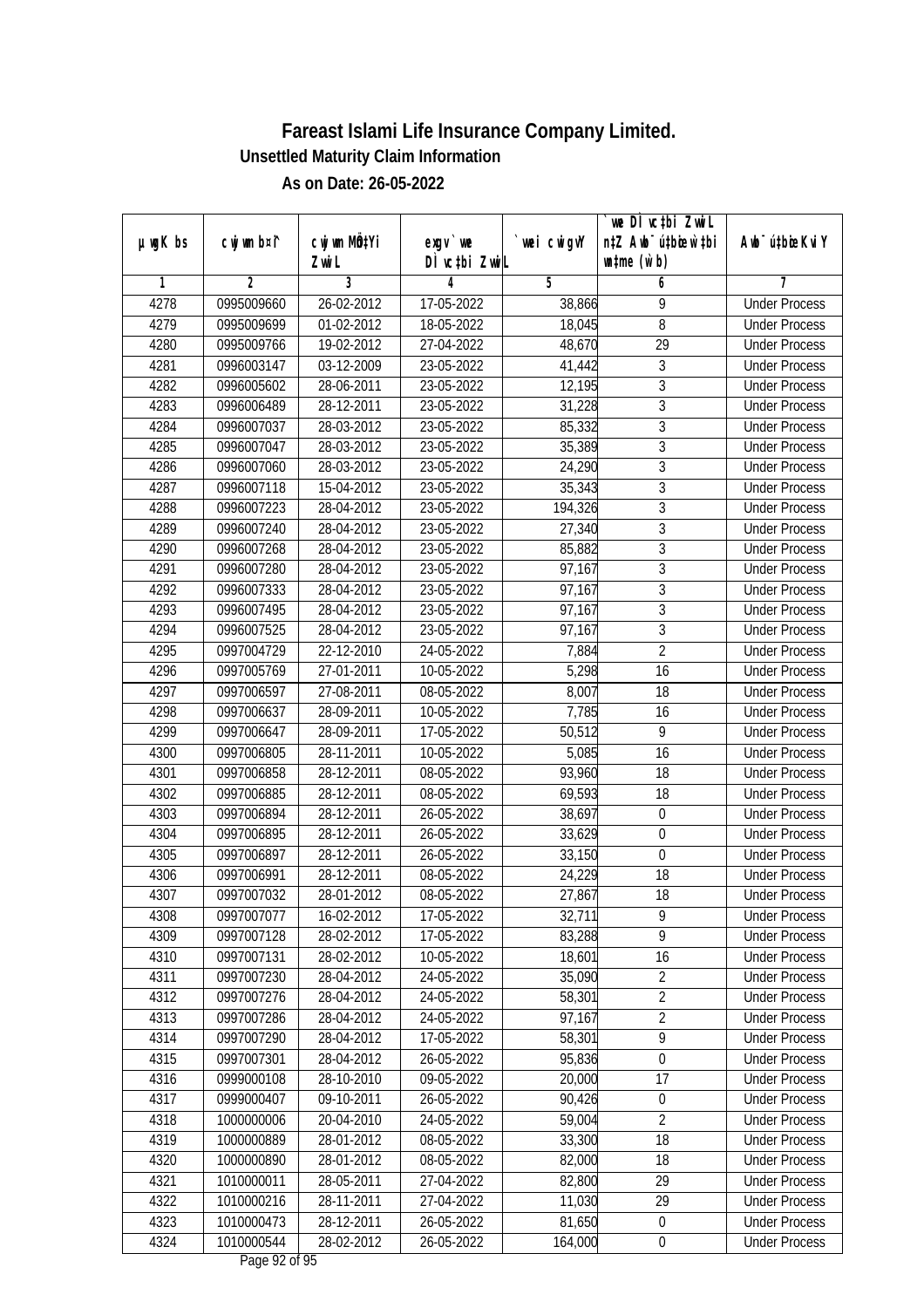| n‡Z Awb <sup>-</sup> ú‡bicen`‡bi<br>cwj wm b¤i^<br>cwj wm MÖ¢Yi<br>$µ$ ug $K$ bs<br>wei cwigvY<br>$exgV$ we |                             |
|-------------------------------------------------------------------------------------------------------------|-----------------------------|
|                                                                                                             | Awb <sup>-</sup> ú‡bioeKviY |
| DÌ vctbi ZwiL<br>$\n  untime\n  (u`b)\n$<br>Zwi L                                                           |                             |
| 3<br>$\overline{2}$<br>5<br>1<br>4<br>6                                                                     | 7                           |
| 4325<br>1010000554<br>28-03-2012<br>26-05-2022<br>45,848<br>$\boldsymbol{0}$                                | <b>Under Process</b>        |
| $\overline{3}$<br>4326<br>1030000166<br>25-08-2011<br>23-05-2022<br>65,350                                  | <b>Under Process</b>        |
| $\overline{3}$<br>4327<br>1030000183<br>28-09-2011<br>23-05-2022<br>142,560                                 | <b>Under Process</b>        |
| 4328<br>1030000192<br>10-10-2011<br>22-05-2022<br>99,666<br>$\overline{4}$                                  | <b>Under Process</b>        |
| 4329<br>1030000241<br>03-11-2011<br>22-05-2022<br>552,000<br>$\overline{4}$                                 | <b>Under Process</b>        |
| $\overline{3}$<br>28-11-2011<br>4330<br>1030000283<br>23-05-2022<br>64,927                                  | <b>Under Process</b>        |
| $\overline{3}$<br>4331<br>1030000439<br>28-12-2011<br>23-05-2022<br>44,140                                  | <b>Under Process</b>        |
| $\overline{3}$<br>4332<br>1030000450<br>28-12-2011<br>23-05-2022<br>94,548                                  | <b>Under Process</b>        |
| $\overline{3}$<br>4333<br>28-12-2011<br>23-05-2022<br>1030000455<br>50,000                                  | <b>Under Process</b>        |
| 4334<br>$19-02-2012$<br>32<br>1030000601<br>24-04-2022<br>164,000                                           | <b>Under Process</b>        |
| 4335<br>3<br>1030000630<br>07-03-2012<br>23-05-2022<br>79,620                                               | <b>Under Process</b>        |
| $\sqrt{3}$<br>4336<br>18-03-2012<br>23-05-2022<br>164,010<br>1030000635                                     | <b>Under Process</b>        |
| $\overline{3}$<br>4337<br>21-03-2012<br>23-05-2022<br>130,480<br>1030000646                                 | <b>Under Process</b>        |
| $\overline{3}$<br>4338<br>1030002024<br>28-12-2015<br>23-05-2022<br>20,761                                  | <b>Under Process</b>        |
| $\overline{3}$<br>4339<br>1030002042<br>28-12-2015<br>23-05-2022<br>55,424                                  | <b>Under Process</b>        |
| $\overline{32}$<br>4340<br>1030002851<br>13-03-2017<br>24-04-2022<br>66,491                                 | <b>Under Process</b>        |
| 28-12-2011<br>4341<br>1040000374<br>22-05-2022<br>27,148<br>$\overline{4}$                                  | <b>Under Process</b>        |
| $\mathbf{1}$<br>4342<br>1040000535<br>19-03-2012<br>25-05-2022<br>82,000                                    | <b>Under Process</b>        |
| $\overline{4}$<br>4343<br>21-04-2012<br>22-05-2022<br>80,540<br>1040000616                                  | <b>Under Process</b>        |
| 4344<br>04-04-2012<br>10-05-2022<br>6500007001<br>60,000<br>16                                              | <b>Under Process</b>        |
| 4345<br>16<br>6500007011<br>11-04-2012<br>10-05-2022<br>164,000                                             | <b>Under Process</b>        |
| 29<br>4346<br>12-04-2012<br>101,290<br>6500007013<br>27-04-2022                                             | <b>Under Process</b>        |
| 16<br>4347<br>19-04-2012<br>10-05-2022<br>328,000<br>6500007021                                             | <b>Under Process</b>        |
| 4348<br>6500007022<br>19-04-2012<br>25-05-2022<br>$\mathbf{1}$<br>93,480                                    | <b>Under Process</b>        |
| $\mathbf{1}$<br>4349<br>6500007028<br>19-04-2012<br>25-05-2022<br>22,360                                    | <b>Under Process</b>        |
| $\mathbf{1}$<br>4350<br>6500007040<br>19-04-2012<br>25-05-2022<br>22,360                                    | <b>Under Process</b>        |
| $\mathbf{1}$<br>4351<br>6500007055<br>28-04-2012<br>25-05-2022<br>164,000                                   | <b>Under Process</b>        |
| 1<br>4352<br>28-04-2012<br>25-05-2022<br>6500007064<br>164,000                                              | <b>Under Process</b>        |
| 4353<br>$\mathbf{1}$<br>6500007066<br>28-04-2012<br>25-05-2022<br>39,291                                    | <b>Under Process</b>        |
| 4354<br>$\boldsymbol{0}$<br>6500007081<br>28-04-2012<br>26-05-2022<br>164,000                               | <b>Under Process</b>        |
| 4355<br>6500007084<br>28-04-2012<br>25-05-2022<br>164,000<br>1                                              | <b>Under Process</b>        |
| 1<br>6500007104<br>21-04-2012<br>483,240<br>4356<br>25-05-2022                                              | <b>Under Process</b>        |
| 4357<br>50,360<br>$\boldsymbol{0}$<br>6500007113<br>28-04-2012<br>26-05-2022                                | <b>Under Process</b>        |
| $\overline{0}$<br>4358<br>29,001<br>6500008391<br>28-06-2015<br>26-05-2022                                  | <b>Under Process</b>        |
| 4359<br>6500008434<br>28-06-2015<br>16-05-2022<br>204,600<br>10                                             | <b>Under Process</b>        |
| 27,657<br>4360<br>6500008649<br>28-12-2015<br>09-05-2022<br>17                                              | <b>Under Process</b>        |
| 37,414<br>17<br>4361<br>6500009575<br>08-03-2017<br>09-05-2022                                              | <b>Under Process</b>        |
| 17<br>4362<br>22-03-2017<br>09-05-2022<br>57,091<br>6500009612                                              | <b>Under Process</b>        |
| 183,399<br>17<br>4363<br>6500009614<br>22-03-2017<br>09-05-2022                                             | <b>Under Process</b>        |
| 4364<br>6500009616<br>23-03-2017<br>18-05-2022<br>34,287<br>8                                               | <b>Under Process</b>        |
| 4365<br>6600007551<br>17-11-2009<br>27-04-2022<br>6,816<br>29                                               | <b>Under Process</b>        |
| $\overline{8}$<br>6600007638<br>28-12-2009<br>18-05-2022<br>3,870<br>4366                                   | <b>Under Process</b>        |
| 4367<br>6600007880<br>28-12-2009<br>21,840<br>8<br>18-05-2022                                               | <b>Under Process</b>        |
| 17,490<br>29<br>4368<br>6600009624<br>27-08-2011<br>27-04-2022                                              | <b>Under Process</b>        |
| 4369<br>29<br>6600009736<br>23-11-2011<br>27-04-2022<br>78,325                                              | <b>Under Process</b>        |
| 4370<br>6600009813<br>26-12-2011<br>20,000<br>29<br>27-04-2022                                              | <b>Under Process</b>        |
| 4371<br>6600009850<br>28-12-2011<br>35,326<br>18-05-2022<br>8                                               | <b>Under Process</b>        |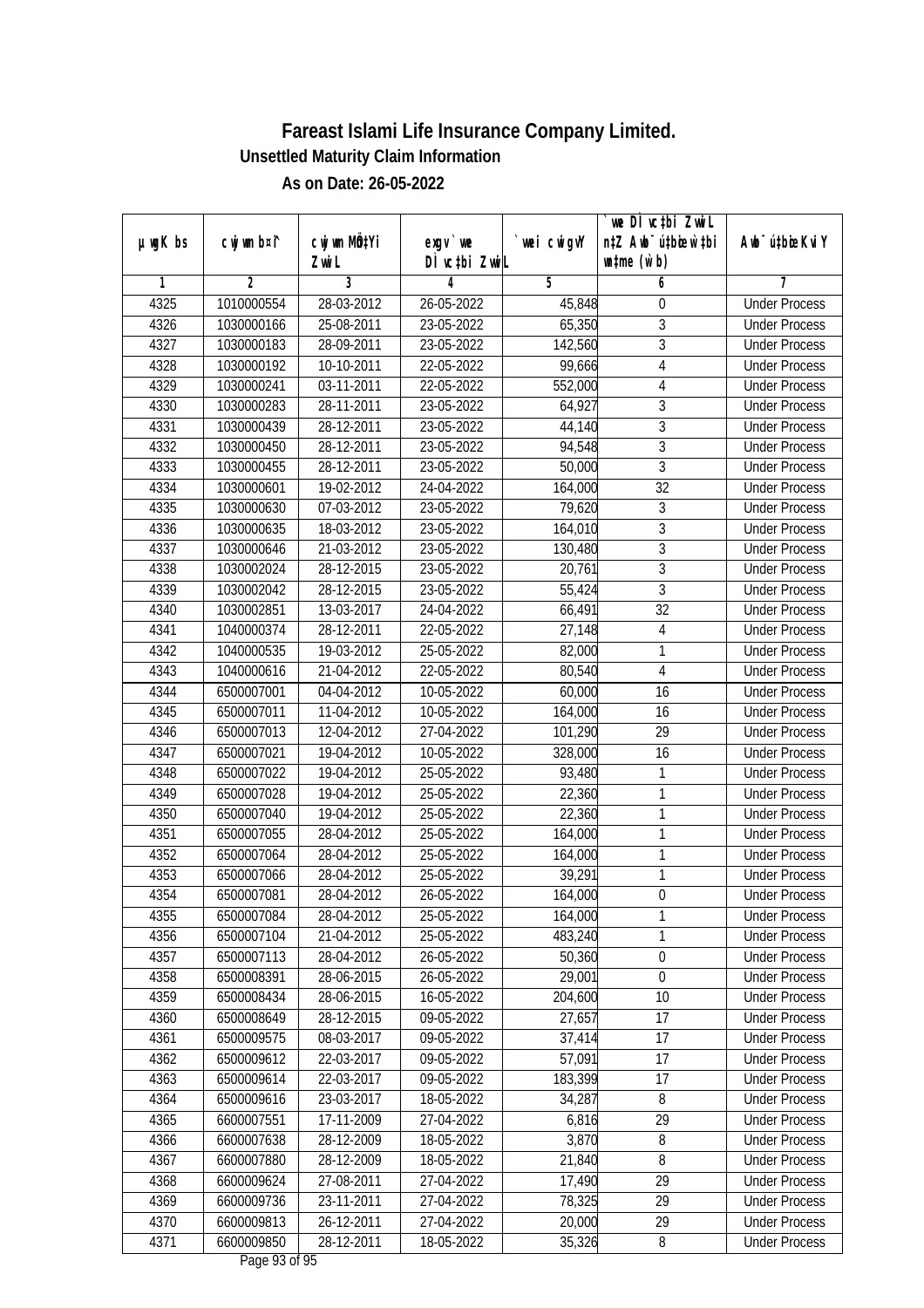| DÌ vctbi ZwiL<br>$\n  untime\n  (u`b)\n$<br>Zwi L<br>3<br>$\overline{2}$<br>5<br>6<br>1<br>4<br>7<br>4372<br>28-12-2011<br><b>Under Process</b><br>6600009876<br>27-04-2022<br>26,587<br>$\overline{29}$<br>$\overline{9}$<br>4373<br>28-12-2011<br>17-05-2022<br>163,300<br>6600009877<br><b>Under Process</b><br>4374<br>$\overline{29}$<br>6600009883<br>28-12-2011<br>27-04-2022<br>20,000<br><b>Under Process</b><br>4375<br>28-12-2011<br>17-05-2022<br>326,600<br>9<br>6600009929<br><b>Under Process</b><br>4376<br>$\overline{29}$<br>6600009983<br>28-12-2011<br>27-04-2022<br>6,354<br><b>Under Process</b><br>$\overline{29}$<br>4377<br>6600010016<br>28-12-2011<br>27-04-2022<br>18,957<br><b>Under Process</b><br>4378<br>28-12-2011<br>27-04-2022<br>55,000<br>29<br>6600010037<br><b>Under Process</b><br>4379<br>9<br>6600010088<br>28-12-2011<br>17-05-2022<br>246,800<br><b>Under Process</b><br>$\overline{8}$<br>4380<br>6600010143<br>28-02-2012<br>18-05-2022<br>10,680<br><b>Under Process</b><br>9<br>4381<br>6600010178<br>21-04-2012<br>17-05-2022<br>97,080<br><b>Under Process</b><br>$\overline{16}$<br>4382<br>6700003904<br>15-12-2010<br>10-05-2022<br>46,000<br><b>Under Process</b><br>4383<br>38,000<br>16<br>6700003905<br>15-12-2010<br>10-05-2022<br><b>Under Process</b><br>4384<br>$\overline{16}$<br>6700003978<br>28-12-2010<br>10-05-2022<br>6,401<br><b>Under Process</b><br>4385<br>23-11-2011<br>10-05-2022<br>8,648<br>16<br>6700005386<br><b>Under Process</b><br>4386<br>6700005469<br>26-12-2011<br>10-05-2022<br>77,170<br>16<br><b>Under Process</b><br>4387<br>6700005561<br>28-12-2011<br>25-05-2022<br>73,485<br>1<br><b>Under Process</b><br>49,200<br>4388<br>6700005786<br>20-03-2012<br>10-05-2022<br>16<br><b>Under Process</b><br>29<br>4389<br>28-12-2011<br>27-04-2022<br>11,030<br>6800001165<br><b>Under Process</b><br>29<br>4390<br>6800001203<br>28-12-2011<br>27-04-2022<br>70,855<br><b>Under Process</b><br>4391<br>9<br>6800001205<br>28-12-2011<br>17-05-2022<br>133,550<br><b>Under Process</b><br>29<br>4392<br>6800001233<br>28-12-2011<br>27-04-2022<br>49,360<br><b>Under Process</b><br>4393<br>17-05-2022<br>160,380<br>9<br>6800001301<br>28-12-2011<br><b>Under Process</b><br>$\overline{9}$<br>4394<br>6800001379<br>25-03-2012<br>17-05-2022<br>74,934<br><b>Under Process</b><br>4395<br>6800002799<br>27-12-2015<br>30-01-2022<br>694,000<br>116<br><b>Under Process</b><br>4396<br>73,725<br>9<br>6800003698<br>27-03-2017<br>17-05-2022<br><b>Under Process</b><br>4397<br>6900000173<br>25-06-2009<br>28-04-2022<br>27,750<br>28<br><b>Under Process</b><br>3<br>4398<br>6900000331<br>28-06-2009<br>23-05-2022<br>8,100<br><b>Under Process</b><br>$\overline{3}$<br>4399<br>6900001226<br>28-10-2009<br>23-05-2022<br>14,477<br><b>Under Process</b><br>$\overline{3}$<br>4400<br>6900001314<br>22-12-2009<br>23-05-2022<br>11,316<br><b>Under Process</b><br>$\overline{3}$<br>4401<br>6900001643<br>27-12-2009<br>23-05-2022<br>32,760<br><b>Under Process</b><br>4402<br>6900002844<br>27-04-2010<br>23-05-2022<br>55,350<br>3<br><b>Under Process</b><br>$\overline{3}$<br>6900002848<br>27-04-2010<br>23-05-2022<br>55,350<br>4403<br><b>Under Process</b><br>$\overline{3}$<br>17,012<br>4404<br>6900006442<br>14-03-2012<br>23-05-2022<br><b>Under Process</b><br>$\overline{3}$<br>4405<br>40,005<br>6900006449<br>14-03-2012<br>23-05-2022<br><b>Under Process</b><br>$\overline{3}$<br>4406<br>98,400<br>6900006569<br>28-04-2012<br>23-05-2022<br><b>Under Process</b><br>3<br>4407<br>49,200<br>6900006592<br>28-04-2012<br>23-05-2022<br><b>Under Process</b><br>$\overline{3}$<br>95,760<br>4408<br>6900006654<br>28-04-2012<br>23-05-2022<br><b>Under Process</b><br>$\overline{3}$<br>4409<br>6900006698<br>492,000<br>28-04-2012<br>23-05-2022<br><b>Under Process</b><br>$\overline{3}$<br>49,204<br>4410<br>6900006704<br>28-04-2012<br>23-05-2022<br><b>Under Process</b><br>200,000<br>18<br>4411<br>7100001121<br>28-03-2012<br>08-05-2022<br><b>Under Process</b><br>4412<br>7100001141<br>28-04-2012<br>25-05-2022<br>296,025<br><b>Under Process</b><br>1<br>4413<br>7200000542<br>05-09-2009<br>16,334<br>17<br>09-05-2022<br><b>Under Process</b><br>4414<br>7200001156<br>28-12-2009<br>7,150<br>$\boldsymbol{0}$<br>26-05-2022<br><b>Under Process</b><br>$\overline{17}$<br>28-12-2009<br>5,427<br>4415<br>7200001397<br>09-05-2022<br><b>Under Process</b><br>4416<br>327,253<br>7200001583<br>28-12-2009<br>07-02-2022<br>108<br><b>Under Process</b><br>4417<br>7200002915<br>28-06-2011<br>09-05-2022<br>217,266<br>17<br><b>Under Process</b><br>58,094 |               |             |                           |            |             | we DI vctbi ZwiL                 |                             |
|------------------------------------------------------------------------------------------------------------------------------------------------------------------------------------------------------------------------------------------------------------------------------------------------------------------------------------------------------------------------------------------------------------------------------------------------------------------------------------------------------------------------------------------------------------------------------------------------------------------------------------------------------------------------------------------------------------------------------------------------------------------------------------------------------------------------------------------------------------------------------------------------------------------------------------------------------------------------------------------------------------------------------------------------------------------------------------------------------------------------------------------------------------------------------------------------------------------------------------------------------------------------------------------------------------------------------------------------------------------------------------------------------------------------------------------------------------------------------------------------------------------------------------------------------------------------------------------------------------------------------------------------------------------------------------------------------------------------------------------------------------------------------------------------------------------------------------------------------------------------------------------------------------------------------------------------------------------------------------------------------------------------------------------------------------------------------------------------------------------------------------------------------------------------------------------------------------------------------------------------------------------------------------------------------------------------------------------------------------------------------------------------------------------------------------------------------------------------------------------------------------------------------------------------------------------------------------------------------------------------------------------------------------------------------------------------------------------------------------------------------------------------------------------------------------------------------------------------------------------------------------------------------------------------------------------------------------------------------------------------------------------------------------------------------------------------------------------------------------------------------------------------------------------------------------------------------------------------------------------------------------------------------------------------------------------------------------------------------------------------------------------------------------------------------------------------------------------------------------------------------------------------------------------------------------------------------------------------------------------------------------------------------------------------------------------------------------------------------------------------------------------------------------------------------------------------------------------------------------------------------------------------------------------------------------------------------------------------------------------------------------------------------------------------------------------------------------------------------------------------------------------------------------------------------------------------------------------------------------------------------------------------------------------------------------------------------------------------------------------------------------------------------------------------------------------------------------------------------------------------------------------------------------------------------------------------------------------------------------------------------------------------------------------------------------------|---------------|-------------|---------------------------|------------|-------------|----------------------------------|-----------------------------|
|                                                                                                                                                                                                                                                                                                                                                                                                                                                                                                                                                                                                                                                                                                                                                                                                                                                                                                                                                                                                                                                                                                                                                                                                                                                                                                                                                                                                                                                                                                                                                                                                                                                                                                                                                                                                                                                                                                                                                                                                                                                                                                                                                                                                                                                                                                                                                                                                                                                                                                                                                                                                                                                                                                                                                                                                                                                                                                                                                                                                                                                                                                                                                                                                                                                                                                                                                                                                                                                                                                                                                                                                                                                                                                                                                                                                                                                                                                                                                                                                                                                                                                                                                                                                                                                                                                                                                                                                                                                                                                                                                                                                                                                                                          | $µ$ ug $K$ bs | cwj wm b¤i^ | cwj wm MQ <sup>1</sup> Yi | $exgV$ we  | `wei cwigvY | n‡Z Awb <sup>-</sup> ú‡bicen`‡bi | Awb <sup>-</sup> ú‡bioeKviY |
|                                                                                                                                                                                                                                                                                                                                                                                                                                                                                                                                                                                                                                                                                                                                                                                                                                                                                                                                                                                                                                                                                                                                                                                                                                                                                                                                                                                                                                                                                                                                                                                                                                                                                                                                                                                                                                                                                                                                                                                                                                                                                                                                                                                                                                                                                                                                                                                                                                                                                                                                                                                                                                                                                                                                                                                                                                                                                                                                                                                                                                                                                                                                                                                                                                                                                                                                                                                                                                                                                                                                                                                                                                                                                                                                                                                                                                                                                                                                                                                                                                                                                                                                                                                                                                                                                                                                                                                                                                                                                                                                                                                                                                                                                          |               |             |                           |            |             |                                  |                             |
|                                                                                                                                                                                                                                                                                                                                                                                                                                                                                                                                                                                                                                                                                                                                                                                                                                                                                                                                                                                                                                                                                                                                                                                                                                                                                                                                                                                                                                                                                                                                                                                                                                                                                                                                                                                                                                                                                                                                                                                                                                                                                                                                                                                                                                                                                                                                                                                                                                                                                                                                                                                                                                                                                                                                                                                                                                                                                                                                                                                                                                                                                                                                                                                                                                                                                                                                                                                                                                                                                                                                                                                                                                                                                                                                                                                                                                                                                                                                                                                                                                                                                                                                                                                                                                                                                                                                                                                                                                                                                                                                                                                                                                                                                          |               |             |                           |            |             |                                  |                             |
|                                                                                                                                                                                                                                                                                                                                                                                                                                                                                                                                                                                                                                                                                                                                                                                                                                                                                                                                                                                                                                                                                                                                                                                                                                                                                                                                                                                                                                                                                                                                                                                                                                                                                                                                                                                                                                                                                                                                                                                                                                                                                                                                                                                                                                                                                                                                                                                                                                                                                                                                                                                                                                                                                                                                                                                                                                                                                                                                                                                                                                                                                                                                                                                                                                                                                                                                                                                                                                                                                                                                                                                                                                                                                                                                                                                                                                                                                                                                                                                                                                                                                                                                                                                                                                                                                                                                                                                                                                                                                                                                                                                                                                                                                          |               |             |                           |            |             |                                  |                             |
|                                                                                                                                                                                                                                                                                                                                                                                                                                                                                                                                                                                                                                                                                                                                                                                                                                                                                                                                                                                                                                                                                                                                                                                                                                                                                                                                                                                                                                                                                                                                                                                                                                                                                                                                                                                                                                                                                                                                                                                                                                                                                                                                                                                                                                                                                                                                                                                                                                                                                                                                                                                                                                                                                                                                                                                                                                                                                                                                                                                                                                                                                                                                                                                                                                                                                                                                                                                                                                                                                                                                                                                                                                                                                                                                                                                                                                                                                                                                                                                                                                                                                                                                                                                                                                                                                                                                                                                                                                                                                                                                                                                                                                                                                          |               |             |                           |            |             |                                  |                             |
|                                                                                                                                                                                                                                                                                                                                                                                                                                                                                                                                                                                                                                                                                                                                                                                                                                                                                                                                                                                                                                                                                                                                                                                                                                                                                                                                                                                                                                                                                                                                                                                                                                                                                                                                                                                                                                                                                                                                                                                                                                                                                                                                                                                                                                                                                                                                                                                                                                                                                                                                                                                                                                                                                                                                                                                                                                                                                                                                                                                                                                                                                                                                                                                                                                                                                                                                                                                                                                                                                                                                                                                                                                                                                                                                                                                                                                                                                                                                                                                                                                                                                                                                                                                                                                                                                                                                                                                                                                                                                                                                                                                                                                                                                          |               |             |                           |            |             |                                  |                             |
|                                                                                                                                                                                                                                                                                                                                                                                                                                                                                                                                                                                                                                                                                                                                                                                                                                                                                                                                                                                                                                                                                                                                                                                                                                                                                                                                                                                                                                                                                                                                                                                                                                                                                                                                                                                                                                                                                                                                                                                                                                                                                                                                                                                                                                                                                                                                                                                                                                                                                                                                                                                                                                                                                                                                                                                                                                                                                                                                                                                                                                                                                                                                                                                                                                                                                                                                                                                                                                                                                                                                                                                                                                                                                                                                                                                                                                                                                                                                                                                                                                                                                                                                                                                                                                                                                                                                                                                                                                                                                                                                                                                                                                                                                          |               |             |                           |            |             |                                  |                             |
|                                                                                                                                                                                                                                                                                                                                                                                                                                                                                                                                                                                                                                                                                                                                                                                                                                                                                                                                                                                                                                                                                                                                                                                                                                                                                                                                                                                                                                                                                                                                                                                                                                                                                                                                                                                                                                                                                                                                                                                                                                                                                                                                                                                                                                                                                                                                                                                                                                                                                                                                                                                                                                                                                                                                                                                                                                                                                                                                                                                                                                                                                                                                                                                                                                                                                                                                                                                                                                                                                                                                                                                                                                                                                                                                                                                                                                                                                                                                                                                                                                                                                                                                                                                                                                                                                                                                                                                                                                                                                                                                                                                                                                                                                          |               |             |                           |            |             |                                  |                             |
|                                                                                                                                                                                                                                                                                                                                                                                                                                                                                                                                                                                                                                                                                                                                                                                                                                                                                                                                                                                                                                                                                                                                                                                                                                                                                                                                                                                                                                                                                                                                                                                                                                                                                                                                                                                                                                                                                                                                                                                                                                                                                                                                                                                                                                                                                                                                                                                                                                                                                                                                                                                                                                                                                                                                                                                                                                                                                                                                                                                                                                                                                                                                                                                                                                                                                                                                                                                                                                                                                                                                                                                                                                                                                                                                                                                                                                                                                                                                                                                                                                                                                                                                                                                                                                                                                                                                                                                                                                                                                                                                                                                                                                                                                          |               |             |                           |            |             |                                  |                             |
|                                                                                                                                                                                                                                                                                                                                                                                                                                                                                                                                                                                                                                                                                                                                                                                                                                                                                                                                                                                                                                                                                                                                                                                                                                                                                                                                                                                                                                                                                                                                                                                                                                                                                                                                                                                                                                                                                                                                                                                                                                                                                                                                                                                                                                                                                                                                                                                                                                                                                                                                                                                                                                                                                                                                                                                                                                                                                                                                                                                                                                                                                                                                                                                                                                                                                                                                                                                                                                                                                                                                                                                                                                                                                                                                                                                                                                                                                                                                                                                                                                                                                                                                                                                                                                                                                                                                                                                                                                                                                                                                                                                                                                                                                          |               |             |                           |            |             |                                  |                             |
|                                                                                                                                                                                                                                                                                                                                                                                                                                                                                                                                                                                                                                                                                                                                                                                                                                                                                                                                                                                                                                                                                                                                                                                                                                                                                                                                                                                                                                                                                                                                                                                                                                                                                                                                                                                                                                                                                                                                                                                                                                                                                                                                                                                                                                                                                                                                                                                                                                                                                                                                                                                                                                                                                                                                                                                                                                                                                                                                                                                                                                                                                                                                                                                                                                                                                                                                                                                                                                                                                                                                                                                                                                                                                                                                                                                                                                                                                                                                                                                                                                                                                                                                                                                                                                                                                                                                                                                                                                                                                                                                                                                                                                                                                          |               |             |                           |            |             |                                  |                             |
|                                                                                                                                                                                                                                                                                                                                                                                                                                                                                                                                                                                                                                                                                                                                                                                                                                                                                                                                                                                                                                                                                                                                                                                                                                                                                                                                                                                                                                                                                                                                                                                                                                                                                                                                                                                                                                                                                                                                                                                                                                                                                                                                                                                                                                                                                                                                                                                                                                                                                                                                                                                                                                                                                                                                                                                                                                                                                                                                                                                                                                                                                                                                                                                                                                                                                                                                                                                                                                                                                                                                                                                                                                                                                                                                                                                                                                                                                                                                                                                                                                                                                                                                                                                                                                                                                                                                                                                                                                                                                                                                                                                                                                                                                          |               |             |                           |            |             |                                  |                             |
|                                                                                                                                                                                                                                                                                                                                                                                                                                                                                                                                                                                                                                                                                                                                                                                                                                                                                                                                                                                                                                                                                                                                                                                                                                                                                                                                                                                                                                                                                                                                                                                                                                                                                                                                                                                                                                                                                                                                                                                                                                                                                                                                                                                                                                                                                                                                                                                                                                                                                                                                                                                                                                                                                                                                                                                                                                                                                                                                                                                                                                                                                                                                                                                                                                                                                                                                                                                                                                                                                                                                                                                                                                                                                                                                                                                                                                                                                                                                                                                                                                                                                                                                                                                                                                                                                                                                                                                                                                                                                                                                                                                                                                                                                          |               |             |                           |            |             |                                  |                             |
|                                                                                                                                                                                                                                                                                                                                                                                                                                                                                                                                                                                                                                                                                                                                                                                                                                                                                                                                                                                                                                                                                                                                                                                                                                                                                                                                                                                                                                                                                                                                                                                                                                                                                                                                                                                                                                                                                                                                                                                                                                                                                                                                                                                                                                                                                                                                                                                                                                                                                                                                                                                                                                                                                                                                                                                                                                                                                                                                                                                                                                                                                                                                                                                                                                                                                                                                                                                                                                                                                                                                                                                                                                                                                                                                                                                                                                                                                                                                                                                                                                                                                                                                                                                                                                                                                                                                                                                                                                                                                                                                                                                                                                                                                          |               |             |                           |            |             |                                  |                             |
|                                                                                                                                                                                                                                                                                                                                                                                                                                                                                                                                                                                                                                                                                                                                                                                                                                                                                                                                                                                                                                                                                                                                                                                                                                                                                                                                                                                                                                                                                                                                                                                                                                                                                                                                                                                                                                                                                                                                                                                                                                                                                                                                                                                                                                                                                                                                                                                                                                                                                                                                                                                                                                                                                                                                                                                                                                                                                                                                                                                                                                                                                                                                                                                                                                                                                                                                                                                                                                                                                                                                                                                                                                                                                                                                                                                                                                                                                                                                                                                                                                                                                                                                                                                                                                                                                                                                                                                                                                                                                                                                                                                                                                                                                          |               |             |                           |            |             |                                  |                             |
|                                                                                                                                                                                                                                                                                                                                                                                                                                                                                                                                                                                                                                                                                                                                                                                                                                                                                                                                                                                                                                                                                                                                                                                                                                                                                                                                                                                                                                                                                                                                                                                                                                                                                                                                                                                                                                                                                                                                                                                                                                                                                                                                                                                                                                                                                                                                                                                                                                                                                                                                                                                                                                                                                                                                                                                                                                                                                                                                                                                                                                                                                                                                                                                                                                                                                                                                                                                                                                                                                                                                                                                                                                                                                                                                                                                                                                                                                                                                                                                                                                                                                                                                                                                                                                                                                                                                                                                                                                                                                                                                                                                                                                                                                          |               |             |                           |            |             |                                  |                             |
|                                                                                                                                                                                                                                                                                                                                                                                                                                                                                                                                                                                                                                                                                                                                                                                                                                                                                                                                                                                                                                                                                                                                                                                                                                                                                                                                                                                                                                                                                                                                                                                                                                                                                                                                                                                                                                                                                                                                                                                                                                                                                                                                                                                                                                                                                                                                                                                                                                                                                                                                                                                                                                                                                                                                                                                                                                                                                                                                                                                                                                                                                                                                                                                                                                                                                                                                                                                                                                                                                                                                                                                                                                                                                                                                                                                                                                                                                                                                                                                                                                                                                                                                                                                                                                                                                                                                                                                                                                                                                                                                                                                                                                                                                          |               |             |                           |            |             |                                  |                             |
|                                                                                                                                                                                                                                                                                                                                                                                                                                                                                                                                                                                                                                                                                                                                                                                                                                                                                                                                                                                                                                                                                                                                                                                                                                                                                                                                                                                                                                                                                                                                                                                                                                                                                                                                                                                                                                                                                                                                                                                                                                                                                                                                                                                                                                                                                                                                                                                                                                                                                                                                                                                                                                                                                                                                                                                                                                                                                                                                                                                                                                                                                                                                                                                                                                                                                                                                                                                                                                                                                                                                                                                                                                                                                                                                                                                                                                                                                                                                                                                                                                                                                                                                                                                                                                                                                                                                                                                                                                                                                                                                                                                                                                                                                          |               |             |                           |            |             |                                  |                             |
|                                                                                                                                                                                                                                                                                                                                                                                                                                                                                                                                                                                                                                                                                                                                                                                                                                                                                                                                                                                                                                                                                                                                                                                                                                                                                                                                                                                                                                                                                                                                                                                                                                                                                                                                                                                                                                                                                                                                                                                                                                                                                                                                                                                                                                                                                                                                                                                                                                                                                                                                                                                                                                                                                                                                                                                                                                                                                                                                                                                                                                                                                                                                                                                                                                                                                                                                                                                                                                                                                                                                                                                                                                                                                                                                                                                                                                                                                                                                                                                                                                                                                                                                                                                                                                                                                                                                                                                                                                                                                                                                                                                                                                                                                          |               |             |                           |            |             |                                  |                             |
|                                                                                                                                                                                                                                                                                                                                                                                                                                                                                                                                                                                                                                                                                                                                                                                                                                                                                                                                                                                                                                                                                                                                                                                                                                                                                                                                                                                                                                                                                                                                                                                                                                                                                                                                                                                                                                                                                                                                                                                                                                                                                                                                                                                                                                                                                                                                                                                                                                                                                                                                                                                                                                                                                                                                                                                                                                                                                                                                                                                                                                                                                                                                                                                                                                                                                                                                                                                                                                                                                                                                                                                                                                                                                                                                                                                                                                                                                                                                                                                                                                                                                                                                                                                                                                                                                                                                                                                                                                                                                                                                                                                                                                                                                          |               |             |                           |            |             |                                  |                             |
|                                                                                                                                                                                                                                                                                                                                                                                                                                                                                                                                                                                                                                                                                                                                                                                                                                                                                                                                                                                                                                                                                                                                                                                                                                                                                                                                                                                                                                                                                                                                                                                                                                                                                                                                                                                                                                                                                                                                                                                                                                                                                                                                                                                                                                                                                                                                                                                                                                                                                                                                                                                                                                                                                                                                                                                                                                                                                                                                                                                                                                                                                                                                                                                                                                                                                                                                                                                                                                                                                                                                                                                                                                                                                                                                                                                                                                                                                                                                                                                                                                                                                                                                                                                                                                                                                                                                                                                                                                                                                                                                                                                                                                                                                          |               |             |                           |            |             |                                  |                             |
|                                                                                                                                                                                                                                                                                                                                                                                                                                                                                                                                                                                                                                                                                                                                                                                                                                                                                                                                                                                                                                                                                                                                                                                                                                                                                                                                                                                                                                                                                                                                                                                                                                                                                                                                                                                                                                                                                                                                                                                                                                                                                                                                                                                                                                                                                                                                                                                                                                                                                                                                                                                                                                                                                                                                                                                                                                                                                                                                                                                                                                                                                                                                                                                                                                                                                                                                                                                                                                                                                                                                                                                                                                                                                                                                                                                                                                                                                                                                                                                                                                                                                                                                                                                                                                                                                                                                                                                                                                                                                                                                                                                                                                                                                          |               |             |                           |            |             |                                  |                             |
|                                                                                                                                                                                                                                                                                                                                                                                                                                                                                                                                                                                                                                                                                                                                                                                                                                                                                                                                                                                                                                                                                                                                                                                                                                                                                                                                                                                                                                                                                                                                                                                                                                                                                                                                                                                                                                                                                                                                                                                                                                                                                                                                                                                                                                                                                                                                                                                                                                                                                                                                                                                                                                                                                                                                                                                                                                                                                                                                                                                                                                                                                                                                                                                                                                                                                                                                                                                                                                                                                                                                                                                                                                                                                                                                                                                                                                                                                                                                                                                                                                                                                                                                                                                                                                                                                                                                                                                                                                                                                                                                                                                                                                                                                          |               |             |                           |            |             |                                  |                             |
|                                                                                                                                                                                                                                                                                                                                                                                                                                                                                                                                                                                                                                                                                                                                                                                                                                                                                                                                                                                                                                                                                                                                                                                                                                                                                                                                                                                                                                                                                                                                                                                                                                                                                                                                                                                                                                                                                                                                                                                                                                                                                                                                                                                                                                                                                                                                                                                                                                                                                                                                                                                                                                                                                                                                                                                                                                                                                                                                                                                                                                                                                                                                                                                                                                                                                                                                                                                                                                                                                                                                                                                                                                                                                                                                                                                                                                                                                                                                                                                                                                                                                                                                                                                                                                                                                                                                                                                                                                                                                                                                                                                                                                                                                          |               |             |                           |            |             |                                  |                             |
|                                                                                                                                                                                                                                                                                                                                                                                                                                                                                                                                                                                                                                                                                                                                                                                                                                                                                                                                                                                                                                                                                                                                                                                                                                                                                                                                                                                                                                                                                                                                                                                                                                                                                                                                                                                                                                                                                                                                                                                                                                                                                                                                                                                                                                                                                                                                                                                                                                                                                                                                                                                                                                                                                                                                                                                                                                                                                                                                                                                                                                                                                                                                                                                                                                                                                                                                                                                                                                                                                                                                                                                                                                                                                                                                                                                                                                                                                                                                                                                                                                                                                                                                                                                                                                                                                                                                                                                                                                                                                                                                                                                                                                                                                          |               |             |                           |            |             |                                  |                             |
|                                                                                                                                                                                                                                                                                                                                                                                                                                                                                                                                                                                                                                                                                                                                                                                                                                                                                                                                                                                                                                                                                                                                                                                                                                                                                                                                                                                                                                                                                                                                                                                                                                                                                                                                                                                                                                                                                                                                                                                                                                                                                                                                                                                                                                                                                                                                                                                                                                                                                                                                                                                                                                                                                                                                                                                                                                                                                                                                                                                                                                                                                                                                                                                                                                                                                                                                                                                                                                                                                                                                                                                                                                                                                                                                                                                                                                                                                                                                                                                                                                                                                                                                                                                                                                                                                                                                                                                                                                                                                                                                                                                                                                                                                          |               |             |                           |            |             |                                  |                             |
|                                                                                                                                                                                                                                                                                                                                                                                                                                                                                                                                                                                                                                                                                                                                                                                                                                                                                                                                                                                                                                                                                                                                                                                                                                                                                                                                                                                                                                                                                                                                                                                                                                                                                                                                                                                                                                                                                                                                                                                                                                                                                                                                                                                                                                                                                                                                                                                                                                                                                                                                                                                                                                                                                                                                                                                                                                                                                                                                                                                                                                                                                                                                                                                                                                                                                                                                                                                                                                                                                                                                                                                                                                                                                                                                                                                                                                                                                                                                                                                                                                                                                                                                                                                                                                                                                                                                                                                                                                                                                                                                                                                                                                                                                          |               |             |                           |            |             |                                  |                             |
|                                                                                                                                                                                                                                                                                                                                                                                                                                                                                                                                                                                                                                                                                                                                                                                                                                                                                                                                                                                                                                                                                                                                                                                                                                                                                                                                                                                                                                                                                                                                                                                                                                                                                                                                                                                                                                                                                                                                                                                                                                                                                                                                                                                                                                                                                                                                                                                                                                                                                                                                                                                                                                                                                                                                                                                                                                                                                                                                                                                                                                                                                                                                                                                                                                                                                                                                                                                                                                                                                                                                                                                                                                                                                                                                                                                                                                                                                                                                                                                                                                                                                                                                                                                                                                                                                                                                                                                                                                                                                                                                                                                                                                                                                          |               |             |                           |            |             |                                  |                             |
|                                                                                                                                                                                                                                                                                                                                                                                                                                                                                                                                                                                                                                                                                                                                                                                                                                                                                                                                                                                                                                                                                                                                                                                                                                                                                                                                                                                                                                                                                                                                                                                                                                                                                                                                                                                                                                                                                                                                                                                                                                                                                                                                                                                                                                                                                                                                                                                                                                                                                                                                                                                                                                                                                                                                                                                                                                                                                                                                                                                                                                                                                                                                                                                                                                                                                                                                                                                                                                                                                                                                                                                                                                                                                                                                                                                                                                                                                                                                                                                                                                                                                                                                                                                                                                                                                                                                                                                                                                                                                                                                                                                                                                                                                          |               |             |                           |            |             |                                  |                             |
|                                                                                                                                                                                                                                                                                                                                                                                                                                                                                                                                                                                                                                                                                                                                                                                                                                                                                                                                                                                                                                                                                                                                                                                                                                                                                                                                                                                                                                                                                                                                                                                                                                                                                                                                                                                                                                                                                                                                                                                                                                                                                                                                                                                                                                                                                                                                                                                                                                                                                                                                                                                                                                                                                                                                                                                                                                                                                                                                                                                                                                                                                                                                                                                                                                                                                                                                                                                                                                                                                                                                                                                                                                                                                                                                                                                                                                                                                                                                                                                                                                                                                                                                                                                                                                                                                                                                                                                                                                                                                                                                                                                                                                                                                          |               |             |                           |            |             |                                  |                             |
|                                                                                                                                                                                                                                                                                                                                                                                                                                                                                                                                                                                                                                                                                                                                                                                                                                                                                                                                                                                                                                                                                                                                                                                                                                                                                                                                                                                                                                                                                                                                                                                                                                                                                                                                                                                                                                                                                                                                                                                                                                                                                                                                                                                                                                                                                                                                                                                                                                                                                                                                                                                                                                                                                                                                                                                                                                                                                                                                                                                                                                                                                                                                                                                                                                                                                                                                                                                                                                                                                                                                                                                                                                                                                                                                                                                                                                                                                                                                                                                                                                                                                                                                                                                                                                                                                                                                                                                                                                                                                                                                                                                                                                                                                          |               |             |                           |            |             |                                  |                             |
|                                                                                                                                                                                                                                                                                                                                                                                                                                                                                                                                                                                                                                                                                                                                                                                                                                                                                                                                                                                                                                                                                                                                                                                                                                                                                                                                                                                                                                                                                                                                                                                                                                                                                                                                                                                                                                                                                                                                                                                                                                                                                                                                                                                                                                                                                                                                                                                                                                                                                                                                                                                                                                                                                                                                                                                                                                                                                                                                                                                                                                                                                                                                                                                                                                                                                                                                                                                                                                                                                                                                                                                                                                                                                                                                                                                                                                                                                                                                                                                                                                                                                                                                                                                                                                                                                                                                                                                                                                                                                                                                                                                                                                                                                          |               |             |                           |            |             |                                  |                             |
|                                                                                                                                                                                                                                                                                                                                                                                                                                                                                                                                                                                                                                                                                                                                                                                                                                                                                                                                                                                                                                                                                                                                                                                                                                                                                                                                                                                                                                                                                                                                                                                                                                                                                                                                                                                                                                                                                                                                                                                                                                                                                                                                                                                                                                                                                                                                                                                                                                                                                                                                                                                                                                                                                                                                                                                                                                                                                                                                                                                                                                                                                                                                                                                                                                                                                                                                                                                                                                                                                                                                                                                                                                                                                                                                                                                                                                                                                                                                                                                                                                                                                                                                                                                                                                                                                                                                                                                                                                                                                                                                                                                                                                                                                          |               |             |                           |            |             |                                  |                             |
|                                                                                                                                                                                                                                                                                                                                                                                                                                                                                                                                                                                                                                                                                                                                                                                                                                                                                                                                                                                                                                                                                                                                                                                                                                                                                                                                                                                                                                                                                                                                                                                                                                                                                                                                                                                                                                                                                                                                                                                                                                                                                                                                                                                                                                                                                                                                                                                                                                                                                                                                                                                                                                                                                                                                                                                                                                                                                                                                                                                                                                                                                                                                                                                                                                                                                                                                                                                                                                                                                                                                                                                                                                                                                                                                                                                                                                                                                                                                                                                                                                                                                                                                                                                                                                                                                                                                                                                                                                                                                                                                                                                                                                                                                          |               |             |                           |            |             |                                  |                             |
|                                                                                                                                                                                                                                                                                                                                                                                                                                                                                                                                                                                                                                                                                                                                                                                                                                                                                                                                                                                                                                                                                                                                                                                                                                                                                                                                                                                                                                                                                                                                                                                                                                                                                                                                                                                                                                                                                                                                                                                                                                                                                                                                                                                                                                                                                                                                                                                                                                                                                                                                                                                                                                                                                                                                                                                                                                                                                                                                                                                                                                                                                                                                                                                                                                                                                                                                                                                                                                                                                                                                                                                                                                                                                                                                                                                                                                                                                                                                                                                                                                                                                                                                                                                                                                                                                                                                                                                                                                                                                                                                                                                                                                                                                          |               |             |                           |            |             |                                  |                             |
|                                                                                                                                                                                                                                                                                                                                                                                                                                                                                                                                                                                                                                                                                                                                                                                                                                                                                                                                                                                                                                                                                                                                                                                                                                                                                                                                                                                                                                                                                                                                                                                                                                                                                                                                                                                                                                                                                                                                                                                                                                                                                                                                                                                                                                                                                                                                                                                                                                                                                                                                                                                                                                                                                                                                                                                                                                                                                                                                                                                                                                                                                                                                                                                                                                                                                                                                                                                                                                                                                                                                                                                                                                                                                                                                                                                                                                                                                                                                                                                                                                                                                                                                                                                                                                                                                                                                                                                                                                                                                                                                                                                                                                                                                          |               |             |                           |            |             |                                  |                             |
|                                                                                                                                                                                                                                                                                                                                                                                                                                                                                                                                                                                                                                                                                                                                                                                                                                                                                                                                                                                                                                                                                                                                                                                                                                                                                                                                                                                                                                                                                                                                                                                                                                                                                                                                                                                                                                                                                                                                                                                                                                                                                                                                                                                                                                                                                                                                                                                                                                                                                                                                                                                                                                                                                                                                                                                                                                                                                                                                                                                                                                                                                                                                                                                                                                                                                                                                                                                                                                                                                                                                                                                                                                                                                                                                                                                                                                                                                                                                                                                                                                                                                                                                                                                                                                                                                                                                                                                                                                                                                                                                                                                                                                                                                          |               |             |                           |            |             |                                  |                             |
|                                                                                                                                                                                                                                                                                                                                                                                                                                                                                                                                                                                                                                                                                                                                                                                                                                                                                                                                                                                                                                                                                                                                                                                                                                                                                                                                                                                                                                                                                                                                                                                                                                                                                                                                                                                                                                                                                                                                                                                                                                                                                                                                                                                                                                                                                                                                                                                                                                                                                                                                                                                                                                                                                                                                                                                                                                                                                                                                                                                                                                                                                                                                                                                                                                                                                                                                                                                                                                                                                                                                                                                                                                                                                                                                                                                                                                                                                                                                                                                                                                                                                                                                                                                                                                                                                                                                                                                                                                                                                                                                                                                                                                                                                          |               |             |                           |            |             |                                  |                             |
|                                                                                                                                                                                                                                                                                                                                                                                                                                                                                                                                                                                                                                                                                                                                                                                                                                                                                                                                                                                                                                                                                                                                                                                                                                                                                                                                                                                                                                                                                                                                                                                                                                                                                                                                                                                                                                                                                                                                                                                                                                                                                                                                                                                                                                                                                                                                                                                                                                                                                                                                                                                                                                                                                                                                                                                                                                                                                                                                                                                                                                                                                                                                                                                                                                                                                                                                                                                                                                                                                                                                                                                                                                                                                                                                                                                                                                                                                                                                                                                                                                                                                                                                                                                                                                                                                                                                                                                                                                                                                                                                                                                                                                                                                          |               |             |                           |            |             |                                  |                             |
|                                                                                                                                                                                                                                                                                                                                                                                                                                                                                                                                                                                                                                                                                                                                                                                                                                                                                                                                                                                                                                                                                                                                                                                                                                                                                                                                                                                                                                                                                                                                                                                                                                                                                                                                                                                                                                                                                                                                                                                                                                                                                                                                                                                                                                                                                                                                                                                                                                                                                                                                                                                                                                                                                                                                                                                                                                                                                                                                                                                                                                                                                                                                                                                                                                                                                                                                                                                                                                                                                                                                                                                                                                                                                                                                                                                                                                                                                                                                                                                                                                                                                                                                                                                                                                                                                                                                                                                                                                                                                                                                                                                                                                                                                          |               |             |                           |            |             |                                  |                             |
|                                                                                                                                                                                                                                                                                                                                                                                                                                                                                                                                                                                                                                                                                                                                                                                                                                                                                                                                                                                                                                                                                                                                                                                                                                                                                                                                                                                                                                                                                                                                                                                                                                                                                                                                                                                                                                                                                                                                                                                                                                                                                                                                                                                                                                                                                                                                                                                                                                                                                                                                                                                                                                                                                                                                                                                                                                                                                                                                                                                                                                                                                                                                                                                                                                                                                                                                                                                                                                                                                                                                                                                                                                                                                                                                                                                                                                                                                                                                                                                                                                                                                                                                                                                                                                                                                                                                                                                                                                                                                                                                                                                                                                                                                          |               |             |                           |            |             |                                  |                             |
|                                                                                                                                                                                                                                                                                                                                                                                                                                                                                                                                                                                                                                                                                                                                                                                                                                                                                                                                                                                                                                                                                                                                                                                                                                                                                                                                                                                                                                                                                                                                                                                                                                                                                                                                                                                                                                                                                                                                                                                                                                                                                                                                                                                                                                                                                                                                                                                                                                                                                                                                                                                                                                                                                                                                                                                                                                                                                                                                                                                                                                                                                                                                                                                                                                                                                                                                                                                                                                                                                                                                                                                                                                                                                                                                                                                                                                                                                                                                                                                                                                                                                                                                                                                                                                                                                                                                                                                                                                                                                                                                                                                                                                                                                          |               |             |                           |            |             |                                  |                             |
|                                                                                                                                                                                                                                                                                                                                                                                                                                                                                                                                                                                                                                                                                                                                                                                                                                                                                                                                                                                                                                                                                                                                                                                                                                                                                                                                                                                                                                                                                                                                                                                                                                                                                                                                                                                                                                                                                                                                                                                                                                                                                                                                                                                                                                                                                                                                                                                                                                                                                                                                                                                                                                                                                                                                                                                                                                                                                                                                                                                                                                                                                                                                                                                                                                                                                                                                                                                                                                                                                                                                                                                                                                                                                                                                                                                                                                                                                                                                                                                                                                                                                                                                                                                                                                                                                                                                                                                                                                                                                                                                                                                                                                                                                          |               |             |                           |            |             |                                  |                             |
|                                                                                                                                                                                                                                                                                                                                                                                                                                                                                                                                                                                                                                                                                                                                                                                                                                                                                                                                                                                                                                                                                                                                                                                                                                                                                                                                                                                                                                                                                                                                                                                                                                                                                                                                                                                                                                                                                                                                                                                                                                                                                                                                                                                                                                                                                                                                                                                                                                                                                                                                                                                                                                                                                                                                                                                                                                                                                                                                                                                                                                                                                                                                                                                                                                                                                                                                                                                                                                                                                                                                                                                                                                                                                                                                                                                                                                                                                                                                                                                                                                                                                                                                                                                                                                                                                                                                                                                                                                                                                                                                                                                                                                                                                          |               |             |                           |            |             |                                  |                             |
|                                                                                                                                                                                                                                                                                                                                                                                                                                                                                                                                                                                                                                                                                                                                                                                                                                                                                                                                                                                                                                                                                                                                                                                                                                                                                                                                                                                                                                                                                                                                                                                                                                                                                                                                                                                                                                                                                                                                                                                                                                                                                                                                                                                                                                                                                                                                                                                                                                                                                                                                                                                                                                                                                                                                                                                                                                                                                                                                                                                                                                                                                                                                                                                                                                                                                                                                                                                                                                                                                                                                                                                                                                                                                                                                                                                                                                                                                                                                                                                                                                                                                                                                                                                                                                                                                                                                                                                                                                                                                                                                                                                                                                                                                          |               |             |                           |            |             |                                  |                             |
|                                                                                                                                                                                                                                                                                                                                                                                                                                                                                                                                                                                                                                                                                                                                                                                                                                                                                                                                                                                                                                                                                                                                                                                                                                                                                                                                                                                                                                                                                                                                                                                                                                                                                                                                                                                                                                                                                                                                                                                                                                                                                                                                                                                                                                                                                                                                                                                                                                                                                                                                                                                                                                                                                                                                                                                                                                                                                                                                                                                                                                                                                                                                                                                                                                                                                                                                                                                                                                                                                                                                                                                                                                                                                                                                                                                                                                                                                                                                                                                                                                                                                                                                                                                                                                                                                                                                                                                                                                                                                                                                                                                                                                                                                          |               |             |                           |            |             |                                  |                             |
|                                                                                                                                                                                                                                                                                                                                                                                                                                                                                                                                                                                                                                                                                                                                                                                                                                                                                                                                                                                                                                                                                                                                                                                                                                                                                                                                                                                                                                                                                                                                                                                                                                                                                                                                                                                                                                                                                                                                                                                                                                                                                                                                                                                                                                                                                                                                                                                                                                                                                                                                                                                                                                                                                                                                                                                                                                                                                                                                                                                                                                                                                                                                                                                                                                                                                                                                                                                                                                                                                                                                                                                                                                                                                                                                                                                                                                                                                                                                                                                                                                                                                                                                                                                                                                                                                                                                                                                                                                                                                                                                                                                                                                                                                          |               |             |                           |            |             |                                  |                             |
|                                                                                                                                                                                                                                                                                                                                                                                                                                                                                                                                                                                                                                                                                                                                                                                                                                                                                                                                                                                                                                                                                                                                                                                                                                                                                                                                                                                                                                                                                                                                                                                                                                                                                                                                                                                                                                                                                                                                                                                                                                                                                                                                                                                                                                                                                                                                                                                                                                                                                                                                                                                                                                                                                                                                                                                                                                                                                                                                                                                                                                                                                                                                                                                                                                                                                                                                                                                                                                                                                                                                                                                                                                                                                                                                                                                                                                                                                                                                                                                                                                                                                                                                                                                                                                                                                                                                                                                                                                                                                                                                                                                                                                                                                          |               |             |                           |            |             |                                  |                             |
|                                                                                                                                                                                                                                                                                                                                                                                                                                                                                                                                                                                                                                                                                                                                                                                                                                                                                                                                                                                                                                                                                                                                                                                                                                                                                                                                                                                                                                                                                                                                                                                                                                                                                                                                                                                                                                                                                                                                                                                                                                                                                                                                                                                                                                                                                                                                                                                                                                                                                                                                                                                                                                                                                                                                                                                                                                                                                                                                                                                                                                                                                                                                                                                                                                                                                                                                                                                                                                                                                                                                                                                                                                                                                                                                                                                                                                                                                                                                                                                                                                                                                                                                                                                                                                                                                                                                                                                                                                                                                                                                                                                                                                                                                          |               |             |                           |            |             |                                  |                             |
|                                                                                                                                                                                                                                                                                                                                                                                                                                                                                                                                                                                                                                                                                                                                                                                                                                                                                                                                                                                                                                                                                                                                                                                                                                                                                                                                                                                                                                                                                                                                                                                                                                                                                                                                                                                                                                                                                                                                                                                                                                                                                                                                                                                                                                                                                                                                                                                                                                                                                                                                                                                                                                                                                                                                                                                                                                                                                                                                                                                                                                                                                                                                                                                                                                                                                                                                                                                                                                                                                                                                                                                                                                                                                                                                                                                                                                                                                                                                                                                                                                                                                                                                                                                                                                                                                                                                                                                                                                                                                                                                                                                                                                                                                          | 4418          | 7200003046  | 28-06-2011                | 26-05-2022 |             | 0                                | <b>Under Process</b>        |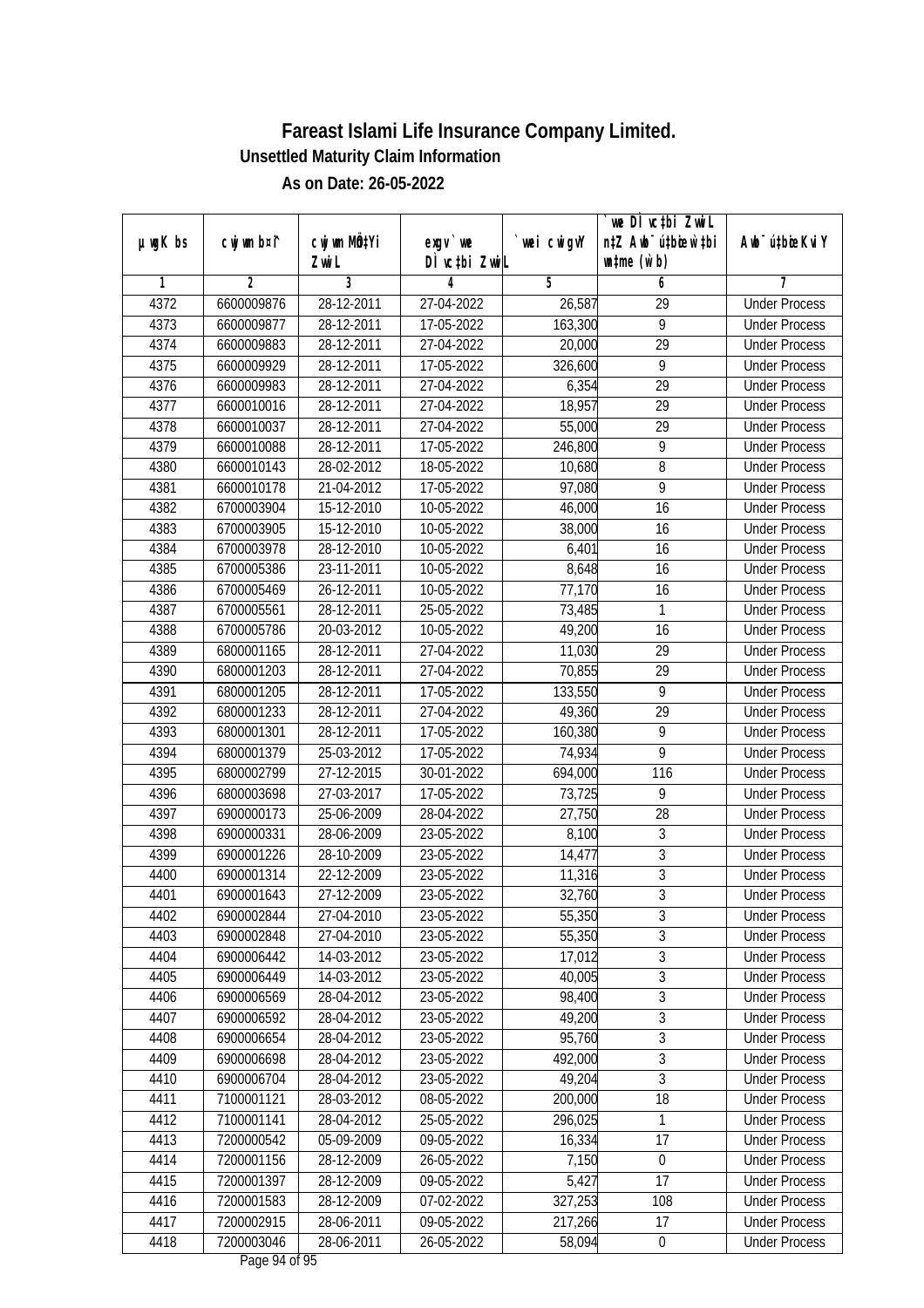| $µ$ mg $K$ bs | cwj wm b¤i^    | cwj wm MÖ‡Yi<br>Zwi L | $exgV$ we<br>DÌ vctbi ZwiL | `wei cwigvY | we DI vctbi ZwiL<br>n‡Z Awb <sup>-</sup> ú‡bioen`‡bi<br>$\n  un \uparrow me \left(\vec{v}, b\right)$ | Awb <sup>-</sup> ú‡bioeKviY |
|---------------|----------------|-----------------------|----------------------------|-------------|------------------------------------------------------------------------------------------------------|-----------------------------|
| 1             | $\overline{2}$ | 3                     | 4                          | 5           | 6                                                                                                    | 7                           |
| 4419          | 7200003080     | 28-06-2011            | 26-05-2022                 | 19,873      | 0                                                                                                    | <b>Under Process</b>        |
| 4420          | 7200003284     | 17-12-2011            | 26-05-2022                 | 244,950     | 0                                                                                                    | <b>Under Process</b>        |
| 4421          | 7200003344     | 28-12-2011            | 09-05-2022                 | 20,000      | 17                                                                                                   | <b>Under Process</b>        |
| 4422          | 7200003409     | 28-12-2011            | 26-05-2022                 | 199,731     | 0                                                                                                    | <b>Under Process</b>        |
| 4423          | 7200003512     | 28-12-2011            | 26-05-2022                 | 258,764     | $\mathbf 0$                                                                                          | <b>Under Process</b>        |
| 4424          | 7200003548     | 28-12-2011            | 09-05-2022                 | 6,618       | 17                                                                                                   | <b>Under Process</b>        |
| 4425          | 7200003574     | 28-03-2012            | 26-05-2022                 | 24,653      | $\boldsymbol{0}$                                                                                     | <b>Under Process</b>        |
| 4426          | 7200003576     | 28-03-2012            | 26-05-2022                 | 74,165      | $\overline{0}$                                                                                       | <b>Under Process</b>        |
| 4427          | 7200003586     | 28-03-2012            | 26-05-2022                 | 49,200      | $\mathbf 0$                                                                                          | <b>Under Process</b>        |
| 4428          | 7300005186     | 18-11-2009            | 16-05-2022                 | 36,739      | 10                                                                                                   | <b>Under Process</b>        |
| 4429          | 7300005819     | 28-12-2009            | 16-05-2022                 | 21,266      | 10                                                                                                   | <b>Under Process</b>        |
| 4430          | 7300006501     | 28-03-2010            | 16-05-2022                 | 62,764      | 10                                                                                                   | <b>Under Process</b>        |
| 4431          | 7300007211     | 28-12-2010            | 25-05-2022                 | 61,675      | 1                                                                                                    | <b>Under Process</b>        |
| 4432          | 7300007651     | 28-06-2011            | 16-05-2022                 | 78,930      | 10                                                                                                   | <b>Under Process</b>        |
| 4433          | 7300007662     | 28-06-2011            | 16-05-2022                 | 11,130      | 10                                                                                                   | <b>Under Process</b>        |
| 4434          | 7300007888     | 27-10-2011            | 25-05-2022                 | 64,299      | $\mathbf{1}$                                                                                         | <b>Under Process</b>        |
| 4435          | 7300007893     | 28-10-2011            | 16-05-2022                 | 115,512     | 10                                                                                                   | <b>Under Process</b>        |
| 4436          | 7300008237     | 10-03-2012            | 09-05-2022                 | 73,861      | 17                                                                                                   | <b>Under Process</b>        |
| 4437          | 7300008257     | 24-03-2012            | 16-05-2022                 | 164,000     | 10                                                                                                   | <b>Under Process</b>        |
| 4438          | 7300008269     | 04-04-2012            | 16-05-2022                 | 146,580     | 10                                                                                                   | <b>Under Process</b>        |
| 4439          | 7300008516     | 08-05-2012            | 25-05-2022                 | 161,080     | 1                                                                                                    | <b>Under Process</b>        |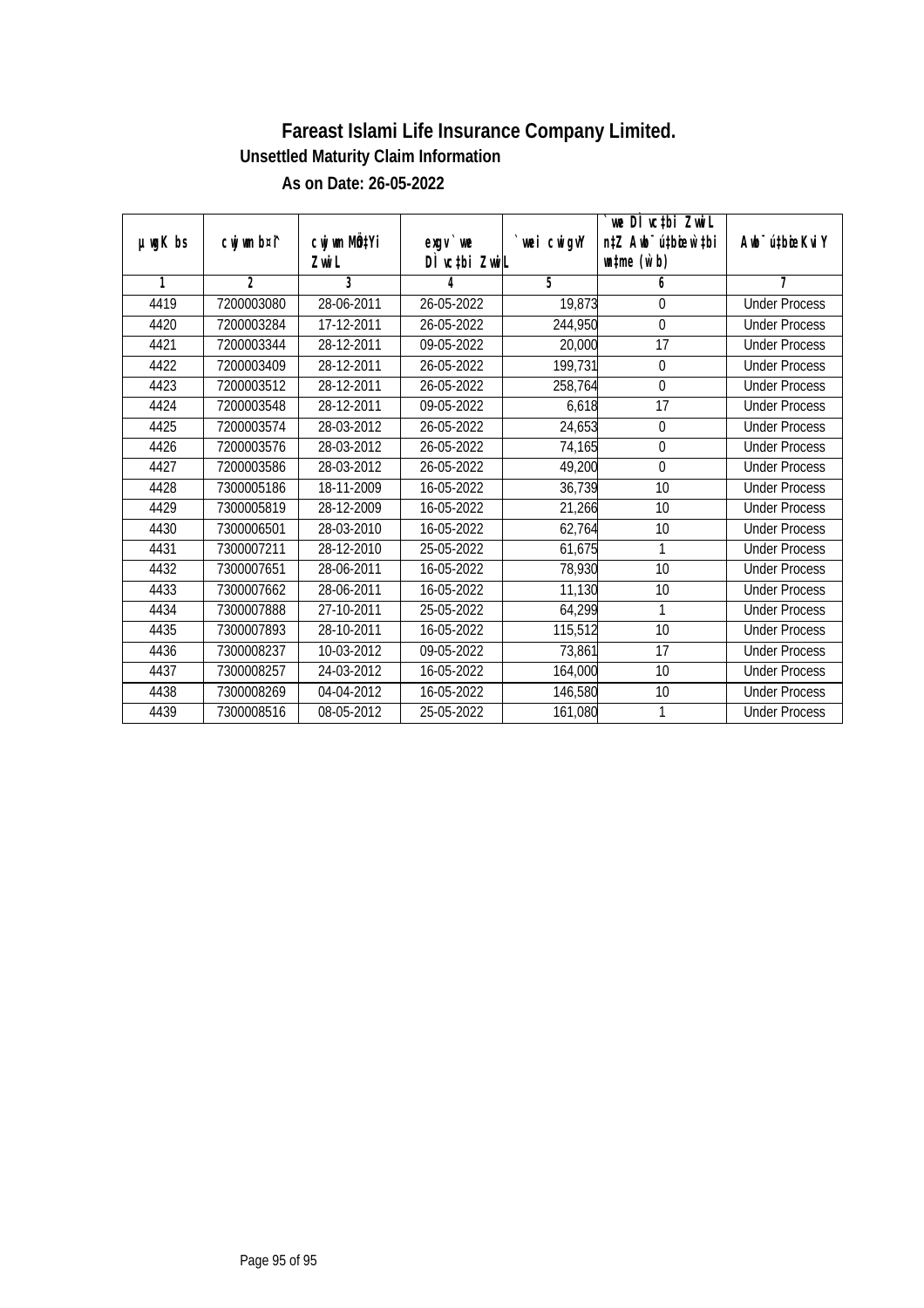|                 |                |                       |                            |            | we DI vctbi ZwiL                                            |                             |
|-----------------|----------------|-----------------------|----------------------------|------------|-------------------------------------------------------------|-----------------------------|
| $µ$ ug $K$ bs   | cwj wm b¤i^    | cwj wm MQtYi<br>Zwi L | $exqu$ we<br>DÌ vctbi ZwiL | wei cwigvY | n‡Z Awb <sup>-</sup> ú‡bioar`‡bi<br>$\n  untime\n  (u`b)\n$ | Awb <sup>-</sup> ú‡bioeKviY |
| 1               | $\overline{2}$ | 3                     | 4                          | 5          | 6                                                           | 7                           |
| 1               | 0300011228     | 15-03-2004            | 11-05-2022                 | 100,000    | 15                                                          | <b>Under Process</b>        |
| $\overline{2}$  | 0300011228     | 15-03-2004            | 11-05-2022                 | 100,000    | $\overline{15}$                                             | <b>Under Process</b>        |
| $\overline{3}$  | 0300026860     | 28-12-2009            | 18-05-2022                 | 10,000     | $\overline{8}$                                              | <b>Under Process</b>        |
| $\overline{4}$  | 0400009660     | 14-11-2009            | 18-05-2022                 | 12,500     | 8                                                           | <b>Under Process</b>        |
| 5               | 0700011831     | 09-04-2008            | 18-05-2022                 | 40,000     | $\overline{8}$                                              | <b>Under Process</b>        |
| 6               | 0700014782     | 27-12-2009            | 18-05-2022                 | 4,800      | 8                                                           | <b>Under Process</b>        |
| $\overline{7}$  | 0700018200     | 28-06-2012            | 18-05-2022                 | 8,000      | $\overline{8}$                                              | <b>Under Process</b>        |
| 8               | 0700018504     | 18-04-2013            | 18-05-2022                 | 10,000     | 8                                                           | <b>Under Process</b>        |
| 9               | 0700018505     | 23-04-2013            | 18-05-2022                 | 10,000     | 8                                                           | <b>Under Process</b>        |
| 10              | 0700021896     | 28-12-2017            | 18-05-2022                 | 24,000     | 8                                                           | <b>Under Process</b>        |
| $\overline{11}$ | 0700022061     | 28-04-2018            | 18-05-2022                 | 30,000     | 8                                                           | <b>Under Process</b>        |
| 12              | 0700022135     | 16-07-2018            | 18-05-2022                 | 12,000     | $\overline{8}$                                              | <b>Under Process</b>        |
| $\overline{13}$ | 0700022629     | 18-02-2019            | 18-05-2022                 | 13,000     | $\overline{8}$                                              | <b>Under Process</b>        |
| 14              | 0700022723     | 28-04-2019            | 18-05-2022                 | 11,700     | 8                                                           | <b>Under Process</b>        |
| 15              | 0800004085     | 10-10-2005            | 26-05-2022                 | 20,000     | $\mathbf 0$                                                 | <b>Under Process</b>        |
| 16              | 0800004085     | 10-10-2005            | 26-05-2022                 | 20,000     | 0                                                           | <b>Under Process</b>        |
| 17              | 0800006658     | 17-12-2007            | 26-05-2022                 | 40,000     | $\boldsymbol{0}$                                            | <b>Under Process</b>        |
| 18              | 0800012439     | 23-12-2015            | 25-05-2022                 | 200,000    | 1                                                           | <b>Under Process</b>        |
| 19              | 0800012579     | 27-03-2016            | 10-05-2022                 | 75,000     | 16                                                          | <b>Under Process</b>        |
| 20              | 0900000335     | 28-07-2009            | 26-05-2022                 | 100,000    | $\boldsymbol{0}$                                            | <b>Under Process</b>        |
| 21              | 0903000217     | 23-11-2006            | 18-05-2022                 | 15,000     | 8                                                           | <b>Under Process</b>        |
| 22              | 0935001680     | 27-12-2009            | 11-05-2022                 | 9,000      | 15                                                          | <b>Under Process</b>        |
| 23              | 0935001832     | 27-12-2009            | 11-05-2022                 | 15,000     | 15                                                          | <b>Under Process</b>        |
| 24              | 0935001838     | 27-12-2009            | 11-05-2022                 | 15,000     | 15                                                          | <b>Under Process</b>        |
| 25              | 0935002056     | $27 - 12 - 2009$      | 11-05-2022                 | 15,000     | 15                                                          | <b>Under Process</b>        |
| 26              | 0996003318     | 17-02-2010            | 28-04-2022                 | 6,000      | 28                                                          | <b>Under Process</b>        |
| 27              | 1000002631     | 27-12-2018            | 18-05-2022                 | 20,000     | 8                                                           | <b>Under Process</b>        |
| 28              | 1000002646     | 27-12-2018            | 26-05-2022                 | 100,000    | $\overline{0}$                                              | <b>Under Process</b>        |
| 29              | 1040001055     | 28-12-2013            | 18-05-2022                 | 20,000     | $\, 8$                                                      | <b>Under Process</b>        |
| 30              | 1040001781     | 22-02-2016            | 16-05-2022                 | 25,000     | 10                                                          | <b>Under Process</b>        |
| 31              | 1040001796     | 21-03-2016            | 16-05-2022                 | 12,000     | 10                                                          | <b>Under Process</b>        |
| 32              | 1050001953     | 28-12-2016            | 16-05-2022                 | 16,250     | 10                                                          | <b>Under Process</b>        |
| 33              | 1050001968     | 28-12-2016            | 16-05-2022                 | 13,750     | 10                                                          | <b>Under Process</b>        |
| 34              | 1050002302     | 28-03-2018            | 16-05-2022                 | 45,000     | 10                                                          | <b>Under Process</b>        |
| 35              | 1050002444     | 24-12-2018            | 16-05-2022                 | 70,000     | 10                                                          | <b>Under Process</b>        |
| 36              | 1050002603     | 08-04-2019            | 16-05-2022                 | 5,000      | 10                                                          | <b>Under Process</b>        |
| 37              | 1060001523     | 28-11-2012            | 18-05-2022                 | 10,000     | 8                                                           | <b>Under Process</b>        |
| 38              | 1060001676     | 27-12-2012            | 18-05-2022                 | 6,000      | 8                                                           | <b>Under Process</b>        |
| 39              | 1060001727     | 27-12-2012            | 18-05-2022                 | 8,000      | 8                                                           | <b>Under Process</b>        |
| 40              | 1060001730     | 27-12-2012            | 18-05-2022                 | 6,000      | 8                                                           | <b>Under Process</b>        |
| 41              | 1060002823     | 28-12-2015            | 18-05-2022                 | 6,000      | 8                                                           | <b>Under Process</b>        |
| 42              | 1060004314     | 03-09-2018            | 18-05-2022                 | 10,000     | 8                                                           | <b>Under Process</b>        |
| 43              | 1090000077     | 27-11-2011            | 18-05-2022                 | 10,000     | 8                                                           | <b>Under Process</b>        |
| 44              | 1090000457     | 27-12-2012            | 18-05-2022                 | 20,000     | 8                                                           | <b>Under Process</b>        |
| 45              | 1090000893     | 19-11-2014            | 18-05-2022                 | 10,000     | 8                                                           | <b>Under Process</b>        |
| 46              | 1090000918     | 22-12-2014            | 18-05-2022                 | 10,000     | 8                                                           | <b>Under Process</b>        |
| 47              | 1090001004     | 28-12-2014            | 16-05-2022                 | 6,000      | 10                                                          | <b>Under Process</b>        |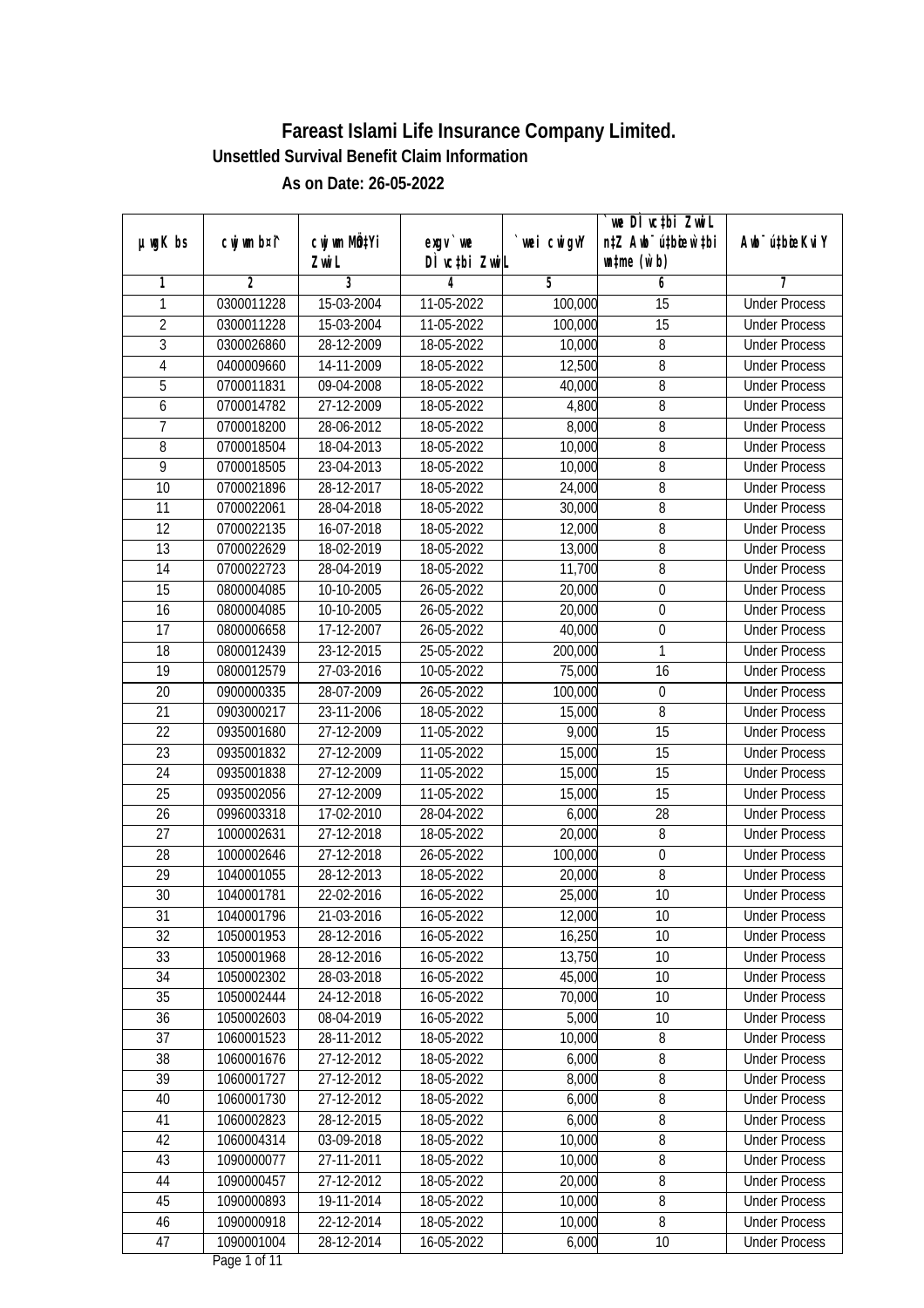| µwgK bs         | cwj wm b¤i^ | cwj wm MQtYi | $exqu$ we     | `wei cwigvY | we DI vctbi ZwiL<br>n‡Z Awb <sup>-</sup> ú‡bioar`‡bi | Awb <sup>-</sup> ú‡bioeKviY |
|-----------------|-------------|--------------|---------------|-------------|------------------------------------------------------|-----------------------------|
|                 |             | Zwi L        | DÌ vctbi ZwiL |             | $\n  untime\n  (u`b)\n$                              |                             |
| 1               | 2           | 3            | 4             | 5           | 6                                                    | 7                           |
| 48              | 1090001040  | 28-12-2014   | 16-05-2022    | 6,000       | 10                                                   | <b>Under Process</b>        |
| 49              | 1090001075  | 28-12-2014   | 18-05-2022    | 6,000       | 8                                                    | <b>Under Process</b>        |
| 50              | 1090001180  | 28-12-2014   | 16-05-2022    | 20,000      | $\overline{10}$                                      | <b>Under Process</b>        |
| $\overline{51}$ | 1090001277  | 15-03-2015   | 16-05-2022    | 15,000      | $\overline{10}$                                      | <b>Under Process</b>        |
| 52              | 1090001438  | 28-08-2015   | 18-05-2022    | 15,000      | 8                                                    | <b>Under Process</b>        |
| 53              | 1090001491  | 09-11-2015   | 18-05-2022    | 6,000       | 8                                                    | <b>Under Process</b>        |
| 54              | 1090001518  | 28-12-2015   | 18-05-2022    | 23,000      | $\overline{8}$                                       | <b>Under Process</b>        |
| 55              | 1090001661  | 28-12-2015   | 16-05-2022    | 40,000      | $\overline{10}$                                      | <b>Under Process</b>        |
| 56              | 1090002450  | 27-12-2017   | 18-05-2022    | 20,000      | 8                                                    | <b>Under Process</b>        |
| 57              | 1090002483  | 28-12-2017   | 18-05-2022    | 20,000      | 8                                                    | <b>Under Process</b>        |
| 58              | 1090002512  | 28-12-2017   | 18-05-2022    | 10,000      | 8                                                    | <b>Under Process</b>        |
| 59              | 1090002584  | 28-12-2017   | 16-05-2022    | 57,000      | 10                                                   | <b>Under Process</b>        |
| 60              | 1090002610  | 28-12-2017   | 18-05-2022    | 40,000      | 8                                                    | <b>Under Process</b>        |
| 61              | 1090002657  | 28-12-2017   | 16-05-2022    | 40,000      | 10                                                   | <b>Under Process</b>        |
| 62              | 1140000363  | 28-04-2012   | 18-05-2022    | 12,000      | 8                                                    | <b>Under Process</b>        |
| 63              | 1140000517  | 28-12-2012   | 18-05-2022    | 6,000       | 8                                                    | <b>Under Process</b>        |
| 64              | 1140001783  | 23-12-2017   | 18-05-2022    | 30,000      | 8                                                    | <b>Under Process</b>        |
| 65              | 1140001827  | 28-12-2017   | 18-05-2022    | 20,000      | $\overline{8}$                                       | <b>Under Process</b>        |
| 66              | 1140001899  | 26-04-2018   | 18-05-2022    | 125,000     | 8                                                    | <b>Under Process</b>        |
| 67              | 1140001949  | 16-07-2018   | 18-05-2022    | 40,000      | 8                                                    | <b>Under Process</b>        |
| 68              | 1140002071  | 27-12-2018   | 18-05-2022    | 12,000      | 8                                                    | <b>Under Process</b>        |
| 69              | 1160002194  | 28-12-2016   | 16-05-2022    | 50,000      | 10                                                   | <b>Under Process</b>        |
| 70              | 1160002595  | 11-12-2017   | 16-05-2022    | 10,000      | 10                                                   | <b>Under Process</b>        |
| 71              | 1160002597  | 13-12-2017   | 16-05-2022    | 10,000      | 10                                                   | <b>Under Process</b>        |
| 72              | 1290001018  | 16-05-2019   | 19-05-2022    | 20,000      | 7                                                    | <b>Under Process</b>        |
| 73              | 1320000236  | 12-05-2015   | 10-05-2022    | 38,400      | 16                                                   | <b>Under Process</b>        |
| 74              | 1320000657  | 28-03-2016   | 10-05-2022    | 115,000     | 16                                                   | <b>Under Process</b>        |
| 75              | 1320001003  | 28-12-2016   | 10-05-2022    | 75,000      | 16                                                   | <b>Under Process</b>        |
| 76              | 1320001891  | 24-02-2019   | 10-05-2022    | 23,000      | 16                                                   | <b>Under Process</b>        |
| 77              | 1340000308  | 28-12-2015   | 10-05-2022    | 24,000      | 16                                                   | <b>Under Process</b>        |
| 78              | 1340000801  | 16-08-2017   | 10-05-2022    | 100,000     | 16                                                   | <b>Under Process</b>        |
| 79              | 1400005378  | 23-10-2017   | 19-05-2022    | 24,950      | $\overline{7}$                                       | <b>Under Process</b>        |
| 80              | 1430000096  | 28-10-2015   | 19-05-2022    | 12,000      | $\overline{7}$                                       | <b>Under Process</b>        |
| 81              | 1430001473  | 18-09-2017   | 19-05-2022    | 12,000      | $\overline{7}$                                       | <b>Under Process</b>        |
| 82              | 1480000664  | 15-04-2019   | 16-05-2022    | 36,000      | 10                                                   | <b>Under Process</b>        |
| 83              | 1530000384  | 28-12-2016   | 18-05-2022    | 9,000       | 8                                                    | <b>Under Process</b>        |
| 84              | 1530000653  | 22-04-2018   | 18-05-2022    | 24,000      | 8                                                    | <b>Under Process</b>        |
| 85              | 1530000665  | 28-06-2018   | 18-05-2022    | 50,000      | 8                                                    | <b>Under Process</b>        |
| 86              | 1530000736  | 24-10-2018   | 18-05-2022    | 48,000      | $\overline{8}$                                       | <b>Under Process</b>        |
| 87              | 1530000755  | 27-11-2018   | 18-05-2022    | 24,000      | 8                                                    | <b>Under Process</b>        |
| 88              | 1530000760  | 17-12-2018   | 18-05-2022    | 50,000      | 8                                                    | <b>Under Process</b>        |
| 89              | 1530000768  | 27-12-2018   | 18-05-2022    | 30,000      | $\overline{8}$                                       | <b>Under Process</b>        |
| 90              | 1530000783  | 27-12-2018   | 18-05-2022    | 50,000      | $\overline{8}$                                       | <b>Under Process</b>        |
| 91              | 1560000396  | 28-12-2017   | 16-05-2022    | 40,000      | $\overline{10}$                                      | <b>Under Process</b>        |
| 92              | 1560000551  | 28-10-2018   | 18-05-2022    | 20,000      | 8                                                    | <b>Under Process</b>        |
| 93              | 1560000643  | 27-12-2018   | 16-05-2022    | 30,000      | 10                                                   | <b>Under Process</b>        |
| 94              | 1600018118  | 25-06-2007   | 24-04-2022    | 6,000       | $\overline{32}$                                      | <b>Under Process</b>        |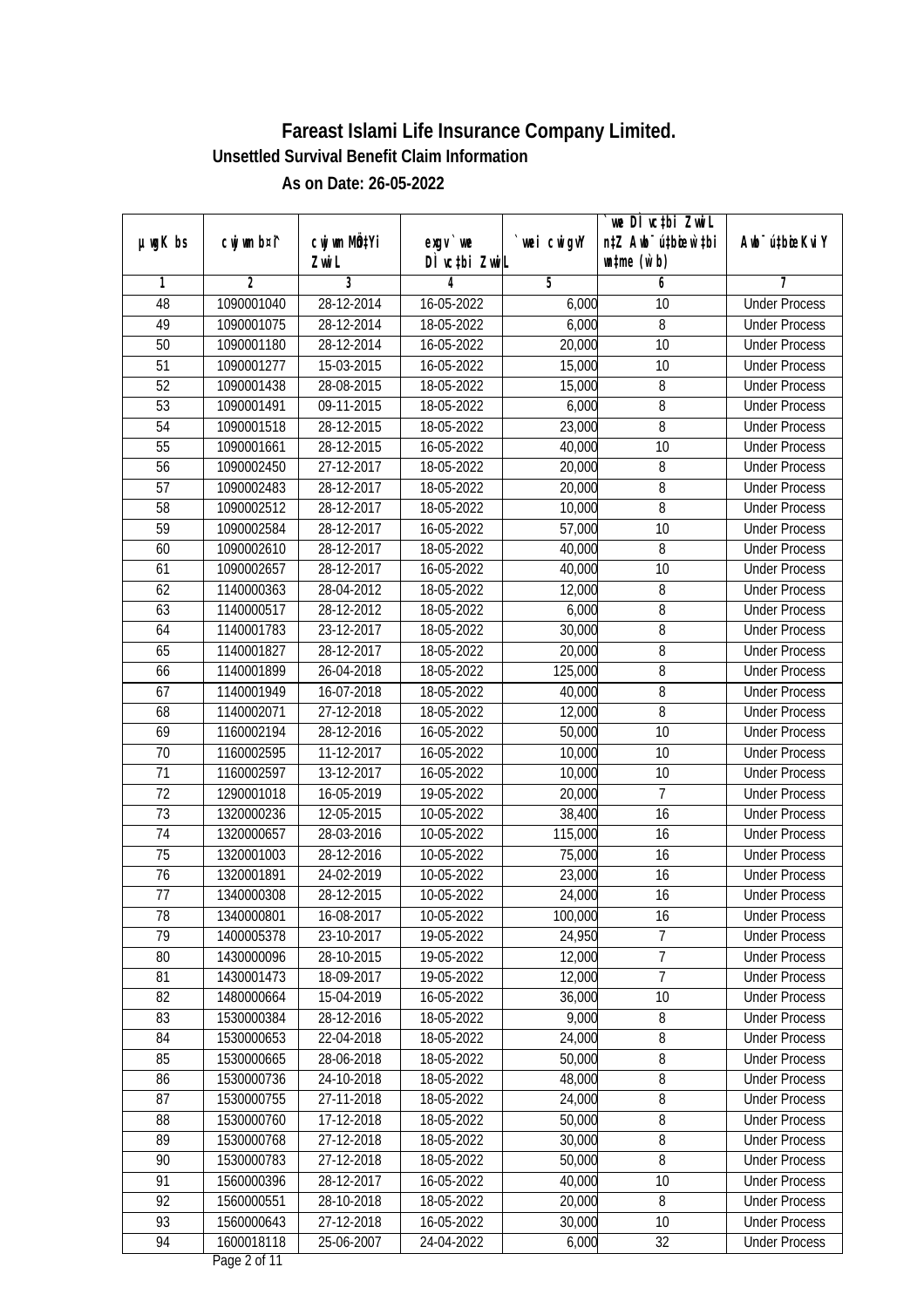|                 |             |                       |                            |             | we DI vctbi ZwiL                                            |                             |
|-----------------|-------------|-----------------------|----------------------------|-------------|-------------------------------------------------------------|-----------------------------|
| µwgK bs         | cwj wm b¤i^ | cwj wm MQtYi<br>Zwi L | $exqu$ we<br>DÌ vctbi ZwiL | `wei cwigvY | n‡Z Awb <sup>-</sup> ú‡bioar`‡bi<br>$\n  untime\n  (u`b)\n$ | Awb <sup>-</sup> ú‡bioeKviY |
| 1               | 2           | 3                     | 4                          | 5           | 6                                                           | 7                           |
| 95              | 1600031688  | 28-06-2009            | 11-05-2022                 | 10,000      | 15                                                          | <b>Under Process</b>        |
| 96              | 1600031843  | 28-06-2009            | 24-04-2022                 | 6,000       | $\overline{32}$                                             | <b>Under Process</b>        |
| $\overline{97}$ | 1600031870  | 28-06-2009            | 24-04-2022                 | 6,000       | $\overline{32}$                                             | <b>Under Process</b>        |
| 98              | 1600032484  | 28-06-2009            | 24-04-2022                 | 20,000      | $\overline{32}$                                             | <b>Under Process</b>        |
| 99              | 1600032549  | 28-06-2009            | 24-04-2022                 | 6,000       | $\overline{32}$                                             | <b>Under Process</b>        |
| 100             | 1600032848  | 28-08-2009            | 11-05-2022                 | 9,000       | 15                                                          | <b>Under Process</b>        |
| 101             | 1600033718  | 28-12-2009            | 24-04-2022                 | 10,000      | $\overline{32}$                                             | <b>Under Process</b>        |
| 102             | 1600035549  | 28-02-2010            | 24-04-2022                 | 10,000      | $\overline{32}$                                             | <b>Under Process</b>        |
| 103             | 1600037029  | 20-12-2010            | 19-04-2022                 | 6,000       | $\overline{37}$                                             | <b>Under Process</b>        |
| 104             | 1600038537  | 28-06-2011            | 19-04-2022                 | 10,000      | 37                                                          | <b>Under Process</b>        |
| 105             | 1600039474  | 28-12-2011            | 19-04-2022                 | 20,000      | $\overline{37}$                                             | <b>Under Process</b>        |
| 106             | 1600040894  | 05-12-2012            | 19-04-2022                 | 20,000      | 37                                                          | <b>Under Process</b>        |
| 107             | 1600041460  | 27-06-2013            | 19-04-2022                 | 25,000      | $\overline{37}$                                             | <b>Under Process</b>        |
| 108             | 1600041854  | 28-12-2013            | 19-04-2022                 | 8,250       | 37                                                          | <b>Under Process</b>        |
| 109             | 1600042257  | 28-12-2013            | 19-04-2022                 | 75,000      | 37                                                          | <b>Under Process</b>        |
| 110             | 1600047297  | 18-03-2017            | 19-04-2022                 | 6,000       | 37                                                          | <b>Under Process</b>        |
| 111             | 1600047516  | 28-06-2017            | 19-04-2022                 | 100,000     | 37                                                          | <b>Under Process</b>        |
| 112             | 1600047696  | 21-08-2017            | 19-04-2022                 | 10,000      | 37                                                          | <b>Under Process</b>        |
| 113             | 1600048397  | 28-03-2018            | 19-04-2022                 | 30,000      | 37                                                          | <b>Under Process</b>        |
| 114             | 1600049066  | 28-09-2018            | 19-04-2022                 | 50,000      | 37                                                          | <b>Under Process</b>        |
| 115             | 1600049434  | 27-12-2018            | 19-04-2022                 | 20,000      | 37                                                          | <b>Under Process</b>        |
| 116             | 1600049734  | 24-02-2019            | 19-04-2022                 | 24,000      | 37                                                          | <b>Under Process</b>        |
| 117             | 1600049748  | 26-02-2019            | 19-04-2022                 | 30,000      | $\overline{37}$                                             | <b>Under Process</b>        |
| 118             | 1620000336  | 14-05-2019            | 22-05-2022                 | 100,000     | $\overline{4}$                                              | <b>Under Process</b>        |
| 119             | 1620000462  | 28-12-2019            | 26-05-2022                 | 30,000      | $\boldsymbol{0}$                                            | <b>Under Process</b>        |
| 120             | 1620000476  | 16-03-2020            | 10-05-2022                 | 20,000      | 16                                                          | <b>Under Process</b>        |
| 121             | 1680000170  | 28-08-2018            | 24-11-2021                 | 20,000      | 183                                                         | <b>Under Process</b>        |
| 122             | 1680000172  | 28-08-2018            | 24-11-2021                 | 20,000      | 183                                                         | <b>Under Process</b>        |
| 123             | 1680000205  | 17-09-2018            | 24-11-2021                 | 20,000      | 183                                                         | <b>Under Process</b>        |
| 124             | 1700017622  | 22-04-2010            | 16-05-2022                 | 20,000      | 10                                                          | <b>Under Process</b>        |
| 125             | 1700022407  | 28-12-2015            | 18-05-2022                 | 10,000      | 8                                                           | <b>Under Process</b>        |
| 126             | 1700022535  | 28-03-2016            | 18-05-2022                 | 50,000      | 8                                                           | <b>Under Process</b>        |
| 127             | 1700023048  | 28-12-2016            | 18-05-2022                 | 15,000      | $8\,$                                                       | <b>Under Process</b>        |
| 128             | 1700023049  | 28-12-2016            | 18-05-2022                 | 15,000      | $\bf 8$                                                     | <b>Under Process</b>        |
| 129             | 1700023480  | 28-12-2017            | 18-05-2022                 | 22,000      | 8                                                           | <b>Under Process</b>        |
| 130             | 1700024083  | $27 - 12 - 2018$      | 18-05-2022                 | 160,000     | 8                                                           | <b>Under Process</b>        |
| 131             | 1700024091  | 27-12-2018            | 18-05-2022                 | 50,000      | 8                                                           | <b>Under Process</b>        |
| 132             | 1730000130  | 09-05-2019            | 26-05-2022                 | 50,000      | $\boldsymbol{0}$                                            | <b>Under Process</b>        |
| 133             | 1730000139  | 12-05-2019            | 26-05-2022                 | 100,000     | $\boldsymbol{0}$                                            | <b>Under Process</b>        |
| 134             | 2100019186  | 28-12-2014            | 18-05-2022                 | 20,000      | 8                                                           | <b>Under Process</b>        |
| 135             | 2100019672  | 27-04-2016            | 26-05-2022                 | 20,000      | $\boldsymbol{0}$                                            | <b>Under Process</b>        |
| 136             | 2100019682  | 11-05-2016            | 18-05-2022                 | 100,000     | $\overline{8}$                                              | <b>Under Process</b>        |
| 137             | 2200007476  | 28-08-2006            | 26-05-2022                 | 6,000       | $\boldsymbol{0}$                                            | <b>Under Process</b>        |
| 138             | 2200013848  | 28-12-2009            | 26-05-2022                 | 4,000       | $\overline{0}$                                              | <b>Under Process</b>        |
| 139             | 2200020487  | 28-12-2014            | 18-05-2022                 | 40,000      | 8                                                           | <b>Under Process</b>        |
| 140             | 2200021094  | 26-10-2015            | 18-05-2022                 | 6,000       | 8                                                           | <b>Under Process</b>        |
| 141             | 2300013258  | 28-12-2009            | 11-04-2022                 | 6,000       | 45                                                          | <b>Under Process</b>        |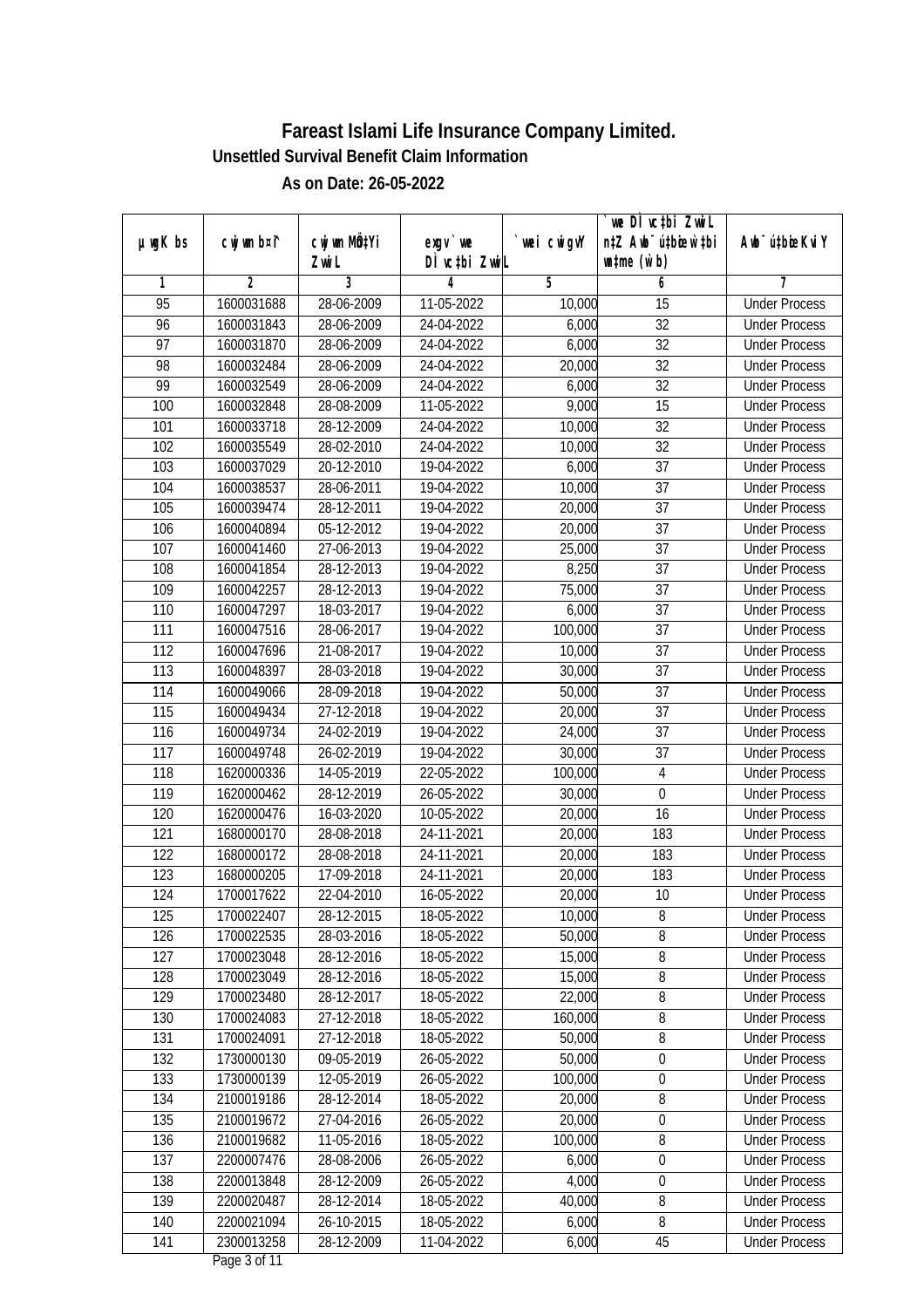|                  |                |              |               |                | we DI vctbi Zwil                 |                             |
|------------------|----------------|--------------|---------------|----------------|----------------------------------|-----------------------------|
| $µ$ ug $K$ bs    | cwj wm b¤i^    | cwj wm MQtYi | $exgV$ we     | `wei cwigvY    | n‡Z Awb <sup>-</sup> ú‡bioar`‡bi | Awb <sup>-</sup> ú‡bioeKviY |
|                  |                | Zwi L        | DÌ vctbi ZwiL |                | $\n  untime\n  (u`b)\n$          |                             |
| 1                | $\overline{2}$ | 3            | 4             | $\overline{5}$ | 6                                | 7                           |
| $\overline{142}$ | 2400001664     | 28-07-2008   | 11-05-2022    | 6,000          | $\overline{15}$                  | <b>Under Process</b>        |
| 143              | 2400002675     | 28-01-2009   | 10-05-2022    | 6,000          | 16                               | <b>Under Process</b>        |
| 144              | 2400003692     | 28-12-2009   | 18-05-2022    | 70,000         | 8                                | <b>Under Process</b>        |
| 145              | 2400004373     | 28-12-2009   | 11-05-2022    | 10,000         | $\overline{15}$                  | <b>Under Process</b>        |
| 146              | 2400004948     | 28-12-2009   | 18-05-2022    | 20,000         | $\overline{8}$                   | <b>Under Process</b>        |
| 147              | 2400005022     | 28-12-2009   | 11-05-2022    | 10,000         | 15                               | <b>Under Process</b>        |
| 148              | 2400005333     | 28-03-2010   | 11-05-2022    | 4,000          | 15                               | <b>Under Process</b>        |
| 149              | 2400005449     | 28-06-2010   | 18-05-2022    | 4,000          | 8                                | <b>Under Process</b>        |
| 150              | 2400007050     | 28-03-2012   | 16-05-2022    | 6,000          | 10                               | <b>Under Process</b>        |
| 151              | 2400007050     | 28-03-2012   | 16-05-2022    | 6,000          | 10                               | <b>Under Process</b>        |
| 152              | 2400007050     | 28-03-2012   | 16-05-2022    | 6,000          | $\overline{10}$                  | <b>Under Process</b>        |
| 153              | 2400007094     | 21-11-2012   | 18-05-2022    | 20,000         | 8                                | <b>Under Process</b>        |
| 154              | 2400007252     | 28-12-2013   | 18-05-2022    | 27,500         | $\overline{8}$                   | <b>Under Process</b>        |
| 155              | 2400008004     | 12-02-2017   | 18-05-2022    | 20,000         | 8                                | <b>Under Process</b>        |
| 156              | 2400008165     | 15-11-2017   | 16-05-2022    | 20,000         | 10                               | <b>Under Process</b>        |
| 157              | 2400008199     | 06-12-2017   | 16-05-2022    | 20,000         | 10                               | <b>Under Process</b>        |
| 158              | 2400008212     | 17-12-2017   | 16-05-2022    | 8,000          | 10                               | <b>Under Process</b>        |
| 159              | 2400008401     | 28-08-2018   | 16-05-2022    | 8,000          | 10                               | <b>Under Process</b>        |
| 160              | 2400008454     | 28-10-2018   | 18-05-2022    | 8,000          | 8                                | <b>Under Process</b>        |
| 161              | 2500009451     | 28-06-2008   | 18-05-2022    | 10,000         | 8                                | <b>Under Process</b>        |
| 162              | 2500009545     | 28-06-2008   | 18-05-2022    | 10,000         | 8                                | <b>Under Process</b>        |
| 163              | 2500009697     | 28-08-2008   | 18-05-2022    | 40,000         | 8                                | <b>Under Process</b>        |
| 164              | 2500009697     | 28-08-2008   | 18-05-2022    | 40,000         | 8                                | <b>Under Process</b>        |
| 165              | 2500010192     | 28-12-2008   | 28-04-2022    | 20,000         | 28                               | <b>Under Process</b>        |
| 166              | 2500012258     | 24-12-2009   | 18-05-2022    | 10,000         | 8                                | <b>Under Process</b>        |
| 167              | 2600024554     | 28-06-2015   | 24-11-2021    | 20,000         | 183                              | <b>Under Process</b>        |
| 168              | 2600027770     | 28-12-2016   | 24-11-2021    | 10,000         | 183                              | <b>Under Process</b>        |
| 169              | 2600027770     | 28-12-2016   | 24-11-2021    | 15,000         | 183                              | <b>Under Process</b>        |
| 170              | 3000003500     | 24-03-2016   | 16-05-2022    | 9,400          | 10                               | <b>Under Process</b>        |
| 171              | 3000003500     | 24-03-2016   | 16-05-2022    | 9,400          | 10                               | <b>Under Process</b>        |
| 172              | 3100002147     | 28-06-2006   | 18-05-2022    | 6,000          | 8                                | <b>Under Process</b>        |
| 173              | 3100008194     | 05-02-2019   | 18-05-2022    | 20,000         | $\overline{8}$                   | <b>Under Process</b>        |
| 174              | 3200001464     | 28-12-2006   | 24-04-2022    | 6,000          | 32                               | <b>Under Process</b>        |
| 175              | 3200001464     | 28-12-2006   | 24-04-2022    | 6,000          | 32                               | <b>Under Process</b>        |
| 176              | 3200001464     | 28-12-2006   | 24-04-2022    | 6,000          | 32                               | <b>Under Process</b>        |
| 177              | 3200005422     | 28-08-2009   | 12-01-2022    | 6,000          | 134                              | <b>Under Process</b>        |
| 178              | 3300009824     | 28-05-2008   | 24-04-2022    | 6,000          | 32                               | <b>Under Process</b>        |
| 179              | 3300011630     | 25-10-2009   | 26-05-2022    | 6,000          | $\boldsymbol{0}$                 | <b>Under Process</b>        |
| 180              | 3300011630     | 25-10-2009   | 26-05-2022    | 6,000          | $\boldsymbol{0}$                 | <b>Under Process</b>        |
| 181              | 3300011630     | 25-10-2009   | 26-05-2022    | 6,000          | $\boldsymbol{0}$                 | <b>Under Process</b>        |
| 182              | 3300012492     | 28-12-2009   | 26-05-2022    | 11,600         | 0                                | <b>Under Process</b>        |
| 183              | 3300016596     | 13-12-2011   | 10-05-2022    | 20,000         | 16                               | <b>Under Process</b>        |
| 184              | 3300017154     | 24-03-2012   | 10-05-2022    | 30,000         | 16                               | <b>Under Process</b>        |
| 185              | 3300017177     | 28-03-2012   | 10-05-2022    | 30,000         | 16                               | <b>Under Process</b>        |
| 186              | 3300018450     | 26-12-2013   | 10-05-2022    | 37,500         | 16                               | <b>Under Process</b>        |
| 187              | 3300019223     | 05-05-2015   | 10-05-2022    | 20,000         | 16                               | <b>Under Process</b>        |
| 188              | 3300019810     | 28-03-2016   | 10-05-2022    | 30,000         | 16                               | <b>Under Process</b>        |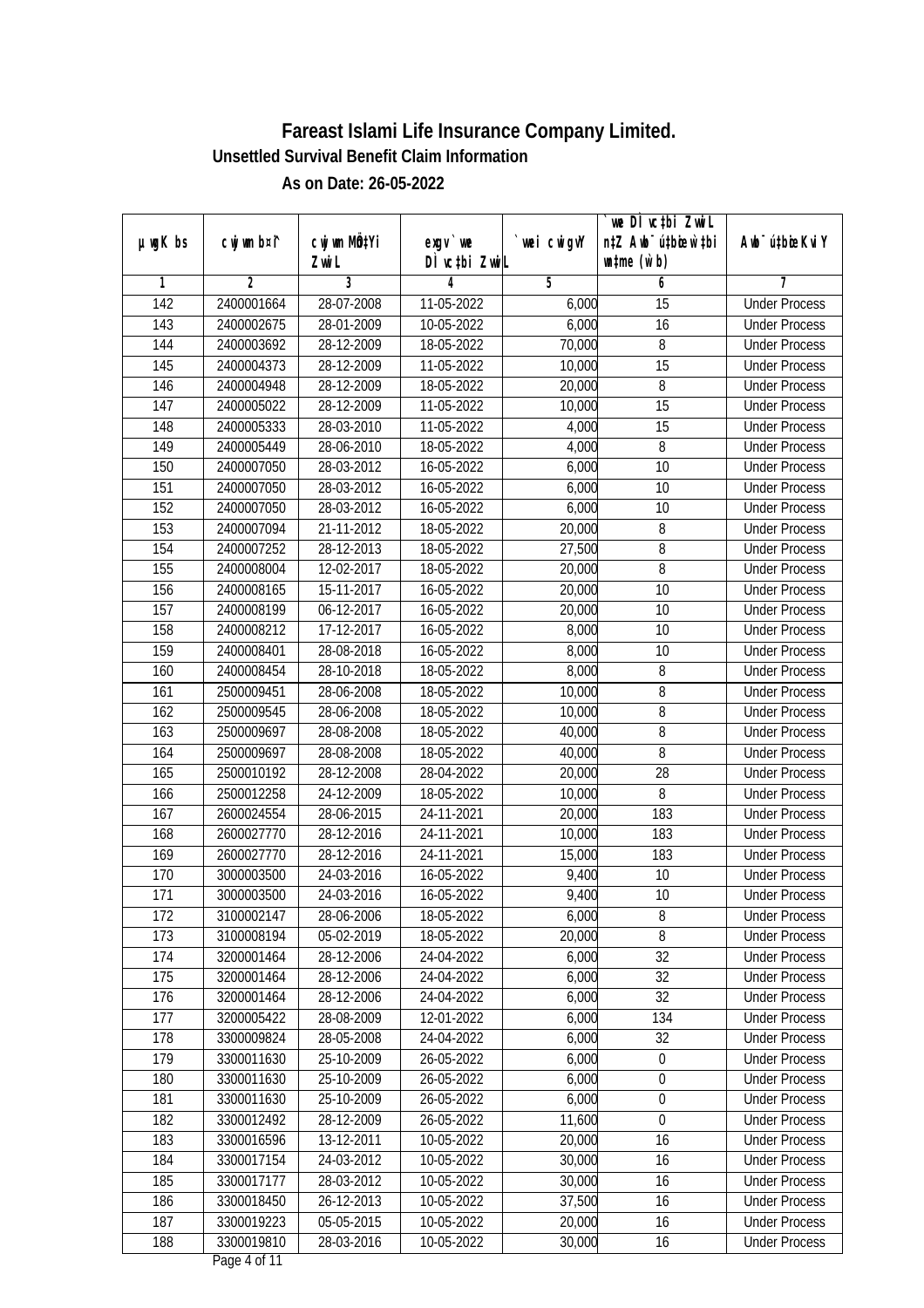|                  |             |                                    |                            |            | we DI vctbi ZwiL                                    |                             |
|------------------|-------------|------------------------------------|----------------------------|------------|-----------------------------------------------------|-----------------------------|
| µwgK bs          | cwj wm b¤i^ | Cwj wm MQ <sup>1</sup> Yi<br>Zwi L | $exqu$ we<br>DÌ vctbi ZwiL | wei cwigvY | n‡Z Awb <sup>-</sup> ú‡bicen`‡bi<br>$w$ tme $(w b)$ | Awb <sup>-</sup> ú‡bioeKviY |
| 1                | 2           | 3                                  | 4                          | 5          | 6                                                   | 7                           |
| 189              | 3300021250  | 19-11-2018                         | 10-05-2022                 | 22,800     | 16                                                  | <b>Under Process</b>        |
| 190              | 3300021295  | 19-12-2018                         | 10-05-2022                 | 20,816     | 16                                                  | <b>Under Process</b>        |
| 191              | 3400001504  | 27-03-2009                         | 24-04-2022                 | 6,000      | $\overline{32}$                                     | <b>Under Process</b>        |
| 192              | 3400001516  | 28-03-2009                         | 11-05-2022                 | 6,000      | $\overline{15}$                                     | <b>Under Process</b>        |
| 193              | 3400003872  | 26-12-2009                         | 11-05-2022                 | 20,000     | $\overline{15}$                                     | <b>Under Process</b>        |
| 194              | 3400004409  | 28-12-2009                         | 11-05-2022                 | 10,000     | 15                                                  | <b>Under Process</b>        |
| 195              | 3400004530  | 26-12-2009                         | 24-04-2022                 | 4,000      | $\overline{32}$                                     | <b>Under Process</b>        |
| 196              | 3400004980  | 28-04-2010                         | 24-04-2022                 | 4,100      | 32                                                  | <b>Under Process</b>        |
| $\overline{197}$ | 3400007316  | 05-03-2012                         | 17-05-2022                 | 6,000      | $\overline{9}$                                      | <b>Under Process</b>        |
| 198              | 3500004790  | 26-10-2009                         | 28-04-2022                 | 10,000     | 28                                                  | <b>Under Process</b>        |
| 199              | 3500004979  | 17-12-2009                         | 28-04-2022                 | 25,000     | $\overline{28}$                                     | <b>Under Process</b>        |
| 200              | 3500005041  | 26-12-2009                         | 28-04-2022                 | 20,000     | 28                                                  | <b>Under Process</b>        |
| $\overline{201}$ | 3500005994  | 28-02-2010                         | 25-04-2022                 | 20,000     | $\overline{31}$                                     | <b>Under Process</b>        |
| 202              | 3500005995  | 28-02-2010                         | 25-04-2022                 | 10,000     | 31                                                  | <b>Under Process</b>        |
| 203              | 3500006002  | 28-02-2010                         | 28-04-2022                 | 25,000     | 28                                                  | <b>Under Process</b>        |
| 204              | 3500006108  | 28-03-2010                         | 18-05-2022                 | 6,000      | 8                                                   | <b>Under Process</b>        |
| 205              | 3500009618  | 28-12-2012                         | 18-05-2022                 | 7,500      | 8                                                   | <b>Under Process</b>        |
| 206              | 3500009621  | 28-12-2012                         | 18-05-2022                 | 6,000      | $\, 8$                                              | <b>Under Process</b>        |
| 207              | 4000004678  | 28-12-2015                         | 10-02-2022                 | 12,000     | 105                                                 | <b>Under Process</b>        |
| 208              | 4000004698  | 28-12-2015                         | 10-02-2022                 | 20,000     | 105                                                 | <b>Under Process</b>        |
| 209              | 4000004773  | 28-12-2015                         | 10-02-2022                 | 12,000     | 105                                                 | <b>Under Process</b>        |
| 210              | 4000004931  | 28-12-2015                         | 10-02-2022                 | 12,000     | 105                                                 | <b>Under Process</b>        |
| 211              | 4000007529  | 28-12-2017                         | 10-02-2022                 | 24,000     | 105                                                 | <b>Under Process</b>        |
| 212              | 4000008270  | 27-12-2018                         | 10-02-2022                 | 20,000     | 105                                                 | <b>Under Process</b>        |
| 213              | 4100010121  | 25-03-2009                         | 18-05-2022                 | 20,000     | 8                                                   | <b>Under Process</b>        |
| 214              | 4100010251  | 28-04-2009                         | 18-05-2022                 | 10,000     | 8                                                   | <b>Under Process</b>        |
| 215              | 4100010907  | 27-08-2009                         | 19-05-2022                 | 10,000     | $\overline{1}$                                      | <b>Under Process</b>        |
| 216              | 4300002942  | 28-07-2007                         | 11-05-2022                 | 6,000      | $\overline{15}$                                     | <b>Under Process</b>        |
| 217              | 4300003085  | 04-10-2007                         | 07-02-2022                 | 4,000      | 108                                                 | <b>Under Process</b>        |
| 218              | 4300003085  | 04-10-2007                         | 07-02-2022                 | 4,000      | 108                                                 | <b>Under Process</b>        |
| 219              | 4300005709  | 28-12-2009                         | 07-02-2022                 | 25,000     | 108                                                 | <b>Under Process</b>        |
| 220              | 4300006234  | 13-03-2010                         | 07-02-2022                 | 25,000     | 108                                                 | <b>Under Process</b>        |
| 221              | 4500005597  | 27-12-2009                         | 28-04-2022                 | 10,000     | 28                                                  | <b>Under Process</b>        |
| 222              | 4500006061  | 27-12-2009                         | 28-04-2022                 | 6,000      | 28                                                  | <b>Under Process</b>        |
| 223              | 4800006776  | 26-09-2017                         | 19-05-2022                 | 40,000     | 7                                                   | <b>Under Process</b>        |
| 224              | 4800007150  | 03-05-2018                         | 19-05-2022                 | 68,000     | $\overline{7}$                                      | <b>Under Process</b>        |
| 225              | 4800007430  | 22-12-2018                         | 25-04-2022                 | 24,000     | 31                                                  | <b>Under Process</b>        |
| 226              | 4800007449  | 27-12-2018                         | 19-05-2022                 | 12,000     | $\overline{7}$                                      | <b>Under Process</b>        |
| 227              | 4900001489  | 28-12-2009                         | 24-04-2022                 | 20,000     | 32                                                  | <b>Under Process</b>        |
| 228              | 4900001489  | 28-12-2009                         | 24-04-2022                 | 20,000     | 32                                                  | <b>Under Process</b>        |
| 229              | 4900001489  | 28-12-2009                         | 24-04-2022                 | 20,000     | 32                                                  | <b>Under Process</b>        |
| 230              | 4900003155  | 28-04-2011                         | 19-04-2022                 | 6,000      | $\overline{37}$                                     | <b>Under Process</b>        |
| 231              | 4900004459  | 28-06-2013                         | 19-04-2022                 | 6,000      | $\overline{37}$                                     | <b>Under Process</b>        |
| 232              | 5000000051  | 28-03-2010                         | 26-05-2022                 | 40,000     | $\boldsymbol{0}$                                    | <b>Under Process</b>        |
| 233              | 5000000051  | 28-03-2010                         | 26-05-2022                 | 40,000     | 0                                                   | <b>Under Process</b>        |
| 234              | 5200002540  | 28-08-2009                         | 18-05-2022                 | 50,000     | 8                                                   | <b>Under Process</b>        |
| 235              | 5200002808  | 28-12-2009                         | 26-05-2022                 | 20,000     | $\boldsymbol{0}$                                    | <b>Under Process</b>        |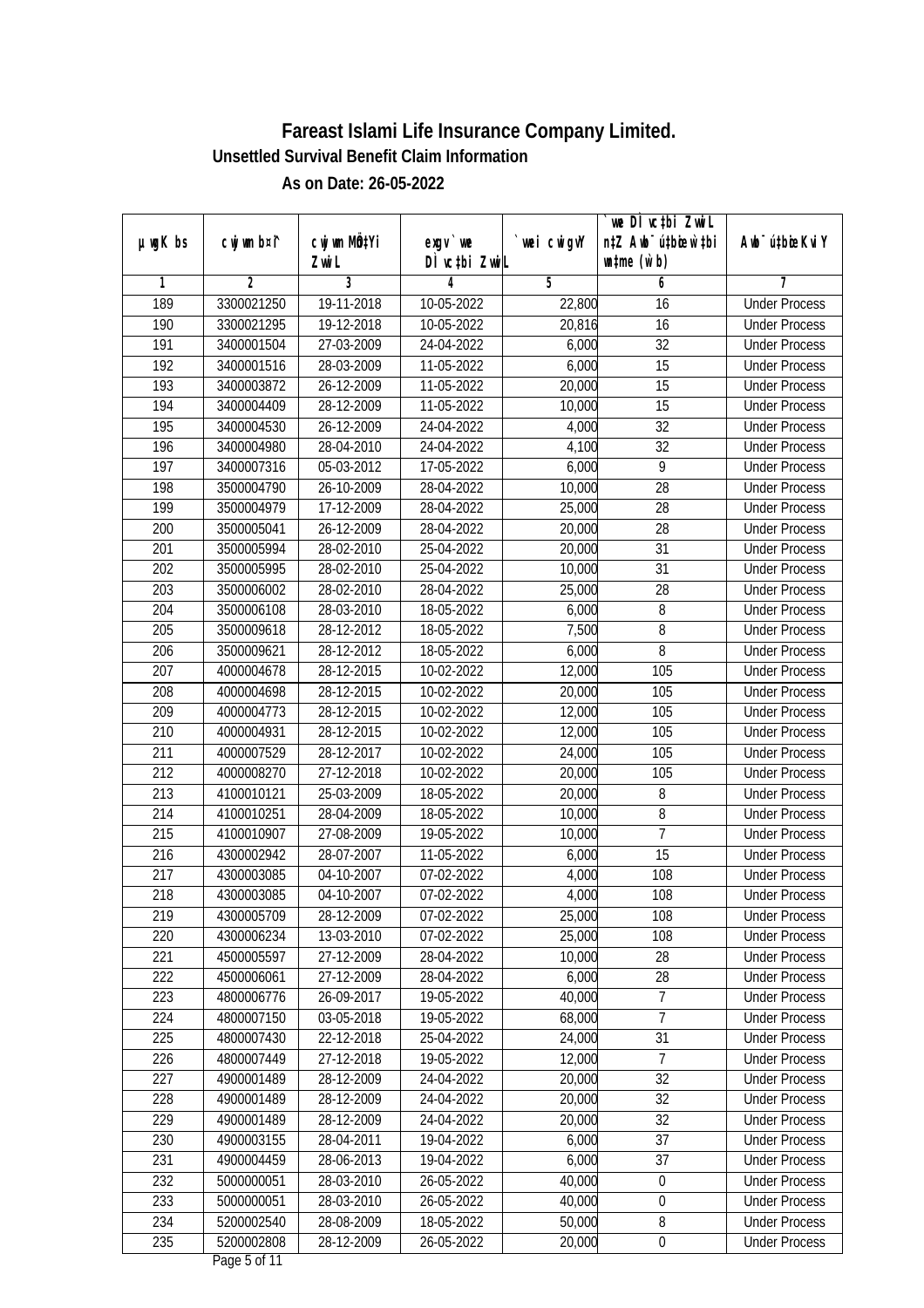|                  |                |              |               |            | we DÌ vc‡bi ZwiL                 |                             |
|------------------|----------------|--------------|---------------|------------|----------------------------------|-----------------------------|
| $µ$ ug $K$ bs    | cwj wm b¤i^    | cwj wm MQtYi | $exqu$ we     | wei cwigvY | n‡Z Awb <sup>-</sup> ú‡bioar`‡bi | Awb <sup>-</sup> ú‡bioeKviY |
|                  |                | Zwi L        | DÌ vctbi ZwiL |            | $\n  untime\n  (u`b)\n$          |                             |
| 1                | $\overline{2}$ | 3            | 4             | 5          | 6                                | 7                           |
| 236              | 5200003000     | 28-12-2009   | 26-05-2022    | 12,000     | 0                                | <b>Under Process</b>        |
| 237              | 5200003000     | 28-12-2009   | 26-05-2022    | 12,000     | $\boldsymbol{0}$                 | <b>Under Process</b>        |
| 238              | 5200003000     | 28-12-2009   | 26-05-2022    | 12,000     | $\boldsymbol{0}$                 | <b>Under Process</b>        |
| 239              | 5200003908     | 28-02-2010   | 24-04-2022    | 30,000     | $\overline{32}$                  | <b>Under Process</b>        |
| 240              | 5200003971     | 28-03-2010   | 18-05-2022    | 5,000      | 8                                | <b>Under Process</b>        |
| 241              | 5200003971     | 28-03-2010   | 18-05-2022    | 5,000      | 8                                | <b>Under Process</b>        |
| $\overline{242}$ | 5200003971     | 28-03-2010   | 18-05-2022    | 5,000      | $\overline{8}$                   | <b>Under Process</b>        |
| $\overline{243}$ | 5200004031     | 28-03-2010   | 18-05-2022    | 6,000      | $\overline{8}$                   | <b>Under Process</b>        |
| 244              | 5200008726     | 28-12-2013   | 18-05-2022    | 12,500     | 8                                | <b>Under Process</b>        |
| 245              | 5200008993     | 28-06-2014   | 18-05-2022    | 20,000     | 8                                | <b>Under Process</b>        |
| 246              | 5200013880     | 27-12-2018   | 18-05-2022    | 100,000    | 8                                | <b>Under Process</b>        |
| 247              | 5300007312     | 28-12-2014   | 18-05-2022    | 6,000      | $\, 8$                           | <b>Under Process</b>        |
| 248              | 5300007312     | 28-12-2014   | 18-05-2022    | 6,000      | 8                                | <b>Under Process</b>        |
| 249              | 5300007314     | 28-12-2014   | 18-05-2022    | 6,000      | 8                                | <b>Under Process</b>        |
| 250              | 5300007451     | 18-05-2015   | 18-05-2022    | 22,500     | 8                                | <b>Under Process</b>        |
| 251              | 5300010585     | 24-03-2019   | 18-05-2022    | 60,000     | 8                                | <b>Under Process</b>        |
| 252              | 5300010594     | 02-04-2019   | 18-05-2022    | 10,000     | 8                                | <b>Under Process</b>        |
| 253              | 5300010617     | 07-04-2019   | 18-05-2022    | 10,000     | $\overline{8}$                   | <b>Under Process</b>        |
| 254              | 5500001637     | 28-06-2007   | 21-04-2022    | 10,000     | 35                               | <b>Under Process</b>        |
| 255              | 5500001637     | 28-06-2007   | 21-04-2022    | 10,000     | 35                               | <b>Under Process</b>        |
| 256              | 5500006155     | 28-03-2010   | 21-04-2022    | 20,000     | 35                               | <b>Under Process</b>        |
| 257              | 5700000888     | 07-09-2009   | 18-05-2022    | 10,000     | $\, 8$                           | <b>Under Process</b>        |
| 258              | 5700001967     | 27-12-2009   | 18-05-2022    | 6,500      | $\, 8$                           | <b>Under Process</b>        |
| 259              | 5700001967     | 27-12-2009   | 18-05-2022    | 6,500      | 8                                | <b>Under Process</b>        |
| 260              | 5700007017     | 28-12-2015   | 18-05-2022    | 76,000     | $\, 8$                           | <b>Under Process</b>        |
| 261              | 5700008278     | 26-11-2017   | 18-05-2022    | 12,750     | 8                                | <b>Under Process</b>        |
| 262              | 5700008422     | 28-12-2017   | 18-05-2022    | 10,000     | 8                                | <b>Under Process</b>        |
| 263              | 5700008454     | 28-12-2017   | 18-05-2022    | 6,000      | 8                                | <b>Under Process</b>        |
| 264              | 5700008838     | 28-05-2018   | 26-05-2022    | 120,000    | $\boldsymbol{0}$                 | <b>Under Process</b>        |
| 265              | 5700009545     | 06-02-2019   | 18-05-2022    | 10,000     | 8                                | <b>Under Process</b>        |
| 266              | 5700009623     | 04-04-2019   | 18-05-2022    | 115,200    | $\, 8$                           | <b>Under Process</b>        |
| 267              | 5800000231     | 28-09-2009   | 19-05-2022    | 12,500     | $\overline{7}$                   | <b>Under Process</b>        |
| 268              | 6000000277     | 28-06-2010   | 19-04-2022    | 12,000     | 37                               | <b>Under Process</b>        |
| 269              | 6100013815     | 22-11-2018   | 27-03-2022    | 500,000    | 60                               | <b>Under Process</b>        |
| 270              | 6200001050     | 28-02-2010   | 19-05-2022    | 20,000     | 7                                | <b>Under Process</b>        |
| 271              | 6200001050     | 28-02-2010   | 19-05-2022    | 20,000     | 7                                | <b>Under Process</b>        |
| 272              | 6200001127     | 28-03-2010   | 19-05-2022    | 10,000     | $\overline{7}$                   | <b>Under Process</b>        |
| 273              | 6200001127     | 28-03-2010   | 19-05-2022    | 10,000     | $\overline{1}$                   | <b>Under Process</b>        |
| 274              | 6500002661     | 28-06-2009   | 22-05-2022    | 20,000     | 4                                | <b>Under Process</b>        |
| 275              | 6600007638     | 28-12-2009   | 18-05-2022    | 10,000     | 8                                | <b>Under Process</b>        |
| 276              | 6600009825     | 27-12-2011   | 18-05-2022    | 20,000     | 8                                | <b>Under Process</b>        |
| 277              | 6600011960     | 28-12-2015   | 18-05-2022    | 20,000     | 8                                | <b>Under Process</b>        |
| 278              | 6600012137     | 23-02-2016   | 18-05-2022    | 10,000     | 8                                | <b>Under Process</b>        |
| 279              | 6600012471     | 11-12-2016   | 18-05-2022    | 7,500      | 8                                | <b>Under Process</b>        |
| 280              | 6600012558     | 28-12-2016   | 18-05-2022    | 7,500      | $\overline{8}$                   | <b>Under Process</b>        |
| 281              | 6600012620     | 28-12-2016   | 18-05-2022    | 25,000     | 8                                | <b>Under Process</b>        |
| 282              | 6600013598     | 22-11-2018   | 18-05-2022    | 40,000     | 8                                | <b>Under Process</b>        |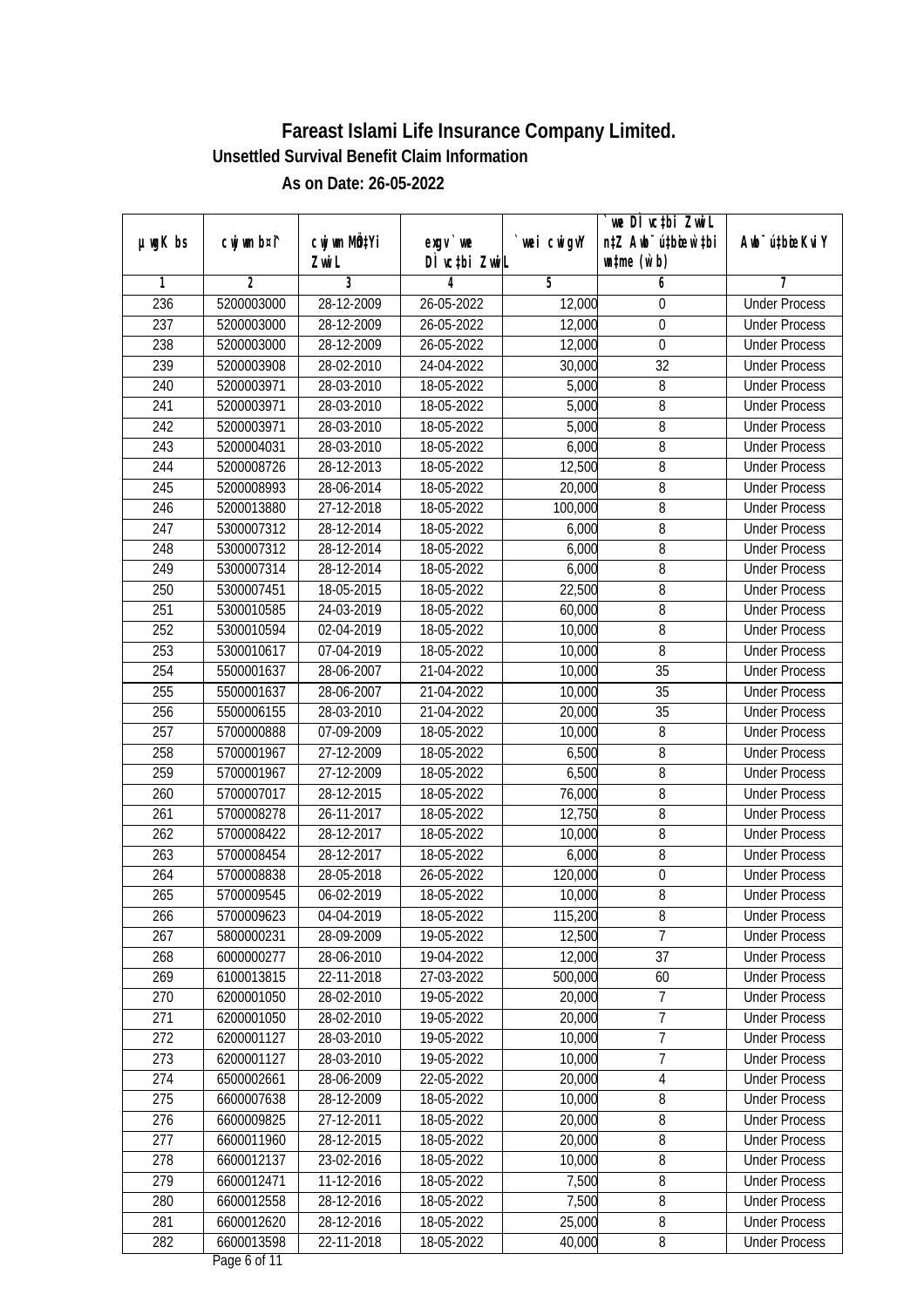|         |             |                       |                            |             | we DI vctbi ZwiL                                            |                             |
|---------|-------------|-----------------------|----------------------------|-------------|-------------------------------------------------------------|-----------------------------|
| µwgK bs | cwj wm b¤i^ | cwj wm MQtYi<br>Zwi L | $exqu$ we<br>DÌ vctbi ZwiL | `wei cwigvY | n‡Z Awb <sup>-</sup> ú‡bioar`‡bi<br>$\n  untime\n  (u`b)\n$ | Awb <sup>-</sup> ú‡bioeKviY |
| 1       | 2           | 3                     | 4                          | 5           | 6                                                           | 7                           |
| 283     | 6600013612  | 10-12-2018            | 18-05-2022                 | 60,000      | 8                                                           | <b>Under Process</b>        |
| 284     | 6600013794  | 24-02-2019            | 18-05-2022                 | 9,400       | 8                                                           | <b>Under Process</b>        |
| 285     | 6600013795  | 25-02-2019            | 18-05-2022                 | 10,000      | $\overline{8}$                                              | <b>Under Process</b>        |
| 286     | 6600013801  | 25-02-2019            | 18-05-2022                 | 20,000      | 8                                                           | <b>Under Process</b>        |
| 287     | 6600013804  | 28-02-2019            | 18-05-2022                 | 40,000      | 8                                                           | <b>Under Process</b>        |
| 288     | 6600013807  | 28-02-2019            | 18-05-2022                 | 20,000      | 8                                                           | <b>Under Process</b>        |
| 289     | 6600013820  | 21-03-2019            | 18-05-2022                 | 10,000      | 8                                                           | <b>Under Process</b>        |
| 290     | 6600013833  | 28-03-2019            | 18-05-2022                 | 60,000      | 8                                                           | <b>Under Process</b>        |
| 291     | 6900000173  | 25-06-2009            | 28-04-2022                 | 10,000      | $\overline{28}$                                             | <b>Under Process</b>        |
| 292     | 7000002705  | 27-12-2018            | 18-05-2022                 | 40,000      | 8                                                           | <b>Under Process</b>        |
| 293     | 7100001950  | 14-02-2016            | 17-05-2022                 | 20,000      | 9                                                           | <b>Under Process</b>        |
| 294     | 7100001954  | 09-02-2016            | 10-05-2022                 | 45,000      | 16                                                          | <b>Under Process</b>        |
| 295     | 7100002372  | 26-09-2017            | 26-04-2022                 | 62,500      | $\overline{30}$                                             | <b>Under Process</b>        |
| 296     | 7100002499  | 28-03-2018            | 10-05-2022                 | 50,000      | 16                                                          | <b>Under Process</b>        |
| 297     | 7400004905  | 07-04-2010            | 18-05-2022                 | 6,000       | 8                                                           | <b>Under Process</b>        |
| 298     | 7400005005  | 20-04-2010            | 18-05-2022                 | 20,000      | 8                                                           | <b>Under Process</b>        |
| 299     | 7500005264  | 27-12-2012            | 10-05-2022                 | 60,000      | 16                                                          | <b>Under Process</b>        |
| 300     | 7500005337  | 08-04-2013            | 10-05-2022                 | 20,000      | 16                                                          | <b>Under Process</b>        |
| 301     | 7500009536  | 27-12-2018            | 10-05-2022                 | 50,000      | 16                                                          | <b>Under Process</b>        |
| 302     | 7600011209  | 28-12-2009            | 07-03-2022                 | 10,000      | 80                                                          | <b>Under Process</b>        |
| 303     | 7600018376  | 07-04-2016            | 17-05-2022                 | 60,000      | 9                                                           | <b>Under Process</b>        |
| 304     | 7800000026  | 25-06-2010            | 24-04-2022                 | 20,500      | 32                                                          | <b>Under Process</b>        |
| 305     | 7800003693  | 28-12-2014            | 17-05-2022                 | 6,000       | 9                                                           | <b>Under Process</b>        |
| 306     | 7800005928  | 12-09-2018            | 17-05-2022                 | 10,000      | 9                                                           | <b>Under Process</b>        |
| 307     | 7800006068  | 27-11-2018            | 17-05-2022                 | 10,000      | 9                                                           | <b>Under Process</b>        |
| 308     | 7900005299  | 20-03-2019            | 17-05-2022                 | 50,000      | 9                                                           | <b>Under Process</b>        |
| 309     | 7900005334  | 24-04-2019            | 17-05-2022                 | 50,000      | 9                                                           | <b>Under Process</b>        |
| 310     | 8100014187  | 27-12-2018            | 16-05-2022                 | 200,000     | 10                                                          | <b>Under Process</b>        |
| 311     | 8400001060  | 28-12-2009            | 10-05-2022                 | 10,000      | 16                                                          | <b>Under Process</b>        |
| 312     | 8400001165  | 28-12-2009            | 10-05-2022                 | 10,000      | 16                                                          | <b>Under Process</b>        |
| 313     | 8400001351  | 28-03-2010            | 17-05-2022                 | 6,000       | 9                                                           | <b>Under Process</b>        |
| 314     | 8400001351  | 28-03-2010            | 17-05-2022                 | 6,000       | 9                                                           | <b>Under Process</b>        |
| 315     | 8400003769  | 28-12-2011            | 10-05-2022                 | 40,000      | 16                                                          | <b>Under Process</b>        |
| 316     | 8400003769  | 28-12-2011            | 10-05-2022                 | 50,000      | 16                                                          | <b>Under Process</b>        |
| 317     | 8600005066  | 27-11-2008            | 11-05-2022                 | 10,000      | 15                                                          | <b>Under Process</b>        |
| 318     | 8600006384  | 28-06-2009            | 11-05-2022                 | 6,000       | 15                                                          | <b>Under Process</b>        |
| 319     | 8600007841  | 28-12-2009            | 07-03-2022                 | 10,000      | 80                                                          | <b>Under Process</b>        |
| 320     | 8600007873  | 28-12-2009            | 07-03-2022                 | 10,000      | 80                                                          | <b>Under Process</b>        |
| 321     | 8600007889  | 28-12-2009            | 07-03-2022                 | 6,000       | 80                                                          | <b>Under Process</b>        |
| 322     | 8600009046  | 28-12-2009            | 07-03-2022                 | 20,000      | 80                                                          | <b>Under Process</b>        |
| 323     | 8600009364  | 28-12-2009            | 07-03-2022                 | 6,000       | 80                                                          | <b>Under Process</b>        |
| 324     | 8600013628  | 28-12-2011            | 07-03-2022                 | 15,000      | 80                                                          | <b>Under Process</b>        |
| 325     | 8600013628  | 28-12-2011            | 07-03-2022                 | 20,000      | 80                                                          | <b>Under Process</b>        |
| 326     | 8600013628  | 28-12-2011            | 07-03-2022                 | 25,000      | 80                                                          | <b>Under Process</b>        |
| 327     | 8600013813  | 28-11-2011            | 07-03-2022                 | 25,000      | 80                                                          | <b>Under Process</b>        |
| 328     | 8700005470  | 28-12-2013            | 17-05-2022                 | 24,000      | 9                                                           | <b>Under Process</b>        |
| 329     | 8800000646  | 28-12-2010            | 26-05-2022                 | 60,000      | $\pmb{0}$                                                   | <b>Under Process</b>        |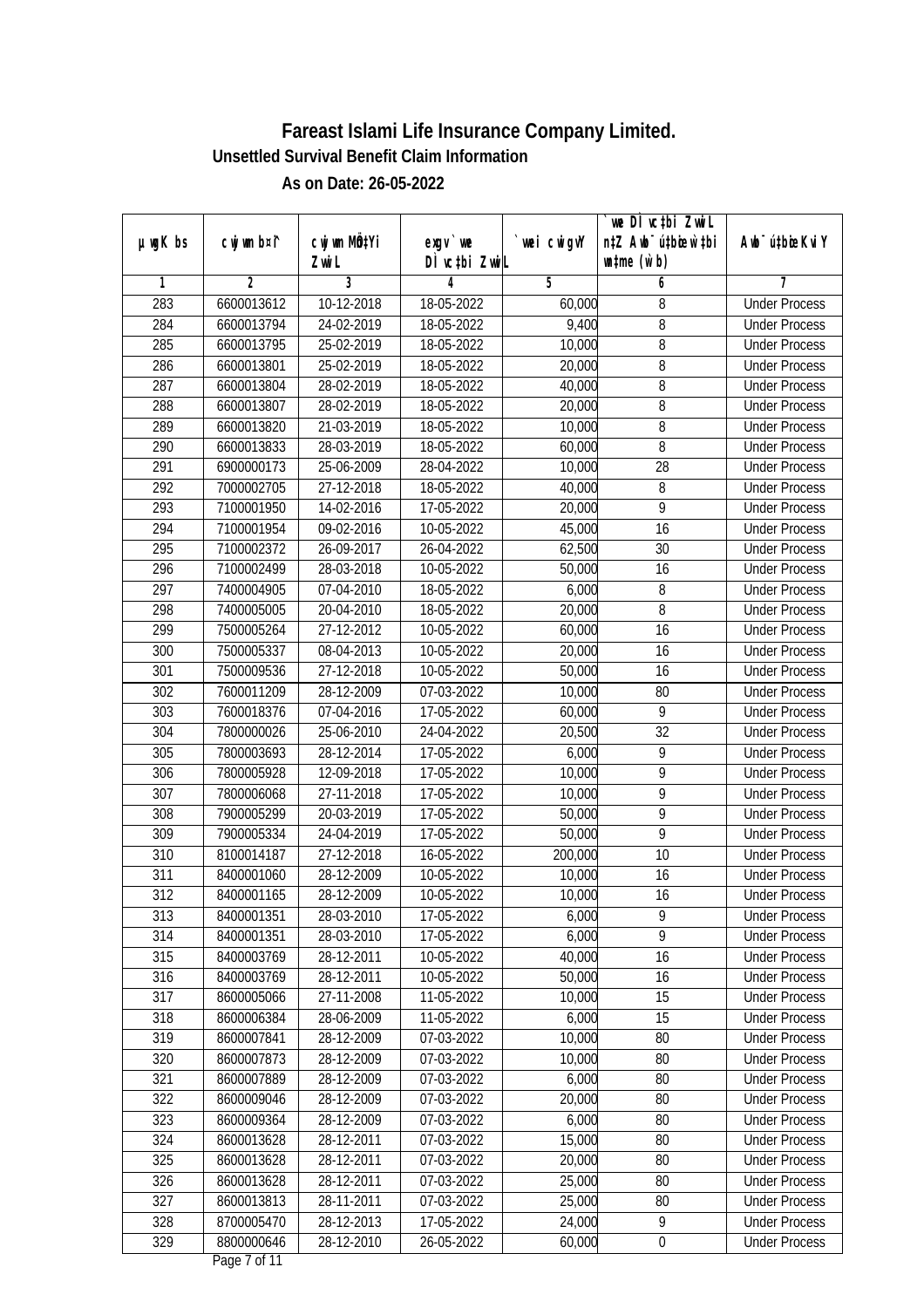| µwgK bs          | cwj wm b¤i^ | cwj wm MQtYi | $exqu$ we     | wei cwigvY | we DI vctbi ZwiL<br>n‡Z Awb <sup>-</sup> ú‡bioen`‡bi | Awb <sup>-</sup> ú‡bioeKviY |
|------------------|-------------|--------------|---------------|------------|------------------------------------------------------|-----------------------------|
|                  |             | Zwi L        | DÌ vctbi ZwiL |            | $w$ tme $(w b)$                                      |                             |
| 1                | 2           | 3            | 4             | 5          | 6                                                    | 7                           |
| 330              | 8800001696  | 11-04-2018   | 10-05-2022    | 150,000    | 16                                                   | <b>Under Process</b>        |
| 331              | 9100003188  | 27-12-2009   | 16-05-2022    | 20,000     | $\overline{10}$                                      | <b>Under Process</b>        |
| 332              | 9100003188  | 27-12-2009   | 16-05-2022    | 20,000     | 10                                                   | <b>Under Process</b>        |
| 333              | 9100005948  | 28-04-2012   | 18-05-2022    | 5,000      | 8                                                    | <b>Under Process</b>        |
| 334              | 9100005948  | 28-04-2012   | 18-05-2022    | 7,500      | 8                                                    | <b>Under Process</b>        |
| 335              | 9100005948  | 28-04-2012   | 18-05-2022    | 10,000     | 8                                                    | <b>Under Process</b>        |
| 336              | 9100005948  | 28-04-2012   | 18-05-2022    | 12,500     | $\overline{8}$                                       | <b>Under Process</b>        |
| 337              | 9100006735  | 27-12-2015   | 18-05-2022    | 12,000     | 8                                                    | <b>Under Process</b>        |
| 338              | 9200010036  | 15-05-2019   | 26-05-2022    | 800,000    | 0                                                    | <b>Under Process</b>        |
| 339              | 9500000953  | 28-11-2009   | 18-05-2022    | 20,000     | 8                                                    | <b>Under Process</b>        |
| 340              | 9500000981  | 28-11-2009   | 18-05-2022    | 6,000      | 8                                                    | <b>Under Process</b>        |
| 341              | 9500000981  | 28-11-2009   | 18-05-2022    | 6,000      | $\, 8$                                               | <b>Under Process</b>        |
| $\overline{342}$ | 9500006472  | 25-11-2015   | 18-05-2022    | 25,000     | $\overline{8}$                                       | <b>Under Process</b>        |
| 343              | 9600003620  | 28-12-2008   | 28-04-2022    | 6,000      | 28                                                   | <b>Under Process</b>        |
| 344              | 9600004525  | 28-06-2009   | 28-04-2022    | 10,000     | 28                                                   | <b>Under Process</b>        |
| 345              | 9600004597  | 28-06-2009   | 28-04-2022    | 6,000      | 28                                                   | <b>Under Process</b>        |
| 346              | 9600005419  | 28-12-2009   | 28-04-2022    | 10,000     | 28                                                   | <b>Under Process</b>        |
| 347              | 9600005679  | 28-03-2010   | 28-04-2022    | 6,000      | 28                                                   | <b>Under Process</b>        |
| 348              | 9800000448  | 21-03-2011   | 26-05-2022    | 20,000     | $\boldsymbol{0}$                                     | <b>Under Process</b>        |
| 349              | 9990002167  | 01-12-2009   | 19-05-2022    | 20,000     | $\overline{1}$                                       | <b>Under Process</b>        |
| 350              | 9000000405  | 15-05-2016   | 26-05-2022    | 45,000     | 0                                                    | <b>Under Process</b>        |
| 351              | 1210000271  | 10-05-2019   | 26-05-2022    | 30,000     | $\boldsymbol{0}$                                     | <b>Under Process</b>        |
| 352              | 1210000272  | 09-05-2019   | 26-05-2022    | 280,000    | $\boldsymbol{0}$                                     | <b>Under Process</b>        |
| 353              | 1220000767  | 28-02-2016   | 26-05-2022    | 40,000     | $\boldsymbol{0}$                                     | <b>Under Process</b>        |
| 354              | 1260000323  | 28-11-2015   | 19-05-2022    | 11,600     | $\overline{7}$                                       | <b>Under Process</b>        |
| 355              | 1500005087  | 28-12-2004   | 22-05-2022    | 10,000     | 4                                                    | <b>Under Process</b>        |
| 356              | 1530000159  | 10-02-2016   | 18-05-2022    | 100,000    | $\, 8$                                               | <b>Under Process</b>        |
| 357              | 1600009987  | 28-12-2005   | 24-04-2022    | 16,000     | 32                                                   | <b>Under Process</b>        |
| 358              | 1600011893  | 15-06-2006   | 26-05-2022    | 12,000     | $\boldsymbol{0}$                                     | <b>Under Process</b>        |
| 359              | 1600011893  | 15-06-2006   | 26-05-2022    | 12,000     | $\boldsymbol{0}$                                     | <b>Under Process</b>        |
| 360              | 1600011893  | 15-06-2006   | 26-05-2022    | 12,000     | $\boldsymbol{0}$                                     | <b>Under Process</b>        |
| 361              | 1600019577  | 28-06-2007   | 24-04-2022    | 10,000     | 32                                                   | <b>Under Process</b>        |
| 362              | 1600031011  | 20-06-2009   | 24-04-2022    | 6,000      | 32                                                   | <b>Under Process</b>        |
| 363              | 1600038988  | 28-06-2011   | 19-04-2022    | 6,000      | 37                                                   | <b>Under Process</b>        |
| 364              | 1600045180  | 09-03-2016   | 19-04-2022    | 20,000     | 37                                                   | <b>Under Process</b>        |
| 365              | 2100020770  | 16-04-2019   | 18-05-2022    | 50,000     | 8                                                    | <b>Under Process</b>        |
| 366              | 2600024858  | 28-06-2015   | 24-11-2021    | 10,000     | 183                                                  | <b>Under Process</b>        |
| 367              | 2800004596  | 28-12-2014   | 26-05-2022    | 60,000     | $\boldsymbol{0}$                                     | <b>Under Process</b>        |
| 368              | 3300002444  | 27-12-2004   | 26-05-2022    | 5,000      | $\boldsymbol{0}$                                     | <b>Under Process</b>        |
| 369              | 3400003194  | 24-12-2009   | 11-05-2022    | 12,000     | 15                                                   | <b>Under Process</b>        |
| 370              | 4100005447  | 26-01-2006   | 18-05-2022    | 8,000      | 8                                                    | <b>Under Process</b>        |
| 371              | 5300008333  | 07-04-2016   | $18-05-2022$  | 6,000      | 8                                                    | <b>Under Process</b>        |
| 372              | 5500001373  | 28-02-2007   | 21-04-2022    | 10,000     | $\overline{35}$                                      | <b>Under Process</b>        |
| 373              | 5900004653  | 28-12-2012   | 26-05-2022    | 18,800     | $\boldsymbol{0}$                                     | <b>Under Process</b>        |
| 374              | 9000000335  | 28-03-2016   | 22-05-2022    | 400,000    | 4                                                    | <b>Under Process</b>        |
| 375              | 9000000395  | 28-04-2016   | 26-05-2022    | 400,000    | $\pmb{0}$                                            | <b>Under Process</b>        |
| 376              | 9000000399  | 28-04-2016   | 22-05-2022    | 150,000    | $\overline{4}$                                       | <b>Under Process</b>        |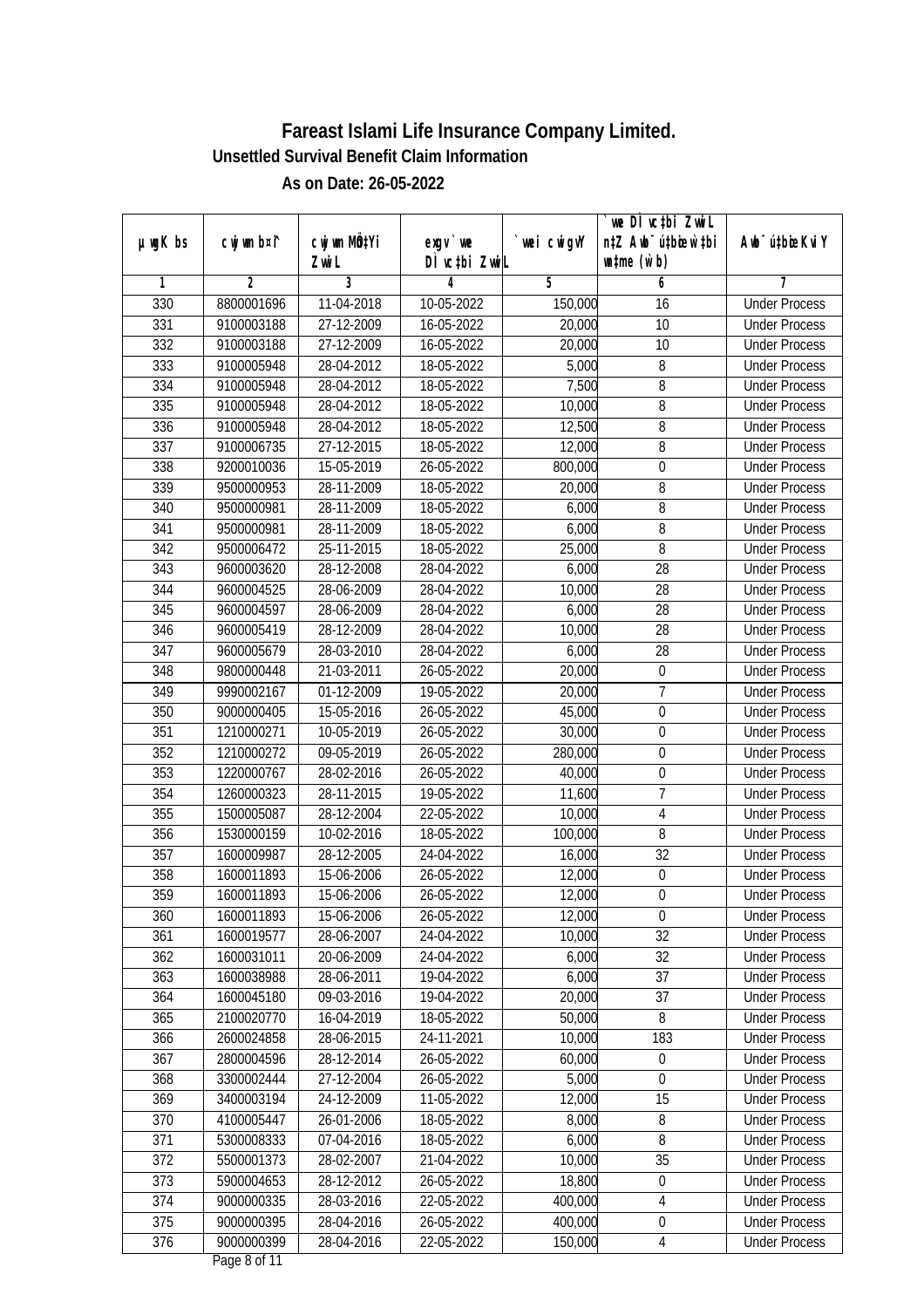|                  |                |                  |               |            | `we DÌ vc‡bi ZwwiL               |                             |
|------------------|----------------|------------------|---------------|------------|----------------------------------|-----------------------------|
| $µ$ ug $K$ bs    | cwj wm b¤i^    | cwj wm MQtYi     | $exgV$ we     | wei cwigvY | n‡Z Awb <sup>-</sup> ú‡bioen`‡bi | Awb <sup>-</sup> ú‡bioeKviY |
|                  |                | Zwi L            | DÌ vctbi ZwiL |            | $\n  untime\n  (u`b)\n$          |                             |
| 1                | $\overline{2}$ | 3                | 4             | 5          | 6                                | 7                           |
| $\overline{377}$ | 555094000164   | 16-06-2015       | 25-05-2022    | 15,000     | 1                                | <b>Under Process</b>        |
| $\overline{378}$ | 555004001487   | 22-12-2014       | 25-05-2022    | 10,000     | 1                                | <b>Under Process</b>        |
| 379              | 555057000327   | 28-06-2014       | 25-05-2022    | 40,000     | $\mathbf{1}$                     | <b>Under Process</b>        |
| 380              | 555008000051   | 28-12-2018       | 22-05-2022    | 20,000     | $\overline{4}$                   | <b>Under Process</b>        |
| 381              | 555034000339   | 28-12-2013       | 22-05-2022    | 16,250     | $\overline{4}$                   | <b>Under Process</b>        |
| 382              | 555044000038   | 28-12-2011       | 23-05-2022    | 10,000     | $\overline{3}$                   | <b>Under Process</b>        |
| 383              | 555114000199   | 28-06-2015       | 25-05-2022    | 8,000      | $\overline{1}$                   | <b>Under Process</b>        |
| 384              | 555114000202   | 28-06-2015       | 25-05-2022    | 6,000      | $\mathbf{1}$                     | <b>Under Process</b>        |
| 385              | 555004001940   | 28-06-2015       | 25-05-2022    | 8,850      | 1                                | <b>Under Process</b>        |
| 386              | 555034000804   | $27 - 08 - 2015$ | 22-05-2022    | 20,000     | $\overline{\mathbf{4}}$          | <b>Under Process</b>        |
| 387              | 555094000255   | 15-10-2015       | 25-05-2022    | 15,000     | $\mathbf{1}$                     | <b>Under Process</b>        |
| 388              | 555094000272   | 14-11-2015       | 25-05-2022    | 10,000     | $\mathbf{1}$                     | <b>Under Process</b>        |
| 389              | 555108000057   | 21-10-2015       | 22-05-2022    | 10,000     | 4                                | <b>Under Process</b>        |
| 390              | 555108000062   | 09-12-2015       | 22-05-2022    | 10,000     | 4                                | <b>Under Process</b>        |
| 391              | 555044002223   | 28-12-2015       | 23-05-2022    | 8,000      | $\mathfrak{Z}$                   | <b>Under Process</b>        |
| 392              | 555011000989   | 28-12-2015       | 23-05-2022    | 19,500     | $\overline{3}$                   | <b>Under Process</b>        |
| 393              | 555044002201   | 28-12-2015       | 23-05-2022    | 10,000     | $\overline{3}$                   | <b>Under Process</b>        |
| 394              | 555034001014   | 28-12-2015       | 22-05-2022    | 20,000     | $\overline{4}$                   | <b>Under Process</b>        |
| 395              | 555022003011   | 28-12-2015       | 25-05-2022    | 48,000     | 1                                | <b>Under Process</b>        |
| 396              | 555144000140   | 28-12-2015       | 22-05-2022    | 11,000     | $\overline{4}$                   | <b>Under Process</b>        |
| 397              | 555144000140   | 28-12-2015       | 22-05-2022    | 11,000     | $\overline{4}$                   | <b>Under Process</b>        |
| 398              | 555095000552   | 28-12-2015       | 23-05-2022    | 20,000     | $\sqrt{3}$                       | <b>Under Process</b>        |
| 399              | 555011001074   | 28-12-2015       | 23-05-2022    | 20,000     | $\mathfrak{Z}$                   | <b>Under Process</b>        |
| 400              | 555044002396   | 28-12-2015       | 23-05-2022    | 24,000     | $\overline{3}$                   | <b>Under Process</b>        |
| 401              | 555021001981   | 28-12-2015       | 25-05-2022    | 6,000      | $\mathbf{1}$                     | <b>Under Process</b>        |
| 402              | 555021001981   | 28-12-2015       | 25-05-2022    | 4,000      | 1                                | <b>Under Process</b>        |
| 403              | 555004002396   | 02-03-2016       | 25-05-2022    | 16,000     | 1                                | <b>Under Process</b>        |
| 404              | 555131000067   | 23-02-2016       | 23-05-2022    | 8,400      | 3                                | <b>Under Process</b>        |
| 405              | 555140000585   | 28-02-2016       | 25-05-2022    | 16,000     | $\mathbf{1}$                     | <b>Under Process</b>        |
| 406              | 555048000187   | 22-02-2016       | 23-05-2022    | 40,000     | $\overline{3}$                   | <b>Under Process</b>        |
| 407              | 555095000633   | 15-03-2016       | 23-05-2022    | 10,000     | 3                                | <b>Under Process</b>        |
| 408              | 555131000075   | 01-03-2016       | 22-05-2022    | 10,000     | 4                                | <b>Under Process</b>        |
| 409              | 555048000212   | 12-04-2016       | 22-05-2022    | 20,000     | 4                                | <b>Under Process</b>        |
| 410              | 555044002473   | 27-03-2016       | 23-05-2022    | 52,500     | $\overline{3}$                   | <b>Under Process</b>        |
| 411              | 555022003280   | 09-03-2016       | 25-05-2022    | 480,000    | $\mathbf{1}$                     | <b>Under Process</b>        |
| 412              | 555090000020   | 25-04-2016       | 22-05-2022    | 17,700     | $\overline{4}$                   | <b>Under Process</b>        |
| 413              | 555021002032   | 05-04-2016       | 25-05-2022    | 22,000     | 1                                | <b>Under Process</b>        |
| 414              | 555034001137   | 19-04-2016       | 22-05-2022    | 12,000     | 4                                | <b>Under Process</b>        |
| 415              | 555034001135   | 19-04-2016       | 22-05-2022    | 12,000     | $\overline{4}$                   | <b>Under Process</b>        |
| 416              | 555034001128   | 19-04-2016       | 22-05-2022    | 24,000     | $\overline{4}$                   | <b>Under Process</b>        |
| 417              | 555004002475   | 28-03-2016       | 25-05-2022    | 11,600     | 1                                | <b>Under Process</b>        |
| 418              | 555021002062   | 25-04-2016       | 25-05-2022    | 40,400     | 1                                | <b>Under Process</b>        |
| 419              | 555021002065   | 25-04-2016       | 25-05-2022    | 24,400     | $\mathbf{1}$                     | <b>Under Process</b>        |
| 420              | 555004002465   | 28-03-2016       | 25-05-2022    | 10,000     | 1                                | <b>Under Process</b>        |
| 421              | 555004002480   | 28-03-2016       | 25-05-2022    | 10,000     | $\mathbf{1}$                     | <b>Under Process</b>        |
| 422              | 555048000211   | 10-04-2016       | 22-05-2022    | 20,000     | 4                                | <b>Under Process</b>        |
| 423              | 555026000123   | 26-04-2016       | 22-05-2022    | 20,000     | $\overline{4}$                   | <b>Under Process</b>        |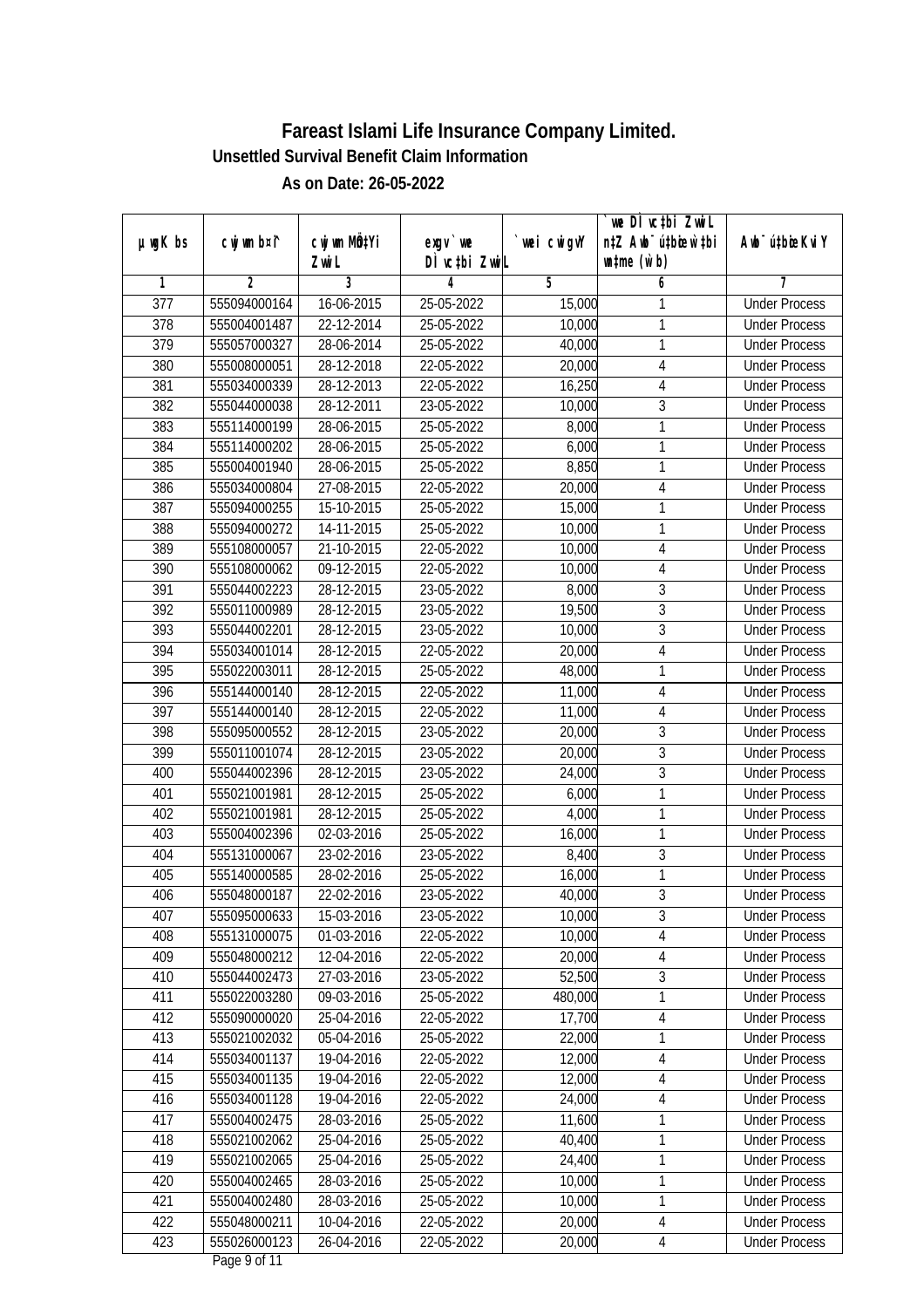| $µ$ ug $K$ bs | cwj wm b¤i^    | cwj wm MQtYi | $exqu$ we        | wei cwigvY | we DI vctbi ZwiL<br>n‡Z Awb <sup>-</sup> ú‡bioar`‡bi | Awb <sup>-</sup> ú‡bioeKviY |
|---------------|----------------|--------------|------------------|------------|------------------------------------------------------|-----------------------------|
|               |                | Zwi L        | DÌ vctbi ZwiL    |            | $\n  untime\n  (u`b)\n$                              |                             |
| 1             | $\overline{2}$ | 3            | 4                | 5          | 6                                                    | 7                           |
| 424           | 555015000723   | 03-05-2016   | 26-05-2022       | 20,000     | $\boldsymbol{0}$                                     | <b>Under Process</b>        |
| 425           | 555009000588   | 03-05-2016   | 22-05-2022       | 24,000     | $\overline{4}$                                       | <b>Under Process</b>        |
| 426           | 555034001152   | 26-04-2016   | 22-05-2022       | 24,000     | $\overline{4}$                                       | <b>Under Process</b>        |
| 427           | 555044002576   | 09-06-2016   | 23-05-2022       | 10,000     | $\sqrt{3}$                                           | <b>Under Process</b>        |
| 428           | 555044003120   | 21-12-2016   | 23-05-2022       | 5,000      | $\overline{3}$                                       | <b>Under Process</b>        |
| 429           | 555094000848   | 23-05-2017   | 25-05-2022       | 20,000     | 1                                                    | <b>Under Process</b>        |
| 430           | 555134000654   | 28-08-2017   | 22-05-2022       | 120,000    | $\overline{4}$                                       | <b>Under Process</b>        |
| 431           | 555087000253   | 26-09-2017   | 22-05-2022       | 23,500     | $\overline{4}$                                       | <b>Under Process</b>        |
| 432           | 555095001924   | 26-11-2017   | 23-05-2022       | 10,000     | $\overline{3}$                                       | <b>Under Process</b>        |
| 433           | 555131000573   | 26-10-2017   | 22-05-2022       | 75,000     | $\overline{4}$                                       | <b>Under Process</b>        |
| 434           | 555004004088   | 28-11-2017   | 25-05-2022       | 9,600      | 1                                                    | <b>Under Process</b>        |
| 435           | 555149000110   | 12-11-2017   | 22-05-2022       | 27,500     | $\overline{4}$                                       | <b>Under Process</b>        |
| 436           | 555039001139   | 28-04-2018   | 26-05-2022       | 20,000     | $\boldsymbol{0}$                                     | <b>Under Process</b>        |
| 437           | 555155000324   | 28-12-2017   | 22-05-2022       | 11,600     | 4                                                    | <b>Under Process</b>        |
| 438           | 555094001164   | 24-05-2018   | $25 - 05 - 2022$ | 10,000     | 1                                                    | <b>Under Process</b>        |
| 439           | 555149000114   | 24-12-2017   | 22-05-2022       | 15,000     | 4                                                    | <b>Under Process</b>        |
| 440           | 555155000331   | 28-12-2017   | 22-05-2022       | 24,000     | $\overline{4}$                                       | <b>Under Process</b>        |
| 441           | 555063000170   | 28-12-2017   | 22-05-2022       | 60,000     | $\overline{4}$                                       | <b>Under Process</b>        |
| 442           | 555094001118   | 22-04-2018   | 25-05-2022       | 8,000      | 1                                                    | <b>Under Process</b>        |
| 443           | 555118001106   | 24-12-2017   | 25-05-2022       | 10,000     | $\mathbf{1}$                                         | <b>Under Process</b>        |
| 444           | 555044004764   | 09-12-2018   | 23-05-2022       | 46,000     | $\mathfrak{Z}$                                       | <b>Under Process</b>        |
| 445           | 555004004881   | 27-09-2018   | 25-05-2022       | 14,400     | 1                                                    | <b>Under Process</b>        |
| 446           | 555108000521   | 27-12-2018   | 22-05-2022       | 10,000     | $\overline{4}$                                       | <b>Under Process</b>        |
| 447           | 555044004550   | 20-09-2018   | 23-05-2022       | 12,000     | $\overline{3}$                                       | <b>Under Process</b>        |
| 448           | 555164000215   | 27-12-2018   | 25-05-2022       | 6,000      | $\mathbf{1}$                                         | <b>Under Process</b>        |
| 449           | 555004005043   | 28-11-2018   | 25-05-2022       | 50,000     | $\mathbf{1}$                                         | <b>Under Process</b>        |
| 450           | 555048000512   | 01-11-2018   | 23-05-2022       | 20,000     | $\sqrt{3}$                                           | <b>Under Process</b>        |
| 451           | 555144001653   | 18-02-2019   | 22-05-2022       | 50,000     | $\overline{4}$                                       | <b>Under Process</b>        |
| 452           | 555094001430   | 28-10-2018   | 25-05-2022       | 20,000     | 1                                                    | <b>Under Process</b>        |
| 453           | 555004004936   | 28-10-2018   | 25-05-2022       | 24,000     | 1                                                    | <b>Under Process</b>        |
| 454           | 555131000959   | 23-09-2018   | 22-05-2022       | 40,000     | 4                                                    | <b>Under Process</b>        |
| 455           | 555008000355   | 13-08-2018   | 22-05-2022       | 12,500     | 4                                                    | <b>Under Process</b>        |
| 456           | 555144001247   | 28-08-2018   | 22-05-2022       | 24,000     | 4                                                    | <b>Under Process</b>        |
| 457           | 555071002266   | 06-09-2018   | 25-05-2022       | 12,000     | $\mathbf{1}$                                         | <b>Under Process</b>        |
| 458           | 555044004492   | 28-08-2018   | 23-05-2022       | 24,000     | $\sqrt{3}$                                           | <b>Under Process</b>        |
| 459           | 555039001237   | 12-09-2018   | 26-05-2022       | 30,000     | $\boldsymbol{0}$                                     | <b>Under Process</b>        |
| 460           | 555094001423   | 28-10-2018   | 25-05-2022       | 12,000     | 1                                                    | <b>Under Process</b>        |
| 461           | 555095002836   | 27-12-2018   | 23-05-2022       | 12,000     | $\sqrt{3}$                                           | <b>Under Process</b>        |
| 462           | 555044004827   | 26-12-2018   | 23-05-2022       | 8,000      | $\overline{3}$                                       | <b>Under Process</b>        |
| 463           | 555095002885   | 27-12-2018   | 23-05-2022       | 10,000     | $\overline{3}$                                       | <b>Under Process</b>        |
| 464           | 555039001334   | 27-12-2018   | 26-05-2022       | 56,000     | $\boldsymbol{0}$                                     | <b>Under Process</b>        |
| 465           | 555011002041   | 14-03-2019   | 23-05-2022       | 40,000     | $\overline{3}$                                       | <b>Under Process</b>        |
| 466           | 555026000445   | 27-12-2018   | 22-05-2022       | 10,000     | $\overline{4}$                                       | <b>Under Process</b>        |
| 467           | 555044005056   | 27-12-2018   | 23-05-2022       | 12,000     | $\overline{3}$                                       | <b>Under Process</b>        |
| 468           | 555095003032   | 20-02-2019   | 23-05-2022       | 15,000     | $\sqrt{3}$                                           | <b>Under Process</b>        |
| 469           | 555039001407   | 12-02-2019   | 23-05-2022       | 10,000     | $\overline{3}$                                       | <b>Under Process</b>        |
| 470           | 555057001401   | 27-12-2018   | 25-05-2022       | 40,000     | $\mathbf{1}$                                         | <b>Under Process</b>        |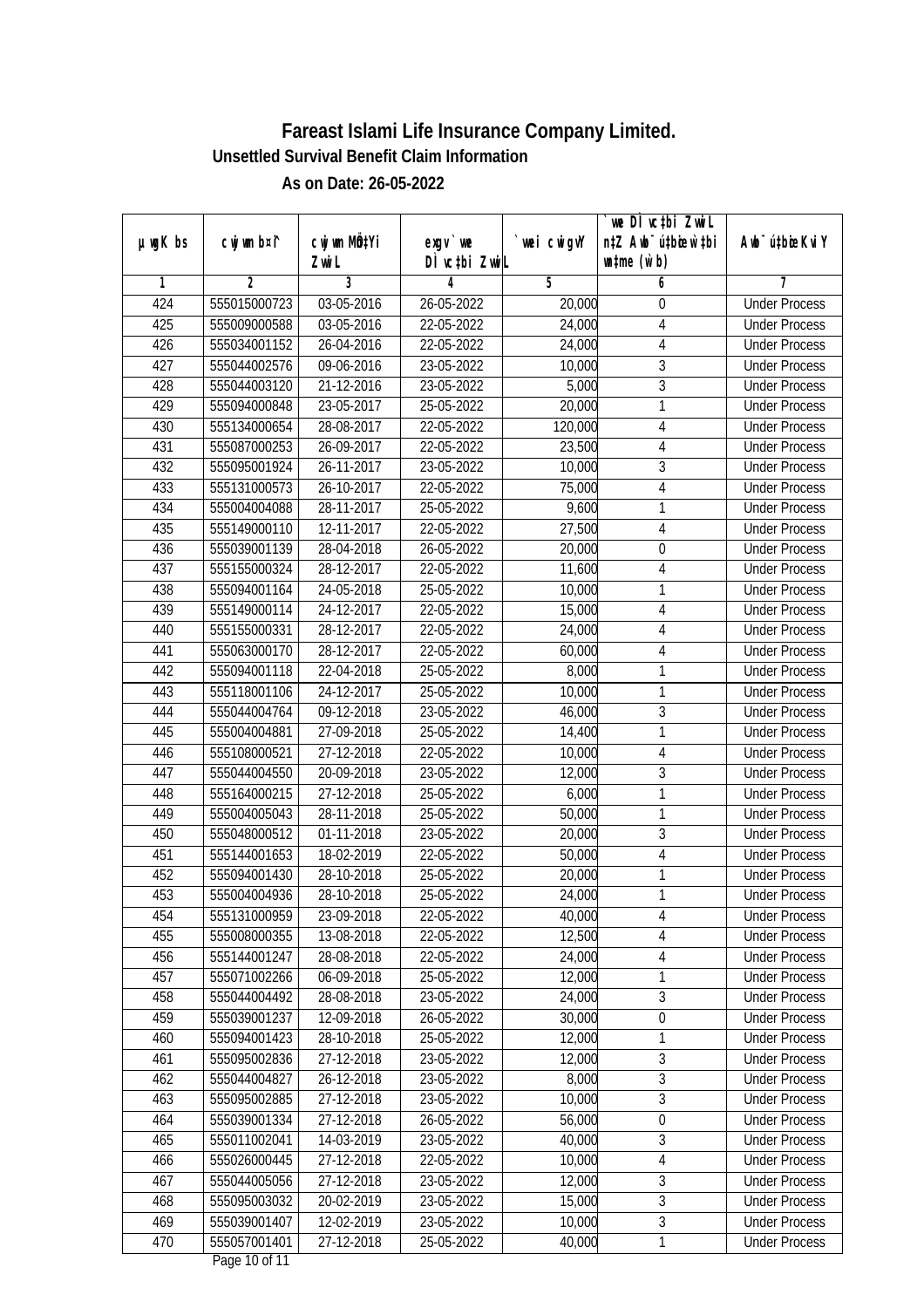|               |                |                           |               |                | we DI vctbi ZwiL                 |                              |
|---------------|----------------|---------------------------|---------------|----------------|----------------------------------|------------------------------|
| $µ$ ug $K$ bs | cwj wm b¤i^    | cwj wm MQ <sup>1</sup> Yi | $exgV$ we     | wei cwigvY     | n‡Z Awb <sup>-</sup> ú‡bioen`‡bi | Aub <sup>-</sup> ú‡biosKvi Y |
|               |                | Zwi L                     | DÌ vctbi ZwiL |                | $\n  untime\n  (u`b)\n$          |                              |
| 1             | $\overline{2}$ | $\overline{3}$            | 4             | $\overline{5}$ | 6                                | 7                            |
| 471           | 555094001740   | 27-12-2018                | 25-05-2022    | 12,000         | 1                                | <b>Under Process</b>         |
| 472           | 555048000560   | 27-12-2018                | 23-05-2022    | 11,800         | $\overline{3}$                   | <b>Under Process</b>         |
| 473           | 555131001202   | 10-03-2019                | 22-05-2022    | 40,000         | $\overline{4}$                   | <b>Under Process</b>         |
| 474           | 555131001115   | 27-12-2018                | 22-05-2022    | 200,000        | $\overline{4}$                   | <b>Under Process</b>         |
| 475           | 555044004820   | 26-12-2018                | 23-05-2022    | 24,000         | $\overline{3}$                   | <b>Under Process</b>         |
| 476           | 555044005142   | 28-03-2019                | 23-05-2022    | 10,400         | $\overline{3}$                   | <b>Under Process</b>         |
| 477           | 555044004872   | 27-12-2018                | 23-05-2022    | 70,400         | $\overline{3}$                   | <b>Under Process</b>         |
| 478           | 555039001386   | 27-12-2018                | 23-05-2022    | 15,000         | $\overline{3}$                   | <b>Under Process</b>         |
| 479           | 555094001713   | 27-12-2018                | 25-05-2022    | 30,000         | $\overline{1}$                   | <b>Under Process</b>         |
| 480           | 555095003078   | 19-03-2019                | 23-05-2022    | 60,000         | $\overline{3}$                   | <b>Under Process</b>         |
| 481           | 555022004207   | 24-03-2019                | 25-05-2022    | 24,000         | 1                                | <b>Under Process</b>         |
| 482           | 555044005150   | 15-04-2019                | 23-05-2022    | 25,000         | $\overline{3}$                   | <b>Under Process</b>         |
| 483           | 555039001432   | 27-03-2019                | 26-05-2022    | 51,200         | $\boldsymbol{0}$                 | <b>Under Process</b>         |
| 484           | 555044005126   | 24-03-2019                | 23-05-2022    | 25,000         | $\overline{3}$                   | <b>Under Process</b>         |
| 485           | 555021004579   | 24-04-2019                | 25-05-2022    | 29,000         | 1                                | <b>Under Process</b>         |
| 486           | 555044005138   | 28-03-2019                | 23-05-2022    | 20,000         | 3                                | <b>Under Process</b>         |
| 487           | 555118002170   | 07-04-2019                | 25-05-2022    | 73,000         | 1                                | <b>Under Process</b>         |
| 488           | 555131001211   | 08-04-2019                | 22-05-2022    | 120,000        | $\overline{4}$                   | <b>Under Process</b>         |
| 489           | 555095003087   | 25-03-2019                | 23-05-2022    | 12,000         | $\overline{3}$                   | <b>Under Process</b>         |
| 490           | 555003001439   | 16-05-2019                | 26-05-2022    | 24,000         | $\mathbf 0$                      | <b>Under Process</b>         |
| 491           | 555071002682   | 27-02-2019                | 25-05-2022    | 15,000         | 1                                | <b>Under Process</b>         |
| 492           | 555095003111   | 28-03-2019                | 23-05-2022    | 80,000         | $\overline{3}$                   | <b>Under Process</b>         |
| 493           | 555122000864   | 19-05-2019                | 26-05-2022    | 110,000        | $\boldsymbol{0}$                 | <b>Under Process</b>         |
| 494           | 555044005083   | 25-02-2019                | 23-05-2022    | 24,000         | $\overline{3}$                   | <b>Under Process</b>         |
| 495           | 555004005356   | 28-02-2019                | 25-05-2022    | 12,000         | 1                                | <b>Under Process</b>         |
| 496           | 555164000274   | 28-02-2019                | 25-05-2022    | 9,000          | $\mathbf{1}$                     | <b>Under Process</b>         |
| 497           | 555098004352   | 28-03-2019                | 25-05-2022    | 14,000         | 1                                | <b>Under Process</b>         |
| 498           | 555004005382   | 28-03-2019                | 25-05-2022    | 48,000         | 1                                | <b>Under Process</b>         |
| 499           | 555004005378   | 28-03-2019                | 25-05-2022    | 48,000         | $\overline{1}$                   | <b>Under Process</b>         |
| 500           | 555015001139   | 07-05-2019                | 26-05-2022    | 100,000        | $\mathbf 0$                      | <b>Under Process</b>         |
| 501           | 555095003080   | 19-03-2019                | 23-05-2022    | 30,000         | $\overline{3}$                   | <b>Under Process</b>         |
| 502           | 555102000163   | 15-04-2019                | 25-05-2022    | 24,000         | 1                                | <b>Under Process</b>         |
| 503           | 555021004575   | 24-04-2019                | 25-05-2022    | 56,000         | 1                                | <b>Under Process</b>         |
| 504           | 555049001356   | 11-04-2019                | 25-05-2022    | 40,000         | 1                                | <b>Under Process</b>         |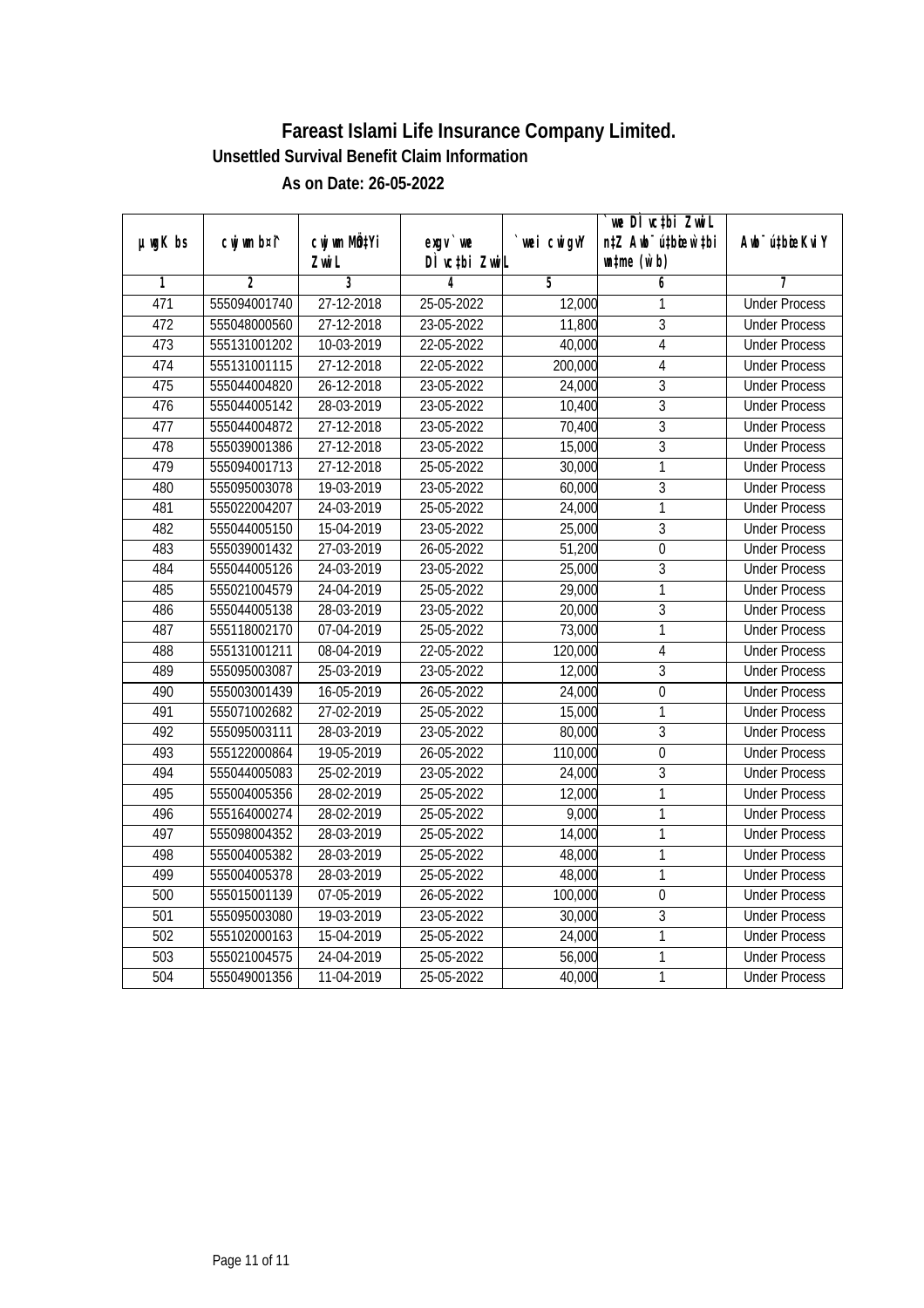|                 |                |                |                  |                | we DI vctbi ZwiL                             |                             |
|-----------------|----------------|----------------|------------------|----------------|----------------------------------------------|-----------------------------|
| $µ$ ug $K$ bs   | cwj wm b¤i^    | cwj wm MQtYi   | $exgV$ we        | wei cwigvY     | n‡Z Awb <sup>-</sup> ú‡bioen`‡bi             | Awb <sup>-</sup> ú‡bioeKviY |
|                 |                | Zwi L          | DÌ vctbi ZwiL    |                | $\n  un \uparrow me \left(\vec{v}, b\right)$ |                             |
| 1               | $\overline{2}$ | $\overline{3}$ | 4                | $\overline{5}$ | 6                                            | 7                           |
| 1               | 4400000623     | 28-09-2009     | 23-05-2022       | 0              | 3                                            | <b>Under Process</b>        |
| $\overline{2}$  | 8500003036     | 16-02-2016     | 26-04-2022       | 18,277         | $\overline{30}$                              | <b>Under Process</b>        |
| $\overline{3}$  | 0976010946     | 28-06-2012     | 27-04-2022       | 23,972         | $\overline{29}$                              | <b>Under Process</b>        |
| 4               | 0945014910     | 27-04-2017     | 18-05-2022       | 122,647        | 8                                            | <b>Under Process</b>        |
| $\overline{5}$  | 0911402482     | 27-09-2017     | 22-05-2022       | 61,324         | $\overline{4}$                               | <b>Under Process</b>        |
| 6               | 1340000862     | 26-11-2017     | 27-04-2022       | 180,000        | $\overline{29}$                              | <b>Under Process</b>        |
| 7               | 7700010252     | 27-05-2019     | 18-05-2022       |                | 8                                            | <b>Under Process</b>        |
| 8               | 0300027282     | 28-12-2009     | 25-04-2022       | 113,225        | 31                                           | <b>Under Process</b>        |
| $\overline{9}$  | 1130004106     | 27-12-2018     | 18-05-2022       | 1,024,780      | 8                                            | <b>Under Process</b>        |
| 10              | 9000000921     | 20-11-2018     | 16-05-2022       | 47,971         | 10                                           | <b>Under Process</b>        |
| $\overline{11}$ | 9600005997     | 28-06-2010     | 10-05-2022       | 21,418         | $\overline{16}$                              | <b>Under Process</b>        |
| 12              | 0976009380     | 20-12-2011     | 18-05-2022       | 46,186         | 8                                            | <b>Under Process</b>        |
| $\overline{13}$ | 0935007976     | 28-02-2019     | 10-05-2022       | 112,000        | $\overline{16}$                              | <b>Under Process</b>        |
| 14              | 3500007800     | 18-06-2011     | 23-05-2022       |                | 3                                            | <b>Under Process</b>        |
| 15              | 3300020134     | 28-11-2016     | 26-04-2022       | 48,130         | 30                                           | <b>Under Process</b>        |
| 16              | 5500015038     | 26-12-2019     | 26-01-2022       |                | 120                                          | <b>Under Process</b>        |
| 17              | 6700011007     | 02-11-2017     | 16-05-2022       | 104,949        | 10                                           | <b>Under Process</b>        |
| 18              | 1270001567     | 28-12-2019     | $09 - 05 - 2022$ | 32,748         | 17                                           | <b>Under Process</b>        |
| 19              | 5900009483     | 28-02-2019     | 24-04-2022       |                | 32                                           | <b>Under Process</b>        |
| 20              | 0904011313     | 12-09-2017     | 16-05-2022       | 143,420        | 10                                           | <b>Under Process</b>        |
| 21              | 3500012393     | 19-04-2017     | 17-05-2022       | 123,817        | 9                                            | <b>Under Process</b>        |
| 22              | 0300031127     | 28-12-2013     | 09-05-2022       | 28,819         | 17                                           | <b>Under Process</b>        |
| 23              | 0500033376     | 28-11-2018     | 27-04-2022       | 217,360        | 29                                           | <b>Under Process</b>        |
| 24              | 2400006062     | 28-12-2010     | 25-04-2022       | 38,342         | 31                                           | <b>Under Process</b>        |
| 25              | 3400006485     | 28-06-2011     | 05-05-2022       | 67,651         | 21                                           | <b>Under Process</b>        |
| 26              | 5500014880     | 14-10-2019     | 11-05-2022       | 561,354        | 15                                           | <b>Under Process</b>        |
| 27              | 0937013141     | 01-03-2017     | 12-05-2022       | 126,104        | 14                                           | <b>Under Process</b>        |
| 28              | 8400005809     | 28-06-2014     | 18-05-2022       | 37,411         | 8                                            | <b>Under Process</b>        |
| 29              | 6800004054     | 25-02-2018     | 17-05-2022       | 223,630        | $\overline{9}$                               | <b>Under Process</b>        |
| 30              | 3700004392     | 28-06-2010     | 10-05-2022       | 42,709         | 16                                           | <b>Under Process</b>        |
| 31              | 0910400470     | 07-02-2013     | 22-05-2022       | 0              | 4                                            | <b>Under Process</b>        |
| 32              | 1040002857     | 28-12-2017     | 22-05-2022       | O              | 4                                            | <b>Under Process</b>        |
| 33              | 6200007293     | 28-02-2018     | 22-05-2022       | 0              | 4                                            | <b>Under Process</b>        |
| 34              | 1240001807     | 22-12-2016     | 22-05-2022       | $\mathbf 0$    | $\overline{4}$                               | <b>Under Process</b>        |
| 35              | 1500017355     | 26-12-2013     | 22-05-2022       | 0              | 4                                            | <b>Under Process</b>        |
| 36              | 5800007539     | 27-06-2019     | 23-05-2022       | 0              | $\mathfrak{Z}$                               | <b>Under Process</b>        |
| 37              | 1090001170     | 28-12-2014     | 24-05-2022       | 0              | $\overline{2}$                               | <b>Under Process</b>        |
| 38              | 7800003575     | 28-12-2014     | 10-05-2022       | 22,583         | 16                                           | <b>Under Process</b>        |
| 39              | 7200005182     | 28-12-2014     | 26-04-2022       | 15,980         | 30                                           | <b>Under Process</b>        |
| 40              | 5700008565     | 28-12-2017     | 16-05-2022       | 154,826        | 10                                           | <b>Under Process</b>        |
| 41              | 1520000388     | 28-06-2016     | 10-05-2022       | 56,020         | 16                                           | <b>Under Process</b>        |
| 42              | 2000001477     | 03-12-2014     | 26-04-2022       | 240,000        | 30                                           | <b>Under Process</b>        |
| 43              | 2600029218     | 28-12-2017     | 17-05-2022       | 136,434        | $\overline{9}$                               | <b>Under Process</b>        |
| 44              | 5900005110     | 28-12-2013     | 16-05-2022       | 316,539        | 10                                           | <b>Under Process</b>        |
| 45              | 0959000564     | 08-10-2009     | 25-04-2022       | 15,704         | 31                                           | <b>Under Process</b>        |
| 46              | 6800004396     | 24-04-2019     | 05-05-2022       | 200,000        | 21                                           | <b>Under Process</b>        |
| 47              | 3800003091     | 28-02-2016     | 16-05-2022       | 49,200         | 10                                           | <b>Under Process</b>        |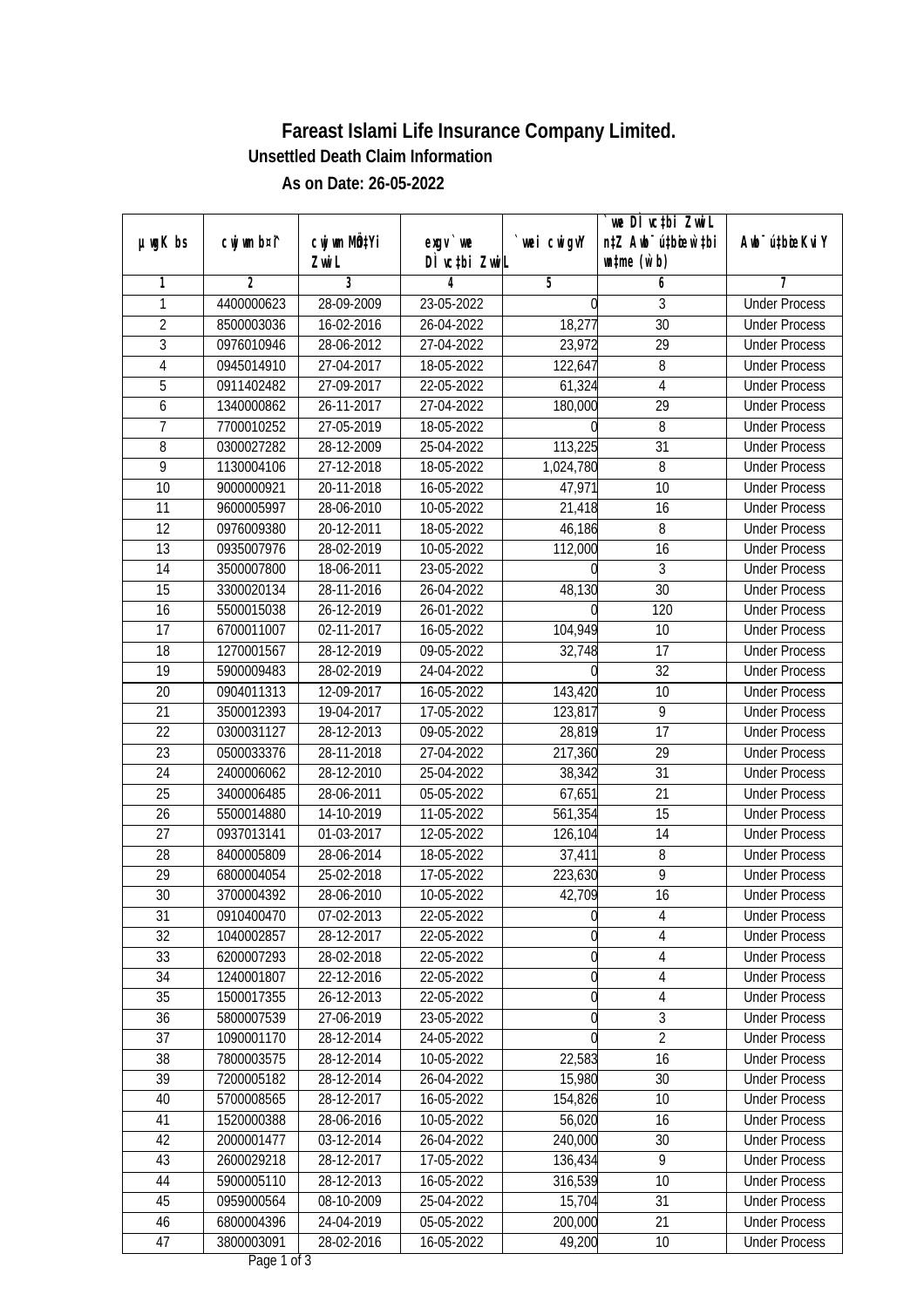|               |                |                |               |            | we DI vctbi ZwiL                             |                             |
|---------------|----------------|----------------|---------------|------------|----------------------------------------------|-----------------------------|
| $µ$ ug $K$ bs | cwj wm b¤i^    | cwj wm MQtYi   | $exgV$ we     | wei cwigvY | n‡Z Awb <sup>-</sup> ú‡bioar`‡bi             | Awb <sup>-</sup> ú‡bioeKviY |
|               |                | Zwi L          | DÌ vctbi ZwiL |            | $\n  un \uparrow me \left(\vec{v}, b\right)$ |                             |
| 1             | $\overline{2}$ | $\overline{3}$ | 4             | 5          | 6                                            | 7                           |
| 48            | 3500013224     | 16-08-2018     | 12-05-2022    | 133,047    | 14                                           | <b>Under Process</b>        |
| 49            | 1170000676     | 28-06-2014     | 23-05-2022    | 0          | 3                                            | <b>Under Process</b>        |
| 50            | 1170000973     | 28-12-2014     | 23-05-2022    | 0          | $\overline{3}$                               | <b>Under Process</b>        |
| 51            | 0400016062     | 28-12-2016     | 23-05-2022    | U          | $\overline{3}$                               | <b>Under Process</b>        |
| 52            | 0700016261     | 28-06-2010     | 10-05-2022    | 15,155     | $\overline{16}$                              | <b>Under Process</b>        |
| 53            | 5500014754     | 26-08-2019     | 11-05-2022    | 163,130    | $\overline{15}$                              | <b>Under Process</b>        |
| 54            | 5900006926     | 10-04-2016     | 24-04-2022    | 33,205     | $\overline{32}$                              | <b>Under Process</b>        |
| 55            | 0965011239     | 24-07-2018     | 24-04-2022    | 113,181    | $\overline{32}$                              | <b>Under Process</b>        |
| 56            | 2900007111     | 28-07-2016     | 24-04-2022    | 34,405     | $\overline{32}$                              | <b>Under Process</b>        |
| 57            | 5300008041     | 28-12-2015     | 25-04-2022    | 17,464     | $\overline{31}$                              | <b>Under Process</b>        |
| 58            | 7900005472     | 28-08-2019     | 10-05-2022    | 27,478     | $\overline{16}$                              | <b>Under Process</b>        |
| 59            | 1500017384     | 26-12-2013     | 18-05-2022    | 43,930     | 8                                            | <b>Under Process</b>        |
| 60            | 0922007177     | 28-12-2014     | 18-05-2022    | 13,015     | $\overline{8}$                               | <b>Under Process</b>        |
| 61            | 1390000252     | 02-12-2015     | 18-05-2022    | 56,874     | 8                                            | <b>Under Process</b>        |
| 62            | 0913400330     | 28-11-2015     | 18-05-2022    | 128,562    | 8                                            | <b>Under Process</b>        |
| 63            | 0965011117     | 07-05-2018     | 24-04-2022    | 21,112     | $\overline{32}$                              | <b>Under Process</b>        |
| 64            | 8600016365     | 28-12-2014     | 23-05-2022    | 0          | $\overline{3}$                               | <b>Under Process</b>        |
| 65            | 1320000494     | 20-12-2015     | 23-05-2022    | 0          | $\overline{3}$                               | <b>Under Process</b>        |
| 66            | 7100001159     | 28-06-2012     | 09-05-2022    | 57,014     | 17                                           | <b>Under Process</b>        |
| 67            | 0928009266     | 22-05-2017     | 26-04-2022    | 27,293     | 30                                           | <b>Under Process</b>        |
| 68            | 1250006423     | 19-08-2018     | 27-04-2022    | 90,002     | 29                                           | <b>Under Process</b>        |
| 69            | 2500020199     | 28-06-2015     | 10-05-2022    | 22,190     | 16                                           | <b>Under Process</b>        |
| 70            | 0200016655     | 28-12-2012     | 23-05-2022    | 0          | 3                                            | <b>Under Process</b>        |
| 71            | 4300010551     | 27-07-2017     | 22-05-2022    | 0          | $\overline{4}$                               | <b>Under Process</b>        |
| 72            | 1600041313     | 27-06-2013     | 24-05-2022    | 0          | $\sqrt{2}$                                   | <b>Under Process</b>        |
| 73            | 4000005985     | 28-12-2016     | 24-05-2022    | 0          | $\overline{2}$                               | <b>Under Process</b>        |
| 74            | 3500012136     | 28-12-2016     | 17-05-2022    | 110,162    | 9                                            | <b>Under Process</b>        |
| 75            | 0100005892     | 28-12-2005     | 11-05-2022    | 240,000    | 15                                           | <b>Under Process</b>        |
| 76            | 0300031437     | 28-12-2014     | 05-05-2022    | 30,621     | 21                                           | <b>Under Process</b>        |
| 77            | 3400000608     | 28-09-2008     | 05-05-2022    | 38,803     | 21                                           | <b>Under Process</b>        |
| 78            | 6000004856     | 27-09-2016     | 09-05-2022    | 63,928     | 17                                           | <b>Under Process</b>        |
| 79            | 0970002577     | 28-04-2012     | 09-05-2022    | 72,040     | 17                                           | <b>Under Process</b>        |
| 80            | 4500004250     | 28-06-2008     | 10-05-2022    | 112,820    | 16                                           | <b>Under Process</b>        |
| 81            | 5000000539     | 28-12-2010     | 10-05-2022    | 87,374     | 16                                           | <b>Under Process</b>        |
| 82            | 2300022429     | 28-12-2014     | 11-05-2022    | 133,793    | 15                                           | <b>Under Process</b>        |
| 83            | 5000002766     | 28-12-2015     | 12-05-2022    | 48,670     | 14                                           | <b>Under Process</b>        |
| 84            | 9600011459     | 28-06-2016     | 16-05-2022    | 27,737     | 10                                           | <b>Under Process</b>        |
| 85            | 0913300686     | 18-12-2016     | 24-05-2022    | 0          | $\overline{2}$                               | <b>Under Process</b>        |
| 86            | 0200018853     | 28-12-2017     | 12-05-2022    | 232,446    | 14                                           | <b>Under Process</b>        |
| 87            | 2700013642     | 27-12-2018     | 10-05-2022    | 51,172     | 16                                           | <b>Under Process</b>        |
| 88            | 2700011700     | 11-12-2016     | 10-05-2022    | 48,847     | 16                                           | <b>Under Process</b>        |
| 89            | 1250006979     | 27-11-2018     | 18-05-2022    | 16,038     | 8                                            | <b>Under Process</b>        |
| 90            | 9300005324     | 28-06-2014     | 24-05-2022    |            | $\overline{2}$                               | <b>Under Process</b>        |
| 91            | 9300006319     | 28-12-2015     | 24-05-2022    |            | $\overline{2}$                               | <b>Under Process</b>        |
| 92            | 1400002184     | 27-12-2009     | 25-04-2022    | 3,600      | 31                                           | <b>Under Process</b>        |
| 93            | 6700013282     | 27-06-2019     | 16-05-2022    | 0          | 10                                           | <b>Under Process</b>        |
| 94            | 1160002474     | 28-08-2017     | 23-05-2022    | 0          | $\mathfrak{Z}$                               | <b>Under Process</b>        |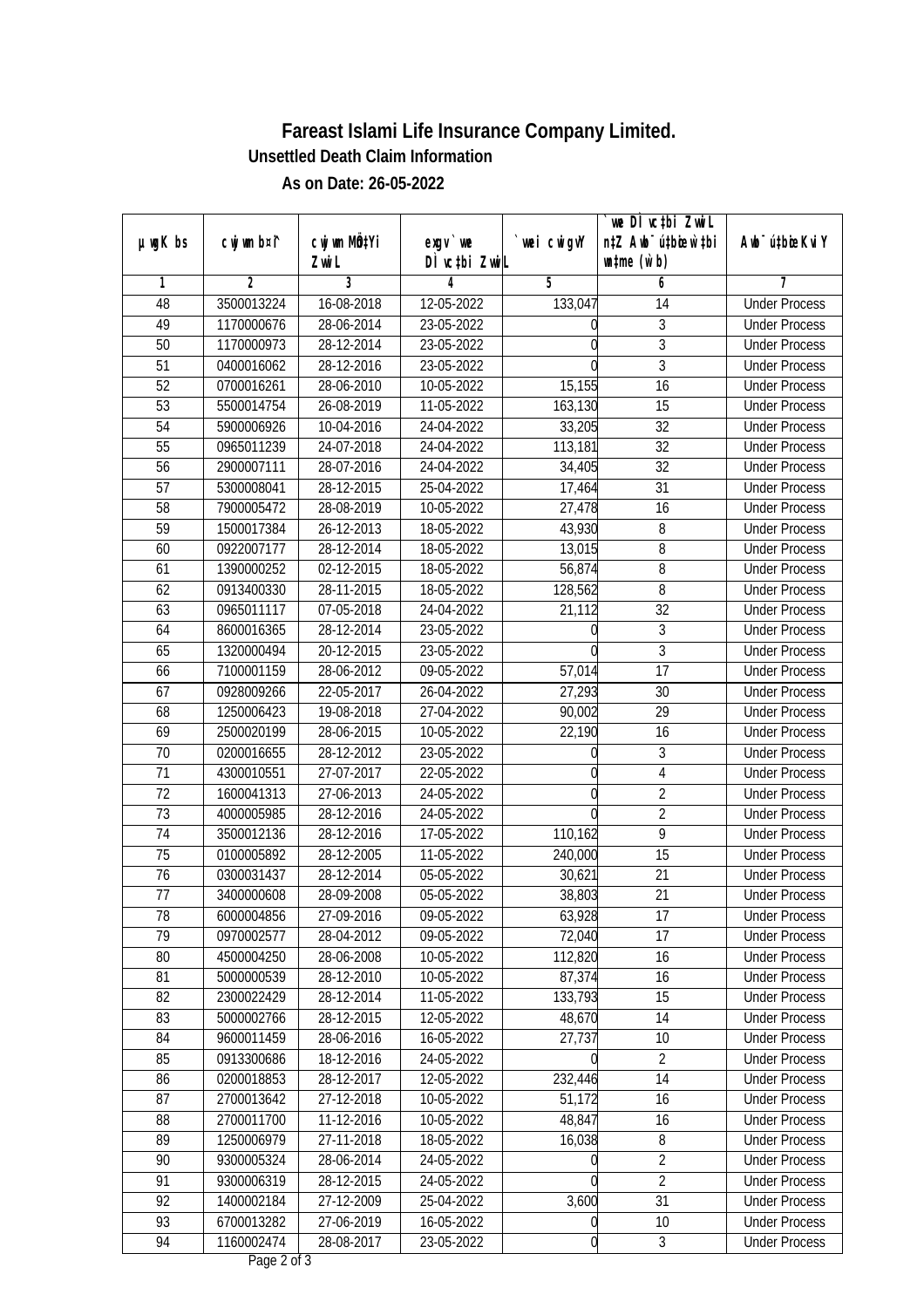## **Fareast Islami Life Insurance Company Limited. As on Date: 26-05-2022 Unsettled Death Claim Information**

| $µ$ mg $K$ bs | cwj wm b¤i^    | cwj wm MÖ‡Yi<br>Zwi L | $exgV$ we<br>DÌ vctbi ZwiL | `wei cwigvY | we DI vctbi ZwiL<br>n‡Z Awb <sup>-</sup> ú‡bioen`‡bi<br>$\n  un \uparrow me \left(\vec{v}, b\right)$ | Awb <sup>-</sup> ú‡bioeKviY |
|---------------|----------------|-----------------------|----------------------------|-------------|------------------------------------------------------------------------------------------------------|-----------------------------|
| $\mathbf{1}$  | $\overline{2}$ | 3                     | 4                          | 5           | 6                                                                                                    | 7                           |
| 95            | 1030002687     | 28-12-2016            | 16-05-2022                 | 523,564     | 10                                                                                                   | <b>Under Process</b>        |
| 96            | 0925010248     | 28-12-2014            | 16-05-2022                 | 17,090      | 10                                                                                                   | <b>Under Process</b>        |
| 97            | 1380001693     | 24-12-2019            | 16-05-2022                 | 10,626      | 10                                                                                                   | <b>Under Process</b>        |
| 98            | 2900004516     | 22-12-2011            | 17-05-2022                 | 157,719     | 9                                                                                                    | <b>Under Process</b>        |
| 99            | 2400007097     | 28-11-2012            | 17-05-2022                 | 34,438      | 9                                                                                                    | <b>Under Process</b>        |
| 100           | 1270000660     | 28-12-2016            | 18-05-2022                 | 49,607      | 8                                                                                                    | <b>Under Process</b>        |
| 101           | 0911402994     | 17-11-2019            | 22-05-2022                 | 118,000     | 4                                                                                                    | <b>Under Process</b>        |
| 102           | 0915800074     | 08-12-2016            | 10-05-2022                 | 43,286      | 16                                                                                                   | <b>Under Process</b>        |
| 103           | 0912011662     | 28-12-2016            | 12-05-2022                 | 128,746     | $\overline{14}$                                                                                      | <b>Under Process</b>        |
| 104           | 5600020013     | 28-07-2015            | 18-05-2022                 | 119,628     | 8                                                                                                    | <b>Under Process</b>        |
| 105           | 8600009643     | 28-02-2010            | 17-05-2022                 | 8,746       | 9                                                                                                    | <b>Under Process</b>        |
| 106           | 555033000406   | 28-12-2013            | 24-05-2022                 | 241,550     | $\overline{2}$                                                                                       | <b>Under Process</b>        |
| 107           | 555071001206   | 07-12-2016            | 25-05-2022                 | 280,002     | 1                                                                                                    | <b>Under Process</b>        |
| 108           | 555071001207   | 07-12-2016            | 24-05-2022                 | 126,950     | $\overline{2}$                                                                                       | <b>Under Process</b>        |
| 109           | 555011001579   | 28-07-2017            | 24-05-2022                 | 33,960      | $\overline{2}$                                                                                       | <b>Under Process</b>        |
| 110           | 555045002869   | 27-10-2016            | 24-05-2022                 | 91,092      | $\overline{2}$                                                                                       | <b>Under Process</b>        |
| 111           | 02100034873    | 27-08-2014            | 25-05-2022                 | 46,503      | 1                                                                                                    | <b>Under Process</b>        |
| 112           | 045024343      | 28-04-2012            | 24-05-2022                 | 6,598       | $\overline{2}$                                                                                       | <b>Under Process</b>        |
| 113           | 045024492      | 28-04-2012            | 24-05-2022                 | 9,237       | $\overline{2}$                                                                                       | <b>Under Process</b>        |
| 114           | 555122000948   | 22-07-2019            | 25-05-2022                 | 170,000     | 1                                                                                                    | <b>Under Process</b>        |
| 115           | 555096000212   | 04-05-2016            | 25-05-2022                 | 23,165      | 1                                                                                                    | <b>Under Process</b>        |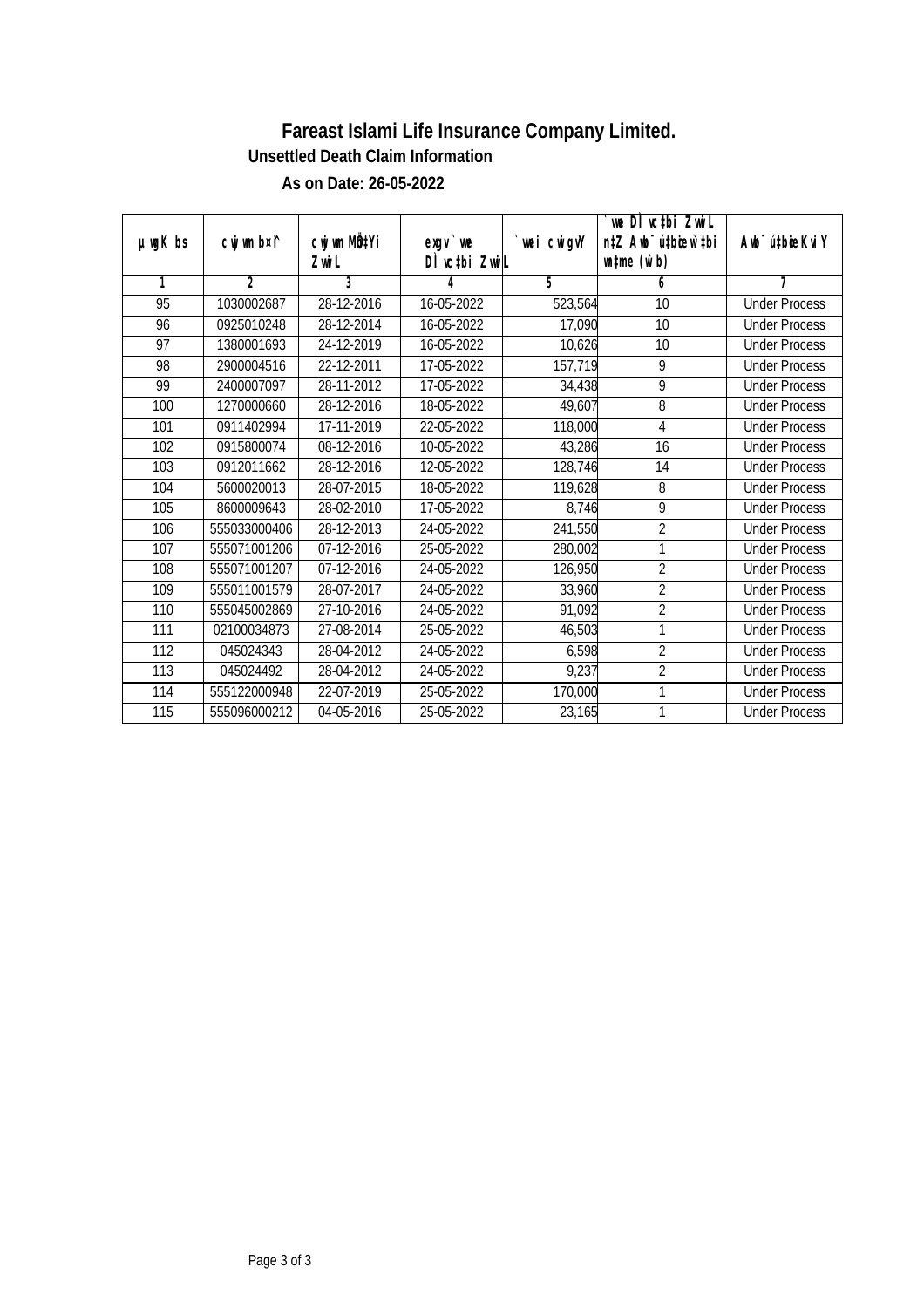## **Fareast Islami Life Insurance Company Limited. As on Date: 26-05-2022 Unsettled Surrender Claim Information**

|                 |                |                           |                           |             | `we DÌ vc‡bi Zwwi∟               |                              |
|-----------------|----------------|---------------------------|---------------------------|-------------|----------------------------------|------------------------------|
| $µ$ ug $K$ bs   | cwj wm b¤i^    | cwj wm MQ <sup>1</sup> Yi | $exgV$ we                 | `wei cwigvY | n‡Z Awb <sup>-</sup> ú‡bioar`‡bi | Aub <sup>-</sup> ú‡bioeKvi Y |
|                 |                | Zwi L                     | DÌ vctbi ZwiL             |             | $\n  untime\n  (u`b)\n$          |                              |
| 1               | $\overline{2}$ | $\overline{3}$            | 4                         | 5           | 6                                | 7                            |
| 1               | 0000700631     | 28-12-2005                | 23-05-2022                | 53,219      | 3                                | <b>Under Process</b>         |
| $\overline{2}$  | 0700020641     | 18-09-2016                | 16-05-2022                | 53,450      | $\overline{10}$                  | <b>Under Process</b>         |
| $\overline{3}$  | 0905016748     | 12-04-2018                | 26-05-2022                | 69,649      | $\boldsymbol{0}$                 | <b>Under Process</b>         |
| 4               | 0906015401     | 13-07-2015                | 12-05-2022                | 52,495      | 14                               | <b>Under Process</b>         |
| 5               | 0906016291     | 22-12-2016                | 11-05-2022                | 24,895      | $\overline{15}$                  | <b>Under Process</b>         |
| 6               | 0907011831     | 22-05-2018                | 16-05-2022                | 31,803      | 10                               | <b>Under Process</b>         |
| 7               | 0910001882     | 23-12-2017                | 25-05-2022                | 31,633      | 1                                | <b>Under Process</b>         |
| 8               | 0911203577     | 16-04-2018                | 18-05-2022                | 69,586      | 8                                | <b>Under Process</b>         |
| 9               | 0911501603     | 28-10-2014                | 12-05-2022                | 39,788      | 14                               | <b>Under Process</b>         |
| 10              | 0911501797     | 28-05-2015                | 12-05-2022                | 28,230      | 14                               | <b>Under Process</b>         |
| $\overline{11}$ | 0911800011     | 28-12-2014                | 26-05-2022                | 38,784      | 0                                | <b>Under Process</b>         |
| 12              | 0911800027     | 28-12-2014                | 26-05-2022                | 11,672      | $\boldsymbol{0}$                 | <b>Under Process</b>         |
| 13              | 0913200272     | 15-12-2015                | 25-05-2022                | 48,732      | 1                                | <b>Under Process</b>         |
| 14              | 0914006151     | 28-12-2013                | 11-05-2022                | 19,785      | 15                               | <b>Under Process</b>         |
| 15              | 0914800226     | 28-03-2016                | 23-05-2022                | 10,987      | 3                                | <b>Under Process</b>         |
| 16              | 0914800405     | 21-09-2016                | $23 - 05 - 2022$          | 22,641      | $\overline{3}$                   | <b>Under Process</b>         |
| 17              | 0914800720     | 05-04-2017                | 12-05-2022                | 15,907      | 14                               | <b>Under Process</b>         |
| 18              | 0914900227     | 28-12-2015                | 25-05-2022                | 44,821      | 1                                | <b>Under Process</b>         |
| 19              | 0914900529     | 27-10-2016                | 25-05-2022                | 21,440      | 1                                | <b>Under Process</b>         |
| 20              | 0915009654     | 05-09-2016                | 11-05-2022                | 90,696      | 15                               | <b>Under Process</b>         |
| 21              | 0915009976     | 28-12-2016                | 26-05-2022                | 56,781      | 0                                | <b>Under Process</b>         |
| 22              | 0915010930     | 28-12-2017                | 19-05-2022                | 70,637      | $\overline{1}$                   | <b>Under Process</b>         |
| 23              | 0916600198     | 28-11-2017                | 18-05-2022                | 338,233     | 8                                | <b>Under Process</b>         |
| 24              | 0918006808     | 28-11-2016                | 23-05-2022                | 104,282     | $\overline{3}$                   | <b>Under Process</b>         |
| 25              | 0921004948     | 12-12-2015                | 25-05-2022                | 59,209      | 1                                | <b>Under Process</b>         |
| 26              | 0922008448     | 24-03-2016                | 17-05-2022                | 24,607      | 9                                | <b>Under Process</b>         |
| 27              | 0929009469     | 06-11-2016                | 11-05-2022                | 76,016      | 15                               | <b>Under Process</b>         |
| 28              | 0931004982     | 20-05-2015                | 23-05-2022                | 79,510      | $\overline{3}$                   | <b>Under Process</b>         |
| 29              | 0931006843     | 19-04-2018                | 10-05-2022                | 23,092      | 16                               | <b>Under Process</b>         |
| 30              | 0700021975     | 28-12-2017                | 16-05-2022                | 30,164      | 10                               | <b>Under Process</b>         |
| 31              | 0912011428     | 27-12-2016                | 18-05-2022                | 38,008      | 8                                | <b>Under Process</b>         |
| 32              | 0912012247     | 25-05-2017                | 11-05-2022                | 86,563      | 15                               | <b>Under Process</b>         |
| 33              | 0912014084     | 17-09-2019                | 18-05-2022                | 7,755       | 8                                | <b>Under Process</b>         |
| 34              | 0912700797     | 23-02-2017                | 12-05-2022                | 12,725      | 14                               | <b>Under Process</b>         |
| 35              | 0931006179     | 11-05-2017                | 10-05-2022                | 20,199      | 16                               | <b>Under Process</b>         |
| 36              | 0931007628     | 27-08-2019                | 10-05-2022                | 15,076      | 16                               | <b>Under Process</b>         |
| 37              | 0935006385     | 05-11-2015                | $\overline{10-05} - 2022$ | 83,973      | 16                               | <b>Under Process</b>         |
| 38              | 0935007231     | 26-02-2017                | 23-05-2022                | 40,693      | 3                                | <b>Under Process</b>         |
| 39              | 0944009052     | 28-12-2013                | 10-05-2022                | 46,715      | $\overline{16}$                  | <b>Under Process</b>         |
| 40              | 0944009243     | 22-12-2015                | 10-05-2022                | 71,828      | 16                               | <b>Under Process</b>         |
| 41              | 0947006368     | 26-12-2013                | 16-05-2022                | 45,223      | 10                               | <b>Under Process</b>         |
| 42              | 0947007002     | 15-12-2014                | 16-05-2022                | 37,891      | 10                               | <b>Under Process</b>         |
| 43              | 0948010990     | 26-06-2014                | 25-05-2022                | 74,844      | $\mathbf{1}$                     | <b>Under Process</b>         |
| 44              | 0951010151     | 28-12-2015                | 23-05-2022                | 71,555      | 3                                | <b>Under Process</b>         |
| 45              | 0961004798     | 28-06-2013                | 23-05-2022                | 11,414      | $\overline{3}$                   | <b>Under Process</b>         |
| 46              | 0961005031     | 26-05-2015                | 23-05-2022                | 31,782      | $\overline{3}$                   | <b>Under Process</b>         |
| 47              | 0965009165     | 28-12-2015                | 11-05-2022                | 175,185     | $\overline{15}$                  | <b>Under Process</b>         |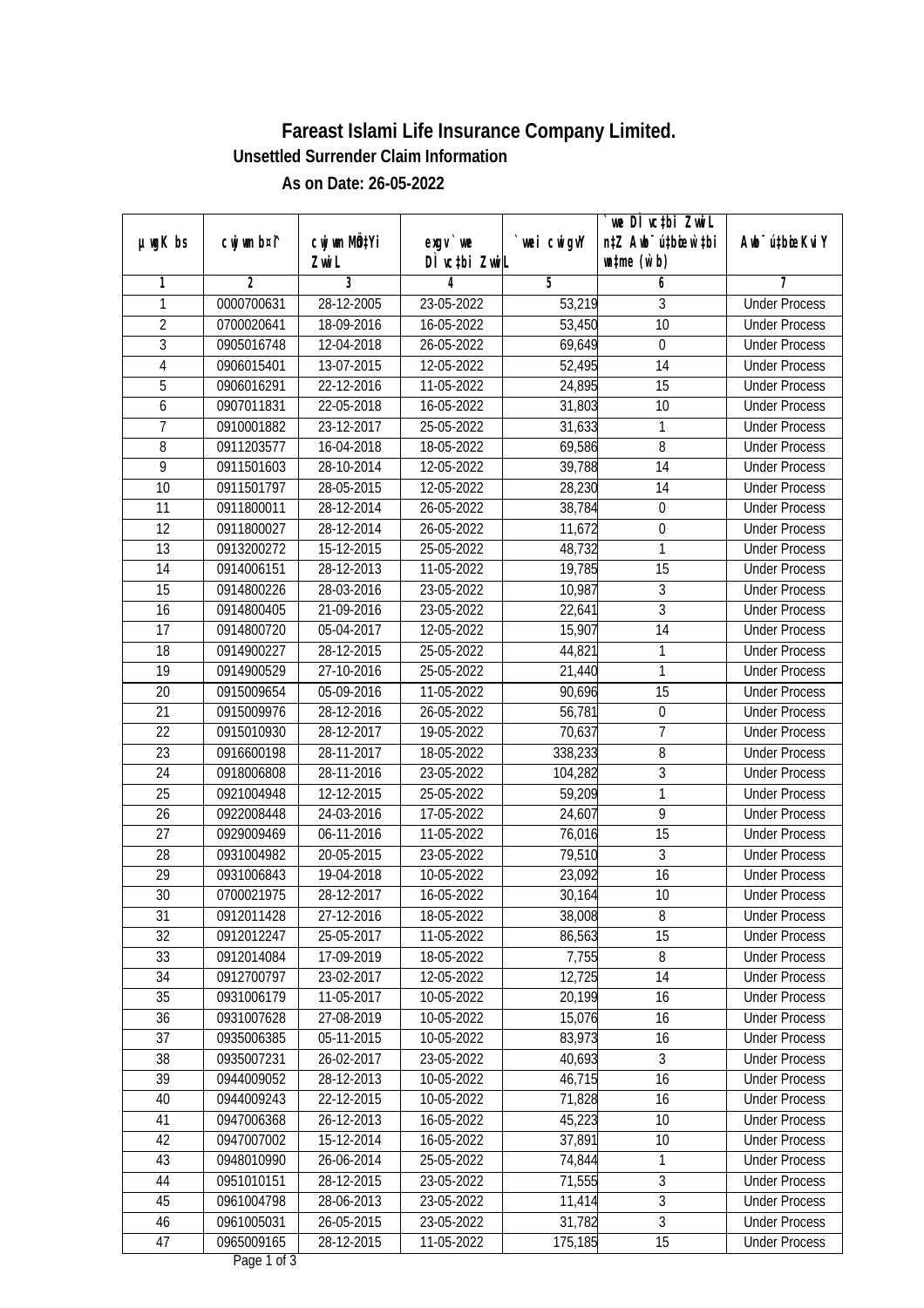## **Fareast Islami Life Insurance Company Limited. As on Date: 26-05-2022 Unsettled Surrender Claim Information**

|                 |                |              |               |             | we DI vctbi ZwiL                 |                             |
|-----------------|----------------|--------------|---------------|-------------|----------------------------------|-----------------------------|
| $µ$ ug $K$ bs   | cwj wm b¤i^    | cwj wm MQtYi | $exgV$ we     | `wei cwigvY | n‡Z Awb <sup>-</sup> ú‡bioen`‡bi | Awb <sup>-</sup> ú‡bioeKviY |
|                 |                | Zwi L        | DÌ vctbi ZwiL |             | $\n  untime\n  (u`b)\n$          |                             |
| 1               | $\overline{2}$ | 3            | 4             | 5           | 6                                | 7                           |
| 48              | 0965009227     | 28-12-2015   | 11-05-2022    | 40,843      | 15                               | <b>Under Process</b>        |
| 49              | 0965009549     | 15-05-2016   | 11-05-2022    | 122,789     | 15                               | <b>Under Process</b>        |
| 50              | 0966014983     | 14-01-2017   | 18-05-2022    | 24,360      | 8                                | <b>Under Process</b>        |
| $\overline{51}$ | 0967004694     | 24-01-2017   | 19-05-2022    | 36,856      | $\overline{7}$                   | <b>Under Process</b>        |
| 52              | 0973004362     | 28-12-2014   | 12-05-2022    | 177,580     | $\overline{14}$                  | <b>Under Process</b>        |
| 53              | 0975011357     | 24-06-2019   | 18-05-2022    | 15,524      | 8                                | <b>Under Process</b>        |
| 54              | 0977011925     | 18-08-2016   | 16-05-2022    | 77,140      | $\overline{10}$                  | <b>Under Process</b>        |
| 55              | 0977012650     | 28-03-2017   | 16-05-2022    | 47,767      | 10                               | <b>Under Process</b>        |
| 56              | 0977014241     | 28-10-2018   | 16-05-2022    | 75,502      | 10                               | <b>Under Process</b>        |
| 57              | 0984003292     | 28-12-2012   | 25-05-2022    | 21,018      | 1                                | <b>Under Process</b>        |
| 58              | 0984003482     | 28-04-2013   | 25-05-2022    | 20,489      | 1                                | <b>Under Process</b>        |
| 59              | 0990000636     | 01-06-2016   | 26-05-2022    | 168,458     | $\boldsymbol{0}$                 | <b>Under Process</b>        |
| 60              | 0990000814     | 21-11-2016   | 26-05-2022    | 53,488      | $\boldsymbol{0}$                 | <b>Under Process</b>        |
| 61              | 0994004382     | 09-03-2017   | 23-05-2022    | 34,256      | 3                                | <b>Under Process</b>        |
| 62              | 1000001774     | 28-12-2015   | 25-05-2022    | 66,106      | 1                                | <b>Under Process</b>        |
| 63              | 1030002040     | 28-12-2015   | 22-05-2022    | 57,437      | $\overline{\mathbf{4}}$          | <b>Under Process</b>        |
| 64              | 1080002306     | 08-03-2017   | 16-05-2022    | 7,182       | 10                               | <b>Under Process</b>        |
| 65              | 1420000616     | 07-03-2016   | 11-05-2022    | 87,182      | 15                               | <b>Under Process</b>        |
| 66              | 1420001227     | 28-12-2016   | 11-05-2022    | 83,465      | 15                               | <b>Under Process</b>        |
| 67              | 1460000432     | 22-05-2016   | 23-05-2022    | 42,299      | 3                                | <b>Under Process</b>        |
| 68              | 1500018092     | 28-12-2014   | 26-05-2022    | 14,298      | $\mathbf 0$                      | <b>Under Process</b>        |
| 69              | 1500021360     | 28-12-2017   | 26-05-2022    | 38,183      | $\boldsymbol{0}$                 | <b>Under Process</b>        |
| 70              | 2700008451     | 28-12-2010   | 11-05-2022    | 108,327     | $\overline{15}$                  | <b>Under Process</b>        |
| 71              | 2900004027     | 28-12-2010   | 12-05-2022    | 56,181      | 14                               | <b>Under Process</b>        |
| 72              | 2900005898     | 28-05-2014   | 12-05-2022    | 34,070      | 14                               | <b>Under Process</b>        |
| 73              | 2900007574     | 28-12-2016   | 12-05-2022    | 43,821      | 14                               | <b>Under Process</b>        |
| 74              | 4000006035     | 28-12-2016   | 12-05-2022    | 8,853       | 14                               | <b>Under Process</b>        |
| 75              | 4500015389     | 25-03-2020   | 23-05-2022    | 88,267      | $\overline{3}$                   | <b>Under Process</b>        |
| 76              | 4800003264     | 12-04-2012   | 25-05-2022    | 75,617      | $\mathbf{1}$                     | <b>Under Process</b>        |
| 77              | 6500007621     | 26-12-2013   | 11-05-2022    | 28,763      | 15                               | <b>Under Process</b>        |
| 78              | 6500008099     | 28-12-2014   | 11-05-2022    | 140,318     | 15                               | <b>Under Process</b>        |
| 79              | 7700008595     | 28-02-2017   | 16-05-2022    | 65,045      | 10                               | <b>Under Process</b>        |
| 80              | 9500006134     | 28-06-2015   | 18-05-2022    | 69,874      | 8                                | <b>Under Process</b>        |
| 81              | 9400003057     | 09-03-2017   | 23-05-2022    | 16,441      | $\overline{3}$                   | <b>Under Process</b>        |
| 82              | 1150003422     | 26-10-2014   | 12-05-2022    | 14,116      | 14                               | <b>Under Process</b>        |
| 83              | 1400005299     | 06-03-2017   | 11-05-2022    | 74,197      | 15                               | <b>Under Process</b>        |
| 84              | 1450000230     | 28-12-2015   | 12-05-2022    | 59,037      | 14                               | <b>Under Process</b>        |
| 85              | 1480000607     | 27-12-2018   | 12-05-2022    | 23,159      | 14                               | <b>Under Process</b>        |
| 86              | 1490000009     | 28-06-2015   | 25-05-2022    | 31,160      | 1                                | <b>Under Process</b>        |
| 87              | 1490000276     | 28-06-2016   | 25-05-2022    | 18,709      | $\mathbf{1}$                     | <b>Under Process</b>        |
| 88              | 1610000251     | 27-09-2018   | 25-05-2022    | 32,820      | 1                                | <b>Under Process</b>        |
| 89              | 1650000534     | 23-07-2018   | 26-05-2022    | 113,127     | $\boldsymbol{0}$                 | <b>Under Process</b>        |
| 90              | 1800008676     | 28-03-2017   | 23-05-2022    | 86,846      | 3                                | <b>Under Process</b>        |
| 91              | 2600030451     | 28-08-2018   | 11-05-2022    | 77,891      | $\overline{15}$                  | <b>Under Process</b>        |
| 92              | 3400010751     | 07-09-2016   | 26-05-2022    | 110,726     | $\pmb{0}$                        | <b>Under Process</b>        |
| 93              | 4000006858     | 23-08-2017   | 12-05-2022    | 37,644      | 14                               | <b>Under Process</b>        |
| 94              | 4000008250     | 23-12-2018   | 12-05-2022    | 194,490     | 14                               | <b>Under Process</b>        |